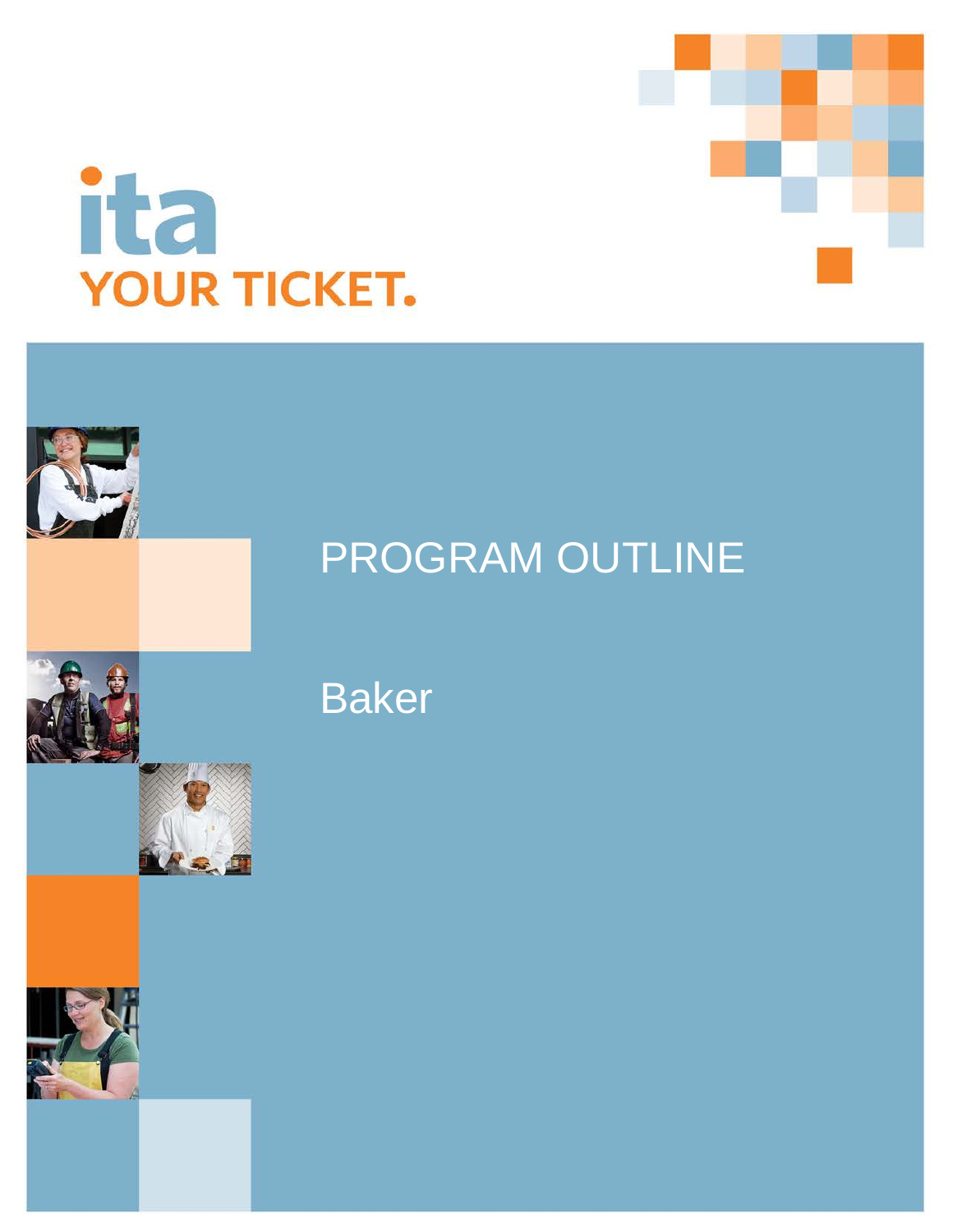

### The latest version of this document is available in PDF format on the ITA website [www.itabc.ca](http://www.itabc.ca/)

To order printed copies of Program Outlines or learning resources (where available) for BC trades contact:

Crown Publications, Queen's Printer Web: www.crownpub.bc.ca Email: crownpub@gov.bc.ca Toll Free 1 800 663-6105

### **Copyright © 2013 Industry Training Authority**

This publication may not be modified in any way without permission of the Industry Training Authority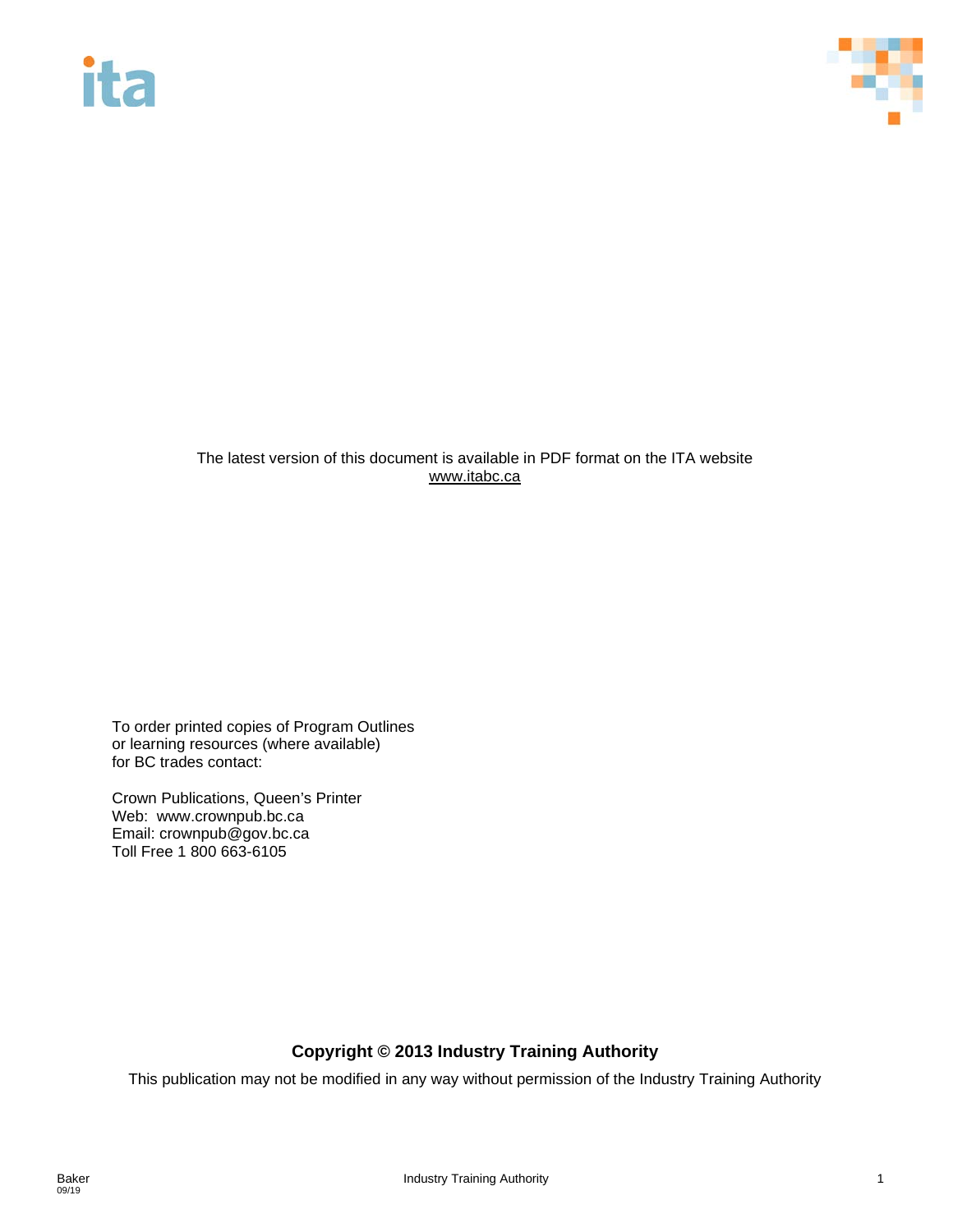



# **BAKER PROGRAM OUTLINE**

**APPROVED BY INDUSTRY JANUARY 2013**

> **BASED ON NOA 2011**

**Developed by Industry Training Authority Province of British Columbia**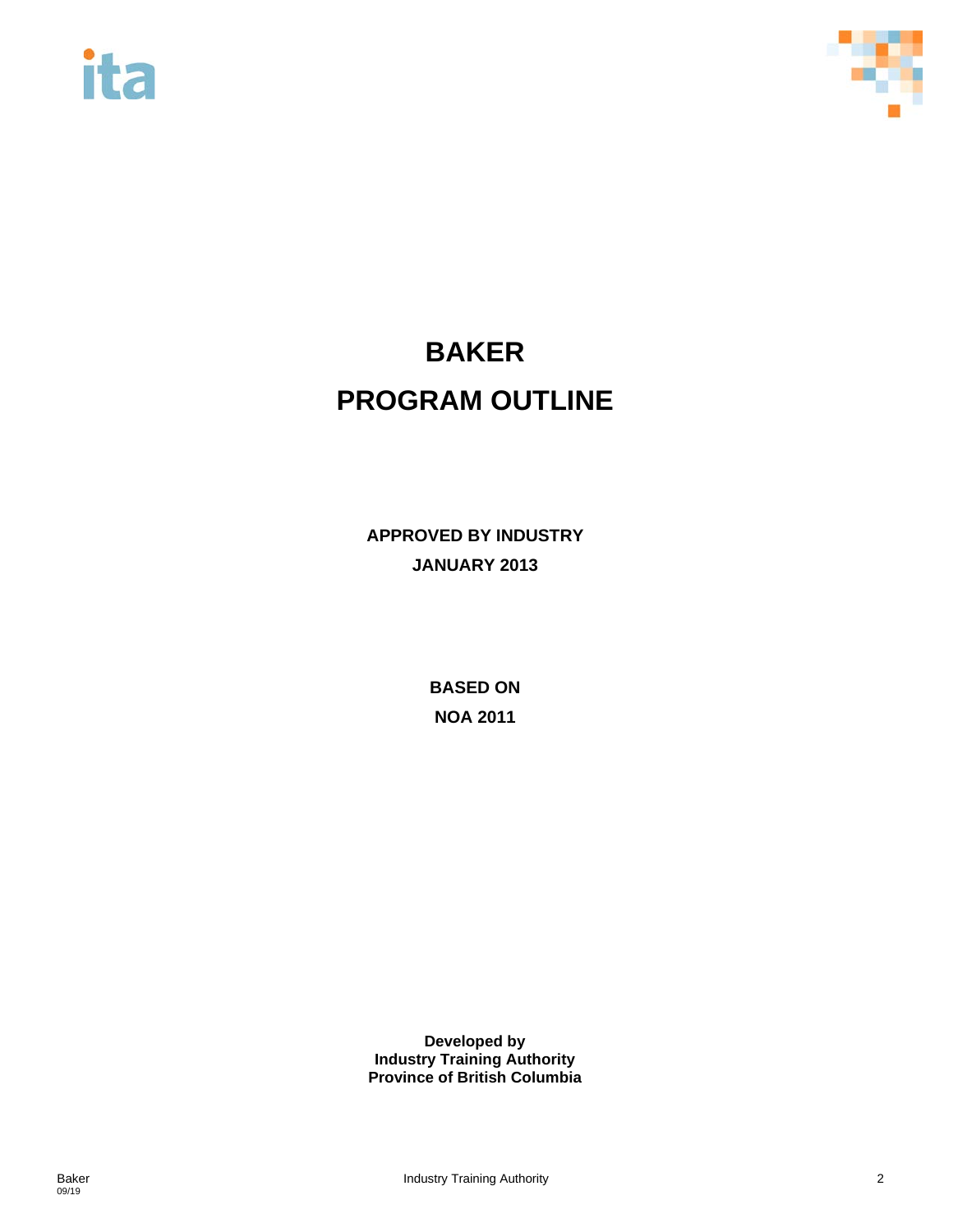



# **TABLE OF CONTENTS**

<span id="page-3-0"></span>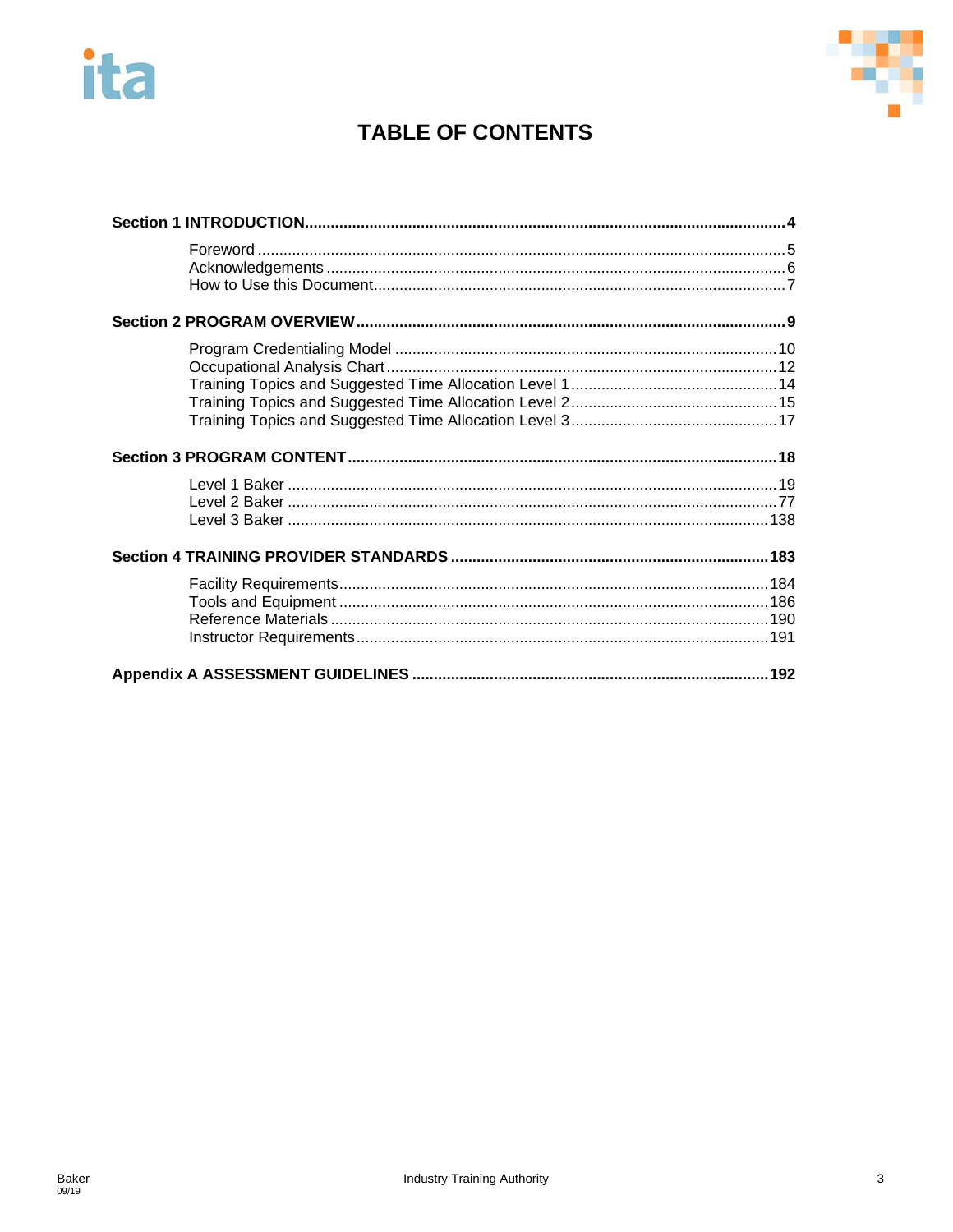



# **Section 1 INTRODUCTION**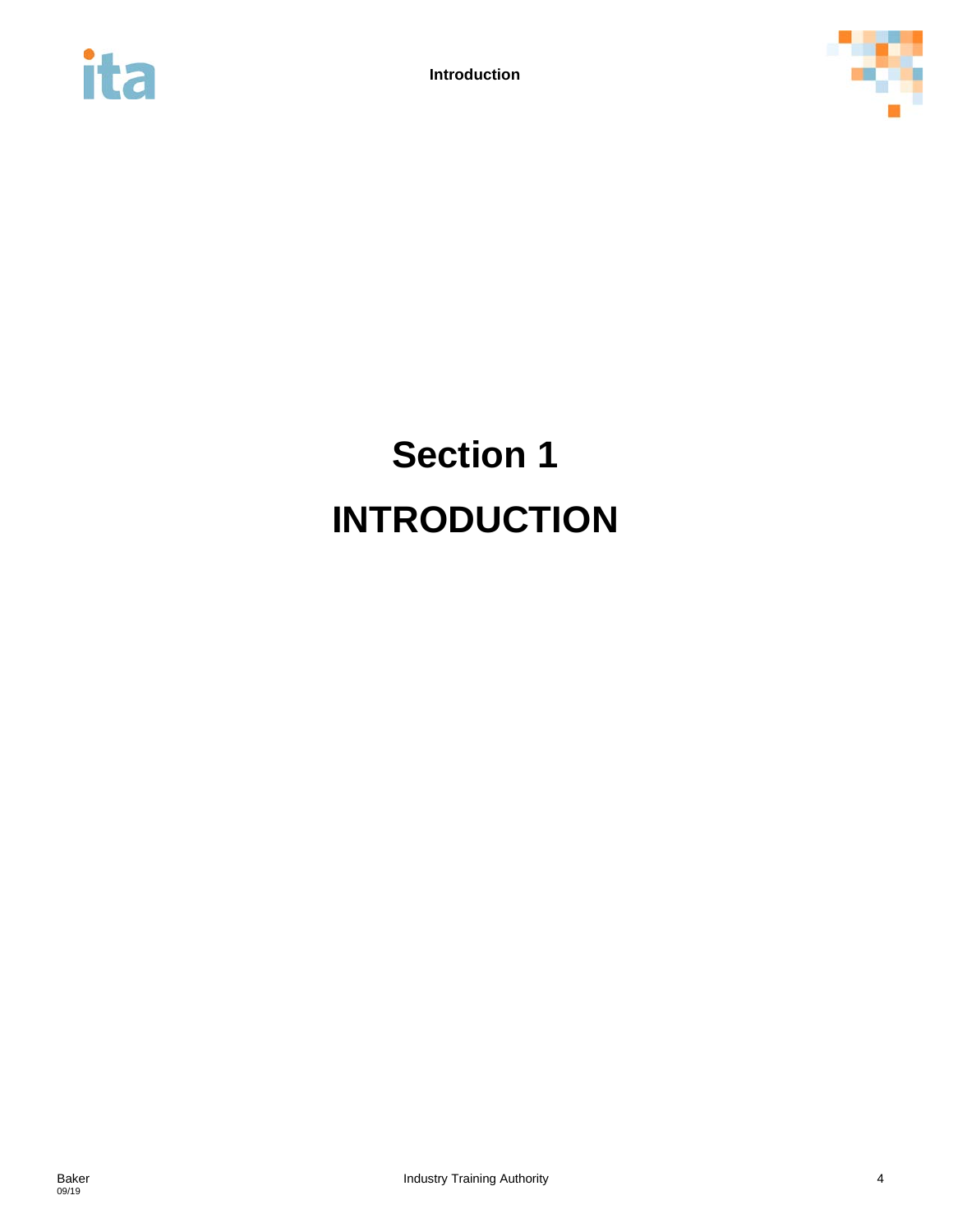



# **Foreword**

<span id="page-5-0"></span>This Program Outline is intended as a guide for instructors of the Baker program. Practical instruction by demonstration and student participation should be integrated with classroom sessions. Safe working practices, though not always specified in each operation or topic, are an implied part of the program and should be stressed throughout the apprenticeship. It is the responsibility of employers to ensure safety training for the apprentices working on their worksites.

The Program Outline was prepared with the advice and assistance of the provincial Baker Advisory Committee and will form the basis for further updating of the British Columbia Baker assessment tools and learning resources by the Industry Training Authority (ITA).

Each competency is to be evaluated through the use of written examinations in which the individual must achieve a minimum of 70% in order to receive a passing grade. The types of questions used on these exams must reflect the cognitive level indicated by the learning objectives and the learning tasks listed in the related competencies.

Achievement Criteria are included for those competencies that require a practical component. The intent of including Achievement Criteria in the program outline is to ensure consistency in training across the many training institutions in British Columbia. Their purpose is to reinforce the theory and to provide a mechanism for evaluation of the individual's ability to apply the theory to practice. It is important that these performances be observable and measureable and that they reflect the skills spelled out in the competency as those required of a competent Baker. The conditions under which these performances will be observed and measured must be clear to the individual as well as the criteria by which the individual will be evaluated. The individual must also be given the level of expectation of success.

The performance spelled out in the Achievement Criteria is a suggested performance and is not meant to stifle flexibility of delivery. Training providers are welcome to substitute other practical performances that measure similar skills and attainment of the competency. Multiple performances may also be used to replace individual performances where appropriate.

### **SAFETY ADVISORY**

Be advised that references to the WorkSafeBC safety regulations contained within these materials do not/may not reflect the most recent Occupational Health and Safety Regulation (the current Standards and Regulation in BC can be obtained on the following website: [http://www.worksafebc.com\)](http://www.worksafebc.com/). Please note that it is always the responsibility of any person using these materials to inform him/herself about the Occupational Health and Safety Regulation pertaining to his/her work.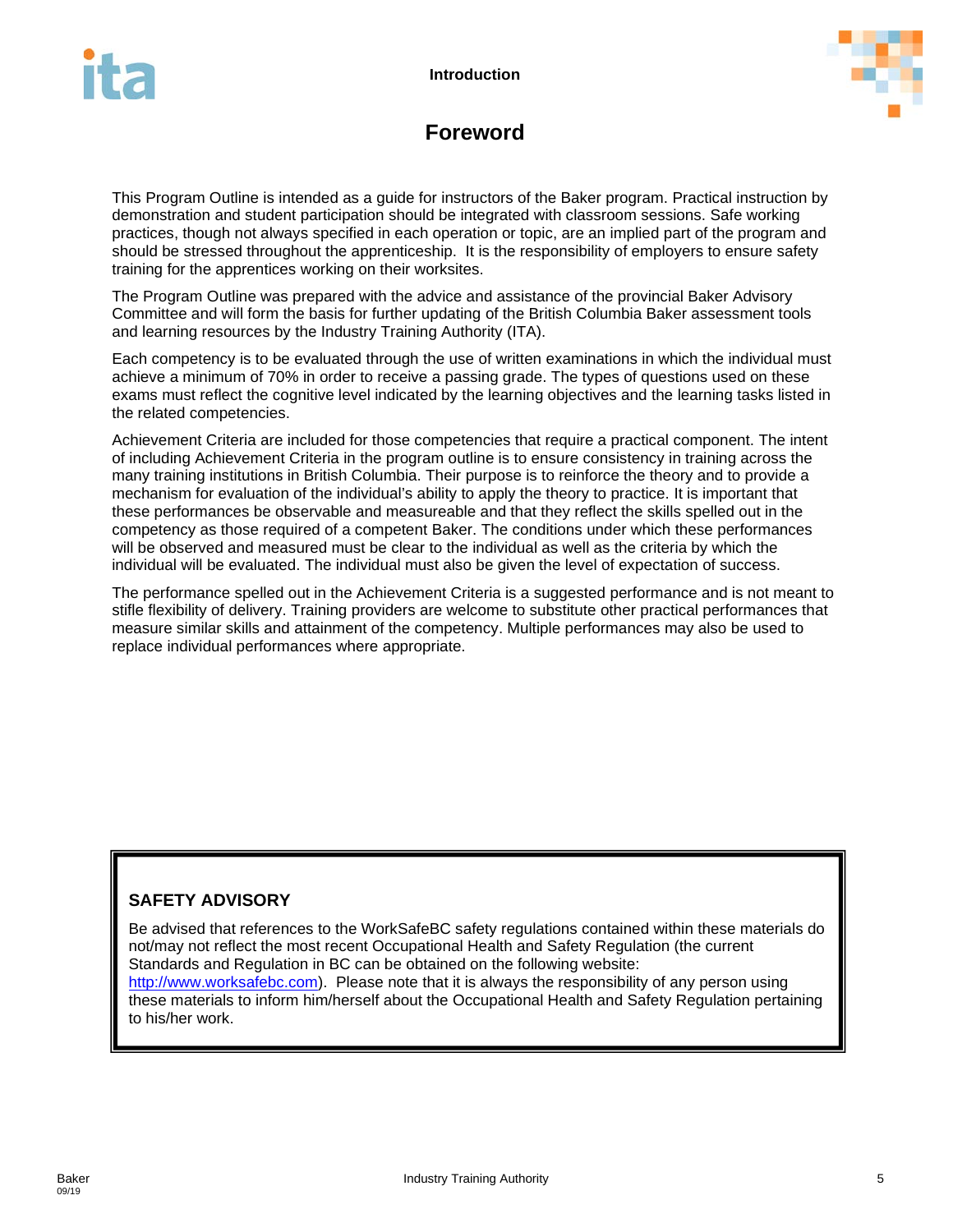



# **Acknowledgements**

<span id="page-6-0"></span>The Program Outline was prepared with the advice and direction of an industry steering committee convened initially by go2hr. Members include:

- Martin Barnett Vancouver Island University
- Jack Kuyer Valley Bakery Ltd.
- Elizabeth Jang Vancouver Community College
- Alfred Voss Pacific Institute of Culinary Arts
- Perry Bentley **Okanagan College**
- Gary Humphreys Baking Association of Canada
- Bruno Feldeisen Four Seasons Hotel
- Rachel Bennett Whole Foods
- Andrew Gunn Cobs Bread

Additional Industry Subject Matter Experts retained to assist in the development of Program Outline content:

- John (JJ) Hauser Fairmont Pacific Rim
- Naomi Robson Snowcap Enterprises
- Ken Harper Vancouver Island University

Additional Industry Subject Matter Experts retained as outline reviewers:

• Fionna Chong Vancouver Community College

Facilitators:

- Dennis Green
- Diane Evans

The Industry Training Authority would like to acknowledge the dedication and hard work of all the industry representatives appointed to identify the training requirements of the Baker occupation.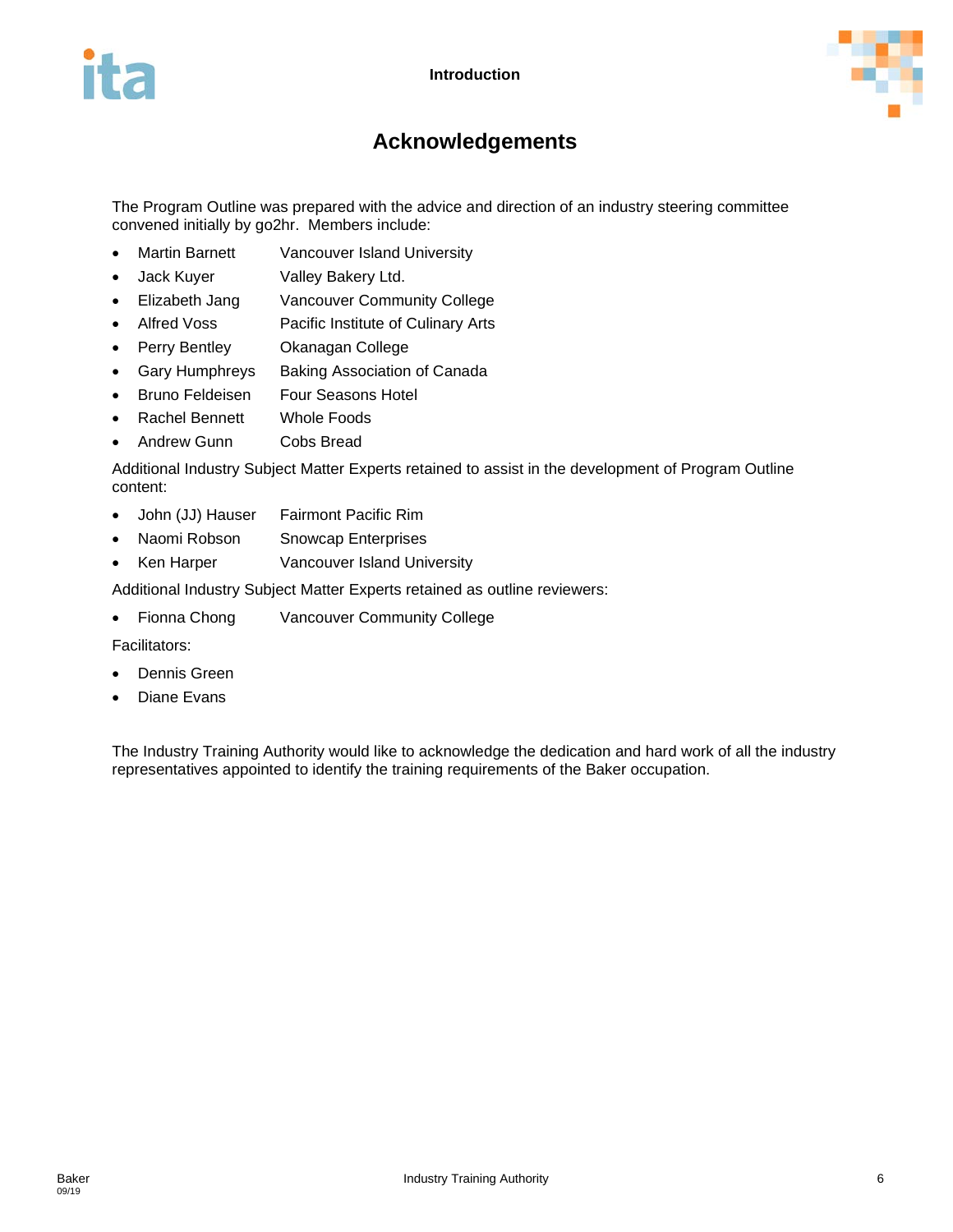

# **How to Use this Document**

<span id="page-7-0"></span>This Program Outline has been developed for the use of individuals from several different audiences. The table below describes how each section can be used by each intended audience.

| <b>Section</b>                                                                               | <b>Training Providers</b>                                                                                                                                                                                                                                | <b>Employers/</b><br><b>Sponsors</b>                                                                                                                                                                                                                  | <b>Apprentices</b>                                                                                                                                                                                                                     | <b>Challengers</b>                                                                                                                                         |
|----------------------------------------------------------------------------------------------|----------------------------------------------------------------------------------------------------------------------------------------------------------------------------------------------------------------------------------------------------------|-------------------------------------------------------------------------------------------------------------------------------------------------------------------------------------------------------------------------------------------------------|----------------------------------------------------------------------------------------------------------------------------------------------------------------------------------------------------------------------------------------|------------------------------------------------------------------------------------------------------------------------------------------------------------|
| Program<br><b>Credentialing</b><br>Model                                                     | Communicate<br>program length and<br>structure, and all<br>pathways to<br>completion                                                                                                                                                                     | Understand the length<br>and structure of the<br>program                                                                                                                                                                                              | Understand the length<br>and structure of the<br>program, and pathway<br>to completion                                                                                                                                                 | Understand<br>challenger pathway to<br>Certificate of<br>Qualification                                                                                     |
| <b>OAC</b>                                                                                   | Communicate the<br>competencies that<br>industry has defined<br>as representing the<br>scope of the<br>occupation                                                                                                                                        | Understand the<br>competencies that an<br>apprentice is expected<br>to demonstrate in<br>order to achieve<br>certification                                                                                                                            | View the<br>competencies they will<br>achieve as a result of<br>program completion                                                                                                                                                     | Understand the<br>competencies they<br>must demonstrate in<br>order to challenge the<br>program                                                            |
| <b>Training</b><br><b>Topics and</b><br><b>Suggested</b><br><b>Time</b><br><b>Allocation</b> | Shows proportionate<br>representation of<br>general areas of<br>competency (GACs)<br>at each program level,<br>the suggested<br>proportion of time<br>spent on each GAC,<br>and percentage of<br>time spent on theory<br>versus practical<br>application | Understand the scope<br>of competencies<br>covered in the<br>technical training, the<br>suggested proportion<br>of time spent on each<br>GAC, and the<br>percentage of that<br>time spent on theory<br>versus practical<br>application                | Understand the scope<br>of competencies<br>covered in the<br>technical training, the<br>suggested proportion<br>of time spent on each<br>GAC, and the<br>percentage of that<br>time spent on theory<br>versus practical<br>application | Understand the<br>relative weightings of<br>various competencies<br>of the occupation on<br>which assessment is<br>based                                   |
| Program<br><b>Content</b>                                                                    | Defines the<br>objectives, learning<br>tasks, high level<br>content that must be<br>covered for each<br>competency, as well<br>as defining<br>observable,<br>measureable<br>achievement criteria<br>for objectives with a<br>practical component         | Identifies detailed<br>program content and<br>performance<br>expectations for<br>competencies with a<br>practical component;<br>may be used as a<br>checklist prior to<br>signing a<br>recommendation for<br>certification (RFC) for<br>an apprentice | Provides detailed<br>information on<br>program content and<br>performance<br>expectations for<br>demonstrating<br>competency                                                                                                           | Allows individual to<br>check program<br>content areas against<br>their own knowledge<br>and performance<br>expectations against<br>their own skill levels |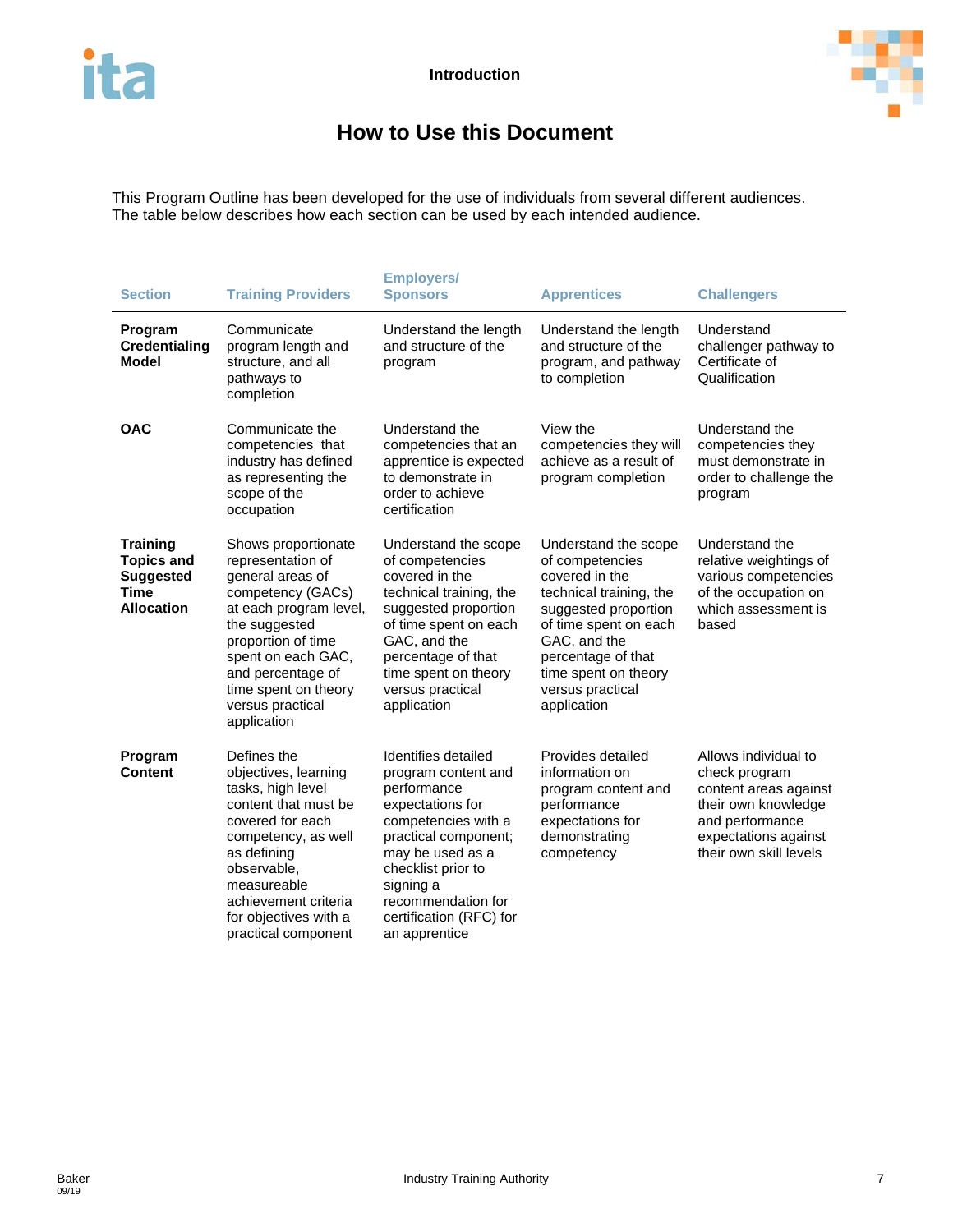



| <b>Section</b>                                         | <b>Training Providers</b>                                                                                                                          | <b>Employers/</b><br><b>Sponsors</b>                                                                                                                                                      | <b>Apprentices</b>                                                                                                                                                                                                                                    | <b>Challengers</b>                                                                                                                                                                   |
|--------------------------------------------------------|----------------------------------------------------------------------------------------------------------------------------------------------------|-------------------------------------------------------------------------------------------------------------------------------------------------------------------------------------------|-------------------------------------------------------------------------------------------------------------------------------------------------------------------------------------------------------------------------------------------------------|--------------------------------------------------------------------------------------------------------------------------------------------------------------------------------------|
| <b>Training</b><br><b>Provider</b><br><b>Standards</b> | Defines the facility<br>requirements, tools<br>and equipment.<br>reference materials (if<br>any) and instructor<br>requirements for the<br>program | Identifies the tools and<br>equipment an<br>apprentice is expected<br>to have access to:<br>which are supplied by<br>the training provider<br>and which the student<br>is expected to own | Provides information<br>on the training facility,<br>tools and equipment<br>provided by the<br>school and the<br>student, reference<br>materials they may be<br>expected to acquire.<br>and minimum<br>qualification levels of<br>program instructors | Identifies the tools<br>and equipment a<br>tradesperson is<br>expected to be<br>competent in using or<br>operating; which may<br>be used or provided in<br>a practical<br>assessment |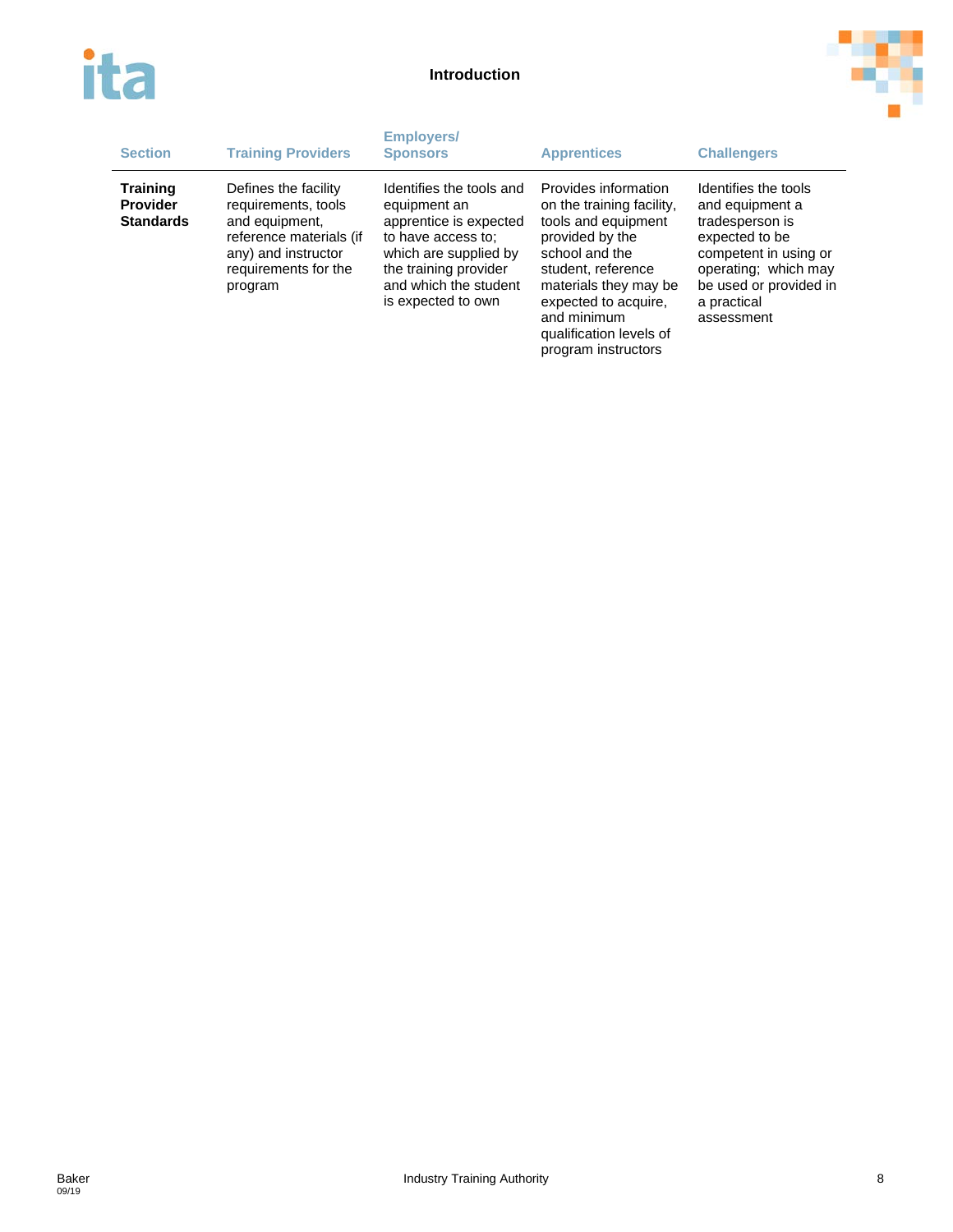<span id="page-9-0"></span>



# **Section 2 PROGRAM OVERVIEW**

**Baker**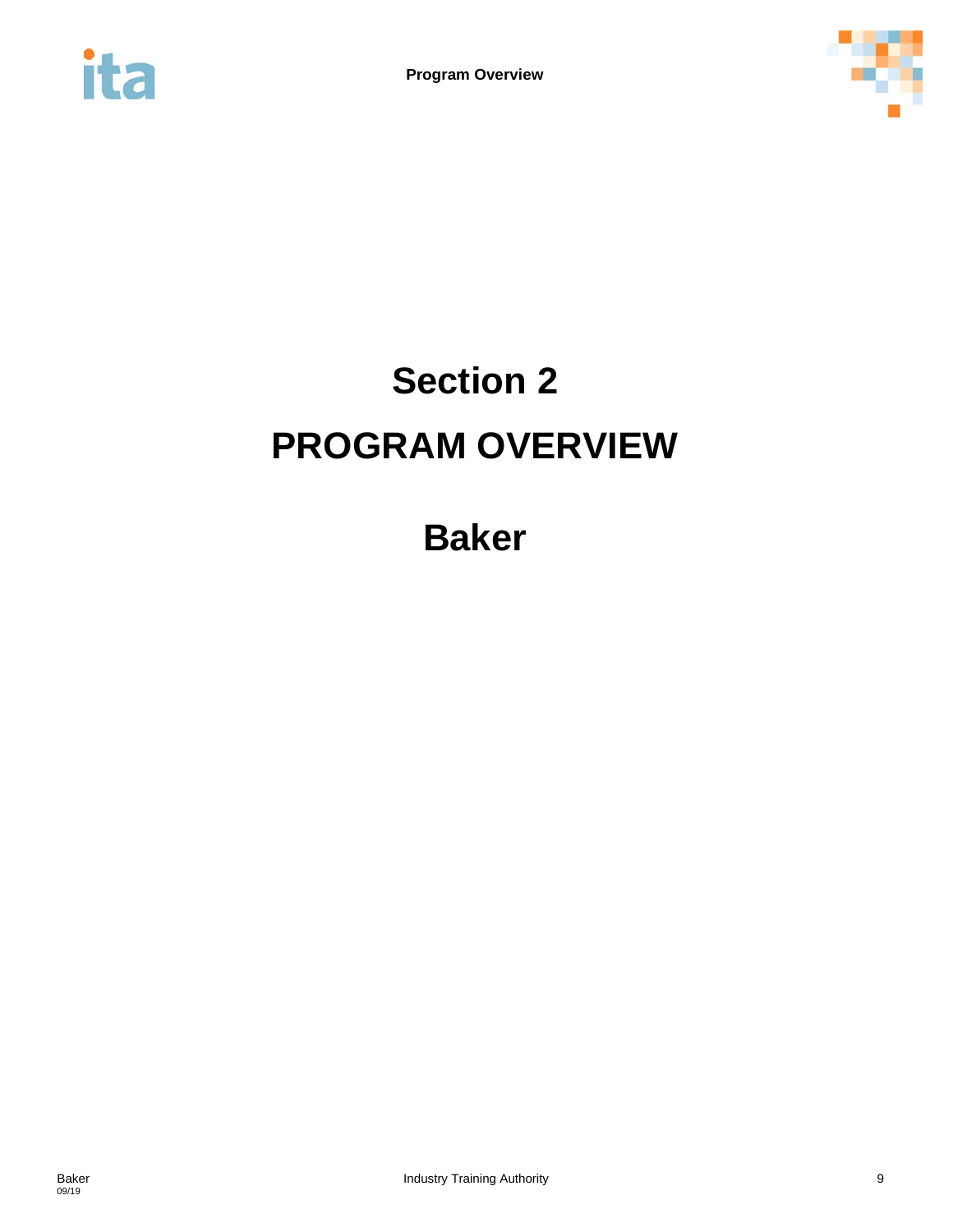



# **Program Credentialing Model**

### <span id="page-10-0"></span>**Apprenticeship Pathway**

This graphic provides an overview of the Baker apprenticeship pathway.



*\*Suggested duration based on 30-hour week*

### CROSS-PROGRAM CREDITS

*Individuals who hold the credentials below are entitled to receive partial credit toward the completion requirements of this program*

*None*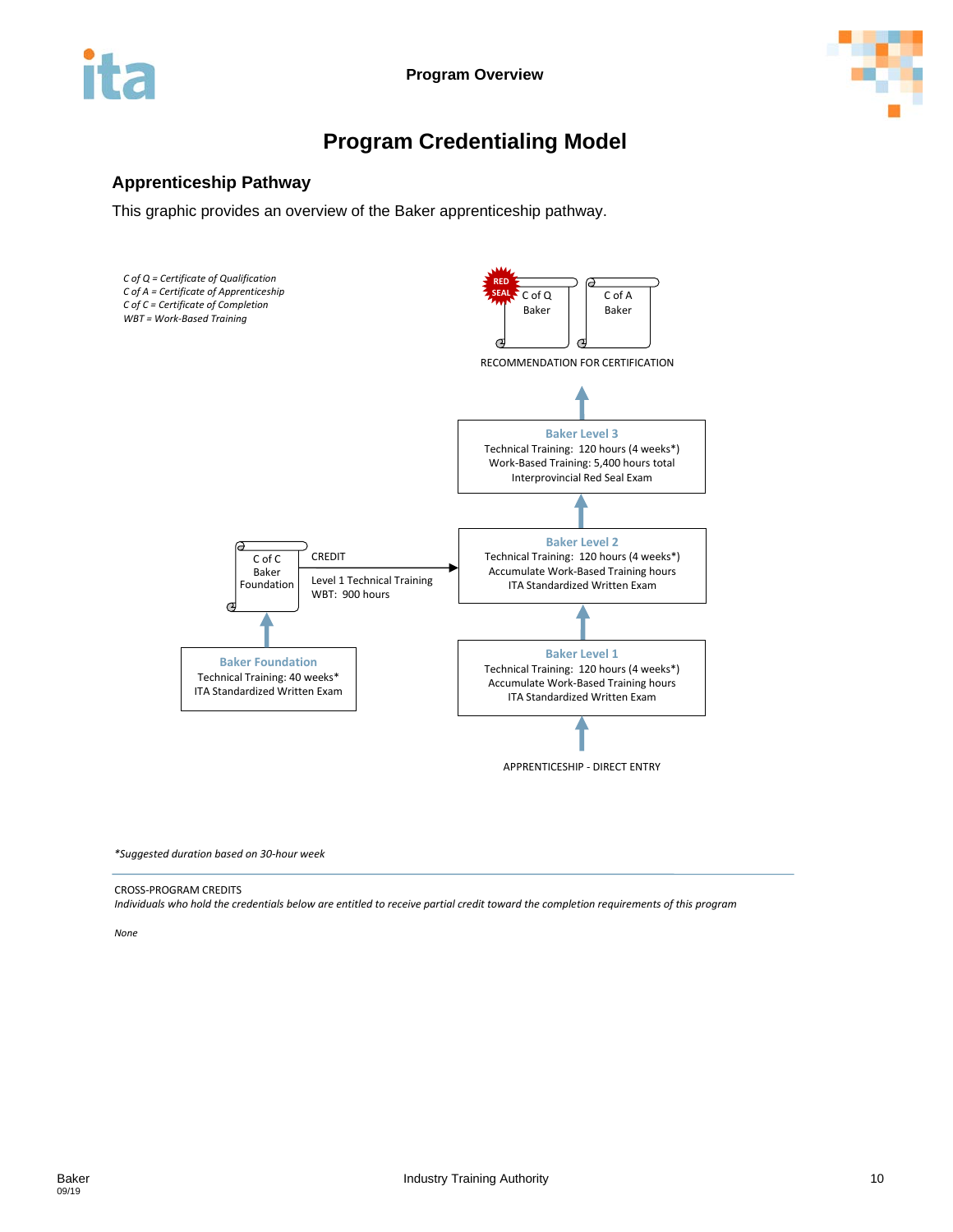



### **Challenge Pathway**

This graphic provides an overview of the Baker challenge pathway.

*C of Q = Certificate of Qualification* 



CREDIT FOR PRIOR LEARNING

*Individuals who hold the credentials listed below are entitled to receive partial credit toward the completion requirements of this program*

*None*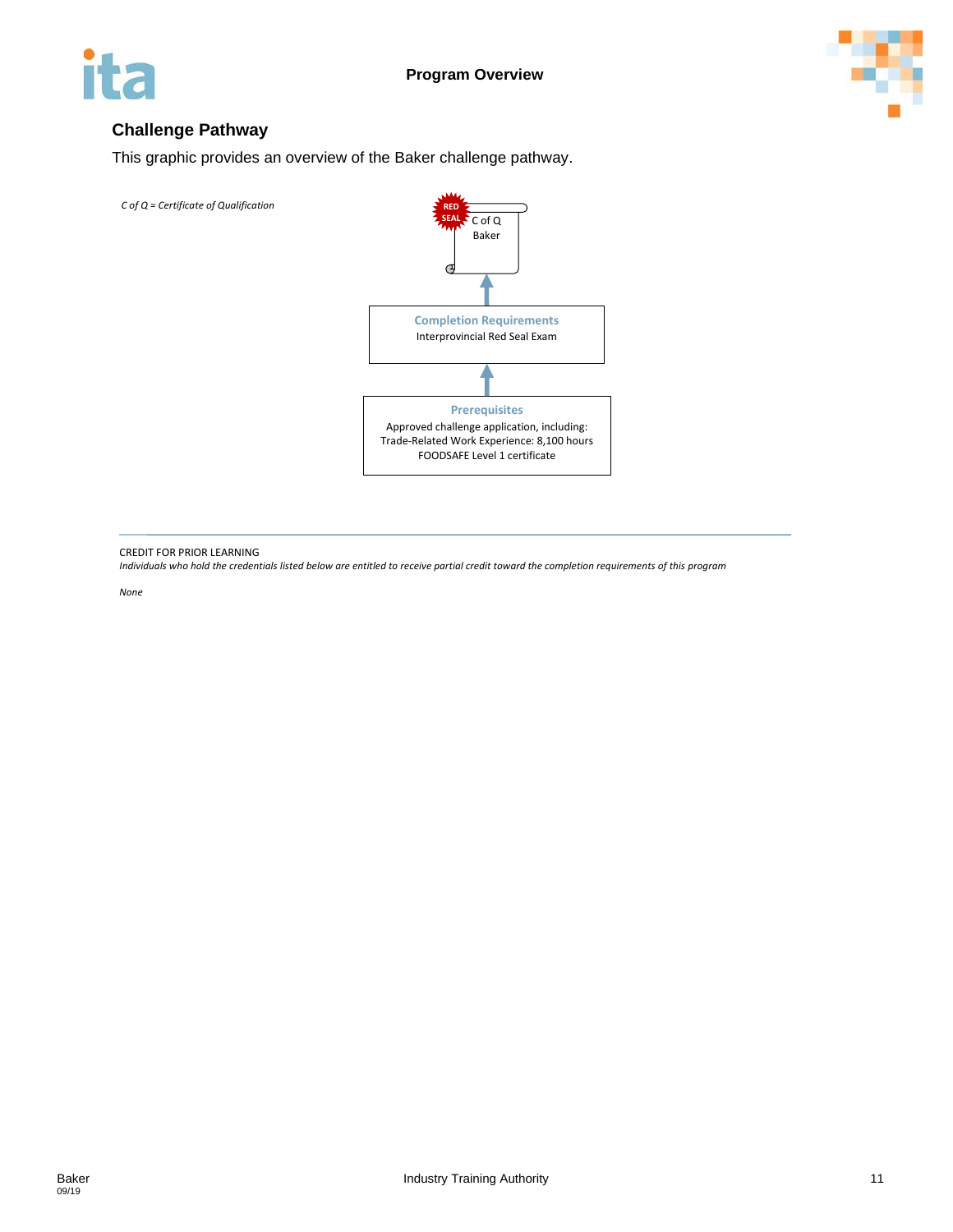

# **Occupational Analysis Chart**

### **BAKER**

**Occupation Description:** "Baker" means a person who is responsible for the preparation and production of a wide variety of baked foods, and may include those who work as both Bakers and Pastry Cooks/Chefs (Patissiers). Bakers prepare bread, rolls, muffins, pies, pastries, cakes and cookies in retail and wholesale bakeries and dining establishments. Pastry Cooks/Chefs prepare pastries, cakes, cookies, chocolate, desserts, and confectionery in pastry shops, hotels, and restaurants.

<span id="page-12-0"></span>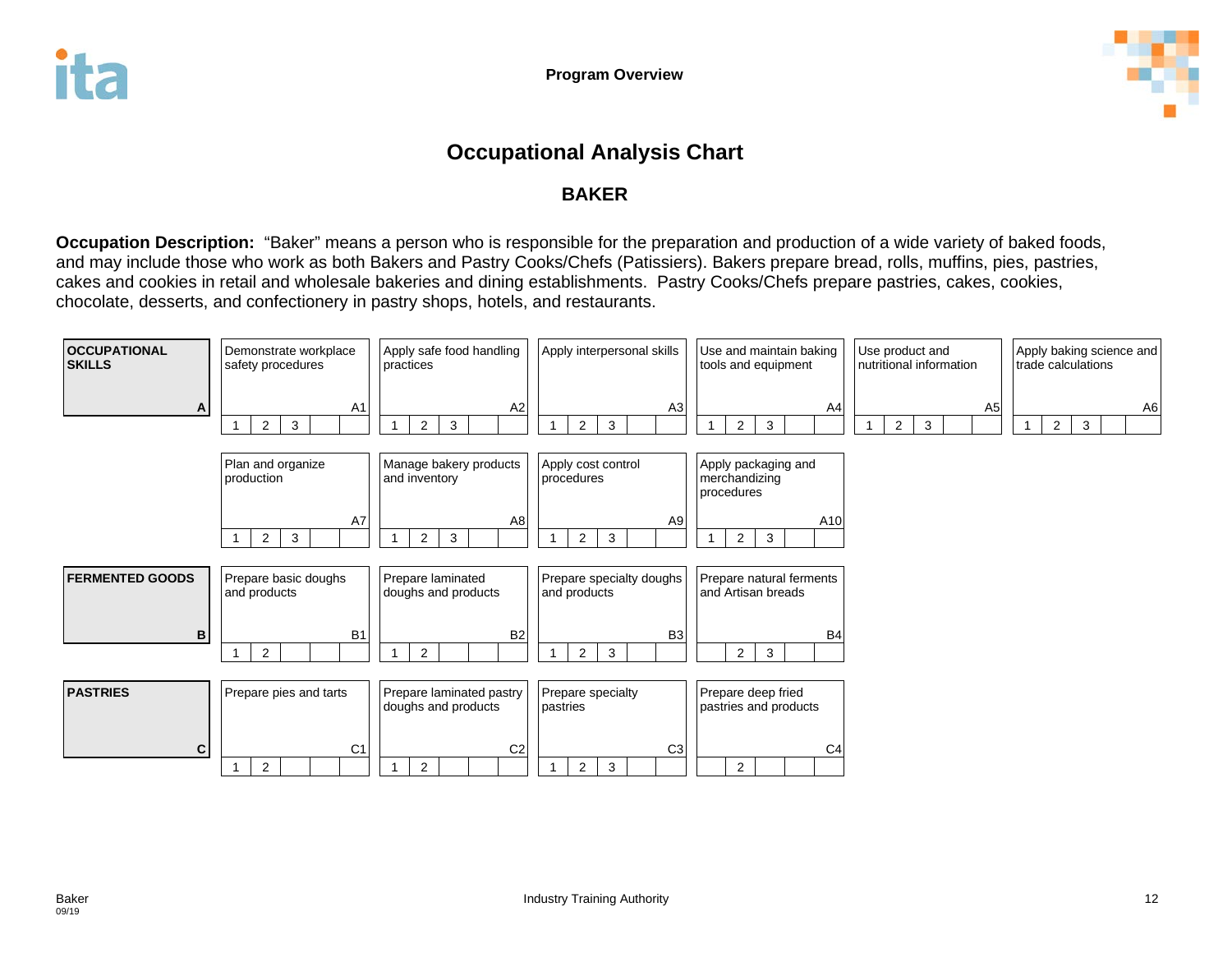



| <b>CAKES AND COOKIES</b>                         | Prepare cookies,<br>squares and bars                                            | Prepare quick breads<br>Prepare cakes       |                                                 | Prepare specialty cakes<br>and tortes                |
|--------------------------------------------------|---------------------------------------------------------------------------------|---------------------------------------------|-------------------------------------------------|------------------------------------------------------|
| D                                                | D <sub>1</sub><br>$\overline{2}$                                                | D <sub>2</sub>                              | D <sub>3</sub><br>$\overline{2}$                | D4<br>$\overline{2}$<br>3                            |
| <b>DECORATE AND</b><br><b>FINISH BAKED GOODS</b> | Prepare icings, fillings,<br>glazes and meringues                               | Assemble and decorate<br>cakes and pastries | Prepare decorative<br>pastes and garnishes      | Assemble and decorate<br>tiered and wedding<br>cakes |
| Е                                                | E1                                                                              | E <sub>2</sub>                              | E <sub>3</sub>                                  | E <sub>4</sub>                                       |
|                                                  | $\overline{2}$<br>3                                                             | 3<br>$\overline{2}$                         | 3<br>2                                          | 3<br>$\overline{2}$                                  |
| <b>DESSERTS</b>                                  | Prepare custards and<br>mousses                                                 | Prepare plated desserts                     | Prepare ice creams and<br>frozen desserts       | Apply dessert<br>presentation techniques             |
| F                                                | F <sub>1</sub>                                                                  | F <sub>2</sub>                              | F <sub>3</sub>                                  | F <sub>4</sub>                                       |
|                                                  | 3<br>2<br>1                                                                     | 2<br>3                                      | 2<br>3                                          | 2<br>3                                               |
| <b>CHOCOLATE AND</b><br><b>CONFECTIONERY</b>     | Demonstrate the<br>principles of working with<br>chocolate and<br>confectionery | Prepare chocolate<br>products and garnishes | Prepare confectionery<br>products and garnishes |                                                      |
| G                                                | G <sub>1</sub>                                                                  | G <sub>2</sub><br>2<br>3                    | G <sub>3</sub><br>$\overline{2}$<br>3           |                                                      |

09/19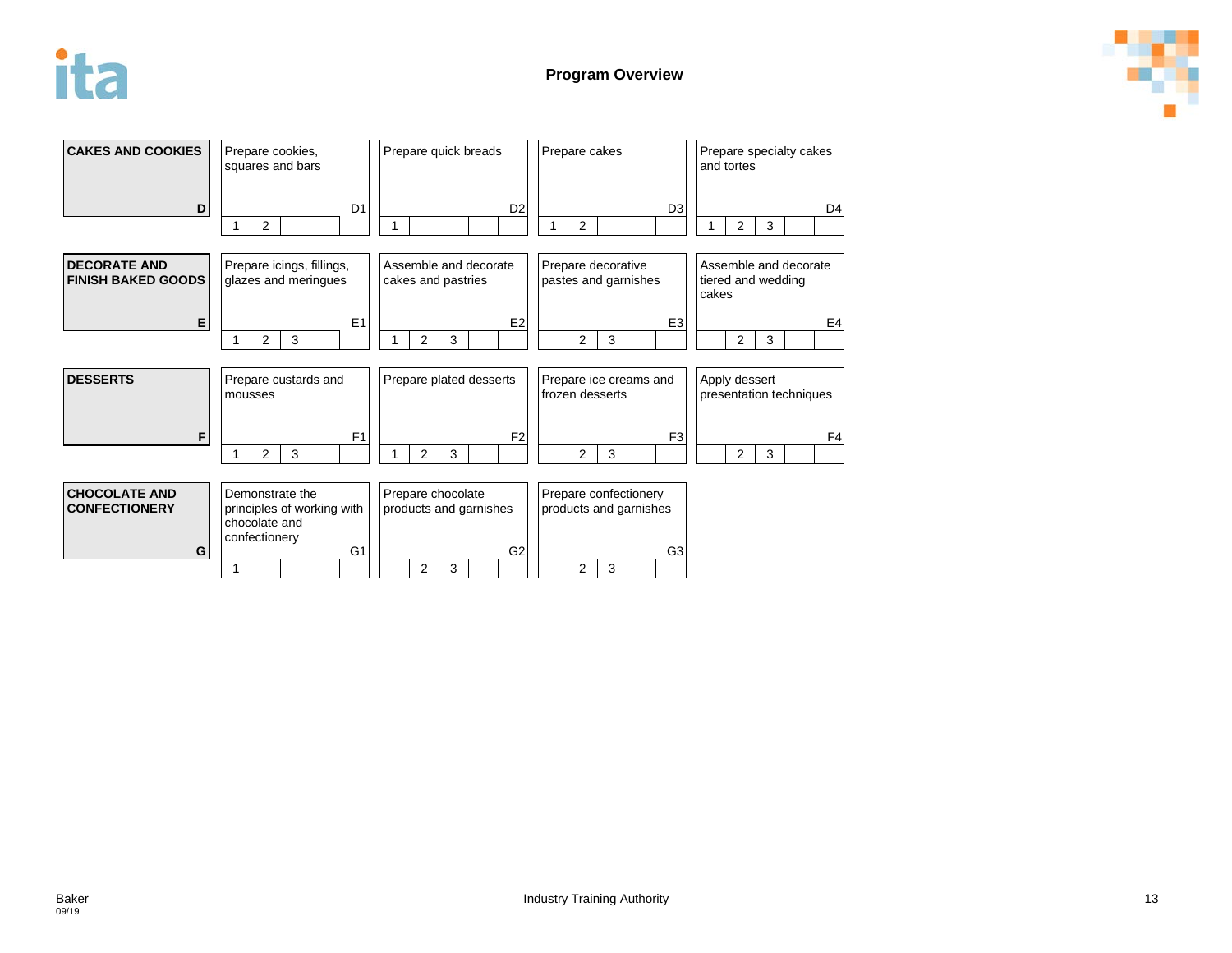



# <span id="page-14-0"></span>**Training Topics and Suggested Time Allocation Level 1**

### **% of Time Allocated to:**

|                                                                                                                                             |                                                                                                                                                                                                                                                                                                                                                                                                                                             | % of Time | <b>Theory</b>                                                    | <b>Practical</b>                                             | <b>Total</b> |
|---------------------------------------------------------------------------------------------------------------------------------------------|---------------------------------------------------------------------------------------------------------------------------------------------------------------------------------------------------------------------------------------------------------------------------------------------------------------------------------------------------------------------------------------------------------------------------------------------|-----------|------------------------------------------------------------------|--------------------------------------------------------------|--------------|
| Line A<br>A <sub>1</sub><br>A2<br>A <sub>3</sub><br>A4<br>A <sub>5</sub><br>A <sub>6</sub><br>A7<br>A <sub>8</sub><br>A <sub>9</sub><br>A10 | <b>OCCUPATIONAL SKILLS</b><br>Demonstrate workplace safety procedures<br>Apply safe food handling practices<br>Apply interpersonal skills<br>Use and maintain baking tools and equipment<br>Use product and nutritional information<br>Apply baking science and trade calculations<br>Plan and organize production<br>Manage bakery products and inventory<br>Apply cost control procedures<br>Apply packaging and merchandizing procedures | 15%       | 50%<br>✓<br>✓<br>✓<br>✓<br>✓<br>✓<br>✓<br>✓<br>✓<br>$\checkmark$ | 50%<br>✓<br>$\checkmark$<br>✓<br>✓<br>$\checkmark$<br>✓<br>✓ | 100%         |
| Line B<br>B <sub>1</sub><br><b>B2</b><br>B <sub>3</sub>                                                                                     | <b>FERMENTED GOODS</b><br>Prepare basic doughs and products<br>Prepare laminated doughs and products<br>Prepare specialty doughs and products                                                                                                                                                                                                                                                                                               | 20%       | 20%<br>✓<br>✓<br>✓                                               | 80%<br>✓<br>✓<br>✓                                           | 100%         |
| Line C<br>C <sub>1</sub><br>C <sub>2</sub><br>C <sub>3</sub>                                                                                | <b>PASTRIES</b><br>Prepare pies and tarts<br>Prepare laminated pastry doughs and products<br>Prepare specialty pastries                                                                                                                                                                                                                                                                                                                     | 15%       | 20%<br>✓<br>✓<br>✓                                               | 80%<br>✓<br>✓<br>$\checkmark$                                | 100%         |
| Line D<br>D <sub>1</sub><br>D <sub>2</sub><br>D <sub>3</sub><br>D <sub>4</sub>                                                              | <b>CAKES AND COOKIES</b><br>Prepare cookies, squares and bars<br>Prepare quick breads<br>Prepare cakes<br>Prepare specialty cakes and tortes                                                                                                                                                                                                                                                                                                | 20%       | 20%<br>✓<br>✓<br>✓<br>✓                                          | 80%<br>✓<br>✓<br>✓<br>$\checkmark$                           | 100%         |
| Line E<br>E <sub>1</sub><br>E <sub>2</sub>                                                                                                  | <b>DECORATE AND FINISH BAKED GOODS</b><br>Prepare icings, fillings, glazes and meringues<br>Assemble and decorate cakes and pastries                                                                                                                                                                                                                                                                                                        | 15%       | 20%<br>✓<br>$\checkmark$                                         | 80%<br>✓<br>$\checkmark$                                     | 100%         |
| Line F<br>F <sub>1</sub><br>F <sub>2</sub>                                                                                                  | <b>DESSERTS</b><br>Prepare custards and mousses<br>Prepare plated desserts                                                                                                                                                                                                                                                                                                                                                                  | 5%        | 20%<br>✓<br>✓                                                    | 80%<br>✓<br>✓                                                | 100%         |
| Line G<br>G <sub>1</sub>                                                                                                                    | <b>CHOCOLATE AND CONFECTIONERY</b><br>Demonstrate the principles of working with chocolate<br>and confectionery                                                                                                                                                                                                                                                                                                                             | 5%        | 20%<br>✓                                                         | 80%<br>✓                                                     | 100%         |
|                                                                                                                                             | <b>Exams</b>                                                                                                                                                                                                                                                                                                                                                                                                                                | 5%        | 100%                                                             | 0%                                                           | 100%         |
|                                                                                                                                             |                                                                                                                                                                                                                                                                                                                                                                                                                                             |           |                                                                  |                                                              |              |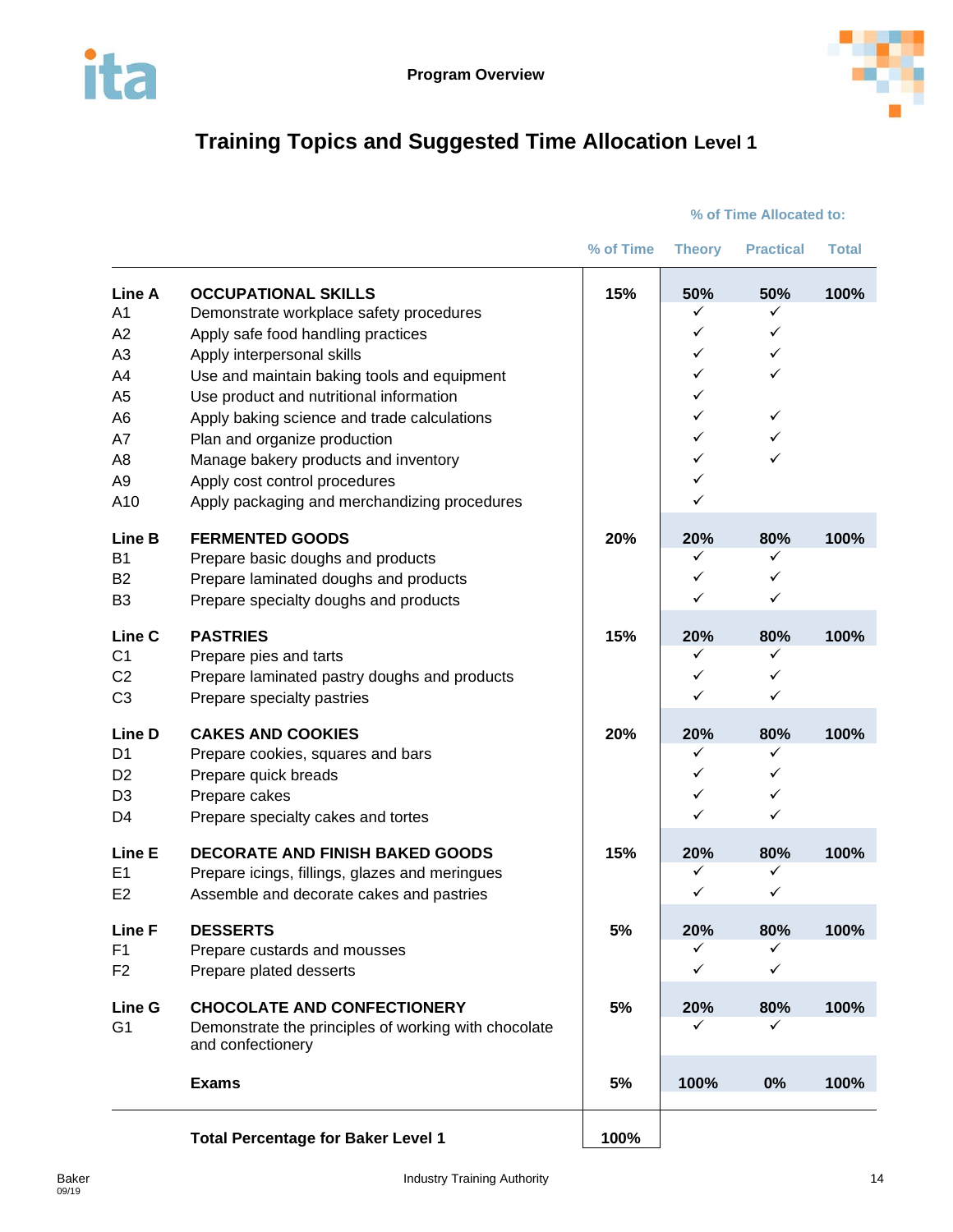



# <span id="page-15-0"></span>**Training Topics and Suggested Time Allocation Level 2**

|                |                                                | % of Time | <b>Theory</b> | <b>Practical</b> | <b>Total</b> |
|----------------|------------------------------------------------|-----------|---------------|------------------|--------------|
| Line A         | <b>OCCUPATIONAL SKILLS</b>                     | 10%       | 50%           | 50%              | 100%         |
| A <sub>1</sub> | Demonstrate workplace safety procedures        |           | ✓             | ✓                |              |
| A2             | Apply safe food handling practices             |           | ✓             | ✓                |              |
| A3             | Apply interpersonal skills                     |           | ✓             | ✓                |              |
| A4             | Use and maintain baking tools and equipment    |           | ✓             |                  |              |
| A <sub>5</sub> | Use product and nutritional information        |           | ✓             |                  |              |
| A <sub>6</sub> | Apply baking science and trade calculations    |           | ✓             | ✓                |              |
| A7             | Plan and organize production                   |           | ✓             | ✓                |              |
| A <sub>8</sub> | Manage bakery products and inventory           |           | ✓             |                  |              |
| A <sub>9</sub> | Apply cost control procedures                  |           | ✓             |                  |              |
| A10            | Apply packaging and merchandizing procedures   |           | ✓             |                  |              |
| Line B         | <b>FERMENTED GOODS</b>                         | 20%       | 20%           | 80%              | 100%         |
| <b>B1</b>      | Prepare basic doughs and products              |           | ✓             | ✓                |              |
| <b>B2</b>      | Prepare laminated doughs and products          |           | ✓             | ✓                |              |
| B <sub>3</sub> | Prepare specialty doughs and products          |           | ✓             | ✓                |              |
| B4             | Prepare natural ferments and Artisan breads    |           | ✓             | ✓                |              |
| Line C         | <b>PASTRIES</b>                                | 15%       | 20%           | 80%              | 100%         |
| C <sub>1</sub> | Prepare pies and tarts                         |           | ✓             | ✓                |              |
| C <sub>2</sub> | Prepare laminated pastry doughs and products   |           | ✓             | ✓                |              |
| C <sub>3</sub> | Prepare specialty pastries                     |           | ✓             | ✓                |              |
| C <sub>4</sub> | Prepare deep fried pastries and products       |           | ✓             | ✓                |              |
| Line D         | <b>CAKES AND COOKIES</b>                       | 20%       | 20%           | 80%              | 100%         |
| D <sub>1</sub> | Prepare cookies, squares and bars              |           | ✓             | ✓                |              |
| D <sub>3</sub> | Prepare cakes                                  |           | ✓             | ✓                |              |
| D4             | Prepare specialty cakes and tortes             |           | ✓             | ✓                |              |
| Line E         | <b>DECORATE AND FINISH BAKED GOODS</b>         | 15%       | 20%           | 80%              | 100%         |
| E <sub>1</sub> | Prepare icings, fillings, glazes and meringues |           | ✓             |                  |              |
| E <sub>2</sub> | Assemble and decorate cakes and pastries       |           | ✓             | ✓                |              |
| E3             | Prepare decorative pastes and garnishes        |           | ✓             | ✓                |              |
| E4             | Assemble and decorate tiered and wedding cakes |           | ✓             | ✓                |              |
| Line F         | <b>DESSERTS</b>                                | 10%       | 20%           | 80%              | 100%         |
| F1             | Prepare custards and mousses                   |           | ✓             | ✓                |              |
| F <sub>2</sub> | Prepare plated desserts                        |           | ✓             | ✓                |              |
| F <sub>3</sub> | Prepare ice creams and frozen desserts         |           | ✓             | ✓                |              |
| F4             | Apply dessert presentation techniques          |           | $\checkmark$  | ✓                |              |

### **% of Time Allocated to:**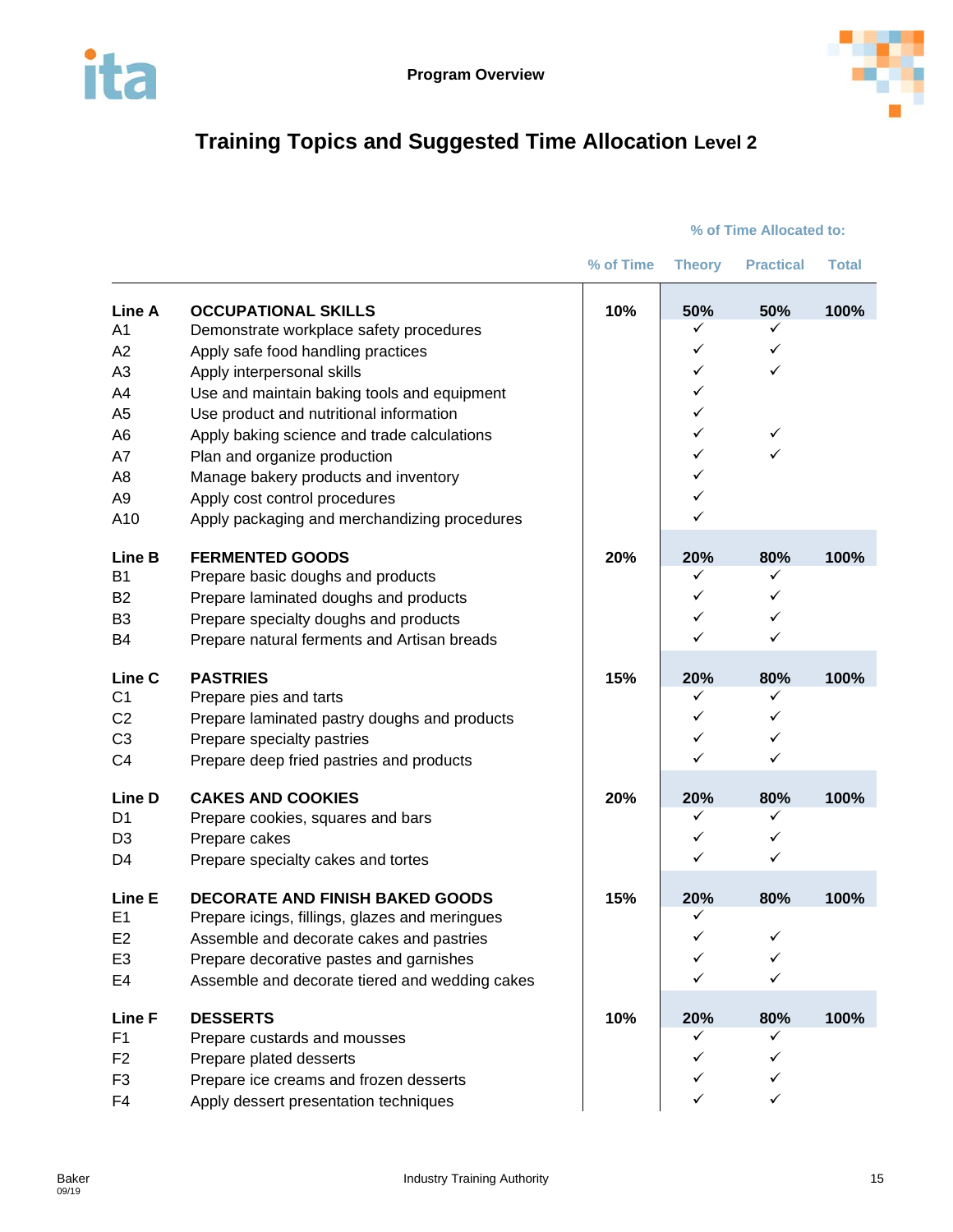



### **% of Time Allocated to:**

|                                            |                                                                                                                                | % of Time | Theory                   | <b>Practical</b> | <b>Total</b> |
|--------------------------------------------|--------------------------------------------------------------------------------------------------------------------------------|-----------|--------------------------|------------------|--------------|
| Line G<br>G <sub>2</sub><br>G <sub>3</sub> | <b>CHOCOLATE AND CONFECTIONERY</b><br>Prepare chocolate products and garnishes<br>Prepare confectionery products and garnishes | 5%        | 20%<br>✓<br>$\checkmark$ | 80%<br>✓<br>✓    | 100%         |
|                                            | <b>Exams</b>                                                                                                                   | 5%        | <b>100%</b>              | 0%               | 100%         |
|                                            | <b>Total Percentage for Baker Level 2</b>                                                                                      | 100%      |                          |                  |              |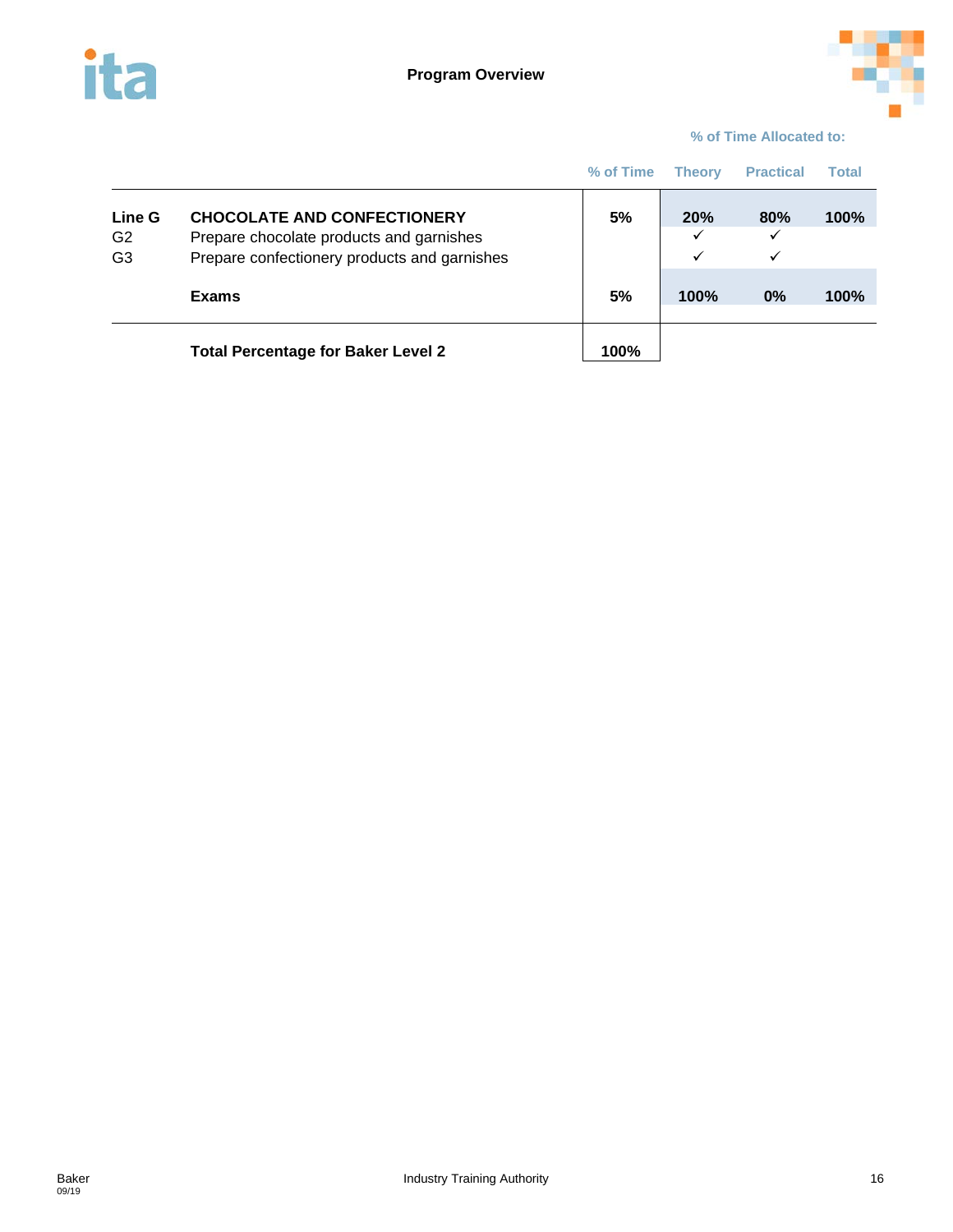



# <span id="page-17-0"></span>**Training Topics and Suggested Time Allocation Level 3**

| <b>OCCUPATIONAL SKILLS</b>                     | 15% | 20%  | 80%          | 100% |
|------------------------------------------------|-----|------|--------------|------|
| Demonstrate workplace safety procedures        |     | ✓    | ✓            |      |
| Apply safe food handling practices             |     | ✓    | ✓            |      |
| Apply interpersonal skills                     |     | ✓    | ✓            |      |
| Use and maintain baking tools and equipment    |     | ✓    |              |      |
| Use product and nutritional information        |     | ✓    | ✓            |      |
| Apply baking science and trade calculations    |     | ✓    | ✓            |      |
| Plan and organize production                   |     | ✓    | ✓            |      |
| Manage bakery products and inventory           |     | ✓    | ✓            |      |
| Apply cost control procedures                  |     | ✓    |              |      |
| Apply packaging and merchandizing procedures   |     | ✓    |              |      |
| <b>FERMENTED GOODS</b>                         | 15% | 20%  | 80%          | 100% |
| Prepare specialty doughs and products          |     | ✓    | ✓            |      |
| Prepare natural ferments and Artisan breads    |     | ✓    | $\checkmark$ |      |
| <b>PASTRIES</b>                                | 10% |      |              | 100% |
| Prepare specialty pastries                     |     | ✓    | ✓            |      |
| <b>CAKES AND COOKIES</b>                       | 10% | 20%  | 80%          | 100% |
| Prepare specialty cakes and tortes             |     | ✓    | ✓            |      |
| <b>DECORATE AND FINISH BAKED GOODS</b>         | 20% | 20%  | 80%          | 100% |
| Prepare icings, fillings, glazes and meringues |     | ✓    | ✓            |      |
| Assemble and decorate cakes and pastries       |     | ✓    | ✓            |      |
| Prepare decorative pastes and garnishes        |     | ✓    | ✓            |      |
| Assemble and decorate tiered and wedding cakes |     | ✓    | ✓            |      |
| <b>DESSERTS</b>                                | 10% | 20%  | 80%          | 100% |
| Prepare custards and mousses                   |     | ✓    | ✓            |      |
| Prepare plated desserts                        |     | ✓    | ✓            |      |
| Prepare ice creams and frozen desserts         |     | ✓    | ✓            |      |
| Apply dessert presentation techniques          |     | ✓    | ✓            |      |
| <b>CHOCOLATE AND CONFECTIONERY</b>             | 10% | 20%  | 80%          | 100% |
| Prepare chocolate products and garnishes       |     | ✓    | ✓            |      |
| Prepare confectionery products and garnishes   |     | ✓    | ✓            |      |
| <b>Inter-Provincial Exam Review</b>            | 5%  | 100% | 0%           | 100% |
| <b>Exams</b>                                   | 5%  | 100% | 0%           | 100% |
|                                                |     |      | 20%          | 80%  |

### **% of Time Allocated to:**

**Total Percentage for Baker Level 3 100%**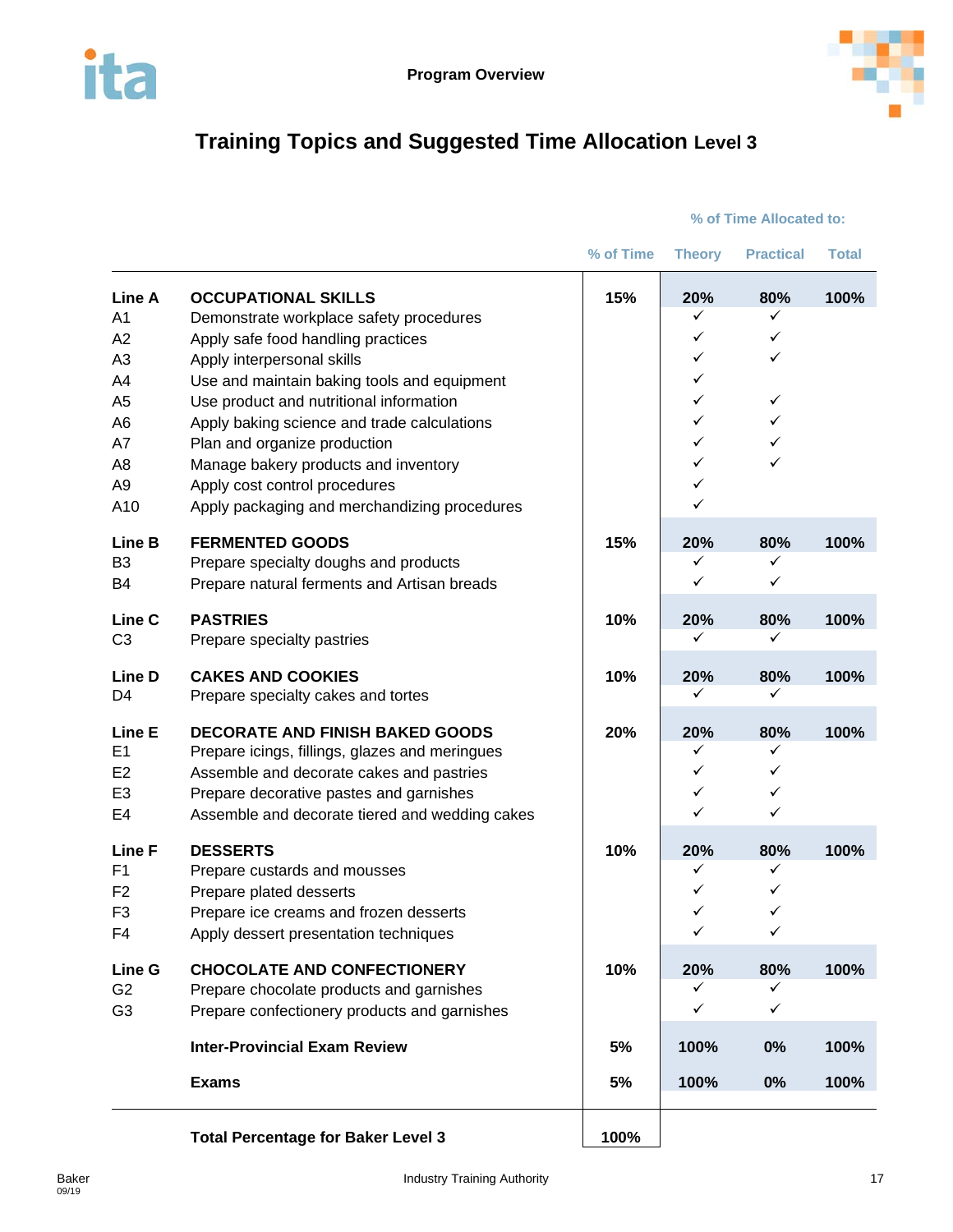<span id="page-18-0"></span>



# **Section 3 PROGRAM CONTENT**

**Baker**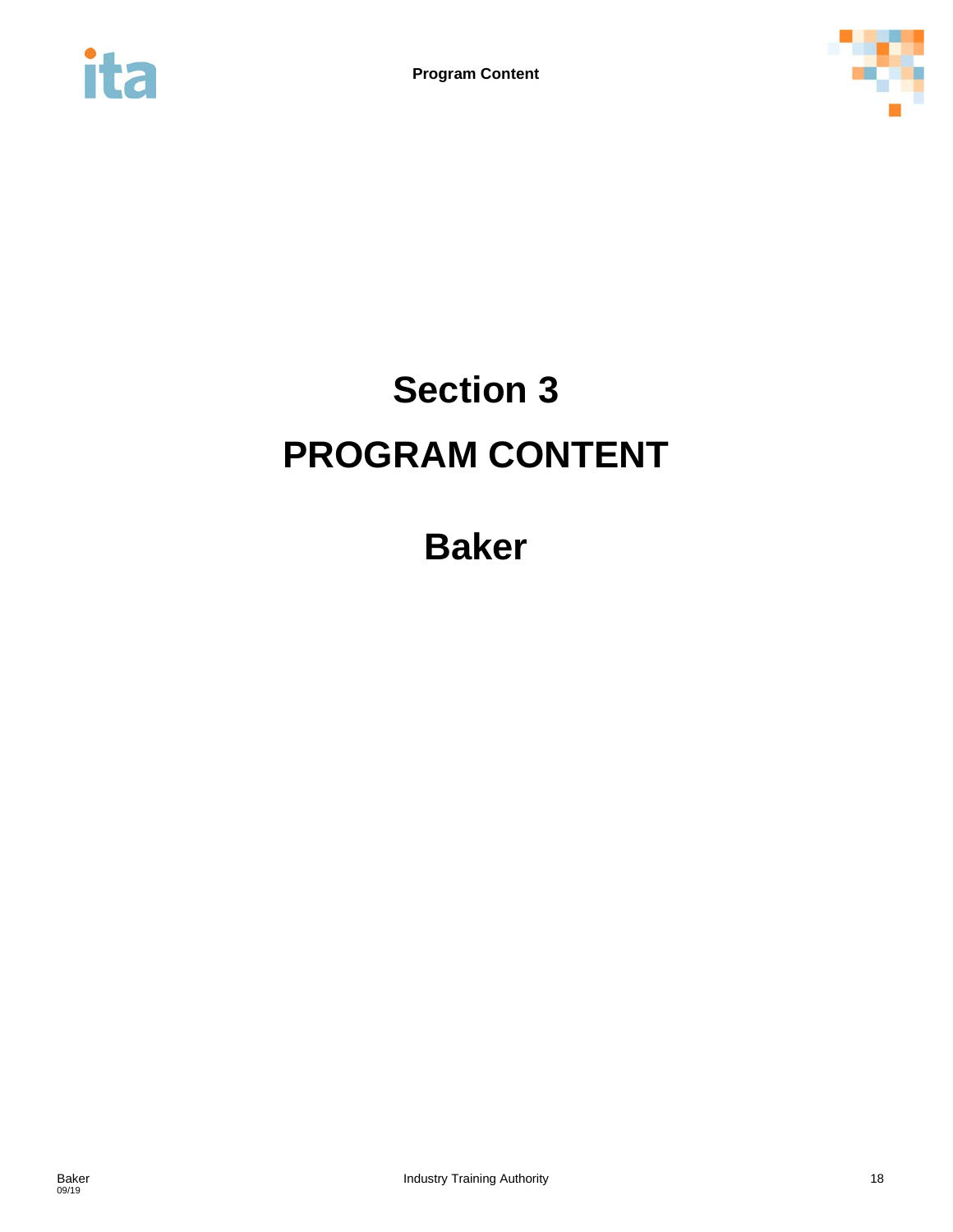<span id="page-19-0"></span>



# **Level 1 Baker**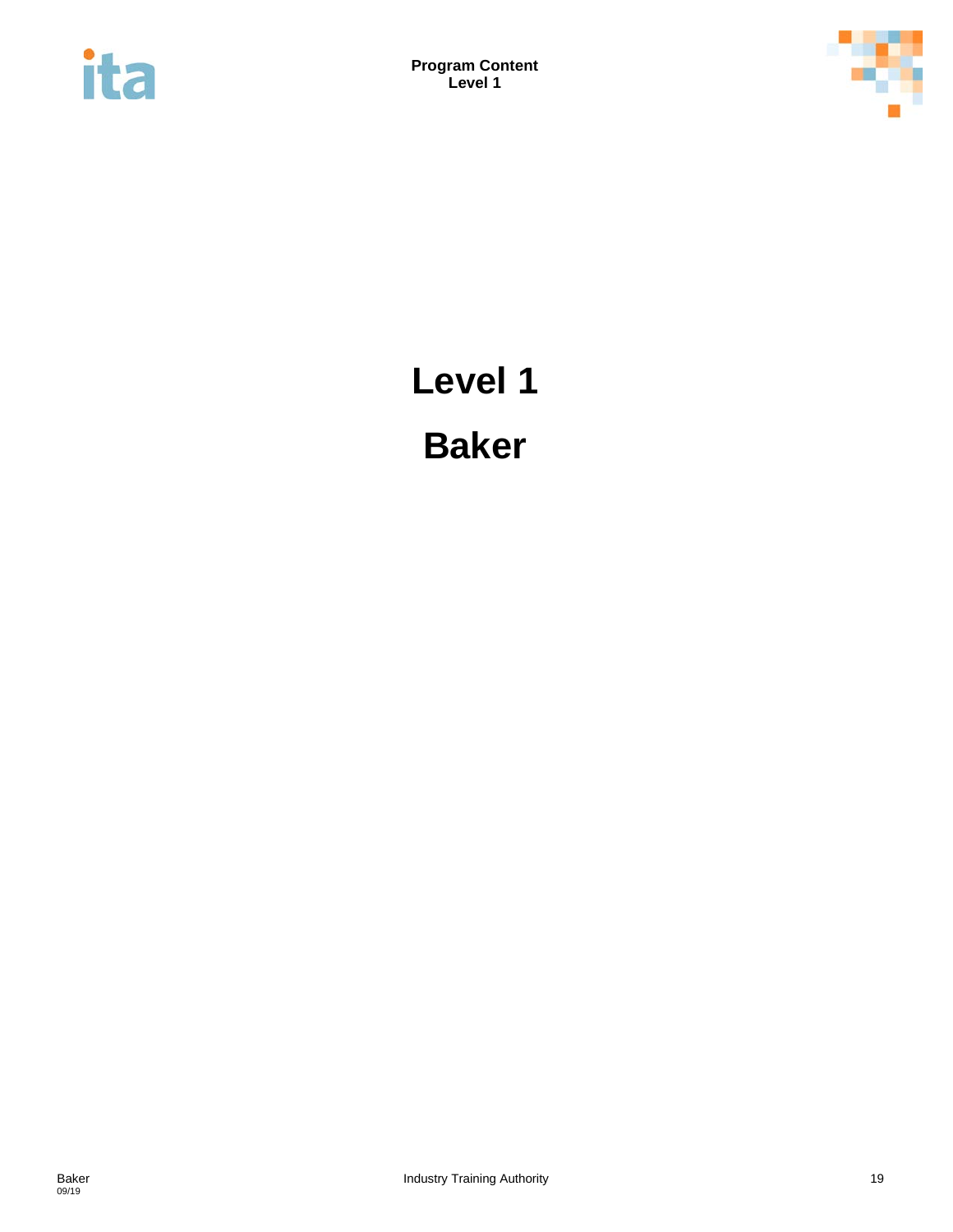

## **Line (GAC): A OCCUPATIONAL SKILLS**

**Competency: A1 Demonstrate workplace safety procedures** 

### **Objectives**

To be competent in this area, the individual must be able to:

- Describe WorkSafeBC regulations in the workplace.
- Identify and describe workplace hazards.
- Describe basic emergency procedures.
- Describe fire safety procedures and regulations.
- Apply personal safety practices.
- Apply workplace safety procedures.

### **LEARNING TASKS CONTENT**

1. Describe WorkSafeBC regulations in the workplace

- **Purpose**
- Compensation and benefits
	- o Workers who are covered
	- o Workers who are not covered
	- o Compensated injuries and job-related illness
	- o Circumstances for compensation
	- o Benefits
- Responsibilities
	- o Employer
	- o Employee
- Joint occupational health and safety committees
- Contravention of regulations
- Reporting accidents
- 2. Identify and describe workplace hazards Types of hazards
	- - o Environmental
		- o Physical
		- o Mechanical
	- Workplace Hazardous Materials Information System (WHMIS)
		- o Overview
		- o Symbols
		- o Reading labels
		- o Employer is to provide training
	- Material Data Safety Sheets (MSDS)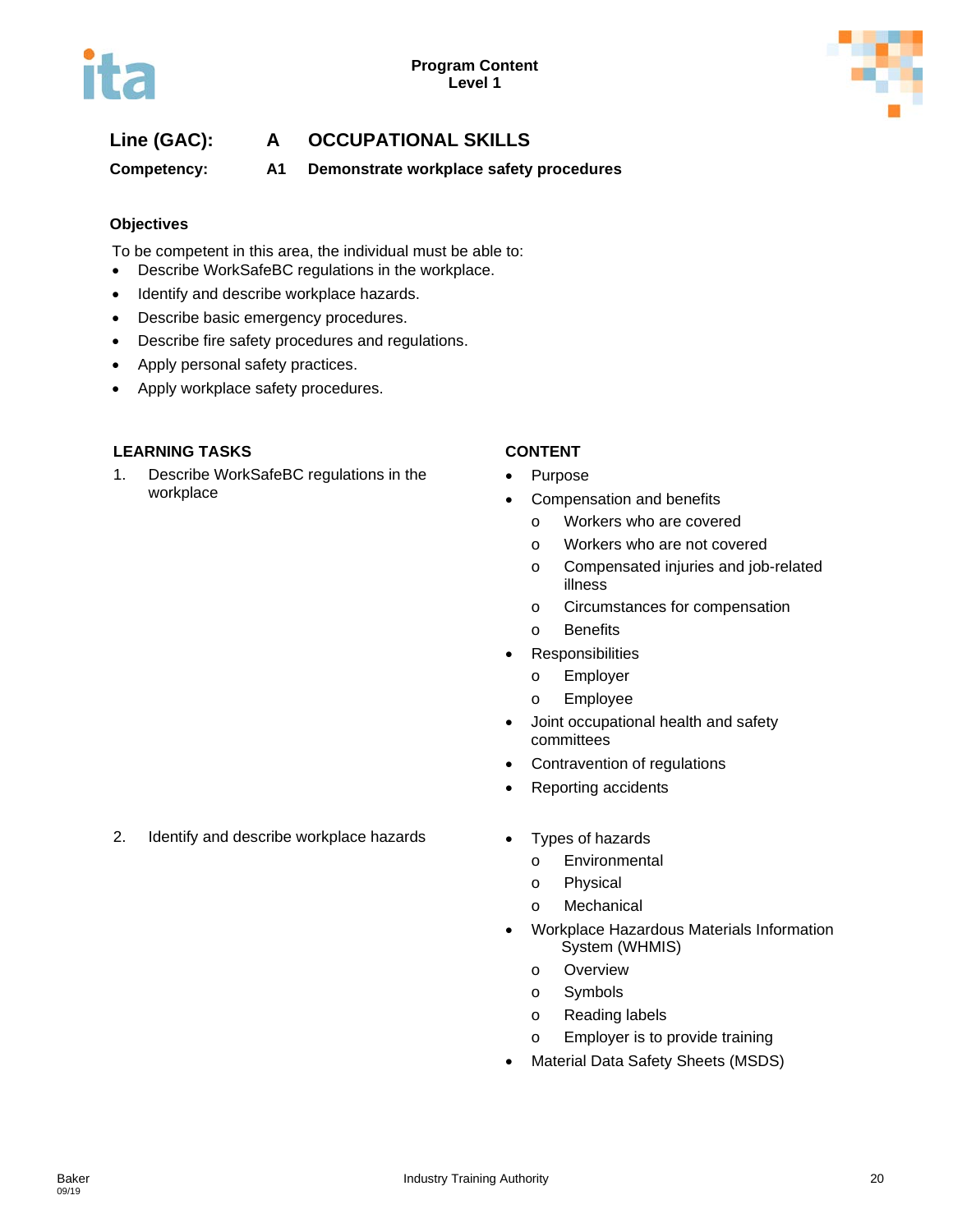

3. Describe basic emergency procedures • Types of workplace emergencies

- - o Fire
	- o Earthquake
	- o Evacuation
	- o Medical
- Workplace procedures
	- o Emergency drills
	- o Muster stations
	- o Emergency exits
- 4. Describe fire safety procedures and regulations Components that produce fire
	- - o Fuel
		- o Heat
		- o Oxygen
	- Types of fires and extinguishers
		- o Classes of fires
		- o Selection of correct fire extinguishers
		- o Servicing of fire extinguishers
	- Fire safety precautions
		- o Flammable liquids or gases
		- o Paper and wood products
		- o Oily cloths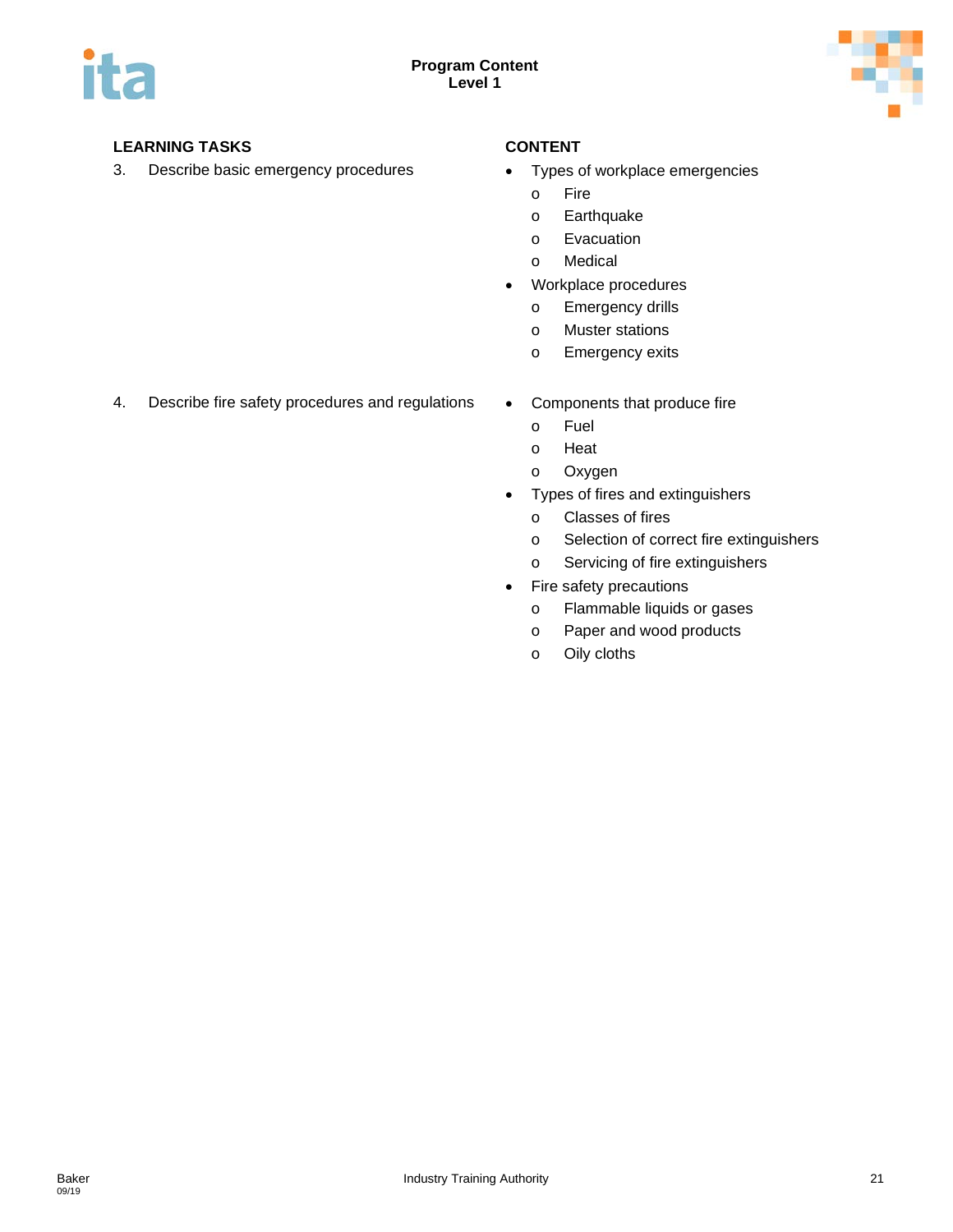

- 5. Apply personal safety practices Types of accidents and their causes
	- o Cuts
	- o Burns
	- o Falls
	- o Strains and sprains
	- Accident prevention
	- Symptoms of strains and repetitive motion injuries
		- o Identification
		- o Early reporting
		- o Preventative practices
	- Personal protective equipment
		- o Clothing
		- o Footwear
		- o Hand protection
		- o Eye protection
	- Safety practices for the bake shop
		- o Lock-out procedures
		- o Work safely
			- − Equipment
			- − Sharp utensils
			- − Hot pans
		- o Keep floors safe
		- o Store supplies safely
		- o Dispose of refuse properly
		- o Proper lifting practices
	- Equipment safety
		- o Ventilation systems
		- o Emergency shutdown systems
		- o Guards and barriers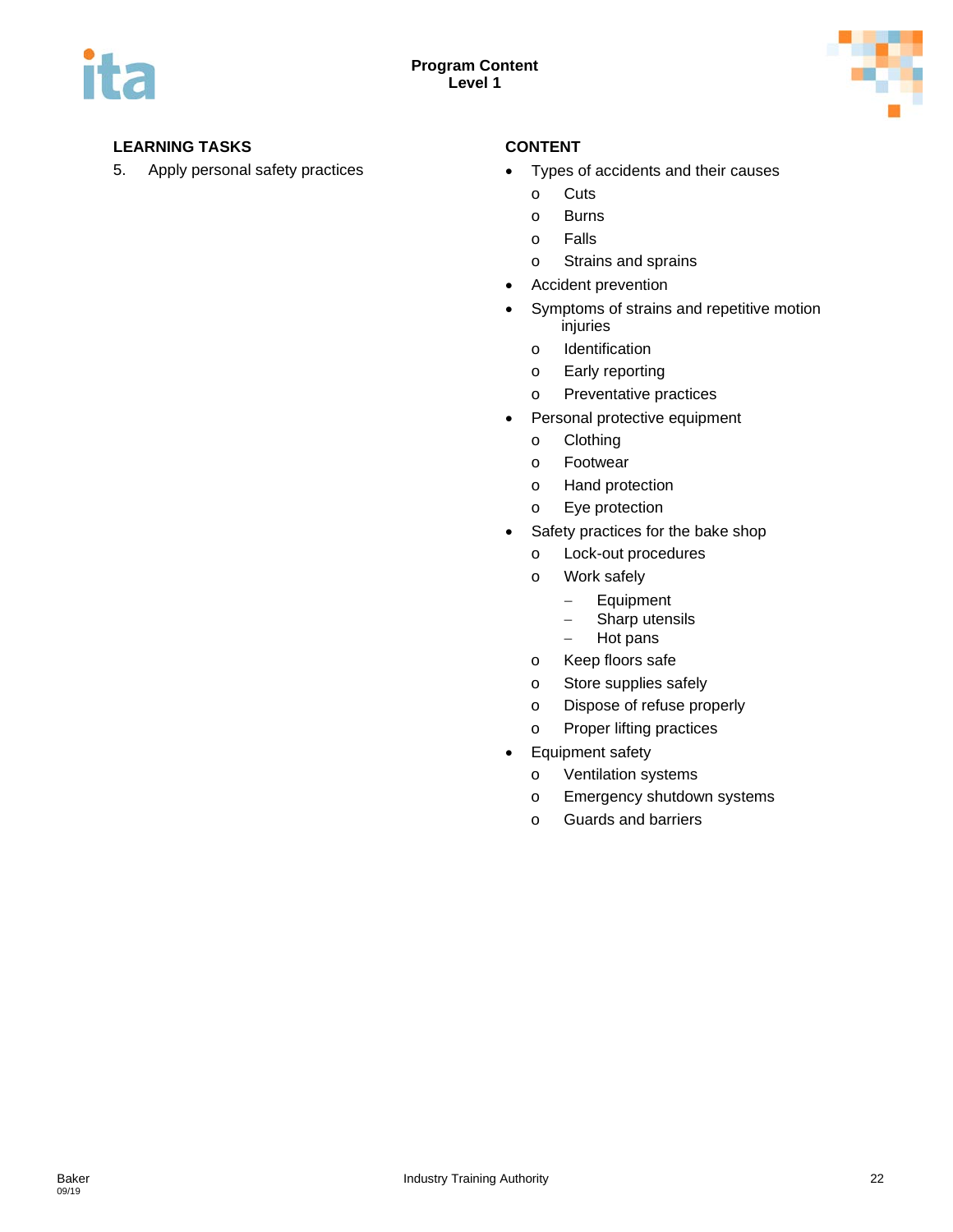

6. Apply workplace safety procedures • Shop procedures

- 
- Emergency phone numbers
- Fire and evacuation procedures
- First aid procedures
	- o Designated First Aid attendant
	- o Emergency wash or shower locations
	- o Cuts and burns
	- o Slips and falls
	- o Strains and sprains
- **Utilities** 
	- o Electrical
		- − Principle of electric shock prevention
		- − Examination of wiring
		- − Lock-out procedures
	- o Water supply
		- − Shut-off procedures
	- o Gas supply
		- − Valve shut off
		- − Pilot light
		- − Identifying problems
	- o Other services

### **Achievement Criteria**

- Performance The individual will apply safety standards as required to industry and regulatory standards.
- Conditions The individual will be given access to a work station and appropriate Personal Protective Equipment (PPE).

The competency will be observed and assessed by the instructor during technical training.

- Criteria The individual will be evaluated on a grading sheet which reflects:
	- Correct PPE
	- Follows safe work practices
	- Correct footwear and uniform
	- Correct handling of hazardous materials
	- Cleans up spills
	- Handles hot pans appropriately
	- Carries and stores knives and tools appropriately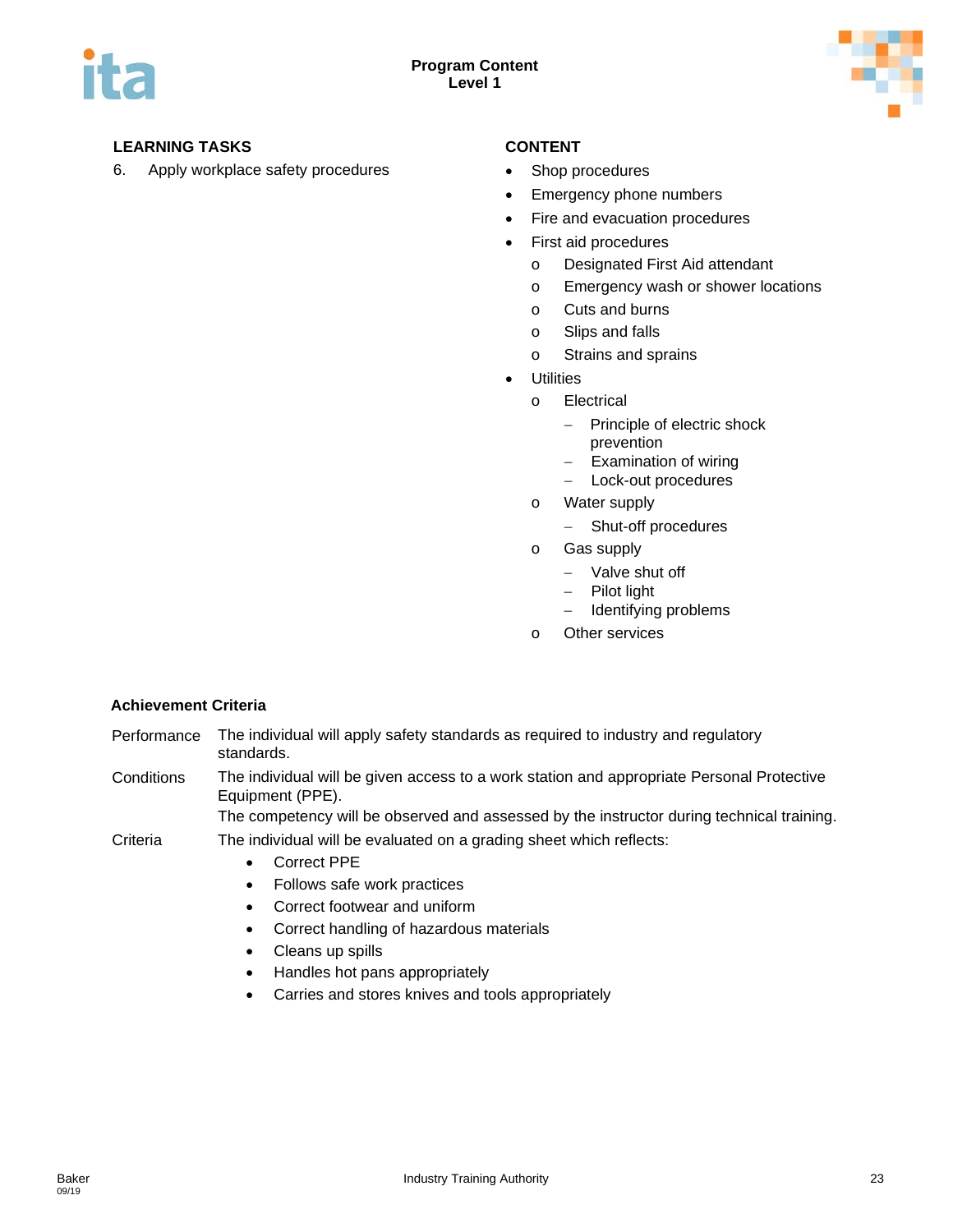



## **Line (GAC): A OCCUPATIONAL SKILLS**

**Competency: A2 Apply safe food handling practices**

### **Objectives**

To be competent in this area, the individual must be able to:

- Describe food safety regulations.
- Describe the principles of Hazard Analysis Critical Control Points (HACCP).
- Describe the causes and preventions of food borne illnesses.
- Apply general food handling and storage procedures.
- Apply workplace sanitation procedures.
- Apply personal hygiene procedures.

### **LEARNING TASKS CONTENT**

1. Describe food safety regulations **•** Provincial food safety regulations

### 2. Describe the principles of Hazard Analysis – Critical Control Points (HACCP)

- 3. Describe the causes and preventions of food borne illnesses
- 4. Apply general food handling and storage procedures

- 
- FOODSAFE Level 1 certification (prerequisite to entering program)
- Definitions
- Food poisoning myths
- The danger zone
- Corrective action
- Food borne illnesses present in foods
- Food borne illnesses spread by human contact
- Allergies and intolerances
- Food handling procedures
	- o Receiving
	- o Storage
	- o Labelling
- Temperature controls
- Storage and labelling procedures
- Inventory control First In First Out (FIFO)
- Food safety plans
- Maintenance of refrigeration equipment
- Contaminated foods
- **Identification**
- Disposal
- Cross contamination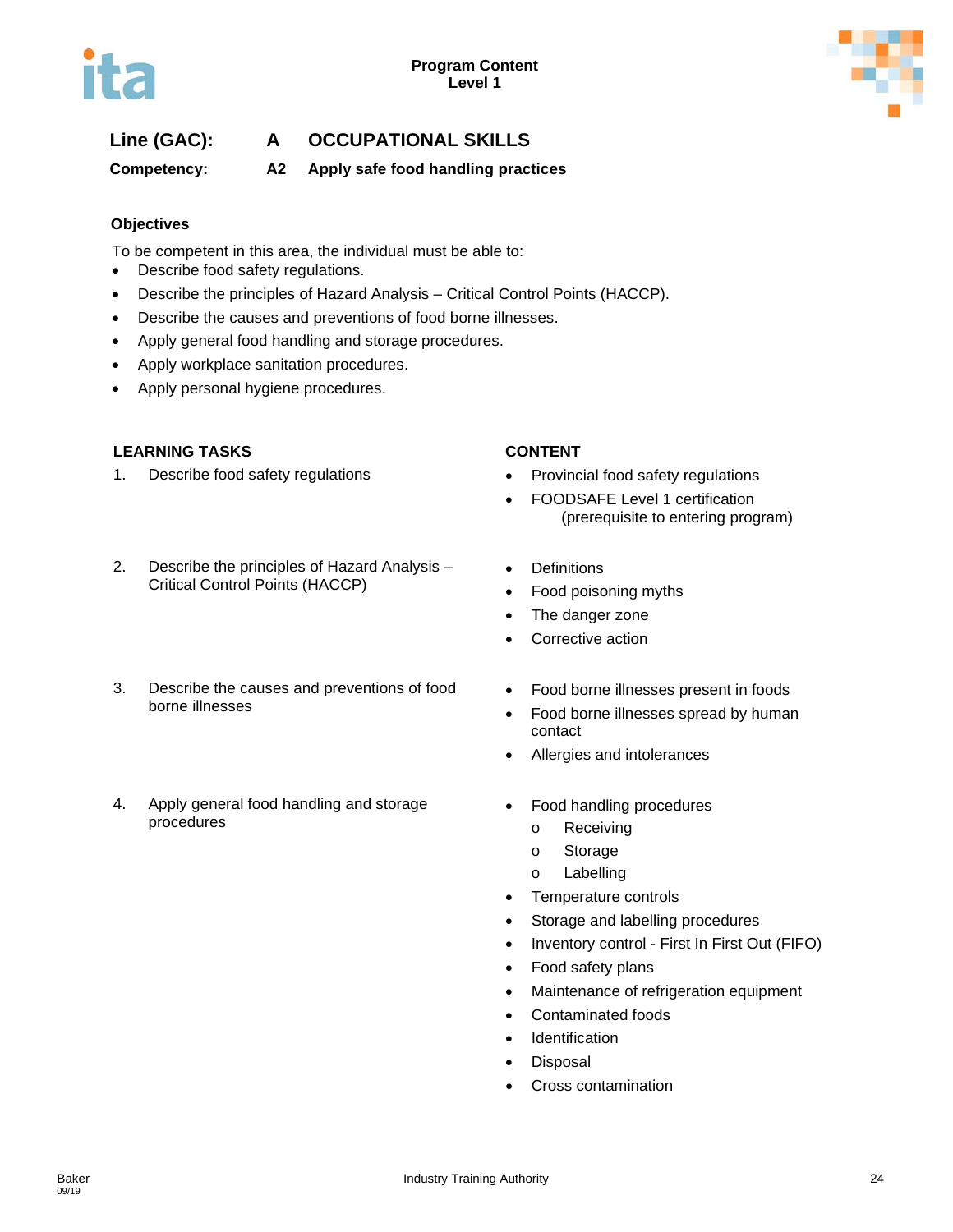

5. Apply workplace sanitation procedures • Avoiding cross contamination

- 
- **Spills**
- Keeping floor clear
- Cleaning and sanitizing procedures and schedules
	- o Cleaning and sanitizing products
	- o Cleaning shelves and floor
	- o Cleaning and maintaining equipment
	- o Cleaning schedule
- Recognizing and handling infestation and contamination, including bacteria, fungi, and mould
- Checking equipment for cracks and defaults
- 6. Apply personal hygiene procedures Importance of personal hygiene
	-
	- Personal health and wellness
		- o Preventative approach
	- Hand washing procedures
	- Acceptable clothing
		- o Types
		- o Cleanliness
	- **Footwear**
	- o Types
		- o Cleanliness
	- Head covering
	- Jewellery and make up
	- Avoiding cross contamination

### **Achievement Criteria**

- Performance The individual will exercise safe food handling and personal hygiene procedures as required to industry and regulatory standards.
- Conditions The individual will be given a work station and appropriate tools and equipment. The competency will be observed and assessed by the instructor during technical training.
- Criteria The individual will be evaluated on a grading sheet which reflects:
	- Hands washed before starting work and between tasks
	- Hair covered or tied back appropriately
	- Perishable products stored at correct temperatures
	- Product covered and stored in appropriate location
	- Cleans and sanitizes between tasks
	- Correct temperatures for cooking, holding, and re-heating
	- Minimizes risk of cross contamination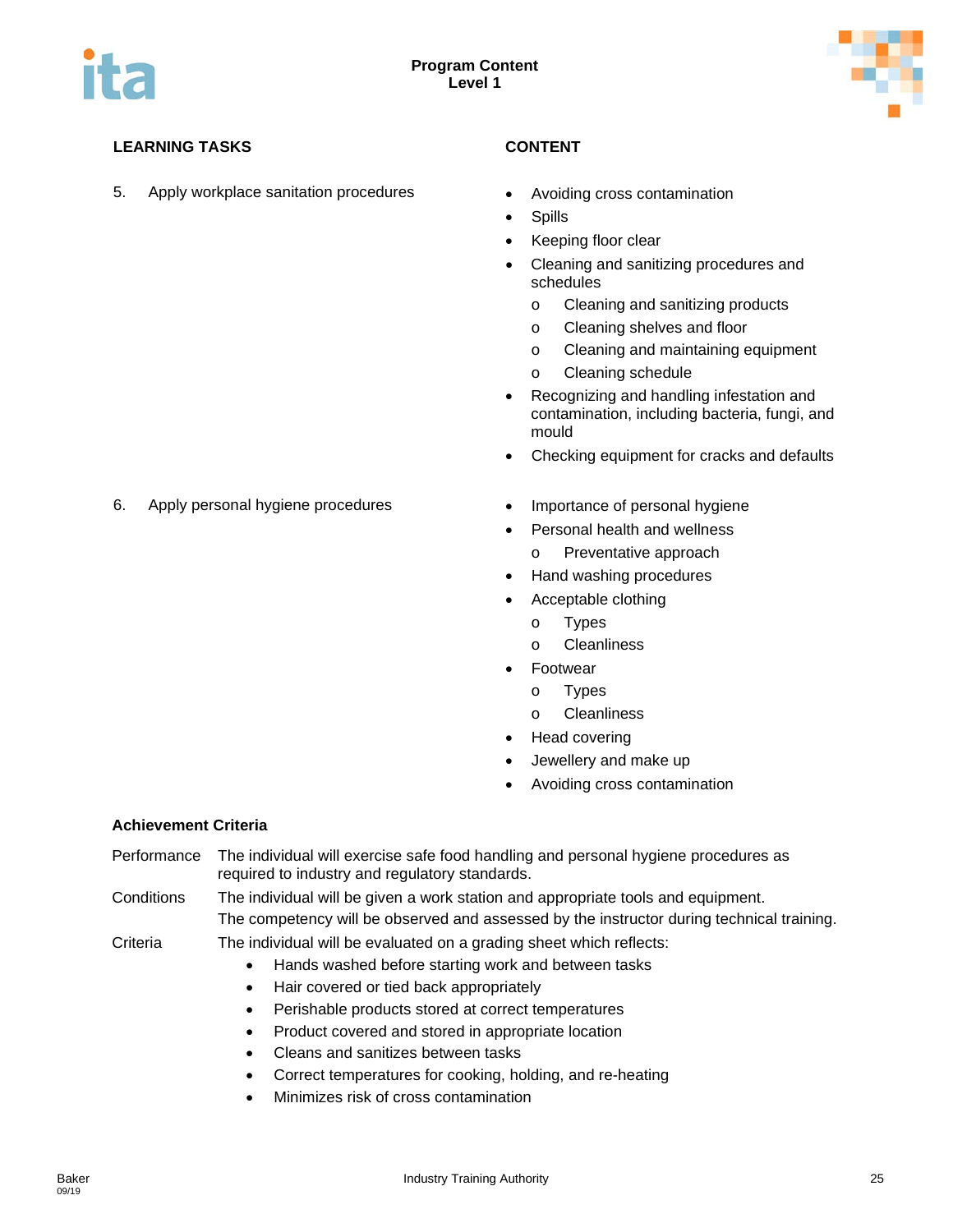

## **Line (GAC): A OCCUPATIONAL SKILLS**

**Competency: A3 Apply interpersonal skills**

### **Objectives**

To be competent in this area, the individual must be able to:

- Describe roles and responsibilities in the workplace.
- Describe personal attributes and professionalism in the workplace.
- Use basic communication in the workplace.

### **LEARNING TASKS CONTENT**

1. Describe roles and responsibilities in the workplace

- Employment Standards Act
- BC Human Rights Act
- Role and responsiblities
	- o Employee
	- o Supervisors
	- o Employer
- 2. Describe personal attributes and professionalism in the workplace
- Employer expectations
	- o Work ethic
	- o Accountability
	- o Responsibility
	- o Time management
	- o Professionalism
	- o Attendance and punctuality
	- o Job satisfaction
- Industry expectations
- Performance evaluation
- Company policies and procedures
- 3. Use basic communication in the workplace Types of commmunication
	- - o Verbal
	- o Non-verbal Social behaviour
	-
	- o Social media
	- Codes of conduct
		- o Company policies
	- Cultural differences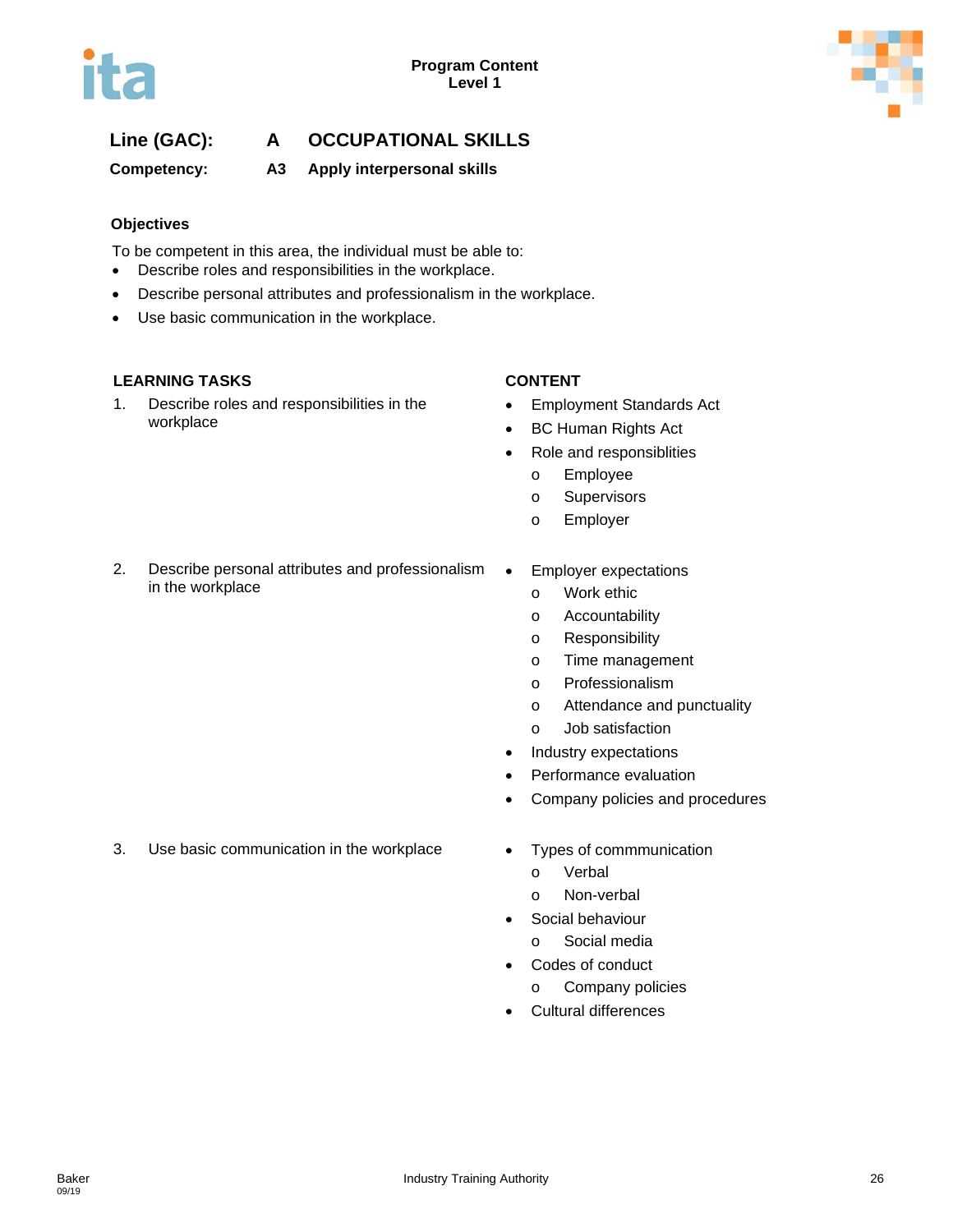



### **Achievement Criteria**

Performance The individual will demonstrate effective basic communication skills.

Conditions The individual will be given guidelines for interpersonal communication in the bake shop. The competency will be observed and assessed by the instructor during technical training.

Criteria The individual will be evaluated on a grading sheet which reflects:

- Communicates effectively with others
- Uses appropriate language and tone of voice
- Maintains composure
- Demonstrates respect for others
- Follows policies and procedures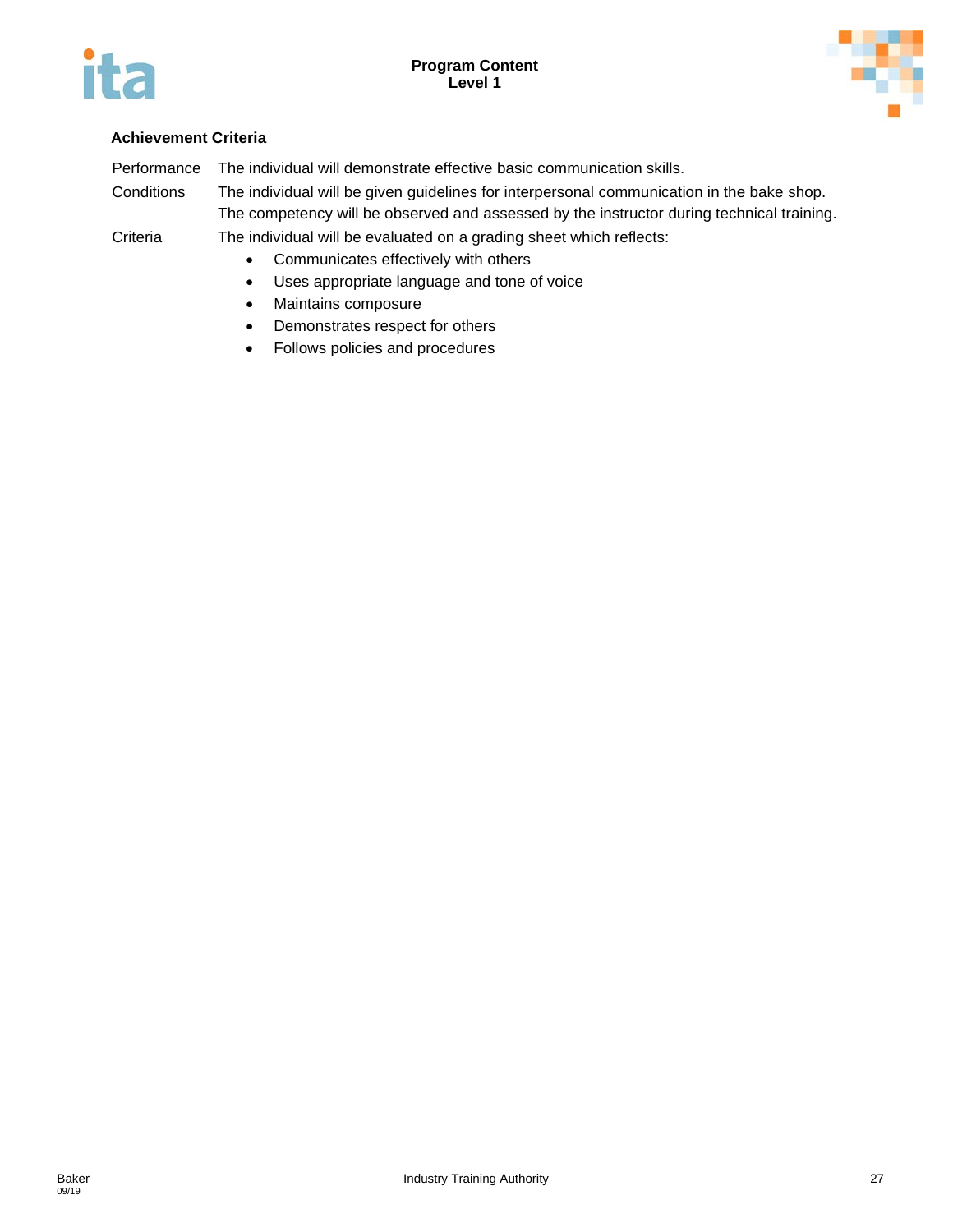## **Line (GAC): A OCCUPATIONAL SKILLS**

**Competency: A4 Use and maintain baking tools and equipment**

### **Objectives**

To be competent in this area, the individual must be able to:

- Identify common types of baking tools and their uses.
- Describe the maintenance and safety precautions of baking tools.
- Identify common types of bakery equipment and their uses.
- Describe the maintenance and safety precautions of bakery equipment.
- Select and use bakery tools and equipment.

### **LEARNING TASKS CONTENT**

1. Identify common types of baking tools and their uses

- Hand tools
	- o Types
	- o Uses
	- o Selection
- Pans and cookware
	- o Types
	- o Uses
	- o Selection
- **Knives** 
	- o Types
	- o Uses
	- o Selection
- General guidelines for use
- General safety precautions
- Cleaning and storage of hand tools
- Routine maintenance and checking for defects
- Specific maintenance and safety precautions for knives and other sharp tools
- 2. Describe the maintenance and safety precautions of baking tools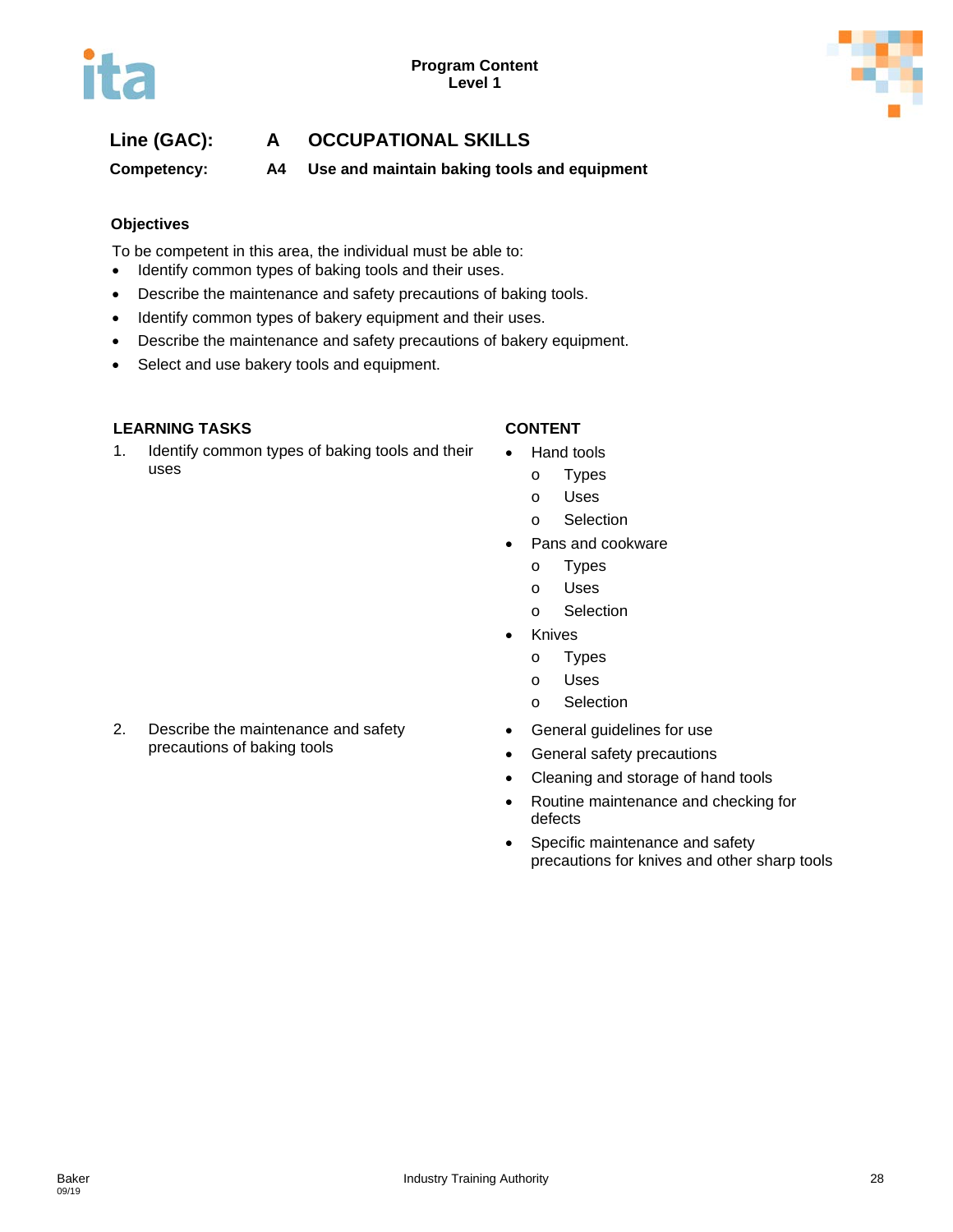

3. Identify common types of bakery equipment and their uses

- Major equipment
	- o Mixers
	- o Ovens
	- o Stoves
	- o Proofers
	- o Sheeters
	- o Bun dividers
	- o Grinders
	- o Bread slicers
	- o Labelling equipment
- Small equipment
	- o Food processors
	- o Mixers
	- o Scales
- Use of each type of equipment
- Use of attachments
- Use of computers, smartphones, and tablets
- 4. Describe the maintenance and safety precautions of bakery equipment
- 
- 5. Select and use bakery tools and equipment Basic knife skills
- General guidelines
- General safety precautions
- Lock-out procedures
- Cleaning and storage
- Routine maintenance
- Checking temperature
- - o Selection
	- o Proper use
	- o Basic cuts
	- o Maintenance/sharpening
- Selection
- Matching tool or equipment to task
- Cleaning and storage
- Communicating any concerns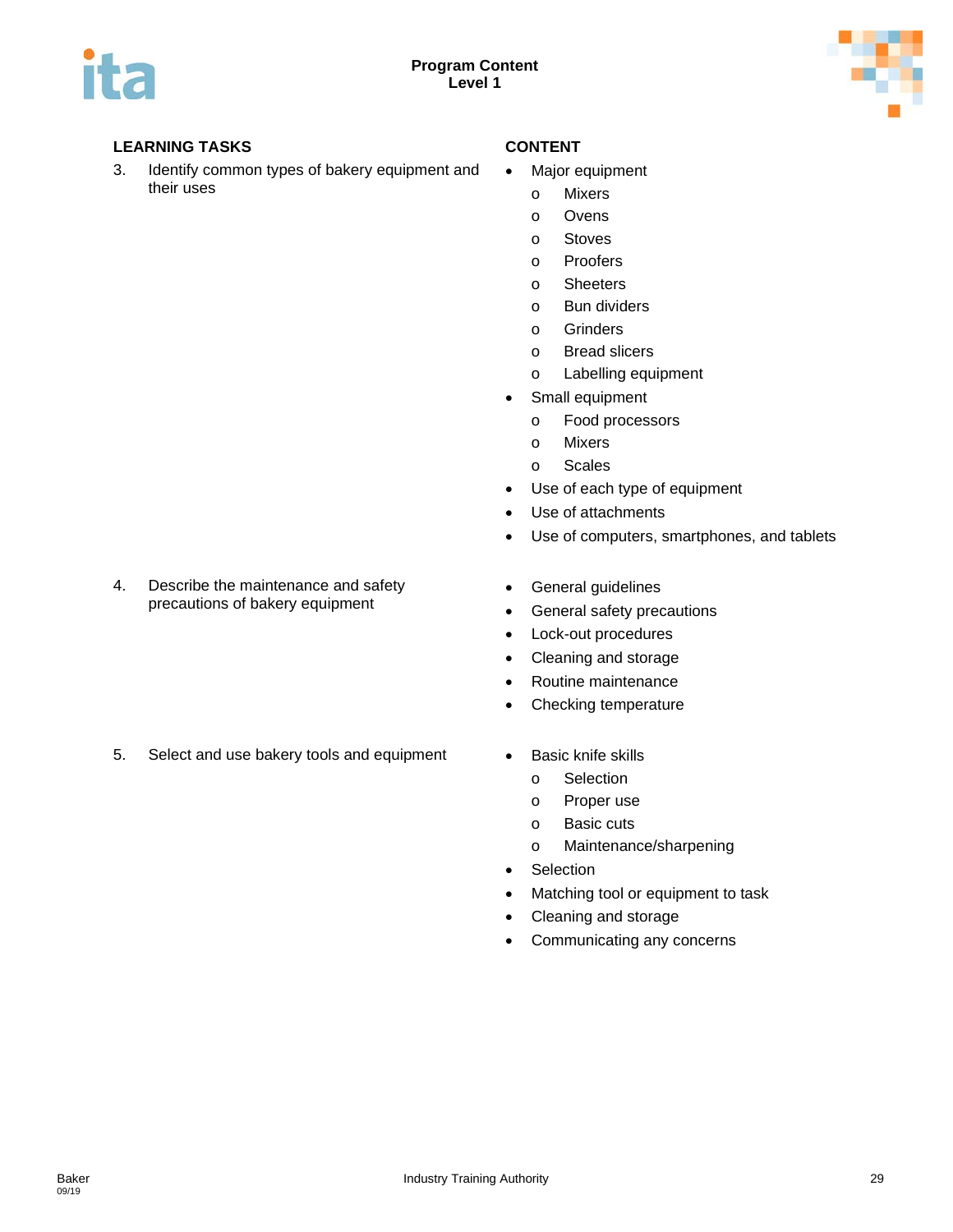



### **Achievement Criteria**

Performance The individual will correctly locate, identify and use equipment and small tools.

Conditions The individual will be given access to equipment and small tools in the bakery.

The competency will be observed and assessed by the instructor during technical training.

Criteria The individual will be evaluated on a grading sheet which reflects:

- Proper selection
- Matching of tool or equipment to task
- Correct assembly and use
- Correct cleaning and storage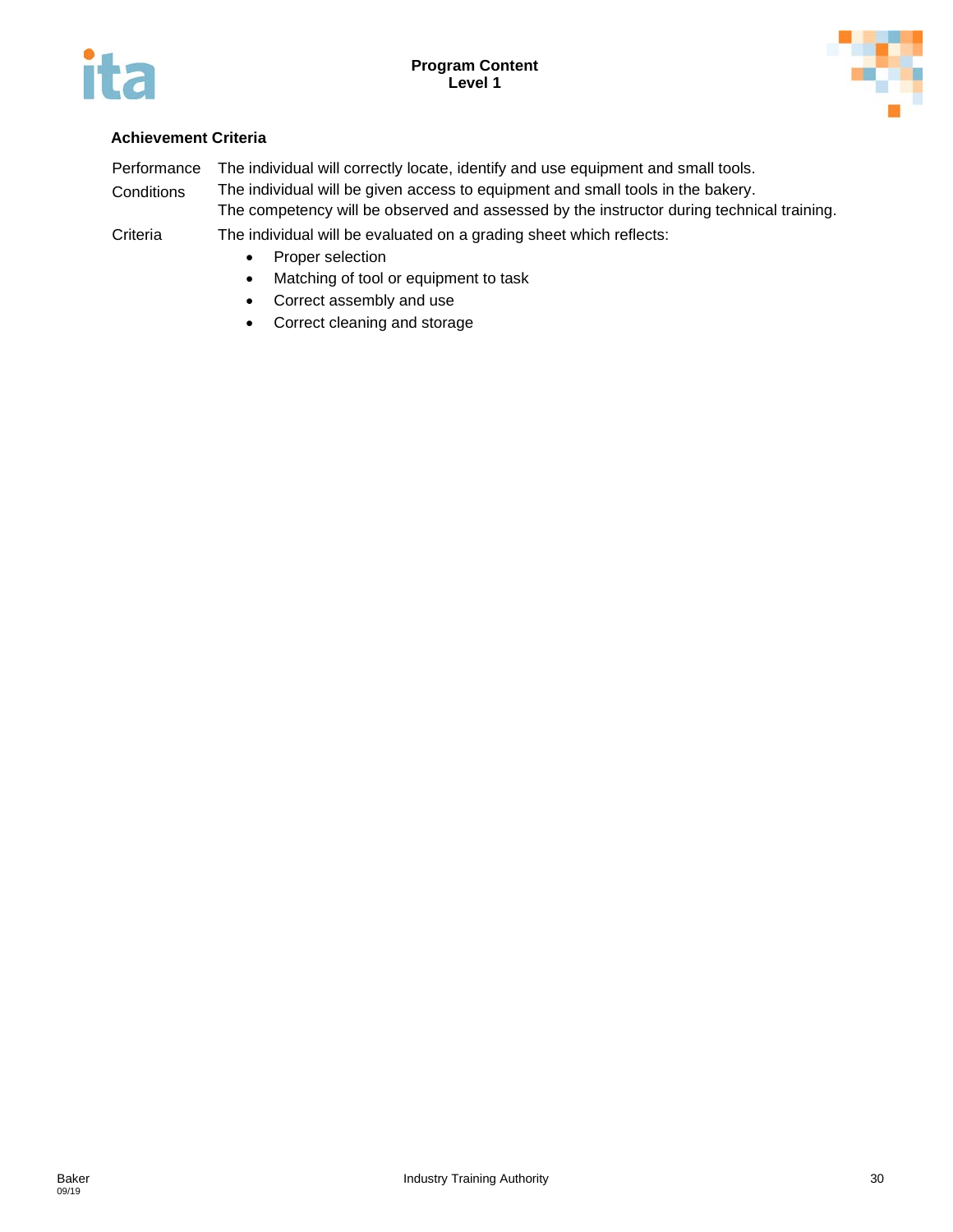## **Line (GAC): A OCCUPATIONAL SKILLS**

**Competency: A5 Use product and nutritional information**

### **Objectives**

To be competent in this area, the individual must be able to:

- Identify foods and ingredients used in the baking industry.
- Describe the basic nutritional elements and properties of food.
- Describe the basic principles of taste and flavour.

### **LEARNING TASKS CONTENT**

1. Identify foods and ingredients used in the baking industry

- Leavening agents
- Sweeteners
- Salt
- Produce (fresh and dried)
- Spices and flavourings
- Flour and grains
- Eggs and dairy
- Fats
- Thickeners
- Nuts and seeds
- Chocolate and cocoa products
- Water
- Food groups
	- Types of nutrients
		- o Micro
		- o Macro
	- Main categories of nutrients
		- o Carbohydrates
		- o Proteins
		- o Fats
		- o Vitamins and minerals
	- Nutritional properties and importance to good health
	- Allergens

2. Describe the basic nutritional elements and properties of food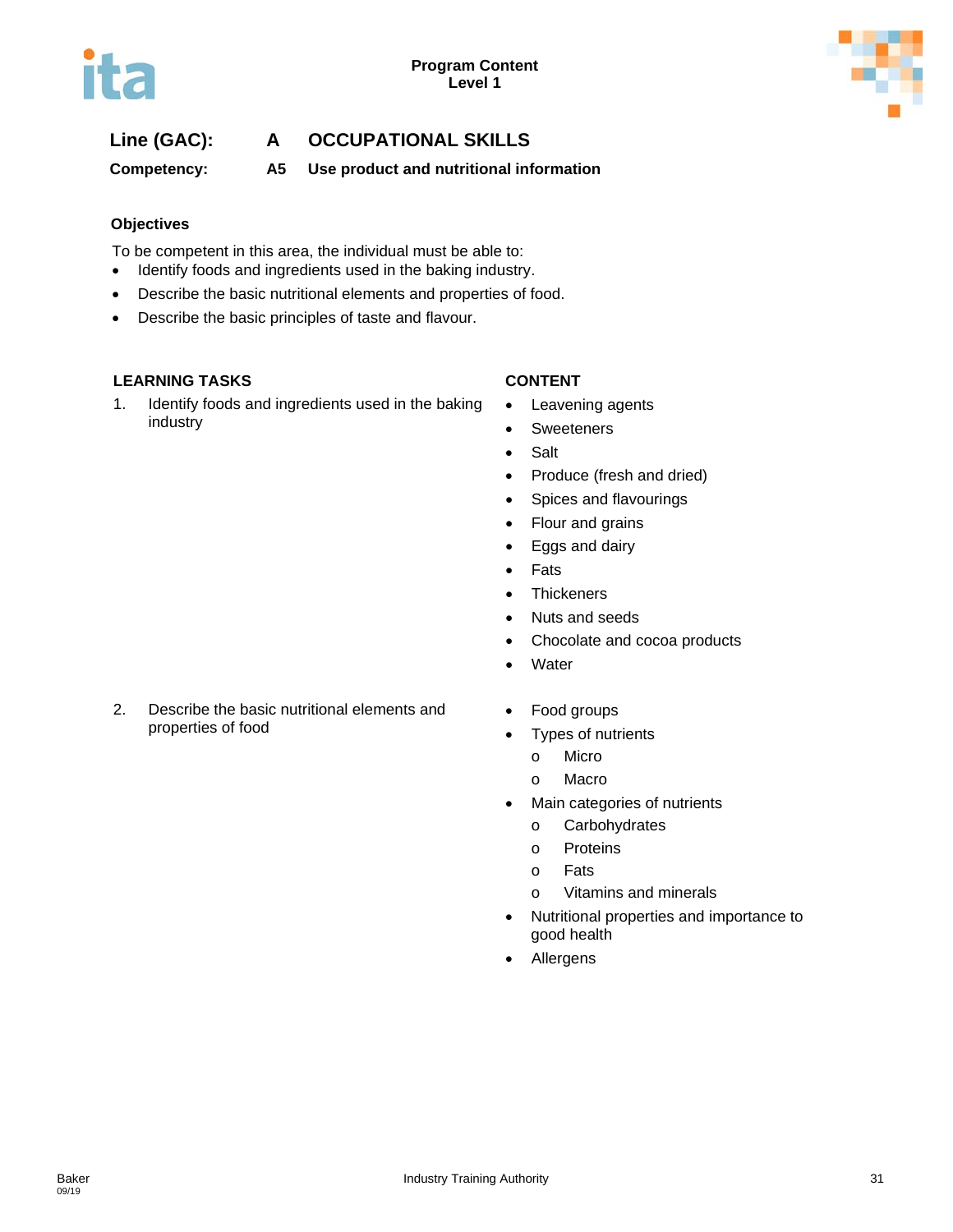

3. Describe the basic principles of taste and flavour • Elements of taste

- - o Salty
	- o Sweet
	- o Sour
	- o Bitter
	- o Spicy
	- o Umami
- Reasons for seasoning and flavouring foods
- Texture
- Temperature
- Use of spices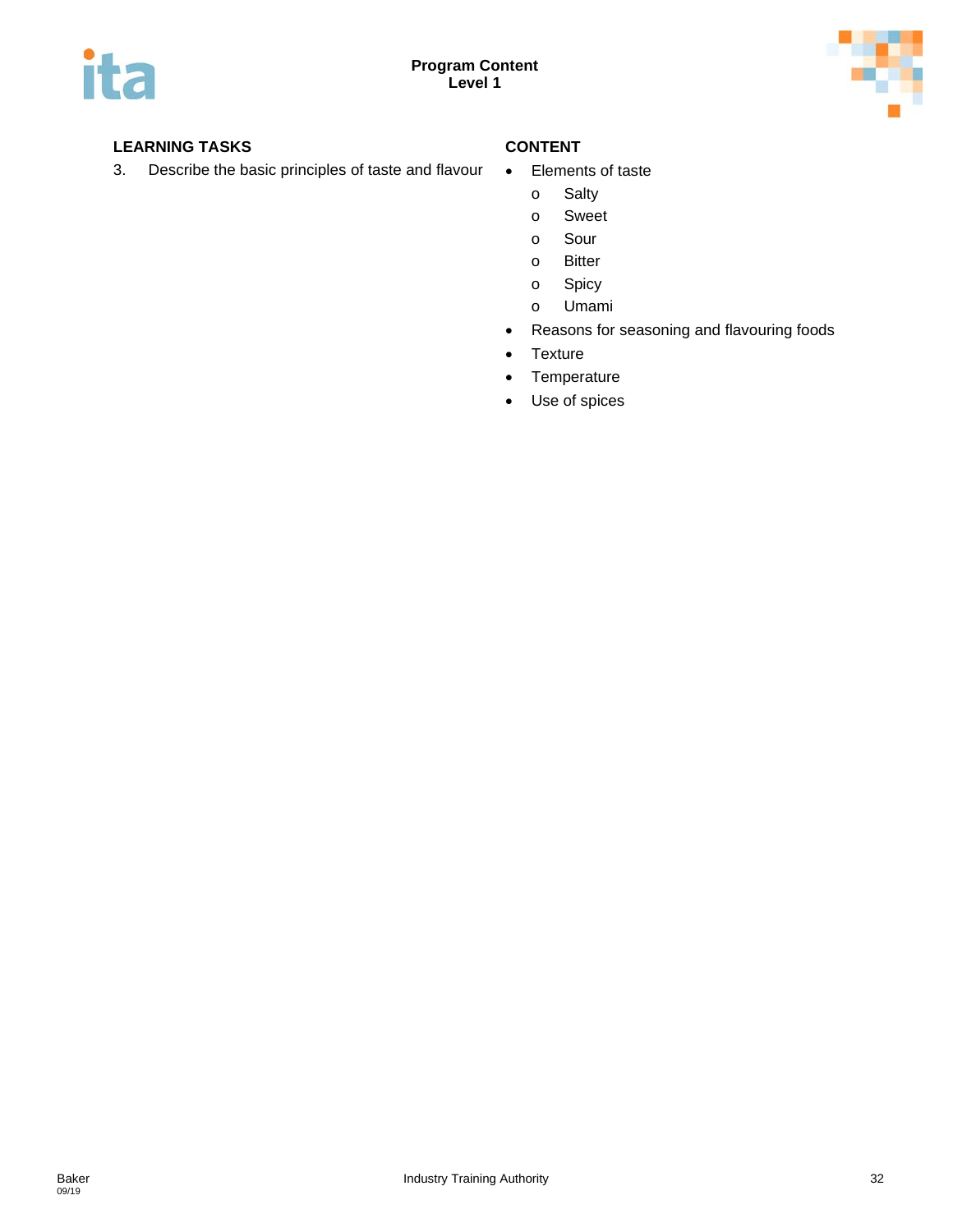## **Line (GAC): A OCCUPATIONAL SKILLS**

**Competency: A6 Apply baking science and trade calculations**

### **Objectives**

To be competent in this area, the individual must be able to:

- Describe basic scientific principles used in baking.
- Describe the basic function of ingredients in baking.
- Apply basic mathematical principles in the baking industry.
- Demonstrate the correct use of the Metric and Imperial /US measuring systems.
- Convert and adjust recipe and formula yields.
- Use and follow formulas and recipes.
- Identify and evaluate faults in baking.

### **LEARNING TASKS CONTENT**

1. Describe basic scientific principles used in baking

- Scientific principles and processes
	- o Aeration
	- o Emulsification
	- o Caramelization
	- o Maillard reaction
- **Leavening** 
	- o Chemical
	- o Physical
	- o Mechanical
	- o Organic
- Types of heat and their effect on food
	- o Convection
	- o Conduction
	- o Radiation
- Cooling and freezing
- 2. Describe the function of ingredients in baking Leaveners
	-
	- Salt
	- Sweeteners
	- Enzymes
	- Flours
	- Eggs and dairy
	- **Fats**
	- **Thickeners**
	- Water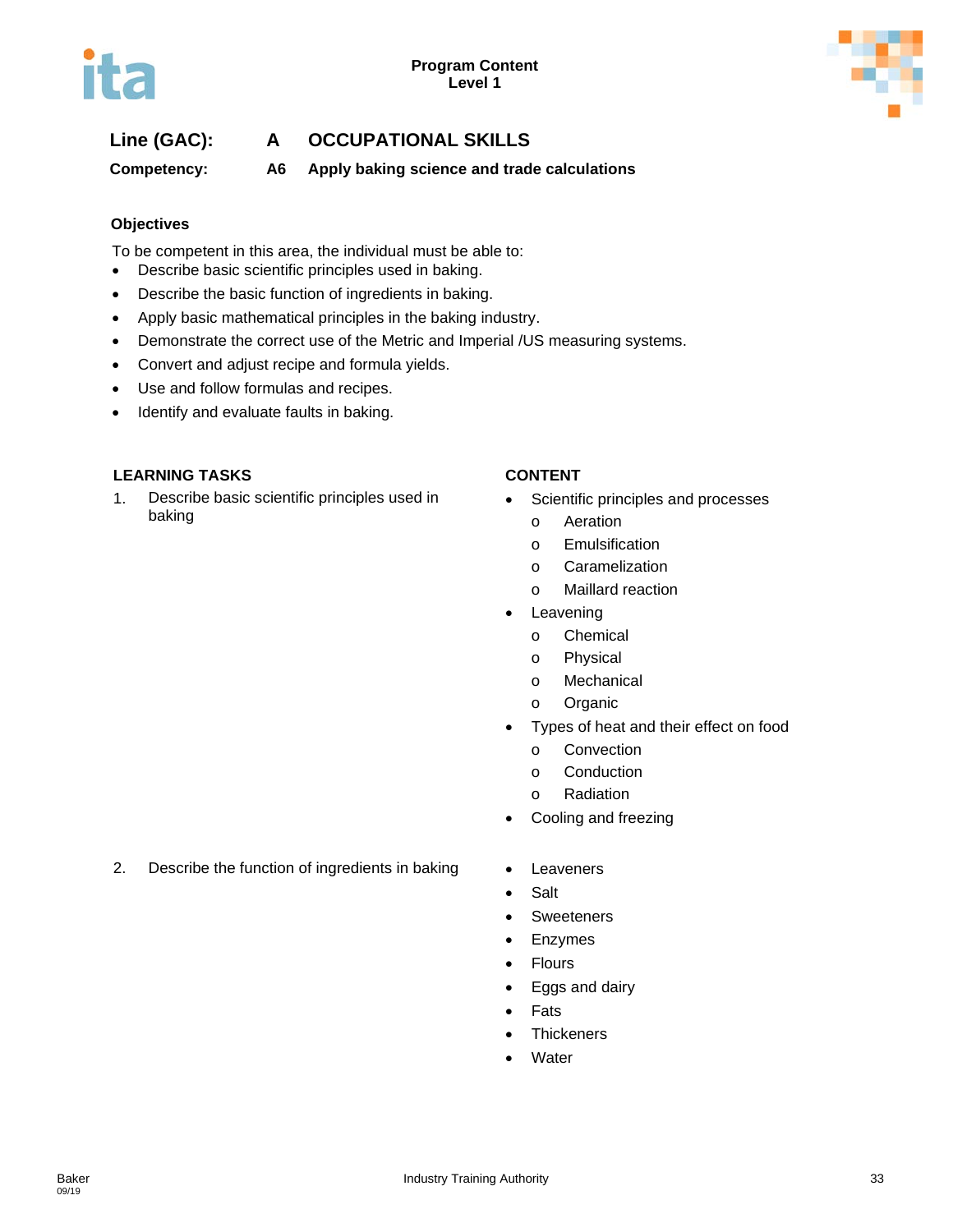

3. Apply mathematical principles in the baking industry

4. Demonstrate the correct use of the Metric and

Imperial /US measuring systems

- Types of measurements used in the bake shop
	- o Weight
	- o Volume
	- o Number or count
- Baker's percentage
- Calculating ingredient and dough temperature
- Scaling technique
- Liquid measurement
- Units of measurement
- Metric system
	- o Types, units and symbols
		- − Length (distance)
		- − Mass (weight)
		- − Capacity (volume)
		- − Temperature
- Converting within the Metric system
- Imperial /US systems
	- o Types, units and symbols
		- **Weight**
		- − Volume
		- − Length
	- o Converting between units in the Imperial /US systems
	- o Converting between Metric and Imperial /US measurement systems
- system formula to a Metric system formula
- Conversion factor and percentage method
	- o Finding conversion factors
	- o Adjusting formulas and recipes using conversion factors
	- o Adjusting formulas and recipes using percentage
- Cautions when converting formulas and recipes
	- o Domestic vs commercial recipes and formulas
	- o Large multiples
	- o Yield and size

5. Convert and adjust formulas and recipes • Converting an Imperial /US measuring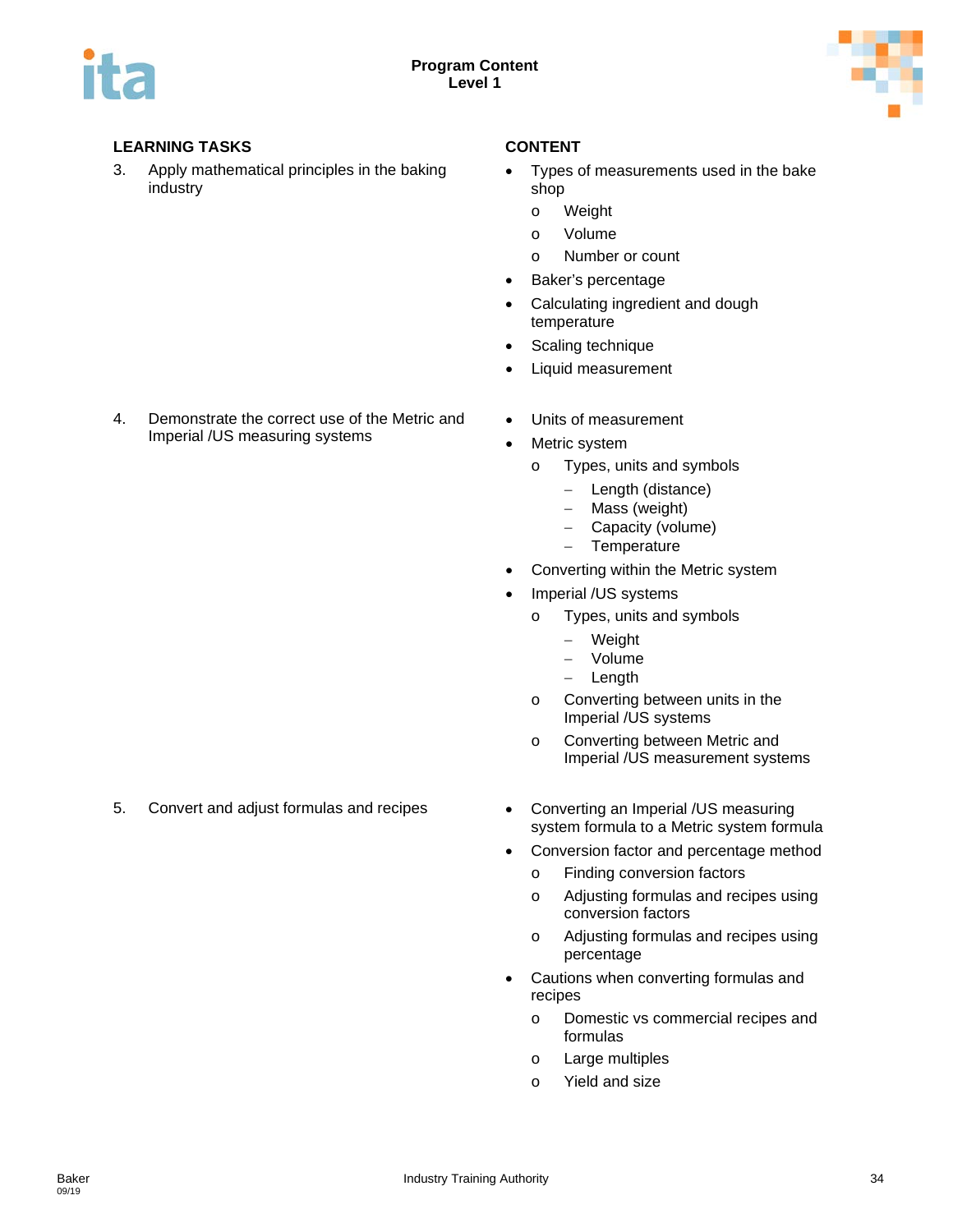

- 6. Use and follow formulas and recipes Following correct sequence
- 7. Identify and evaluate faults in baking **•** Identification of faults

- 
- Accurate yield
- - o Colour
	- o Size
	- o Shape
	- o Texture
	- o Flavour
- Identification of causes
	- o Formula balance
	- o Method
	- o Effects of root cause
- Responding to faults

### **Achievement Criteria**

Performance The individual will demonstrate the ability to:

- Accurately weigh and measure products to an industry standard of accuracy, using both Metric and Imperial/US measurement systems
- Adjust and convert recipes between Metric and the Imperial/US measurement systems
- Conditions The individual will be given formulas/recipes, ingredients and appropriate measuring equipment.

The competency will be observed and assessed by the instructor during technical training.

### Criteria The individual will be evaluated on a grading sheet which reflects:

- Accurate yield
- Conversion applied correctly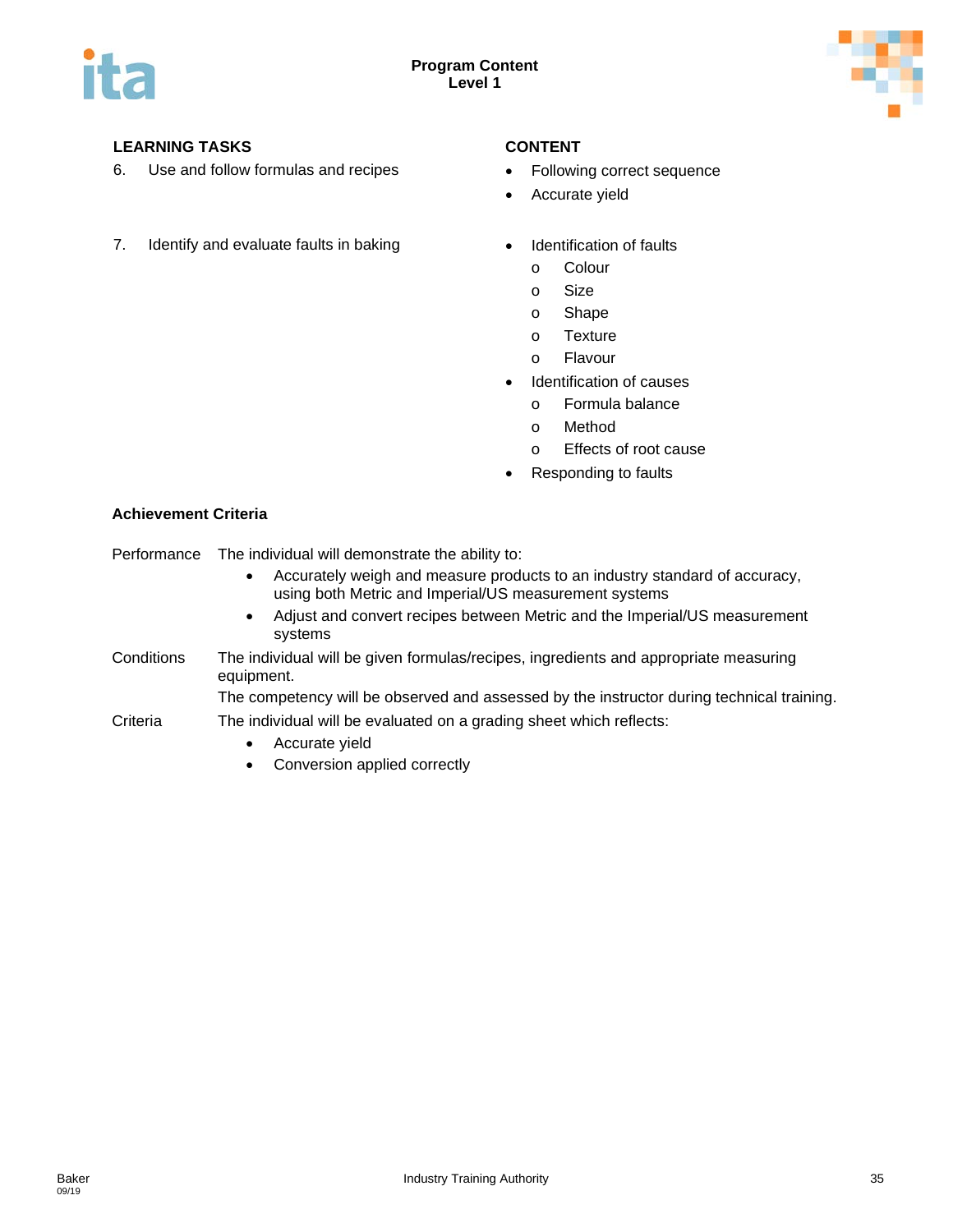# **Line (GAC): A OCCUPATIONAL SKILLS**

**Competency: A7 Plan and organize production**

### **Objectives**

To be competent in this area, the individual must be able to:

- Identify the basic principles of organization in the bake shop.
- Demonstrate the basic principles of time management.
- Interpret and follow work plans and production schedules.

### **LEARNING TASKS CONTENT**

1. Identify the basic principles of organization in the bake shop

- Mise en place principles
	- o Prep lists
	- o Work plan
	- o Required tools and equipment
- Organizing a work station
- Cleaning and organizing between tasks
- Keeping the area free of clutter
- 2. Demonstrate the basic principles of time management
	-

3. Interpret and follow work plans and production

- Prioritizing work assignments
- Developing and maintaining production speed
	- o Posture
	- o Efficient movement
	- o Minimizing steps
- Multi-tasking
- Clarifying instructions with supervisor
- Reading documents
- Identifying task sequence
- Following instructions
- Seeking clarity when appropriate

### **Achievement Criteria**

schedules

- Performance The individual will maintain organization and follow production schedules to an industry standard. Conditions The individual will be given production schedules and access to appropriate tools and equipment. The competency will be observed and assessed by the instructor during technical training. Criteria The individual will be evaluated on a grading sheet which reflects: • Set up and organization of work area
	- Work plan or task list in place
	- Organization maintained throughout day
	- Production time within industry expectations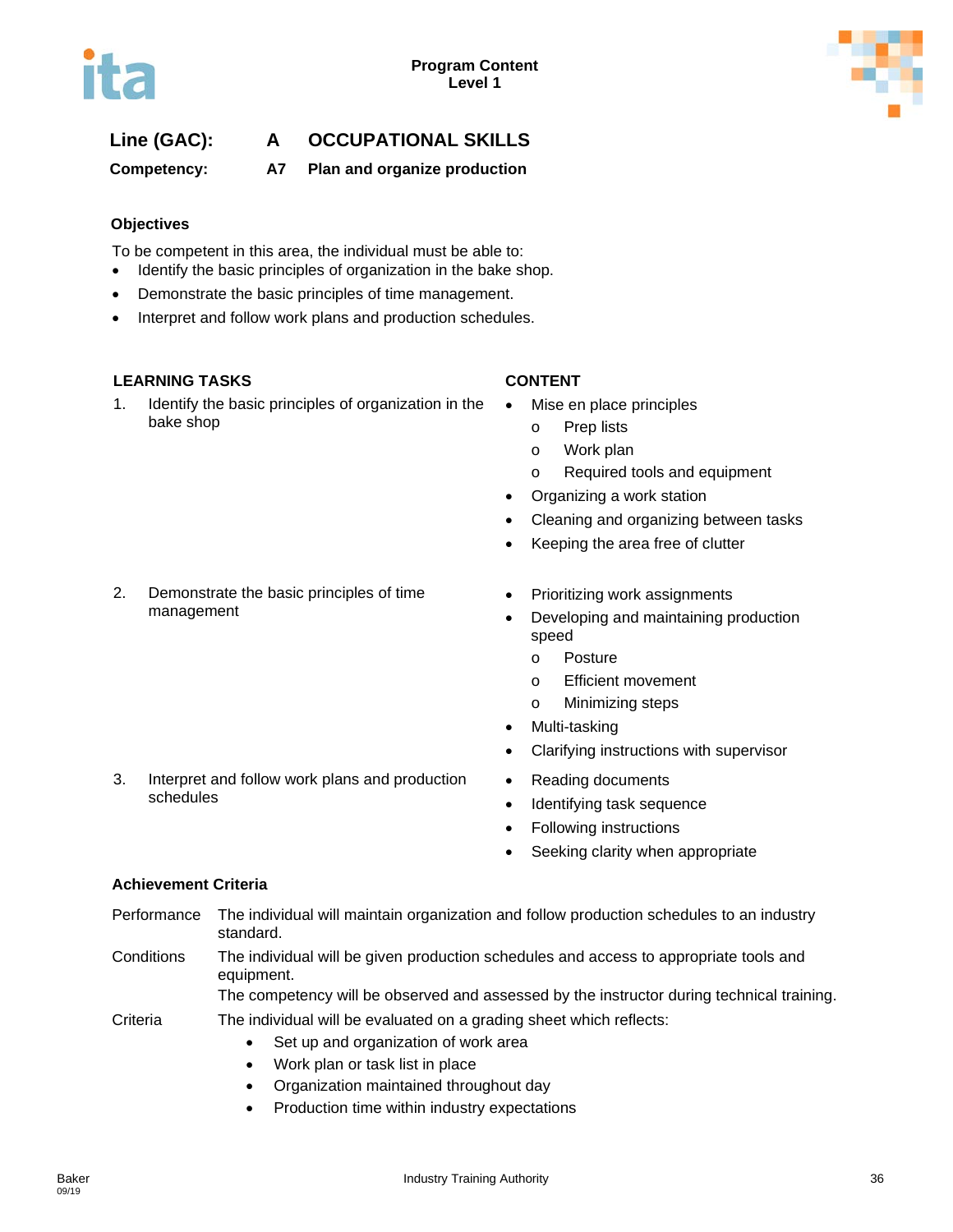

# **Line (GAC): A OCCUPATIONAL SKILLS**

**Competency: A8 Manage bakery products and inventory**

### **Objectives**

To be competent in this area, the individual must be able to:

- Describe receiving procedures.
- Identify storage temperatures and procedures.
- Identify waste management procedures.
- Apply receiving, storage and waste management procedures.

### **LEARNING TASKS CONTENT**

- 1. Describe receiving procedures **•** Interpreting invoices/purchasing orders
	- Receiving practices
	- Communicating shortages
	- Return policies
- 2. Identify storage temperatures and procedures Dry foods
	-
	- Refrigerated products
	- Frozen foods
	- Food rotation (FIFO)
	- **Labelling**
- 3. Identify waste management procedures Types of waste
	-
	- Organics/compostable product
	- Recyclable products
	- Usage and waste management
		- o Reduce
		- o Re-use
		- o Recycle
	- Workplace procedures
	- Materials needing separate disposal
- 4. Apply receiving, storage and waste management procedures
- Product recieved and stored appropriately
- Labelled correctly
- Waste minimized
- Procedures followed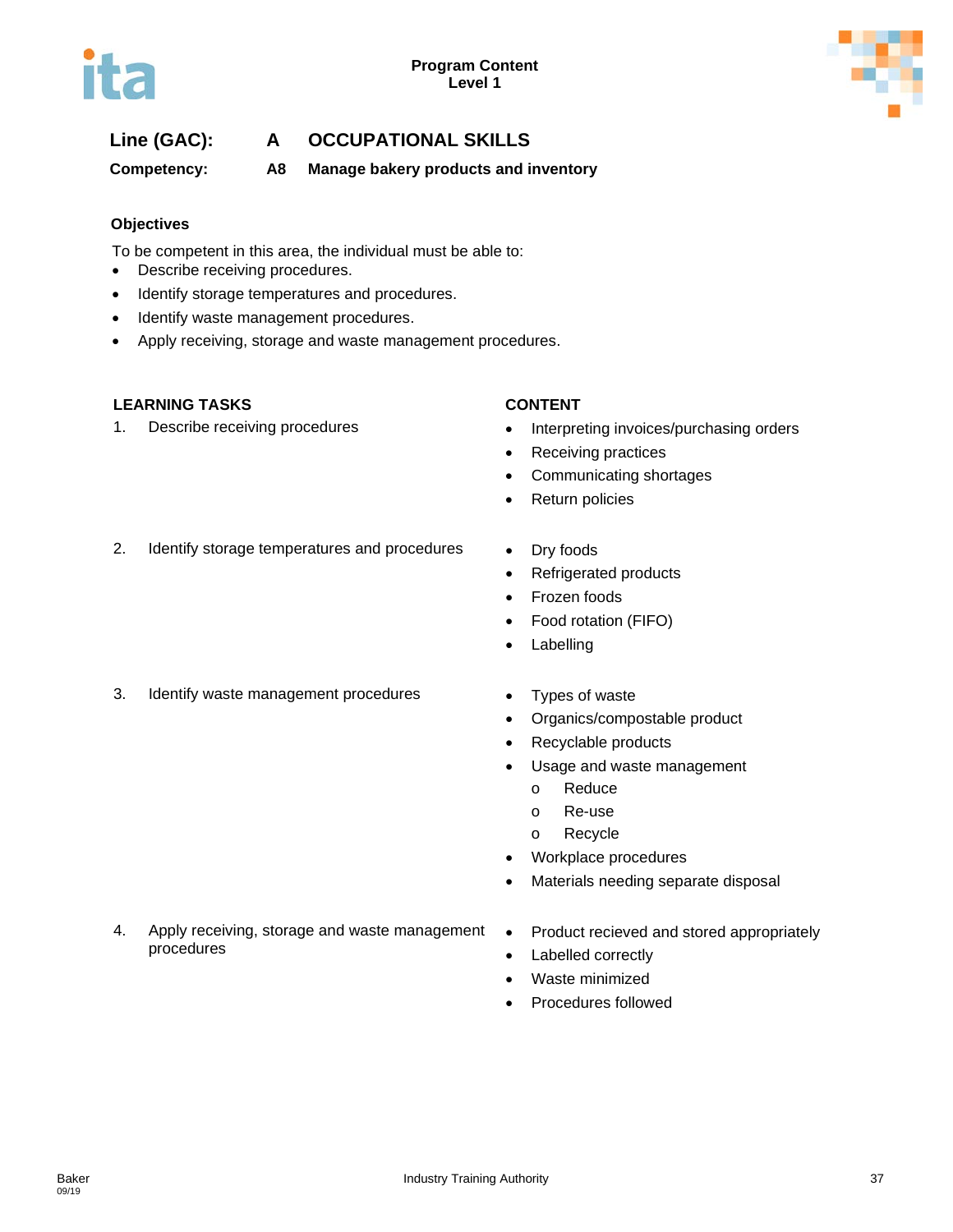



## **Achievement Criteria**

Performance The individual will apply receiving and storage practices to an industry standard.

Conditions The individual will be given access to a commercial bake shop and supplies.

The competency will be observed and assessed by the instructor during technical training.

- Proper receiving procedures
- Checking of invoice or packing list against order
- Perishable products stored in fridge/freezer
- Product covered and stored in appropriate location
- Product usage and wastage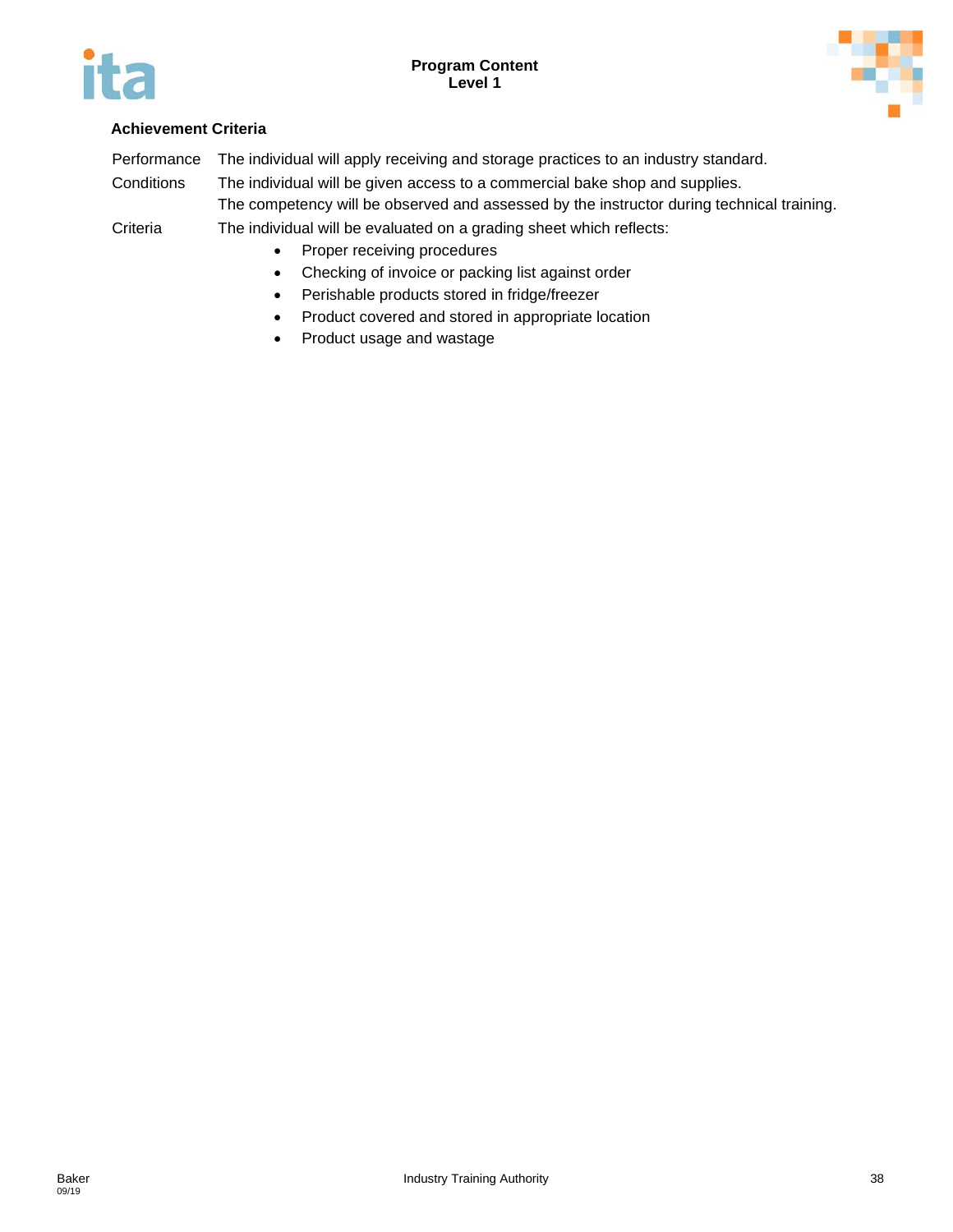

# **Line (GAC): A OCCUPATIONAL SKILLS**

**Competency: A9 Apply cost control procedures**

### **Objectives**

To be competent in this area, the individual must be able to:

- Describe the basic principles of cost control in the bake shop.
- Calculate the cost per item based on yield.

### **LEARNING TASKS CONTENT**

1. Describe the basic principles of cost control in the bake shop

- Cost control measures
- Accurate yield
- Wastage
- Proper measurement and portion control
- 2. Calculate the cost per item based on yield Formula for calculation
	-
	- Calculating costs based on different yields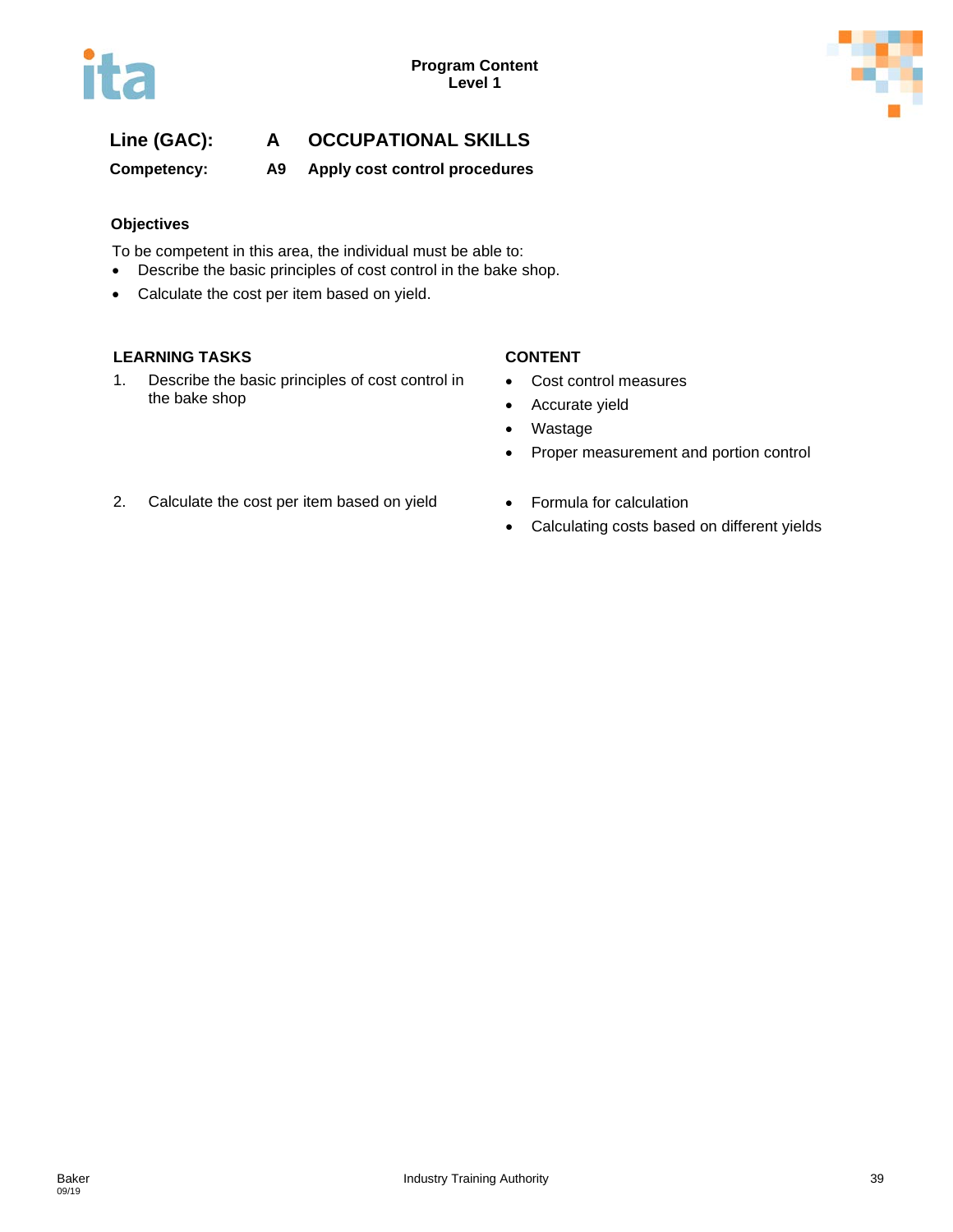



# **Line (GAC): A OCCUPATIONAL SKILLS**

**Competency: A10 Apply packaging and merchandizing procedures**

### **Objectives**

To be competent in this area, the individual must be able to:

- Identify types of packaging used in the baking industry.
- Describe the principles of retail display.
- Describe basic labelling requirements.

### **LEARNING TASKS CONTENT**

1. Identify types of packaging used in the baking industry

- **Types** 
	- o Bags
	- o Boxes
	- o Clamshell
- **Materials** 
	- o Permeable
	- o Non-permeable
	- o Paper
	- o Plastic
	- o Biodegradable
- Uses
- Selection based on product
- Benefits
- 2. Describe the principles of retail display **•** Displays
	- - o Counter
		- o Showcase
		- o Bread rack
		- o Shelf
	- Arranging product attractively
	- Stock rotation
- 3. Describe basic labelling requirements Basic regulations
	- When is label required
	- Basic information required on a nutritional label
	- How to interpret nutritional labels
	- Where to find information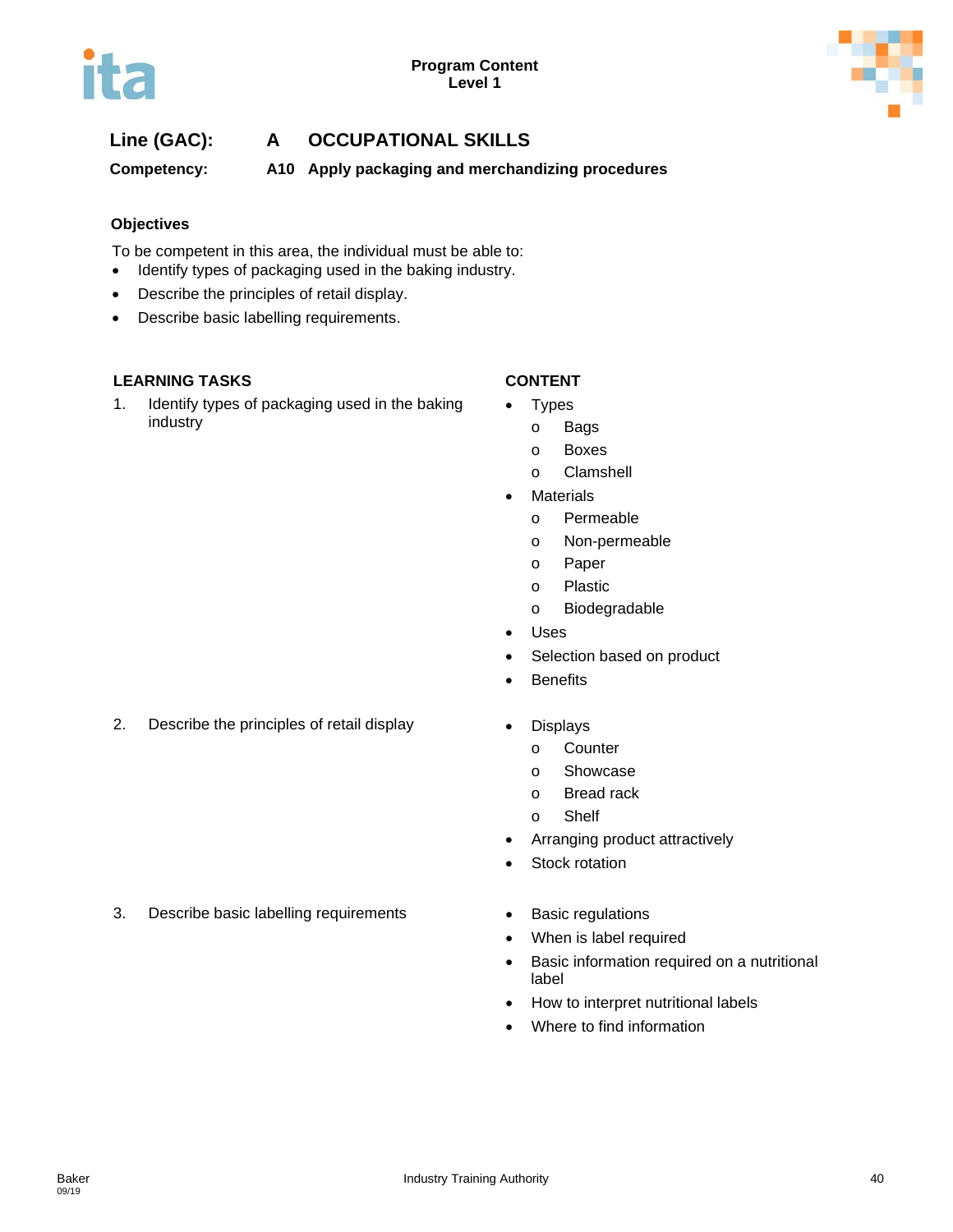# **Line (GAC): B FERMENTED GOODS**

**Competency: B1 Prepare basic doughs and products**

### **Objectives**

To be competent in this area, the individual must be able to:

- Describe basic doughs and products.
- Describe the principles of preparing basic doughs.
- Scale and mix basic doughs.
- Perform make-up of basic doughs and products.
- Finish and bake basic dough products.
- Cool, slice and package basic dough products.

### **LEARNING TASKS CONTENT**

1. Describe basic doughs and products • Straight doughs

- - o White bread dough
	- o Whole wheat bread dough
	- o Basic sweet dough
	- o Lean straight dough
	- o North American Danish dough
- **Products** 
	- o Pan bread
	- o French bread
	- o Basic rolls and buns
	- o Cinnamon buns
	- o Raisin bread
	- o Basic Danish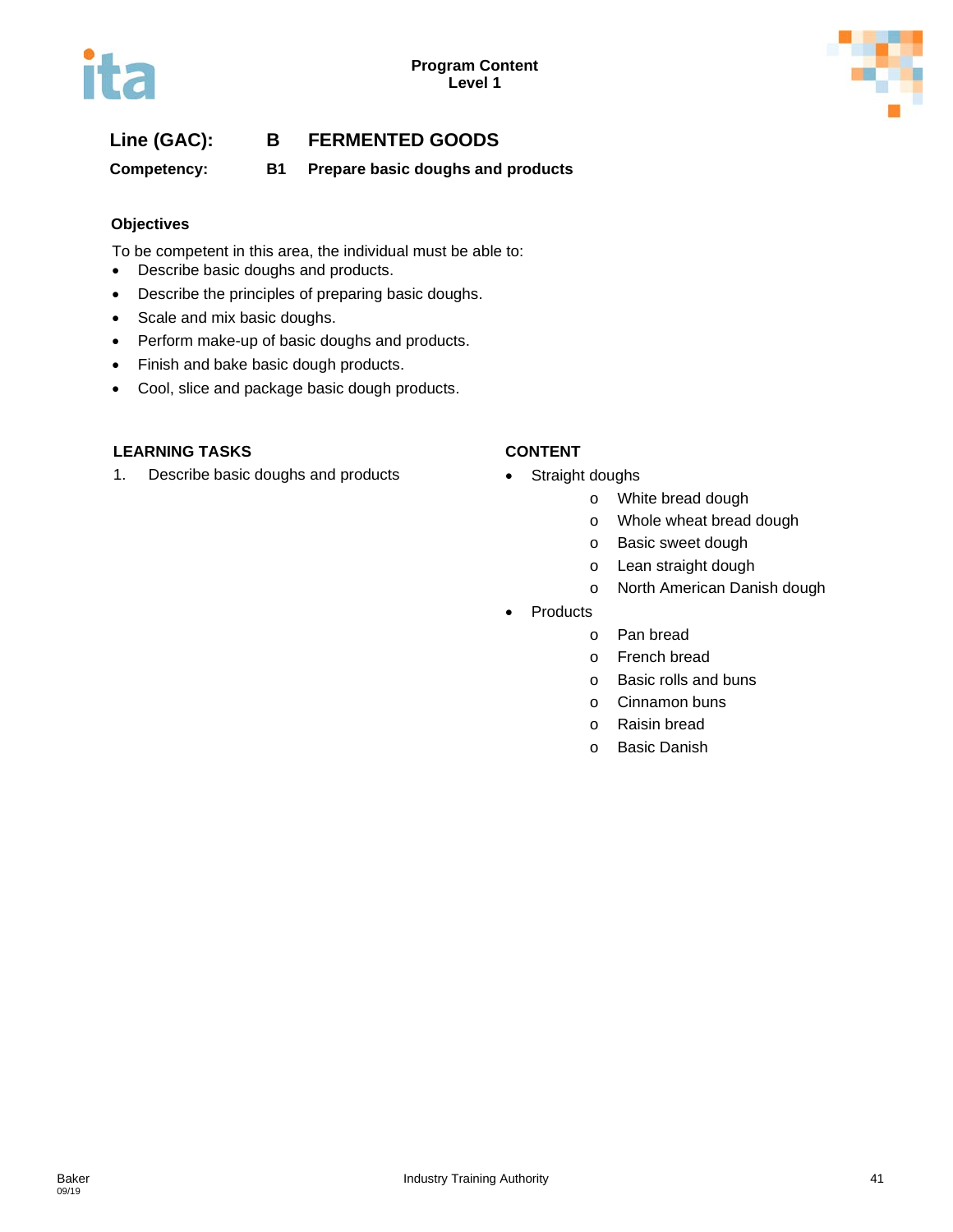

2. Describe the principles of preparing basic doughs

- Function of ingredients
- Formula balance
- Dough temperature
- Theory of fermentation and proofing
	- o Proofing time
	- o Heat and humidity
- Machine selection
- Principal objectives of mixing
	- o Ingredient distribution
	- o Gluten development (window test)
	- o Mixing time
	- o Clean-up stage
- Freezing and par-baking
	- o Formulation
	- o Thawing
	- o Storage
- **Retarding**

- 
- 3. Scale and mix basic doughs **•** Calculate ingredient measurement Calculate dough temperature using friction theory

Measure ingredients for use in bread formulae

- Mix dough
	- o Time
	- o Machine speed
	- o Testing for gluten development
- 4. Perform make-up of basic doughs and products . Primary fermentation
	-
	- Degassing
	- Scale dough
	- Bench dough (intermediate proofing)
	- Mold dough
		- o Hand mold
		- o Machine mold
	- Panning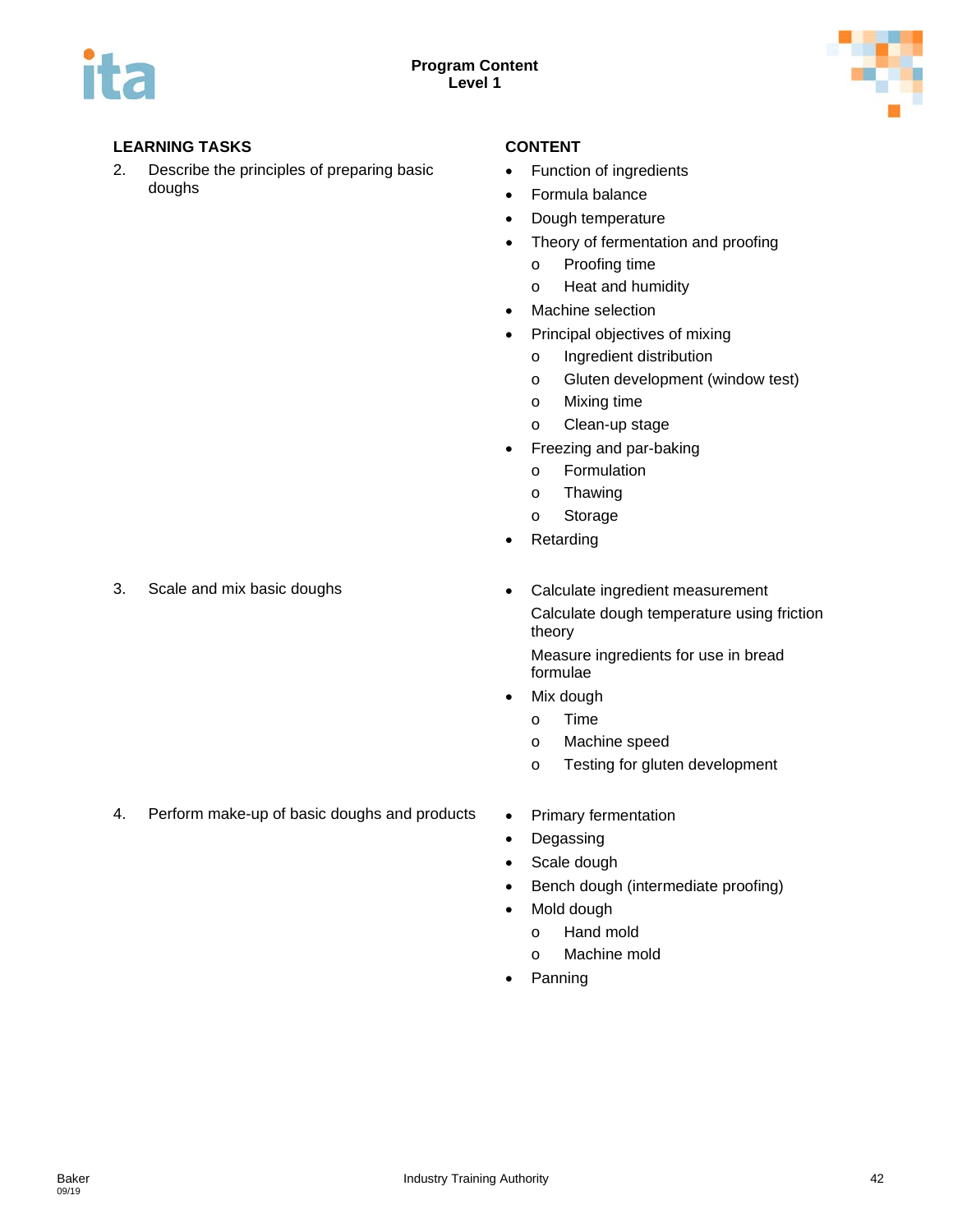

5. Finish and bake basic dough products • Final proofing

- 
- Pre-bake finishes
- Bake products
	- o Select oven
	- o Oven controls
	- o Setting temperatures
	- o Baking times
	- o Testing for doneness
- 6. Cool, slice and package basic dough products De-pan product
	-
	- Cool products
		- o Process
		- o Optimal temperature
	- Operate slicer
	- Package product
		- o Shelf life
		- o Label

### **Achievement Criteria**

Performance The individual will prepare basic breads and rolls to an industry standard for quality and production time.

Conditions The individual will be given formulas, a work station, appropriate ingredients and utensils. The competency will be observed and assessed by the instructor during technical training.

- Volume
- Shape
- Colour
- Texture, grain and crumb
- Taste and aroma
- Evenness of bake
- Production time within industry expectations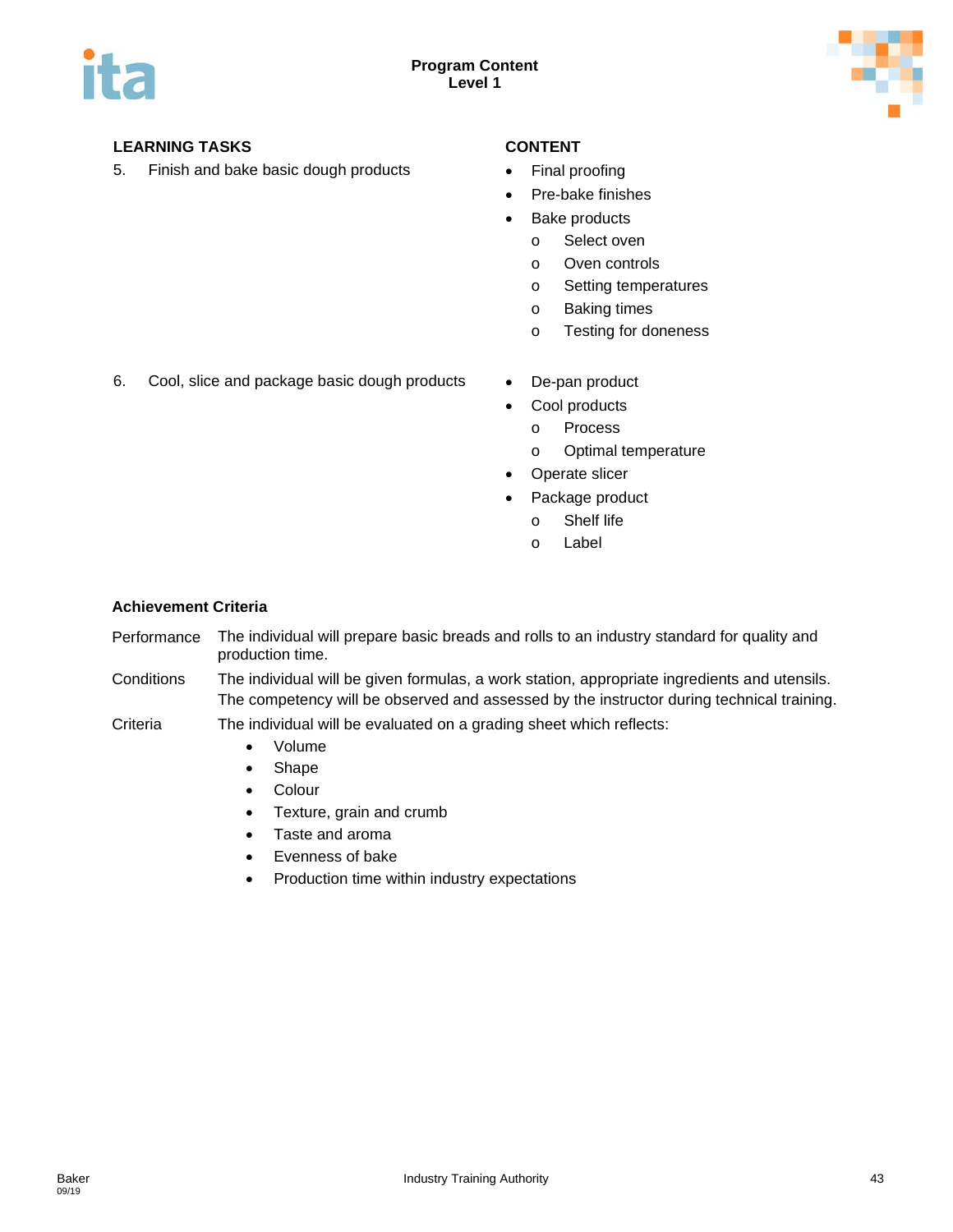# **Line (GAC): B FERMENTED GOODS**

**Competency: B2 Prepare laminated doughs and products**

### **Objectives**

To be competent in this area, the individual must be able to:

- Describe croissants.
- Describe the principles of preparing croissants.
- Scale and mix croissants.
- Perform make-up of croissants.
- Finish and bake croissants.
- Cool and package croissants.

### **LEARNING TASKS CONTENT**

1. Describe croissants **•** Croissant dough

- 
- **Products** 
	- o Basic croissants
	- o Filled croissants
- 2. Describe the principles of preparing croissants Function of ingredients
	-
	- Formula balance
	- Principles of lamination
		- o Roll in fat
		- o Single folds
		- o Double folds
		- o Resting
		- o Rotation
	- Dough and roll-in fat temperature
	- Theory of fermentation and proofing
		- o Proofing time
		- o Heat and humidity
	- Using frozen or par-baked products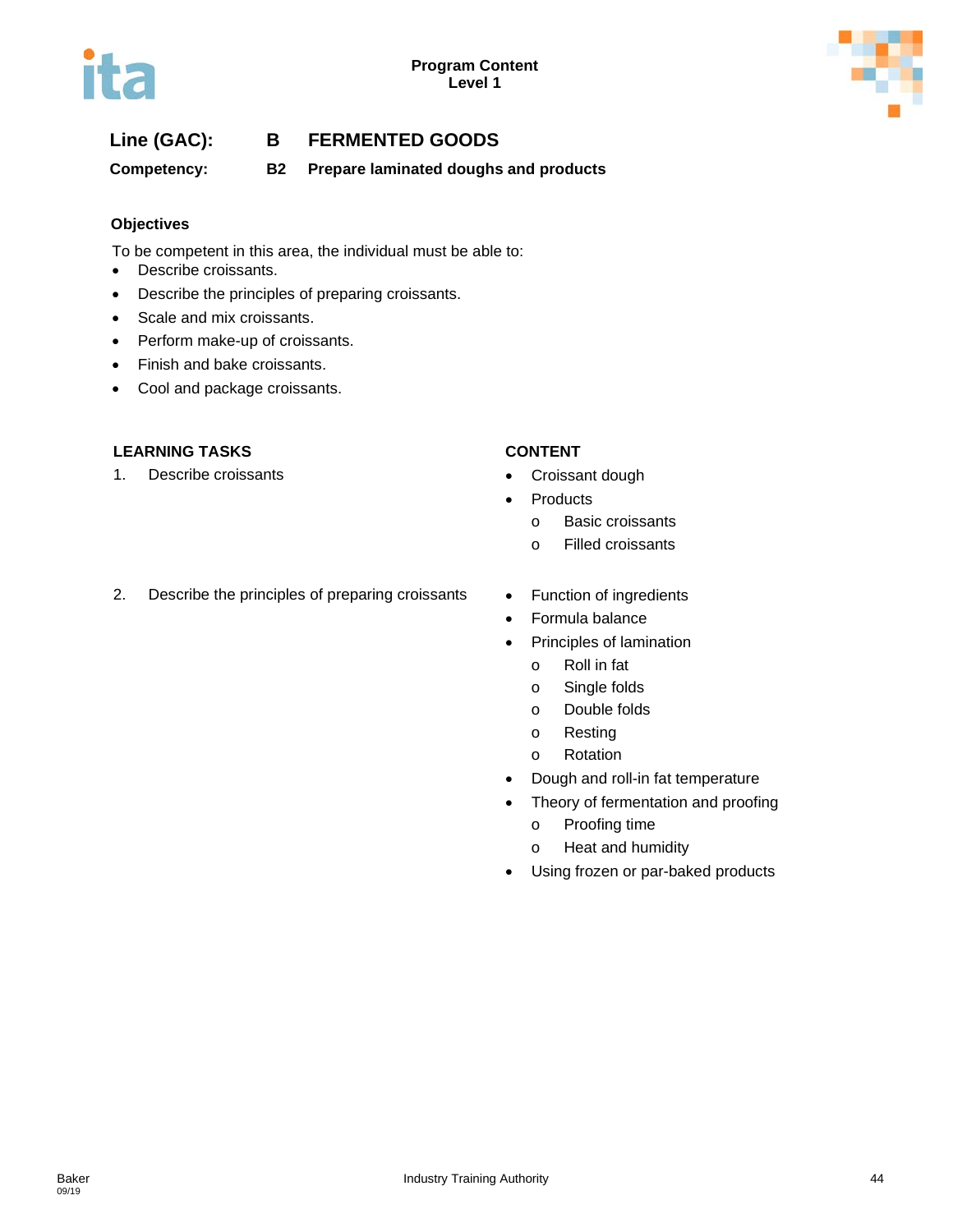

3. Scale and mix croissants **•** Measure ingredients

- 
- Mix dough
	- o Mixing method
	- o Timing of mixing
	- o Roll-in shortening and folding techniques
		- − Operate sheeters
		- − Use of rolling pin
- Storage of prepared dough
	- o For immediate use
	- o Freezing for later use
- 4. Perform make-up of croissants **•** Techniques for various products
	- Traditional croissants
	- Filled croissants
		- o Pain au chocolate
		- o Savoury items (cheese/ham, etc.)
	- Storage of product
- 5. Finish and bake croissants **•** Final proofing
- - o Proofing time
	- o Heat and humidity
	- Pre-bake finishes
	- Bake products
		- o Select oven
		- o Oven controls
		- o Setting temperatures
		- o Baking times
		- o Testing for doneness
	-
	- De-pan product
	- Cool products
		- o Process
		- o Optimal temperature
	- Package product
		- o Shelf life
		- o Label

6. Cool and package croissants • Glazing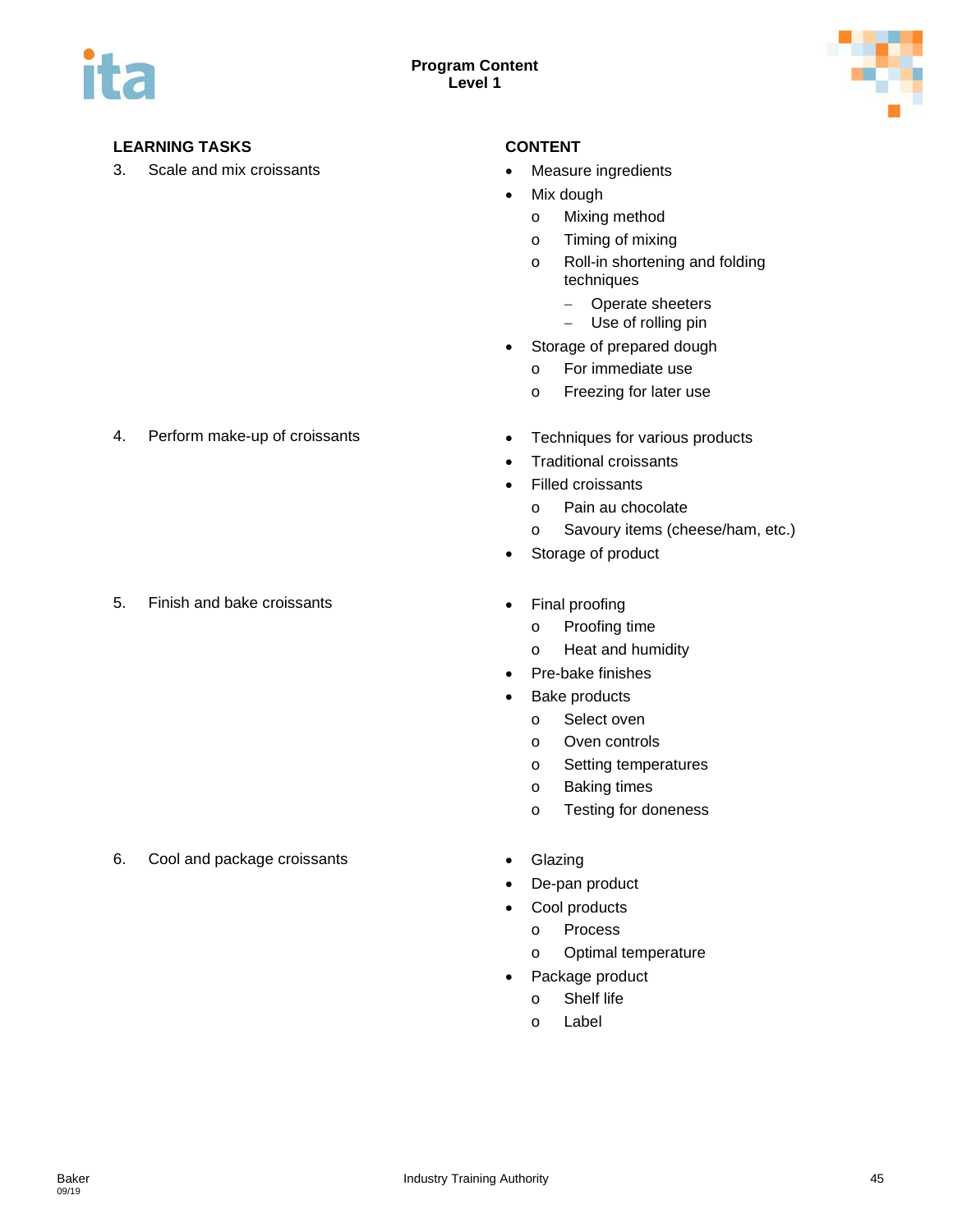



## **Achievement Criteria**

Performance The individual will prepare croissants to an industry standard for quality and production time.

Conditions The individual will be given recipes, a work station, and appropriate ingredients and utensils.

The competency will be observed and assessed by the instructor during technical training.

- Criteria The individual will be evaluated on a grading sheet which reflects:
	- Volume
	- Colour
	- Flakiness
	- Greasiness
	- Form
	- Appearance and garnish
	- Taste
	- Evenness of bake
	- Aroma
	- Production time within industry expectations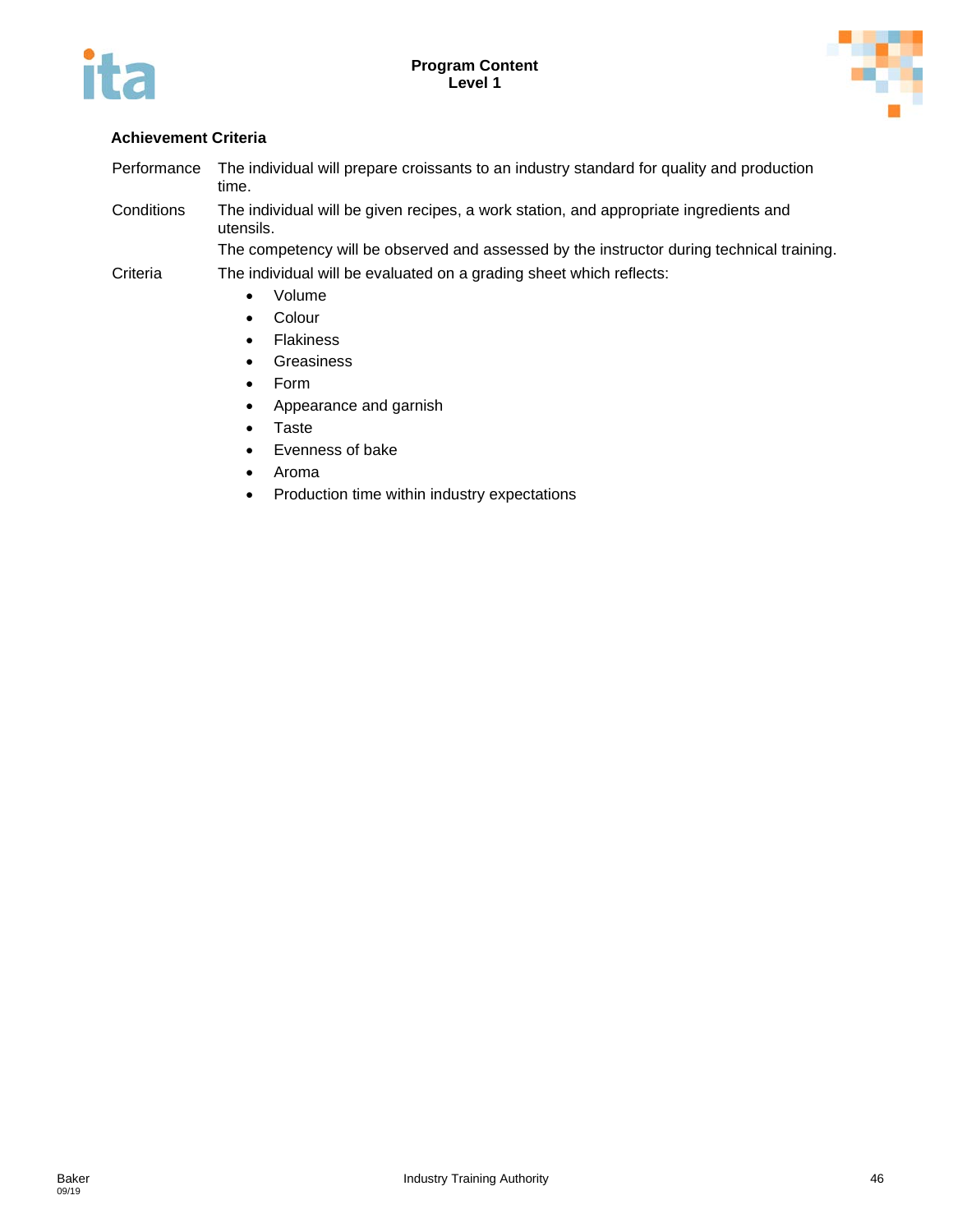

# **Line (GAC): B FERMENTED GOODS**

**Competency: B3 Prepare specialty doughs and products**

### **Objectives**

To be competent in this area, the individual must be able to:

- Describe basic specialty doughs and products.
- Describe the principles of preparing basic specialty doughs.
- Scale and mix basic specialty doughs.
- Perform make-up of basic specialty doughs and products.
- Finish and bake basic specialty dough products.
- Cool, slice and package basic specialty dough products.

### **LEARNING TASKS CONTENT**

- 1. Describe basic specialty doughs and products Products
	- - o Bagel
		- o Ethnic flat bread
			- − Pita
			- − Crackers
			- − Other
		- o Focaccia
		- o Calzone
		- o Pizza
		- o Pretzels
- 2. Describe the principles of preparing basic specialty doughs
- Function of ingredients
- Formula balance
- Dough temperature
- Theory of fermentation and proofing
	- o Proofing time
	- o Heat and humidity
- Machine selection
- Principal objectives of mixing
	- o Ingredient distribution
	- o Gluten development (window test)
	- o Mixing time
	- o Clean-up stage
- Using frozen or par-baked products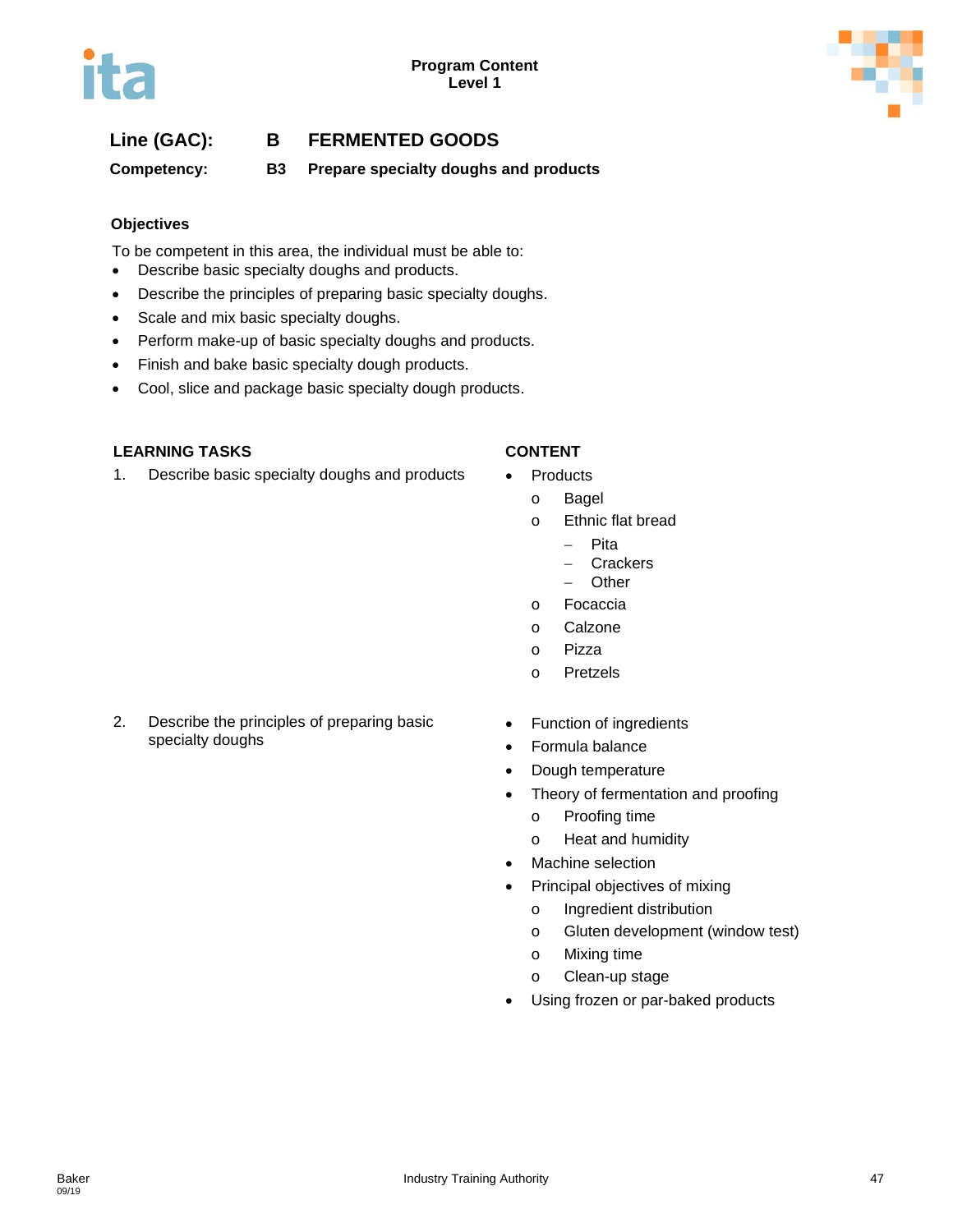

3. Scale and mix basic specialty doughs • Calculate ingredient measurement

- 
- Calculate dough temperature using friction theory
- Measure ingredients for use in bread formulae
- Mix dough
	- o Time
	- o Machine speed
	- o Testing for gluten development
- 4. Perform make-up of basic specialty doughs and products
- Primary fermentation
- Degassing
- Scale dough
- Bench dough (intermediate proofing)
- Mold dough
	- o Hand mold
	- o Machine mold
- Other processes
	- o Dipping
	- o Boiling
	- o Garnishing
- Panning
- Retarding
- 5. Finish and bake basic specialty dough products Final proofing
	-
	- Pre-bake finishes
	- Bake products
		- o Select oven
		- o Oven controls
		- o Setting temperatures
		- o Baking times
		- o Testing for doneness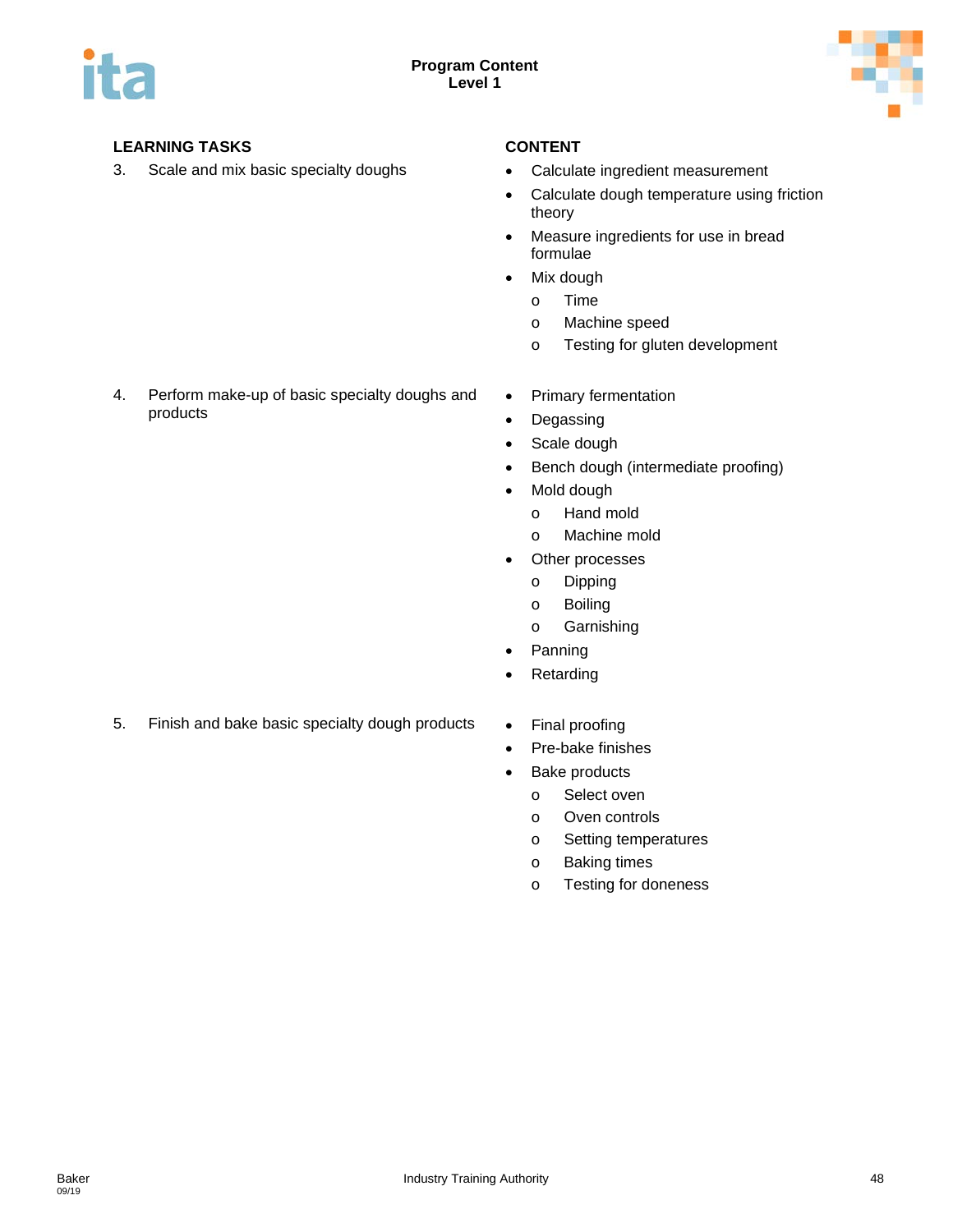



6. Cool, slice and package basic specialty dough products

- De-pan product
- Cool products
	- o Process
	- o Optimal temperature
- Operate slicer
- Package product
	- o Shelf life
	- o Label

### **Achievement Criteria**

- Performance The individual will prepare basic specialty fermented breads and products to an industry standard for quality and production time.
- Conditions The individual will be given formulas, a work station, appropriate ingredients and utensils. The competency will be observed and assessed by the instructor during technical training.

- Volume
- Shape
- Colour
- Texture, grain and crumb
- Taste and aroma
- Evenness of bake
- Production time within industry expectations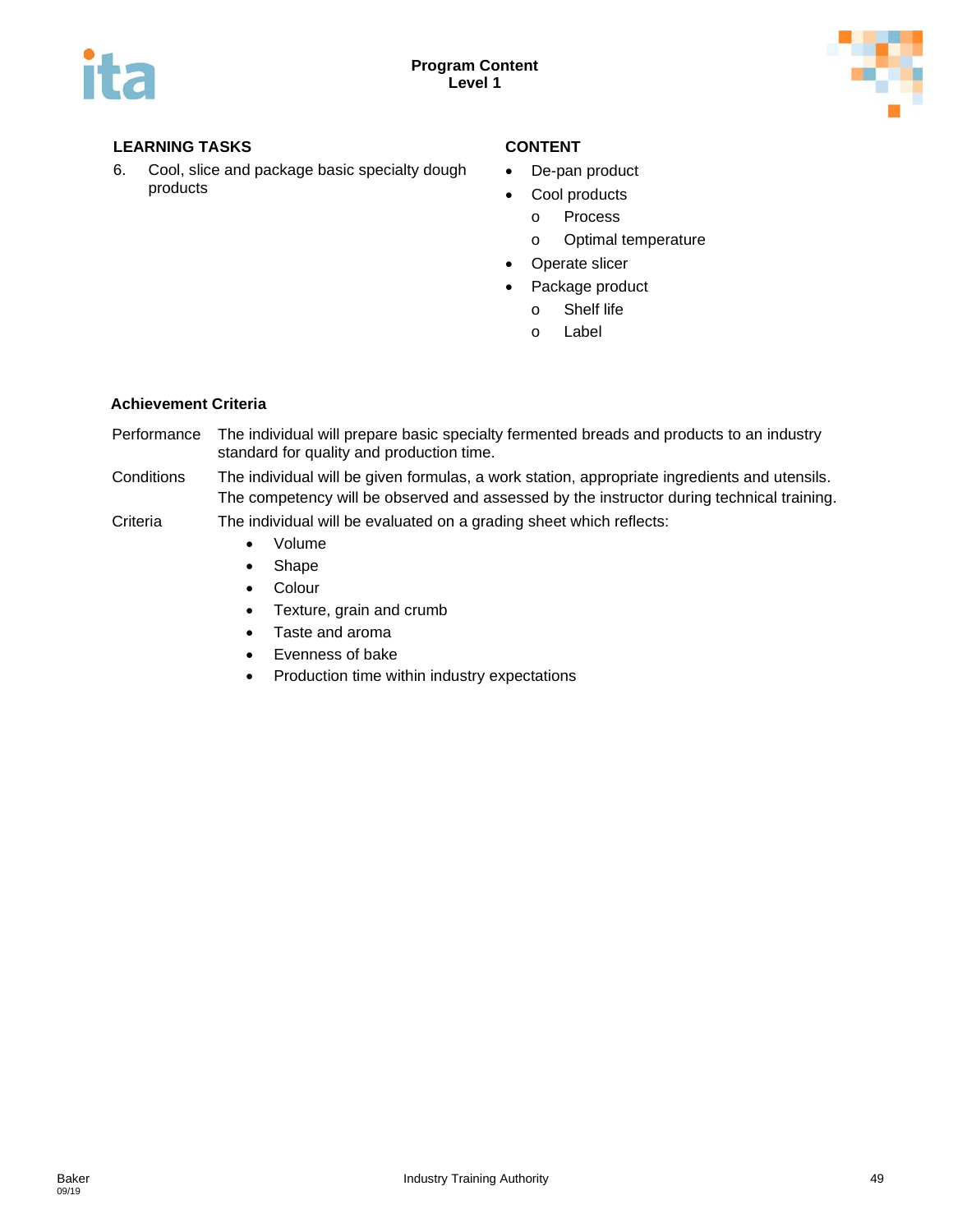

# **Line (GAC): C PASTRIES**

## **Competency: C1 Prepare pies and tarts**

### **Objectives**

To be competent in this area, the individual must be able to:

- Describe basic pie doughs and products.
- Describe the principles of preparing basic pie doughs.
- Scale and mix basic pie doughs.
- Perform make-up of basic pies and tarts.
- Finish and bake basic pies and tarts.

### **LEARNING TASKS CONTENT**

doughs

1. Describe basic pie doughs and products • Pie doughs

- - o Flaky
	- o Mealy
	- o Sweet
	- o Short crust
- Basic fruit fillings
	- o Cooked
	- o Uncooked (old-fashioned)
- Custards
	- o Pecan pie
	- o Pumpkin pie
- Topping and finishing
	- o Top crusts
	- o Streusel
- 2. Describe the principles of preparing basic pie • Ingredient function
	- Formula balance
	- Temperature
	- Mixing methods
	- Resting and shrinkage
	- Equipment
	- Procedures
- 3. Scale and mix basic pie doughs **•** Calculate and measure ingredients
	-
	- Use appropriate method
	- Mix dough
	- Resting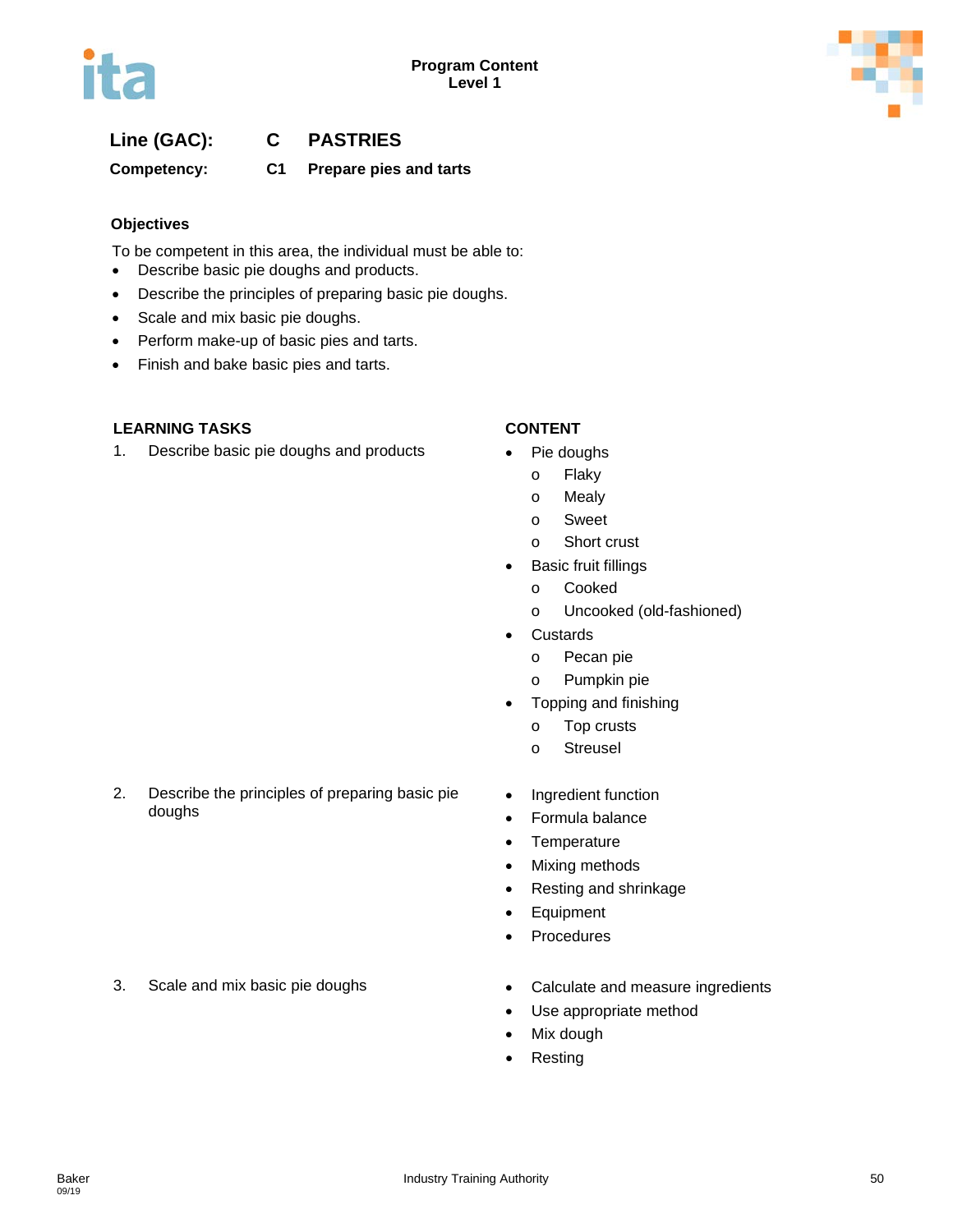

4. Perform make-up of basic pies and tarts • Equipment

- 
- Procedures
	- o Pie press and sheeter
	- o Use of rolling pin
- Filling quantities
- Topping and finishing
- 5. Finish and bake basic pies and tarts Garnish
	-
	- Pre-bake finish
	- Vent
	- Temperature
	- Time
	- **Finishing**

### **Achievement Criteria**

- Performance The individual will prepare basic pies and tarts to an industry standard for quality and production time.
- Conditions The individual will be given formulas, a work station, appropriate ingredients and utensils. The competency will be observed and assessed by the instructor during technical training.
- Criteria The individual will be evaluated on a grading sheet which reflects:
	- Crust colour
	- Texture
	- Symmetry and shrinkage
	- Filling
	- Evenness of bake
	- Taste
	- Production time within industry expectations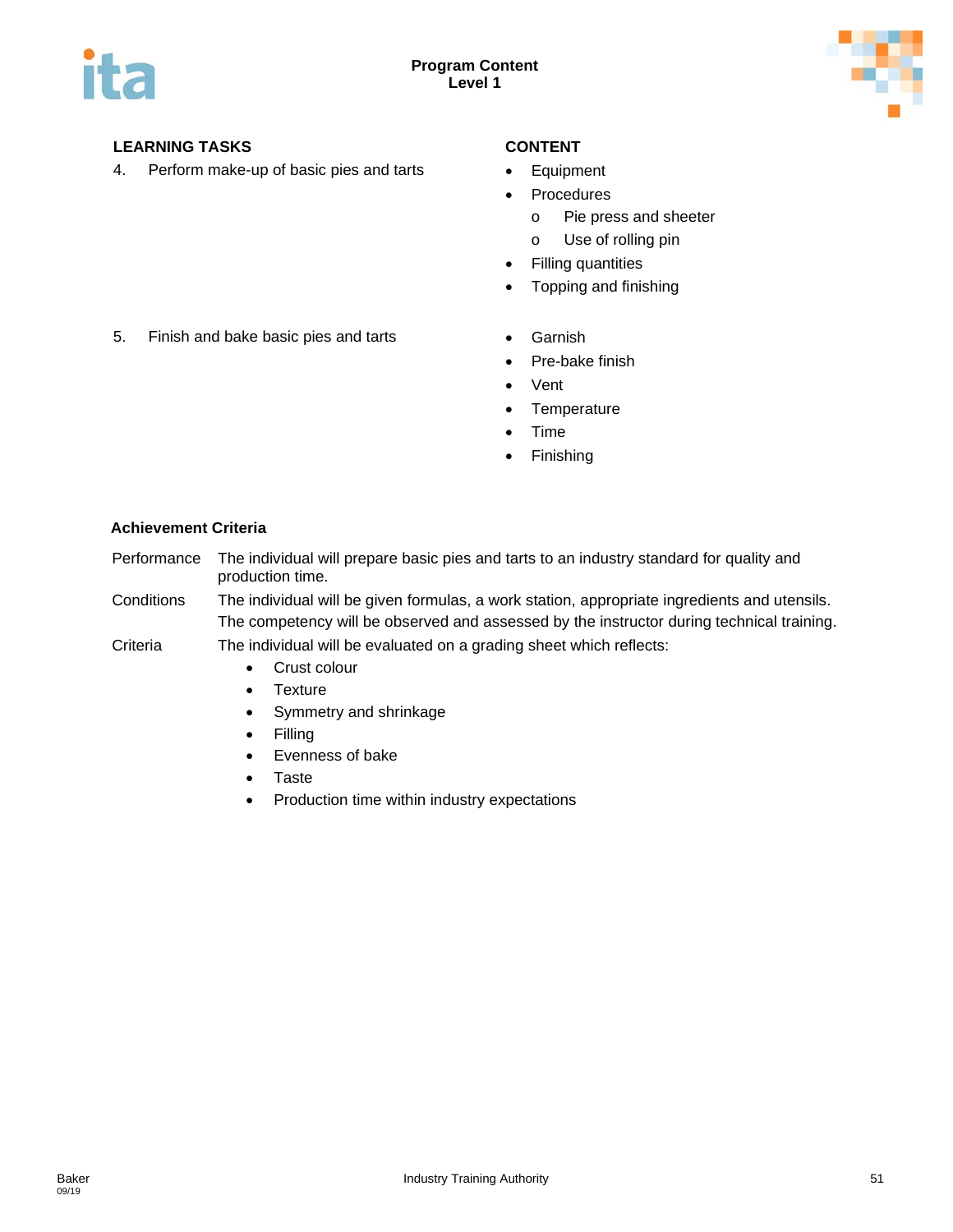# **Line (GAC): C PASTRIES**

**Competency: C2 Prepare laminated pastry doughs and products**

### **Objectives**

To be competent in this area, the individual must be able to:

- Describe basic laminated pastry doughs and products.
- Describe the principles of preparing laminated pastry doughs.
- Scale and mix laminated pastry doughs.
- Perform make-up of basic laminated pastry dough products.
- Finish and bake basic laminated dough products.
- Cool and package basic laminated pastry dough products.

### **LEARNING TASKS CONTENT**

1. Describe basic laminated pastry doughs and products

- **Variations** 
	- o Basic puff paste
	- o Quick puff paste
- Products
	- o Squares and strips
	- o Turnovers
	- o Savoury straws
	- o Pockets
	- o Sausage rolls
- 2. Describe the principles of preparing laminated pastry doughs
- Function of ingredients
- Formula balance
- Principles of lamination
	- o Roll in fat
	- o Single folds
	- o Double folds
	- o Resting
	- o Rotation
- Dough and roll-in fat temperature
- Frozen or par-baked products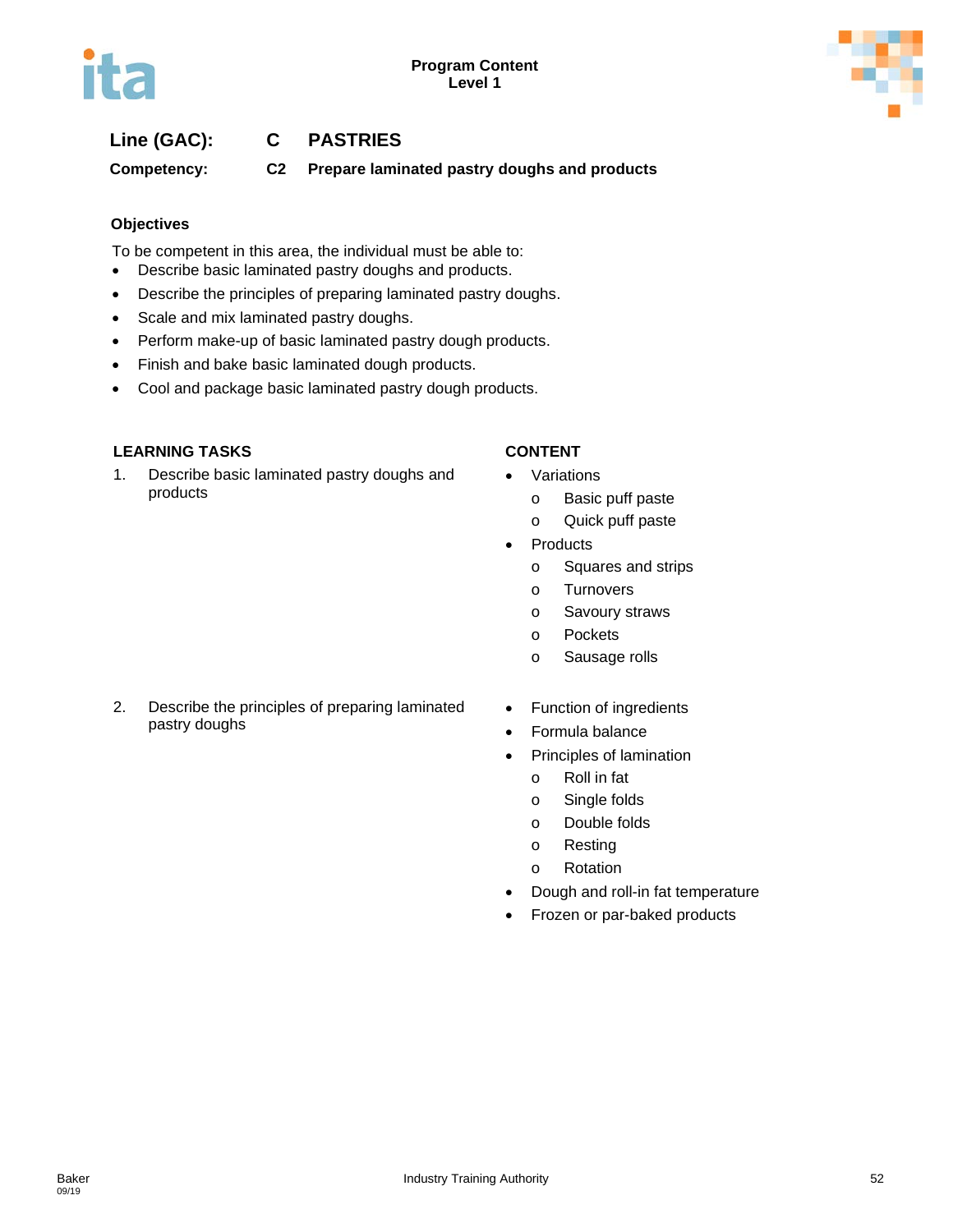

3. Scale and mix laminated pastry doughs • Measure ingredients

- 
- Mix dough
	- o Mixing method
	- o Timing of mixing
	- o Roll-in shortening and folding techniques
		- − Operate sheeters
		- − Use of rolling pin
- Storage of prepared dough
	- o For immediate use
	- o Freezing for later use
- Use of rolling pin
- Operate sheeter
- Thickness
- Techniques for various products
	- o Cutting
	- o Fillings
	- o Seal
- Store and freeze for future bake-off
- 5. Finish and bake basic laminated dough products Pre-bake finishes

4. Perform make-up of basic laminated pastry

dough products

- Garnish
- Vent
- Bake products
	- o Select oven
	- o Oven controls
	- o Setting temperatures
	- o Baking times
	- o Testing for doneness
- 6. Cool and package basic laminated pastry dough products
- Cool products
	- o Process
	- o Optimal temperature
- Package product
	- o Shelf life
	- o Label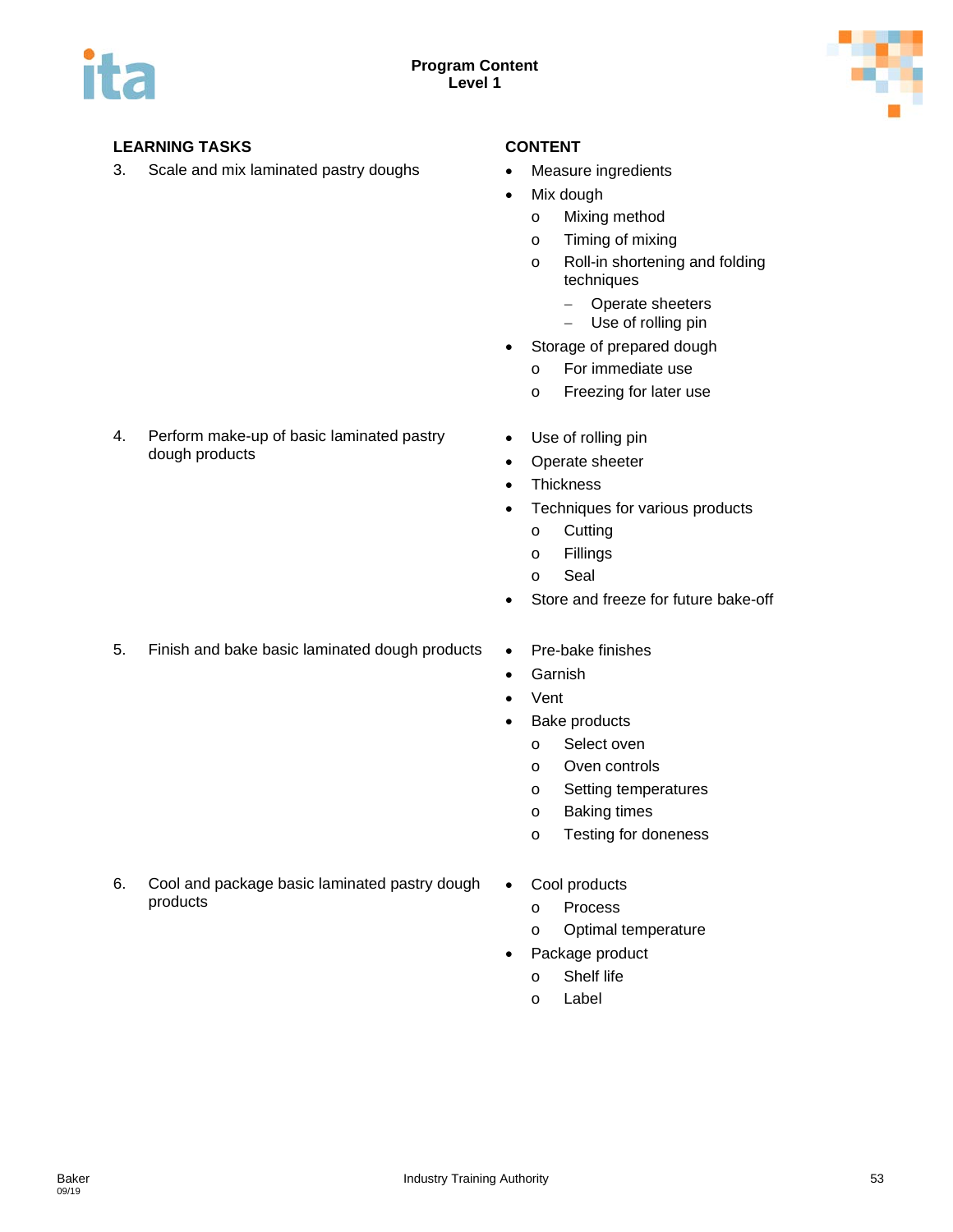



## **Achievement Criteria**

Performance The individual will prepare basic laminated pastry products to an industry standard for quality and production time.

Conditions The individual will be given formulas, a work station, appropriate ingredients and utensils. The competency will be observed and assessed by the instructor during technical training.

- Volume
- Colour
- Symmetry
- Taste
- Texture
- Visual appeal
- Production time within industry expectations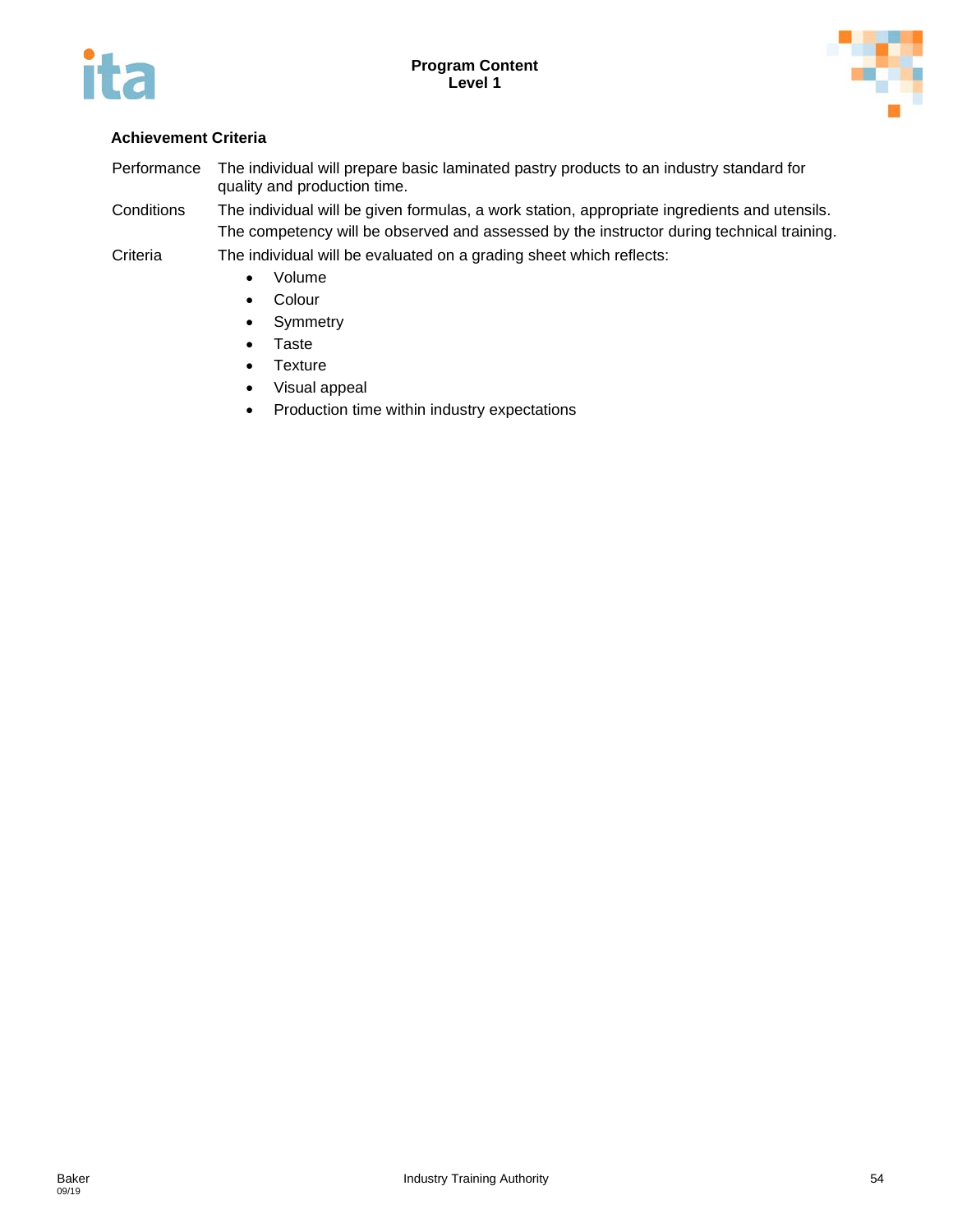

# **Line (GAC): C PASTRIES**

# **Competency: C3 Prepare specialty pastries**

### **Objectives**

To be competent in this area, the individual must be able to:

- Describe choux paste and products.
- Describe the principles of preparing choux paste.
- Scale and mix choux paste.
- Perform make-up of choux paste products.
- Finish and bake choux paste products.
- Cool and package choux paste products.

### **LEARNING TASKS CONTENT**

1. Describe choux paste and products • Characteristics

- 
- **Products** 
	- o Cream puffs
	- o Éclairs
	- o Profiteroles
- 2. Describe the principles of preparing choux paste Function of ingredients
- 3. Scale and mix choux paste **•** Measure ingredients
- 
- Formula balance
- Mixing method
- Adding eggs
	-
	- Cook base
	- Mix dough
		- o Mixing method
		- o Adding eggs
	- Storage of prepared dough
- 4. Perform make-up of choux paste products Use of piping bag
	-
	- Size and shape
	- Techniques for various products

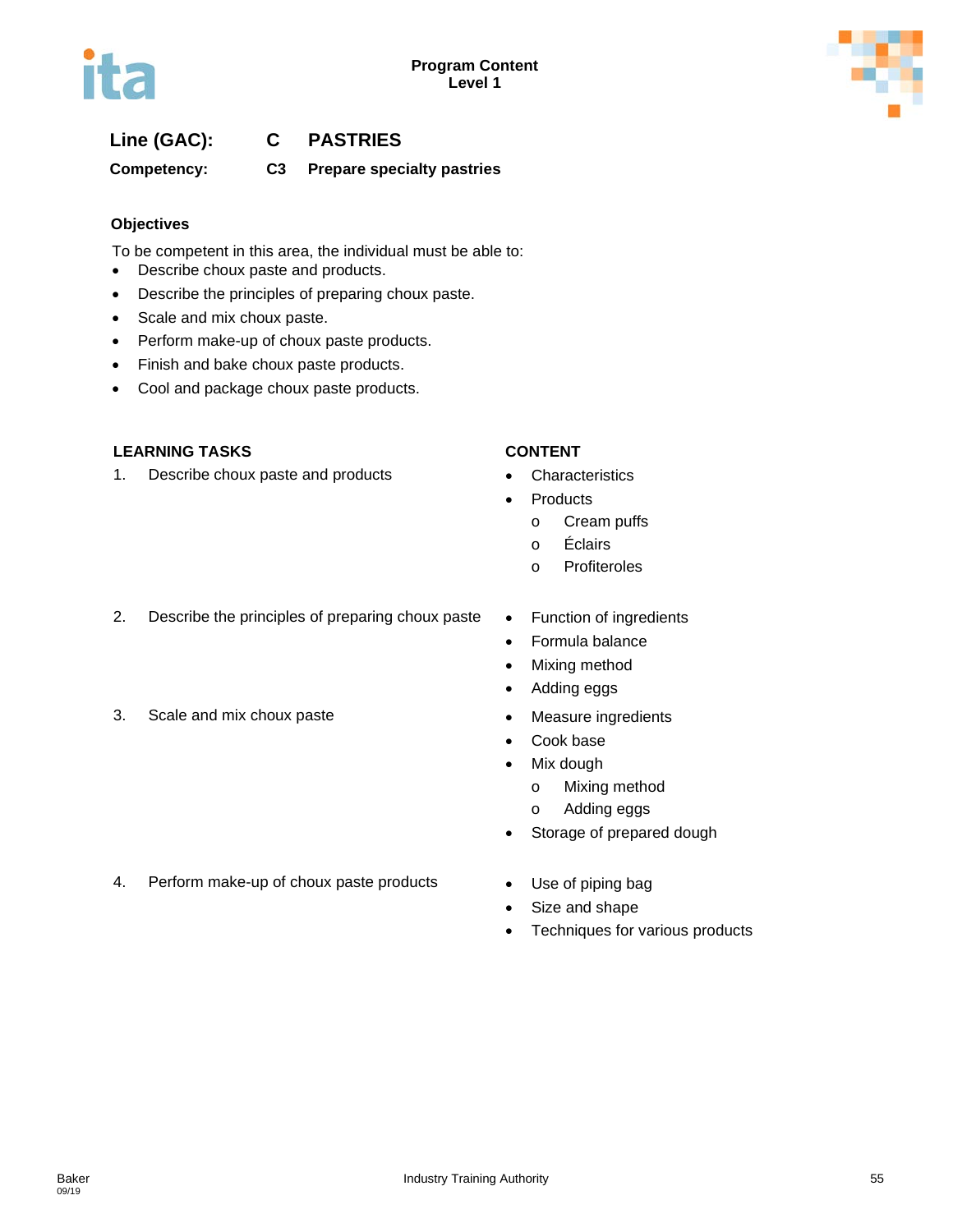

5. Finish and bake choux paste products • Bake products

- - o Select oven
	- o Oven controls
	- o Setting temperatures
	- o Baking times
	- o Testing for doneness
- 6. Cool and package choux paste products Cooling
	-
	- Filling, glazing and coating
	- Storing
		- Package product
			- o Shelf life
			- o Label

### **Achievement Criteria**

- Performance The individual will prepare choux paste products to an industry standard for quality and production time.
- Conditions The individual will be given formulas, a work station, appropriate ingredients and utensils. The competency will be observed and assessed by the instructor during technical training.

- Volume
- Colour
- Form
- Appearance and garnish
- Taste
- Texture
- Interior structure
- Production time within industry expectations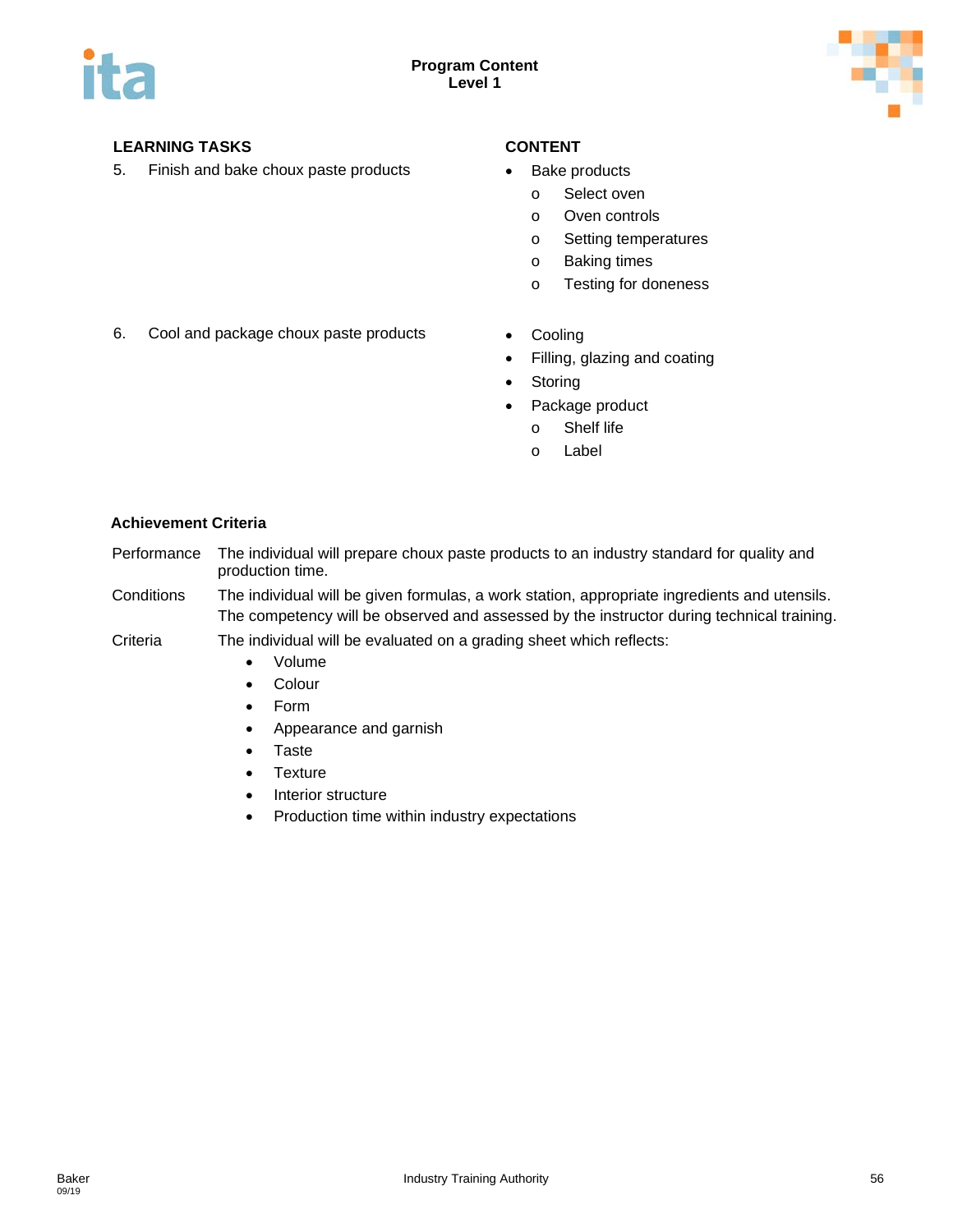# **Line (GAC): D CAKES AND COOKIES**

**Competency: D1 Prepare cookies, squares and bars**

### **Objectives**

To be competent in this area, the individual must be able to:

- Describe basic cookies, squares and bars.
- Describe the principles of preparing basic cookies, squares and bars.
- Scale and mix basic cookies, squares and bars.
- Perform make-up of basic cookies, squares and bars.
- Finish basic cookies, squares and bars.
- Cool and package basic cookies, squares and bars.

### **LEARNING TASKS CONTENT**

1. Describe basic cookies, squares and bars • Types of cookies

2. Describe the principles of preparing basic

cookies, squares and bars

- - o Sugar
	- o Drop
	- o Piped
	- o Rolled
	- o Icebox
- Characteristics of cookies
- Types of slices and squares
	- o Brownies
	- o Oat products
	- o Fruit squares
- Function of ingredients
- Formula balance
- Mixing methods
	- o One stage
	- o Creaming
- Layering
- Portioning methods
	- o Rolled
	- o Drop
	- o Hand-formed
	- o Piped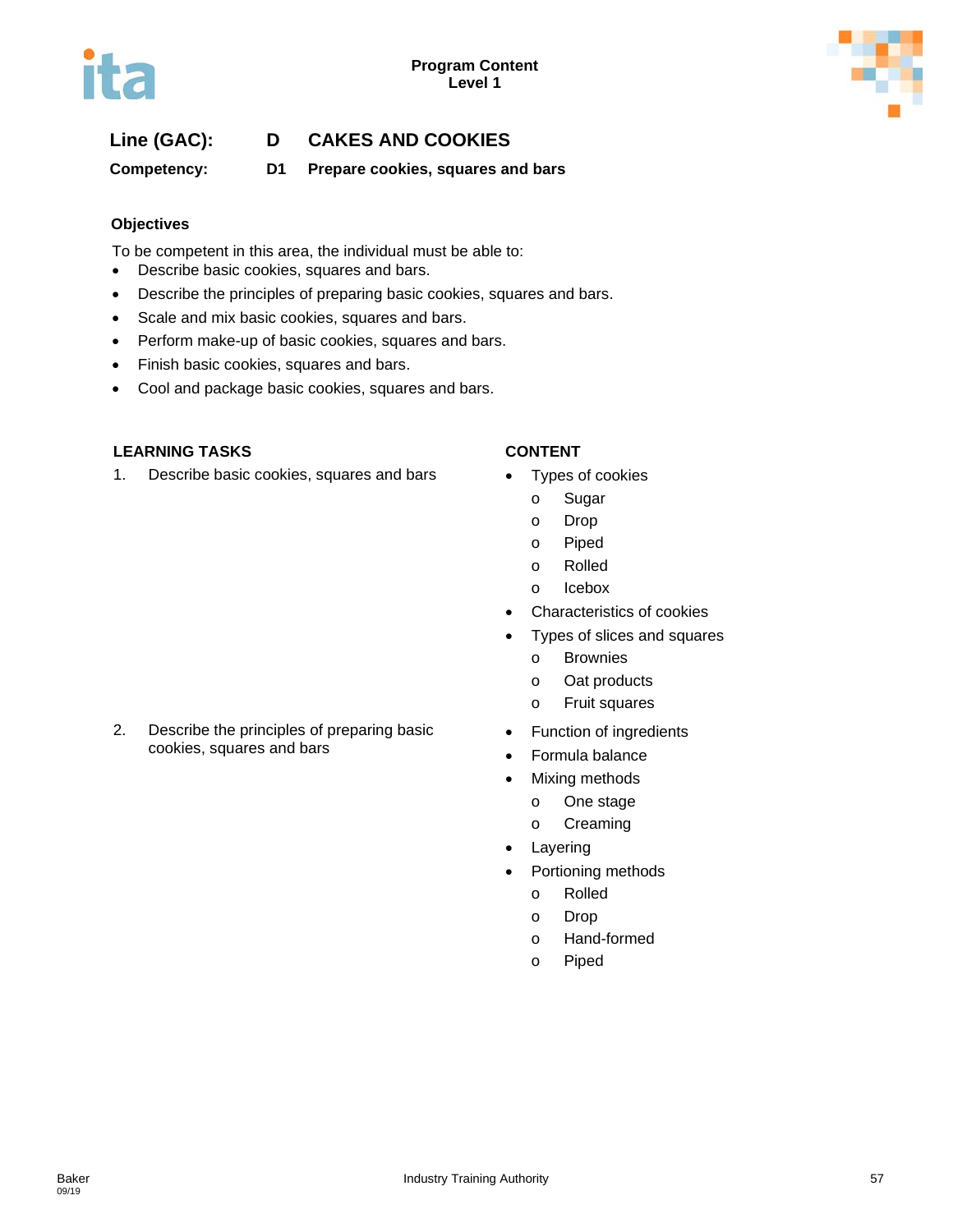

3. Scale and mix basic cookies, squares and bars • Measure ingredients

- 
- Mix dough
	- o Mixing method
	- o Timing of mixing
- Storage of prepared dough
	- o For immediate use
	- o Freezing for later use
- Using commercial mixes
- 4. Perform make-up of basic cookies, squares and bars

5. Finish basic cookies, squares and bars • Pre-bake finishes

- Techniques for various products
	- o Use of rolling pin
	- o Operate sheeter
	- o Hand forming
	- o Cutting
	- o Piping
	- o Spreading
	- o Thickness
- Store for future bake-off
- 
- Garnish
- Bake products
	- o Select oven
	- o Oven controls
	- o Setting temperatures
	- o Baking times
	- o Testing for doneness
- Finishing, glazing and coating
- 6. Cool and package basic cookies, squares and bars
- **Cooling**
- Storing
- Package product
	- o Shelf life
	- o Label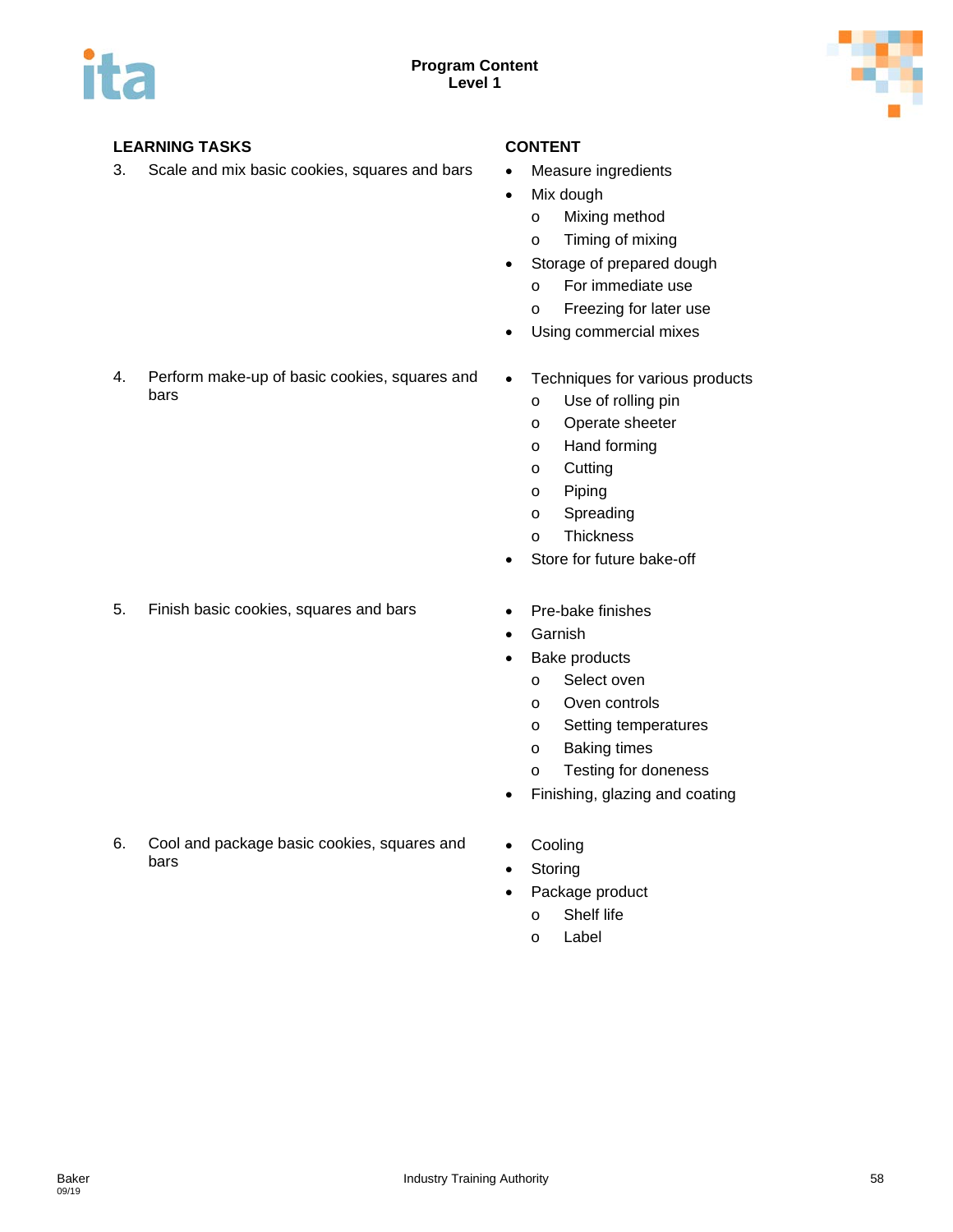



## **Achievement Criteria**

Performance The individual will prepare basic cookies, squares and bars to an industry standard for quality and production time.

Conditions The individual will be given formulas, a work station, appropriate ingredients and utensils. The competency will be observed and assessed by the instructor during technical training.

- Volume/spreading
- Colour
- Texture
- Taste
- Appearance
- Doneness
- Finish
- Accuracy of cutting
- Production time within industry expectations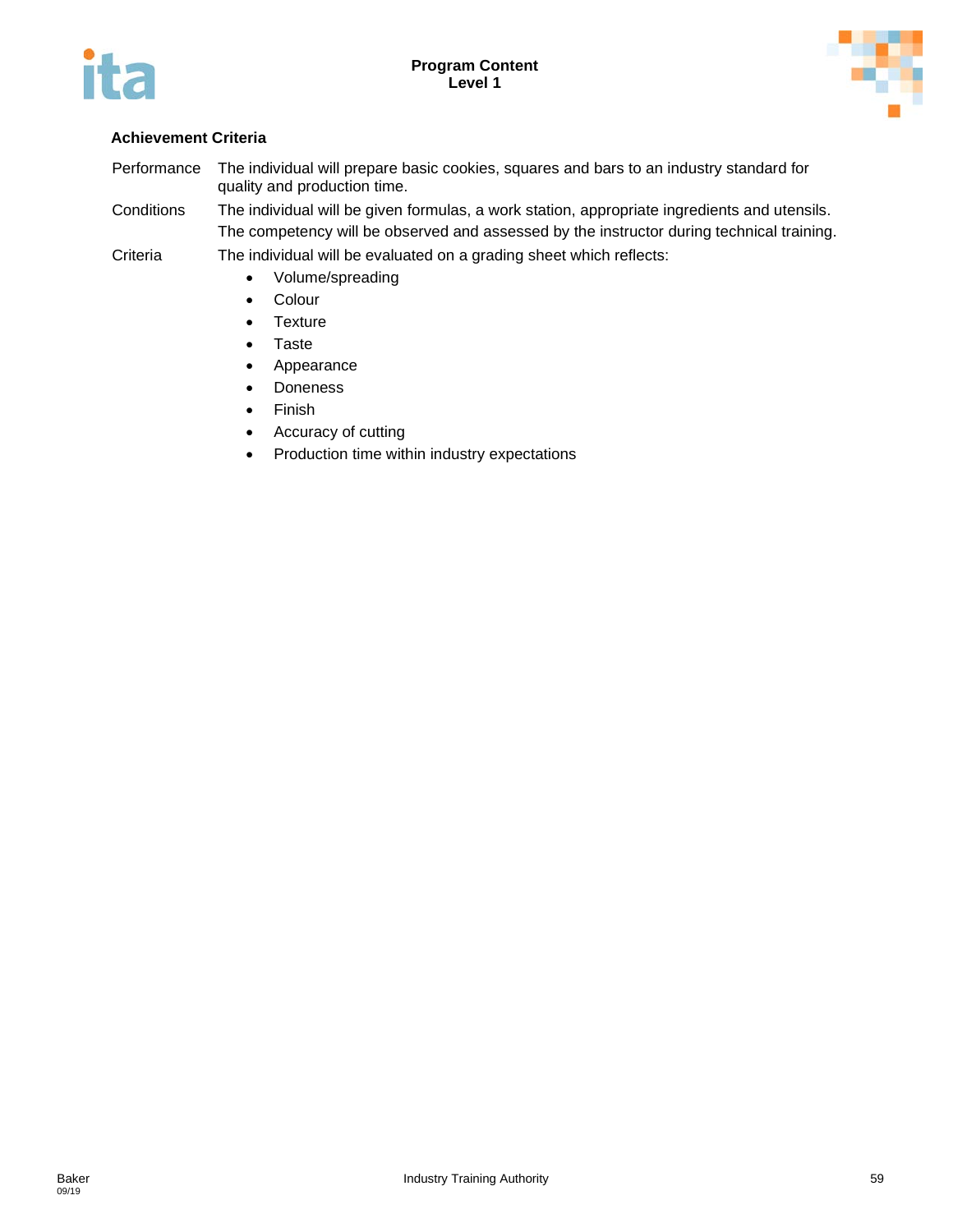

# **Line (GAC): D CAKES AND COOKIES**

## **Competency: D2 Prepare quick breads**

### **Objectives**

To be competent in this area, the individual must be able to:

- Describe quick breads.
- Describe the principles of preparing quick breads.
- Scale and mix quick breads.
- Perform make-up of quick breads.
- Finish quick breads.
- Cool and package quick breads.

### **LEARNING TASKS CONTENT**

1. Describe quick breads **•** Types of quick breads

- - o Muffins
	- o Scones/ biscuits
	- o Waffles/pancakes
	- o Soda breads
	- o Cornbreads
- Characteristics of quick breads
- 2. Describe the principles of preparing quick breads Function of ingredients
	-
	- Formula balance
	- **Mixing methods** 
		- o Biscuit method
		- o One stage
		- o Creaming
	- Portioning methods
		- o Rolled
		- o Drop
		- o Hand-formed
	- Pan preparation
		- o Muffin tins
		- o Loaf pans
	- Additions and inclusions
		- o Types
		- o When to incorporate
		- o Methods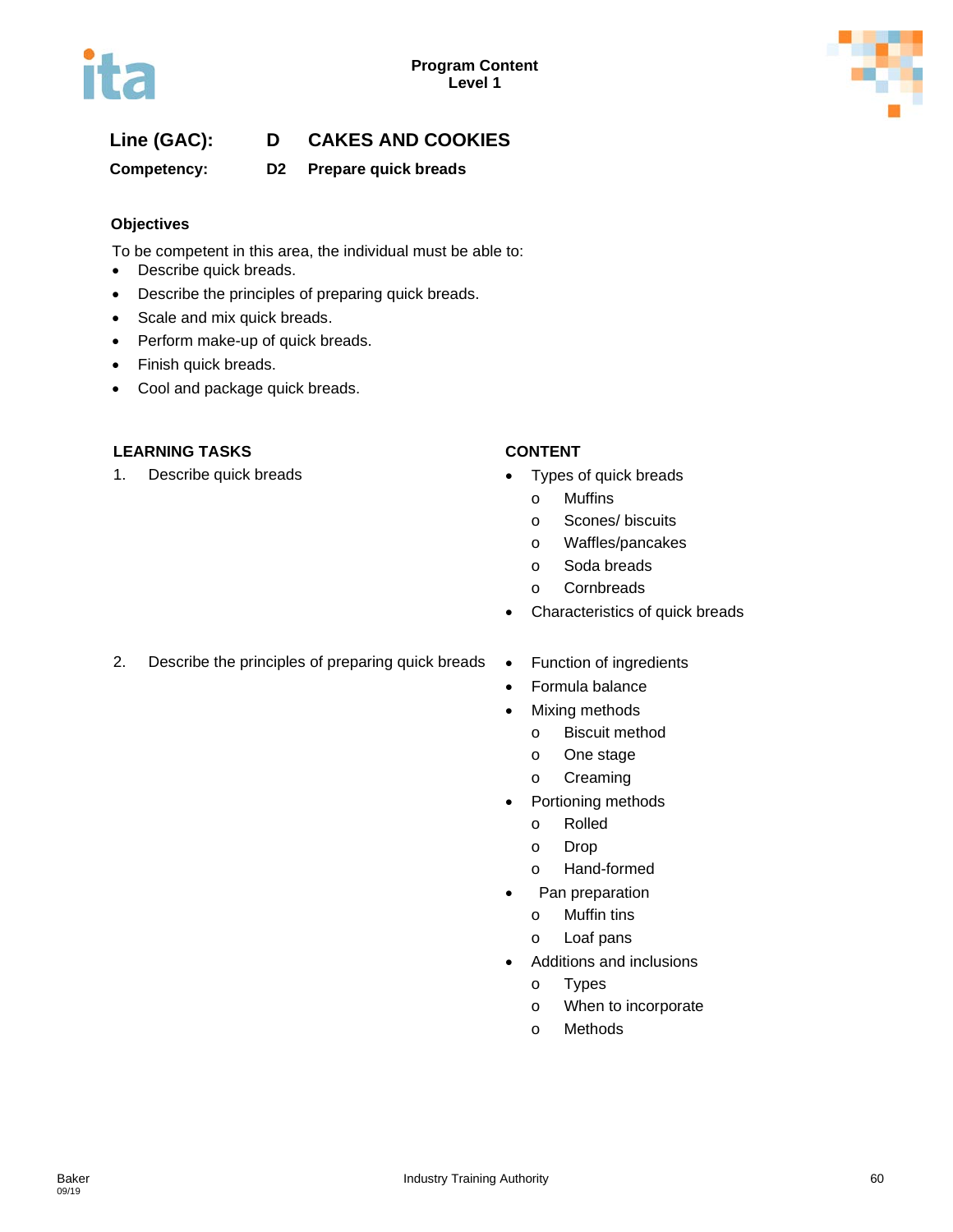

3. Scale and mix quick breads • Measure ingredients

- 
- Mix dough
	- o Mixing method
	- o Timing of mixing
	- o Additions and inclusions
- Storage of prepared dough
	- o For immediate use
	- o Freezing for later use
- Using commercial mixes
- 4. Perform make-up of quick breads Techniques for various products
	- o Use of rolling pin
	- o Operate sheeter
	- o Hand forming
	- o Thickness
	- Store for future bake-off
- 5. Finish quick breads **•** Pre-bake finishes
	- **Garnish**
	- Bake products
		- o Select oven
		- o Oven controls
		- o Setting temperatures
		- o Baking times
		- o Testing for doneness
	- Finishing, glazing and garnishing
- 6. Cool and package quick breads Cooling
	-
	- Storing
	- Package product
		- o Shelf life
		- o Label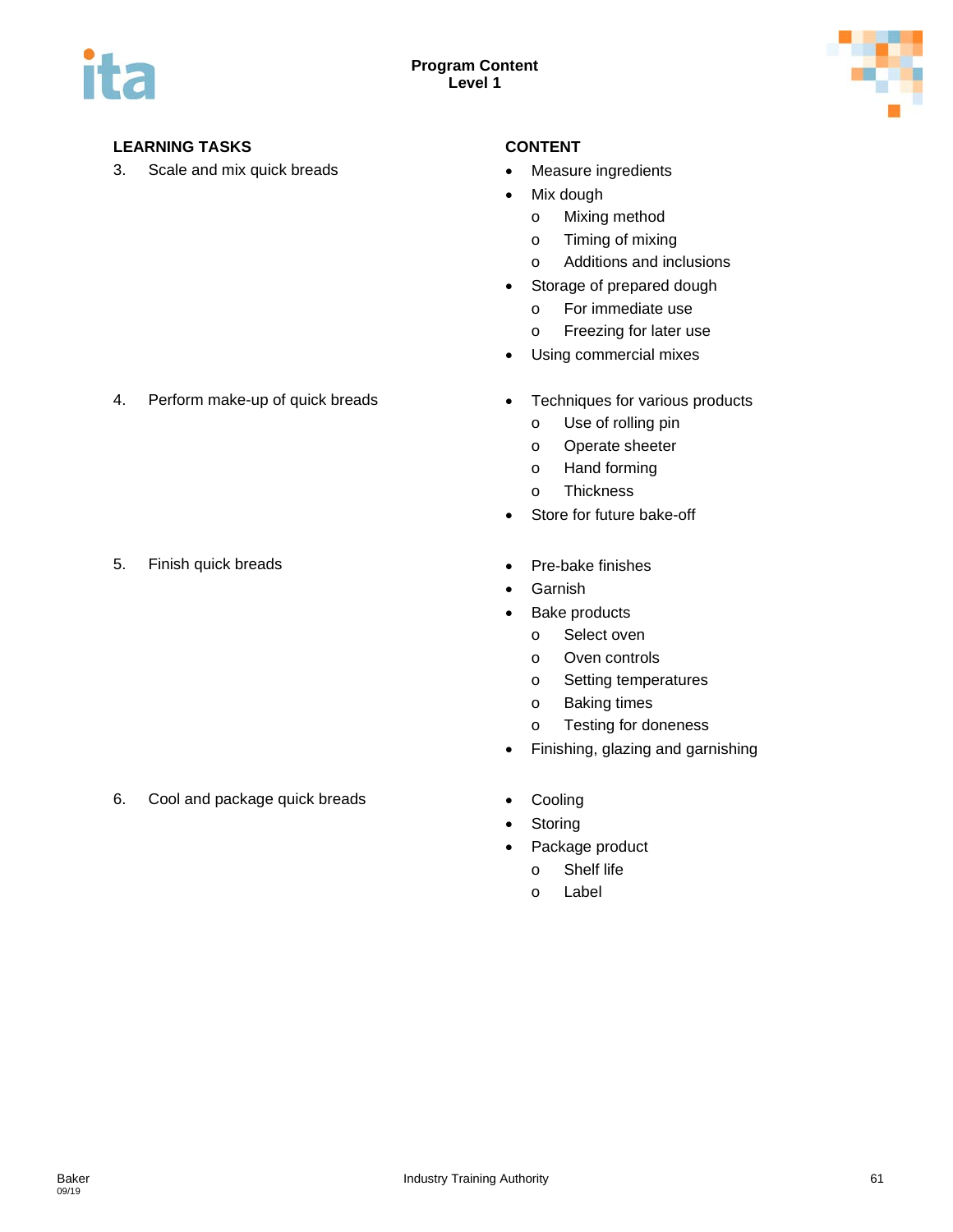



## **Achievement Criteria**

Performance The individual will prepare quick breads to an industry standard for quality and production time.

Conditions The individual will be given formulas, a work station, appropriate ingredients and utensils. The competency will be observed and assessed by the instructor during technical training.

- Volume
- Shape
- Colour
- Texture, grain and crumb
- Taste and aroma
- Evenness of bake
- Production time within industry expectations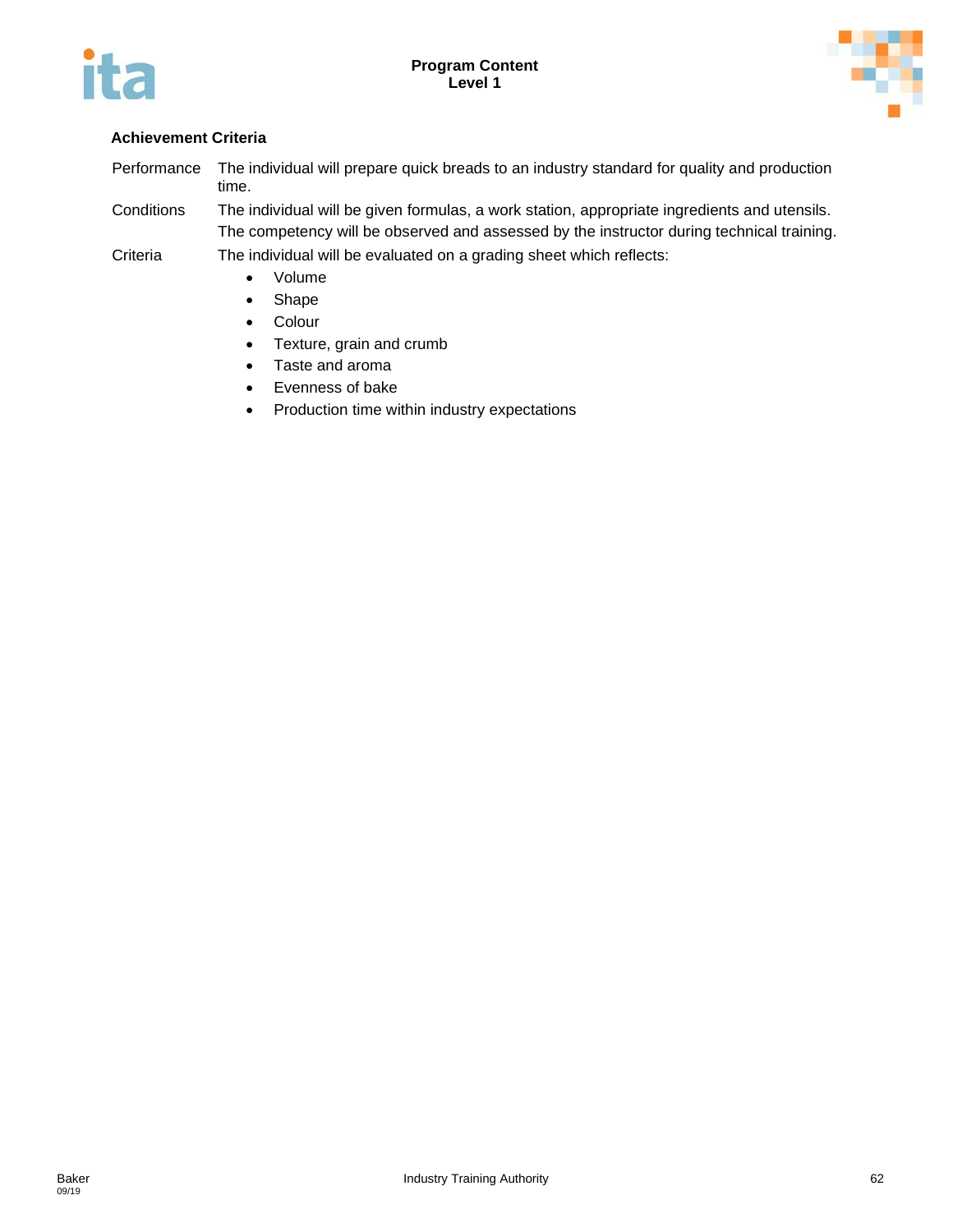

# **Line (GAC): D CAKES AND COOKIES**

## **Competency: D3 Prepare cakes**

### **Objectives**

To be competent in this area, the individual must be able to:

- Describe basic cakes.
- Describe the principles of preparing basic cakes.
- Scale and mix basic cakes.
- Perform make-up of basic cakes.
- Finish basic cakes.
- Cool and store basic cakes.

### **LEARNING TASKS CONTENT**

1. Describe basic cakes • Types of basic cakes

- - o Pound and loaf
	- o High ratio
- Characteristics of cakes
- 2. Describe the principles of preparing basic cakes Function of ingredients
	-
	- Formula balance
	- Cleanliness of equipment
	- Temperature of ingredients
	- Volume of batter
	- Mixing methods
		- o Creaming
		- o One stage
	- Pan preparation
		- o Cake tins
		- o Sheet pans
		- o Loaf pans
	-
	- Mix batter
		- o Mixing method
		- o Timing of mixing
	- Storage of prepared batter
	- Using commercial mixes
- 3. Scale and mix basic cakes Measure ingredients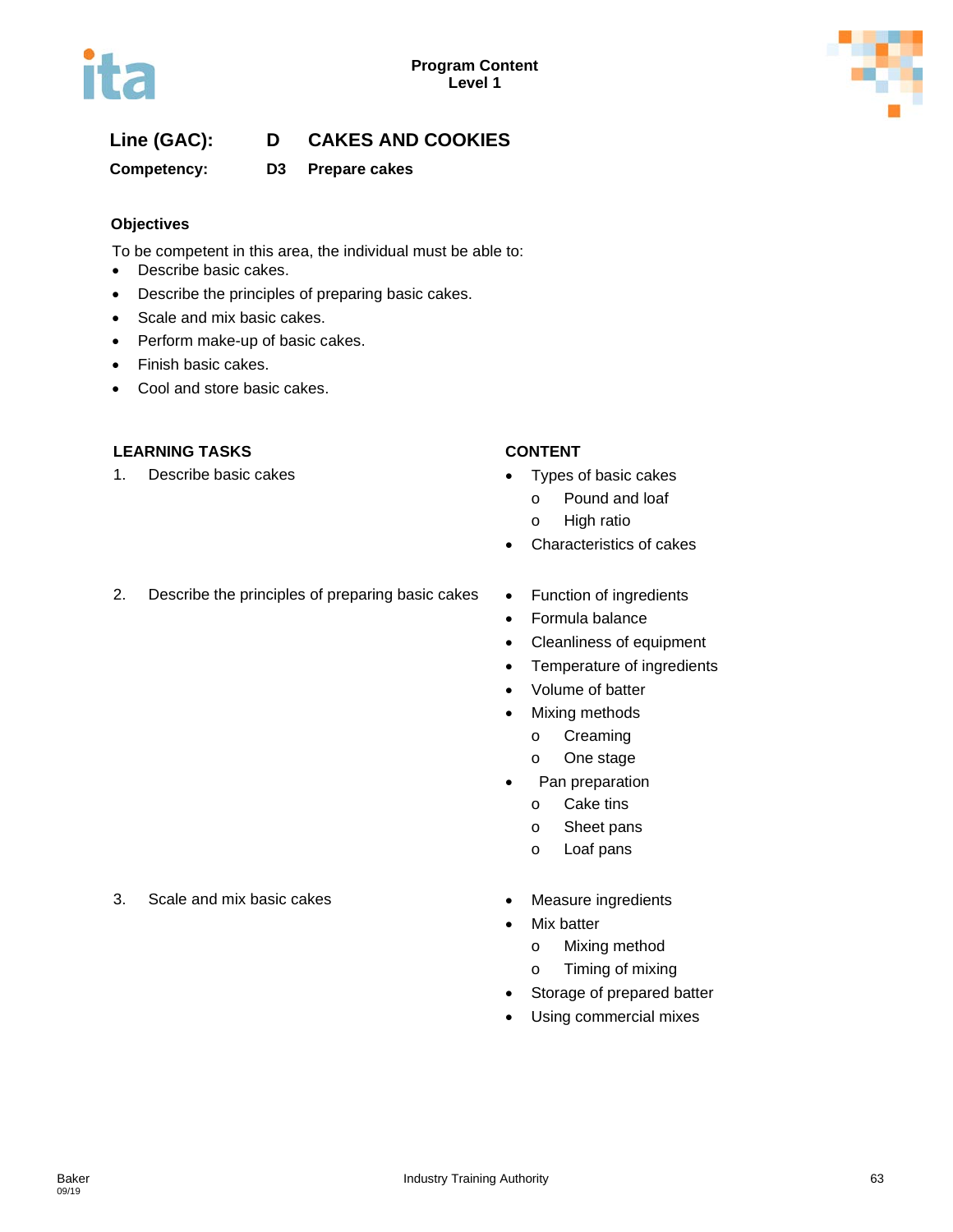

4. Perform make-up of basic cakes • Techniques for various products

- 
- Scaling/portioning
- Store for future bake-off
- 5. Finish basic cakes  **Bake products** 
	- - o Select oven
		- o Oven controls
		- o Setting temperatures
		- o Baking times
		- o Testing for doneness
- 6. Cool and store basic cakes Cooling
	-
	- Storing

### **Achievement Criteria**

- Performance The individual will prepare basic cakes to an industry standard for quality and production time.
- Conditions The individual will be given formulas, a work station, appropriate ingredients and utensils. The competency will be observed and assessed by the instructor during technical training.
- Criteria The individual will be evaluated on a grading sheet which reflects:
	- Volume
	- Shape
	- Colour
	- Texture, grain and crumb
	- Taste and aroma
	- Evenness of bake
	- Production time within industry expectations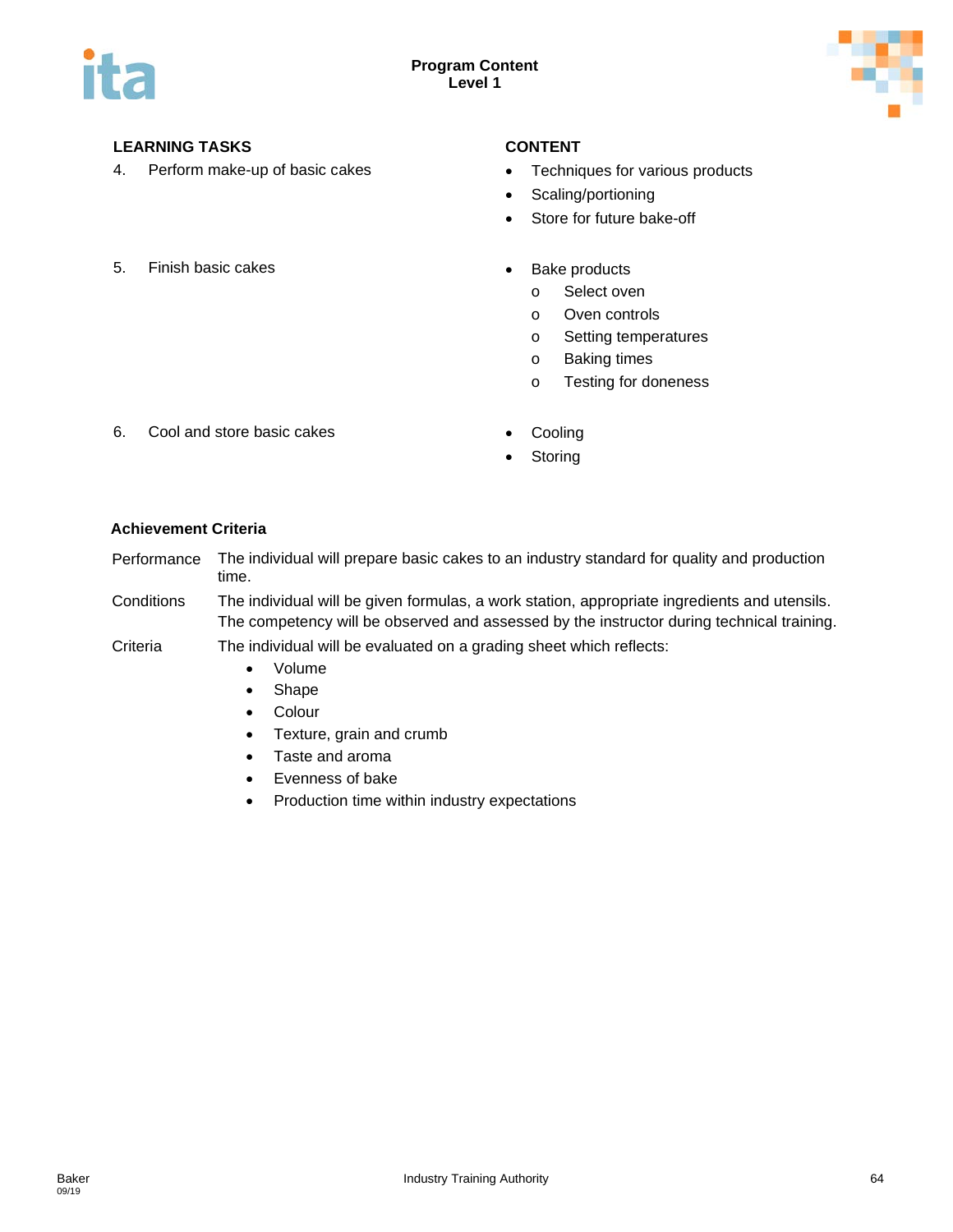

# **Line (GAC): D CAKES AND COOKIES**

**Competency: D4 Prepare specialty cakes and tortes**

### **Objectives**

To be competent in this area, the individual must be able to:

- Describe cheesecakes.
- Describe the principles of preparing cheesecakes.
- Scale and mix cheesecakes.
- Perform make-up of cheesecakes.
- Finish cheesecakes.
- Cool and store cheesecakes.

### **LEARNING TASKS CONTENT**

1. Describe cheesecakes • Types of cheesecakes

- - o Baked
	- o Other varieties
- Characteristics of cheesecakes
- 2. Describe the principles of preparing cheesecakes Function of ingredients
- - Formula balance
	- Mixing methods
	- Volume of batter
	- Pan preparation
	- Preparation of bases
		- o Short paste
		- o Crumb crust
- 3. Scale and mix cheesecakes Measure ingredients
	- **Mix batter** 
		- o Mixing method
		- o Timing of mixing
	- Storage of prepared batter
		- o For immediate use
		- o Freezing for later use
	- Using commercial mixes
- 4. Perform make-up of cheesecakes Techniques for various products
	-
	- Scaling/portioning
	- Store for future bake-off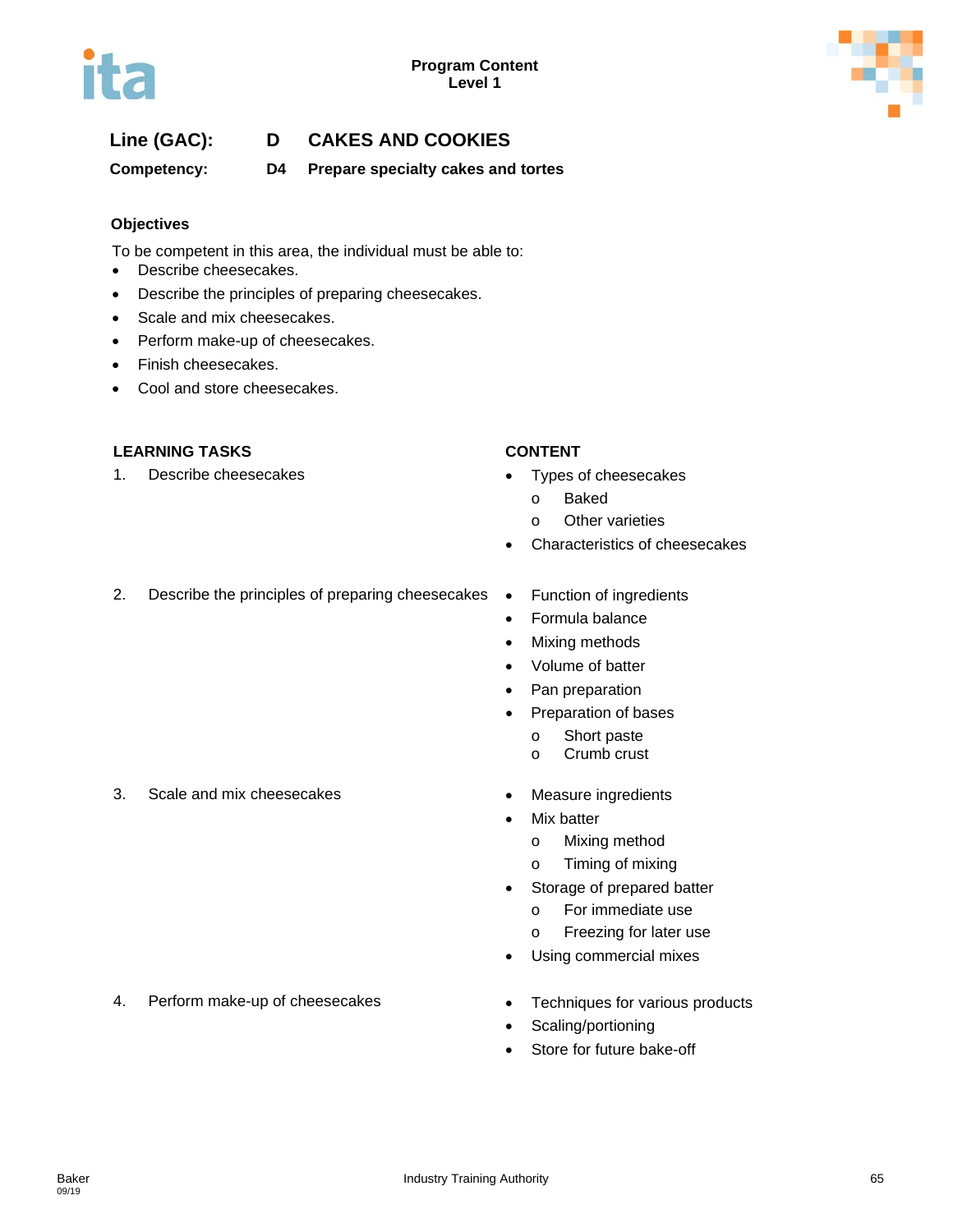

5. Finish cheesecakes **• Bake products** 

- - o Select oven
	- o Oven controls
	- o Setting temperatures
	- o Use of water bath (bain marie)
	- o Baking times
	- o Testing for doneness
- Finishing, garnishing and glazing
- 6. Cool and store cheesecakes Cooling
	-
	- **Storing**

### **Achievement Criteria**

- Performance The individual will prepare cheesecakes to an industry standard for quality and production time.
- Conditions The individual will be given formulas, a work station, appropriate ingredients and utensils. The competency will be observed and assessed by the instructor during technical training.

- Volume
- Colour
- Texture
- Taste
- Shrinkage
- Evenness
- Doneness
- Production time within industry expectations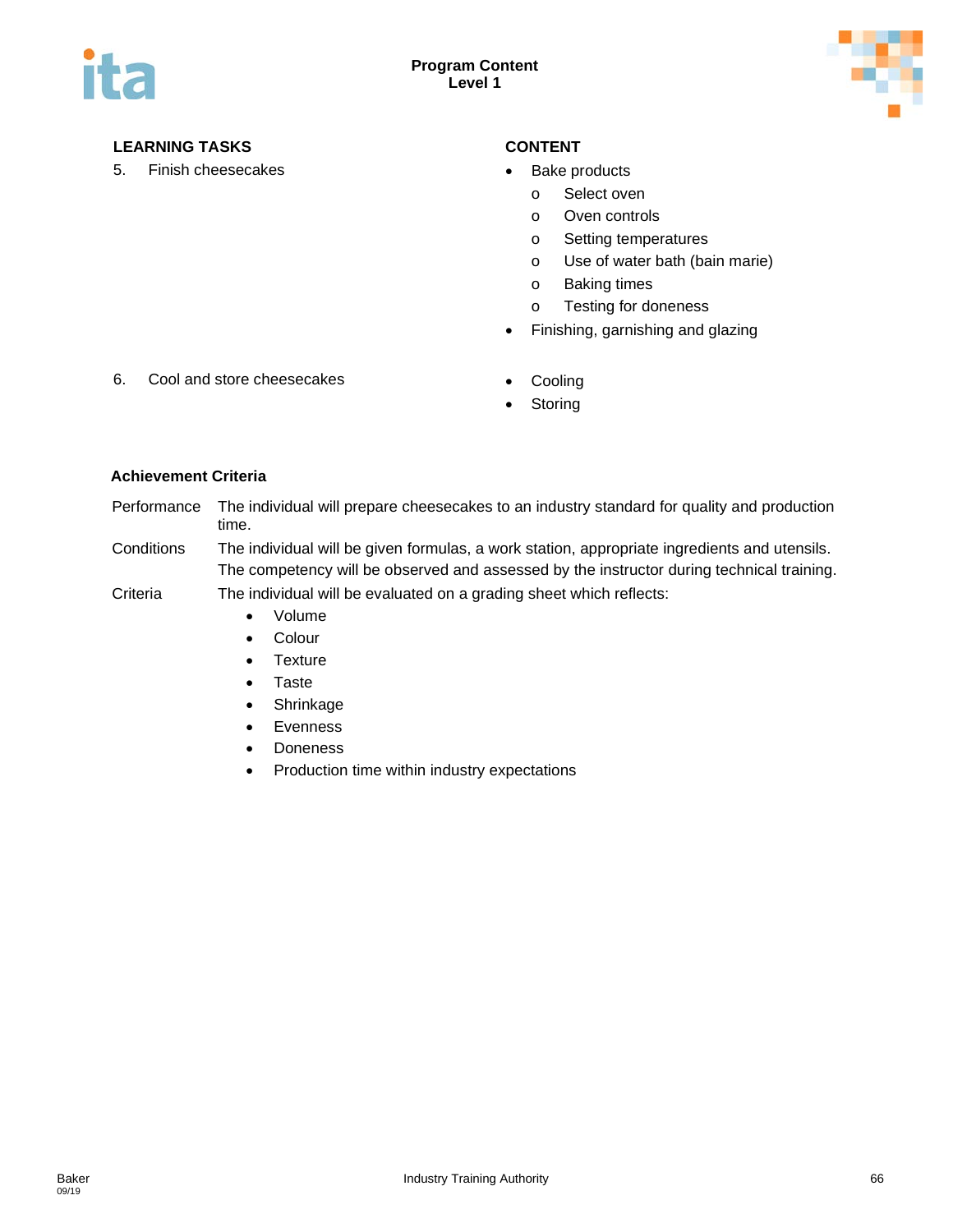

# **Line (GAC): E DECORATE AND FINISH BAKED GOODS**

**Competency: E1 Prepare icings, fillings, glazes and meringues**

### **Objectives**

To be competent in this area, the individual must be able to:

- Describe basic icings, fillings, glazes and meringues.
- Describe the principles of preparing basic icings, fillings, glazes and meringues.
- Prepare basic icings, fillings, glazes and meringues.
- Cool and store basic icings, fillings, glazes and meringues.

### **LEARNING TASKS CONTENT**

1. Describe basic icings, fillings, glazes and meringues

- Types of basic icings
	- o Buttercreams
	- o Royal icing
	- o Whipped cream
- Types of basic glazes
	- o Fondant glaze
	- o Commercial products
- Types of basic meringues
	- o Swiss
	- o Italian
	- o French
- 2. Describe the principles of preparing basic icings, fillings, glazes and meringues
- Function of ingredients
- Formula balance
- Mixing methods
- Cooking methods
- Temperature of equipment and ingredients
- Cleanliness of equipment
- Consistency
- Texture
- Stability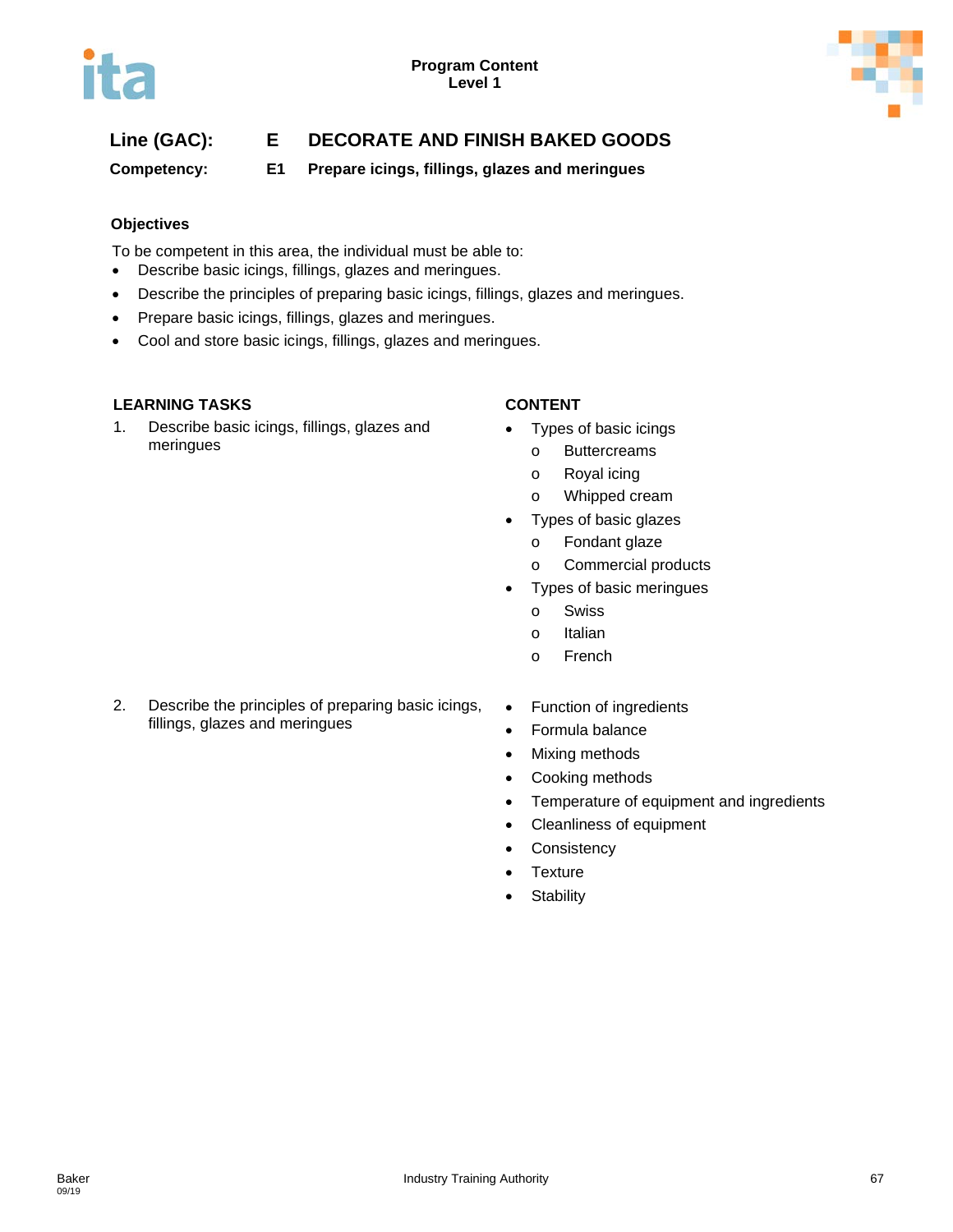

3. Prepare basic icings, fillings, glazes and meringues

- Measure ingredients
- Prepare product
	- o Mixing method
	- o Timing of mixing
	- o Cooking method
- Storage of prepared products
	- o For immediate use
	- o Freezing for later use
- Using commercial products
- 4. Cool and store basic icings, fillings, glazes and meringues
- Cooling
- Storing
- Chiiling and freezing
- Preparing chilled product for use

### **Achievement Criteria**

- Performance The individual will prepare basic icings, fillings, glazes and meringues to an industry standard for quality and production time.
- Conditions The individual will be given formulas, a work station, appropriate ingredients and utensils. The competency will be observed and assessed by the instructor during technical training.

- Volume
	- Viscosity
	- Taste
	- Colour
	- Consistency
	- Texture
	- Stability
	- Production time within industry expectations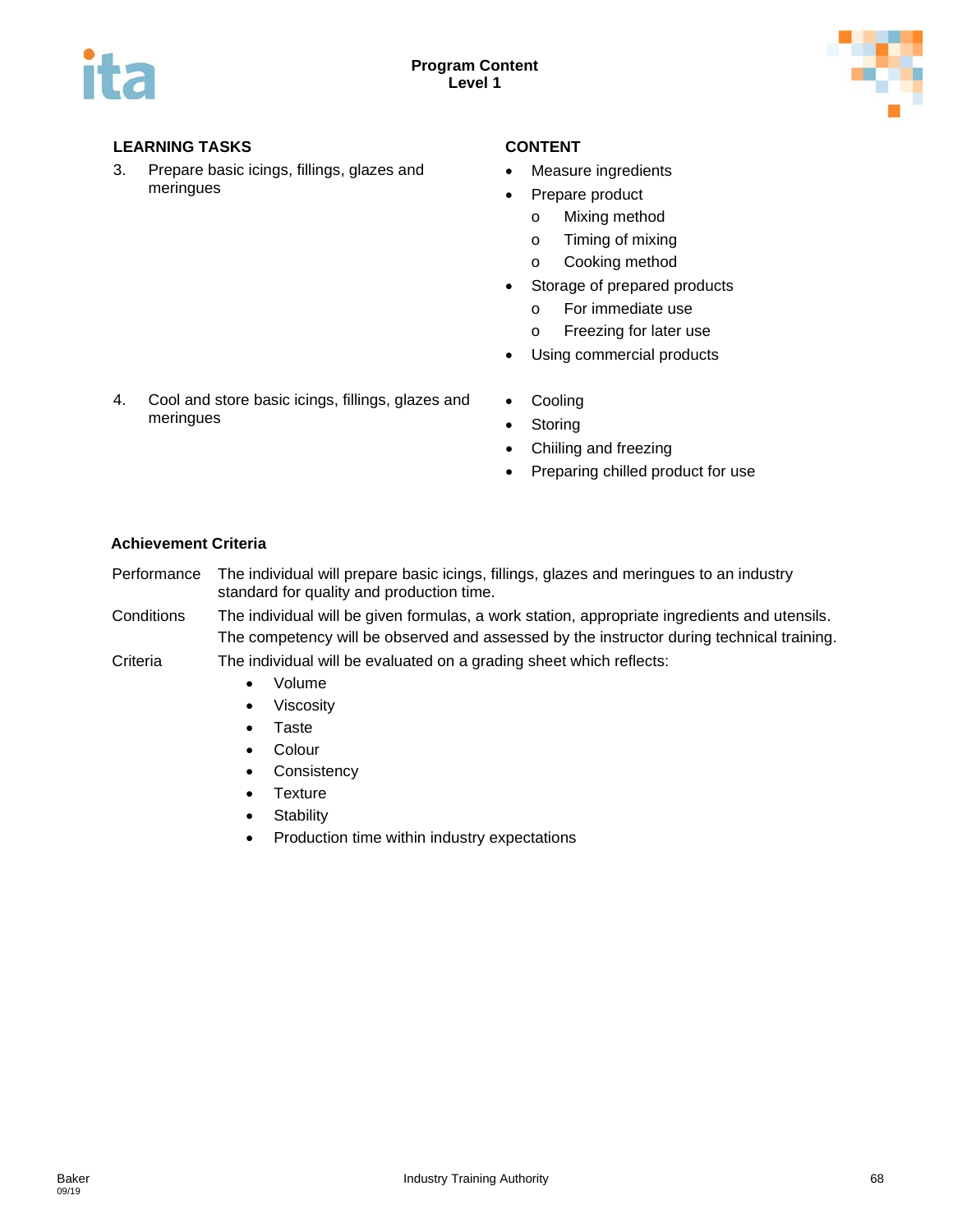

# **Line (GAC): E DECORATE AND FINISH BAKED GOODS**

**Competency: E2 Assemble and decorate cakes and pastries**

### **Objectives**

To be competent in this area, the individual must be able to:

- Describe the principles of assembling and decorating cakes and pastries.
- Perform basic cutting techniques.
- Perform basic filling procedures.
- Perform basic coating techniques.
- Perform basic finishing and decorating techniques.

### **LEARNING TASKS CONTENT**

1. Describe the principles of assembling and decorating cakes and pastries

- Architecture
	- o Even sides
	- o Even layers
	- o Flat top
	- o Symmetry
- Visual appeal
	- o Colour combination
	- o Shapes
	- o Textures
- **Taste** 
	- o Flavour combinations
	- o Harmony
	- o Contrast
- 2. Perform basic cutting techniques Cutting tools
	-
	- Cutting methods
		- o Slicing (torting)
		- o Trimming
	- Techniques for different products
		- o Cakes
		- o Pastries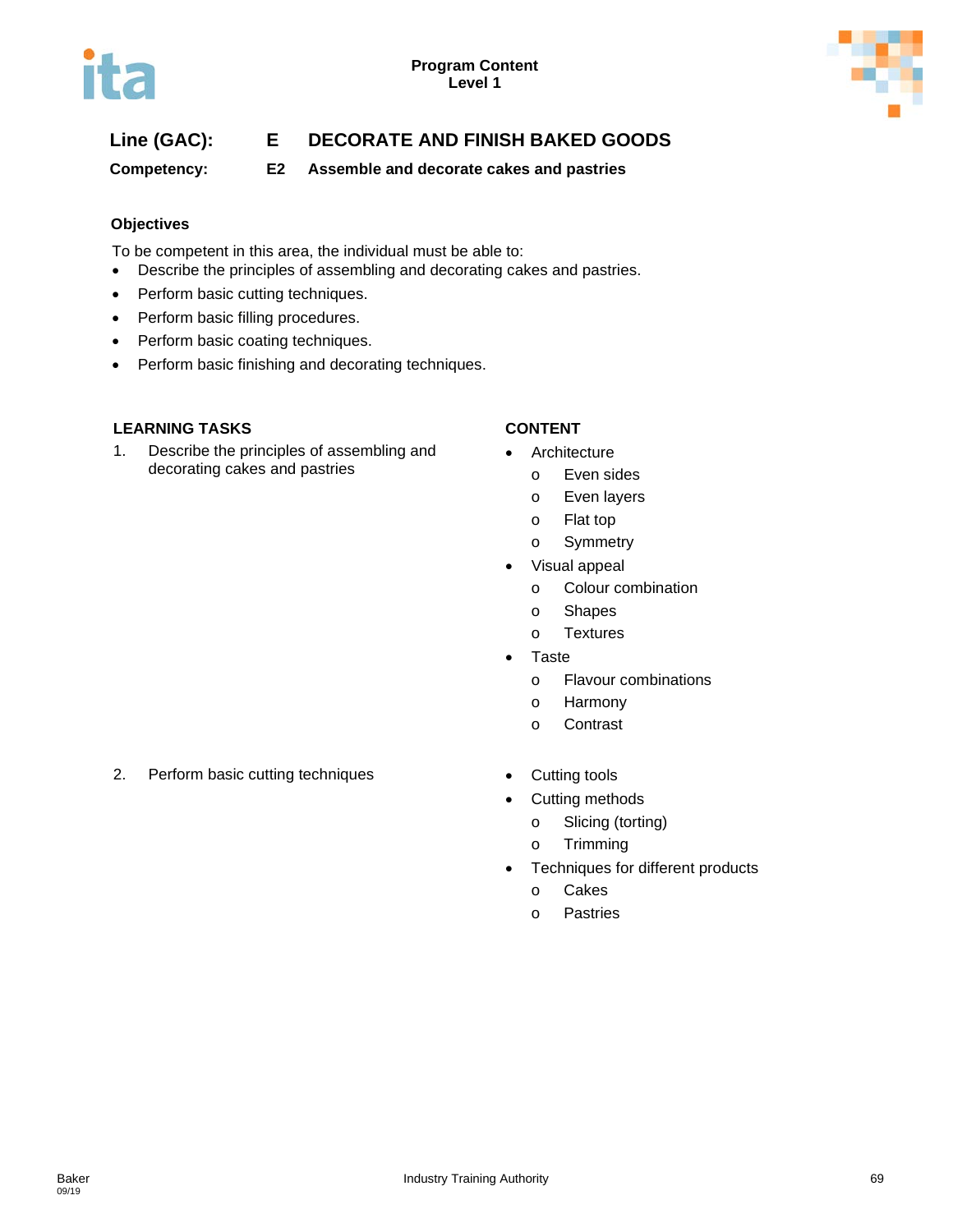

3. Perform basic filling procedures • Selecting tools

- 
- Select method
	- o Piping
	- o Spreading
- Techniques for different products
	- o Buttercream
	- o Whipped cream
	- o Pastry cream
- 4. Perform basic coating techniques Selecting tools
	-
	- Select method
		- o Masking
		- o Dipping
		- o Pouring
	- Techniques for different products
		- o Buttercreams
		- o Basic glazes
- 5. Perform basic finishing and decorating techniques
- Selecting tools
- **Dusting**
- Piping
	- o Filling bag
	- o Posture
	- o Holding bag
	- o Basic shapes
- Techniques for different products
	- o Buttercream
	- o Whipped cream
	- o Meringue

### **Achievement Criteria**

- Performance The individual will assemble and decorate basic cakes and pastries to an industry standard for quality and production time.
- Conditions The individual will be given formulas, a work station, appropriate ingredients and utensils. The competency will be observed and assessed by the instructor during technical training.
- Criteria The individual will be evaluated on a grading sheet which reflects:
	- Visual appeal
	- Taste
	- Symmetry
	- Consistency
	- Production time within industry expectations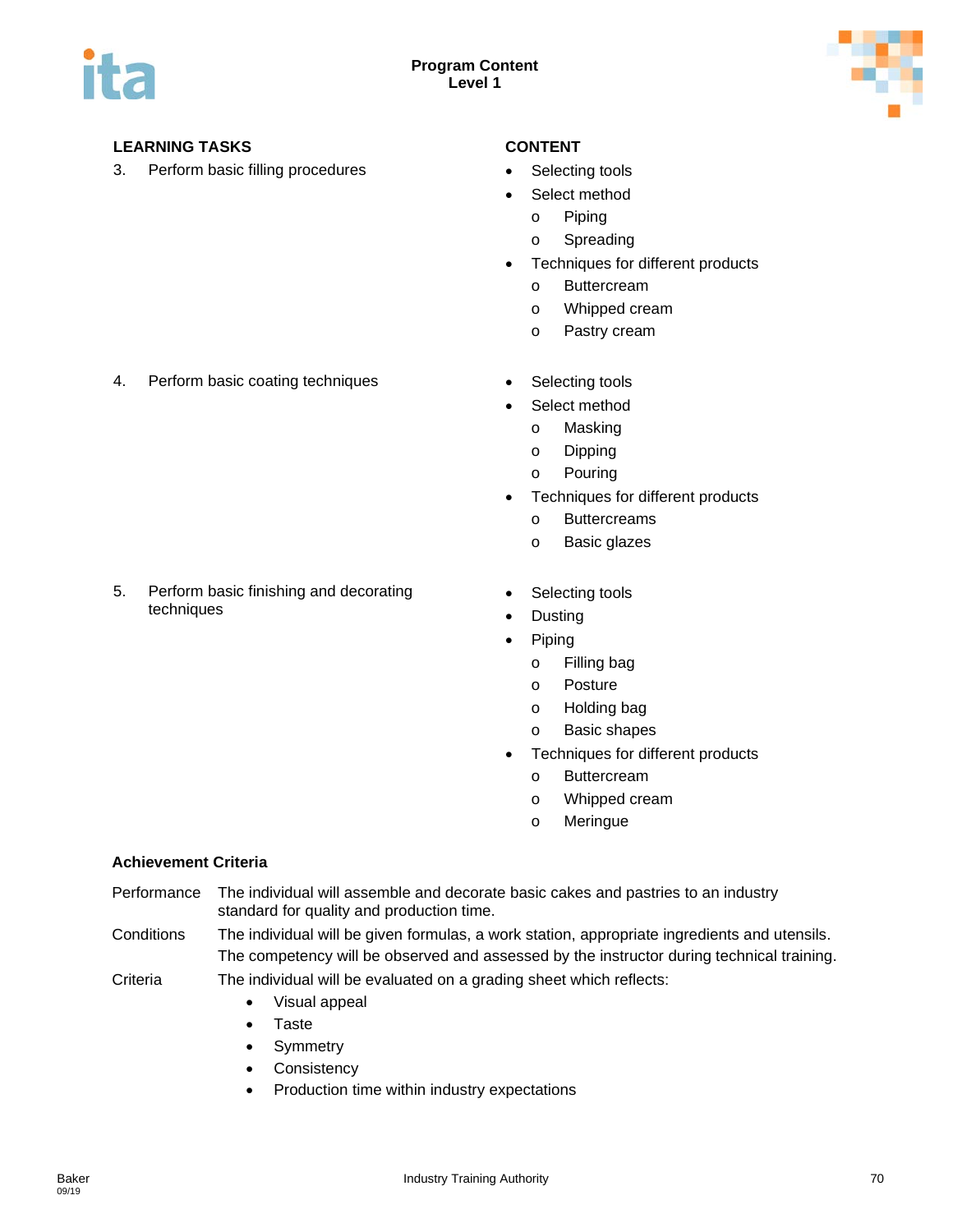

# **Line (GAC): F DESSERTS**

**Competency: F1 Prepare custards and mousses**

### **Objectives**

To be competent in this area, the individual must be able to:

- Describe basic custards.
- Describe the principles of preparing basic custards.
- Prepare basic custards.
- Cool and store basic custards.

## **LEARNING TASKS CONTENT**

1. Describe basic custards **•** Types of basic custards

- - o Crème brulée
	- o Crème caramel
	- o Bread pudding
	- o Pot de crème
	- o Pastry cream
	- o Crème anglaise
- 2. Describe the principles of preparing basic custards
- Function of ingredients
	- o Setting/gelling
	- o Caramel
- Formula balance
- Flavouring
- Mixing methods
- **Cooking**
- Baking
	- o Temperatures
	- o Water bath
- 
- Prepare product
	- o Mixing method
	- o Timing of mixing
	- o Cooking or baking method
- Storage of prepared products
- Using commercial mixes
- 3. Prepare basic custards Measure ingredients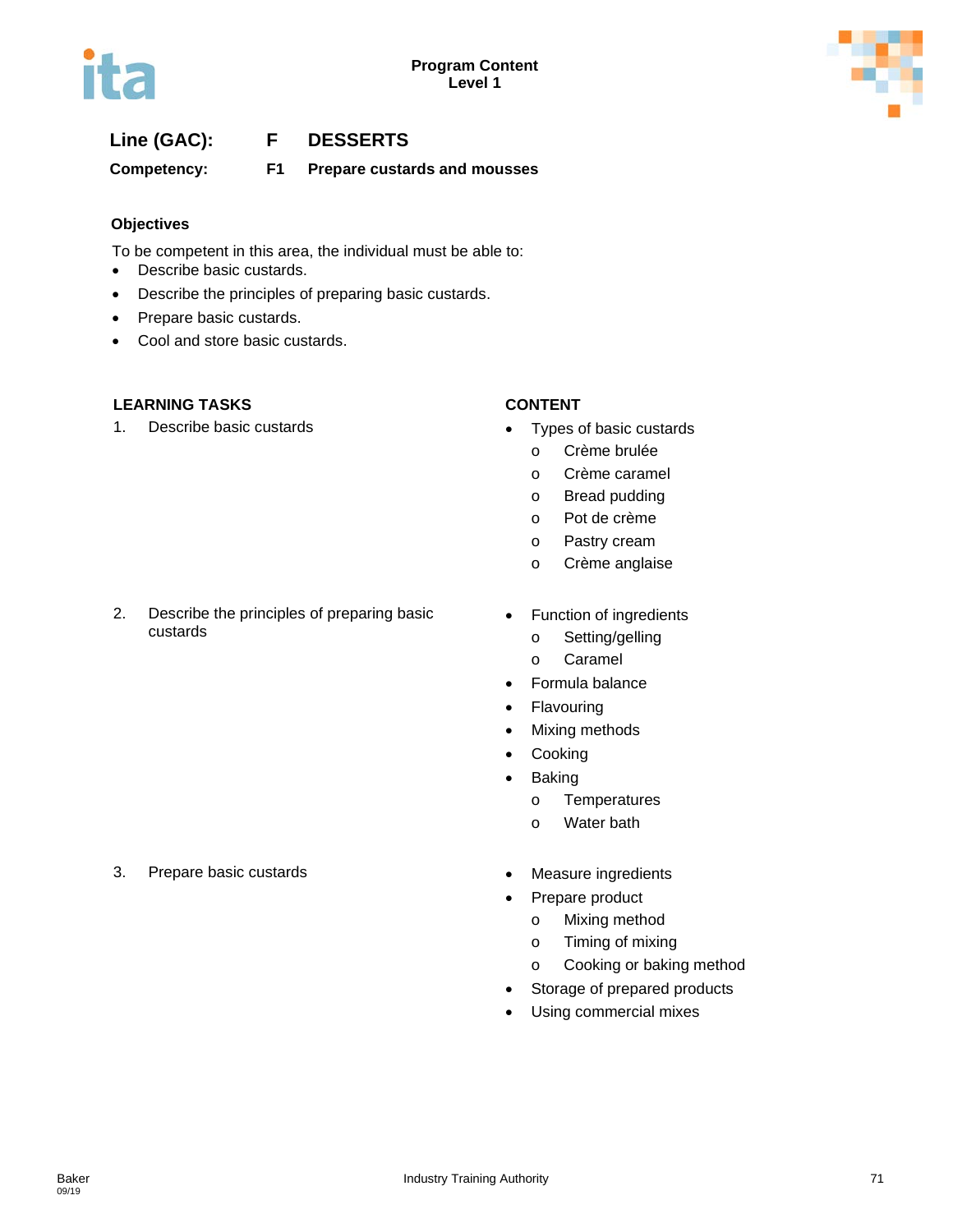

4. Cool and store basic custards **•** Cooling

- 
- Storing
- Unmolding

- Performance The individual will prepare basic custards to an industry standard for quality and production time.
- Conditions The individual will be given formulas, a work station, appropriate ingredients and utensils. The competency will be observed and assessed by the instructor during technical training.
- Criteria The individual will be evaluated on a grading sheet which reflects:
	- Volume
	- Colour
	- Texture
	- Taste
	- Doneness
	- Production time within industry expectations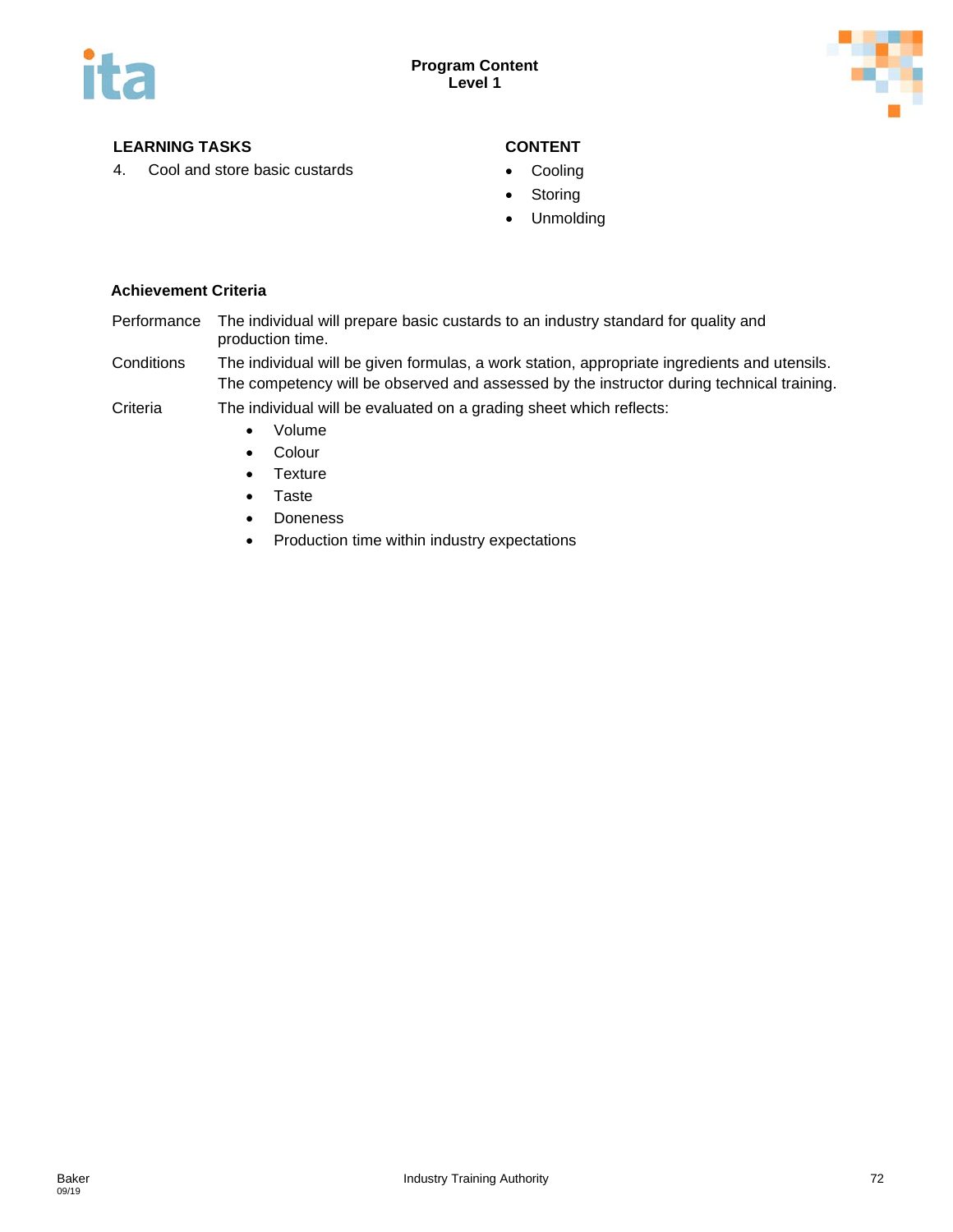



# **Line (GAC): F DESSERTS**

**Competency: F2 Prepare plated desserts**

# **Objectives**

To be competent in this area, the individual must be able to:

- Describe basic fruit desserts.
- Describe the principles of preparing basic fruit desserts.
- Prepare basic fruit desserts.
- Cool and store basic fruit desserts.

### **LEARNING TASKS CONTENT**

1. Describe basic fruit desserts **•** Types of basic fruit desserts

- - o Crumbles
	- o Cobblers
	- o Poached fruits
	- o Stewed fruits
- **Basic fruit fillings** 
	- o Cooked
	- o Uncooked (old-fashioned)
- 2. Describe the principles of preparing basic fruit desserts
- Function of ingredients
- Formula balance
- Mixing methods
- Cooking and preparation methods
- Selection of fruit
	- o Quality
	- o Ripeness
	- o Seasonality
- Fruit structure
- Frozen, canned and dry fruits
- Flavourings, spices
- Cooking liquids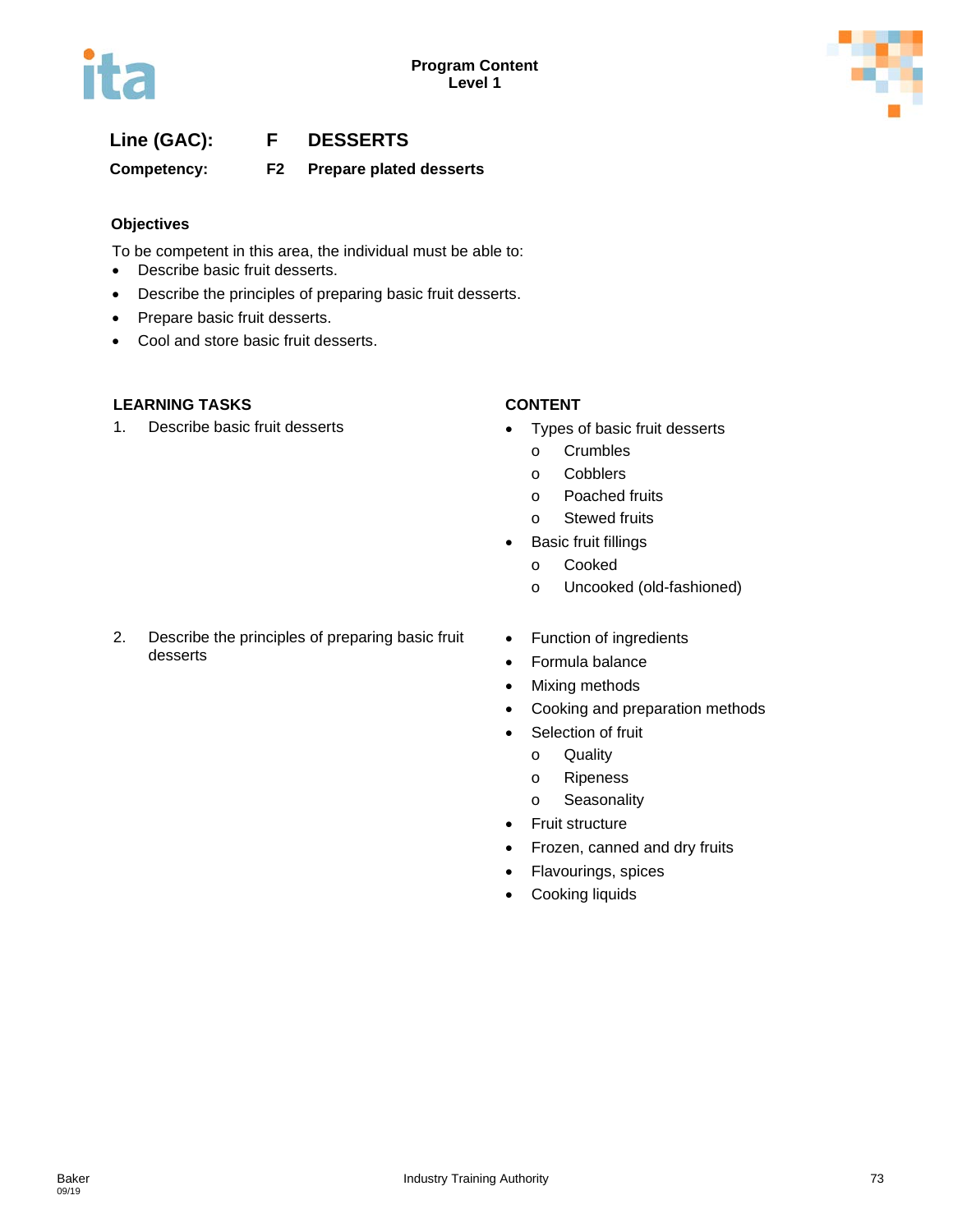

3. Prepare basic fruit desserts • Measure ingredients

- 
- Peel, core, pit, and zest fruit
- Prepare product
	- o Mixing method
	- o Cooking or baking method
	- o Oven temperature
	- o Testing for doneness
- Storage of prepared products
- Holding and reheating
- 4. Cool and store basic fruit desserts Cooling
	-
	- **Storing**

- Performance The individual will prepare basic fruit desserts to an industry standard for quality and production time.
- Conditions The individual will be given formulas, a work station, appropriate ingredients and utensils. The competency will be observed and assessed by the instructor during technical training.
- Criteria The individual will be evaluated on a grading sheet which reflects:
	- Colour
	- Texture
	- Taste
	- Doneness
	- Production time within industry expectations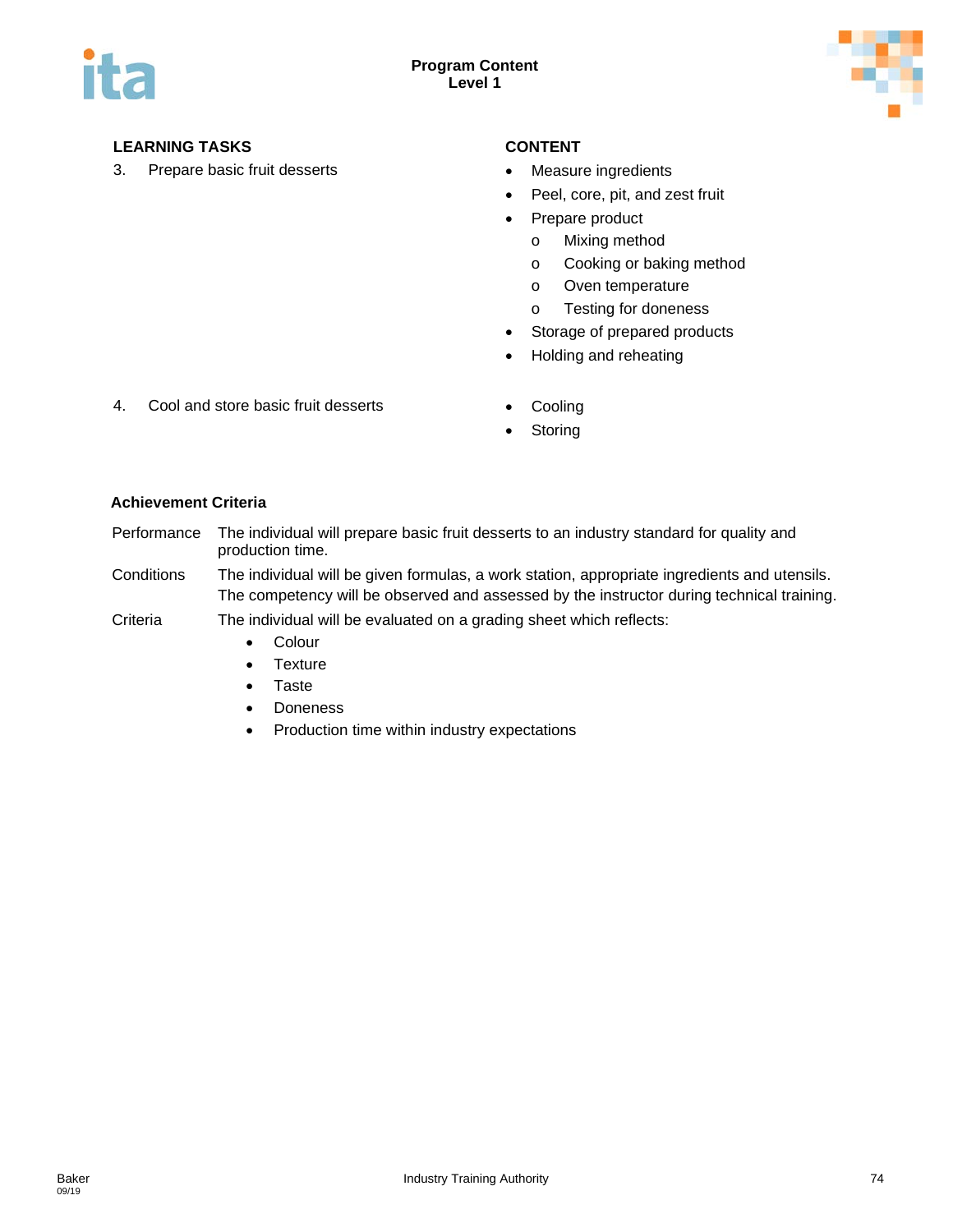

# **Line (GAC): G CHOCOLATE AND CONFECTIONERY**

**Competency: G1 Demonstrate the principles of working with chocolate and confectionery**

# **Objectives**

To be competent in this area, the individual must be able to:

- Describe chocolate and cocoa products.
- Describe the principles of working with chocolate.
- Describe the principles of working with sugar.
- Prepare simple chocolate and sugar products.

# **LEARNING TASKS CONTENT**

1. Describe chocolate and cocoa products • History and processing

- 
- Types
	- o Couverture
	- o Compound/coating
- **Varieties** 
	- o Dark
	- o Milk
	- o White
- Cocoa products
	- o Cocoa powder
	- o Cocoa butter
- 2. Describe the principles of working with chocolate Melting and tempering (crystallization)
	- - o Melting points
		- o Tempering techniques
		- o Dipping
- 3. Describe the principles of working with sugar Types of sugar
	-
	- Temperature stages
	- Safety
	- Crystallization
	- Stopping cooking process
	- **Cooling**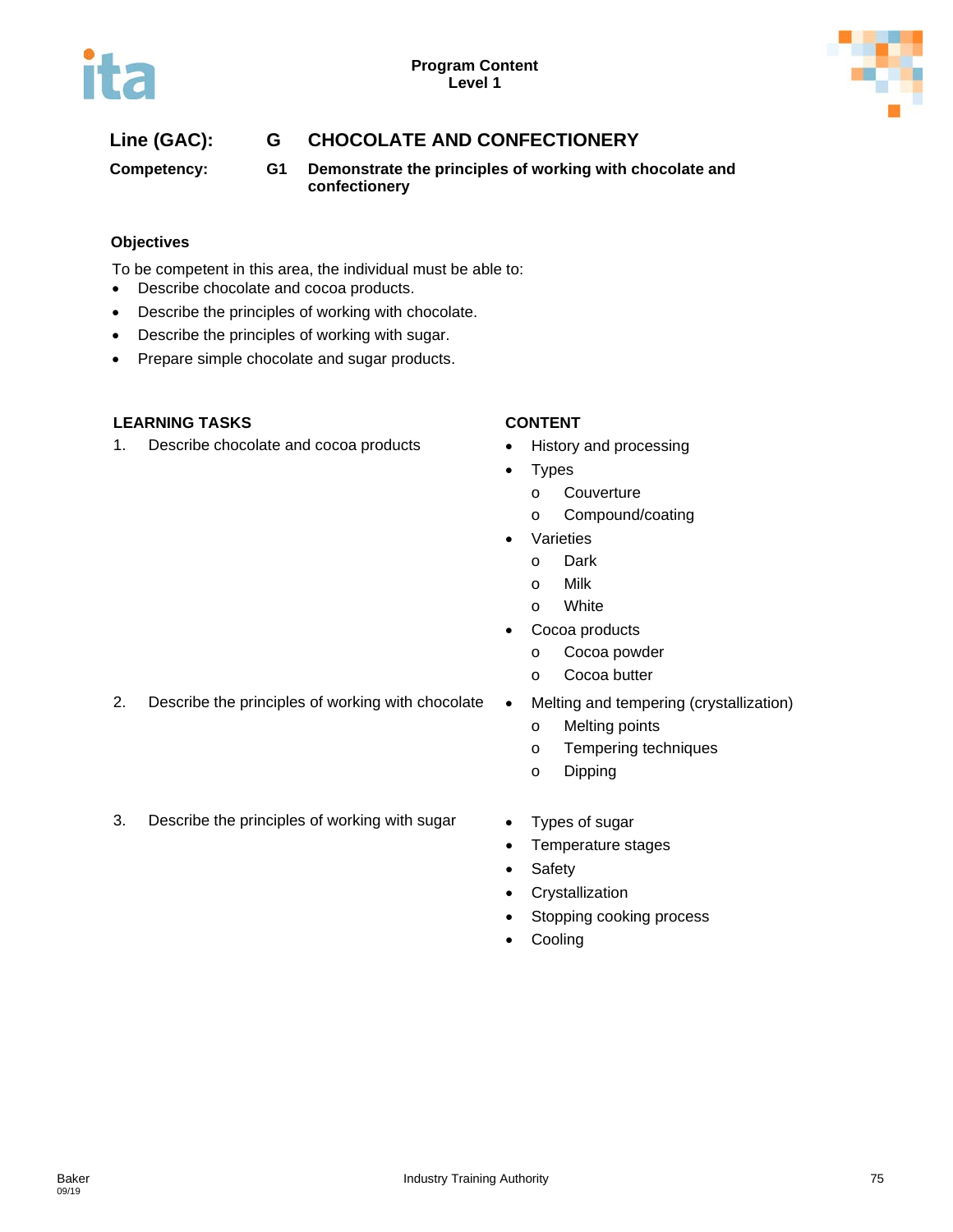

4. Prepare simple chocolate and sugar products • Syrups

- 
- Caramel
- Chocolate for dipping
- Basic writing techniques
- Preparing a cornet

- Performance The individual will prepare basic chocolate and sugar products to an industry standard for quality and production time.
- Conditions The individual will be given formulas, a work station, appropriate ingredients and utensils. The competency will be observed and assessed by the instructor during technical training.
- Criteria The individual will be evaluated on a grading sheet which reflects:
	- Correct tempering
	- Neatness
	- Portion control
	- Visual appeal
	- Texture
	- Taste
	- Production time within industry expectations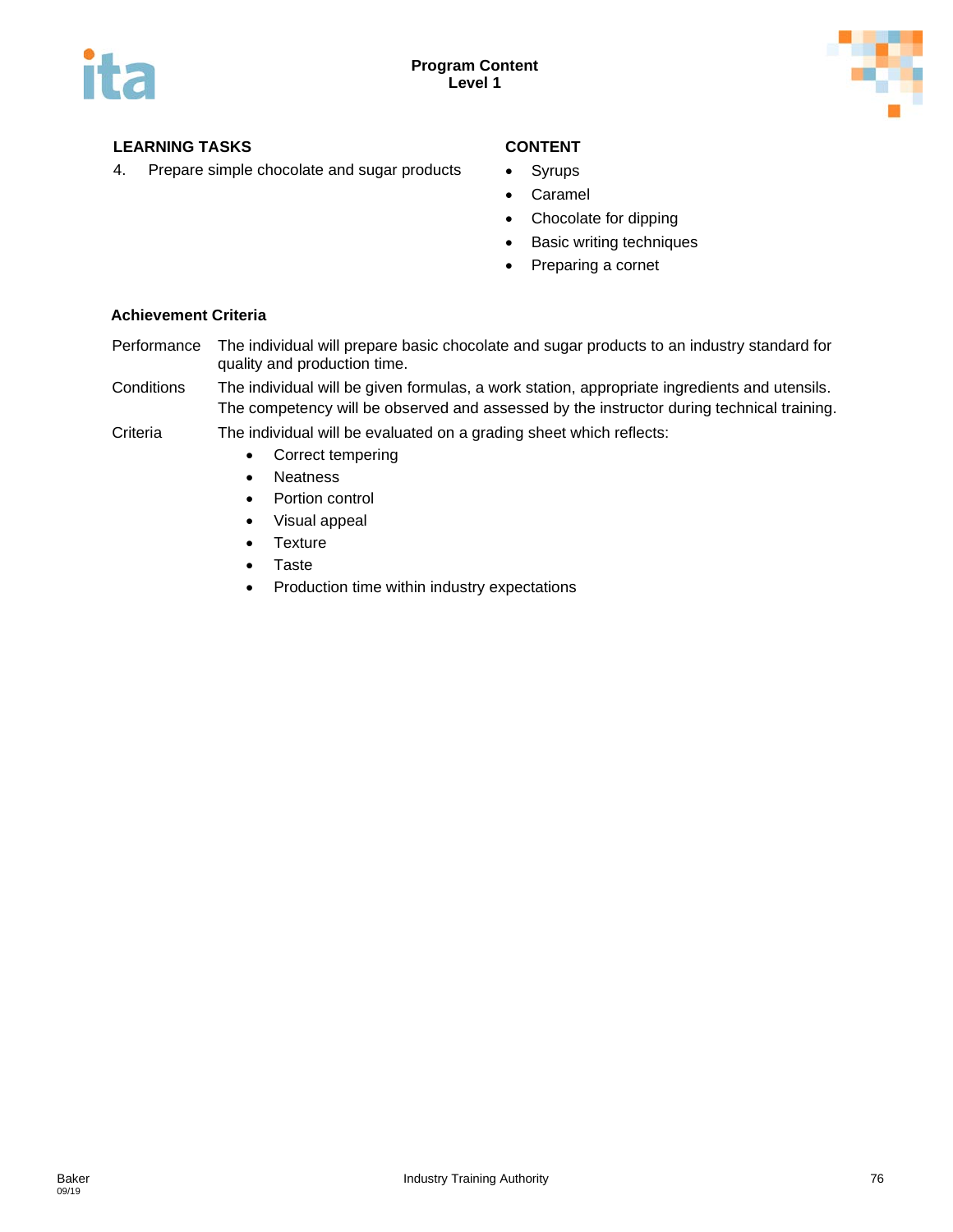



# **Level 2 Baker**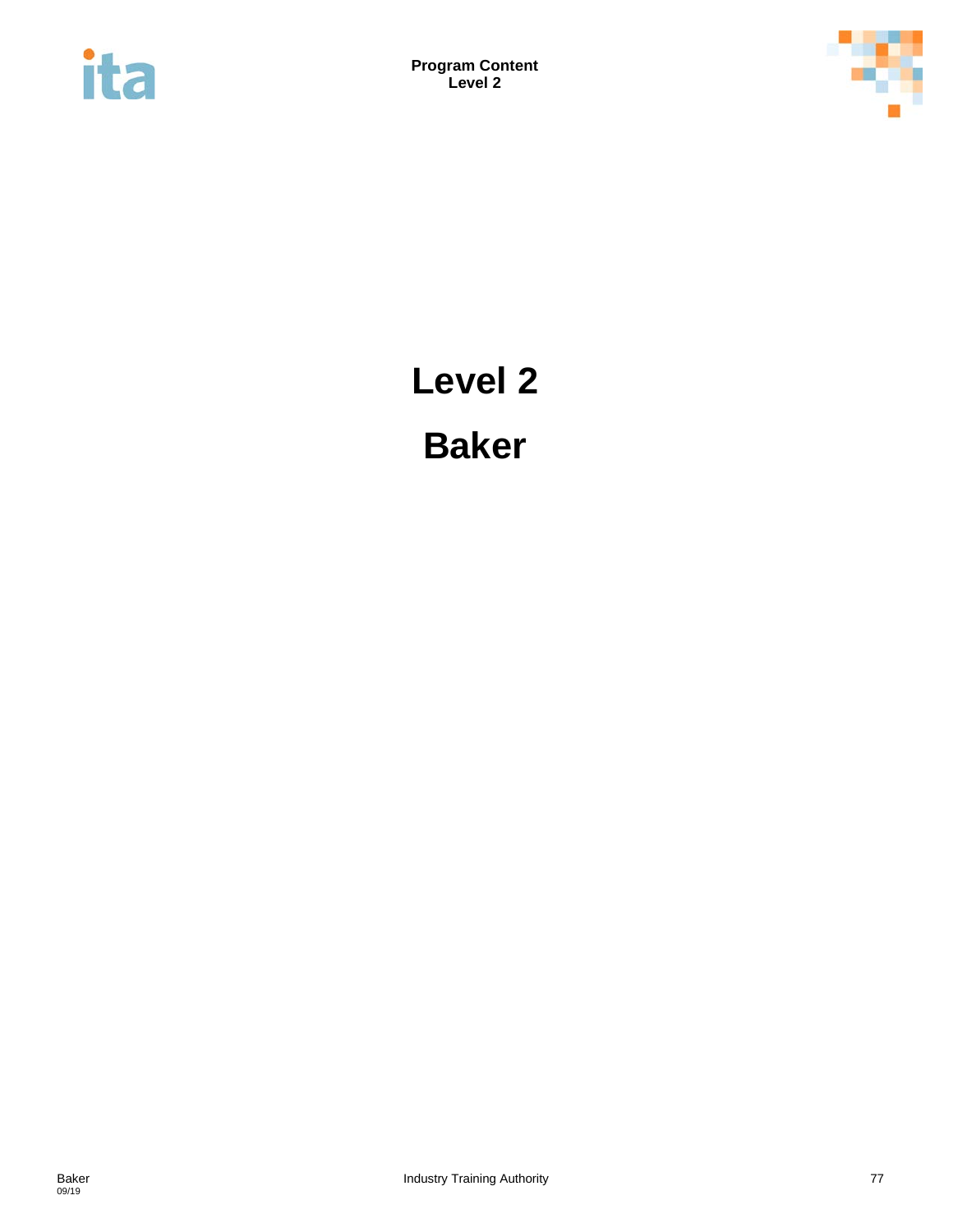

**Competency: A1 Demonstrate workplace safety procedures** 

# **Objectives**

To be competent in this area, the individual must be able to:

- Access and interpret safety and emergency procedures.
- Apply personal safety practices.
- Apply workplace safety procedures.

# **LEARNING TASKS CONTENT**

- 1. Access and interpret safety and emergency procedures
- 2. Apply personal safety practices Personal Protective Equipment

- Review basic safety procedures
- Review site specific emergency procedures
- - o Clothing
	- o Footwear
	- o Hand protection
	- o Eye protection
- Safety practices for the bake shop
	- o Lock-out procedures
	- o Work safely
		- − Equipment
		- − Sharp utensils
		- − Hot pans
	- o Keep floors safe
	- o Store supplies safely
	- o Dispose of refuse properly
	- o Proper lifting practices
- Equipment safety
	- o Ventilation systems
	- o Emergency shutdown systems
	- o Guards and barriers
- 
- Emergency phone numbers
- Fire and evacuation procedures
- First aid procedures
- Utility shut off procedures
- 3. Apply workplace safety procedures Shop procedures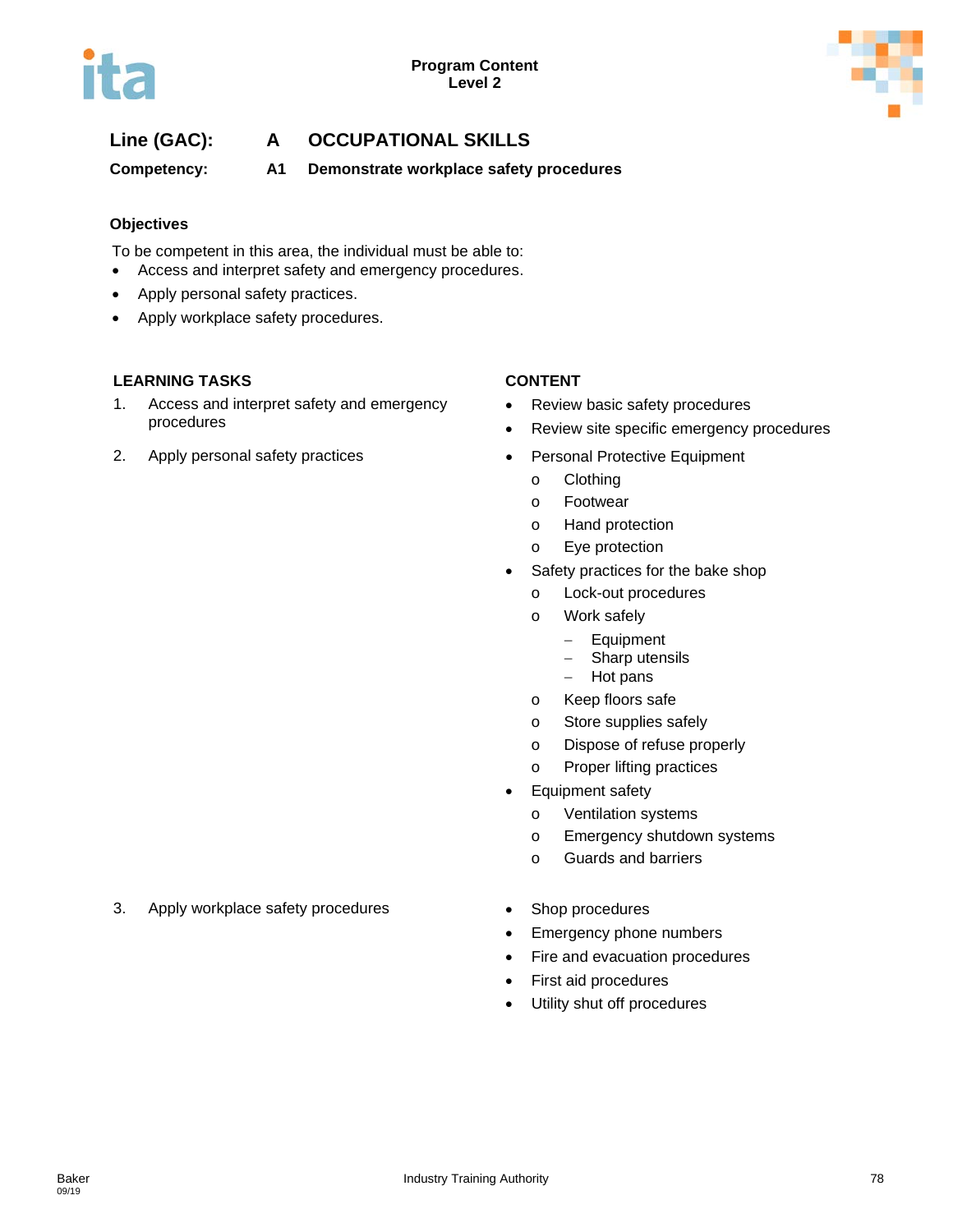



# **Achievement Criteria**

Performance The individual will apply safety standards as required to industry and regulatory standards. Conditions The individual will be given access to a work station and appropriate Personal Protective Equipment (PPE). The competency will be observed and assessed by the instructor during technical training.

- Correct PPE
- Follows safe work practices
- Correct footwear and uniform
- Correct handling of hazardous materials
- Cleans up spills
- Handles hot pans appropriately
- Carries and stores knives and tools appropriately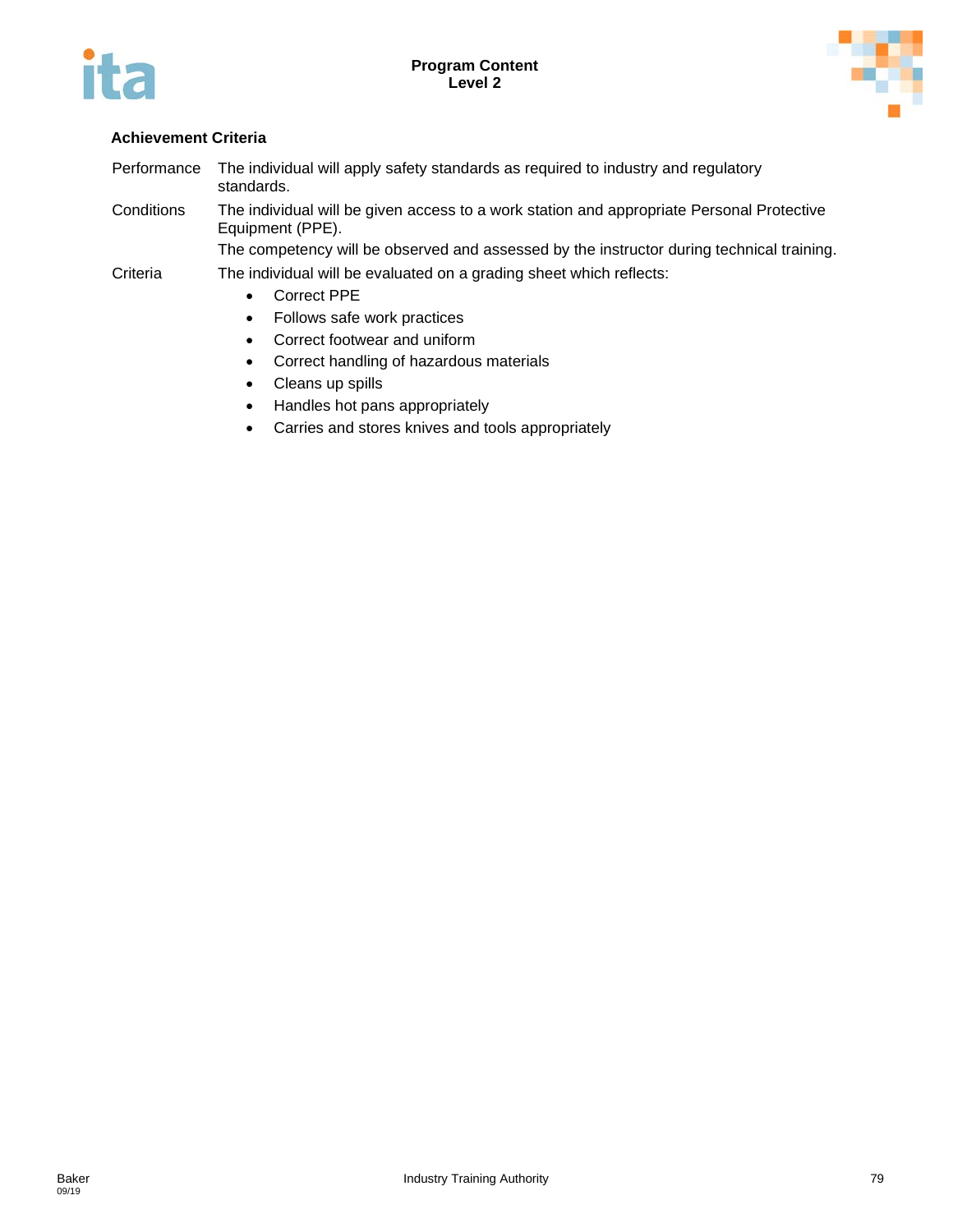

**Competency: A2 Apply safe food handling practices**

# **Objectives**

To be competent in this area, the individual must be able to:

- Apply general food handling and storage procedures.
- Apply workplace sanitation procedures.
- Apply personal hygiene procedures.

# **LEARNING TASKS CONTENT**

1. Apply general food handling and storage procedures

- Food handling procedures
	- o Receiving
	- o Storage
	- o Labelling
- Temperature controls
- Storage and labelling procedures
- Inventory control First In First Out (FIFO)
- Food safety plans
- Maintenance of refrigeration equipment
- Contaminated foods
- Identification
- Disposal
- Cross contamination
- 2. Apply workplace sanitation procedures Avoiding cross contamination
	-
	- Spills
	- Keeping floor clear
	- Cleaning and sanitizing procedures and schedules
		- o Cleaning and sanitizing products
		- o Cleaning shelves and floor
		- o Cleaning and maintaining equipment
		- o Cleaning schedule
	- Recognizing and handling infestation and contamination, including bacteria, fungi, and mould
	- Checking equipment for cracks and defaults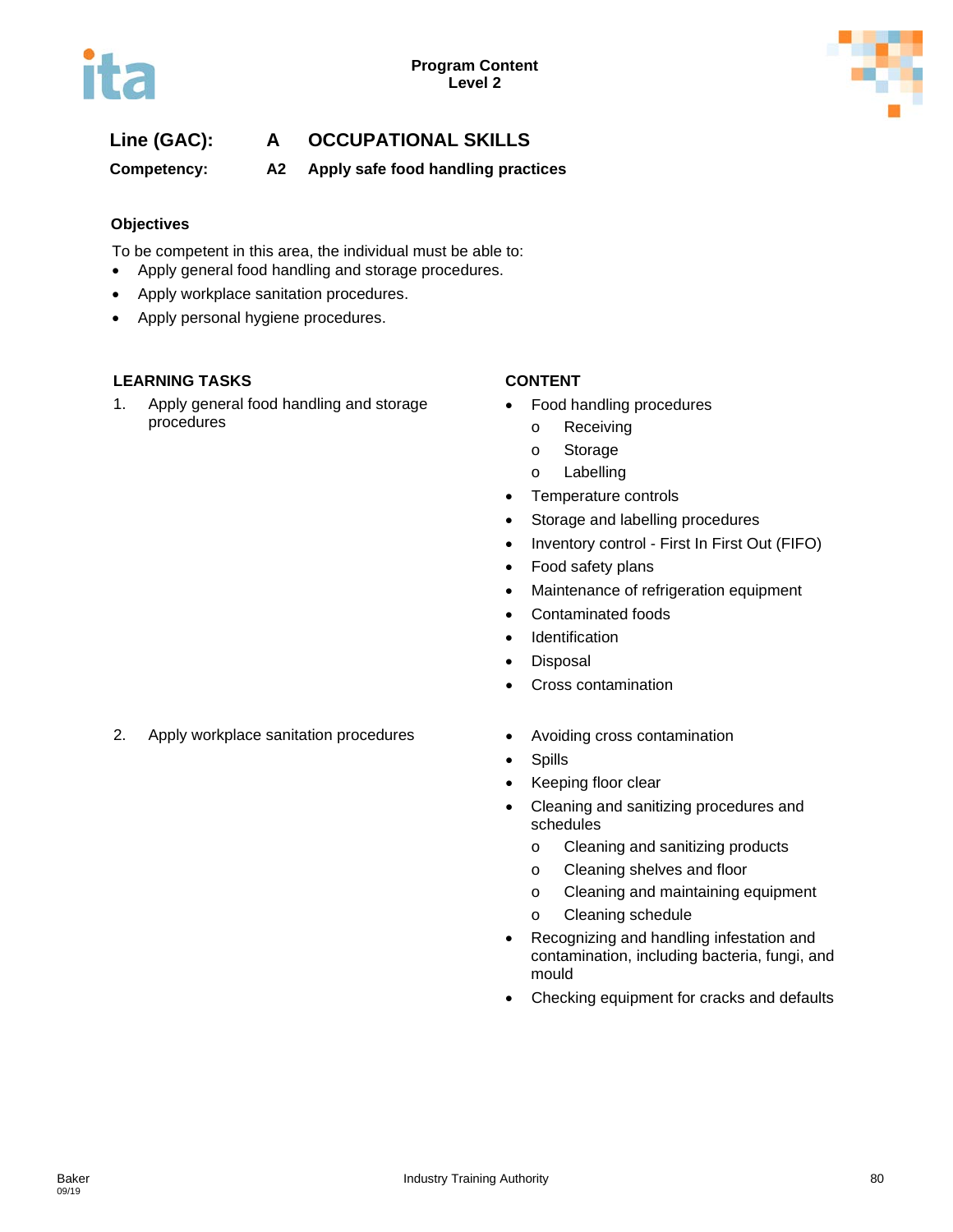

3. Apply personal hygiene procedures • Importance of personal hygiene

- 
- Personal health and wellness
	- o Preventative approach
- Hand washing procedures
- Acceptable clothing
	- o Types
	- o Cleanliness
- **Footwear** 
	- o Types
	- o Cleanliness
- Head covering
- Jewellery and make up
- Avoiding cross contamination

- Performance The individual will exercise safe food handling and personal hygiene procedures as required to industry and regulatory standards.
- Conditions The individual will be given a work station and appropriate tools and equipment. The competency will be observed and assessed by the instructor during technical training.

- Criteria The individual will be evaluated on a grading sheet which reflects:
	- Hands washed before starting work and between tasks
	- Hair covered or tied back appropriately
	- Perishable products stored at correct temperatures
	- Product covered and stored in appropriate location
	- Cleans and sanitizes between tasks
	- Correct temperatures for cooking, holding, and re-heating
	- Minimizes risk of cross contamination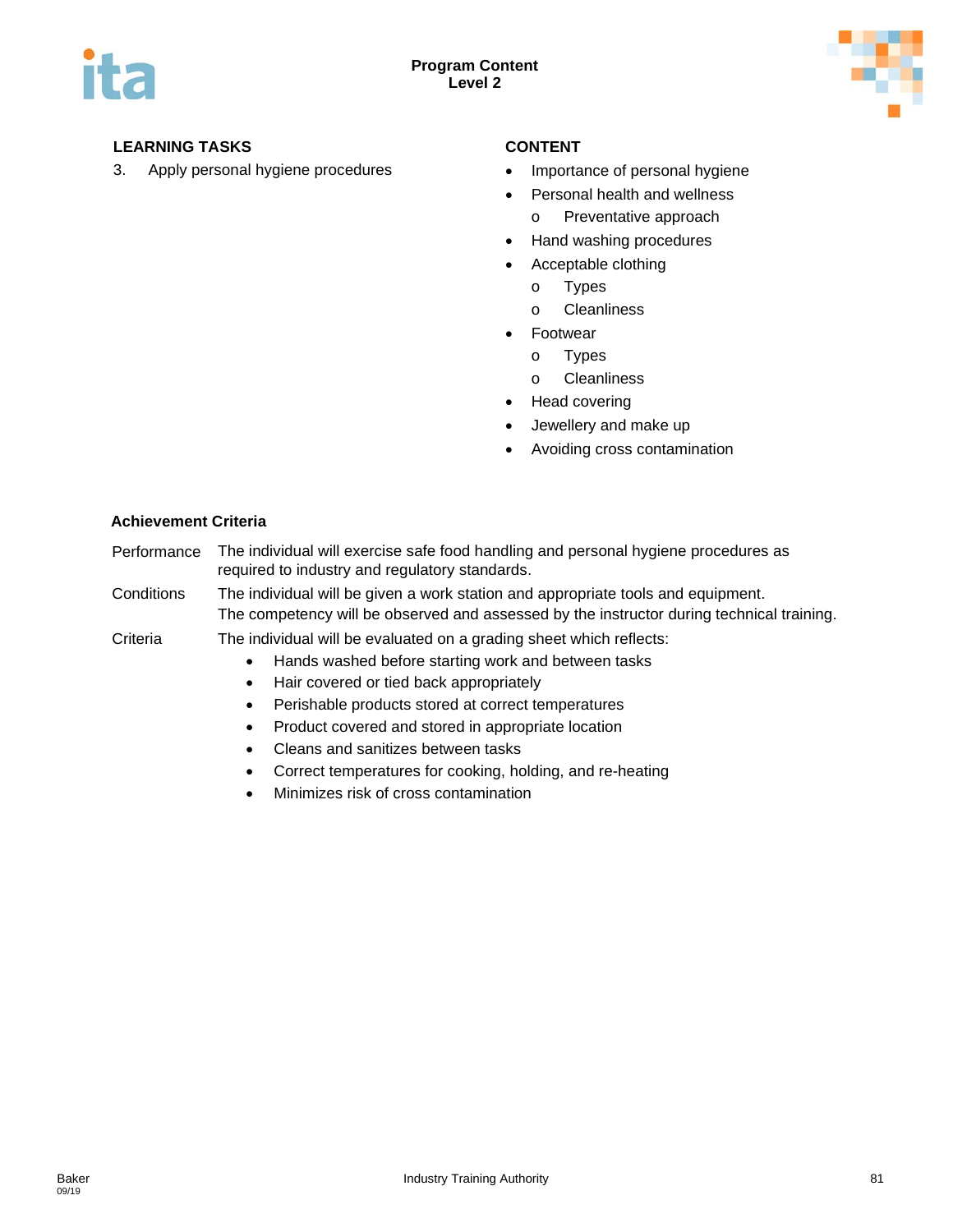

**Competency: A3 Apply interpersonal skills**

# **Objectives**

To be competent in this area, the individual must be able to:

- Apply customer service and communication techniques.
- Maintain professional interactions with co-workers and business colleagues.

### **LEARNING TASKS CONTENT**

1. Apply customer service and communication techniques

- Communication skills
	- o Speaking and listening
	- o Use of trade language and slang
	- o Reading and comprehension
	- o Writing
	- o Body language
	- o Customer relations
- Product knowledge
- Phone etiquette
- Taking orders
- Company policies and procedures
- Escalation of incidents
- 2. Maintain professional interactions with coworkers and business colleagues
- Interaction with co-workers
- Conflict resolution procedures
- Interactions with suppliers
- Company policies and procedures
- Business relationships
	- o Suppliers
	- o Industry

# **Achievement Criteria**

Performance The individual will demonstrate effective interpersonal skills.

Conditions The individual will be given guidelines for interpersonal communication in the bake shop. The competency will be observed and assessed by the instructor during technical training.

- Communicates effectively with others
- Uses appropriate language and tone of voice
- Maintains composure
- Demonstrates respect for others
- Follows policies and procedures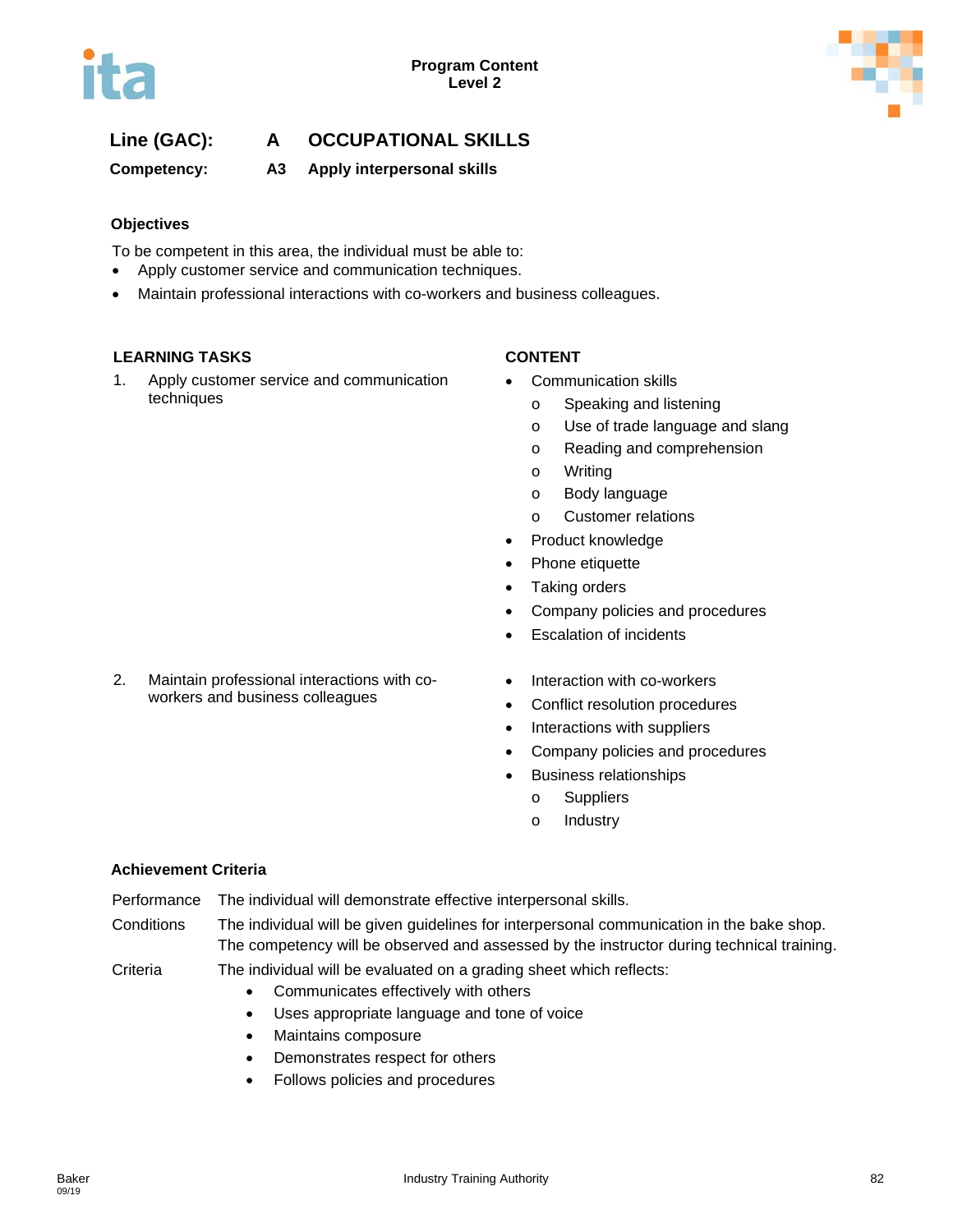

**Competency: A4 Use and maintain baking tools and equipment**

# **Objectives**

To be competent in this area, the individual must be able to:

- Identify specialty baking tools and equipment.
- Demonstrate the efficient use of tools and equipment.
- Select and use bakery tools and equipment.

# **LEARNING TASKS CONTENT**

1. Identify specialty baking tools and equipment • Specialty hand tools

- 
- Specialty equipment
- Specific cleaning and maintenance requirements
- 2. Demonstrate the efficient use of tools and equipment
- 3. Select and use bakery tools and equipment Selection
- Proper technique
- Correct body position
- Increasing production speed with consistent results
	-
	- Matching tool or equipment to task
	- Cleaning and storage
	- Communicating any concerns

# **Achievement Criteria**

Performance The individual will correctly locate, identify and use a wide range of equipment and small tools.

Conditions The individual will be given access to equipment and small tools in the bakery. The competency will be observed and assessed by the instructor during technical training.

- Proper selection
- Matching or tool or equipment to task
- Correct assembly and use
- Correct cleaning and storage
- Production time within industry expectations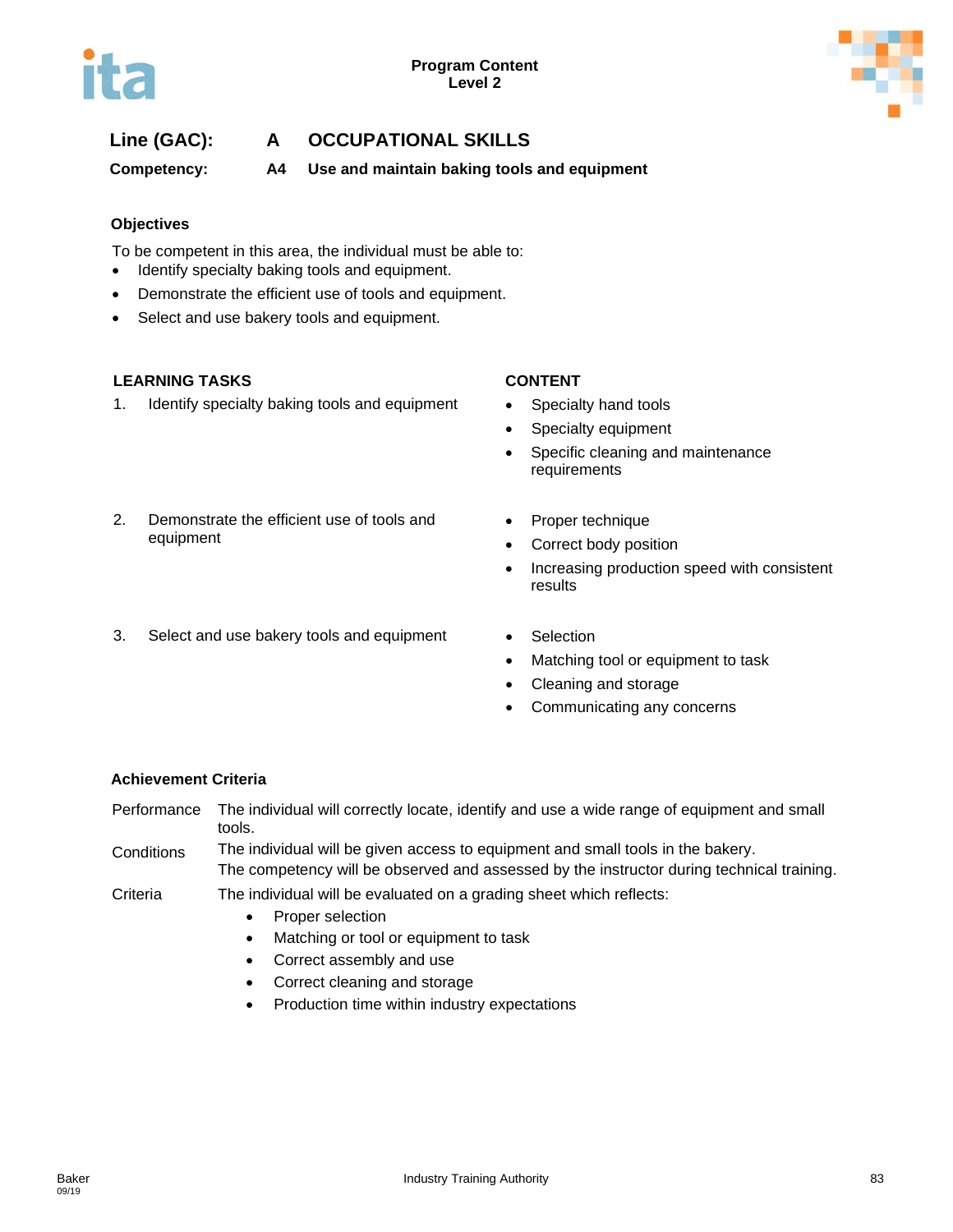



**Competency: A5 Use product and nutritional information**

# **Objectives**

To be competent in this area, the individual must be able to:

- Identify the basic nutritional properties of baking ingredients.
- Describe food allergies and intolerances.
- Describe a variety of special diets.
- Identify ingredients appropriate for special diets, allergies, and intolerances.
- Prepare products appropriate for special diets, allergies, and intolerances.

# **LEARNING TASKS CONTENT**

1. Identify the basic nutritional properties of baking ingredients

- Sweeteners
- **Salt**
- Fresh fruit and vegetables
- Dried fruit and vegetables
- Spices and flavourings
- Wheat flours
- Rye and other flours
- Whole grains
- Eggs
- Dairy products
- Fats
- Thickeners
- Nuts and seeds
- **Water**
- 2. Describe food allergies and intolerances Allergies
	-
	- Allergic reactions
	- Highly allergic substances
	- Food sensitivity modified diets
		- o Wheat-free
		- o Milk-free
		- o Egg-free
		- o Gluten restricted (celiac)
		- o Lactose restricted
		- o Others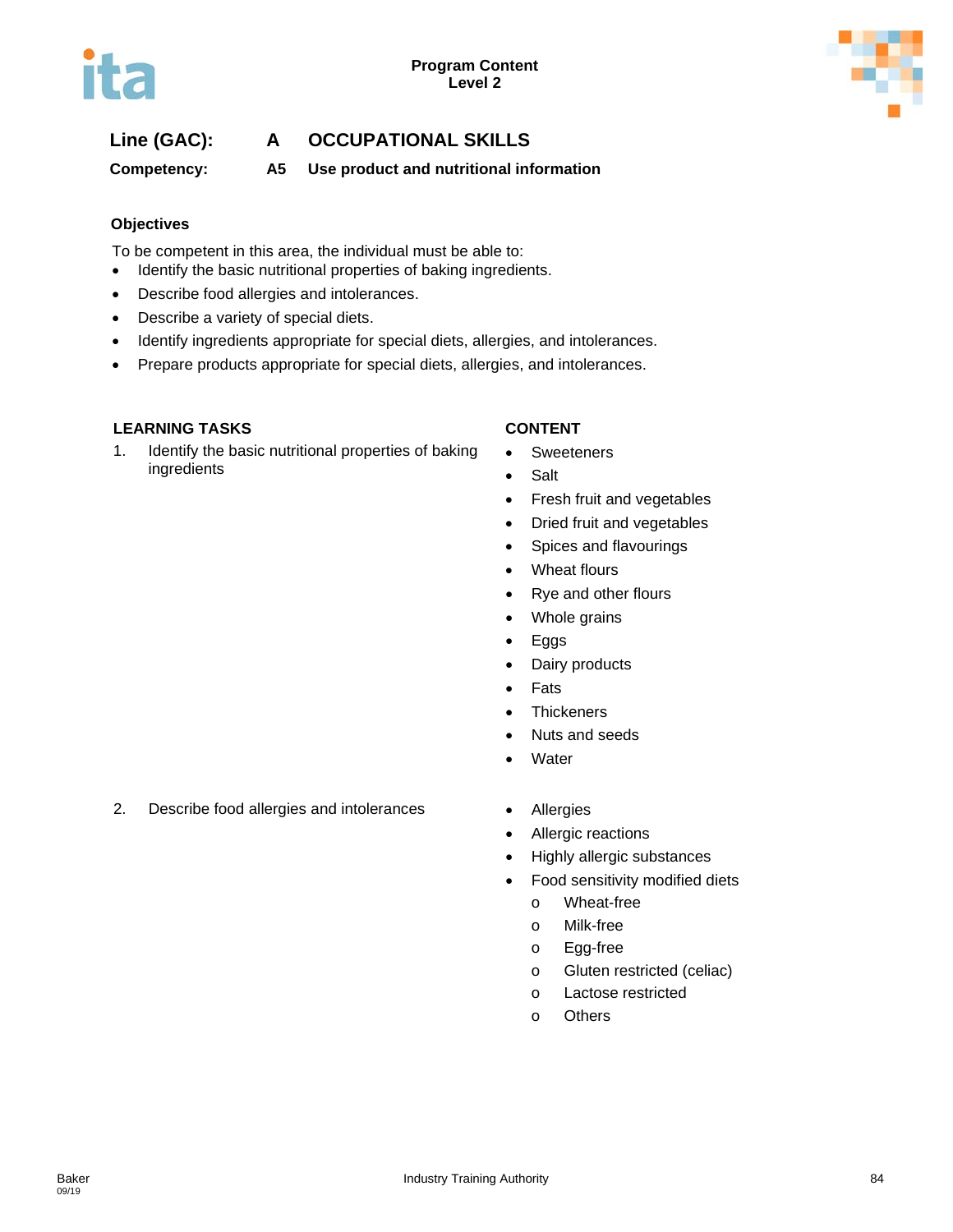

3. Describe a variety of special diets **•** Vegetarian

- - o Semi vegetarian
	- o Ovo-Lacto diet
	- o Pure vegetarian or vegan diet
- Religious and ethnic based diets
	- o Jewish dietary practices
	- o Muslim diets
	- o Hindu diets
- Medical and health based diets
	- o Diabetic
	- o Low sodium
	- o Low fat
	- o Low cholesterol
- Gluten free options
- Dairy and egg substitutes
- Fat substitutes or alternatives
- Sugar substitutes and alternatives
- Vegetarian fats
- "Hidden" ingredients
- Importance of sanitation
- Procedures to avoid cross contamination
- Requirements for separate tools and equipment
- Product labelling and signage
- Communication procedures

4. Identify ingredients appropriate for special diets, allergies, and intolerances

5. Prepare products appropriate for special diets, allergies, and intolerances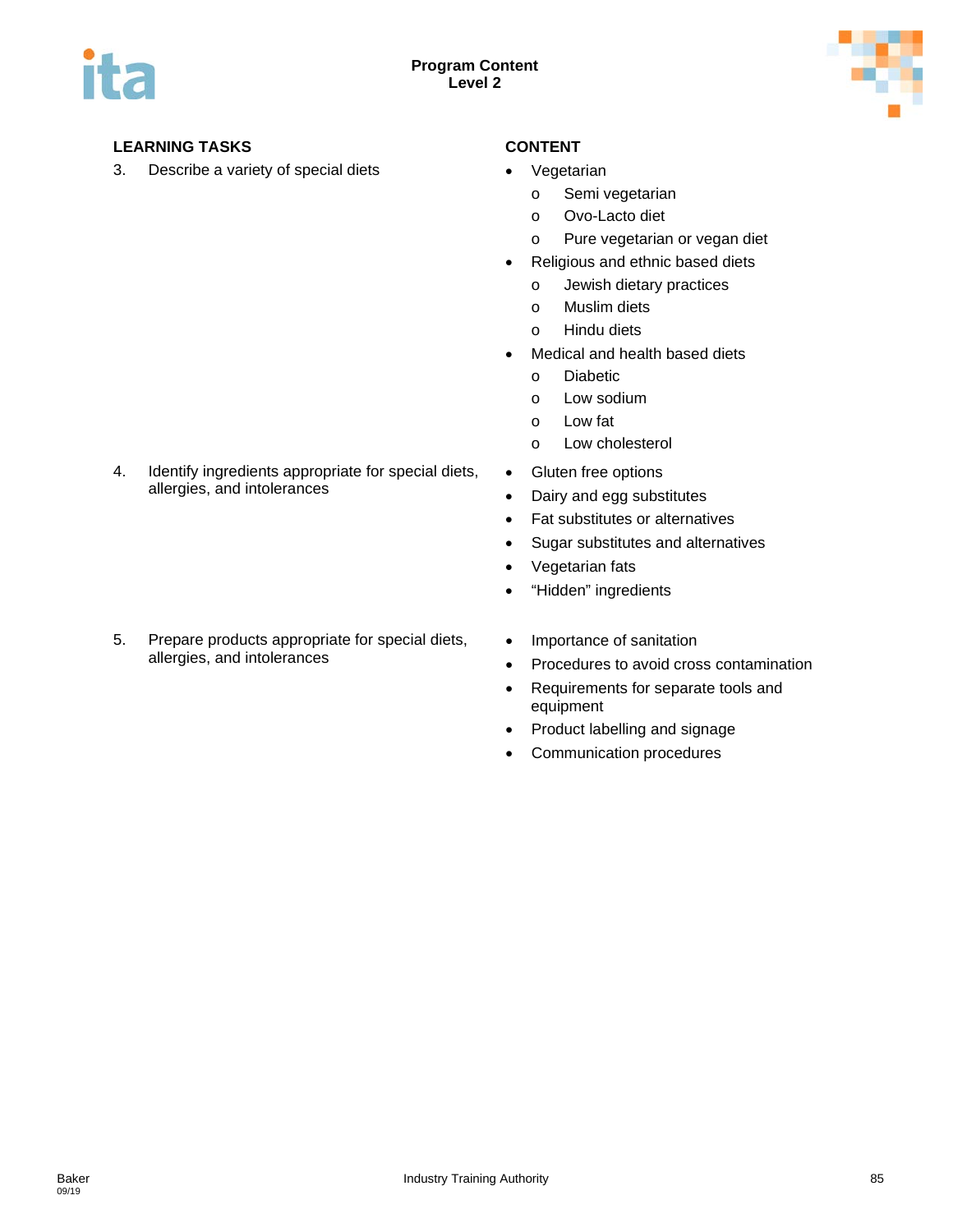**Competency: A6 Apply baking science and trade calculations**

# **Objectives**

To be competent in this area, the individual must be able to:

- Apply scientific principles used in baking.
- Describe the function of ingredients in baking when making additions and substitutions.
- Apply mathematical principles in the baking industry.
- Convert, modify and adjust formulas and recipes.
- Use and follow formulas and recipes.
- Identify and evaluate faults in baking.

# **LEARNING TASKS CONTENT**

1. Apply scientific principles used in baking • Processes that occur in baking

- - o Review of basic principles
	- o Gelatinization
	- o Coagulation
	- o Crystallization
- Adjusting for high altitude
- Adjusting for ingredient substitutions and additions
- 2. Describe the function of ingredients in baking when making additions and substitutions
- Review basic types and functions
	- o Leaveners
	- o Salt
	- o Sweeteners
	- o Flours
	- o Fats
	- o Thickeners
	- o Water
	- o Eggs and dairy
- **Enzymes**
- Eggs substitutes
- Dairy substitutes
- Nuts and seeds
- Whole grains
- Fresh and dried fruit and vegetables
- Meat products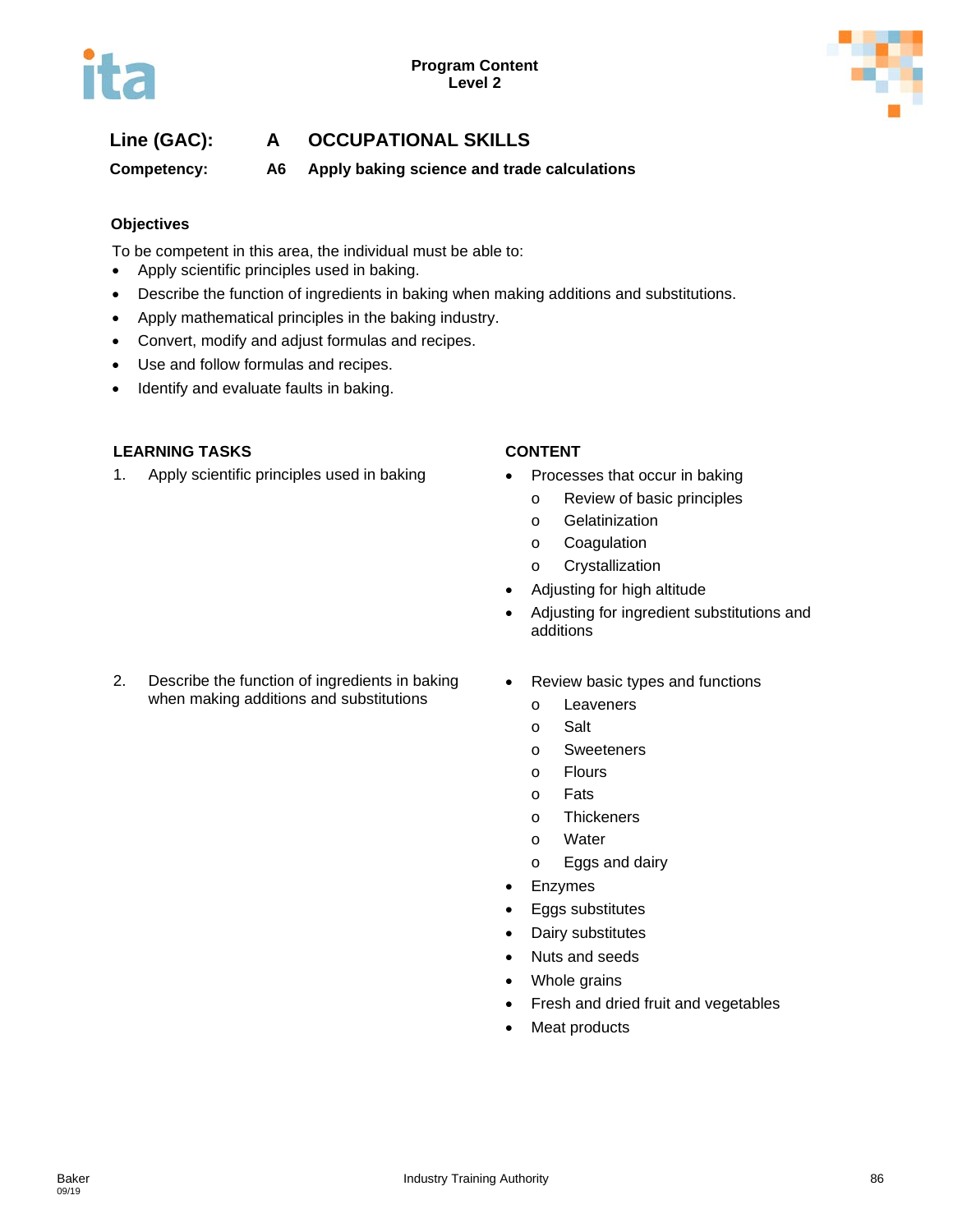

- 3. Apply mathematical principles in the baking industry
- 4. Convert, modify and adjust formulas and recipes Converting an Imperial/US measuring

- 
- Baker's percentage with complex formulas
- Specific gravity calculations
- Calculating ingredient and dough temperature with additions and substitutions
- system formula to a Metric system formula
- Adjust recipes and formulas for additions and substitutions
- Cautions when modifying formulas and recipes with additions and substitutions
- 5. Use and follow formulas and recipes Modifying method or sequence for additions or substitutions
	- Following correct sequence
	- Yield accurate
	- Identifying and correcting faults
- 6. Identify and evaluate faults in baking **•** Identification of faults
	- - o Colour
		- o Size
		- o Shape
		- o Texture
		- o Flavour
	- Identification of causes
		- o Formula balance
		- o Method
		- o Effects of root cause
	- Responding to faults

- Performance The individual will adjust and modify recipes with additions and substitutions with consistent results to industry standards.
- Conditions The individual will be given formulas/recipes, additional or substitute ingredients and appropriate measuring equipment.
	- The competency will be observed and assessed by the instructor during technical training.
- Criteria The individual will be evaluated on a grading sheet which reflects:
	- Additions and substitutions applied correctly
	- Final product outcome within industry standards
	- Yield accurate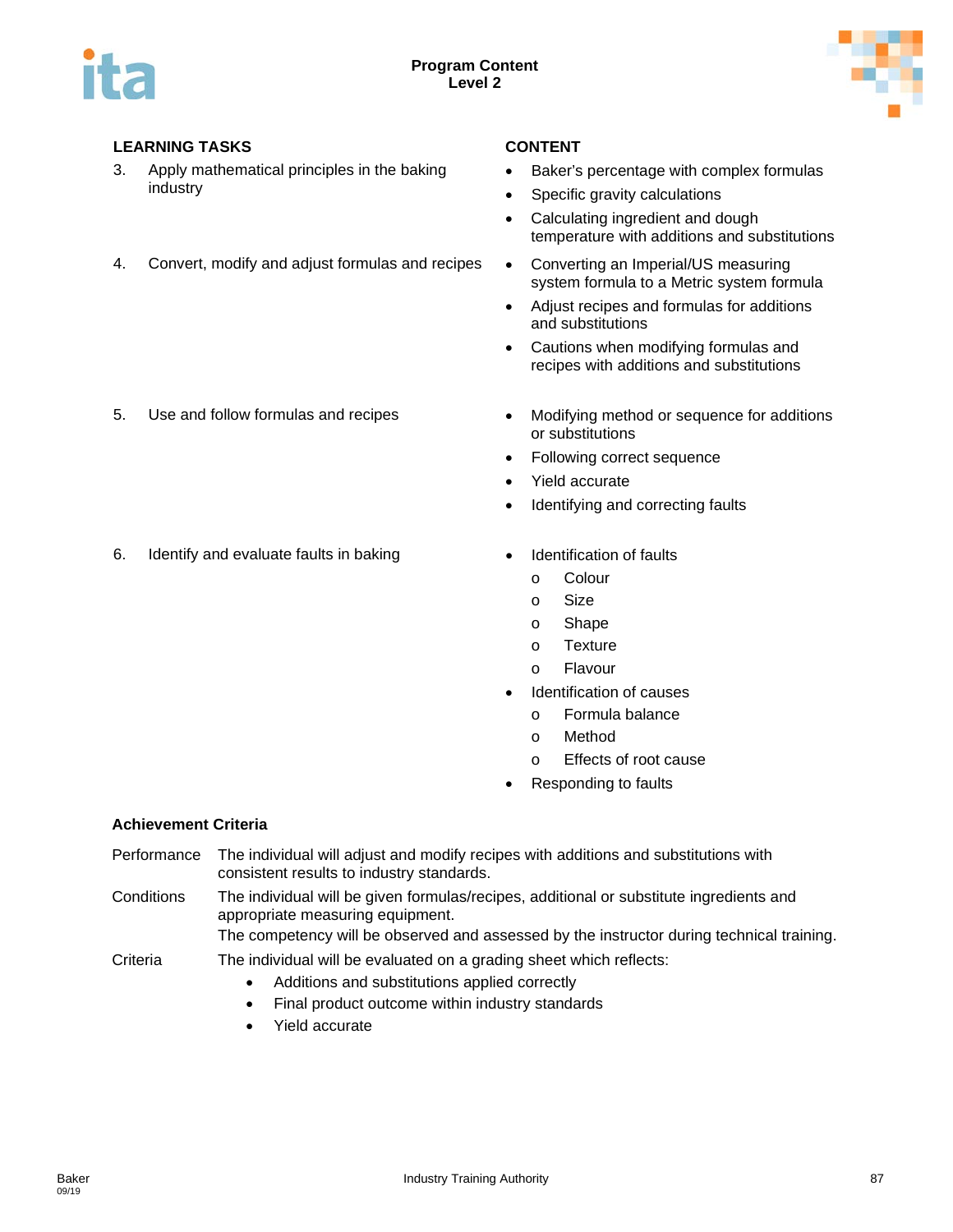

**Competency: A7 Plan and organize production**

# **Objectives**

To be competent in this area, the individual must be able to:

- Demonstrate organization and time management in the bake shop.
- Prepare an individual production schedule and work plan.

### **LEARNING TASKS CONTENT**

1. Demonstrate organization and time management in the bake shop

- Accurate mise en place
- Organized work station
- Cleaning and organizing between tasks
- Keeping the area free of clutter
- Prioritizing work assignments
- Developing and maintaining production speed
- Multi-tasking
- Clarifying instructions with supervisor
- 2. Prepare an individual production schedule and • Principles of a production schedule and work plan
	- o Efficient use of time
	- o Availability of equipment
	- o Requirements of recipe or formula
	- Products produced according to schedule
	- All tasks completed within time limit

# **Achievement Criteria**

work plan

Performance The individual will prepare an individual production schedule and work plan.

Conditions The individual will be given a list of required products and timeline. The competency will be observed and assessed by the instructor during technical training.

- Proper use of time
- Efficient use of equipment
- Tasks completed within time limit
- Production time within industry expectations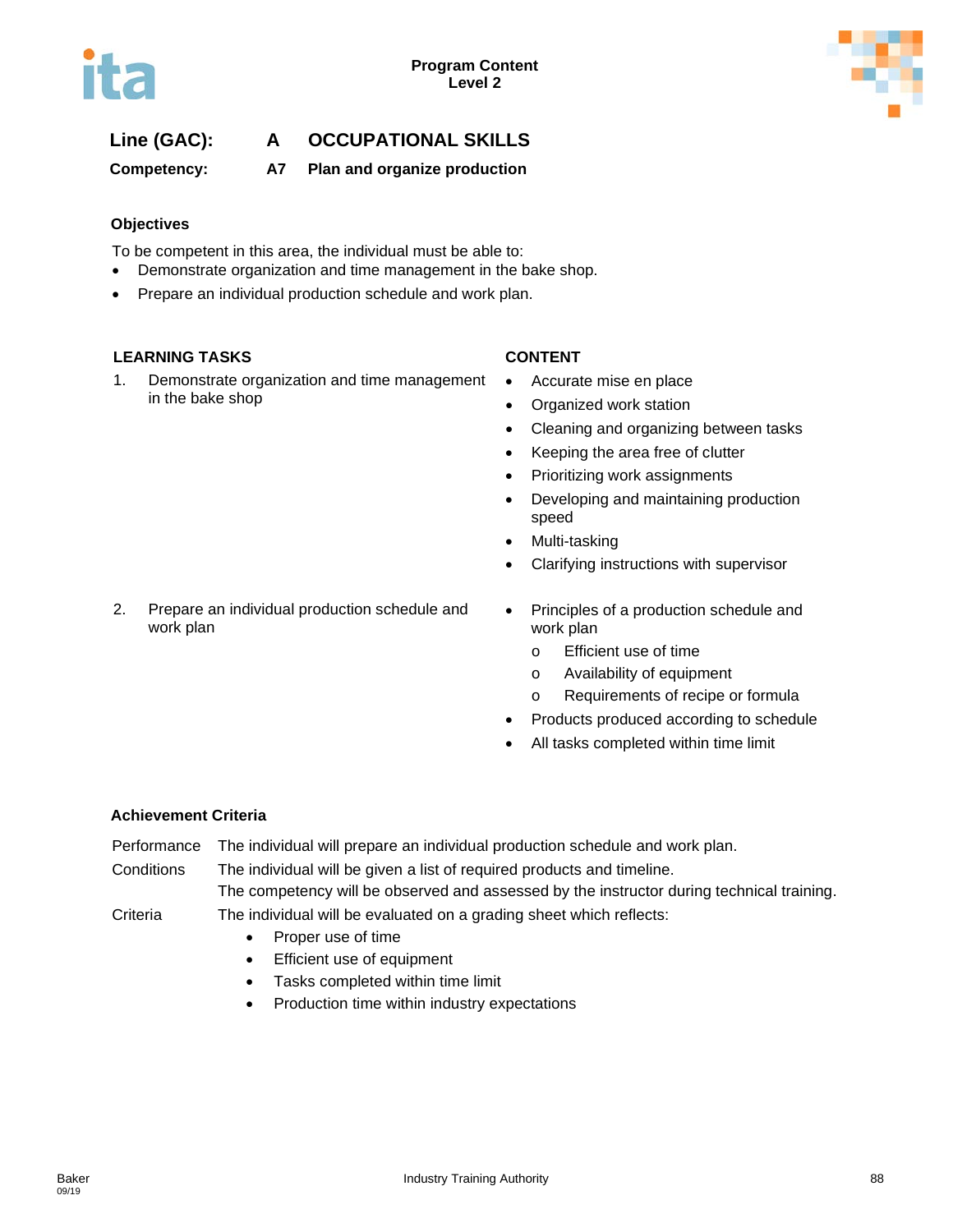

**Competency: A8 Manage bakery products and inventory**

# **Objectives**

To be competent in this area, the individual must be able to:

- Describe inventory control procedures.
- Describe ordering and purchasing procedures.

### **LEARNING TASKS CONTENT**

1. Describe inventory control procedures • Requirements

- - o Size of business
		- o Sales volume
		- o Number of products
		- o Frequency of orders
		- o Production schedule
		- o Company policies
- Tracking systems
	- o Sales records
	- o Daily count sheets
	- o UPC labels
- Types of product in inventory
	- o Raw ingredients
	- o Production stock, work in progress
	- o Finished products
- 2. Describe ordering and purchasing procedures Par levels
	-
	- Order cycles
	- Availability
	- Purchase factors
		- o Cost of ingredients
		- o Quantity of ingredients
		- o Quality of ingredients
	- Ordering procedures
		- o Order sheets
		- o Purchase orders
		- o Standing orders
	- Receiving procedures
	- Storage procedures
		- o Stock rotation First in First Out (FIFO)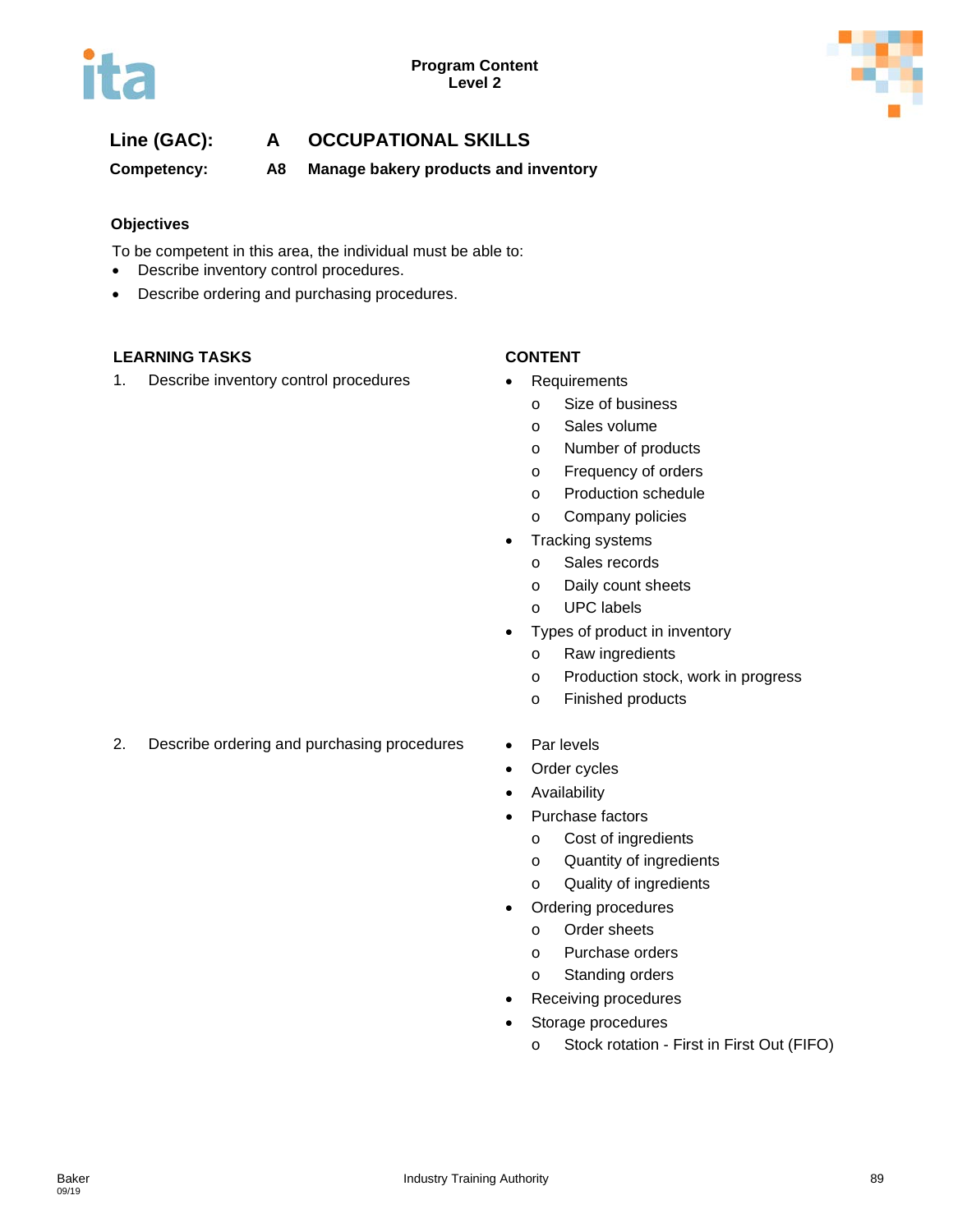

**Competency: A9 Apply cost control procedures**

# **Objectives**

To be competent in this area, the individual must be able to:

- Describe the principles of product costing.
- Calculate the cost of a recipe and individual products.

# **LEARNING TASKS CONTENT**

1. Describe the principles of product costing • Ingredient costs

- - o As purchased (raw) costs
	- o Usable portion calculations
	- o Net costs
- Ingredient amounts
- Recipe yield
- Industry and product standards
- Wastage
- 2. Calculate the cost of a recipe and individual products
- Apply costing principles
- Cost calculations accurate
- Total cost of recipe
- Cost per unit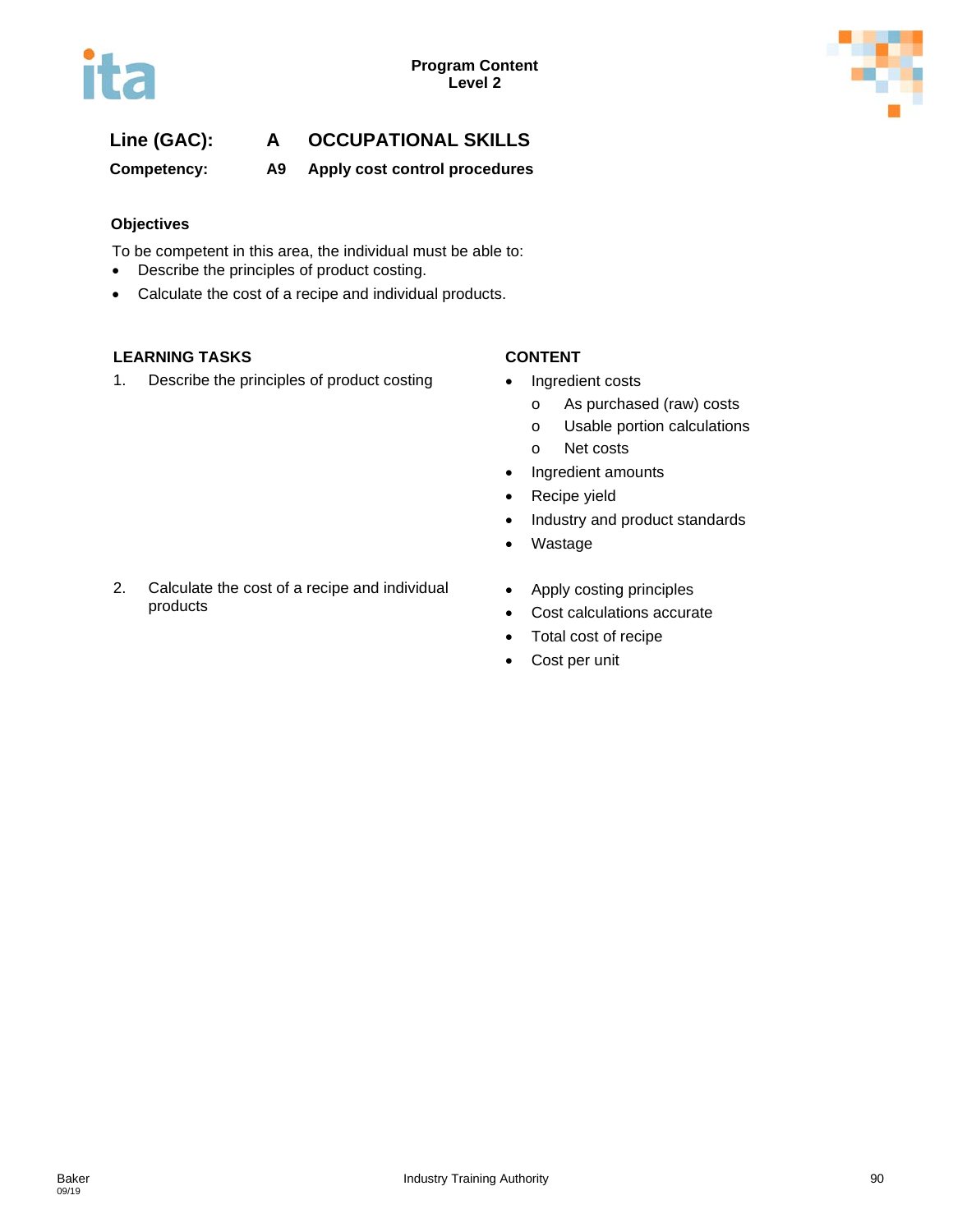



**Competency: A10 Apply packaging and merchandizing procedures**

# **Objectives**

To be competent in this area, the individual must be able to:

- Describe the basic principles of retail sales and merchandizing.
- Set up a retail bakery display.

### **LEARNING TASKS CONTENT**

1. Describe the basic principles of retail sales and merchandizing

- Brand loyalty and awareness
- Current trends
- Customer appeal
- Product mix
- Product placement
- Customer flow
- Impulse buying
- Supplementary products and services
- 2. Describe a retail bakery display values of the Displays
	- - o Counter
		- o Showcase
		- o Bread rack
		- o Shelf
	- Wrapping
	- Pricing
	- Bagging
	- Boxing
	- Labelling
	- Show cards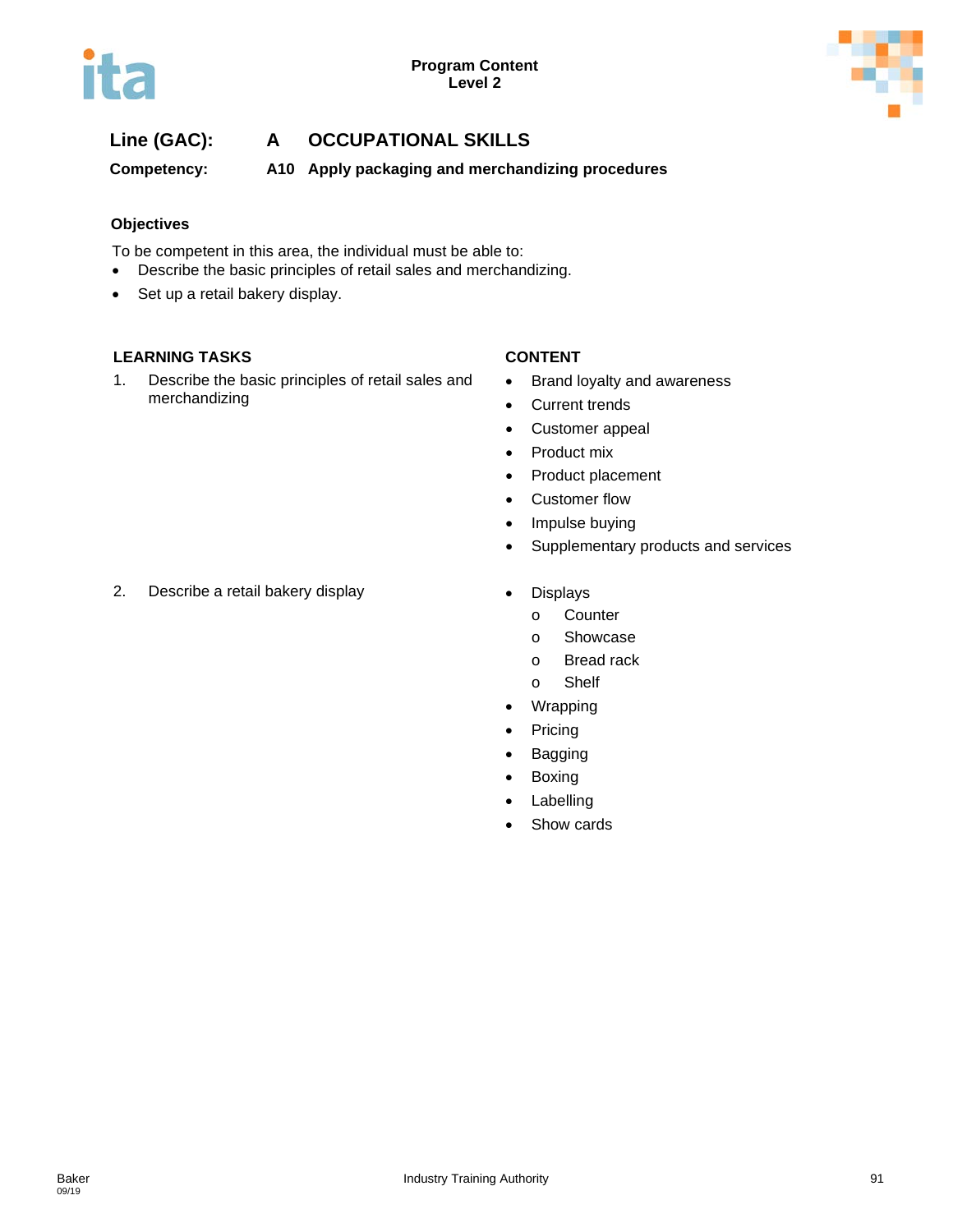# **Line (GAC): B FERMENTED GOODS**

**Competency: B1 Prepare basic doughs and products**

### **Objectives**

To be competent in this area, the individual must be able to:

- Describe basic doughs and products with additions and substitutions.
- Describe the principles of preparing basic doughs with additions and substitutions.
- Scale and mix basic doughs with additions and substitutions.
- Perform make-up of basic doughs and products with additions and substitutions.
- Finish and bake basic dough products with additions and substitutions.
- Cool, slice and package basic dough products with additions and substitutions.

### **LEARNING TASKS CONTENT**

1. Describe basic doughs and products with additions and substitutions

2. Describe the principles of preparing basic doughs with additions and substitutions

- Straight dough additions and substitutions
	- o Flours
	- o Grains
	- o Dried fruit and vegetables
	- o Fats
	- o Cheese and dairy
- **Products** 
	- o Rye bread
	- o Baguettes
	- o Multi-grain breads
	- o Olive and nut breads
	- o European rolls and buns
- Function of ingredients
	- Formula balance
	- Adjusting formula for additions and substitutions
	- Pre-conditioning (soaking)
	- Dough temperature
	- Mixing time
	- Freezing and par-baking
		- o Formulation
		- o Thawing
		- o Storage
	- **Retarding**

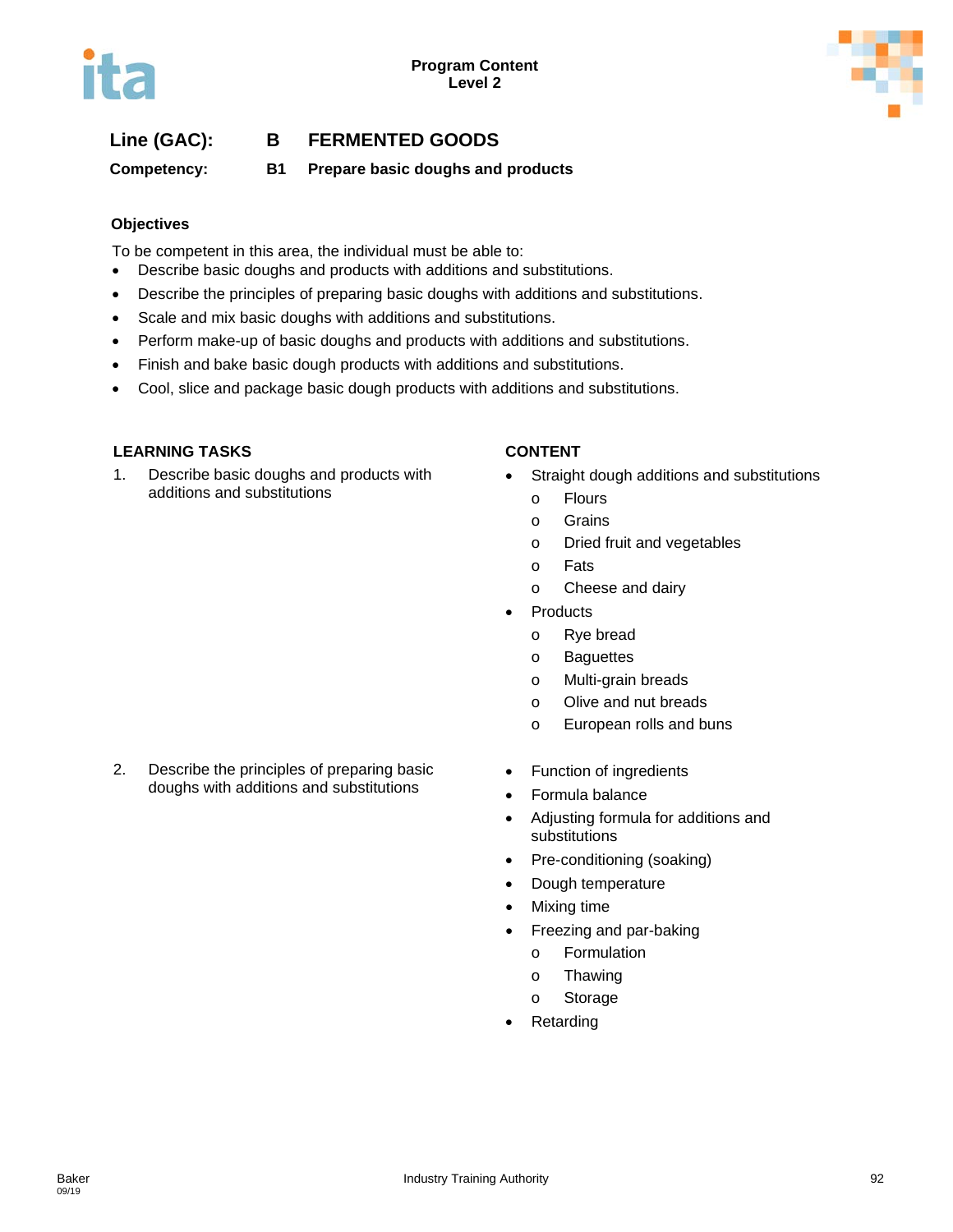

3. Scale and mix basic doughs with additions and substitutions

- Calculate ingredient measurement
- Calculate dough temperature using friction theory
- Measure ingredients for use in bread formulae
- Mix dough
	- o Time
	- o Machine speed
	- o Testing for gluten development
- 4. Perform make-up of basic doughs and products with additions and substitutions

- 5. Finish and bake basic dough products with additions and substitutions
- 
- 6. Cool, slice and package basic dough products with additions and substitutions
- Primary fermentation
- Degassing
- Scale dough
- Bench dough (intermediate proofing)
- Mold dough
	- o Hand mold
	- o Machine mold
- Panning
- Final proofing
- Pre-bake finishes
- Bake products
	- o Select oven
	- o Oven controls
	- o Setting temperatures
	- o Baking times
	- o Testing for doneness
- De-pan product
- Cool products
	- o Process
		- o Optimal temperature
- Operate slicer
- Package product
	- o Shelf life
	- o Label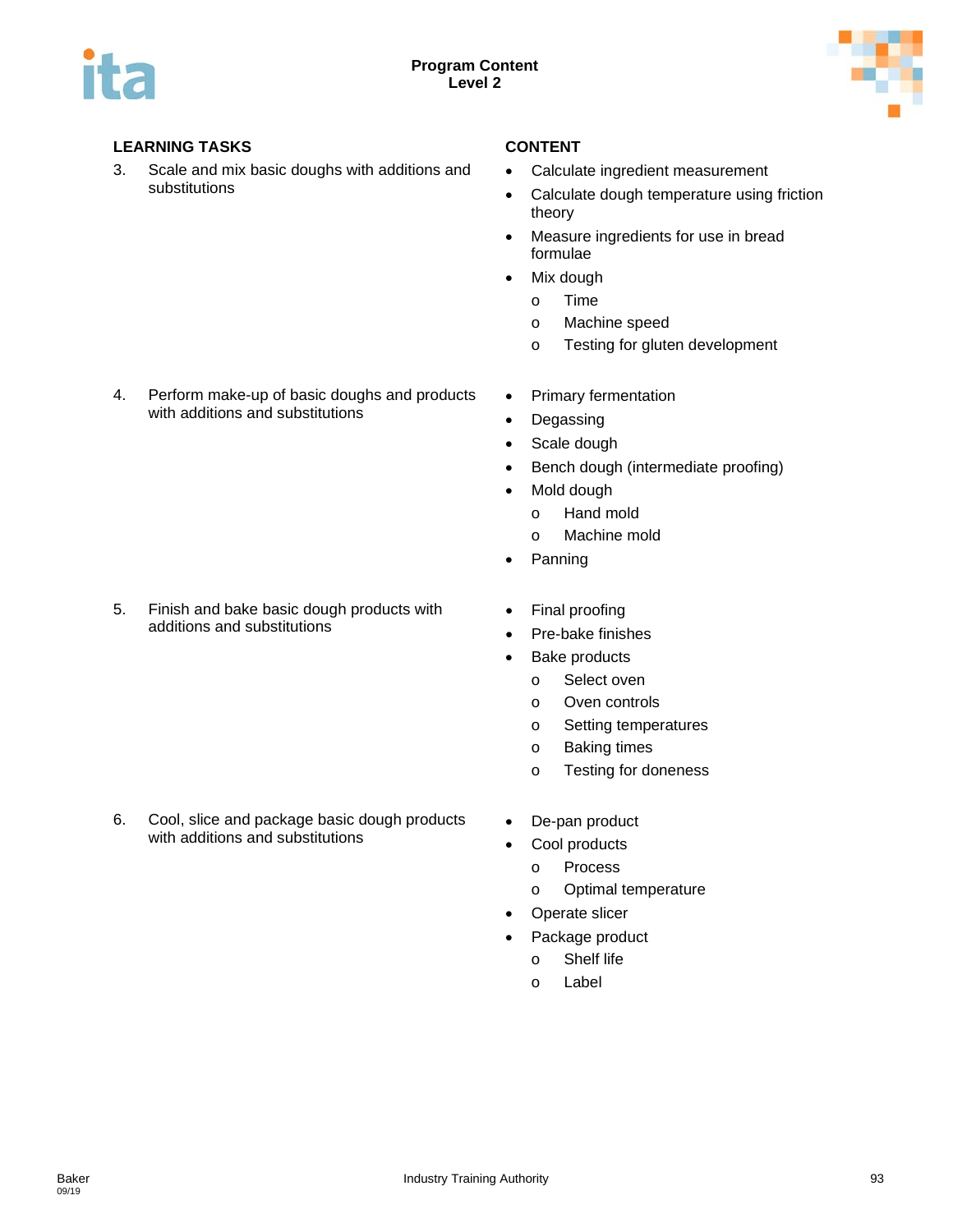



# **Achievement Criteria**

Performance The individual will prepare basic breads and rolls with additions and substitutions, to an industry standard for quality and production time.

Conditions The individual will be given formulas, a work station, appropriate ingredients and utensils. The competency will be observed and assessed by the instructor during technical training.

- Volume
- Shape
- Colour
- Texture, grain and crumb
- Taste and aroma
- Evenness of bake
- Production time within industry expectations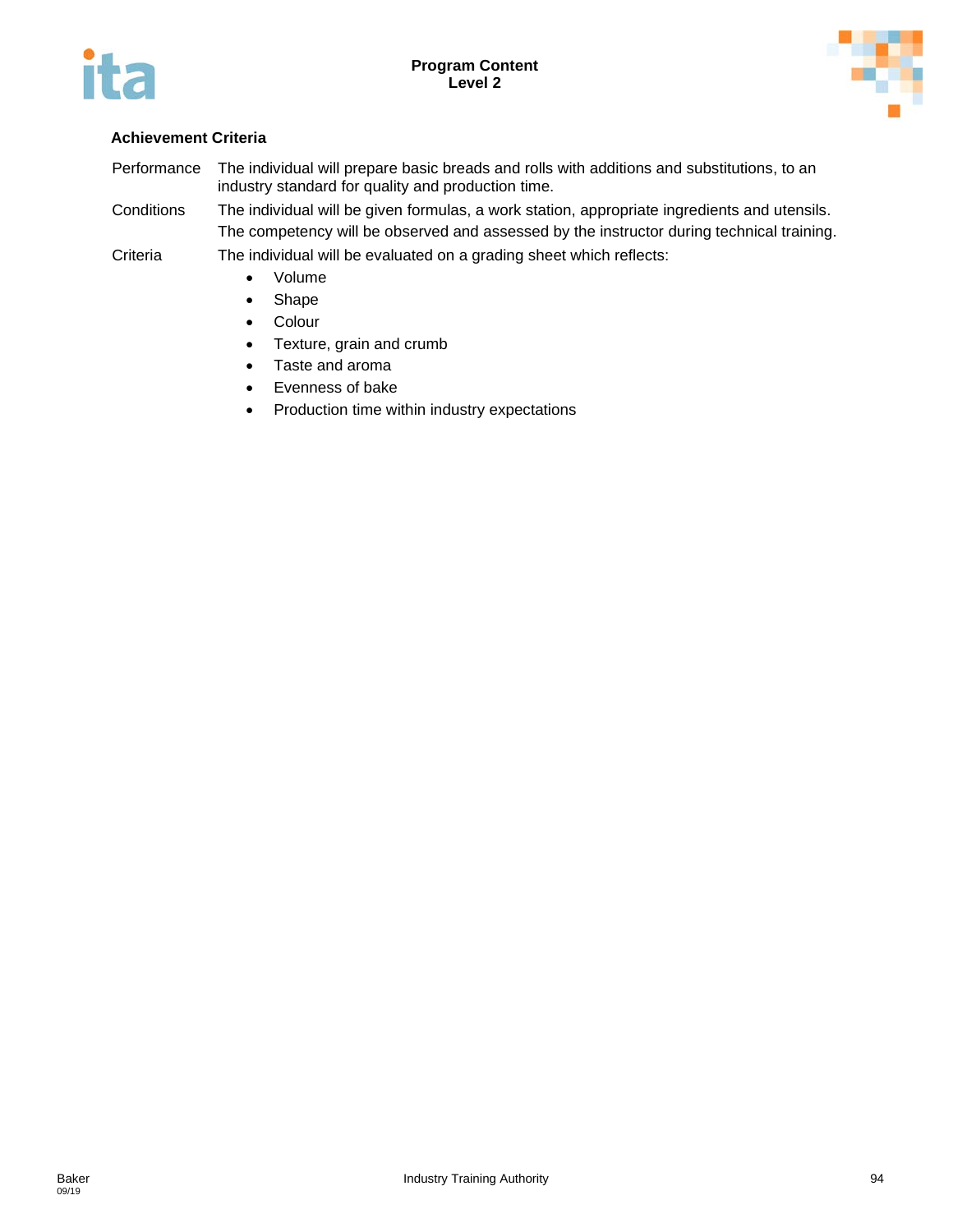



# **Line (GAC): B FERMENTED GOODS**

**Competency: B2 Prepare laminated doughs and products**

# **Objectives**

To be competent in this area, the individual must be able to:

- Describe Danish doughs and products.
- Describe the principles of preparing Danish pastries.
- Scale and mix Danish pastry doughs.
- Perform make-up of Danish pastry products.
- Finish and bake Danish pastry products.
- Cool and package Danish pastry products.

### **LEARNING TASKS CONTENT**

1. Describe Danish pastry products **•** Danish dough

### 2. Describe the principles of preparing Danish pastry products

- 
- **Products** 
	- o Filled and stuffed Danish
- Function of ingredients
	- Formula balance
		- o Adjusting for fillings and additions
	- Theory of fermentation and proofing
		- o Proofing time
		- o Heat and humidity
- 3. Scale and mix Danish pastry doughs Measure ingredients
	-
	- Mix dough
		- o Mixing method
		- o Timing of mixing
		- o Roll-in shortening and folding techniques
			- − Operate sheeters
			- − Use of rolling pin
	- Storage of prepared dough
		- o For immediate use
		- o Freezing for later use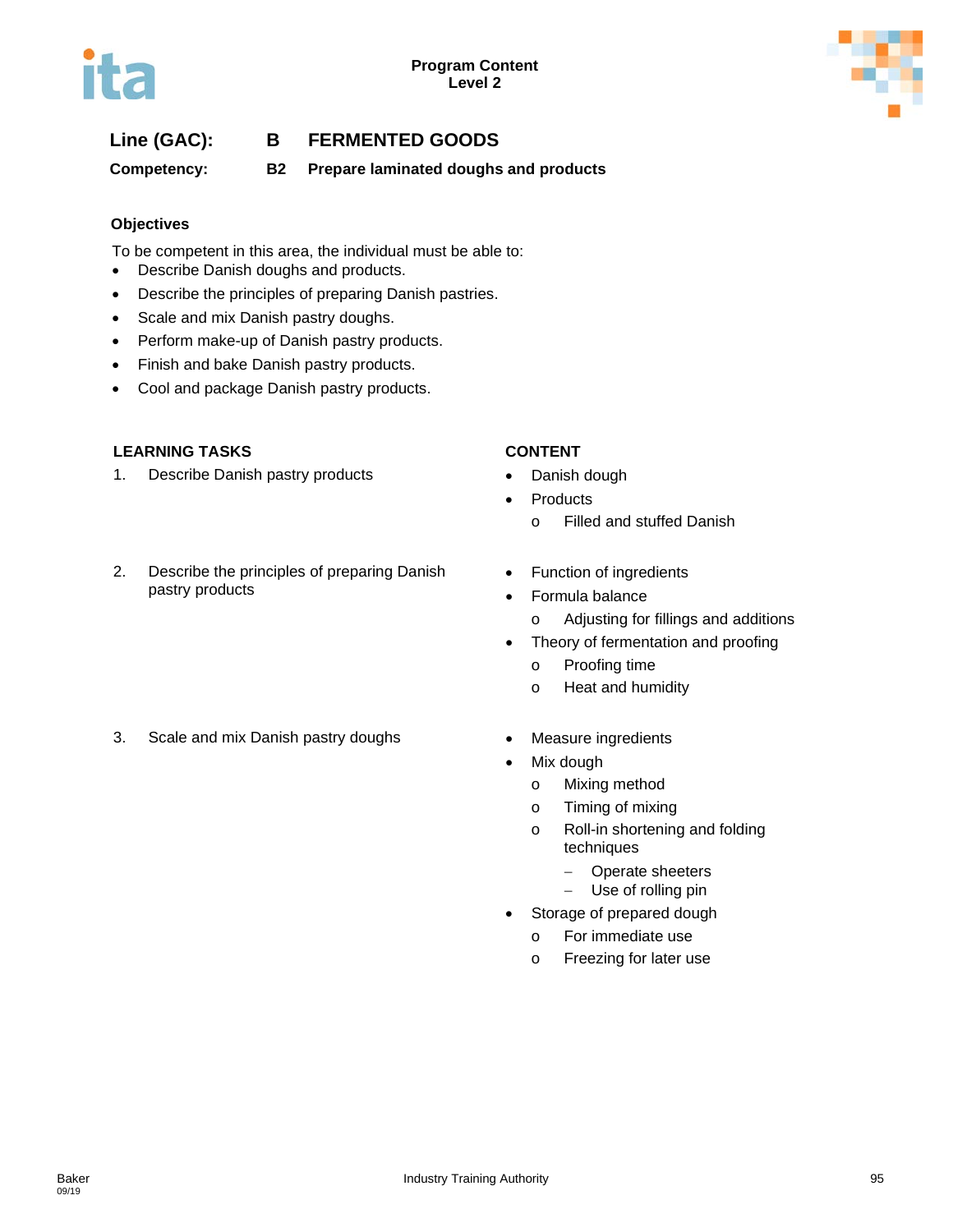

4. Perform make-up of Danish pastry products • Techniques for various products

- - o Filled
	- o Stuffed
- Danish varieties
	- o Butterhorns
	- o Diamonds
	- o Pockets
	- o Pinwheels
	- o Twists
- Storage of product
- 5. Finish and bake Danish pastry products Final proofing
	- o Proofing time
	- o Heat and humidity
	- Pre-bake finishes
	- Bake products
		- o Select oven
		- o Oven controls
		- o Setting temperatures
		- o Baking times
		- o Testing for doneness
- 6. Cool and package Danish pastry products Glazing
	-
	- De-pan product
	- Cool products
		- o Process
		- o Optimal temperature
	- Package product
		- o Shelf life
		- o Label

# **Achievement Criteria**

- Performance The individual will prepare Danish pastry products to an industry standard for quality and production time.
- Conditions The individual will be given recipes, a work station, and appropriate ingredients and utensils.

The competency will be observed and assessed by the instructor during technical training.

- Volume
- Colour
- Flakiness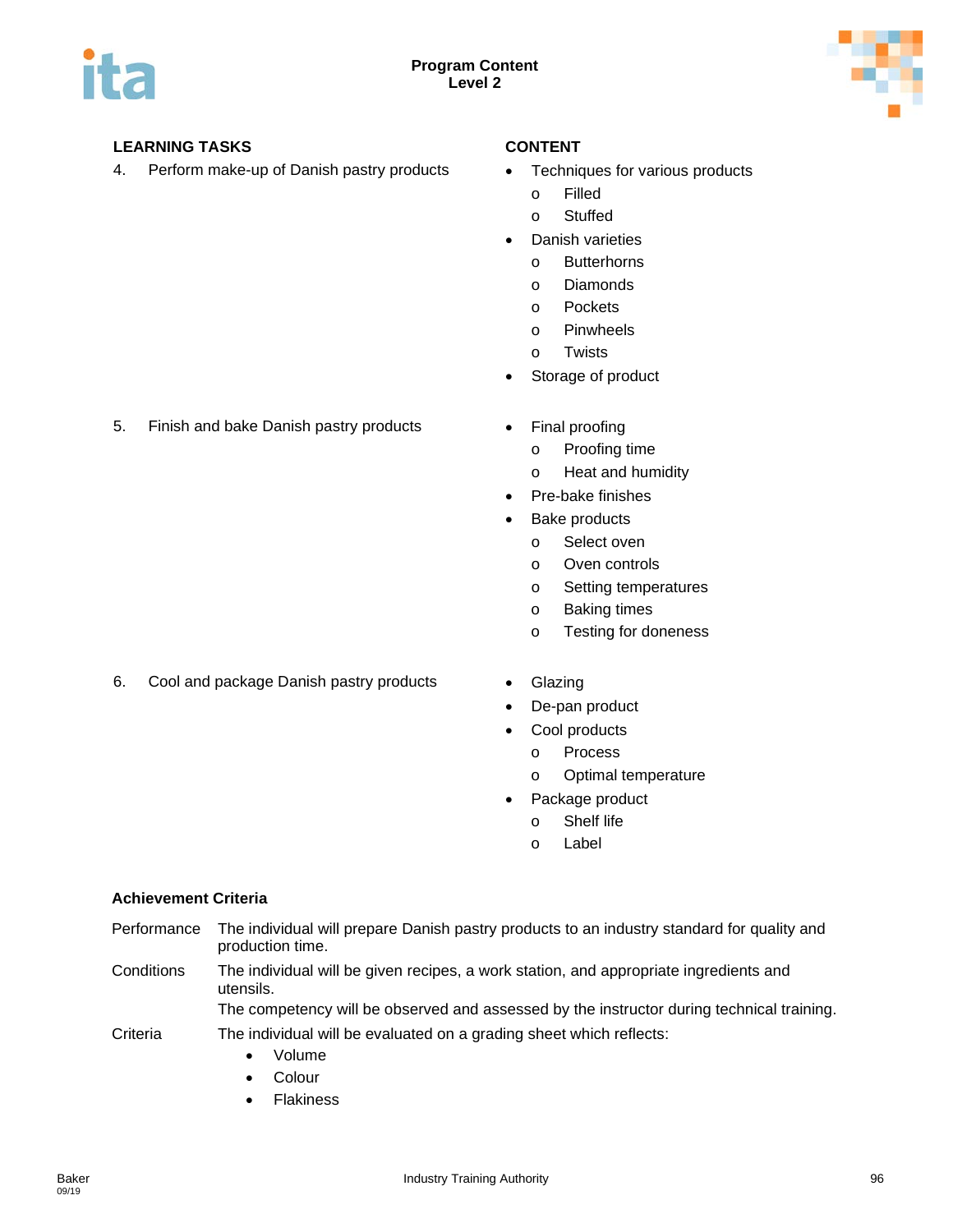



- Greasiness
- Form
- Appearance and garnish
- Taste
- Evenness of bake
- Aroma
- Production time within industry expectations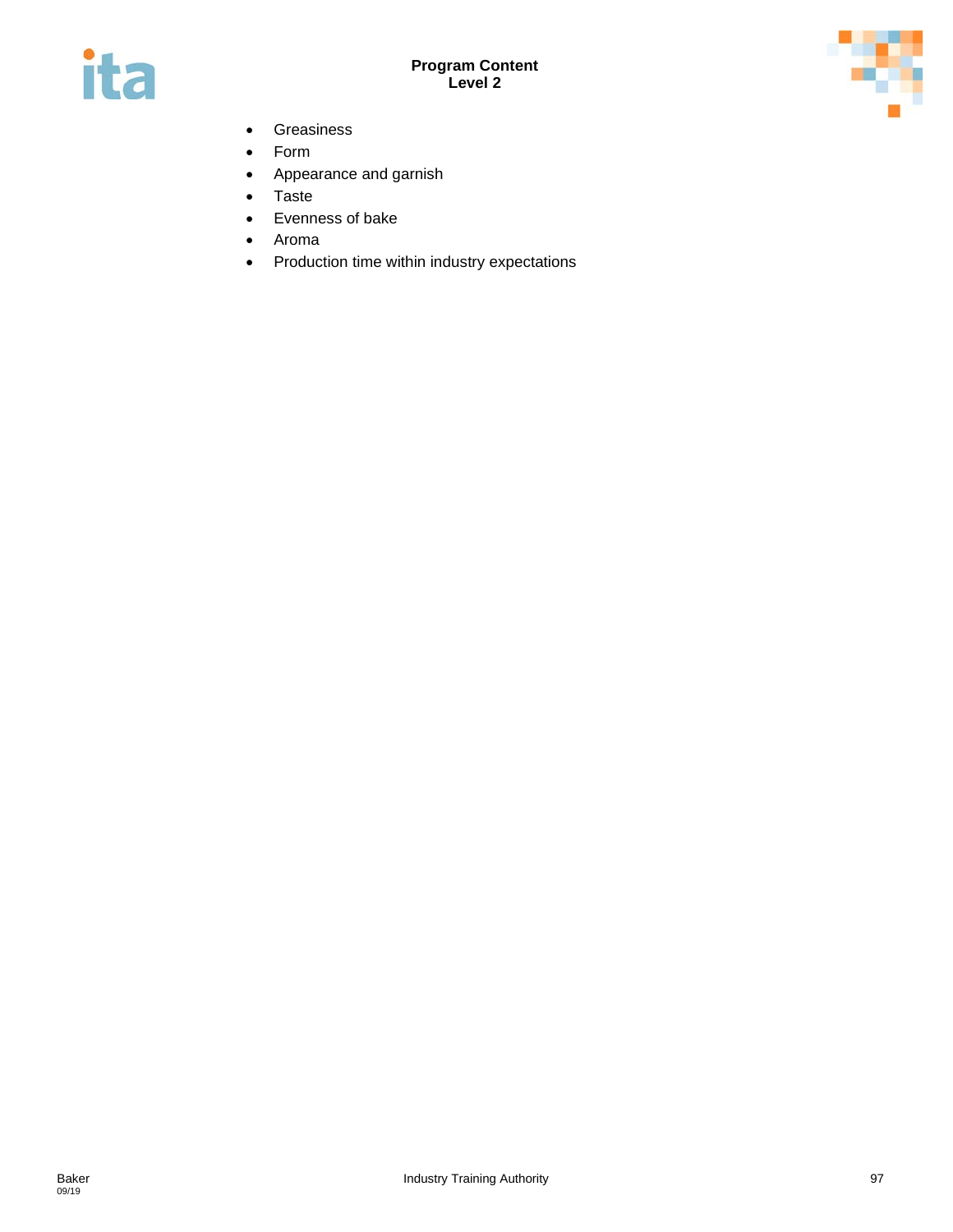# **Line (GAC): B FERMENTED GOODS**

**Competency: B3 Prepare specialty doughs and products**

### **Objectives**

To be competent in this area, the individual must be able to:

- Describe enriched specialty doughs and products.
- Describe the principles of preparing enriched specialty doughs.
- Scale and mix basic enriched specialty doughs.
- Perform make-up of enriched specialty doughs and products.
- Finish and bake enriched specialty dough products.
- Cool, slice and package enriched specialty dough products.

### **LEARNING TASKS CONTENT**

- 1. Describe enriched specialty doughs and products Enriched doughs
	- **Products** 
		- o Brioche
		- o Hot cross buns
		- o Yeasted coffee cakes
		- o Challah
- 2. Describe the principles of preparing enriched specialty doughs
- Function of ingredients
- Formula balance
- Dough temperature
- Theory of fermentation and proofing
	- o Proofing time
	- o Heat and humidity
- Machine selection
- Principal objectives of mixing
	- o Ingredient distribution
	- o Gluten development (window test)
	- o Mixing time
	- o Clean-up stage
- Using frozen or par-baked products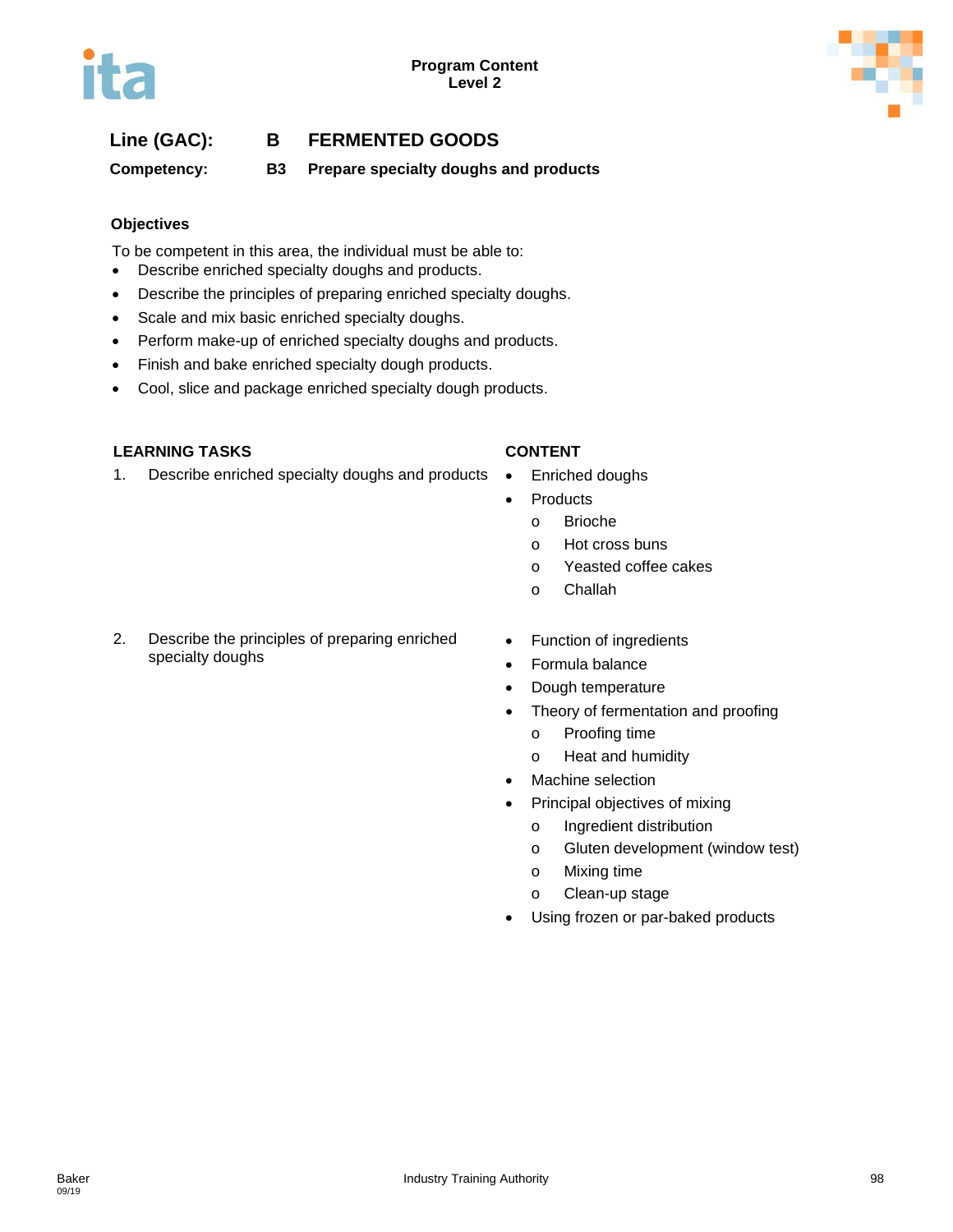

3. Scale and mix basic enriched specialty doughs • Calculate ingredient measurement

Calculate dough temperature using friction theory

Measure ingredients for use in bread formulae

- Mix dough
	- o Time
	- o Machine speed
	- o Testing for gluten development
- 4. Perform make-up of enriched specialty doughs and products

5. Finish and bake enriched specialty dough products

6. Cool, slice and package enriched specialty

dough products

- Primary fermentation
- Degassing
- Scale dough
- Bench dough (intermediate proofing)
- Mold dough
	- o Hand mold
	- o Use of rolling pin
	- o Operate sheeters
- Making fillings for specialty sweet doughs
- Panning
- Final proofing
- Pre-bake finishes and garnishes
- Bake products
	- o Select oven
	- o Oven controls
	- o Setting temperatures
	- o Baking times
	- o Testing for doneness
- Prepare fresh fruits for garnishing
- Glazing and finishing
- Cool products
	- o Process
	- o Optimal temperature
- Package product
	- o Shelf life
	- o Label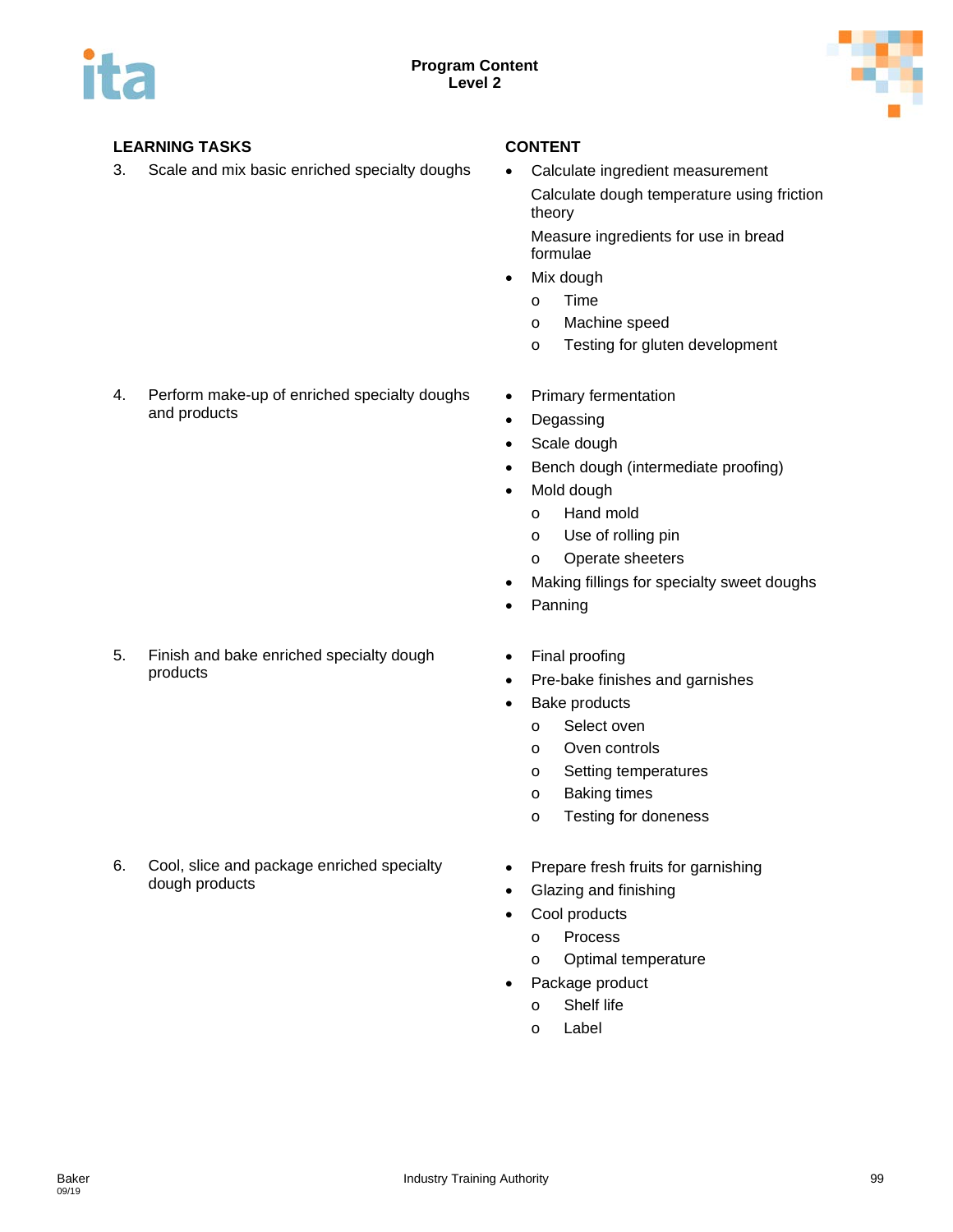



- Performance The individual will prepare enriched specialty fermented breads and products to an industry standard for quality and production time.
- Conditions The individual will be given formulas, a work station, appropriate ingredients and utensils. The competency will be observed and assessed by the instructor during technical training.
- Criteria The individual will be evaluated on a grading sheet which reflects:
	- Volume
	- Shape
	- Colour
	- Texture, grain and crumb
	- Taste and aroma
	- Evenness of bake
	- Production time within industry expectations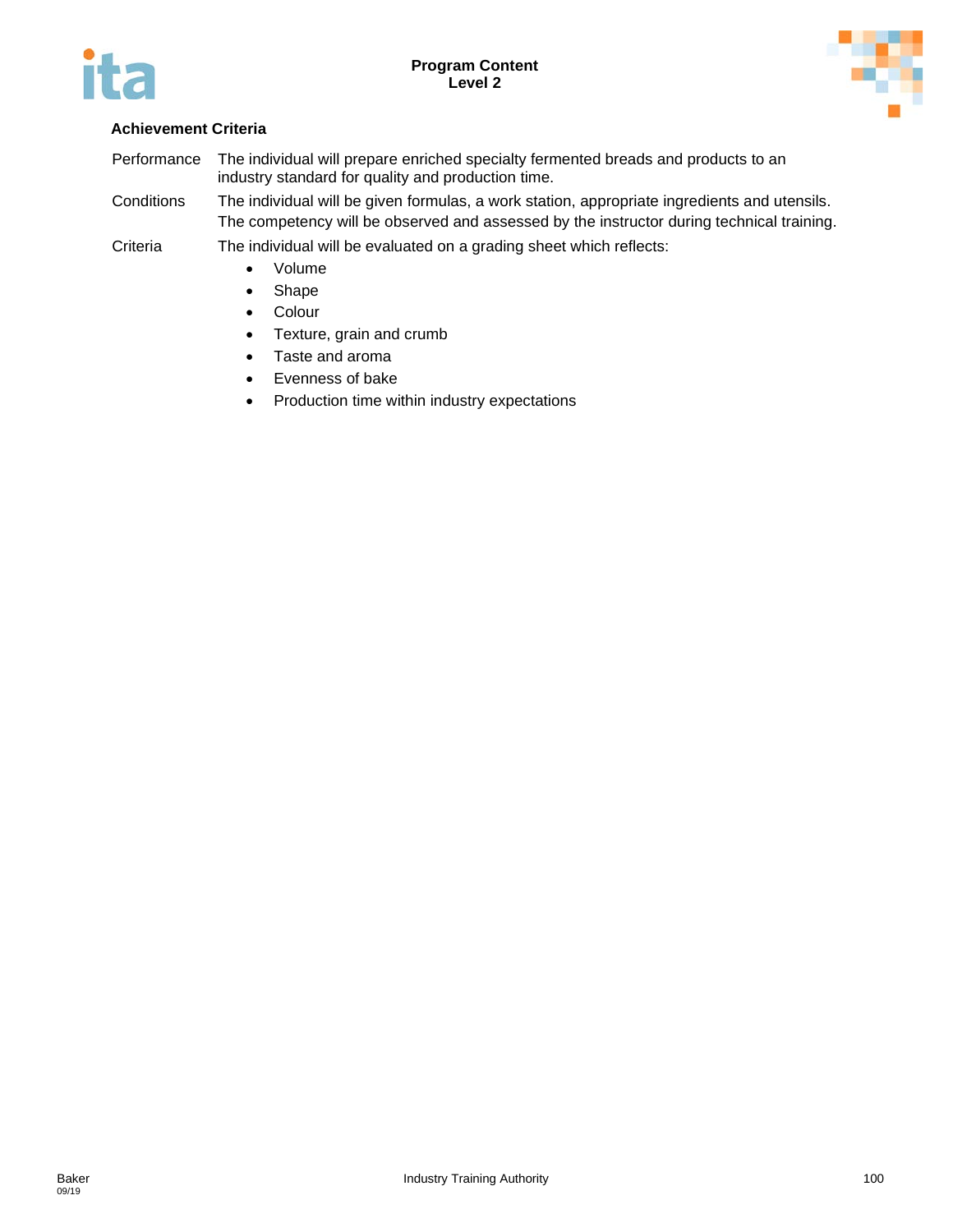# **Line (GAC): B FERMENTED GOODS**

**Competency: B4 Prepare natural ferments and Artisan breads**

### **Objectives**

To be competent in this area, the individual must be able to:

- Describe doughs and products made with natural ferments and pre-ferments.
- Describe the principles of preparing doughs with natural ferments and pre-ferments.
- Scale and mix doughs with natural ferments and pre-ferments.
- Perform make-up of basic doughs and products with natural ferments and pre-ferments.
- Finish and bake basic dough products with natural ferments and pre-ferments.
- Cool, slice and package basic dough products with natural ferments and pre-ferments.

### **LEARNING TASKS CONTENT**

- 1. Describe doughs and products made with natural ferments and pre-ferments
- Conventional
- Delayed sponge methods and pre-ferments
	- o Poolish
	- o Autolyse
	- o Biga
- **Products** 
	- o Sourdough breads and rolls
	- o Rye bread
	- o Ciabatta
	- o Baguette
- 2. Describe the principles of preparing doughs with natural ferments and pre-ferments
- Function of ingredients
- Formula balance
- Starters, sponges and pre-ferments
	- o Nurture to full development
	- o Calculate amount required
- Dough temperature
- Mixing time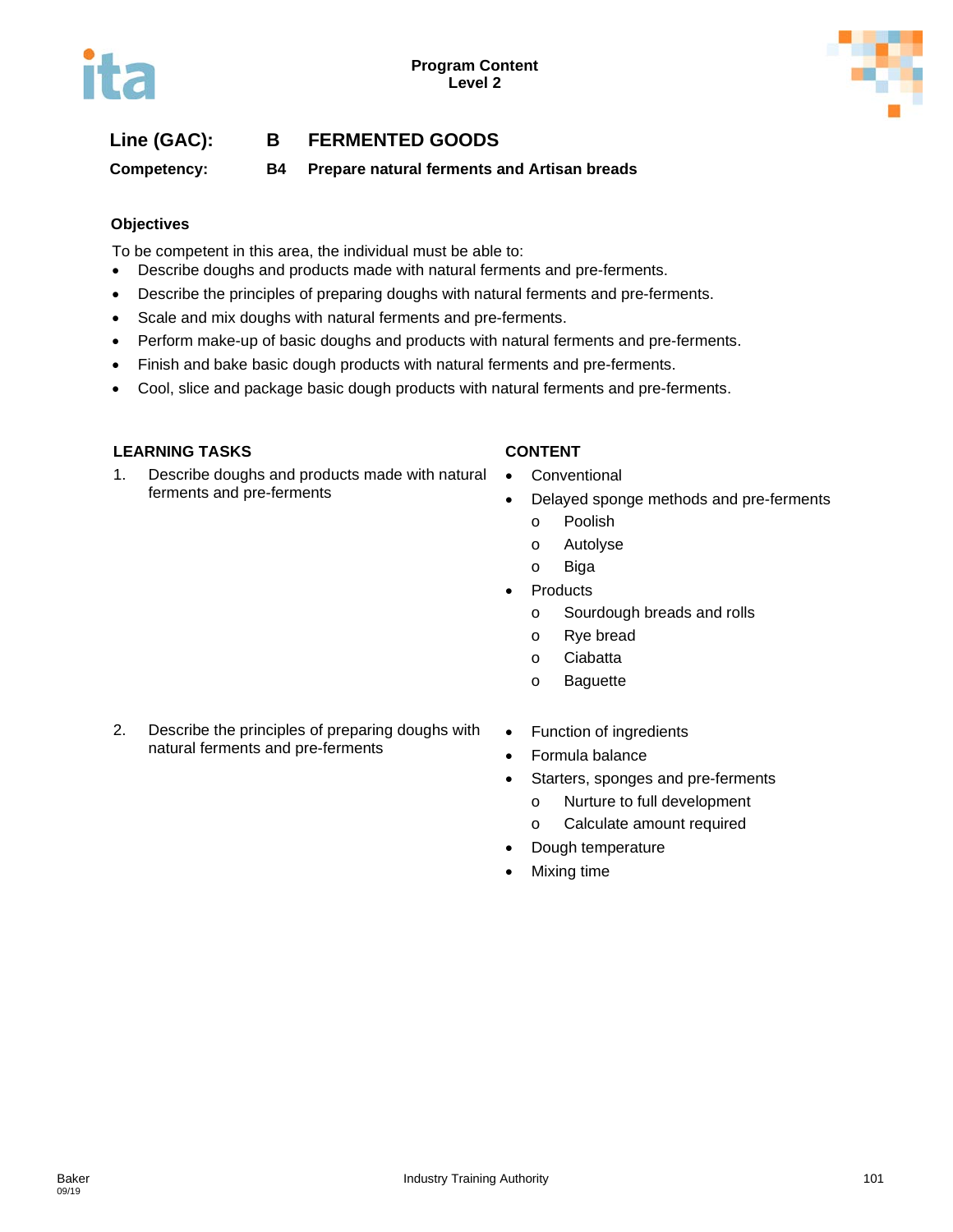

3. Scale and mix doughs with natural ferments and pre-ferments

- Calculate ingredient measurement
- Calculate dough temperature using friction theory
- Measure ingredients for use in bread formulae
- Mix dough
	- o Time
	- o Machine speed
	- o Testing for gluten development
- 4. Perform make-up of basic doughs and products with natural ferments and pre-ferments

- 5. Finish and bake basic dough products with natural ferments and pre-ferments
- 

6. Cool, slice and package basic dough products with natural ferments and pre-ferments

- Primary fermentation
- Folding and degassing
- Scale dough
- Bench dough (intermediate proofing)
- Hand mould dough
	- o Basic loaf shapes
- Panning
- Retarding
- Final proofing
- Pre-bake finishes
- Bake products
	- o Select oven
	- o Oven controls
	- o Setting temperatures
	- o Steam
	- o Baking times
	- o Testing for doneness
- De-pan product
- Cool products
	- o Process
	- o Optimal temperature
- Operate slicer
- Package product
	- o Shelf life
	- o Label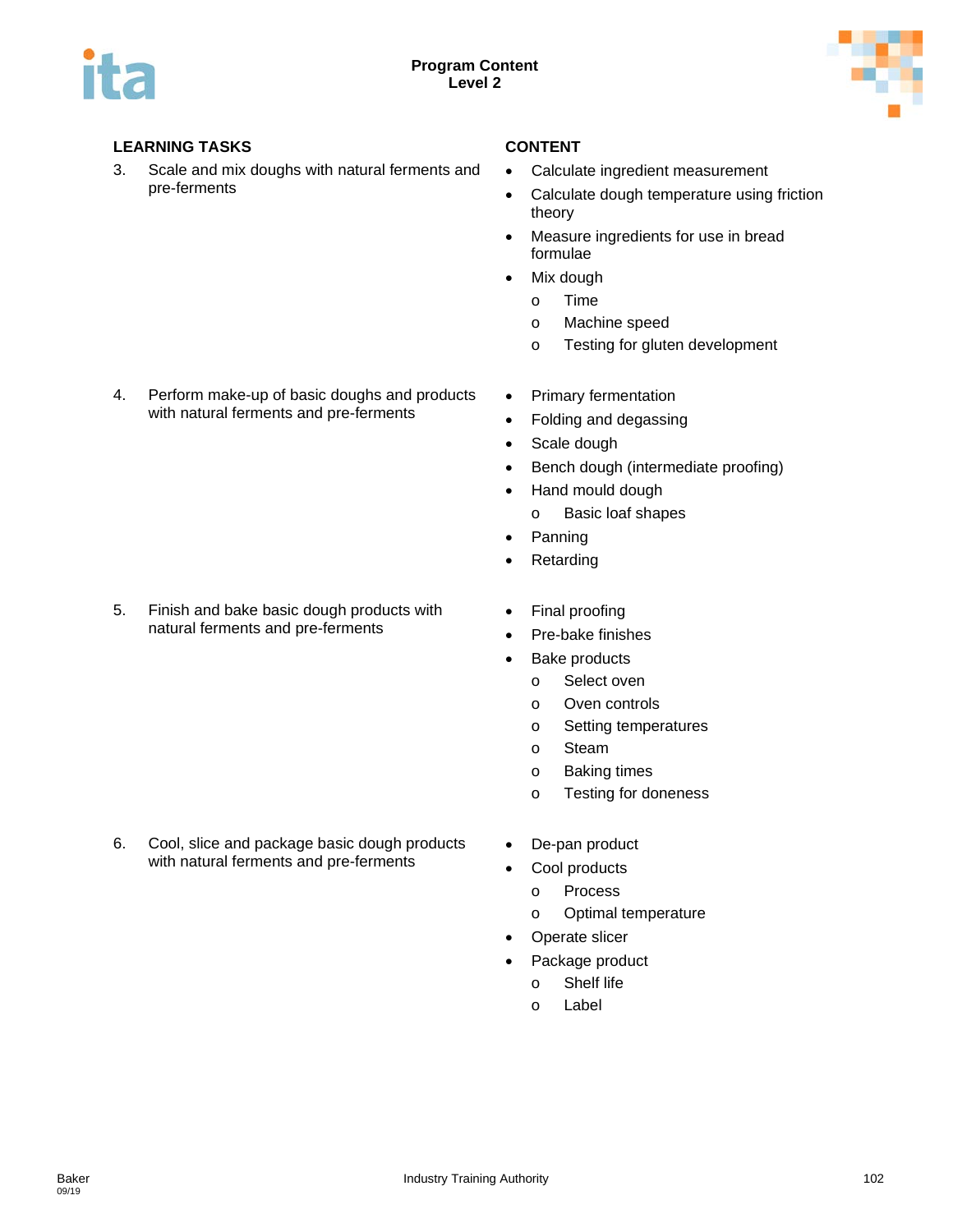



# **Achievement Criteria**

Performance The individual will prepare basic dough products with natural ferments and pre-ferments, to an industry standard for quality and production time.

Conditions The individual will be given formulas, a work station, appropriate ingredients and utensils. The competency will be observed and assessed by the instructor during technical training.

- Volume
- Shape
- Colour
- Texture, grain and crumb
- Taste and aroma
- Evenness of bake
- Production time within industry expectations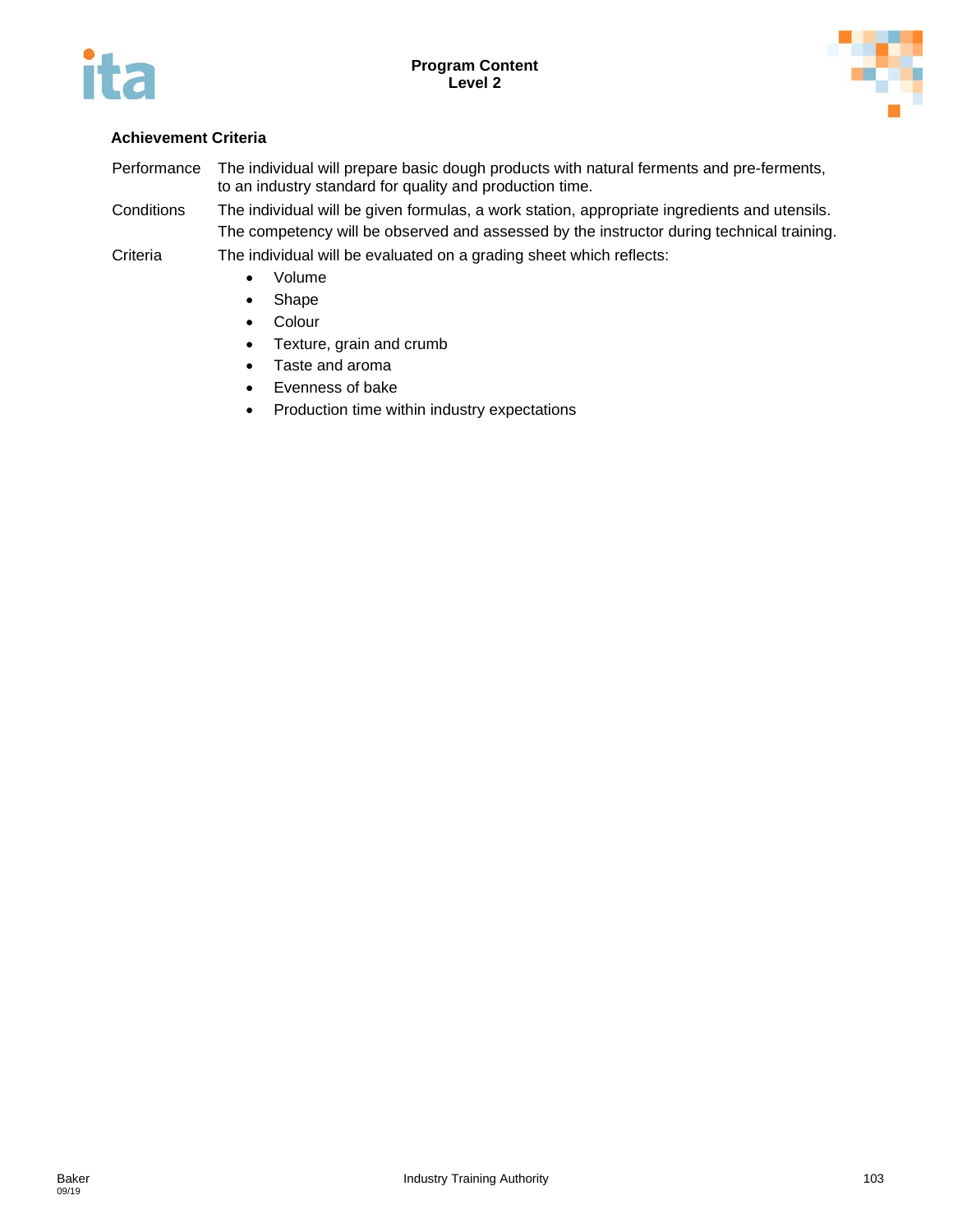

# **Line (GAC): C PASTRIES**

**Competency: C1 Prepare pies and tarts**

# **Objectives**

To be competent in this area, the individual must be able to:

- Describe specialty pie and tart doughs and products.
- Describe the principles of preparing specialty pie and tart doughs.
- Scale and mix specialty pie and tart doughs.
- Perform make-up of specialty pies and tarts.
- Finish and bake specialty pies and tarts.

# **LEARNING TASKS CONTENT**

1. Describe specialty pie and tart doughs and products

- Review basic pie doughs
- Specialty pie and tart doughs
	- o Linzer
	- o Additions and substitutions
	- o Crumb and press crusts
	- o Pâte brisée
- Tarts and flans
- **Savories** 
	- o Quiche
	- o Meat pies
	- o Vegetarian fillings
	- o Alternate fillings
- Cooked fillings
	- o Pastry cream
	- o Ganache
	- o Lemon curd
- Ingredient function
- Formula balance
- Temperature
- Mixing methods
- Resting and shrinkage
- Equipment
- **Procedures**

2. Describe the principles of preparing specialty pie and tart doughs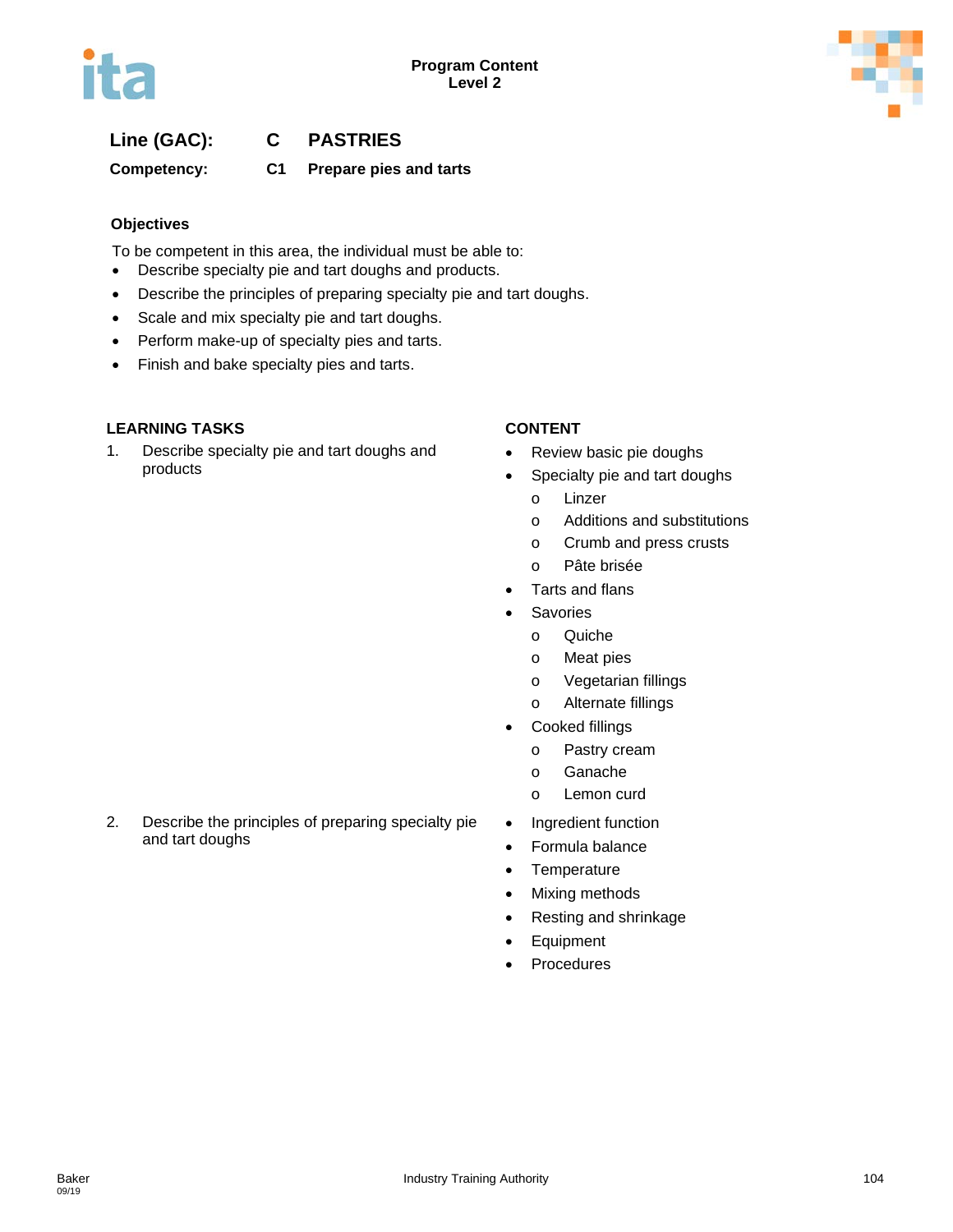

3. Scale and mix specialty pie and tart doughs • Calculate and measure ingredients

- 
- Use appropriate method
- Mix dough
- **Resting**
- 4. Perform make-up of specialty pies and tarts Equipment
	-
	- Procedures
		- o Pie press and sheeter
		- o Use of rolling pin
	- **Blind baking**
	- Filling
	- Topping and finishing
- 5. Finish and bake specialty pies and tarts Garnish
	-
	- Pre-bake finish
	- Vent
	- Temperature
	- Time
	- Cooling
	- **Finishing**

- Performance The individual will prepare specialty pies and tarts to an industry standard for quality and production time.
- Conditions The individual will be given formulas, a work station, appropriate ingredients and utensils. The competency will be observed and assessed by the instructor during technical training.
- Criteria The individual will be evaluated on a grading sheet which reflects:
	- Crust colour
	- **Texture**
	- Symmetry and shrinkage
	- Filling
	- Evenness of bake
	- Taste
	- Production time within industry expectations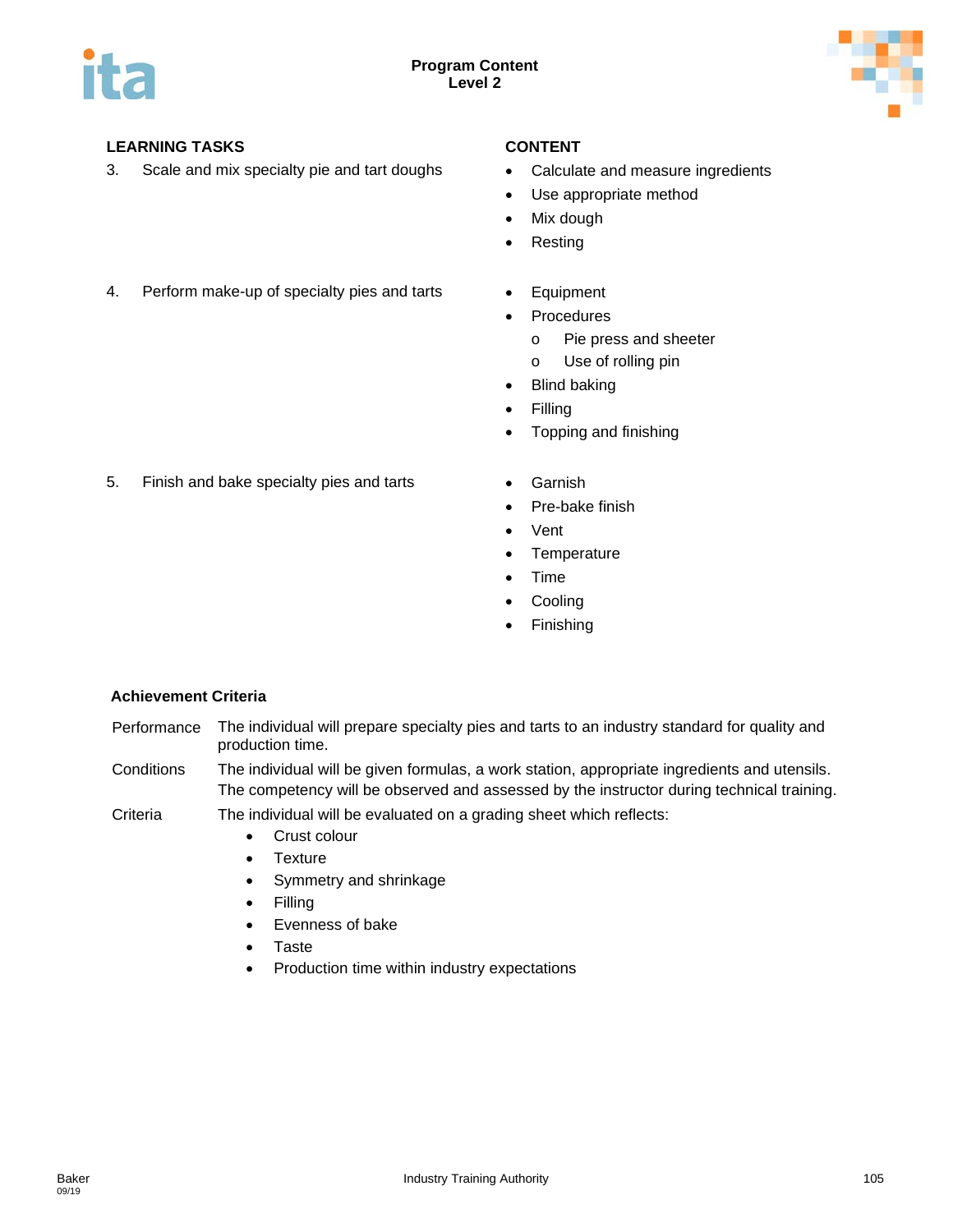# **Line (GAC): C PASTRIES**

**Competency: C2 Prepare laminated pastry doughs and products**

# **Objectives**

To be competent in this area, the individual must be able to:

- Describe laminated pastry doughs and products.
- Describe the principles of preparing laminated pastry doughs.
- Scale and mix laminated pastry doughs.
- Perform make-up of laminated pastry dough products.
- Finish and bake laminated dough products.
- Cool and package basic laminated pastry dough products.

### **LEARNING TASKS CONTENT**

- 1. Describe laminated pastry doughs and products Variations
	- o Basic puff paste
	- o Quick puff paste
	- Products
		- o Strudel
		- o Cream horns
		- o Louvers
		- o Palmiers
		- o Vol au vent/patty shells
- 2. Describe the principles of preparing laminated pastry doughs
- Function of ingredients
- Formula balance
- Principles of lamination
	- o Roll in fat
	- o Single folds
	- o Double folds
	- o Resting
	- o Rotation
- Dough and roll-in fat temperature
- Using frozen or par-baked products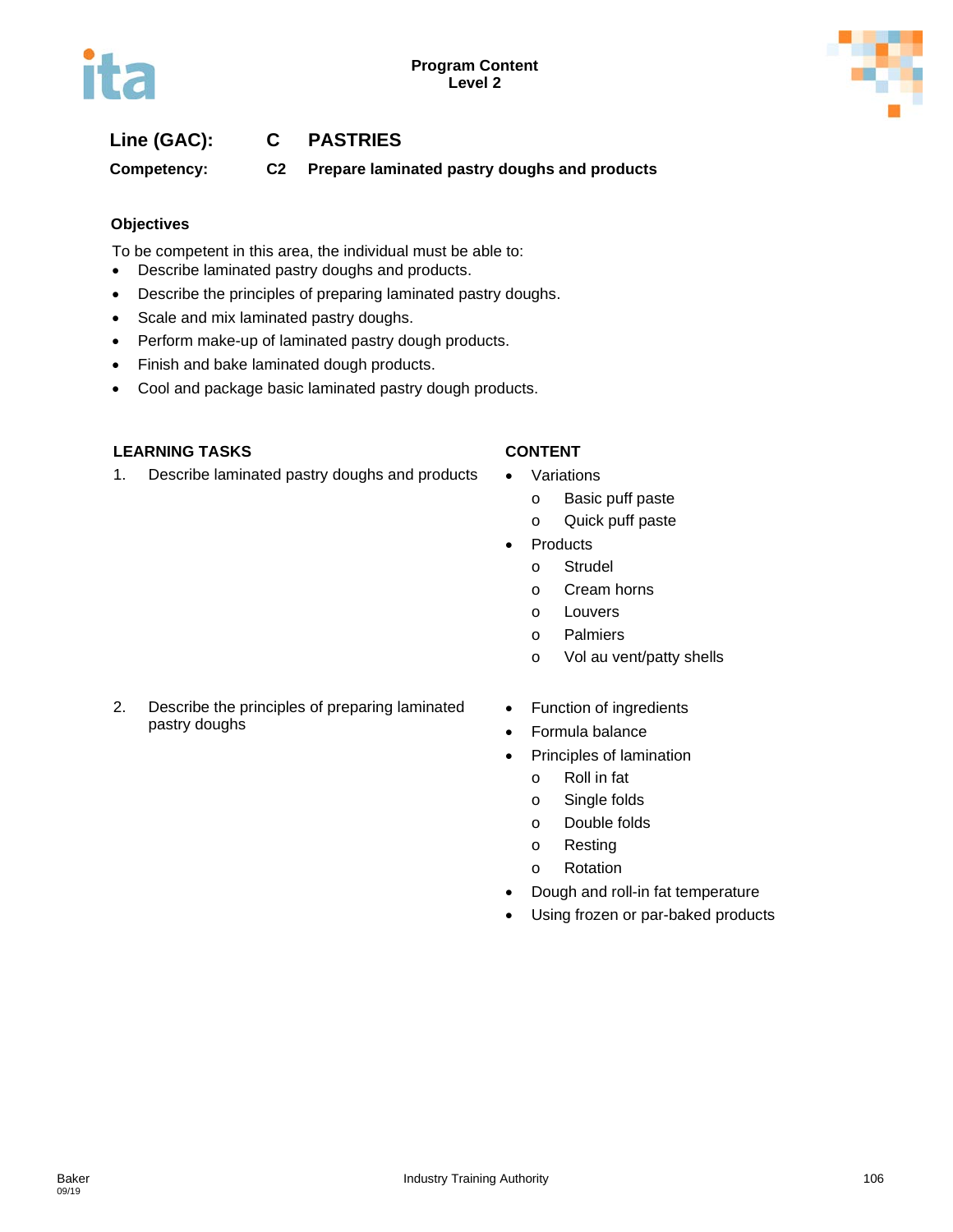

products

3. Scale and mix laminated pastry doughs • Measure ingredients

- 
- Mix dough
	- o Mixing method
	- o Timing of mixing
	- o Roll-in shortening and folding techniques
		- − Operate sheeters
		- − Use of rolling pin
- Storage of prepared dough
	- o For immediate use
	- o Freezing for later use
- Use of rolling pin
- Operate sheeter
- Thickness
- Techniques for various products
	- o Cutting
	- o Fillings
	- o Seal
	- o Other techniques
- Store and freeze for future bake-off
- 5. Finish and bake laminated dough products Pre-bake finishes

4. Perform make-up of laminated pastry dough

- 
- Garnish
- Vent
- Bake products
	- o Select oven
	- o Oven controls
	- o Setting temperatures
	- o Baking times
	- o Testing for doneness
- 6. Cool and package basic laminated pastry dough products
- Cool products
	- o Process
	- o Optimal temperature
- Package product
	- o Shelf life
	- o Label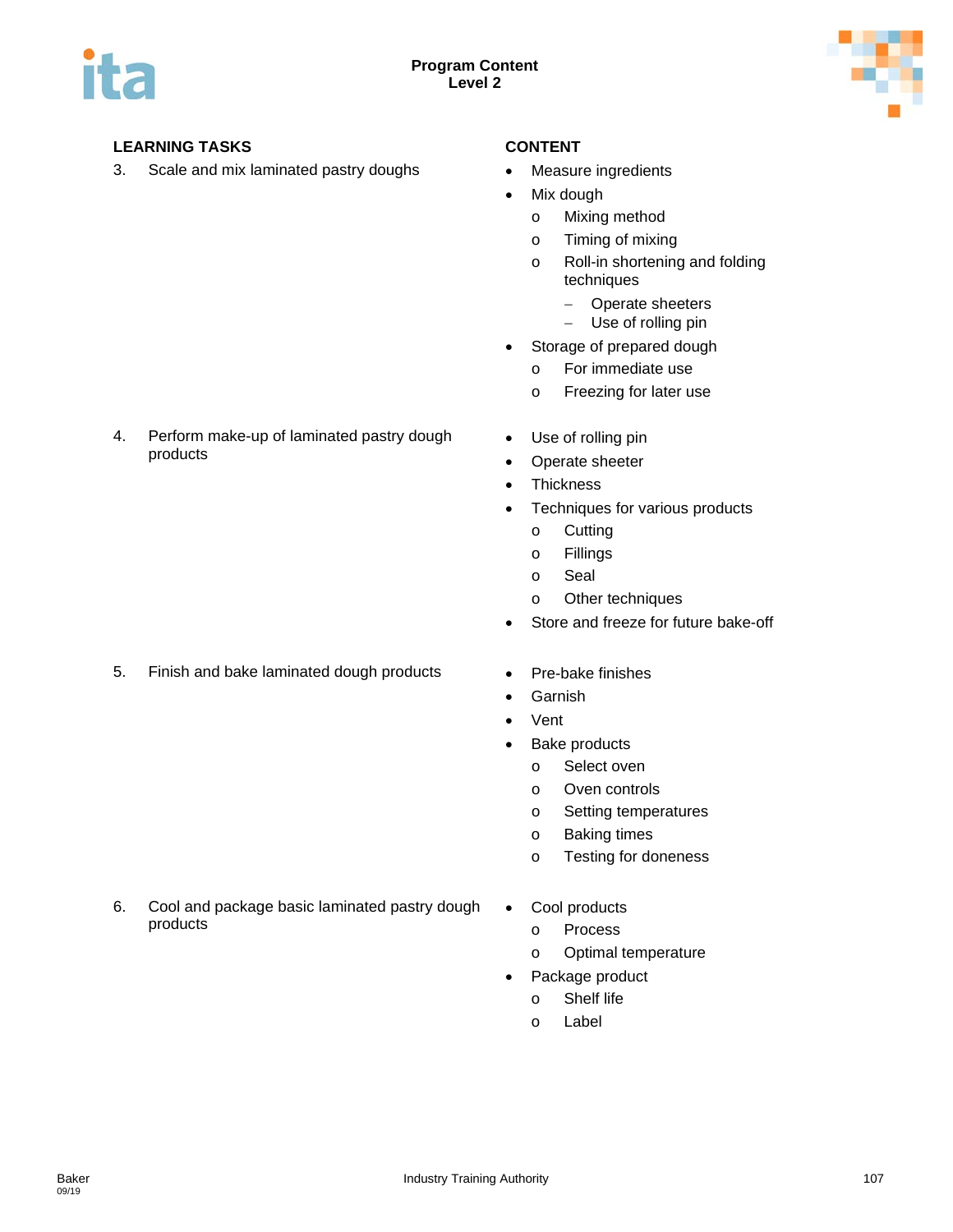



### **Achievement Criteria**

Performance The individual will prepare laminated pastry products to an industry standard for quality and production time.

Conditions The individual will be given formulas, a work station, appropriate ingredients and utensils. The competency will be observed and assessed by the instructor during technical training.

Criteria The individual will be evaluated on a grading sheet which reflects:

- Volume
- Colour
- Symmetry
- Taste
- Texture
- Visual appeal
- Production time within industry expectations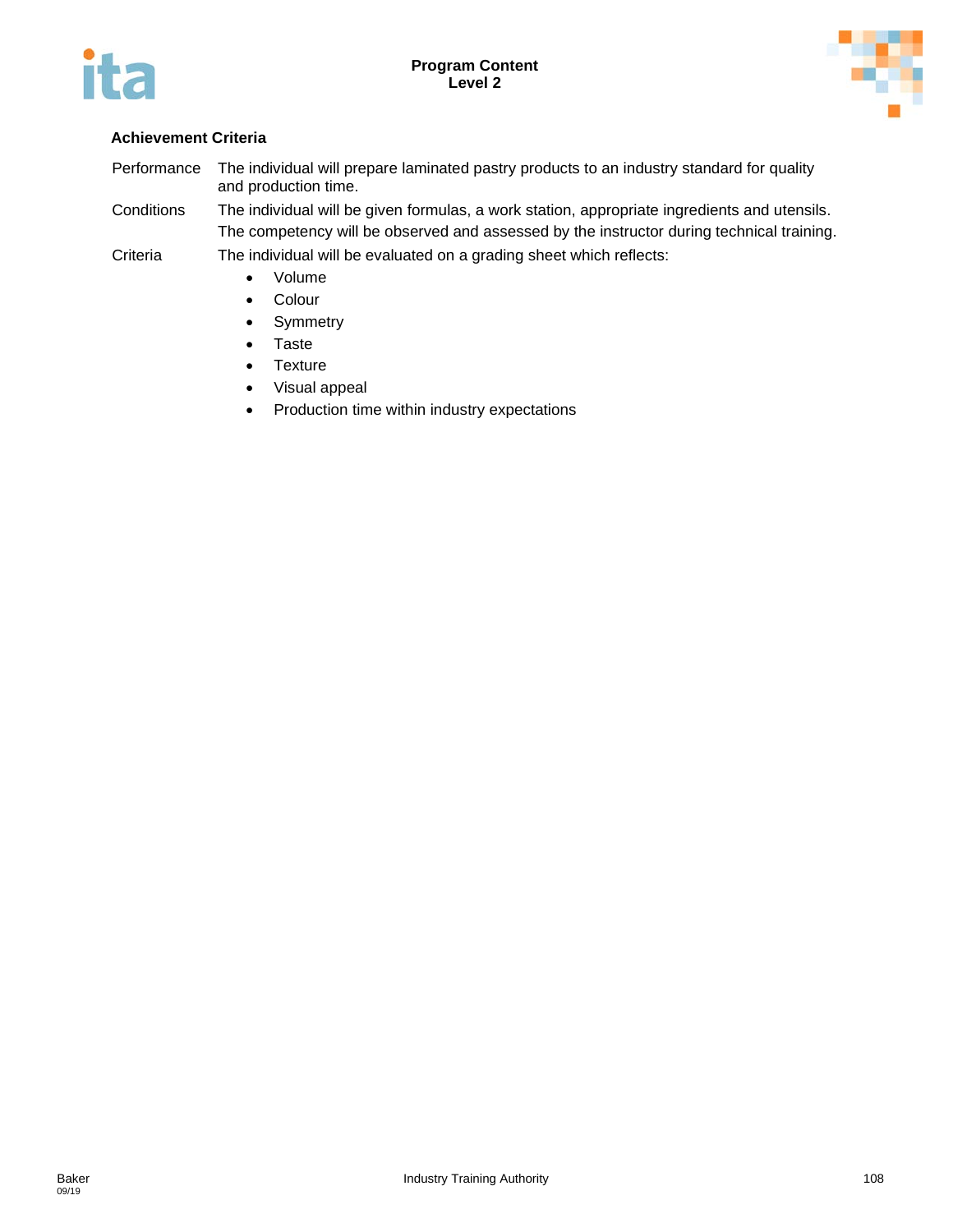

# **Line (GAC): C PASTRIES**

### **Competency: C3 Prepare specialty pastries**

#### **Objectives**

To be competent in this area, the individual must be able to:

- Describe specialty pastries and products.
- Describe the principles of preparing specialty pastries.
- Perform make-up of specialty pastries.
- Finish and bake specialty pastries.
- Cool and package basic specialty pastries.

#### **LEARNING TASKS CONTENT**

1. Describe specialty pastries and products • Products

#### 2. Describe the principles of preparing specialty pastries

- - o Linzer
	- o Frangiapane
	- o Other
- Function of ingredients
- Formula balance
- Fillings
- Layering
- Pan preparation
- Blind baking
- Using frozen or par-baked products
- 3. Perform make-up of specialty pastries Techniques for various products
	- - o Cutting
		- o Fillings
		- o Seal
		- o Other techniques
	- Store and freeze for future bake-off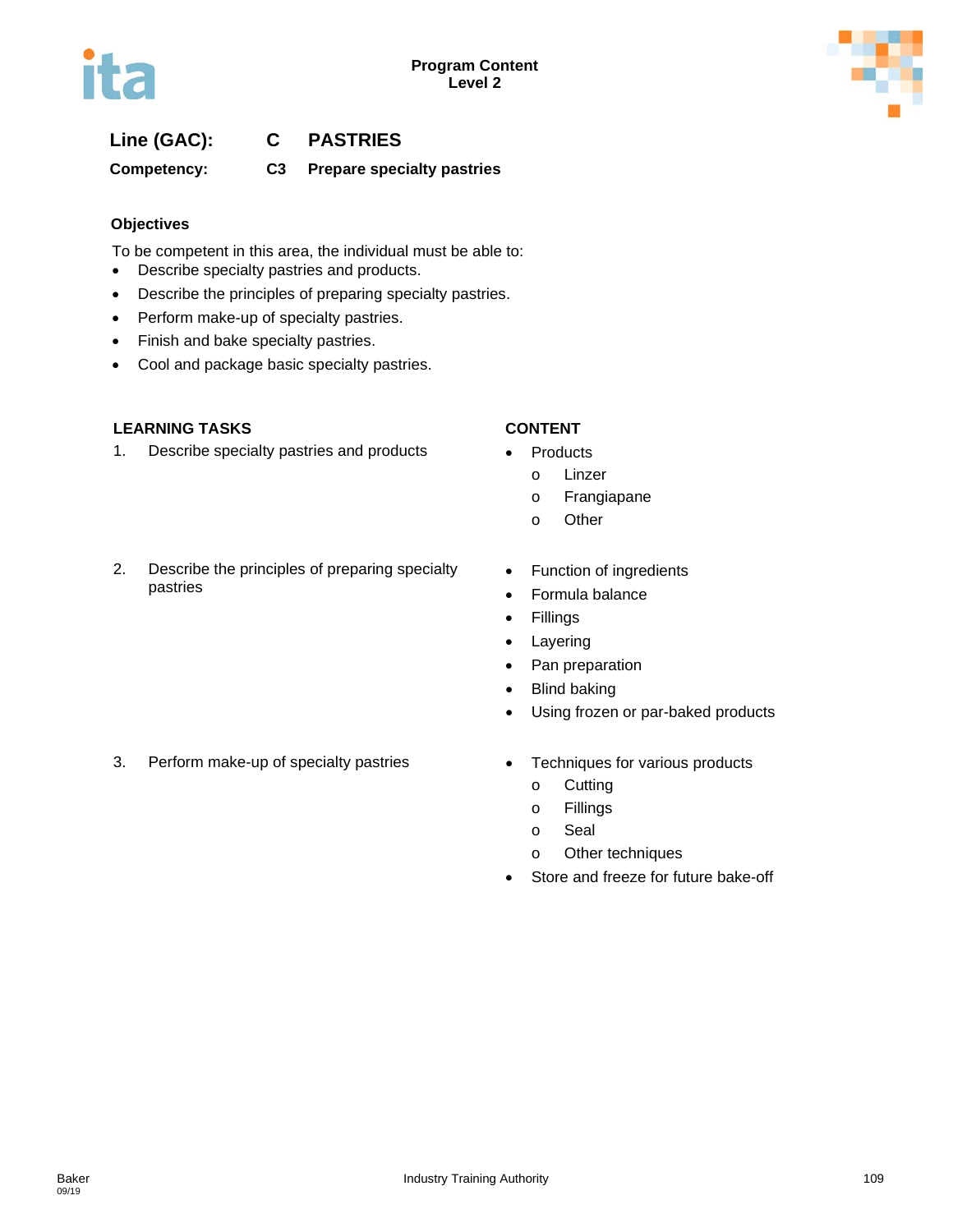

4. Finish and bake specialty pastries • Pre-bake finishes

- 
- Garnish
- Vent
- Bake products
	- o Select oven
	- o Oven controls
	- o Setting temperatures
	- o Baking times
	- o Testing for doneness
- 5 Cool and package basic specialty pastries Cool products
	- - o Process
		- o Optimal temperature
	- Package product
		- o Shelf life
		- o Label

- Performance The individual will prepare specialty pastries to an industry standard for quality and production time.
- Conditions The individual will be given formulas, a work station, appropriate ingredients and utensils. The competency will be observed and assessed by the instructor during technical training.
- Criteria The individual will be evaluated on a grading sheet which reflects:
	- Volume
	- Colour
	- Crust
	- Symmetry
	- Evenness of bake
	- Taste
	- Texture
	- Production time within industry expectations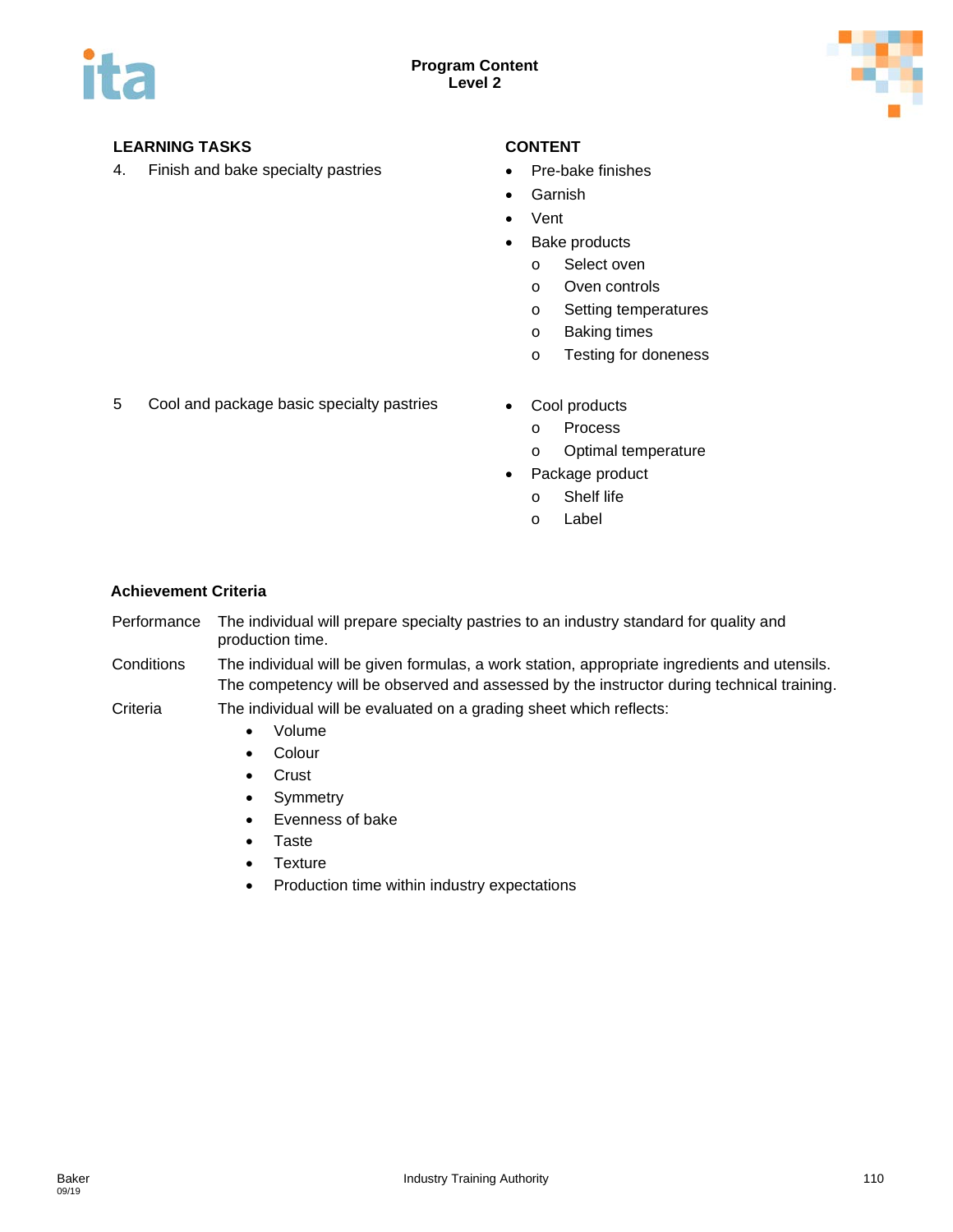

# **Line (GAC): C PASTRIES**

**Competency: C4 Prepared deep fried pastries and products**

### **Objectives**

To be competent in this area, the individual must be able to:

- Describe donuts and fritters.
- Describe the principles of preparing donuts and fritters.
- Scale and mix donuts and fritters.
- Perform make-up of donuts and fritters.
- Finish donuts and fritters.
- Cool and package donuts and fritters.

### **LEARNING TASKS CONTENT**

1. Describe donuts and fritters **•** Characteristics

- 
- **Products** 
	- o Cake donuts
	- o Yeast donuts
	- o French crullers
	- o Fritters
- 2. Describe the principles of preparing donuts and fritters
- Function of ingredients
- Formula balance
- Mixing method
- Frying method
	- o Frying fats
	- o Frying temperatures
	- o Frying procedures
	- o Safety review
- 3. Scale and mix donuts and fritters Measure ingredients
- - Mix dough or batter
	- Storage of prepared dough or batter
	- Using commercial mixes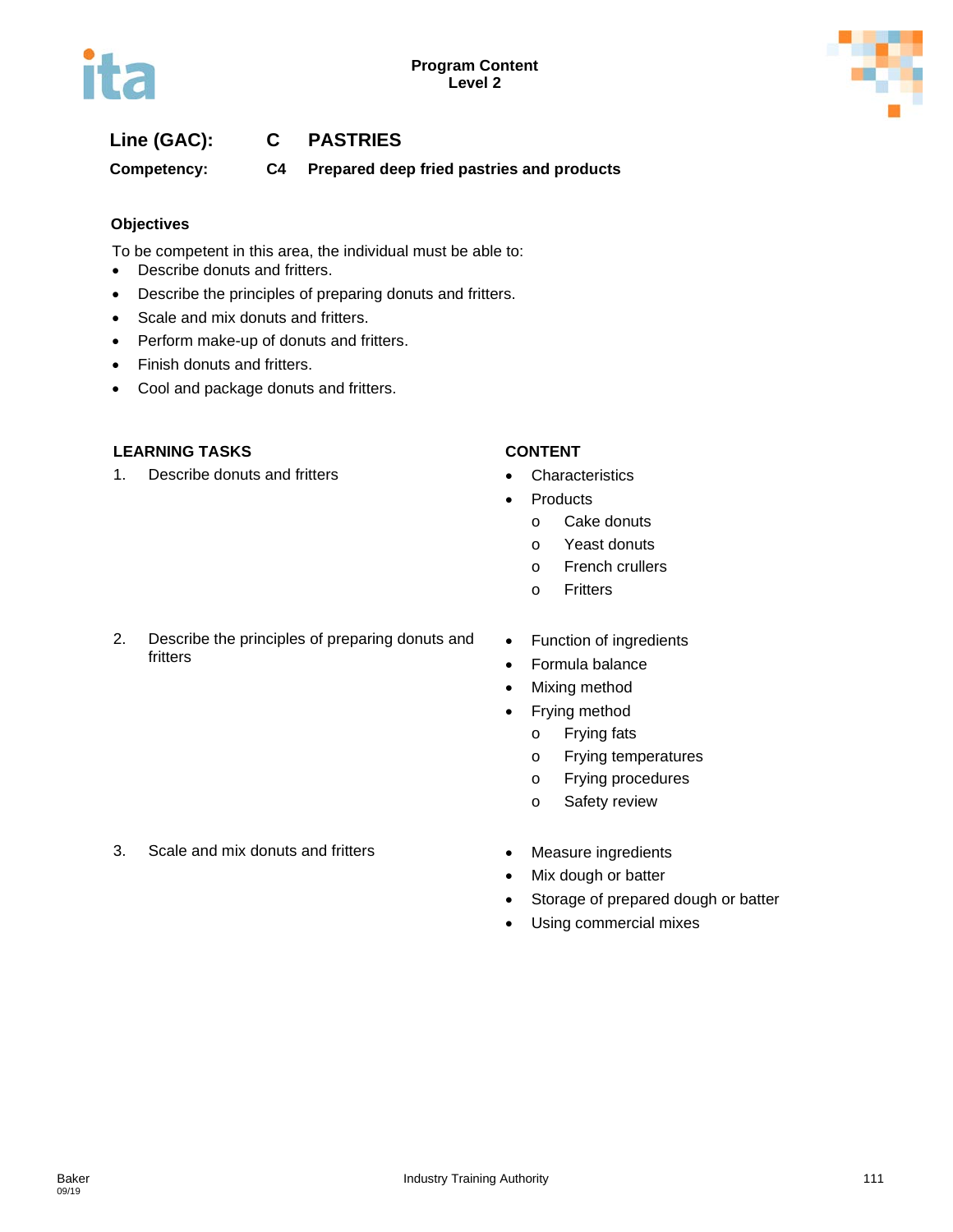

4. Perform make-up of donuts and fritters • Selection of ingredients

- 
- Mixing method (cake donuts)
- Preparationm method (crullers)
- Primary fermentation (yeasted)
- Degassing
- Scale dough
- Bench dough (intermediate proofing)
- Mold dough
	- o Use of rolling pin
	- o Operate sheeters
	- o Cutting and shaping
	- o Piping
- Final proof
	- o Proofing time
	- o Heat and humidity
- - o Fryer controls
	- o Setting temperatures
	- o Cooking times
	- o Testing for doneness
- Finishing, glazing and coating
- 6. Cool and package yeast donuts and fritters Cooling
	- **Storing**
	- Package product
		- o Shelf life
		- o Label

### **Achievement Criteria**

Performance The individual will prepare donuts and fritters to an industry standard for quality and production time.

Conditions The individual will be given formulas, a work station, appropriate ingredients and utensils. The competency will be observed and assessed by the instructor during technical training.

Criteria The individual will be evaluated on a grading sheet which reflects:

- Volume
- **Colour**
- Evenness of frying
- Greasiness
- Form
- Appearance and garnish
- Taste
- Texture
- Production time within industry expectations

5. Finish yeast donuts and fritters **•** Fry products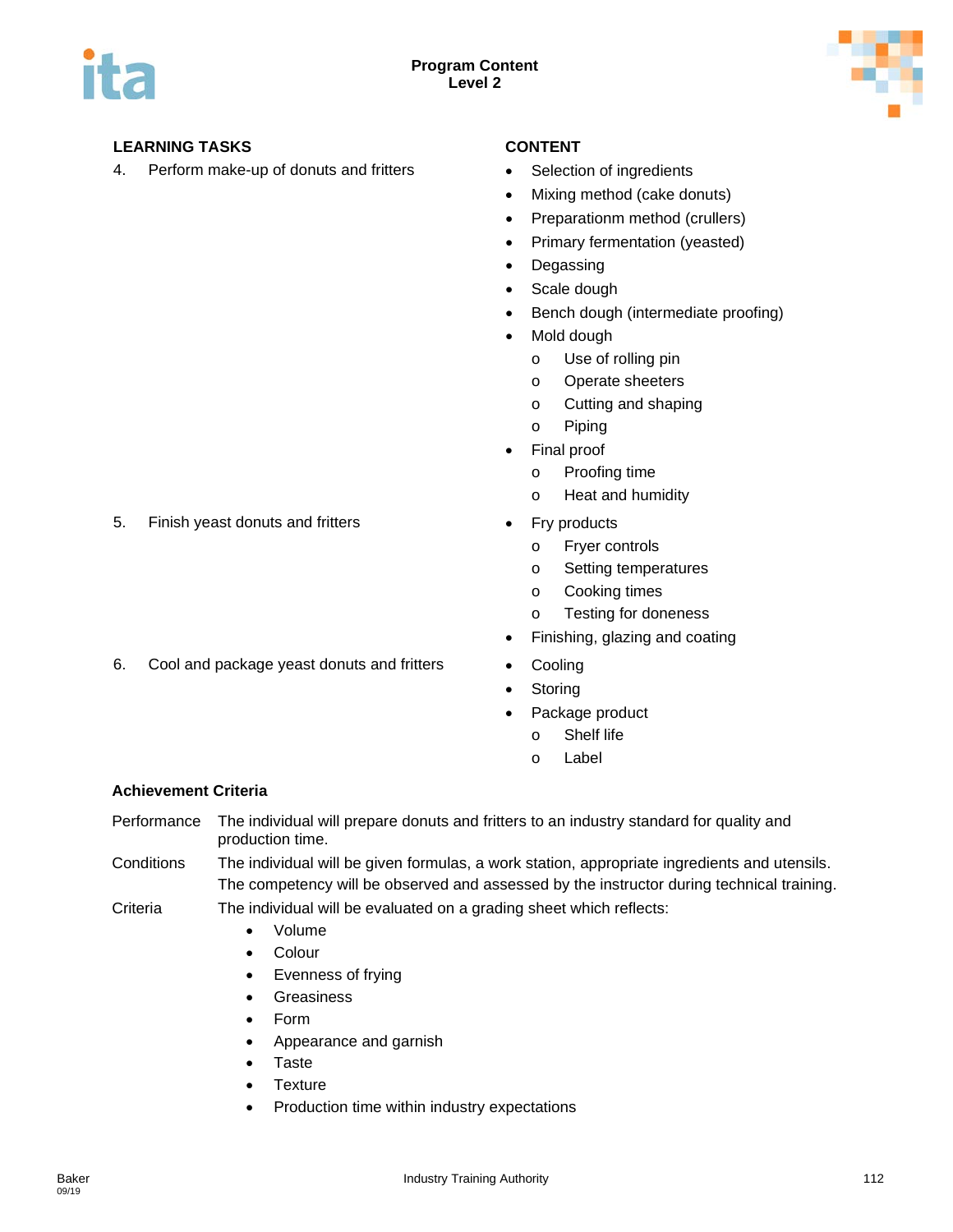# **Line (GAC): D CAKES AND COOKIES**

**Competency: D1 Prepare cookies, squares and bars**

### **Objectives**

To be competent in this area, the individual must be able to:

- Describe cookies, squares and bars.
- Describe the principles of preparing cookies, squares and bars.
- Scale and mix cookies, squares and bars.
- Perform make-up of cookies, squares and bars.
- Finish cookies, squares and bars.
- Cool and package cookies, squares and bars.

### **LEARNING TASKS CONTENT**

1. Describe cookies, squares and bars • Types of cookies

- - o Macaroons
	- o Macarons
	- o Sandwich
	- o Ladyfingers
	- o Piped (spritz)
	- o Meringues
- Characteristics of cookies
- Types of slices and squares
	- o Nanaimo bars
	- o Sebastopol
	- o Other types with multiple components
- 2. Describe the principles of preparing cookies, squares and bars
- Function of ingredients
- Formula balance
- Mixing methods
	- o Review basic methods
	- o Foaming
	- o Multiple stage
- **Layering**
- Portioning methods
	- o Rolled
	- o Drop
	- o Hand-formed
	- o Piped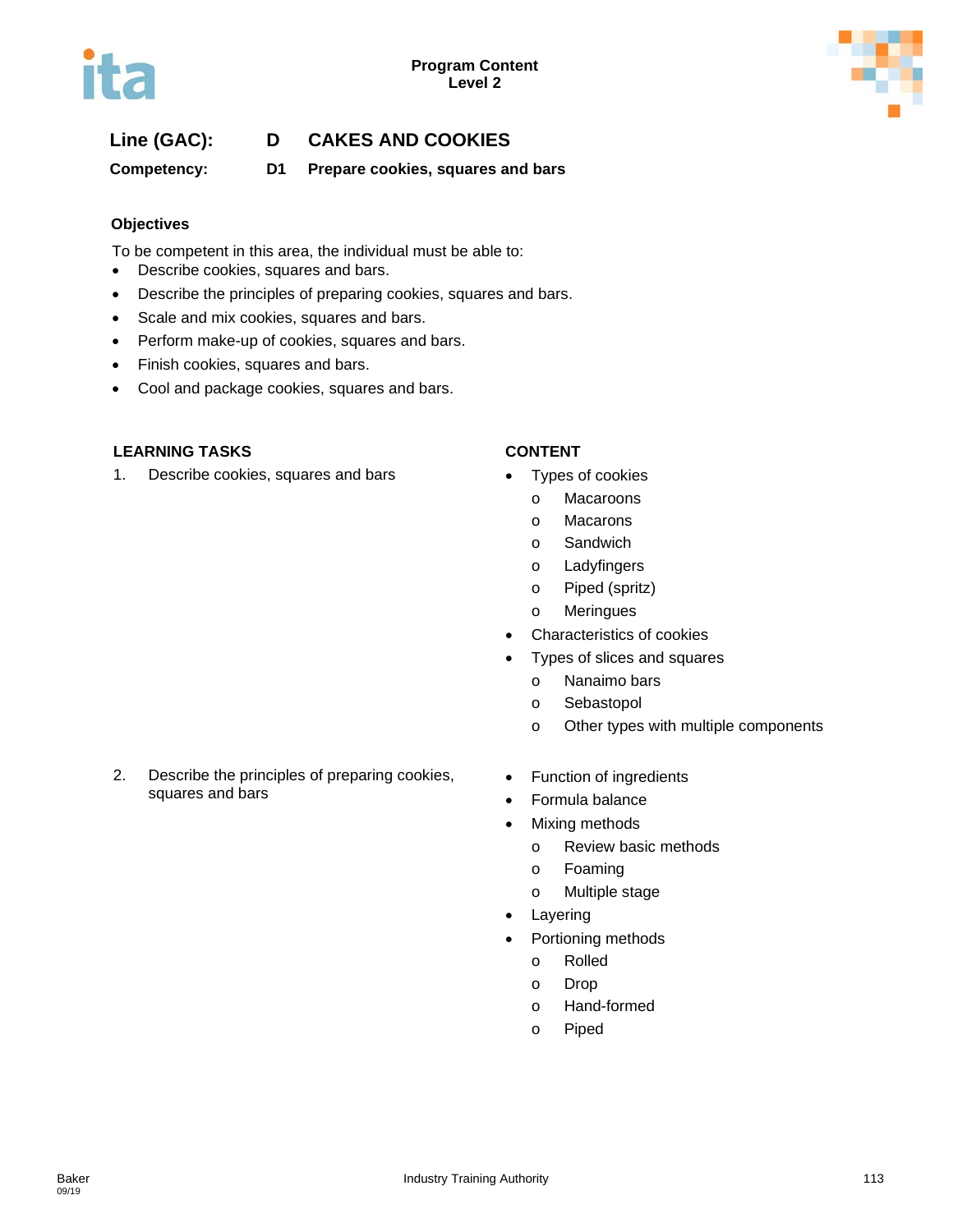

3. Scale and mix cookies, squares and bars • Measure ingredients

- 
- Mix dough
	- o Mixing method
	- o Timing of mixing
- Storage of prepared dough
	- o For immediate use
	- o Freezing for later use
- Using commercial mixes
- 4. Perform make-up of cookies, squares and bars Techniques for various products
	- - o Use of rolling pin
		- o Operate sheeter
		- o Hand forming
		- o Piping
		- o Cutting
		- o Spreading
	- Store for future bake-off
- 5. Finish cookies, squares and bars Pre-bake finishes
	-
	- **Garnish**
	- Bake products
		- o Select oven
		- o Oven controls
		- o Setting temperatures
		- o Baking times
		- o Testing for doneness
	- De-panning
	- Finishing, glazing and coating
- 6. Cool and package cookies, squares and bars Cooling
	- **Storing**
	- Package product
		- o Shelf life
		- o Label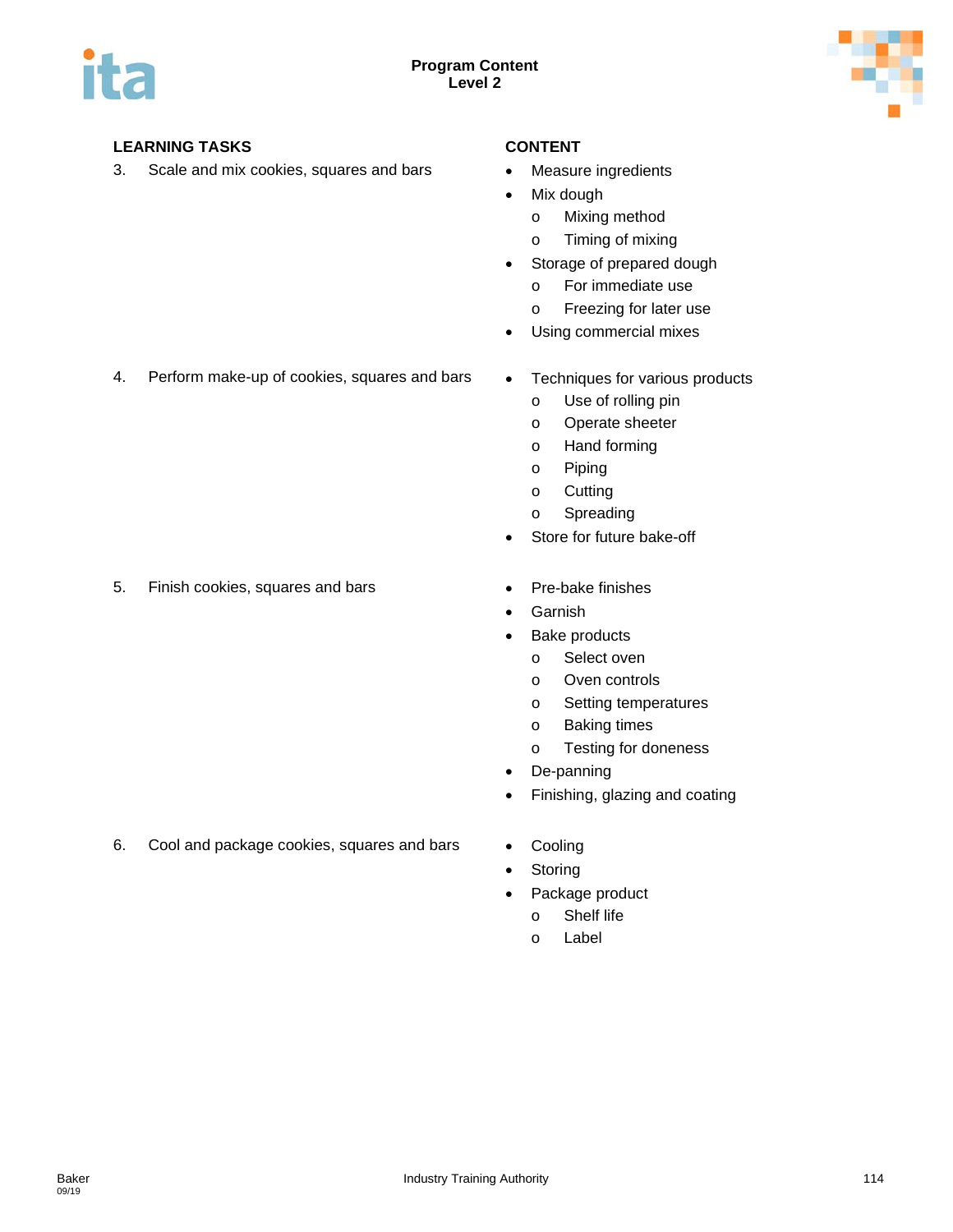



### **Achievement Criteria**

Performance The individual will prepare cookies, squares and bars to an industry standard for quality and production time.

Conditions The individual will be given formulas, a work station, appropriate ingredients and utensils. The competency will be observed and assessed by the instructor during technical training.

Criteria The individual will be evaluated on a grading sheet which reflects:

- Volume/spreading
- Colour
- Texture
- Taste
- Appearance
- Doneness
- Finish
- Accuracy of cutting
- Production time within industry expectations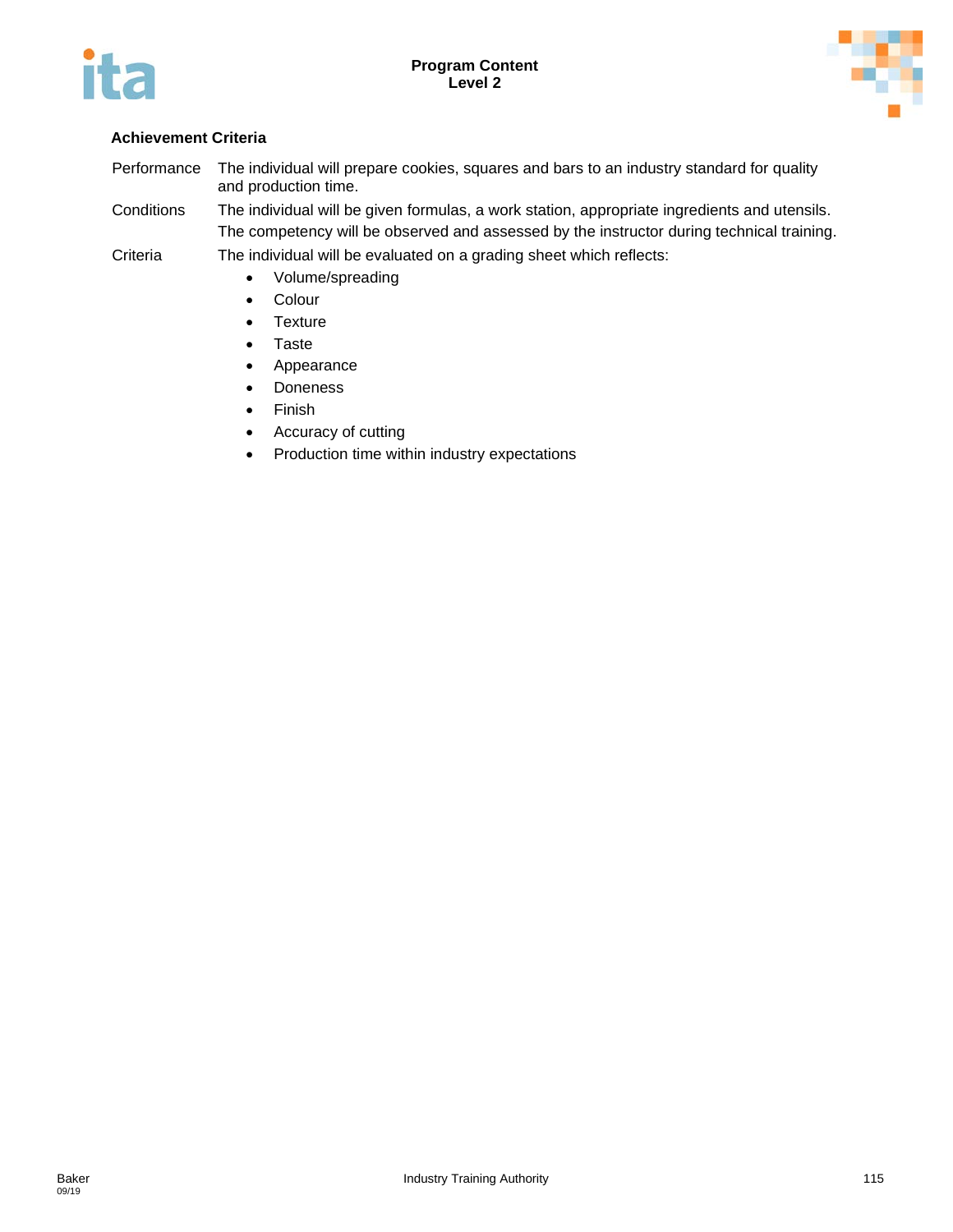



# **Line (GAC): D CAKES AND COOKIES**

**Competency: D3 Prepare cakes**

### **Objectives**

To be competent in this area, the individual must be able to:

- Describe cakes.
- Describe the principles of preparing cakes.
- Scale and mix cakes.
- Perform make-up of cakes.
- Finish cakes.
- Cool and store cakes.

#### **LEARNING TASKS CONTENT**

1. Describe cakes **•** Types of cakes

- - o Review basic cakes
	- o Straight sponge
	- o Emulsified sponge
	- o Angel food
	- o Chiffon
	- o Separated egg sponges
	- o Japonais
- Characteristics of cakes
- 2. Describe the principles of preparing cakes Function of ingredients
	-
	- Formula balance
	- Cleanliness of equipment
	- Temperature of ingredients
	- Volume of batter
	- Mixing methods
		- o Foaming
		- o Creaming
		- o One stage
		- o Two stage
	- Pan preparation
		- o Cake tins
		- o Sheet pans
		- o Tube pans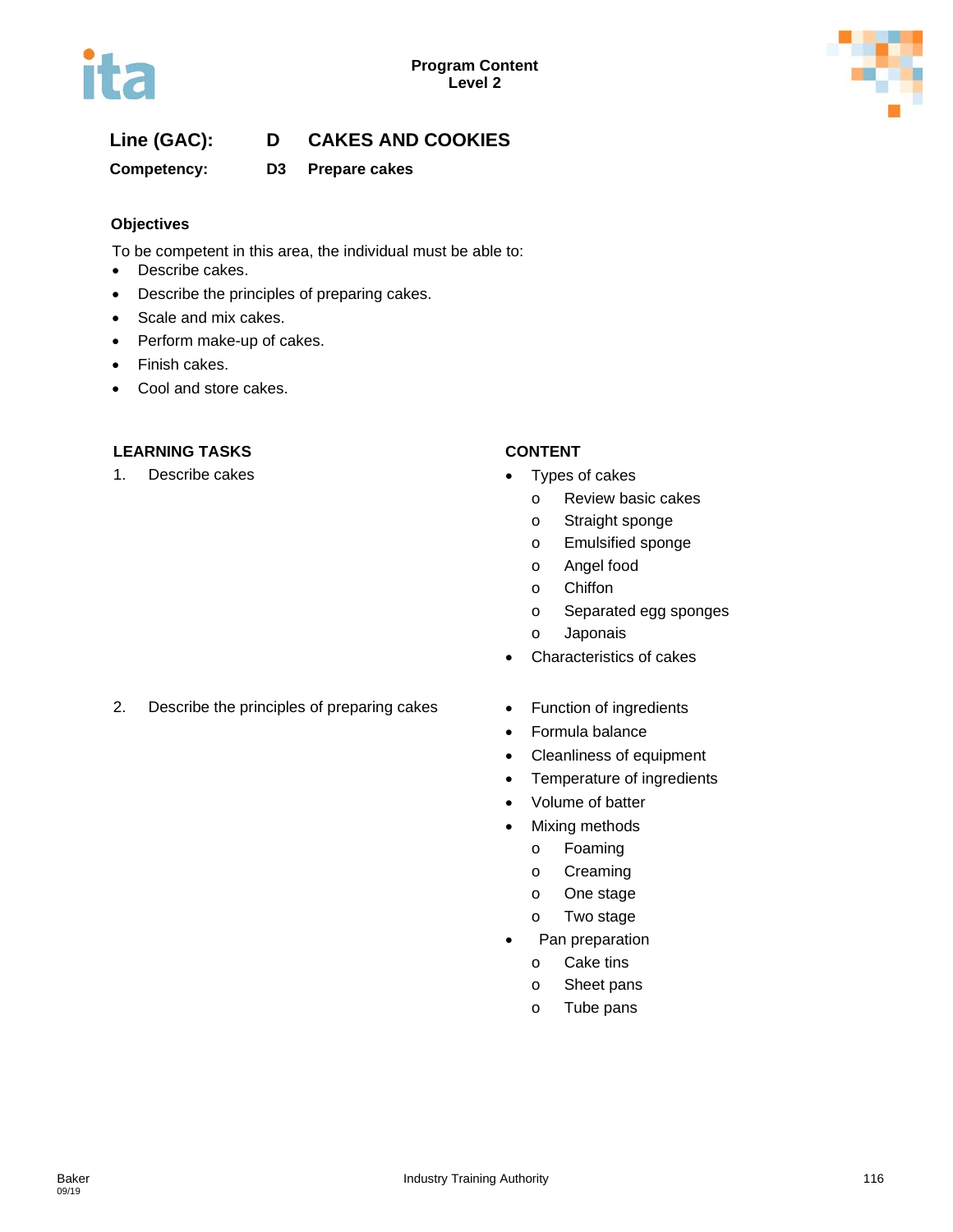

3. Scale and mix cakes **•** Measure ingredients

- 
- Mix batter
	- o Mixing method
	- o Timing of mixing
- Storage of prepared batter
	- o For immediate use
	- o Freezing for later use
- 4. Perform make-up of cakes Techniques for various products
	- Scaling/portioning
	- Store for future bake-off
- 5. Finish cakes  **Bake products** 
	- - o Select oven
		- o Oven controls
		- o Setting temperatures
		- o Baking times
		- o Testing for doneness
- 6. Cool and store cakes **•** Cooling
	-
	- **Storing**

- Performance The individual will prepare cakes to an industry standard for quality and production time. Conditions The individual will be given formulas, a work station, appropriate ingredients and utensils. The competency will be observed and assessed by the instructor during technical training.
- Criteria The individual will be evaluated on a grading sheet which reflects:
	- Volume
	- Shape
	- Colour
	- Texture, grain and crumb
	- Taste and aroma
	- Evenness of bake
	- Production time within industry expectations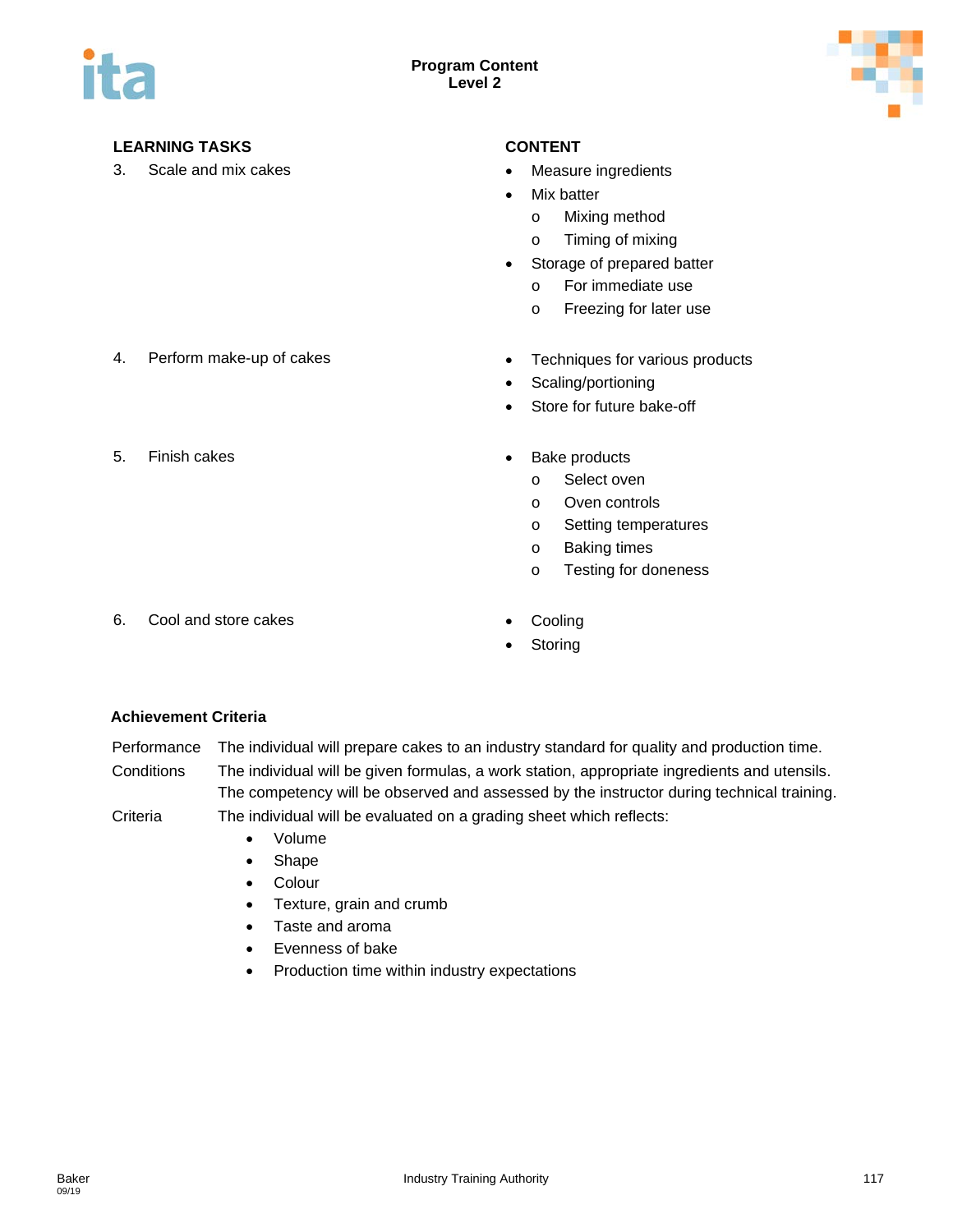

# **Line (GAC): D CAKES AND COOKIES**

**Competency: D4 Prepare specialty cakes and tortes**

#### **Objectives**

To be competent in this area, the individual must be able to:

- Describe fruit cakes.
- Describe the principles of preparing fruit cakes.
- Scale and mix fruit cakes.
- Perform make-up of fruit cakes.
- Finish fruit cakes.
- Cool, store and package fruit cakes.

#### **LEARNING TASKS CONTENT**

1. Describe fruit cakes • Types of fruit cakes

- - o Dark
	- o Light
	- o Other
- Characteristics of fruit cakes
- 2. Describe the principles of preparing fruit cakes Function of ingredients
	-
	- Formula balance
	- Preparation of fruit
	- Volume of batter
	- Mixing methods
		- o Creaming
		- o One stage
	- Pan preparation
	-
	- **Mix batter** 
		- o Mixing method
		- o Timing of mixing
	- Storage of prepared batter
		- o For immediate use
		- o Freezing for later use
	- Using commercial mixes

3. Scale and mix fruit cakes **•** Measure ingredients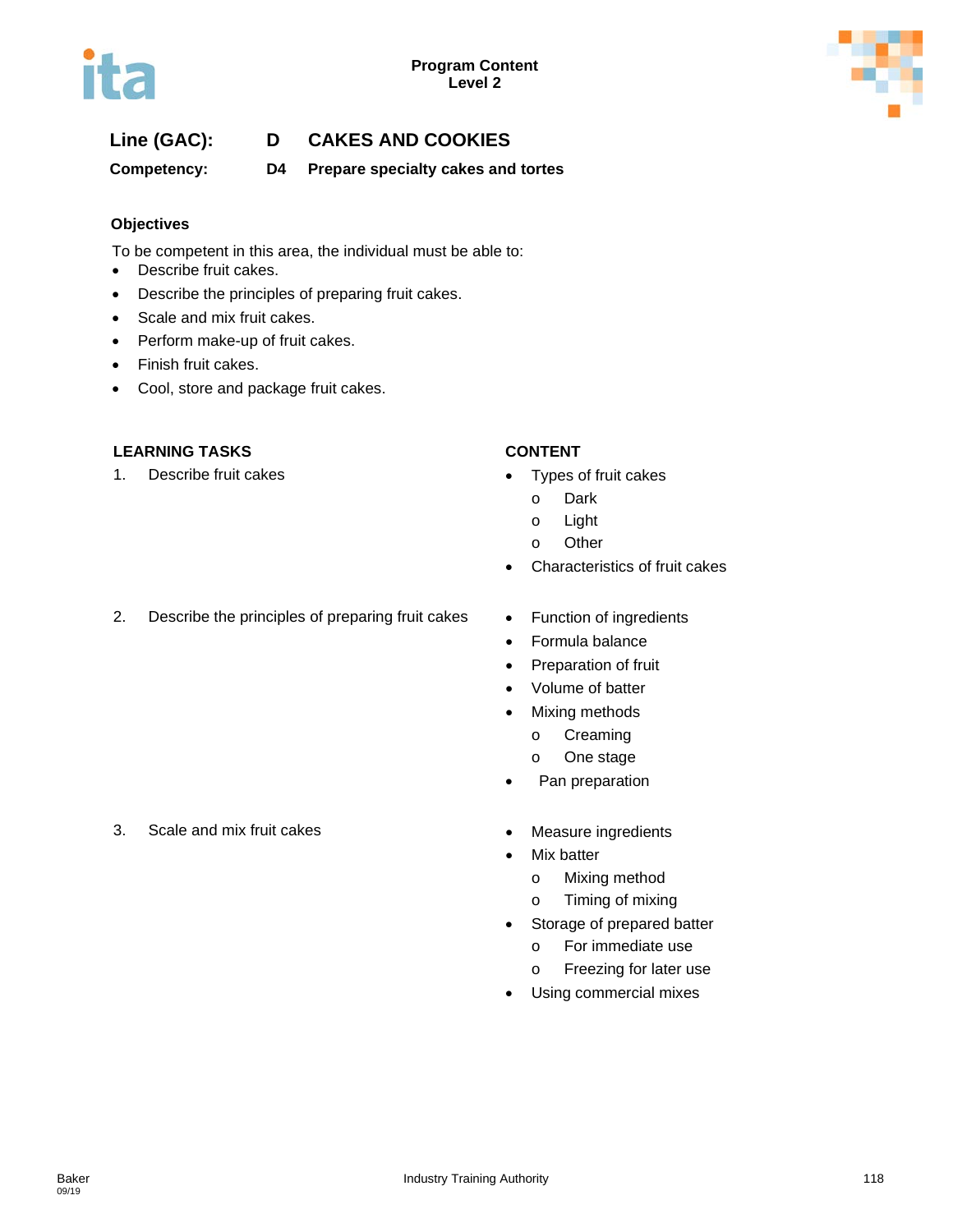

4. Perform make-up of fruit cakes • Techniques for various products

- 
- Scaling/portioning
- Store for future bake-off
- 5. Finish fruit cakes  **Bake products** 
	- - o Select oven
		- o Oven controls
		- o Setting temperatures
		- o Baking times
		- o Testing for doneness
	- Finishing and glazing
- 6. Cool, store and package fruit cakes Cooling
	-
	- **Storing**
	- Package product
		- o Shelf life
		- o Label

### **Achievement Criteria**

Performance The individual will prepare fruit cakes to an industry standard for quality and production time.

Conditions The individual will be given formulas, a work station, appropriate ingredients and utensils. The competency will be observed and assessed by the instructor during technical training.

Criteria The individual will be evaluated on a grading sheet which reflects:

- Volume
- Colour
- Appearance
- Texture
- Taste
- Shrinkage
- Evenness
- Doneness
- Production time within industry expectations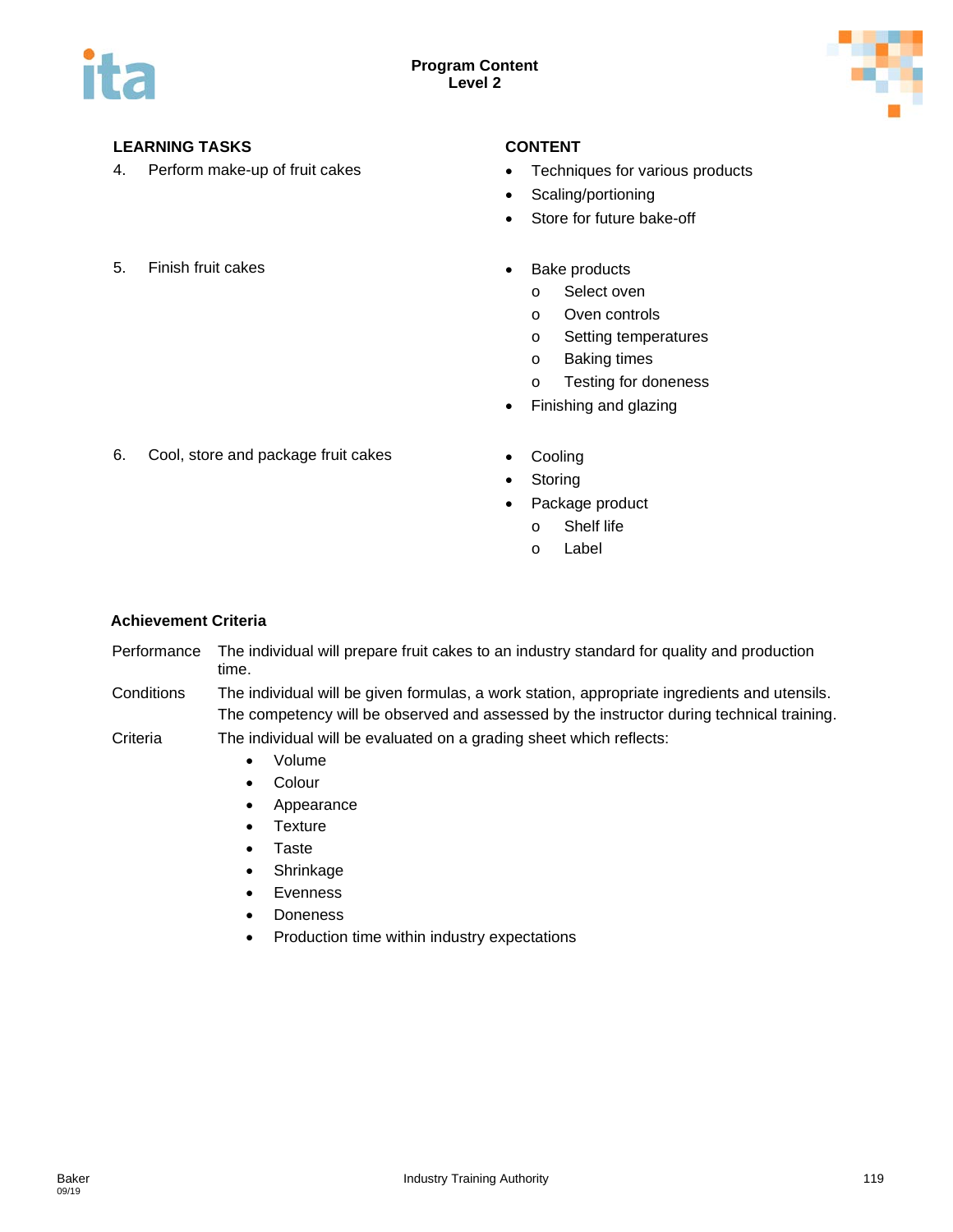

# **Line (GAC): E DECORATE AND FINISH BAKED GOODS**

**Competency: E1 Prepare icings, fillings, glazes and meringues**

### **Objectives**

To be competent in this area, the individual must be able to:

- Describe icings, fillings, glazes and meringues.
- Describe the principles of preparing icings, fillings, glazes and meringues.
- Prepare icings, fillings, glazes and meringues.
- Cool and store icings, fillings, glazes and meringues.

### **LEARNING TASKS CONTENT**

1. Describe icings, fillings, glazes and meringues • Review basic icings, glazes and meringues

- 
- Types of icings
	- o Ganache
	- o Fudge
	- o Boiled
	- o Marshmallow frosting
- Types of fillings and glazes
	- o Fruit fillings
	- o Gelee
- 2. Describe the principles of preparing icings, fillings, glazes and meringues
- Function of ingredients
- Formula balance
- Mixing methods
- Cooking methods
- Temperature of equipment and ingredients
- Cleanliness of equipment
- 3. Prepare icings, fillings, glazes and meringues Measure ingredients
	- Prepare product
		- o Mixing method
		- o Timing of mixing
		- o Cooking method
	- Storage of prepared products
		- o For immediate use
		- o Freezing for later use
		- Using commercial mixes
- 4. Cool and store icings, fillings, glazes and meringues
- **Cooling**
- **Storing**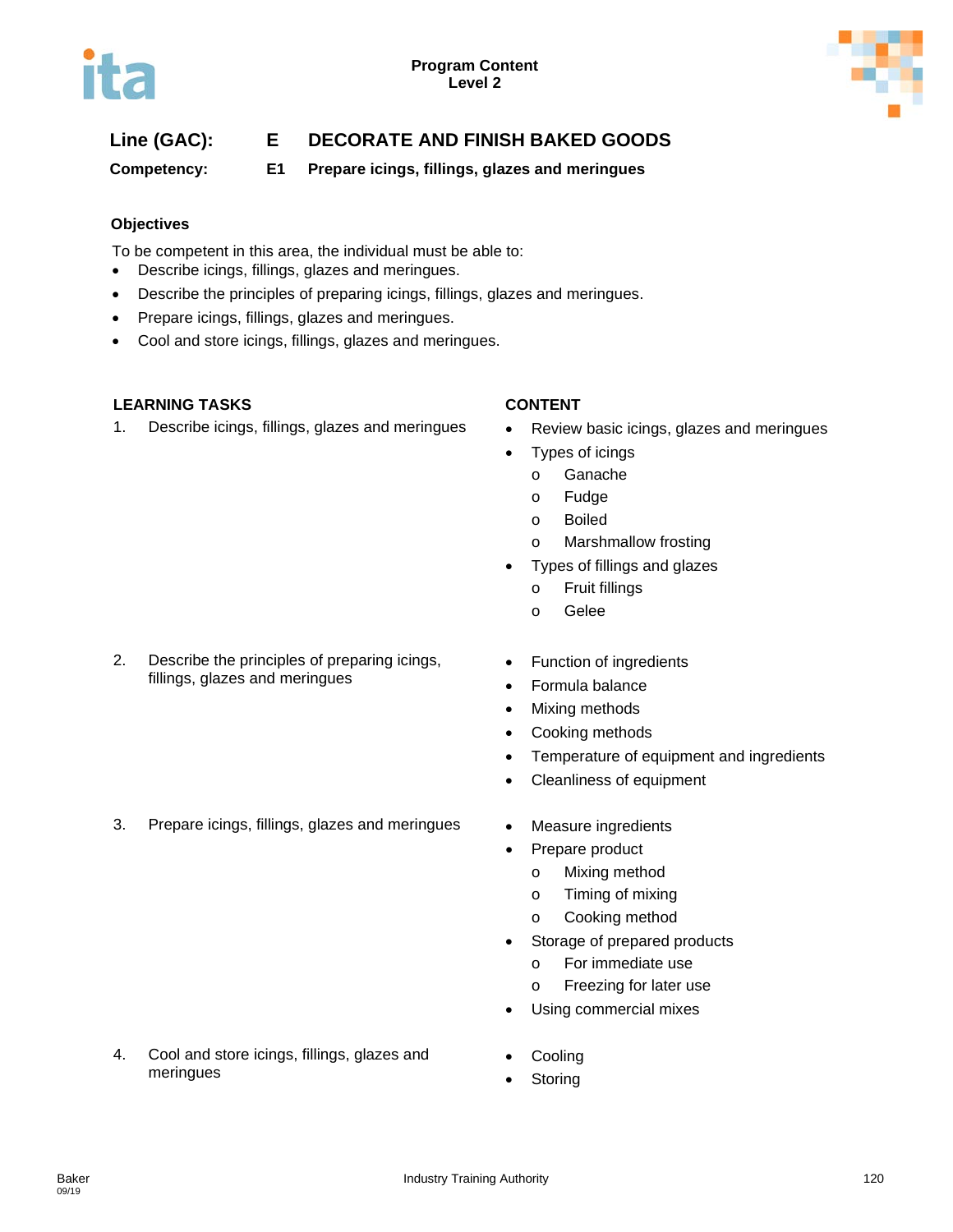



#### **Achievement Criteria**

- Performance The individual will prepare icings, fillings, glazes and meringues to an industry standard for quality and production time
- Conditions The individual will be given formulas, a work station, appropriate ingredients and utensils. The competency will be observed and assessed by the instructor during technical training.

Criteria The individual will be evaluated on a grading sheet which reflects:

- Volume
- Viscosity
- Taste
- Colour
- Consistency
- Texture
- Stability
- Production time within industry expectations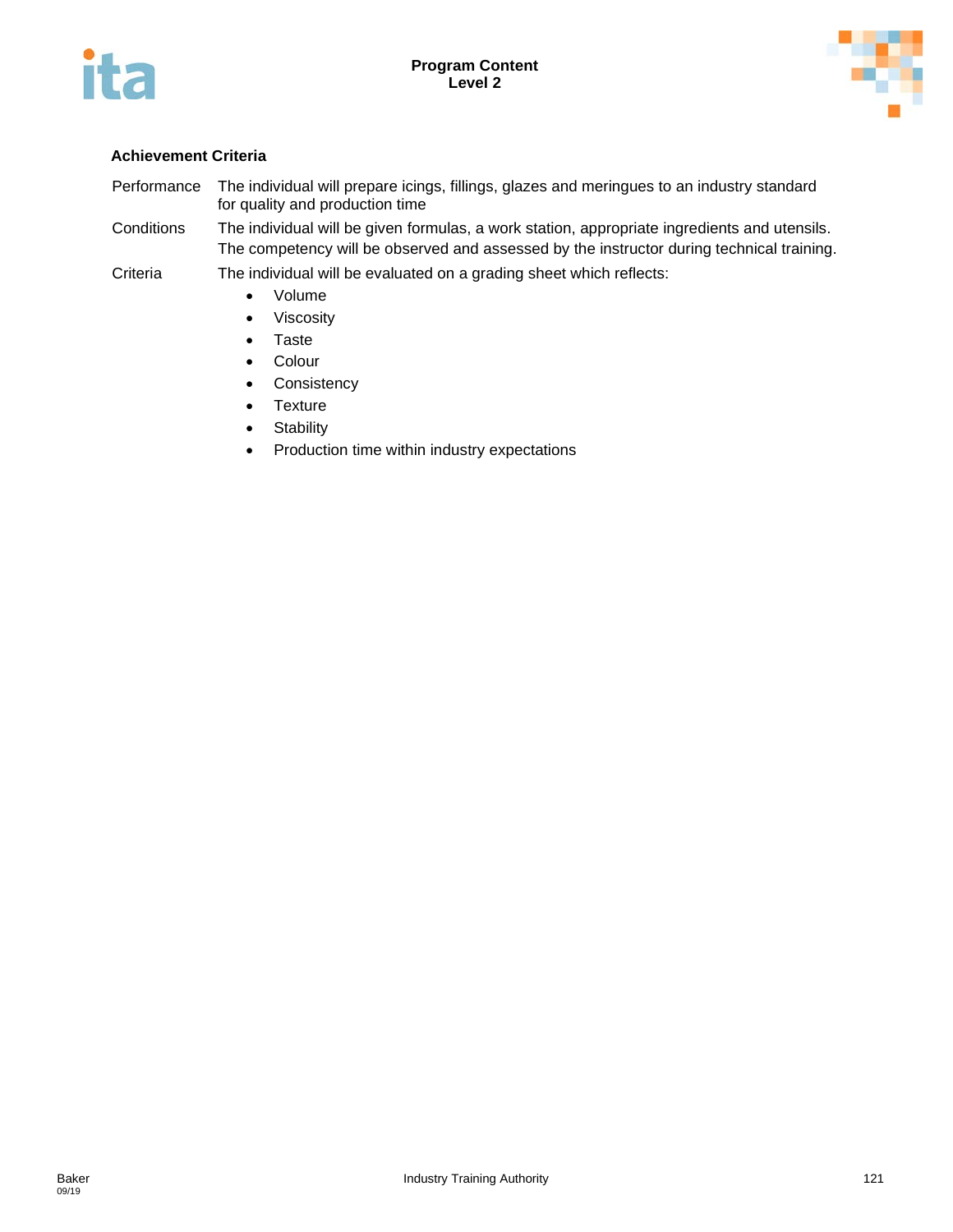

# **Line (GAC): E DECORATE AND FINISH BAKED GOODS**

**Competency: E2 Assemble and decorate cakes and pastries**

### **Objectives**

To be competent in this area, the individual must be able to:

- Perform cutting techniques.
- Perform filling procedures.
- Perform coating techniques.
- Perform finishing and decorating techniques.

### **LEARNING TASKS CONTENT**

1. Perform cutting techniques **•** Cutting tools

- 
- Cutting methods
- Techniques for different products
	- o Cakes
	- o Pastries
- 2. Perform filling procedures **•** Selecting tools
- - Select method
		- o Piping
		- o Spreading
	- Techniques for different products
		- o Ganache
		- o Creams and curds
		- o Pastry cream
- 3. Perform coating techniques **•** Selecting tools
	-
	- Select method
		- o Textures
		- o Combing
		- o Coating with nuts or crumbs
	- Techniques for different products
		- o Products with different textures
		- o Layered items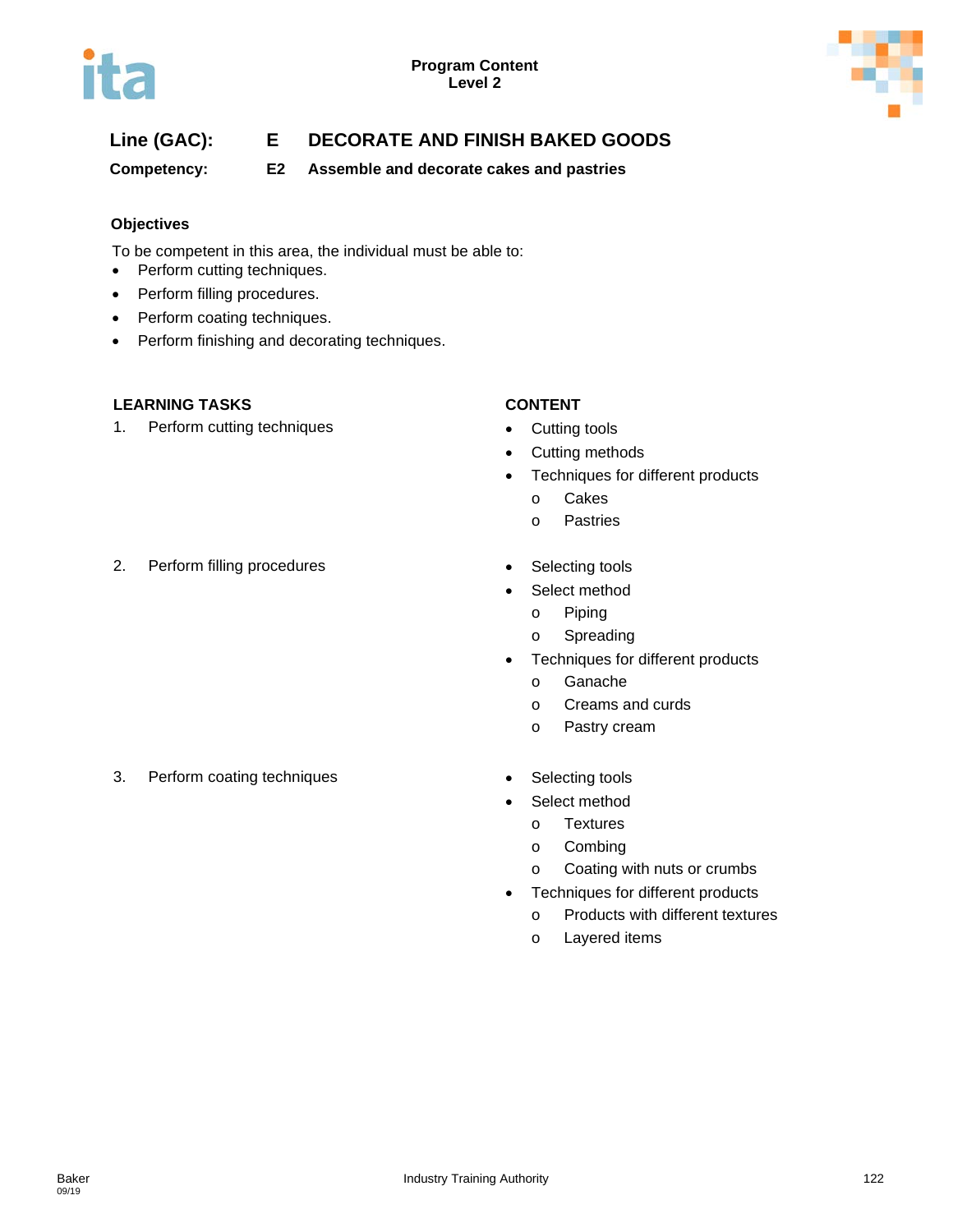

4. Perform finishing and decorating techniques • Selecting tools

- 
- Piping
	- o Borders
	- o Flowers
	- o Writing
- Techniques for different products
	- o Royal icing
	- o Ganache
	- o Meringue

#### **Achievement Criteria**

Performance The individual will assemble and decorate cakes and pastries to an industry standard for quality and production time.

- Conditions The individual will be given formulas, a work station, appropriate ingredients and utensils. The competency will be observed and assessed by the instructor during technical training.
- Criteria The individual will be evaluated on a grading sheet which reflects:
	- Visual appeal
	- Taste
	- Symmetry
	- Consistency
	- Production time within industry expectations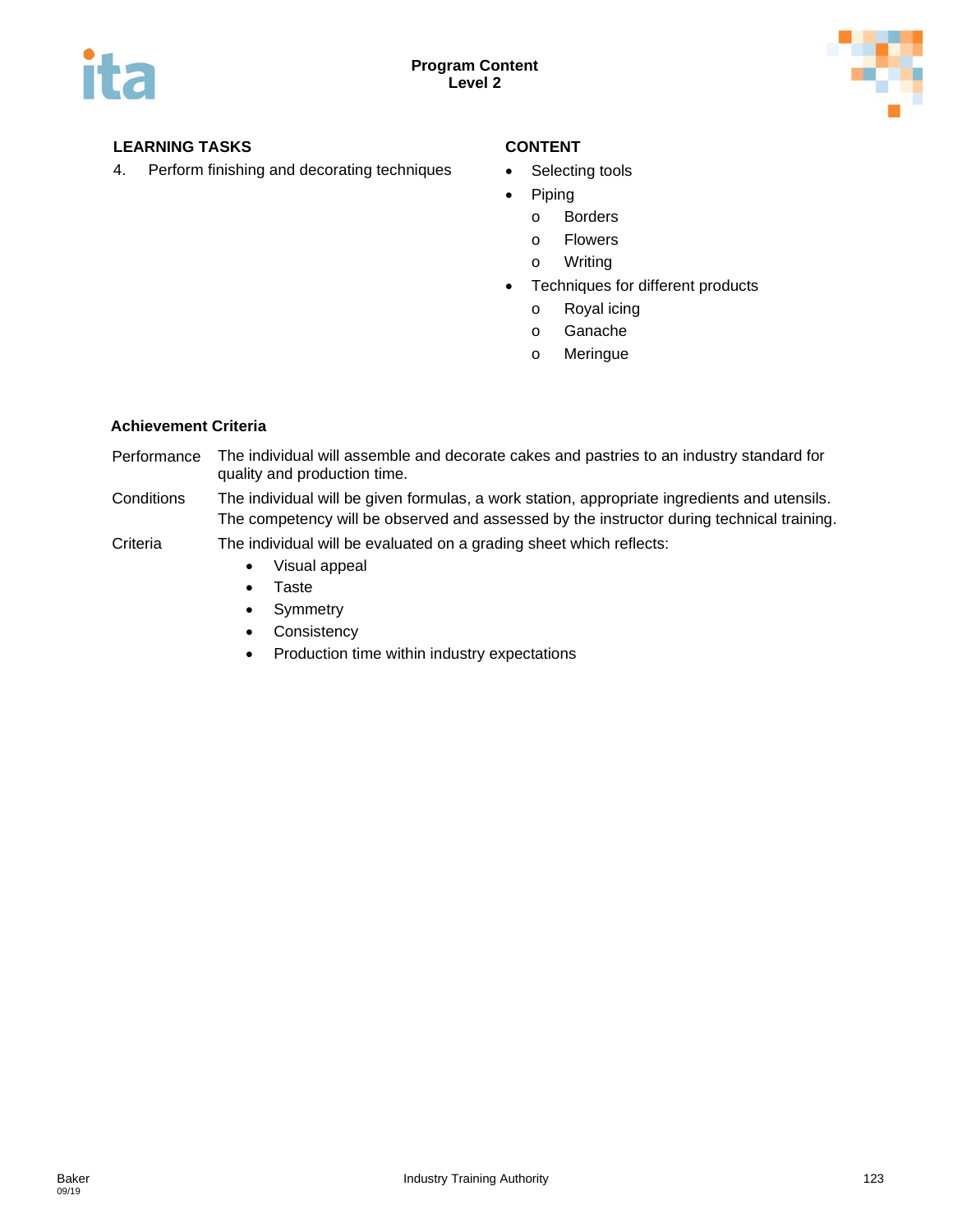

# **Line (GAC): E DECORATE AND FINISH BAKED GOODS**

**Competency: E3 Prepare decorative pastes and garnishes**

### **Objectives**

To be competent in this area, the individual must be able to:

- Describe decorative pastes and garnishes.
- Describe the principles of preparing decorative pastes and garnishes.
- Prepare decorative pastes and garnishes.
- Cool and store decorative pastes and garnishes.

### **LEARNING TASKS CONTENT**

1. Describe decorative pastes and garnishes • Types of decorative pastes

- - o Marzipan
	- o Modelling chocolate
	- o Rolled fondant
- Types of garnishes
	- o Basic techniques for shaping and moulding
- 2. Describe the principles of preparing decorative pastes and garnishes
- Function of ingredients
- Formula balance
- Mixing methods
- Cooking methods
- Temperature of equipment and ingredients
- Cleanliness of equipment
- 3. Prepare decorative pastes and garnishes Measure ingredients
	-
	- Prepare product
		- o Mixing method
		- o Timing of mixing
		- o Cooking method
	- Pinning
	- Cutting
	- Moulding
	- Storage of prepared products
	- Using commercial products
- 4. Cool and store decorative pastes and garnishes Cooling
	-
	- **Storing**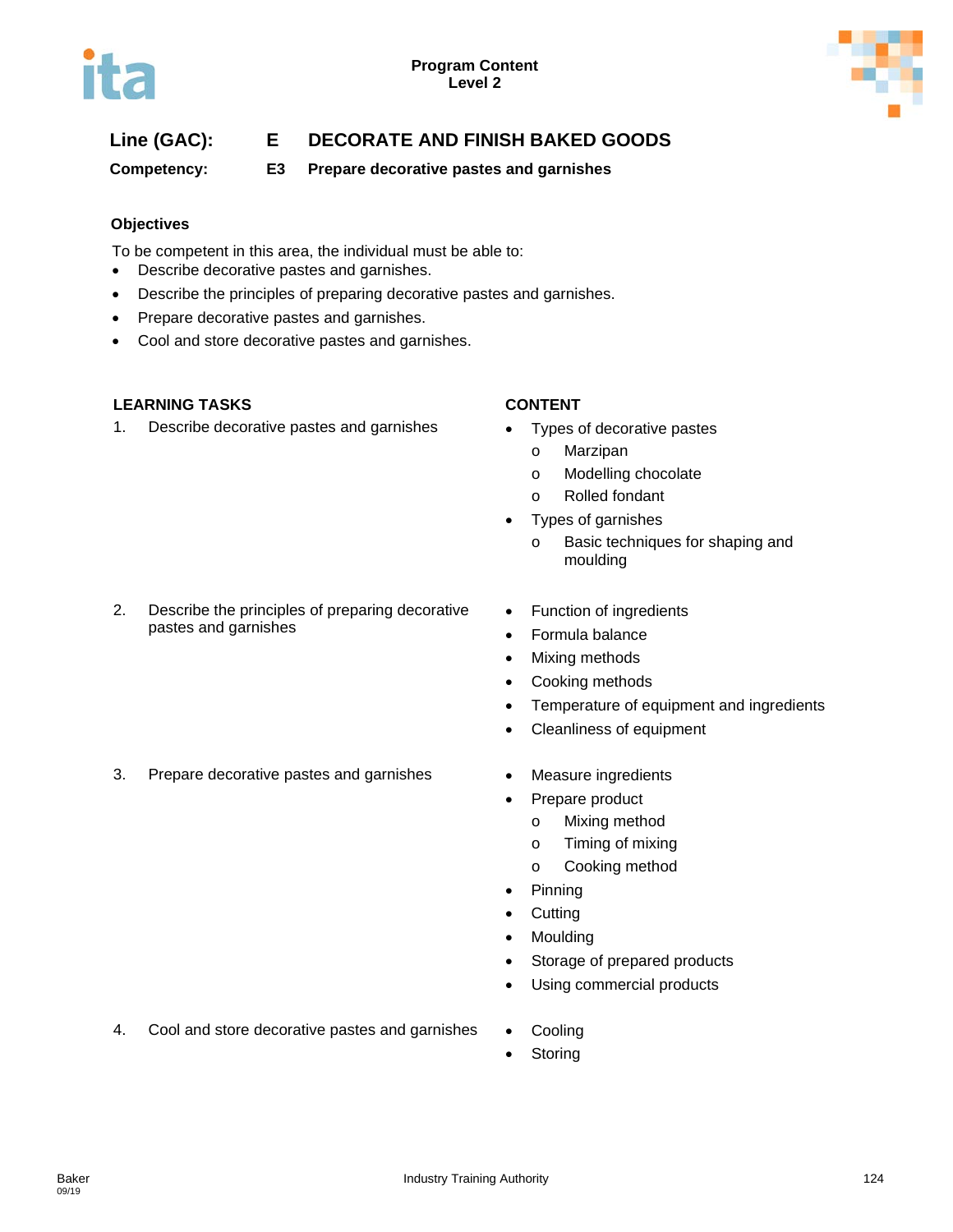



- Performance The individual will prepare decorative pastes and garnishes to an industry standard for quality and production time.
- Conditions The individual will be given formulas, a work station, appropriate ingredients and utensils. The competency will be observed and assessed by the instructor during technical training.
- Criteria The individual will be evaluated on a grading sheet which reflects:
	- Visual appeal
	- Texture
	- Taste
	- Production time within industry expectations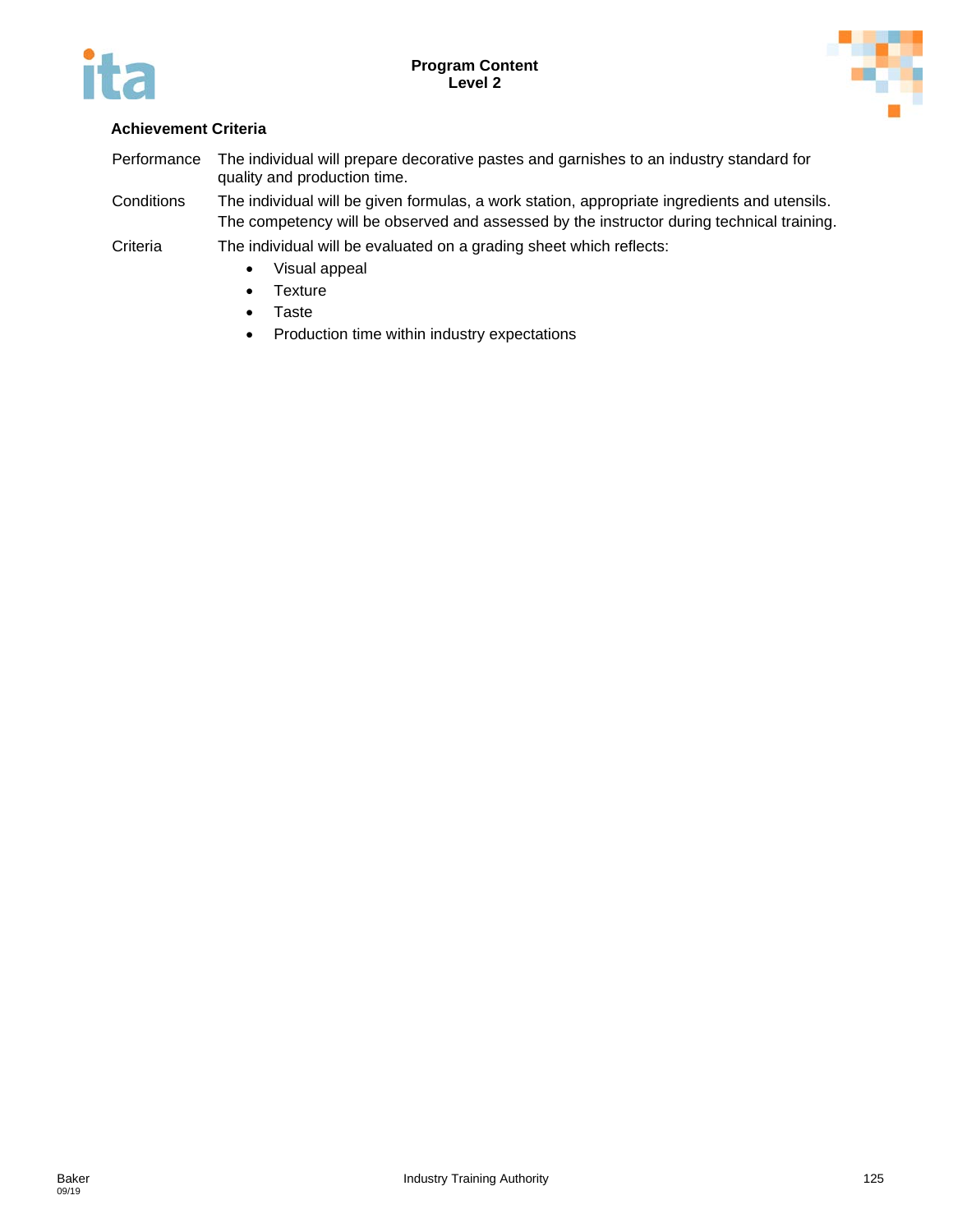

# **Line (GAC): E DECORATE AND FINISH BAKED GOODS**

**Competency: E4 Assemble and decorate tiered and wedding cakes**

### **Objectives**

To be competent in this area, the individual must be able to:

- Describe tiered and wedding cakes.
- Describe the principles of assembling and decorating tiered and wedding cakes.
- Assemble and decorate basic tiered and wedding cakes.

### **LEARNING TASKS CONTENT**

1. Describe tiered and wedding cakes • Types

2.. Describe the principles of assembling and decorating tiered and wedding cakes

- 
- Customer preferences and requests
- Finished product
	- o Decorations
	- o Traditional
	- o Contemporary
	- o Themes
- Architecture
	- o Balance
	- o Weight distribution
	- o Symmetry
- Structural components
	- o Pillars
	- o Dowels
	- o Stands
- Visual appeal
	- o Colour combination
	- o Shapes
	- o Textures
- Taste
	- o Flavour combinations
	- o Harmony
	- o Contrast
- Cutting
	- o Procedure
	- o Servings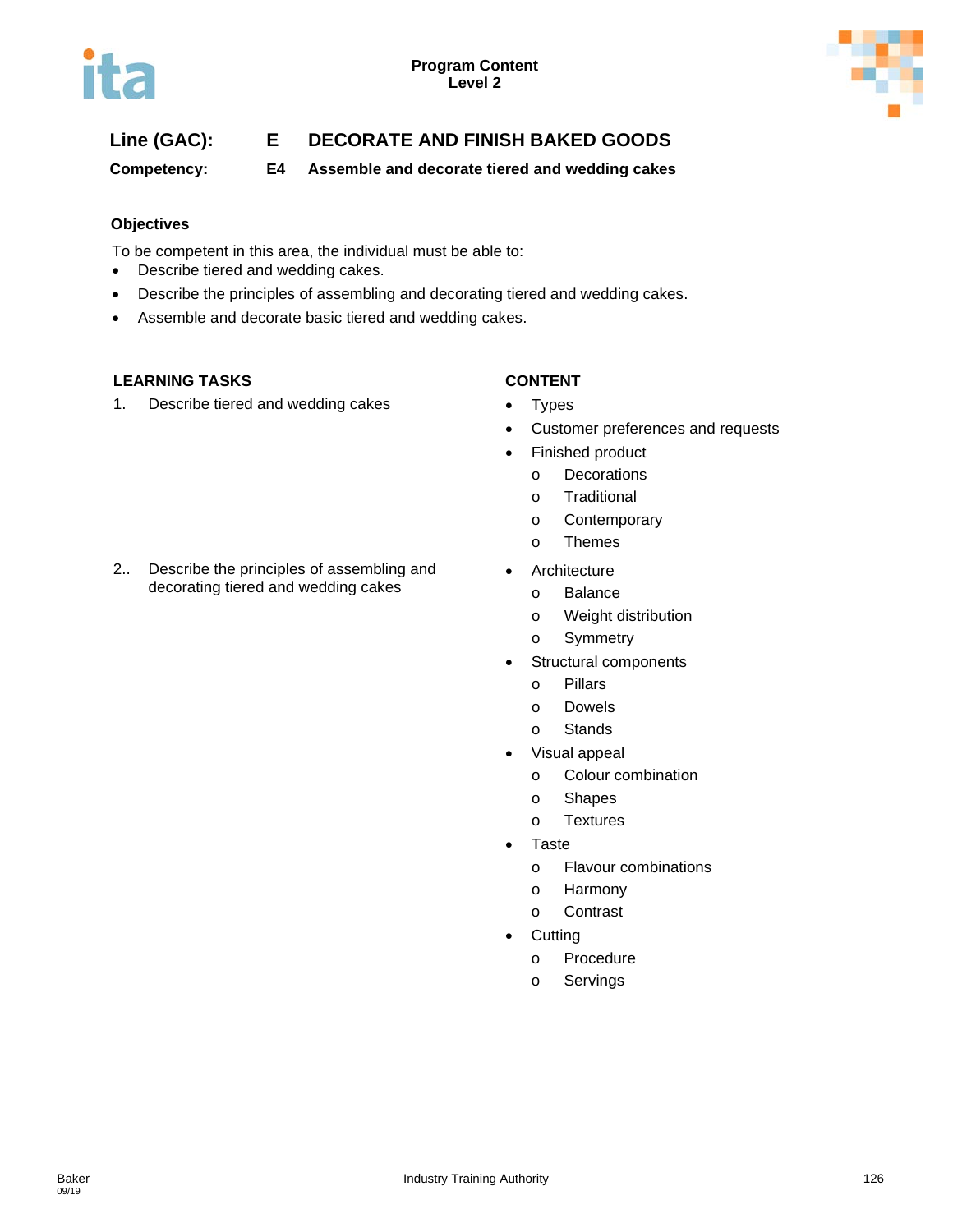

3. Assemble and decorate basic tiered and wedding cakes

- Planning
	- o Tiered blank (dummy) cake
	- o Types
- Masking
- Finishing
- Techniques for different products
	- o Royal icing
	- o Buttercream

#### **Achievement Criteria**

- Performance The individual will assemble and decorate basic tiered and wedding cakes to an industry standard for quality and production time.
- Conditions The individual will be given formulas, a work station, appropriate ingredients and utensils. The competency will be observed and assessed by the instructor during technical training.

#### Criteria The individual will be evaluated on a grading sheet which reflects:

- Neatness
- Symmetry
- Quality of decoration
- Creativity and originality
- Visual appeal
- Production time within industry expectations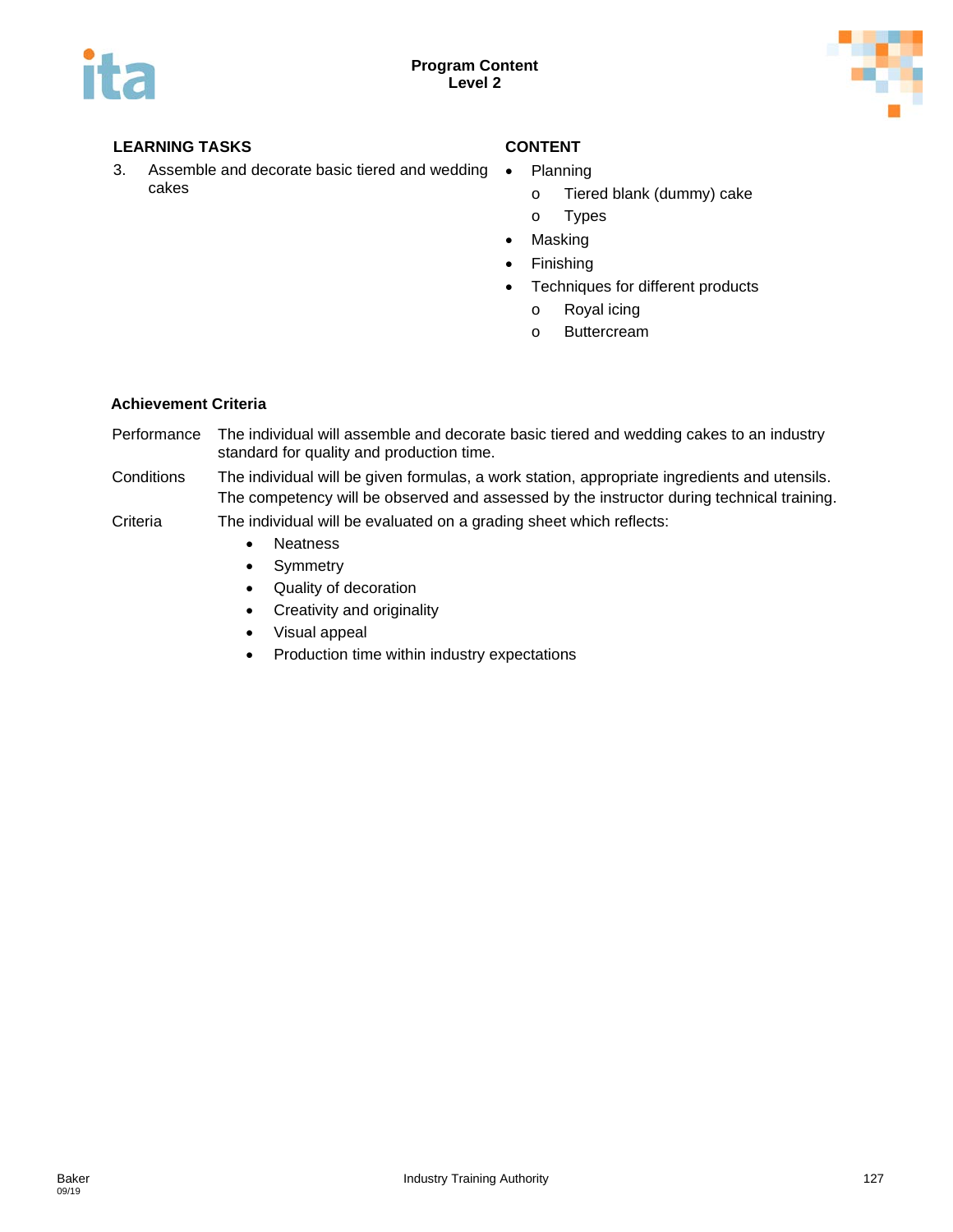



### **Line (GAC): F DESSERTS**

**Competency: F1 Prepare custards and mousses**

#### **Objectives**

To be competent in this area, the individual must be able to:

- Describe custards and mousses.
- Describe the principles of preparing custards and mousses.
- Prepare custards and mousses.
- Cool and store custards and mousses.

#### **LEARNING TASKS CONTENT**

mousses

1. Describe custards and mousses • Types of custards and mousses

- - o Review basic types
	- o Chocolate mousse
	- o Fruit mousse
	- o Panna cotta
	- o Bavarian cream
	- o Lemon curd
- 2. Describe the principles of preparing custards and • Function of ingredients
	- o Function
	- o Setting/gelling
	- o Use of gelatine
	- Formula balance
	- Flavouring
	- Mixing methods
	- **Cooking**
	- Baking
		- o Temperatures
		- o Water bath
	- Freezing and defrosting
	- Unmoulding
	-
	- Prepare product
		- o Mixing method
		- o Timing of mixing
		- o Cooking or baking method
	- Storage of prepared products
	- Using commercial mixes/products

#### 3. Prepare custards and mousses • Measure ingredients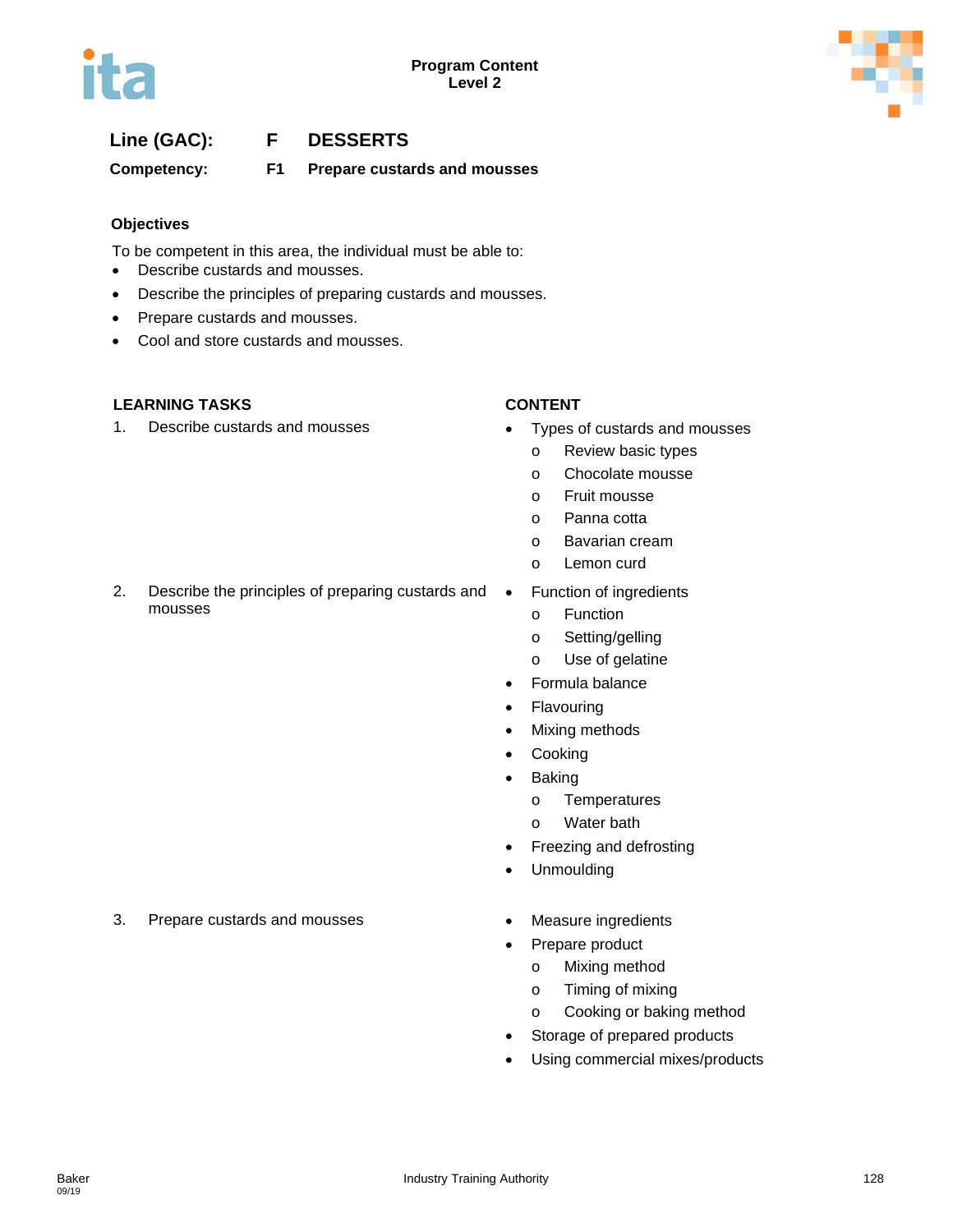

4. Cool and store custards and mousses • Cooling

- 
- Storing
- Slicing and portioning
- Freezing and unmoulding

- Performance The individual will prepare custards and mousses to an industry standard for quality and production time.
- Conditions The individual will be given formulas, a work station, appropriate ingredients and utensils. The competency will be observed and assessed by the instructor during technical training.
- Criteria The individual will be evaluated on a grading sheet which reflects:
	- Volume
		- Colour
		- Texture
		- Taste
		- Doneness
		- Production time within industry expectations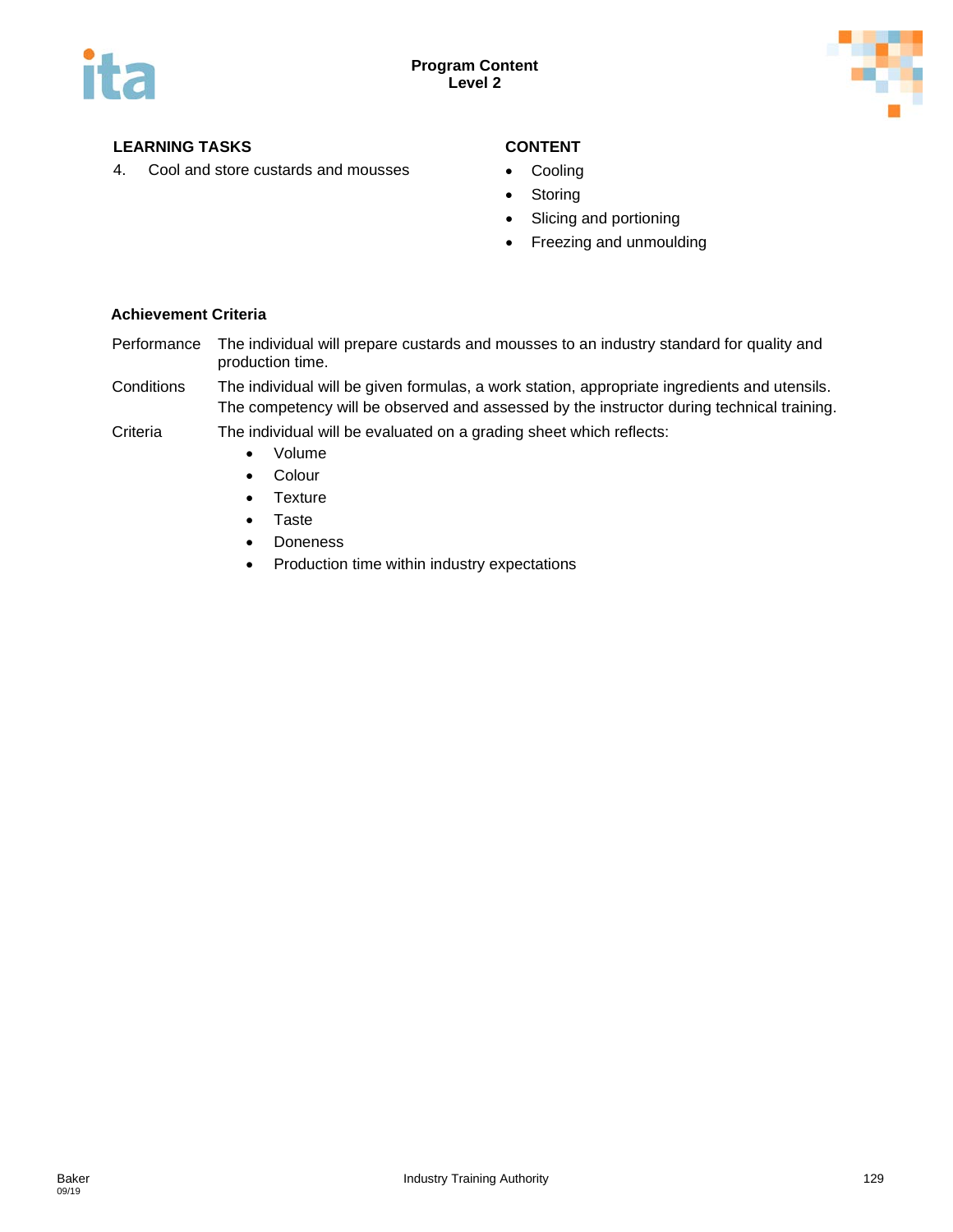

# **Line (GAC): F DESSERTS**

**Competency: F2 Prepare plated desserts**

#### **Objectives**

To be competent in this area, the individual must be able to:

- Describe basic hot plated desserts.
- Describe the principles of preparing basic hot plated desserts.
- Prepare basic hot plated desserts.

### **LEARNING TASKS CONTENT**

plated desserts

1. Describe basic hot plated desserts • Types of basic hot plated desserts

2. Describe the principles of preparing basic hot

- - o Tatins
	- o Clafoutis
	- o Flambé and other hot fruit desserts
- Function of ingredients
- Formula balance
- Mixing methods
- Cooking methods
- Selection of ingredients
- Using frozen, canned, dried, and fresh fruits
- 
- Prepare ingredients
- Prepare product
	- o Mixing method
	- o Cooking or baking method
	- o Oven temperature
	- o Testing for doneness
- Finishing and serving

### **Achievement Criteria**

- Performance The individual will prepare basic hot plated desserts to an industry standard for quality and production time.
- Conditions The individual will be given formulas, a work station, appropriate ingredients and utensils. The competency will be observed and assessed by the instructor during technical training.
- Criteria The individual will be evaluated on a grading sheet which reflects:
	- Colour
	- Texture
	- Taste
	- Doneness
	- Production time within industry expectations

3. Prepare basic hot plated desserts **•** Measure ingredients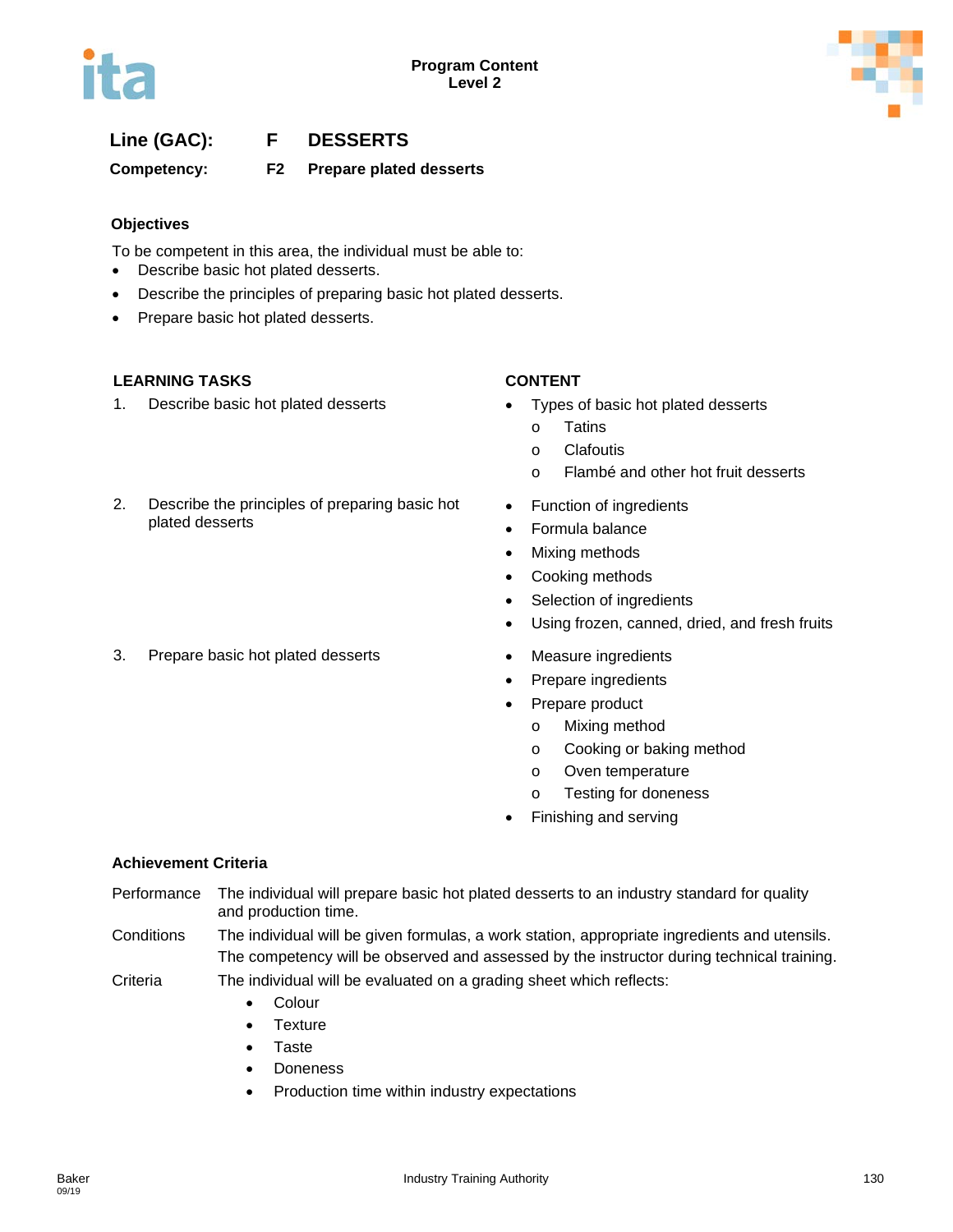# **Line (GAC): F DESSERTS**

**Competency: F3 Prepare ice creams and frozen desserts**

#### **Objectives**

To be competent in this area, the individual must be able to:

- Describe ice creams and sorbets.
- Describe the principles of preparing ice creams and sorbets.
- Prepare ice creams and sorbets.
- Freeze and store ice creams and sorbets.

2. Describe the principles of preparing ice creams

### **LEARNING TASKS CONTENT**

and sorbets

1. Describe ice creams and sorbets • Types of ice creams and sorbets

- - o Ice cream
	- o Gelato
	- o Sorbet
	- o Sherbet
	- o Granite/Granita
- Function of ingredients
- Formula balance
	- o Fat content
	- o Sugar density
	- o Stabilizers
- Preparation methods
- Cooking
- Freezing methods
	- o Machine
	- o Traditional
- Over run
- 3. Prepare ice creams and sorbets **•** Measure ingredients
	-
	- Prepare product
		- o Mixing method
		- o Timing of mixing
		- o Cooking method
		- o Temperature
	- Cooling of base
	- Maturing
	- Using commercial mixes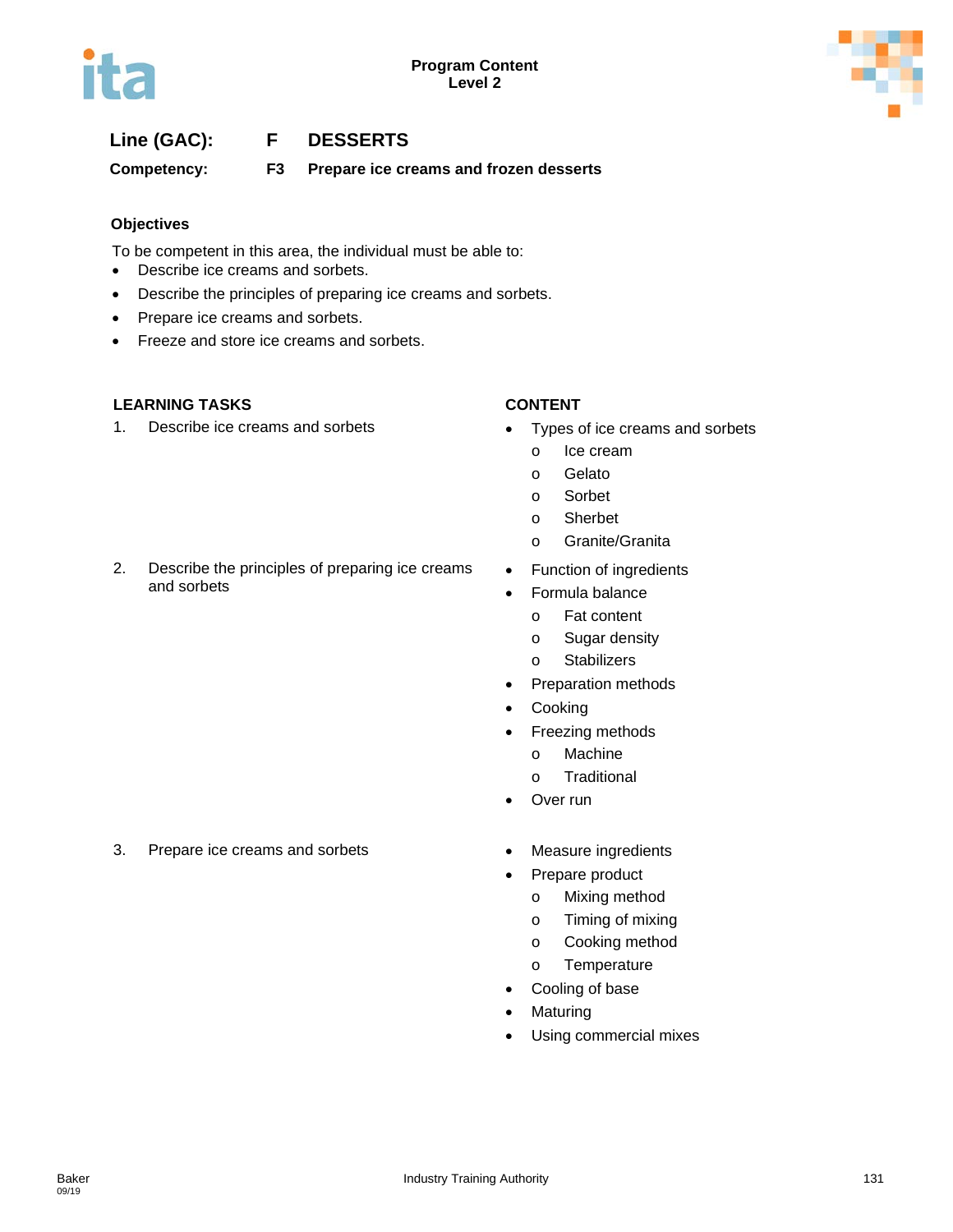

4. Freeze and store ice creams and sorbets • Freezing of base

- 
- Storing
- Tempering

- Performance The individual will prepare ice creams and sorbets to an industry standard for quality and production time.
- Conditions The individual will be given formulas, a work station, appropriate ingredients and utensils. The competency will be observed and assessed by the instructor during technical training.
- Criteria The individual will be evaluated on a grading sheet which reflects:
	- Taste
	- Colour
	- Consistency
	- Texture
	- Production time within industry expectations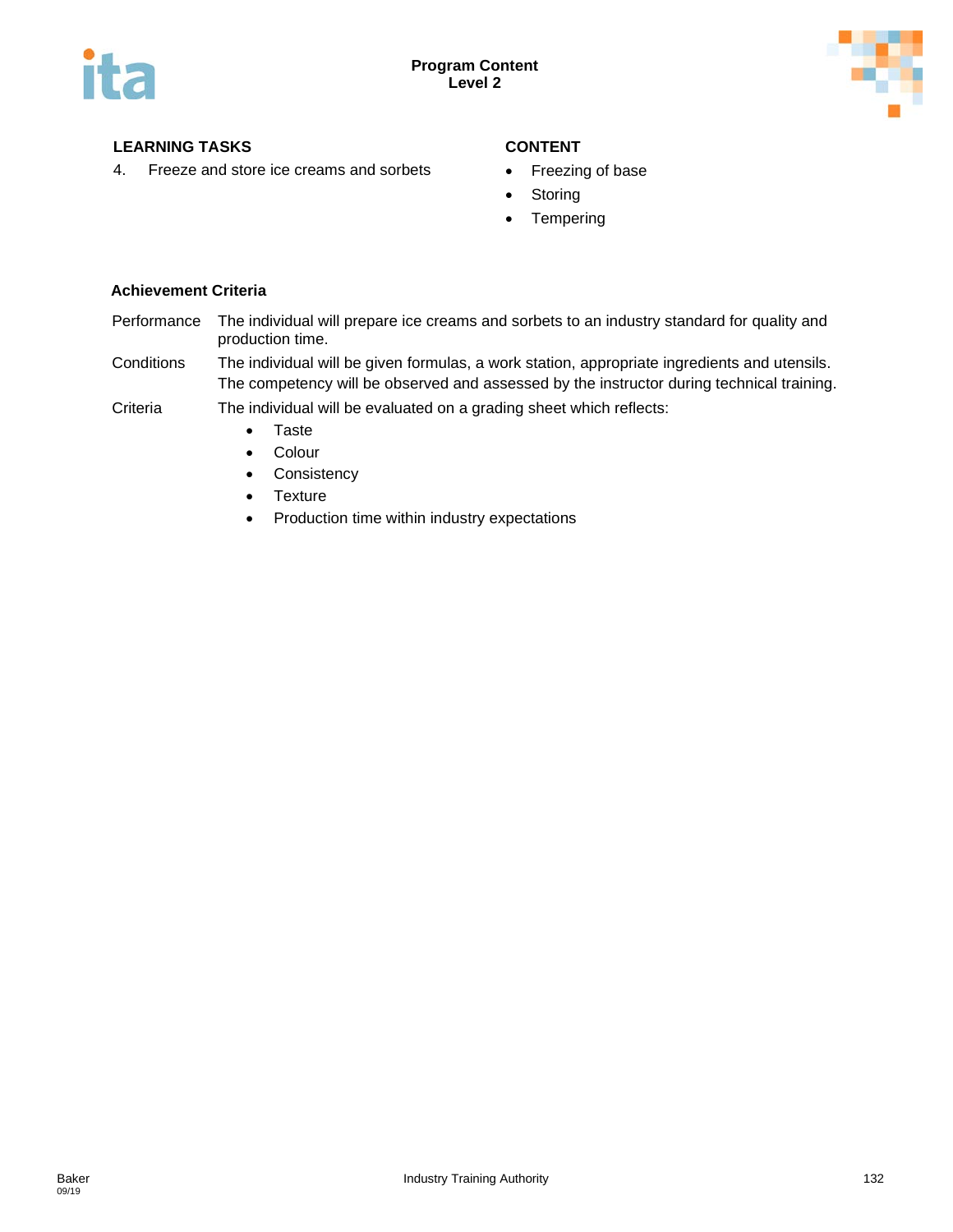# **Line (GAC): F DESSERTS**

**Competency: F4 Apply dessert presentation techniques**

#### **Objectives**

To be competent in this area, the individual must be able to:

- Describe the basic principles of plate presentation.
- Apply basic dessert presentation techniques.

#### **LEARNING TASKS CONTENT**

1. Describe the basic principles of plate presentation

- **Components**
- Design
- **Balance** 
	- o Colour
	- o Flavour
	- o Texture
	- o Symmetry
- **Portioning**
- o Size
- o Techniques
- **Garnishes** 
	- o Basic types
	- o Coulis
	- o Simple chocolate garnishes
	- o Tuiles and other cookies
- Make up
	- o Plate design
	- o Order of assembly
	- o Finishing
	- o Holding for service
- 2. Apply basic dessert presentation techniques Select components
	-
	- Select accompaniments and garnishes
	- Portion desserts
		- o Slicing
		- o Cutting
		- o Scooping
		- o Quenelles
		- o Piping
	- Garnish appropriately
	- Serve at correct temperature

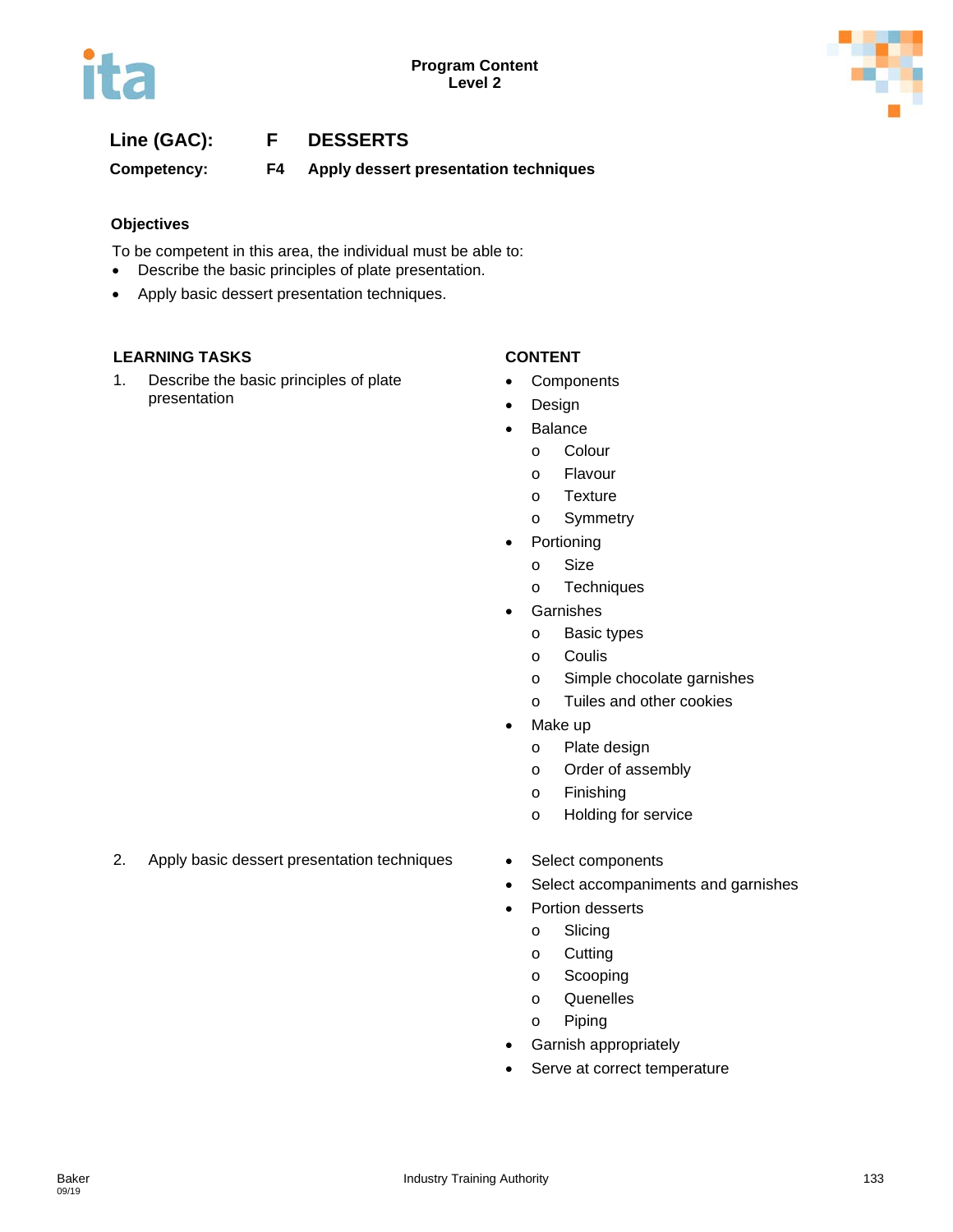



- Performance The individual will apply basic dessert presentation techniques to an industry standard for quality and production time.
- Conditions The individual will be given formulas, a work station, appropriate ingredients and utensils. The competency will be observed and assessed by the instructor during technical training.
- Criteria The individual will be evaluated on a grading sheet which reflects:
	- Colour
	- Appearance
	- Portion size
	- Neatness
	- Temperature
	- Production time within industry expectations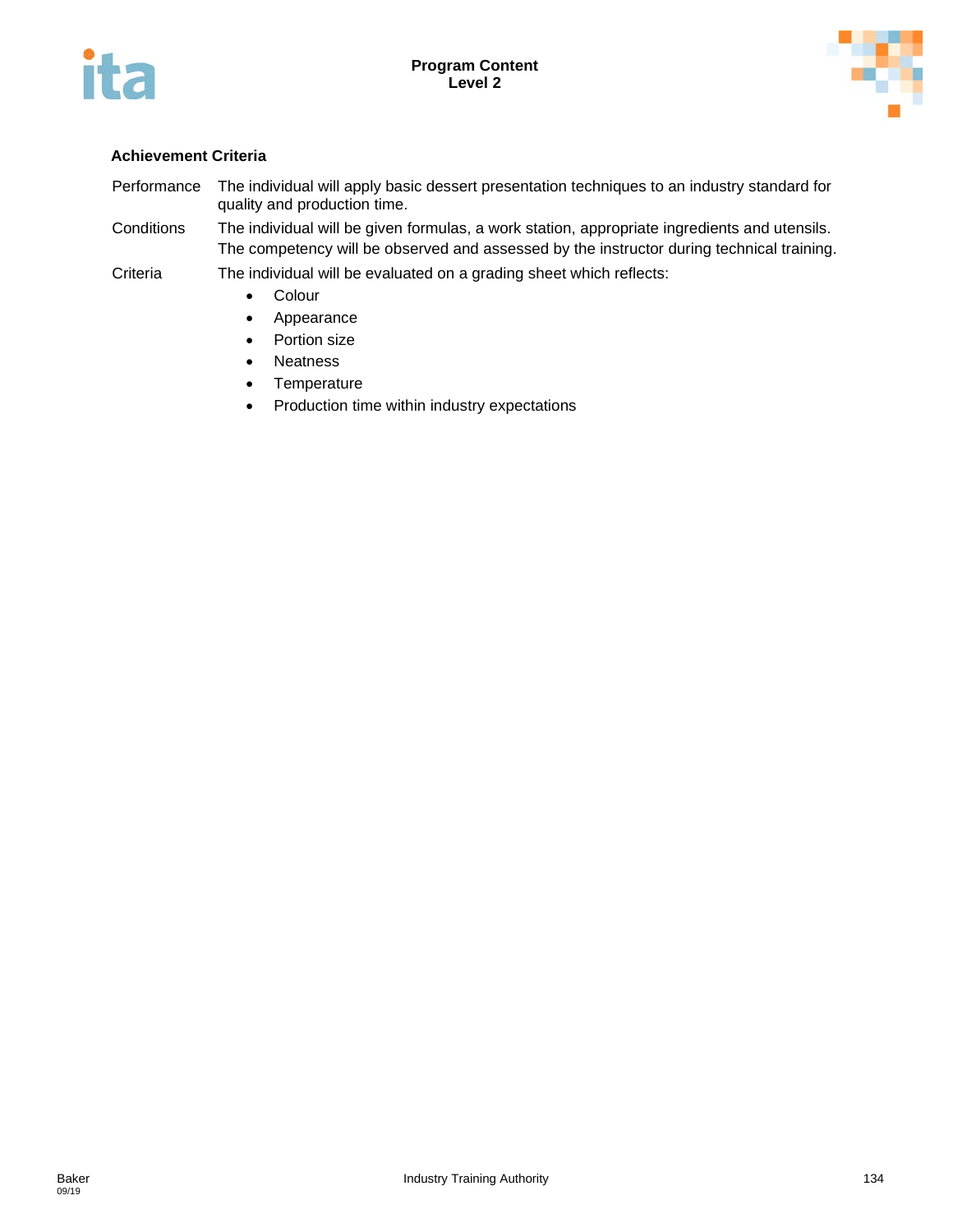

# **Line (GAC): G CHOCOLATE AND CONFECTIONERY**

**Competency: G2 Prepare chocolate products and garnishes**

### **Objectives**

To be competent in this area, the individual must be able to:

- Describe basic chocolate processing techniques.
- Prepare basic chocolate products and garnishes.

### **LEARNING TASKS CONTENT**

1. Describe basic chocolate processing techniques • Tools and equipment

- 
- Melting and tempering
	- o Melting points
	- o Tempering techniques
	- o Crystallization stages
	- o Maintaining temperature
- Preparing ganache
	- o Methods
	- o Ratios
	- o Additions and flavourings
- 2. Prepare basic chocolate products and garnishes Selection of ingredients
	- Selection of equipment
	- Melt and crystallize product
	- Prepare basic products and garnishes
		- o Ganache
		- o Piped garnishes
		- o Medallions
		- o Curls, cigarettes, fans
	- **Cooling**
	- Finishing and storing

- Performance The individual will prepare basic chocolate products and garnishes to an industry standard for quality and production time.
- Conditions The individual will be given formulas, a work station, appropriate ingredients and utensils. The competency will be observed and assessed by the instructor during technical training.
- Criteria The individual will be evaluated on a grading sheet which reflects:
	- Correct tempering
	- Neatness
	- Portion control
	- Visual appeal
	- Texture
	- Taste
	- Production time within industry expectations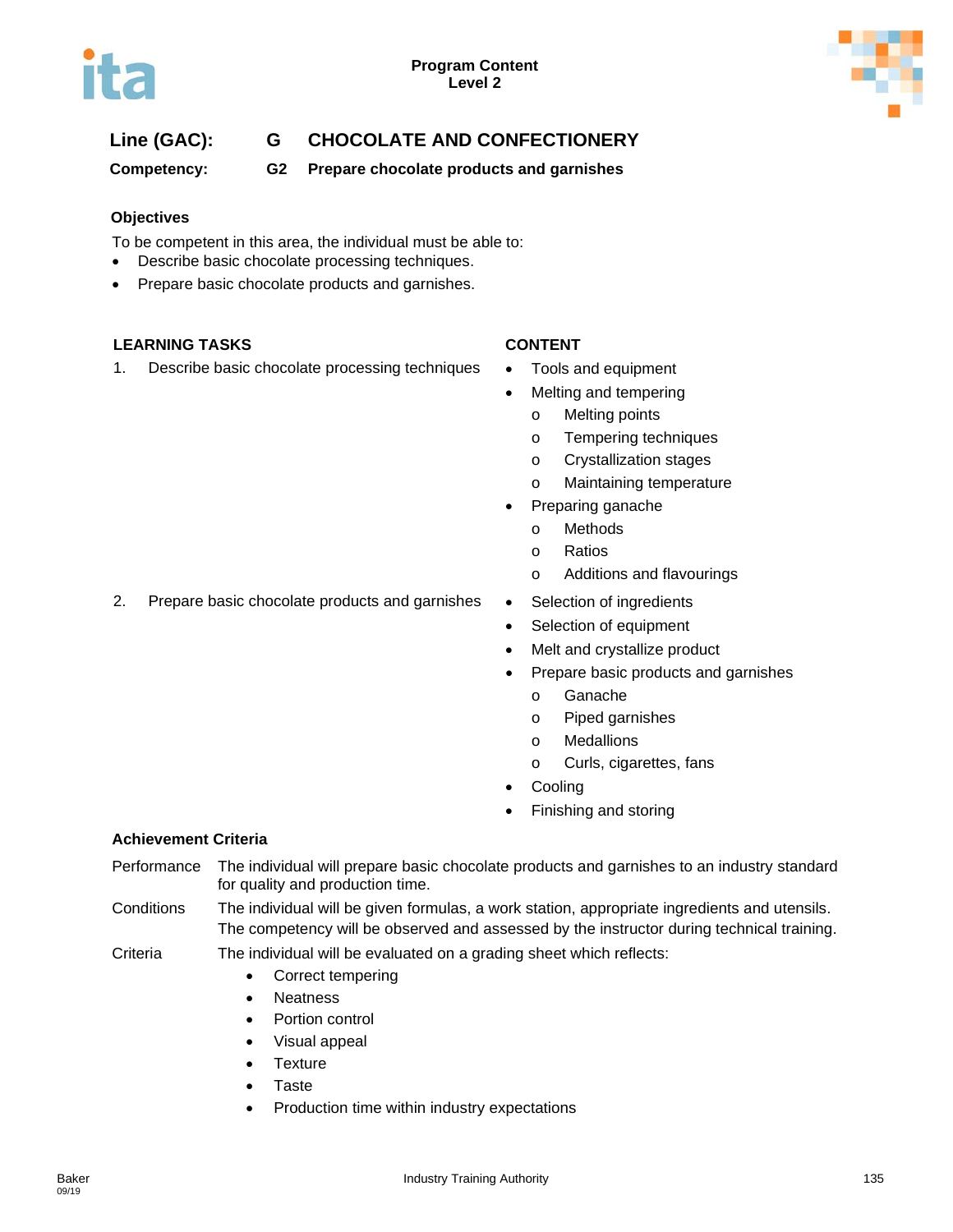

# **Line (GAC): G CHOCOLATE AND CONFECTIONERY**

**Competency: G3 Prepare confectionery products and garnishes**

### **Objectives**

To be competent in this area, the individual must be able to:

- Describe basic confectionery products and garnishes.
- Prepare basic confectionery products and garnishes.

#### **LEARNING TASKS CONTENT**

1. Describe basic confectionery products and garnishes

- **Types** 
	- o Caramel
	- o Spun sugar
	- o Other
- **Ingredients**
- **Process** 
	- o Temperature stages
- **Methods** 
	- o Poured
	- o Spun
	- o Pulled
- Safety
- Tools and equipment
- 2. Prepare basic confectionery products and garnishes
- Selection of ingredients
- Selection of equipment
- Boil to correct stage
- Prepare basic products and garnishes
	- o Caramel
	- o Spun sugar
	- o Simple garnishes
- **Cooling**
- Finishing and storing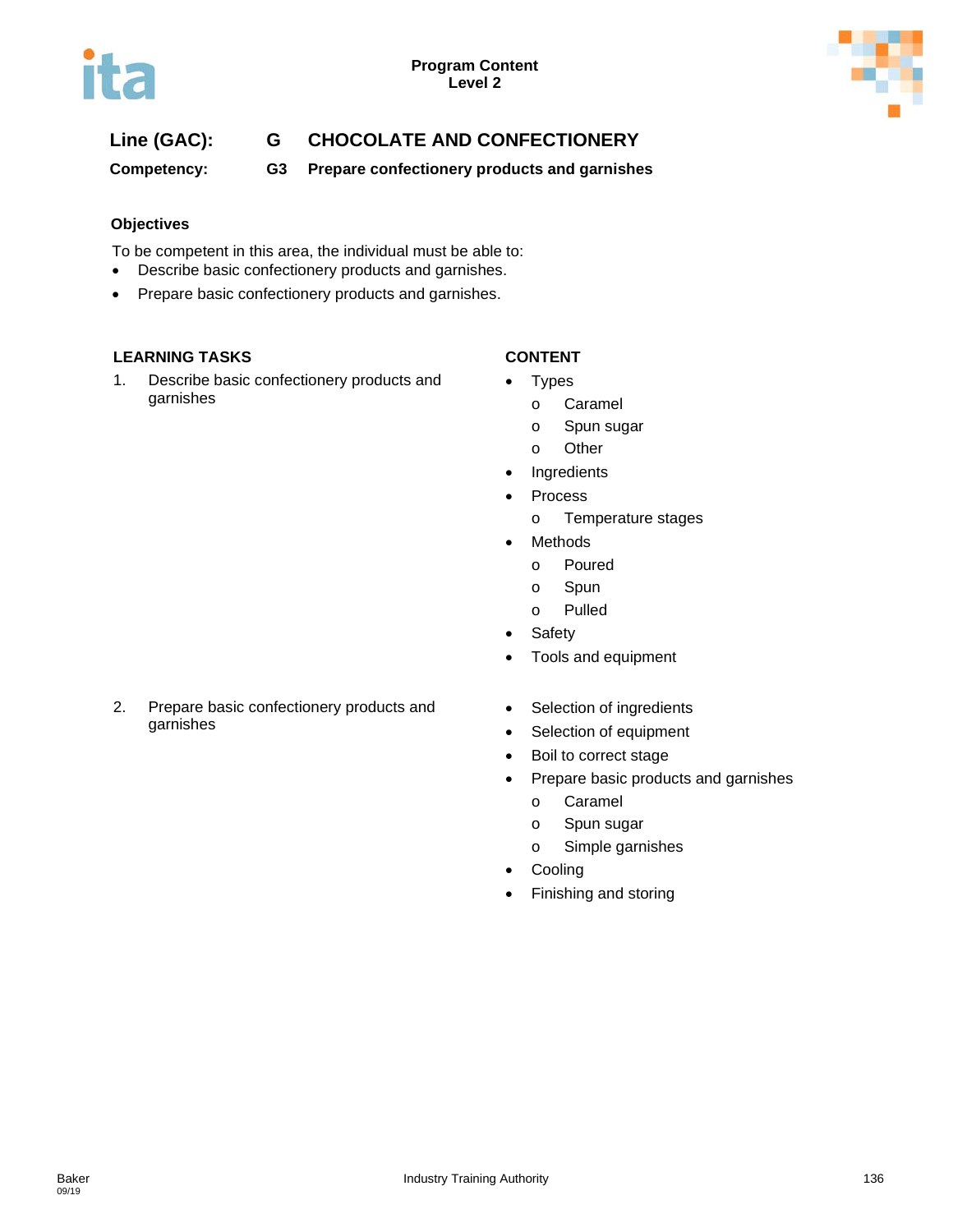



### **Achievement Criteria**

Performance The individual will prepare basic confectionery products and garnishes to an industry standard for quality and production time.

Conditions The individual will be given formulas, a work station, appropriate ingredients and utensils. The competency will be observed and assessed by the instructor during technical training.

Criteria The individual will be evaluated on a grading sheet which reflects:

- Neatness
- Portion control
- Visual appeal
- Texture
- Taste
- Production time within industry expectations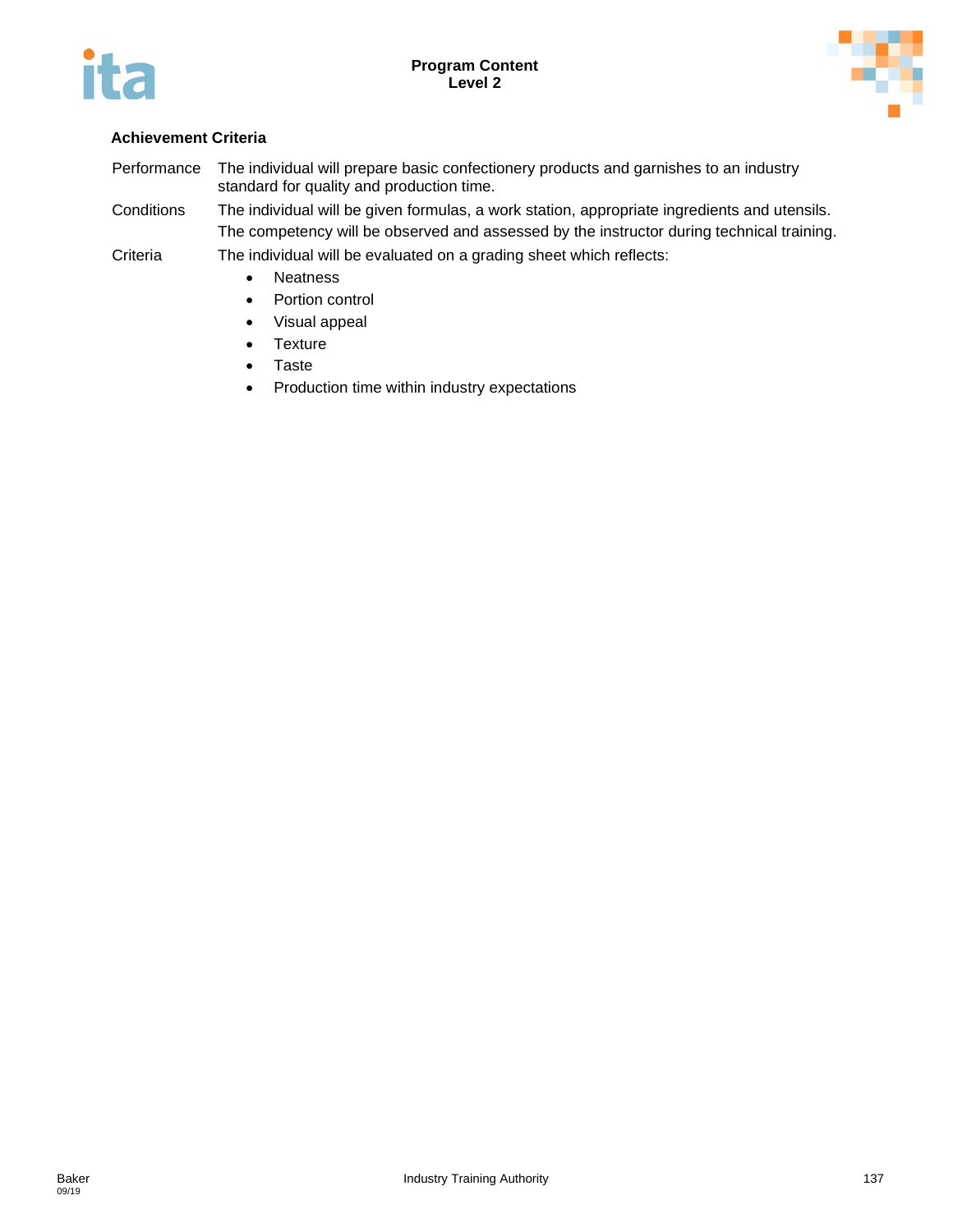



# **Level 3 Baker**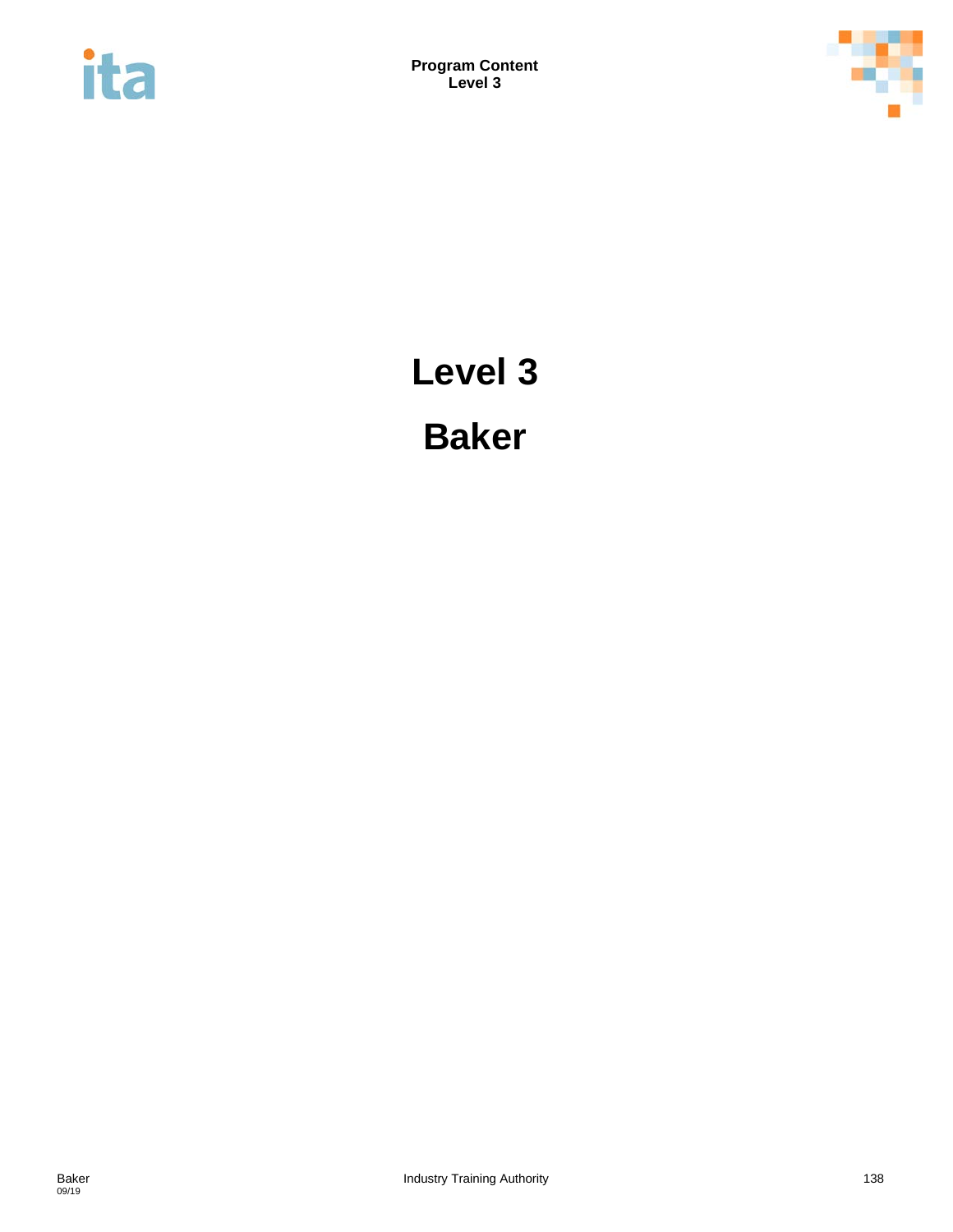

# **Line (GAC): A OCCUPATIONAL SKILLS**

**Competency: A1 Demonstrate workplace safety procedures** 

### **Objectives**

To be competent in this area, the individual must be able to:

- Access and interpret safety and emergency procedures.
- Apply personal safety practices.
- Apply workplace safety procedures.
- Identify supervisor's responsibilities for safety in the workplace.

### **LEARNING TASKS CONTENT**

- 1. Access and interpret safety and emergency procedures
- 2. Apply personal safety practices Personal protective equipment

- Review basic safety procedures
- Review site specific emergency procedures
- - o Clothing
	- o Footwear
	- o Hand protection
	- o Eye protection
- Safety practices for the bake shop
	- o Lock-out procedures
	- o Work safely
		- − Equipment
		- − Sharp utensils
		- − Hot pans
	- o Keep floors safe
	- o Store supplies safely
	- o Dispose of refuse properly
	- o Proper lifting practices
- Equipment safety
	- o Ventilation systems
	- o Emergency shutdown systems
	- o Guards and barriers
- 3. Apply workplace safety procedures Shop procedures
	-
	- Emergency phone numbers
	- Fire and evacuation procedures
	- First aid procedures
	- Utility shut off procedures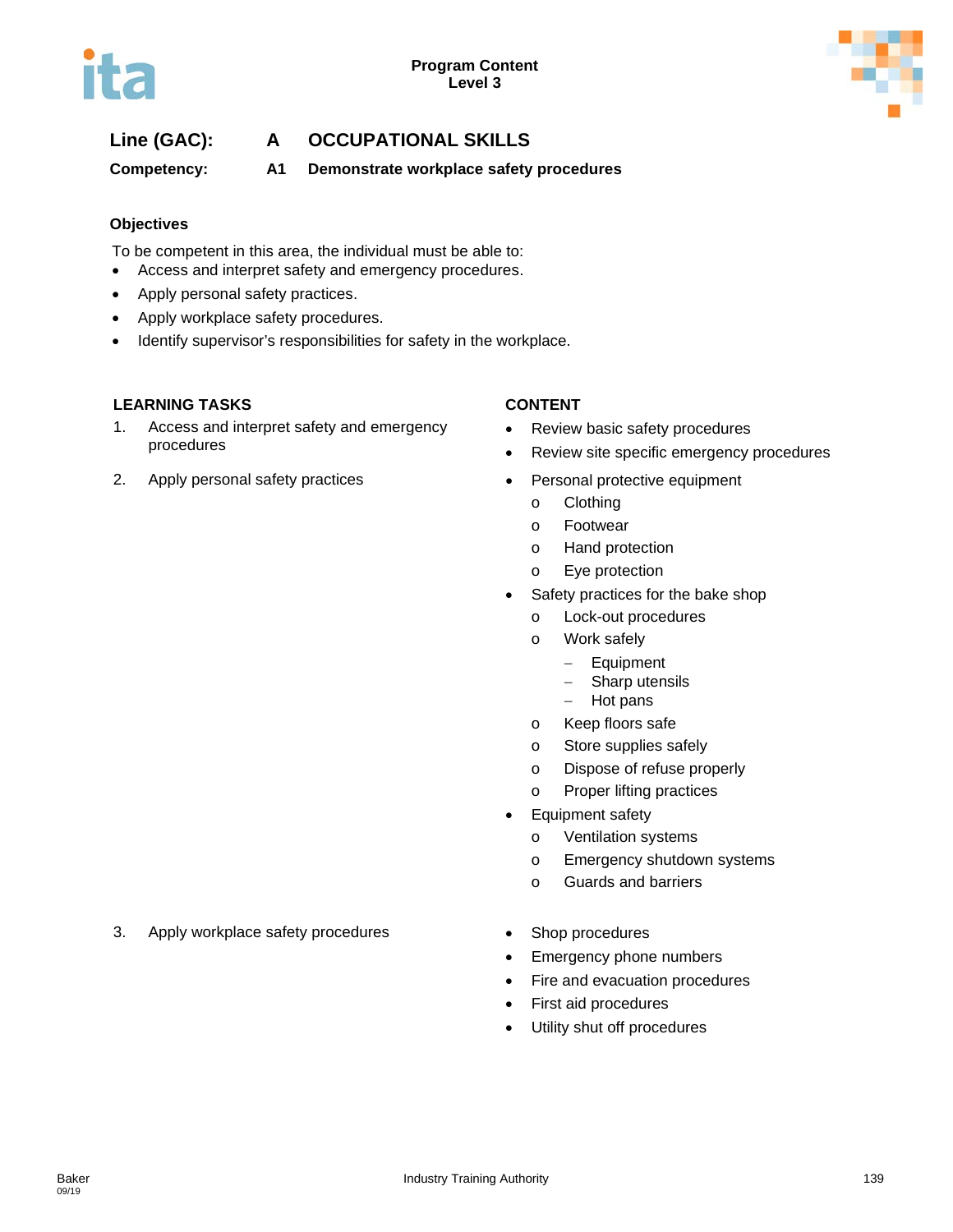

4. Identify supervisor's responsibilities for safety in the workplace

Review WorkSafeBC supervisor and employer responsibilities

- Monitor safety of team members
- Joint Occupational Health and Safety Committee role
- Available training
	- o Supervising for Safety
- Reporting procedures

#### **Achievement Criteria**

- Performance The individual will apply safety standards as required to industry and regulatory standards.
- Conditions The individual will be given access to a work station and appropriate Personal Protective Equipment (PPE).

The competency will be observed and assessed by the instructor during technical training.

- Criteria The individual will be evaluated on a grading sheet which reflects:
	- Correct PPE
	- Follows safe work practices
	- Correct footwear and uniform
	- Correct handling of hazardous materials
	- Cleans up spills
	- Handles hot pans appropriately
	- Carries and stores knives and tools appropriately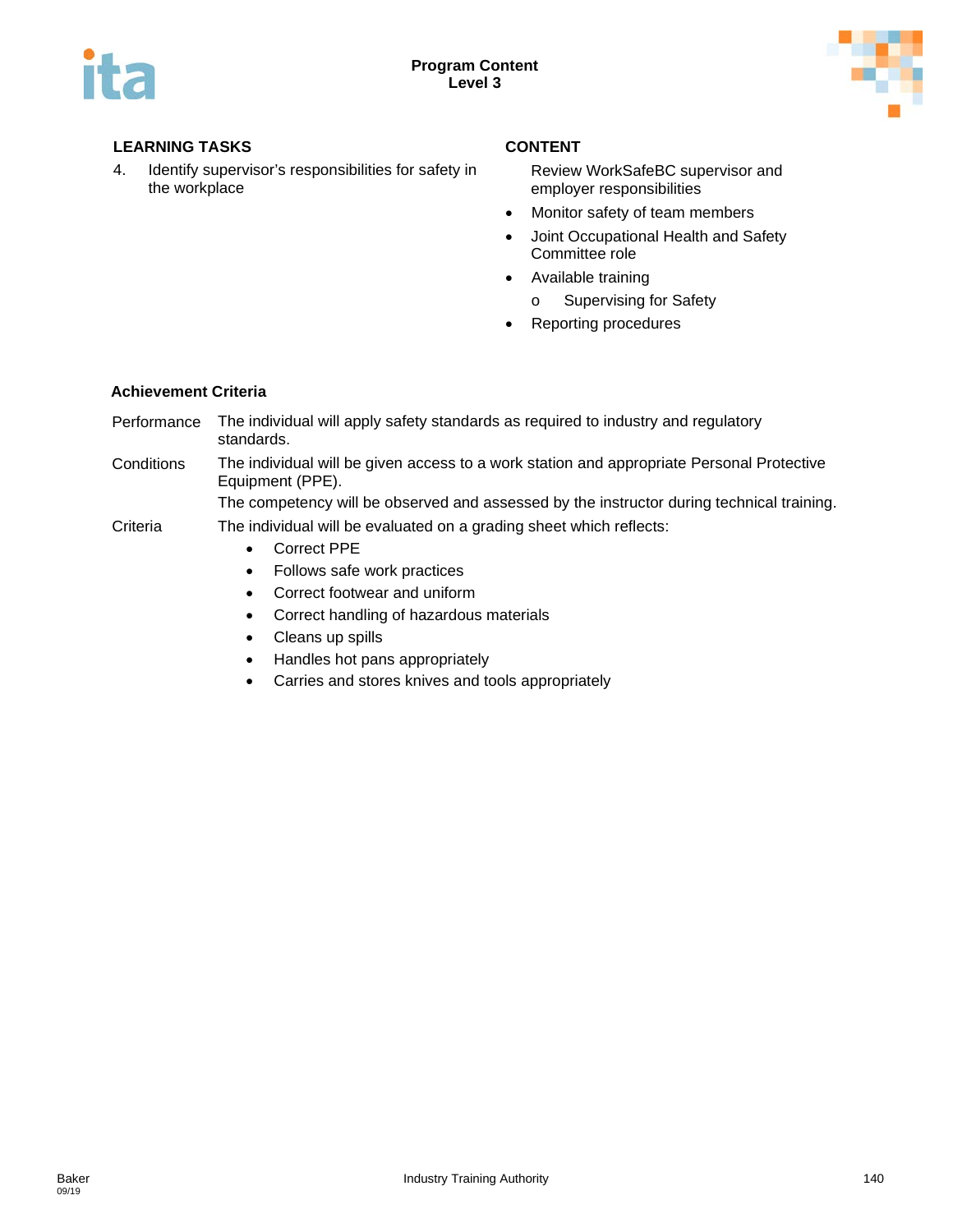# **Line (GAC): A OCCUPATIONAL SKILLS**

**Competency: A2 Apply safe food handling practices**

### **Objectives**

To be competent in this area, the individual must be able to:

- Apply general food handling and storage procedures.
- Apply workplace sanitation procedures.
- Apply personal hygiene procedures.
- Describe the principles of a food safety plan.
- Prepare a food safety plan.

### **LEARNING TASKS CONTENT**

1. Apply general food handling and storage procedures

- Food handling procedures
	- o Receiving
	- o Storage
	- o Labelling
- Temperature controls
- Storage and labelling procedures
- Inventory control First In First Out (FIFO)
- Food safety plans
- Maintenance of refrigeration equipment
- Contaminated foods
- **Identification**
- Disposal
- Cross contamination
- 2. Apply workplace sanitation procedures Avoiding cross contamination
	-
	- Spills
	- Keeping floor clear
	- Cleaning and sanitizing procedures and schedules
		- o Cleaning and sanitizing products
		- o Cleaning shelves and floor
		- o Cleaning and maintaining equipment
		- o Cleaning schedule
	- Recognizing and handling infestation and contamination, including bacteria, fungi, and mould
	- Checking equipment for cracks and defaults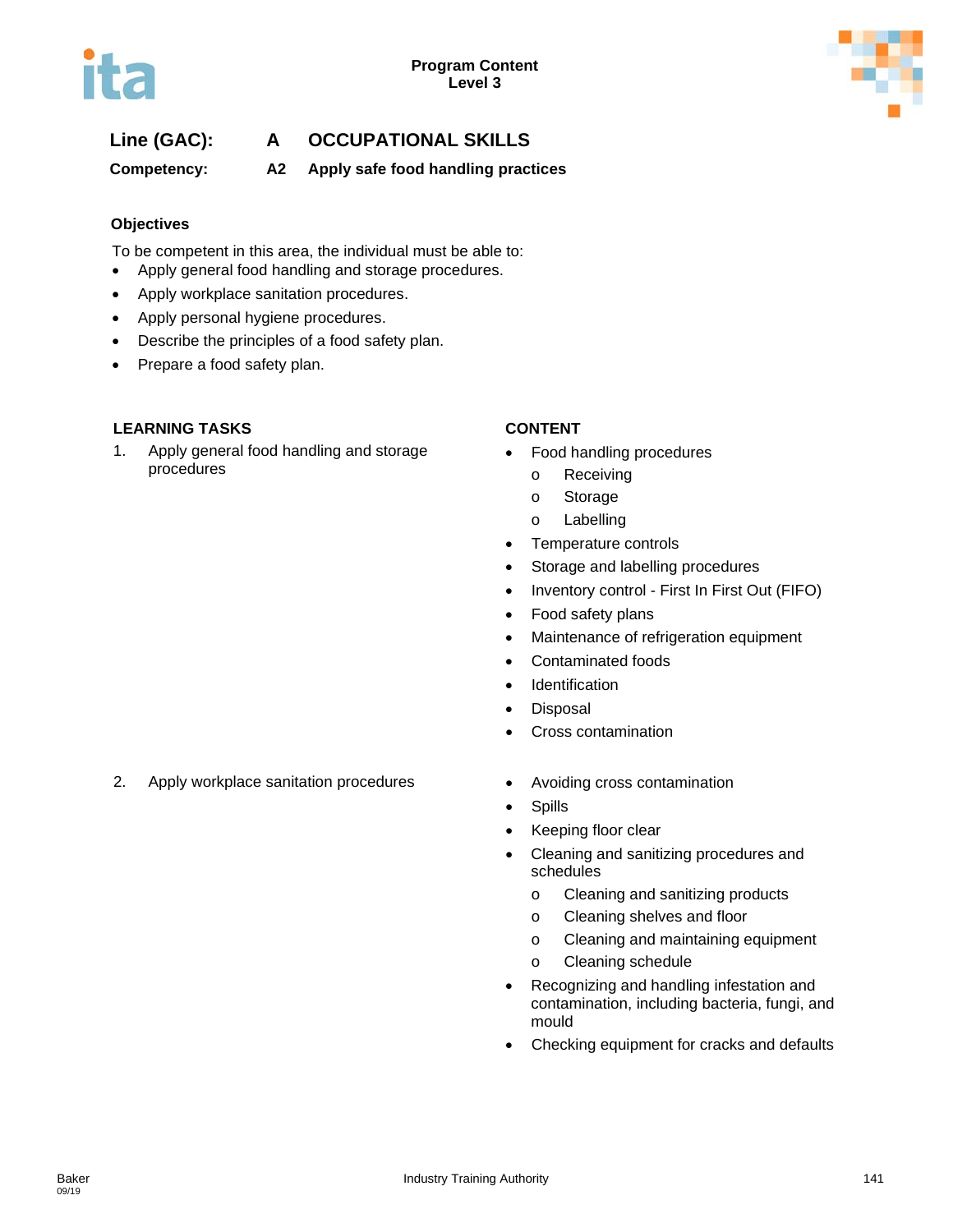

3. Apply personal hygiene procedures • Importance of personal hygiene

- 
- Personal health and wellness
	- o Preventative approach
- Hand washing procedures
- Acceptable clothing
	- o Types
	- o Cleanliness
- **Footwear** 
	- o Types
	- o Cleanliness
- Head covering
- Jewellery and make up
- Avoiding cross contamination
- 4. Describe the principles of a food safety plan Overview and purpose
	- HACCP principles
	- Food Safety Plan
		- o Critical steps
		- o Control points
		- o Safe practices
	- Available training (FOODSAFE Level 2)
- 5. Prepare a food safety plan **•** Design a food safety plan
	-

- Performance The individual will exercise safe food handling procedures as required to industry and regulatory standards.
- Conditions The individual will be given a work station and appropriate tools and equipment. The competency will be observed and assessed by the instructor during technical training.
- Criteria The individual will be evaluated on a grading sheet which reflects:
	- Hands washed before starting work and between tasks
	- Hair covered or tied back appropriately
	- Perishable products stored at correct temperatures
	- Product covered and stored in appropriate location
	- Cleans and sanitizes between tasks
	- Correct temperatures for cooking, holding, and re-heating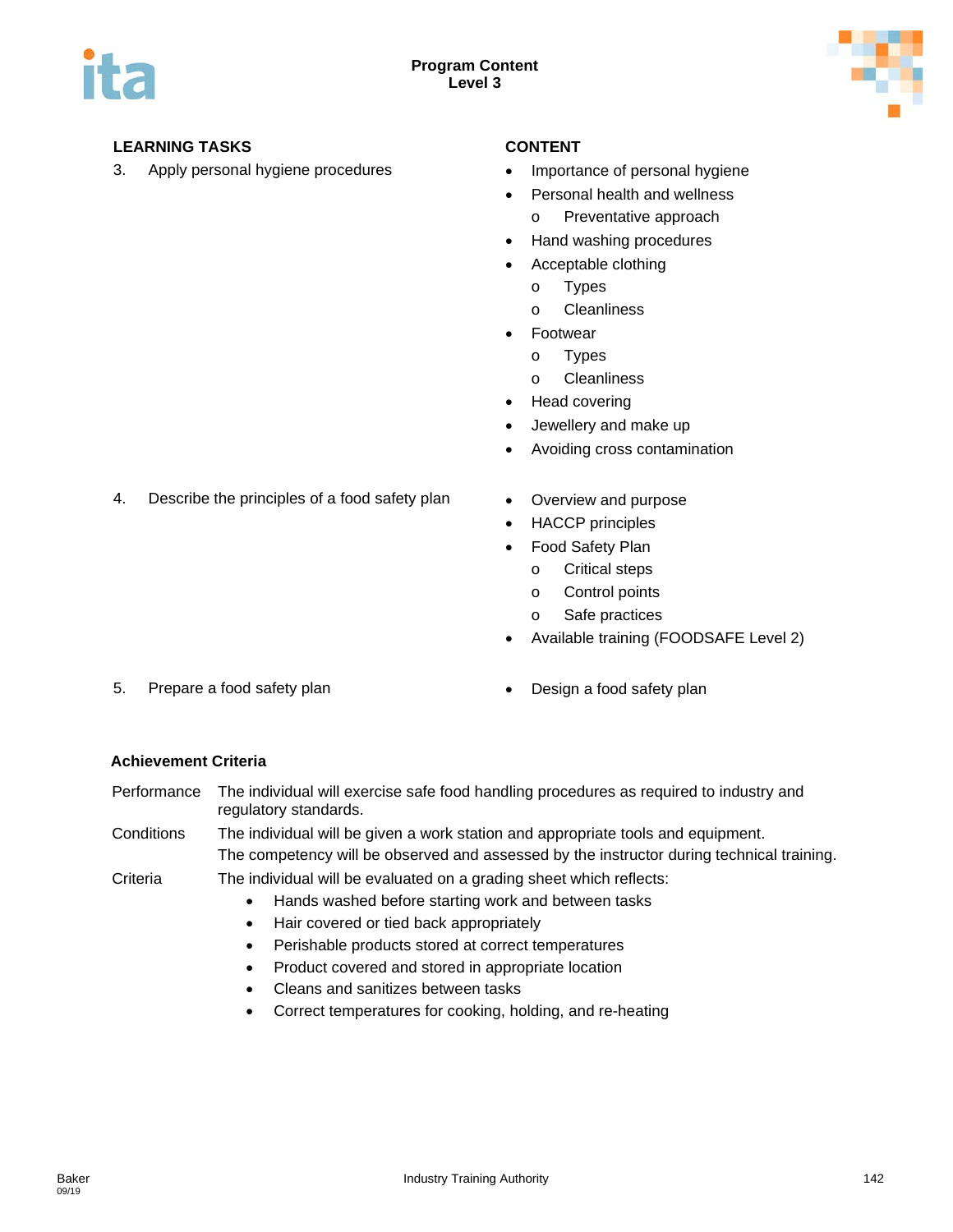

# **Line (GAC): A OCCUPATIONAL SKILLS**

**Competency: A3 Apply interpersonal skills**

### **Objectives**

To be competent in this area, the individual must be able to:

- Maintain professional interactions with co-workers and business colleagues.
- Describe teambuilding and leadership skills.
- Describe conflict resolution techniques.
- Describe effective problem-solving and decision-making.

### **LEARNING TASKS CONTENT**

1. Maintain professional interactions with coworkers and business colleagues

- Interaction with co-workers
- Conflict resolution procedures
- Business relationships
- Networking
- Professional development
- Keeping current with industry
- Company policies and procedures
- 2. Describe teambuilding and leadership skills Overview of the team within the food services industry
	- Characteristics of effective working groups
	- Roles of group members
	- Barriers to group performance
	- Leadership styles
	- Delegation and follow up
	- Feedback and constructive criticism
- 3. Describe conflict resolution techniques Overview
	-
	- Effective conflict resolution
	- Conflict resolution process
	- Dealing with anger
	- Handling customer complaints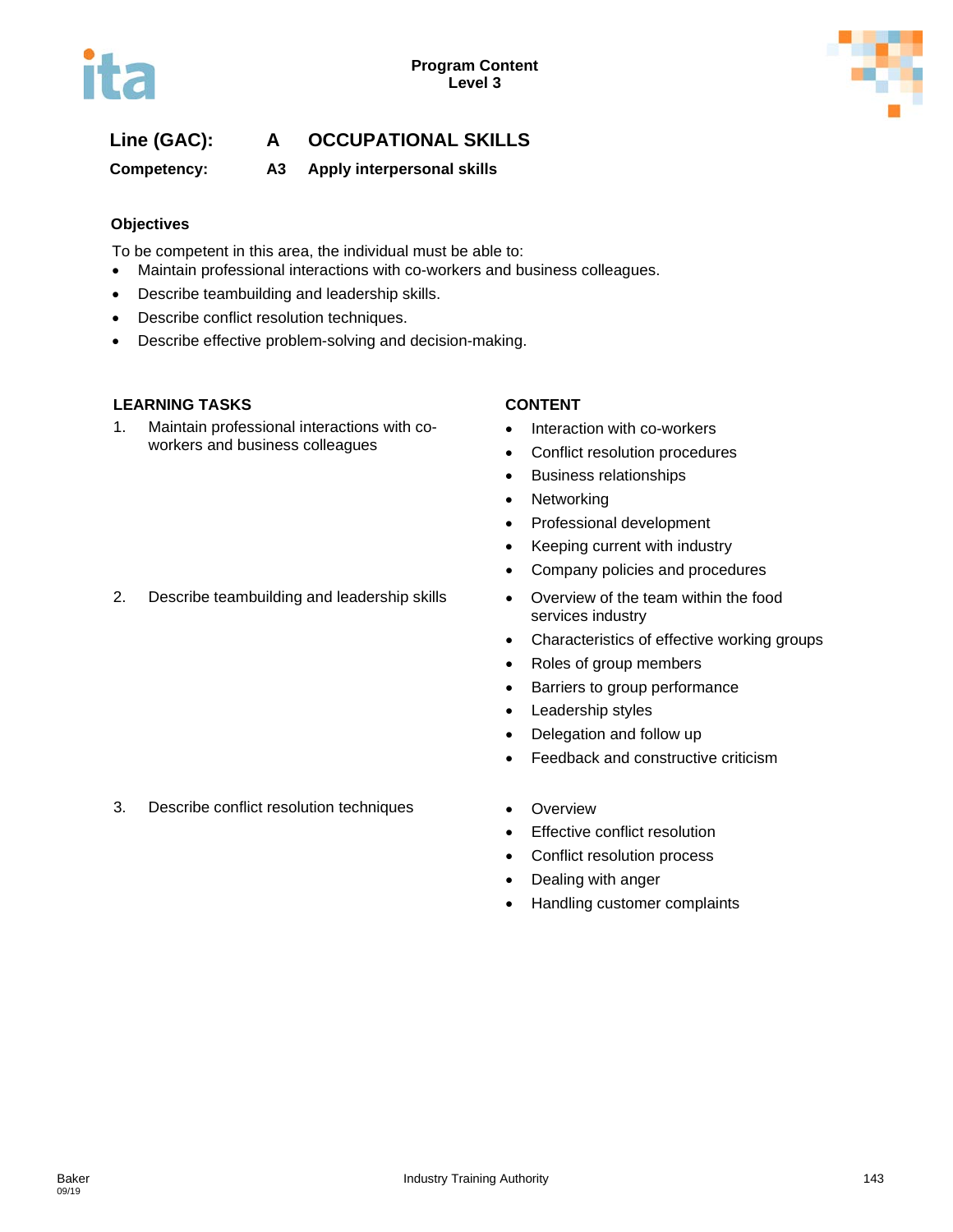

4. Describe effective problem-solving and decisionmaking

- Types of decision-makers
- Method
	- o Identify the problem
	- o Search for alternatives
	- o Weigh the alternatives
	- o Make a choice
	- o Implement the decision
	- o Evaluate the outcome
- Creative and critical thinking

### **Achievement Criteria**

Performance The individual will demonstrate effective interpersonal skills.

Conditions The individual will be given guidelines for interpersonal communication in the bake shop. The competency will be observed and assessed by the instructor during technical training.

- Communicates effectively with others
- Uses appropriate language and tone of voice
- Maintains composure
- Demonstrates respect for others
- Follows policies and procedures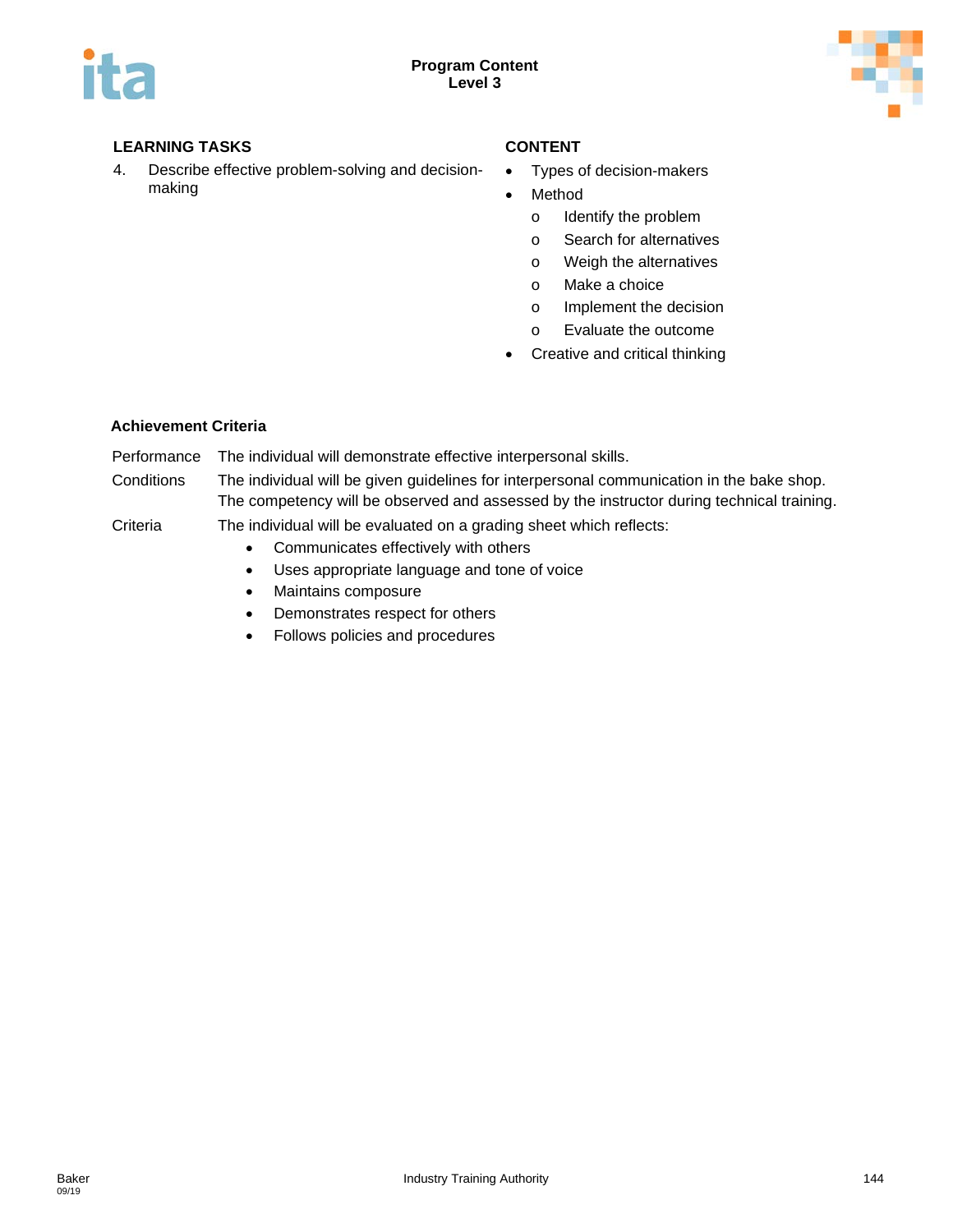

**Competency: A4 Use and maintain baking tools and equipment**

### **Objectives**

To be competent in this area, the individual must be able to:

- Identify specialty baking tools and equipment.
- Demonstrate the efficient use of tools and equipment.
- Select and use bakery tools and equipment.
- Adapt production to accommodate available tools and equipment.

### **LEARNING TASKS CONTENT**

1 Identify specialty baking tools and equipment • Specialty hand tools

- 
- Specialty equipment
- Specific cleaning and maintenance requirements
- 2. Demonstrate the efficient use of tools and equipment
- 3. Select and use bakery tools and equipment Selection
- Proper technique • Correct body position
- Increasing production speed with consistent results
	-
	- Matching tool or equipment to task
	- Cleaning and storage
	- Communicating any concerns
- 4. Adapt production to accommodate available tools and equipment
- Adapting to available equipment
- Consistent results
- Intended outcome
- Safety procedures followed
- No damage to tools or equipment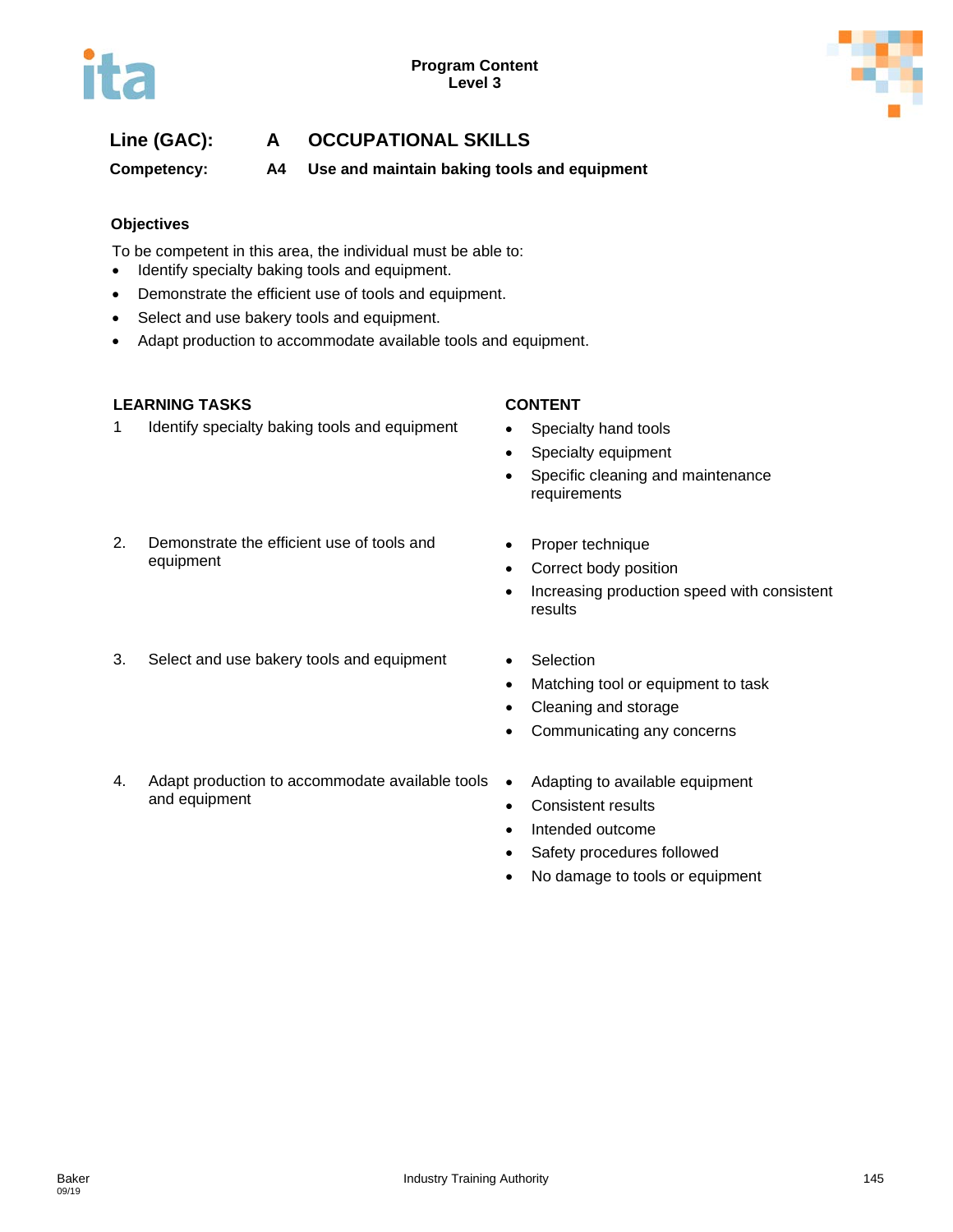

**Competency: A5 Use product and nutritional information**

### **Objectives**

To be competent in this area, the individual must be able to:

- Calculate the nutritional properties of baking ingredients and finished products.
- Identify nutritional requirements and regulations in the bake shop.

### **LEARNING TASKS CONTENT**

1. Calculate the nutritional properties of baking ingredients and finished products

- Product information
- Supplier data
- Labels
- Nutritional databases
- 2. Identify nutritional requirements and regulations in the bake shop
- Trans fats
	- o Regulations
	- o Requirements
- Sodium
	- o Regulations
	- o Requirements
- **Allergens** 
	- o Regulations
	- o Requirements
- Labelling claims
	- o Low fat
	- o Fat free
	- o Organic
	- o Natural
- Compliance and enforcement
- Penalties
- Formulating for nutritional requirements
- How to calculate data for nutritional labels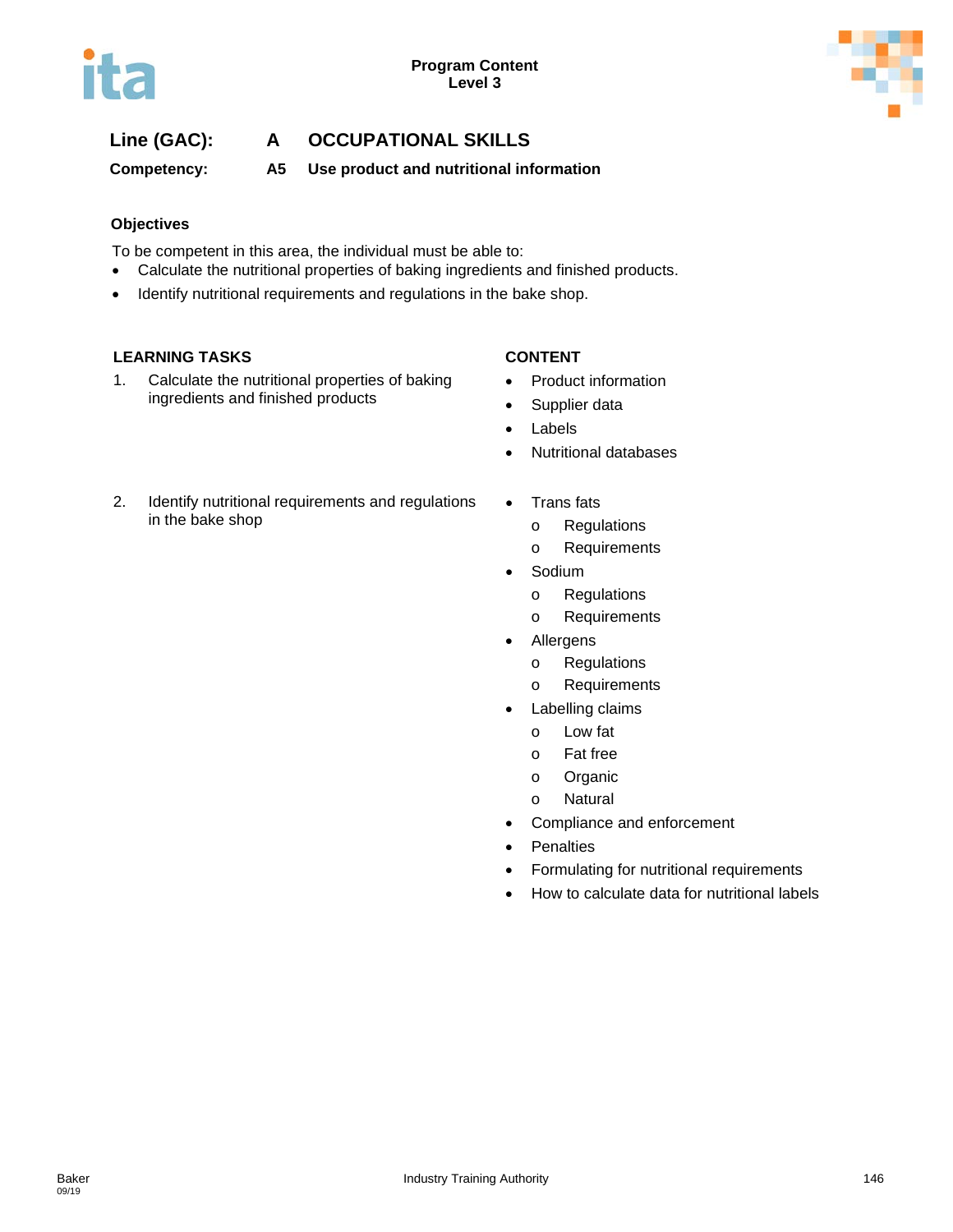**Competency: A6 Apply baking science and trade calculations**

### **Objectives**

To be competent in this area, the individual must be able to:

- Describe advanced scientific principles used in baking.
- Describe the function of specialty ingredients in baking.
- Apply mathematical principles in the baking industry.
- Create, modify and adjust formulas and recipes.
- Develop, use and follow formulas and recipes.
- Identify and evaluate faults in baking.

### **LEARNING TASKS CONTENT**

1. Describe advanced scientific principles used in baking

- Review of basic principles
- **Gelatinization**
- Hydrocolloids
- Crystallization
- Spherification
- Molecular gastronomy
- Low temperature cooking and sous-vide
- 2. Describe the function of ingredients in baking Leaveners
	- Salt
	- Sweeteners
	- Enzymes
	- Flours
	- Eggs and substitutes
	- Dairy products and substitutes
	- Fats
	- Thickeners
	- **Water**
	- Nuts and seeds
	- Whole grains
	- Fresh and dried fruit and vegetables
	- Meat products
- 3. Apply mathematical principles in the baking industry
- Creating formulas using Baker's percentage
- Specific gravity calculations
- Determining product requirements based on purchase orders and customer requirements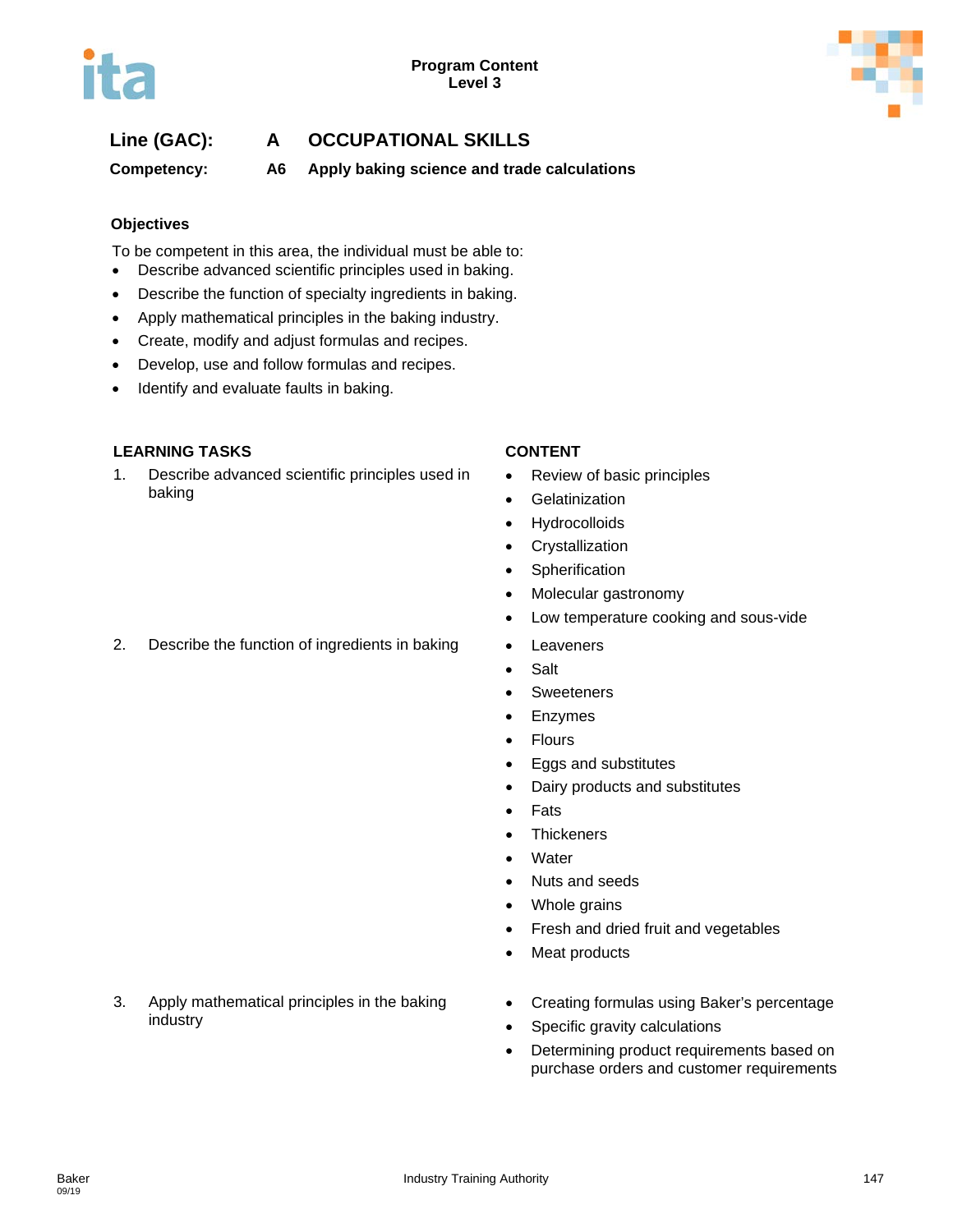

4. Create, modify and adjust formulas and recipes • Creating formulas and recipes from scratch

- 
- Adjust recipes and formulas for additions and substitutions
- Cautions when modifying formulas and recipes with additions and substitutions
- 5. Develop, use and follow formulas and recipes Determining method and sequence for new
	- recipe or formula
	- Modifying method or sequence for additions or substitutions
	- Calculating required yield
	- Identifying and correcting faults
	- Determining cause and effect based on finished product
	- Reviewing and revising recipes and formulas
- 6. Identify and evaluate faults in baking **•** Identification of faults
	- - o Colour
		- o Size
		- o Shape
		- o Texture
		- o Flavour
	- Identification of causes
		- o Formula balance
		- o Method
		- o Effects of root cause
	- Responding to faults

### **Achievement Criteria**

- Performance The individual will create, adjust and modify recipes with consistent results to industry standards.
- Conditions The individual will be given criteria for a formula or recipe, ingredients and appropriate measuring equipment.

The competency will be observed and assessed by the instructor during technical training.

- Correct formula balance
- Correct production methods
- Final product outcome within industry standards
- Yield accurate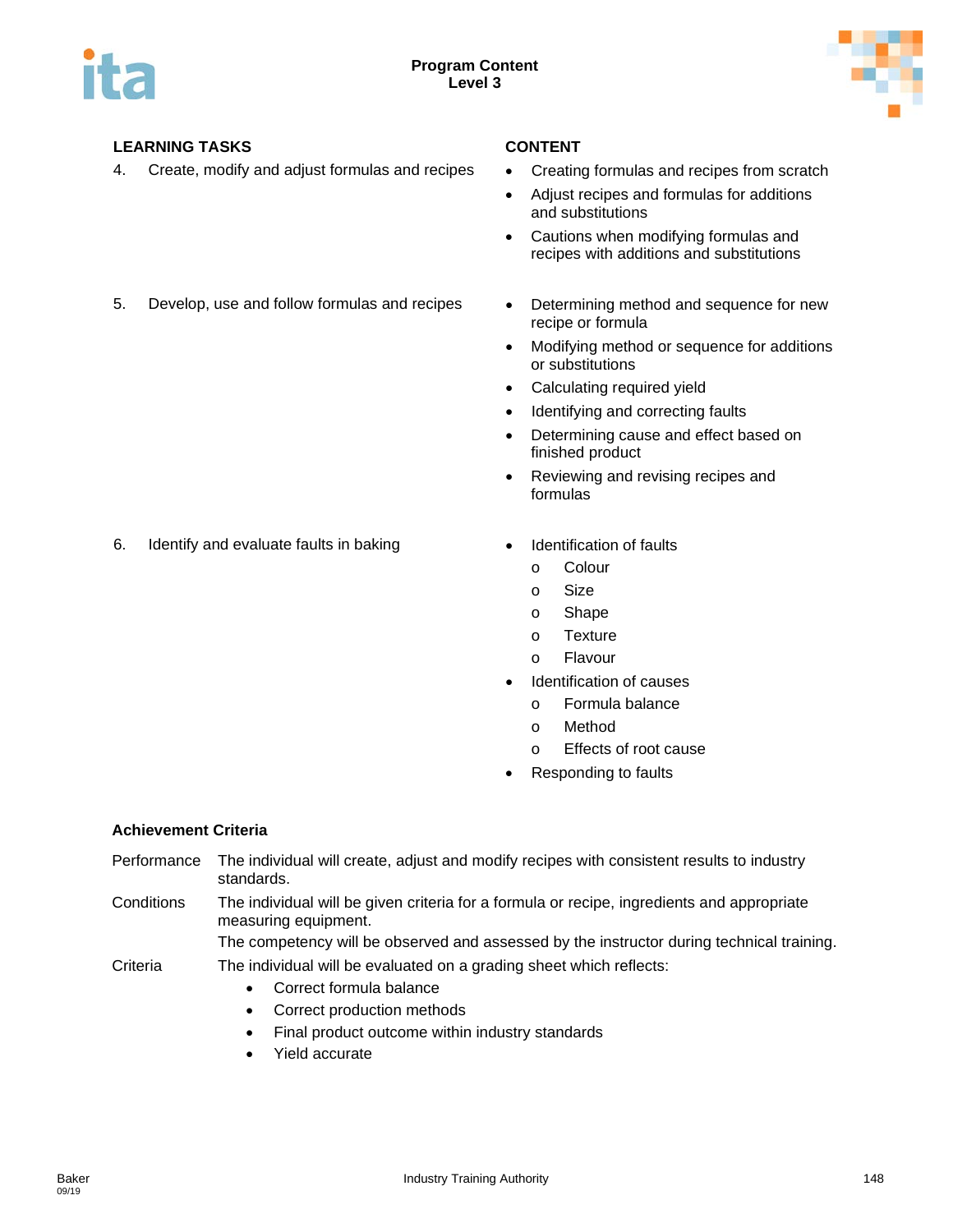

**Competency: A7 Plan and organize production**

### **Objectives**

To be competent in this area, the individual must be able to:

- Demonstrate organization and time management in the bake shop.
- Prepare a production schedule for a team.

### **LEARNING TASKS CONTENT**

1. Demonstrate organization and time management in the bake shop

- Mise en place accurate
- Individual work plan in place
- Organized work station
- Cleaning and organizing between tasks
- Keeping the area free of clutter
- Prioritizing work assignments
- Developing and maintaining production speed
- Multi-tasking
- Clarifying instructions with supervisor
- 2. Prepare a production schedule for a team Principles of a production schedule
	- - o Bakery layout
		- o Equipment capacities
		- o Staffing needs
		- o Product scheduling
		- o Production sheet (quantity)
		- o Efficient use of time
	- Products produced according to schedule
	- All tasks completed within time limit

### **Achievement Criteria**

- Performance The individual will prepare a production schedule for a bakery shift.
- Conditions The individual will be given a list of available equipment, layout, staff and production requirements.

The competency will be observed and assessed by the instructor during technical training.

- Correct allocation of staff to tasks
- Proper use of time
- Efficient use of equipment
- Tasks completed within time limit
- Production time within industry expectations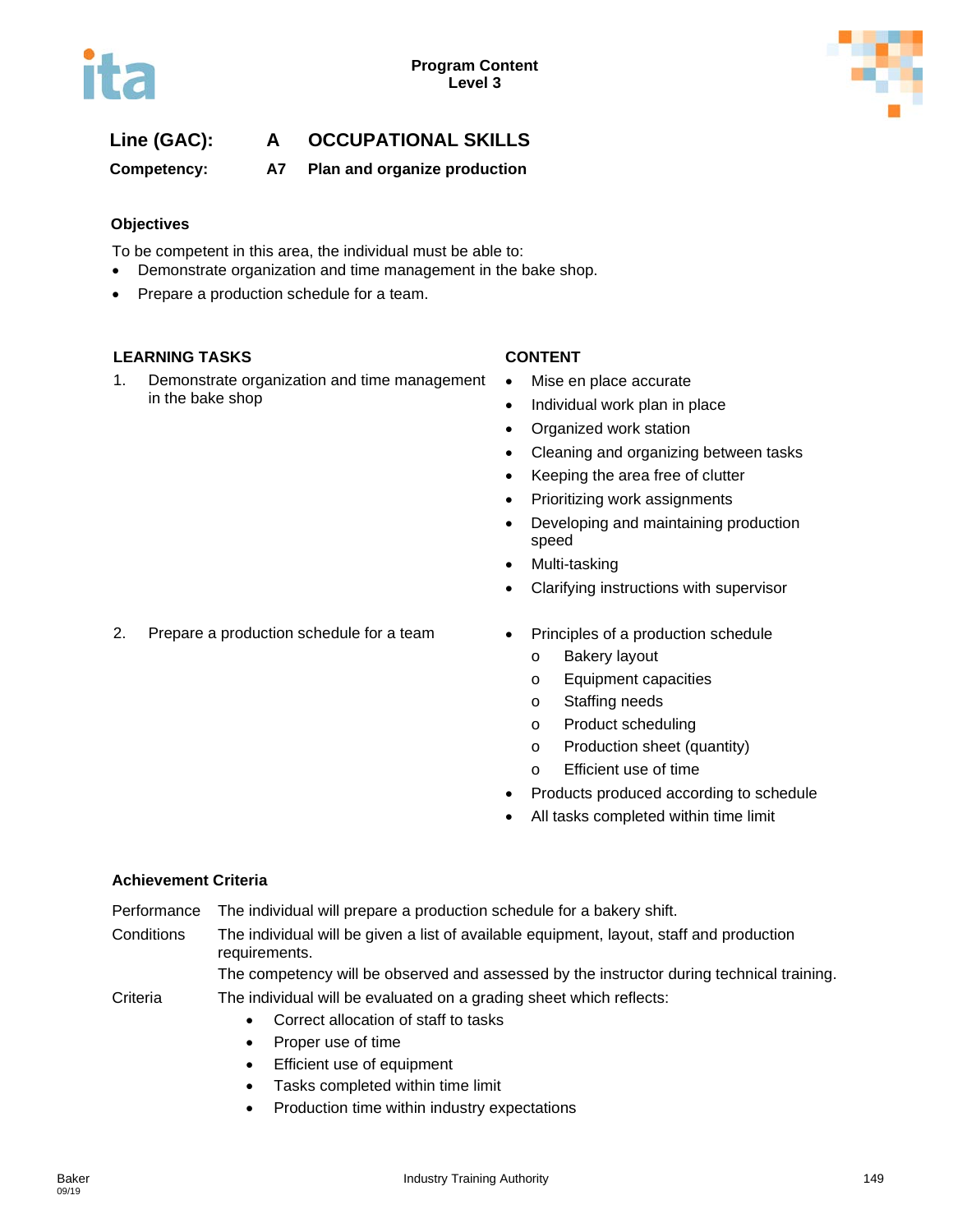

**Competency: A8 Manage bakery products and inventory**

### **Objectives**

To be competent in this area, the individual must be able to:

- Describe basic inventory procedures.
- Take a basic inventory.
- Extend a basic inventory.
- Apply ordering and purchasing procedures.

### **LEARNING TASKS CONTENT**

1. Describe basic inventory procedures • Purpose

- 
- Count
- Inventory record keeping
- Computer use
- Commomly available software products
- Pricing and costing for physical inventory
- Inventory turnover
- 2. Take a basic inventory **Example 2. Physical inventory**
- - Directions followed correctly
	- Inventory is appropriately done
	- Work was well organized with safe work habits

- 
- 3. Extend a basic inventory extending the Use appropriate tools (spreadsheet)
	- Categorize inventory
	- Calculate value of inventory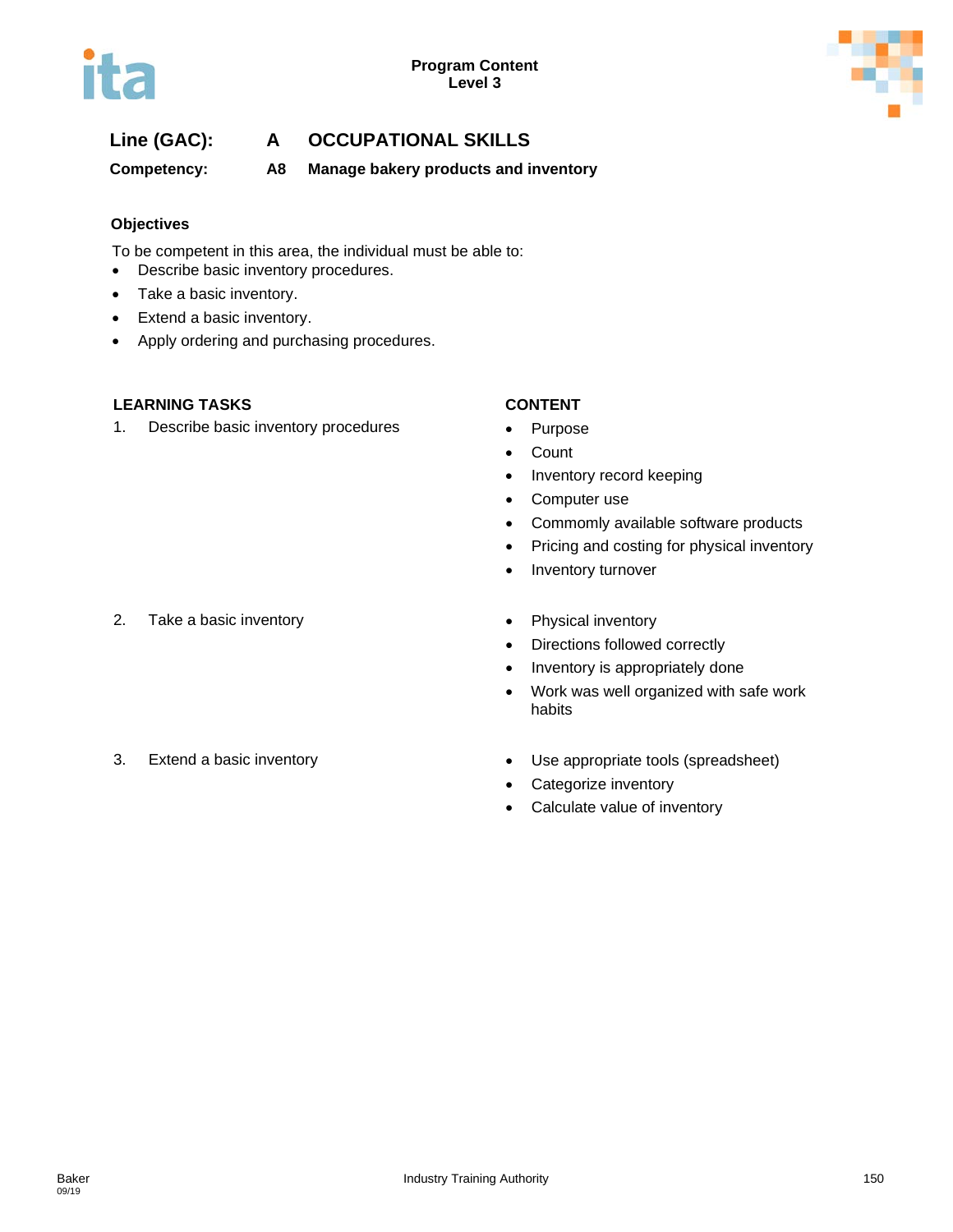

4. Apply ordering and purchasing procedures • Determine quantities

- - o Par levels
	- o Order cycles
	- o Availability
- Determine purchase factors
	- o Cost of ingredients
	- o Quantity of ingredients
	- o Quality of ingredients
- Follow ordering procedures
	- o Order sheets
	- o Purchase orders
	- o Standing orders

### **Achievement Criteria**

- Performance The individual will conduct and extend an inventory to an industry standard for accuracy.
- Conditions The individual will be given appropriate tools, equipment and access to a bake shop and storeroom.

The competency will be observed and assessed by the instructor during technical training. Criteria The individual will be evaluated on a grading sheet which reflects:

- Accurate count
- Accurate value
- Correct categories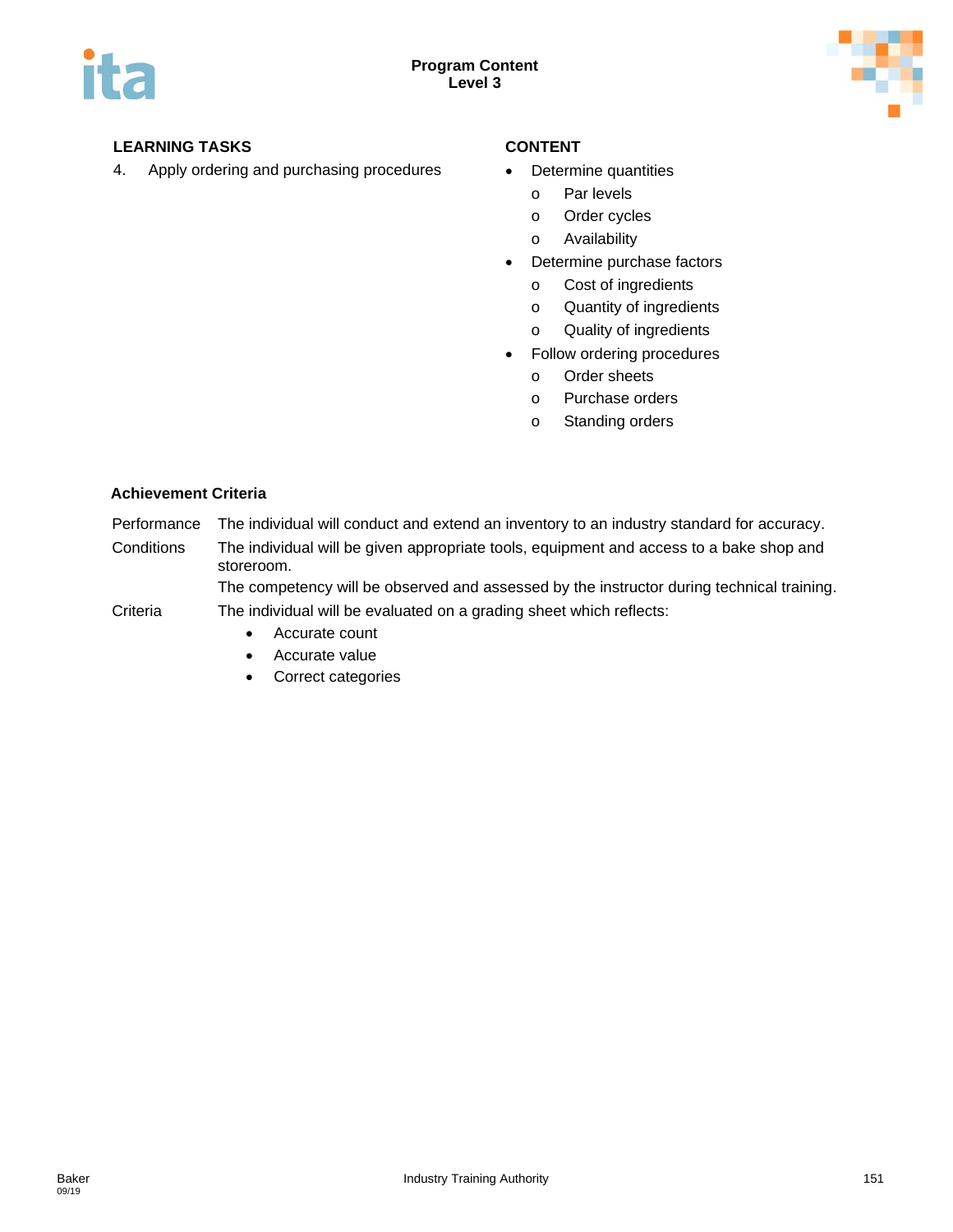

**Competency: A9 Apply cost control procedures**

### **Objectives**

To be competent in this area, the individual must be able to:

- Describe the principles of costing in the bake shop.
- Price bakery products.
- Calculate labour costs.

### **LEARNING TASKS CONTENT**

1. Describe the principles of costing in the bake shop

- Costing elements
	- o Ingredients
	- o Labour
	- o Packing
	- o Overhead
	- o Profit
- Formulas for costing product
- Pricing pre-purchased product (markup)
- 2. Price bakery products **•** Apply costing principles
	- Accurate sale price
	- Determine profit
- 3. Calculate labour costs **•** Productivity
- - Net work hours
	- Scheduling
	- Leveraging employee strengths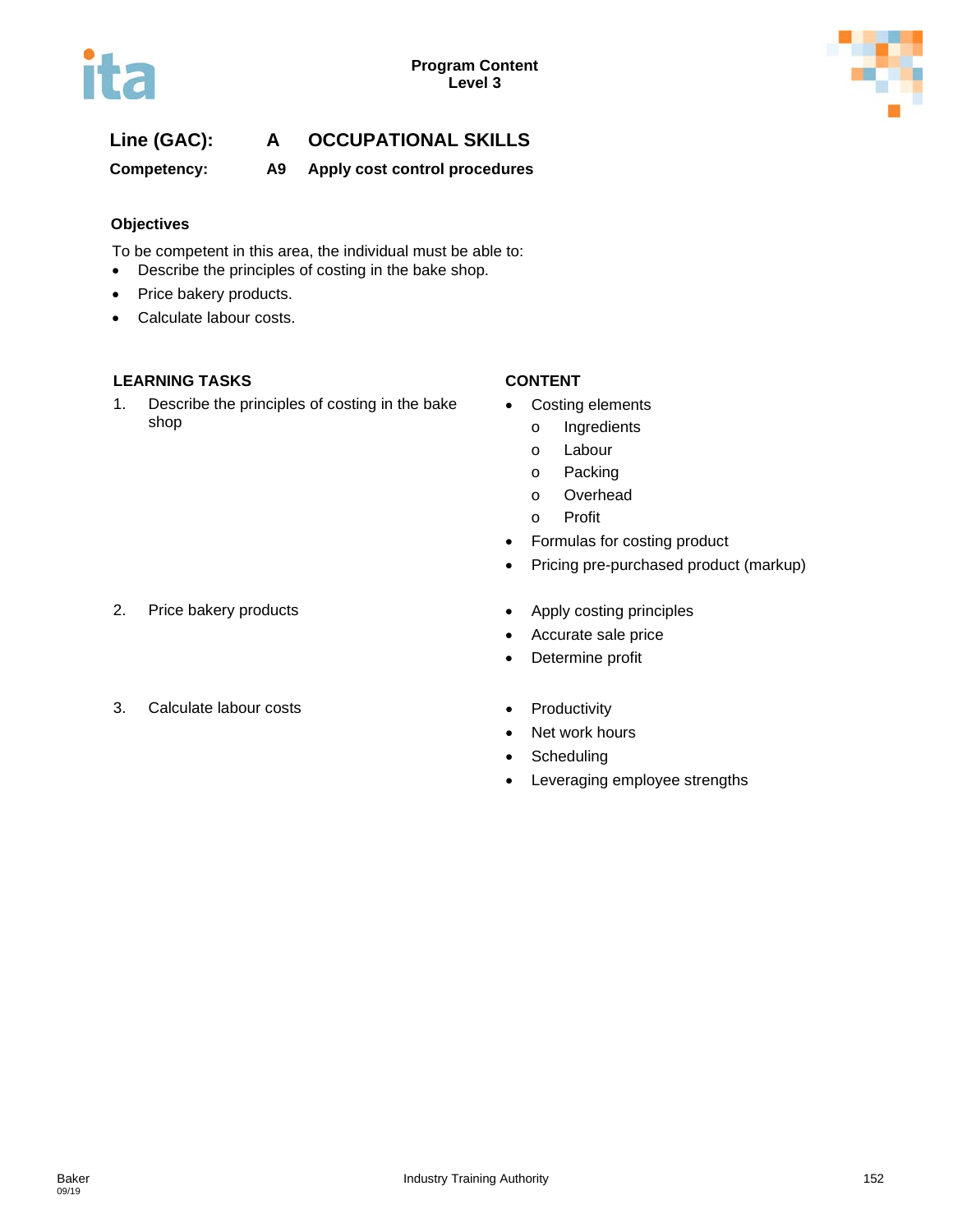

**Competency: A10 Apply packaging and merchandizing procedures**

### **Objectives**

To be competent in this area, the individual must be able to:

- Describe wholesale and retail sales principles.
- Describe marketing and branding principles.
- Identify labelling and packaging requirements.

### **LEARNING TASKS CONTENT**

1. Describe wholesale and retail sales principles • Order taking

- 
- o Phone
- o In-person
- o Online
- Order filling
- Packaging and labelling
- Invoicing
- **Delivery**
- 2. Describe marketing and branding principles Marketing
	- - o Brand identity
		- o Brand standards
		- o Marketing for margin
	- Promotional strategies
		- o Traditional advertising
		- o Social media
		- o Promotions and specials
- 3. Identify labelling and packaging requirements Packaging requirements
	- - o Purpose
		- o Selection
	- When is label required
	- Information required on a nutritional label
	- Strategic placement of label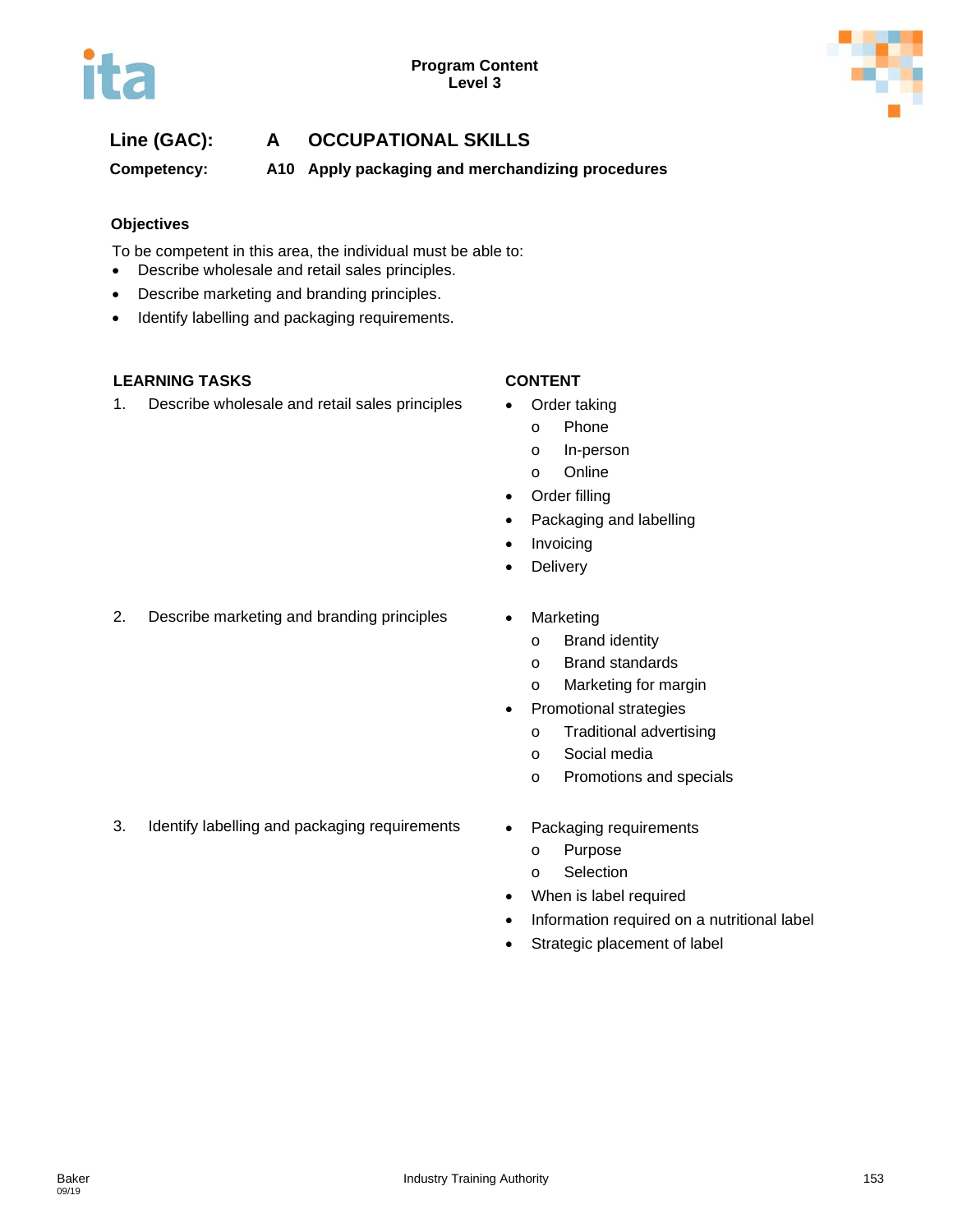## **Line (GAC): B FERMENTED GOODS**

**Competency: B3 Prepare specialty doughs and products**

### **Objectives**

To be competent in this area, the individual must be able to:

- Describe advanced specialty doughs and products.
- Describe the principles of preparing advanced specialty doughs.
- Scale and mix basic advanced specialty doughs.
- Perform make-up of advanced specialty doughs and products.
- Finish and bake advanced specialty dough products.
- Cool and package advanced specialty dough products.

### **LEARNING TASKS CONTENT**

1. Describe advanced specialty doughs and products

- Advanced doughs
	- o Stollen
	- o Panettone
	- o Gugelhopf
	- o Pumpernickel
	- o Sprouted grain breads
	- o Other advanced sweet doughs
- Doughs for special diets
	- o Gluten free
	- o Low sodium
- Dough for showpieces (dead dough)
- 2. Describe the principles of preparing advanced specialty doughs
- Function of ingredients
- Formula balance
- Dough temperature
- Theory of fermentation and proofing
	- o Proofing time
	- o Heat and humidity
- Machine selection
- Principal objectives of mixing
	- o Ingredient distribution
	- o Gluten development (window test)
	- o Mixing time
	- o Clean-up stage
- Using frozen or par-baked products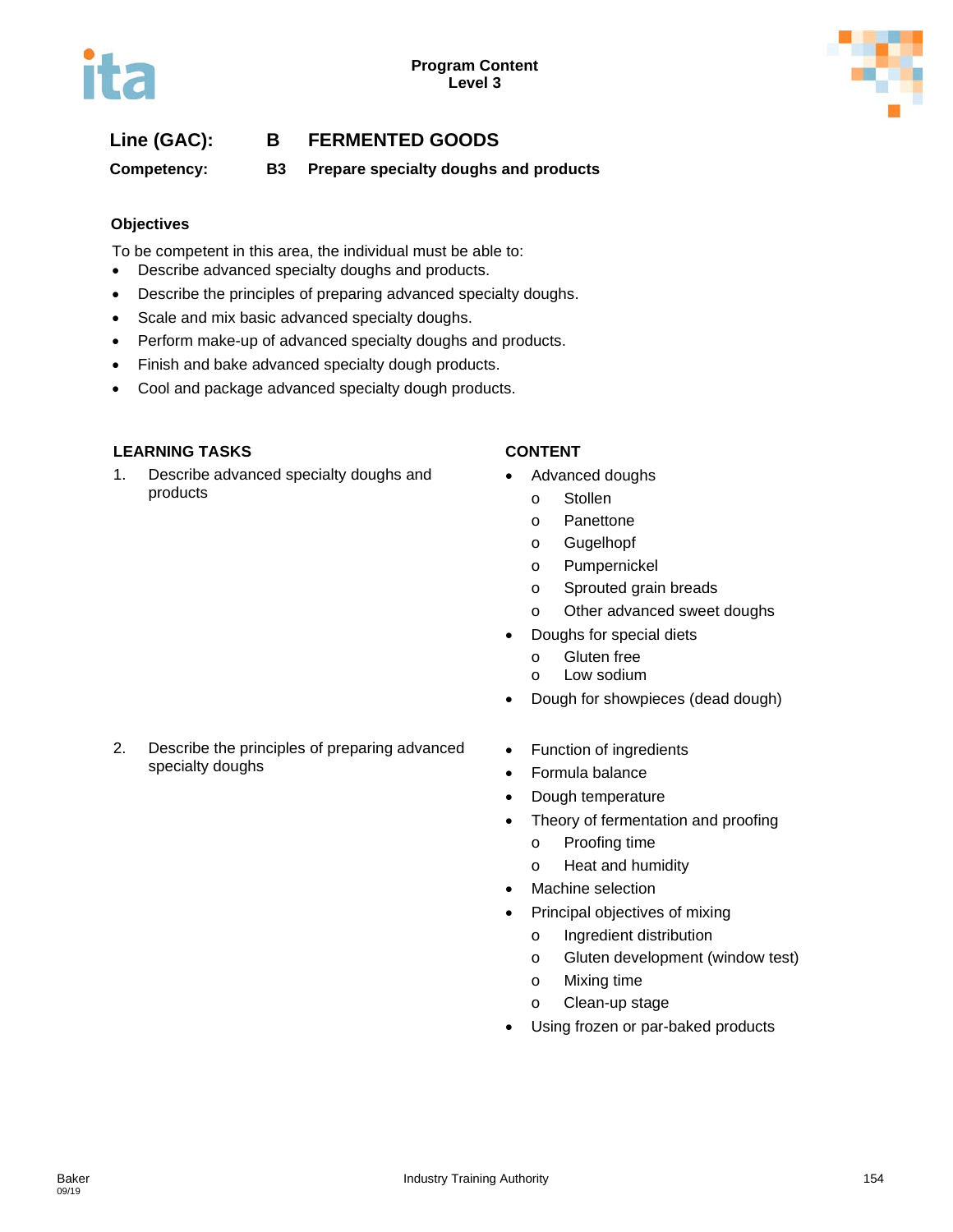

3. Scale and mix basic advanced specialty doughs • Calculate ingredient measurement

- 
- Calculate dough temperature using friction theory
- Measure ingredients for use in bread formulae
- Mix dough
	- o Time
	- o Machine speed
	- o Testing for gluten development
- 4. Perform make-up of advanced specialty doughs and products

5. Finish and bake advanced specialty dough products

- Primary fermentation
- Degassing
- Scale dough
- Bench dough (intermediate proofing)
- Mold dough
	- o Hand mold
	- o Use of rolling pin
	- o Operate sheeters
- Making fillings for specialty sweet doughs
- Panning
- Final proofing
- Pre-bake finishes and garnishes
- Bake products
	- o Select oven
	- o Oven controls
	- o Setting temperatures
	- o Baking times
	- o Testing for doneness
- 6. Cool and package advanced specialty dough products
	- Prepare fresh fruits for garnishing
	- Glazing and finishing
	- Cool products
		- o Process
		- o Optimal temperature
	- Package product
		- o Shelf life
		- o Label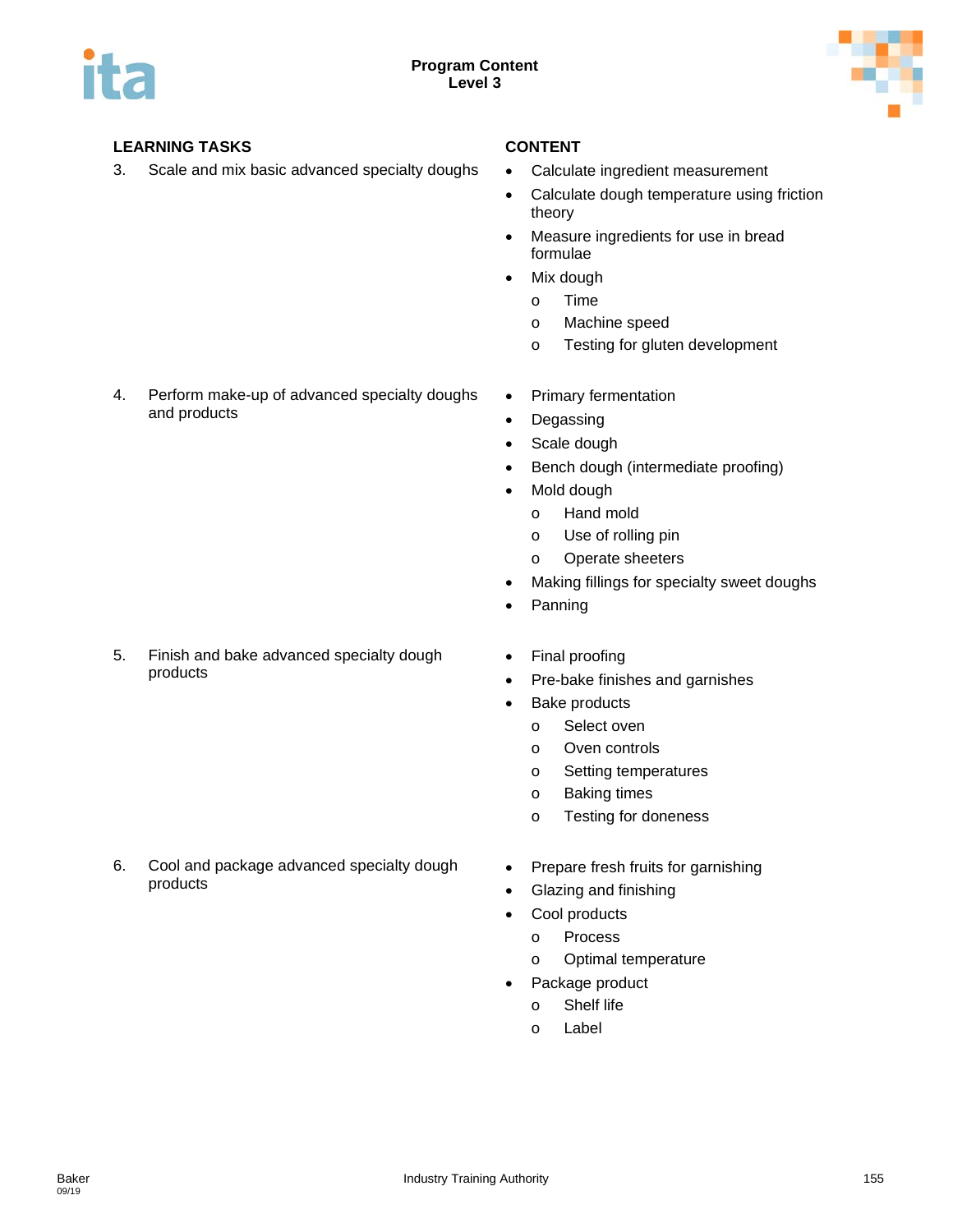



### **Achievement Criteria**

- Performance The individual will prepare specialty fermented breads and products to an industry standard for quality and production time.
- Conditions The individual will be given formulas, a work station, appropriate ingredients and utensils. The competency will be observed and assessed by the instructor during technical training.
- Criteria The individual will be evaluated on a grading sheet which reflects:
	- Volume
	- Shape
	- Colour
	- Texture, grain and crumb
	- Taste and aroma
	- Evenness of bake
	- Production time within industry expectations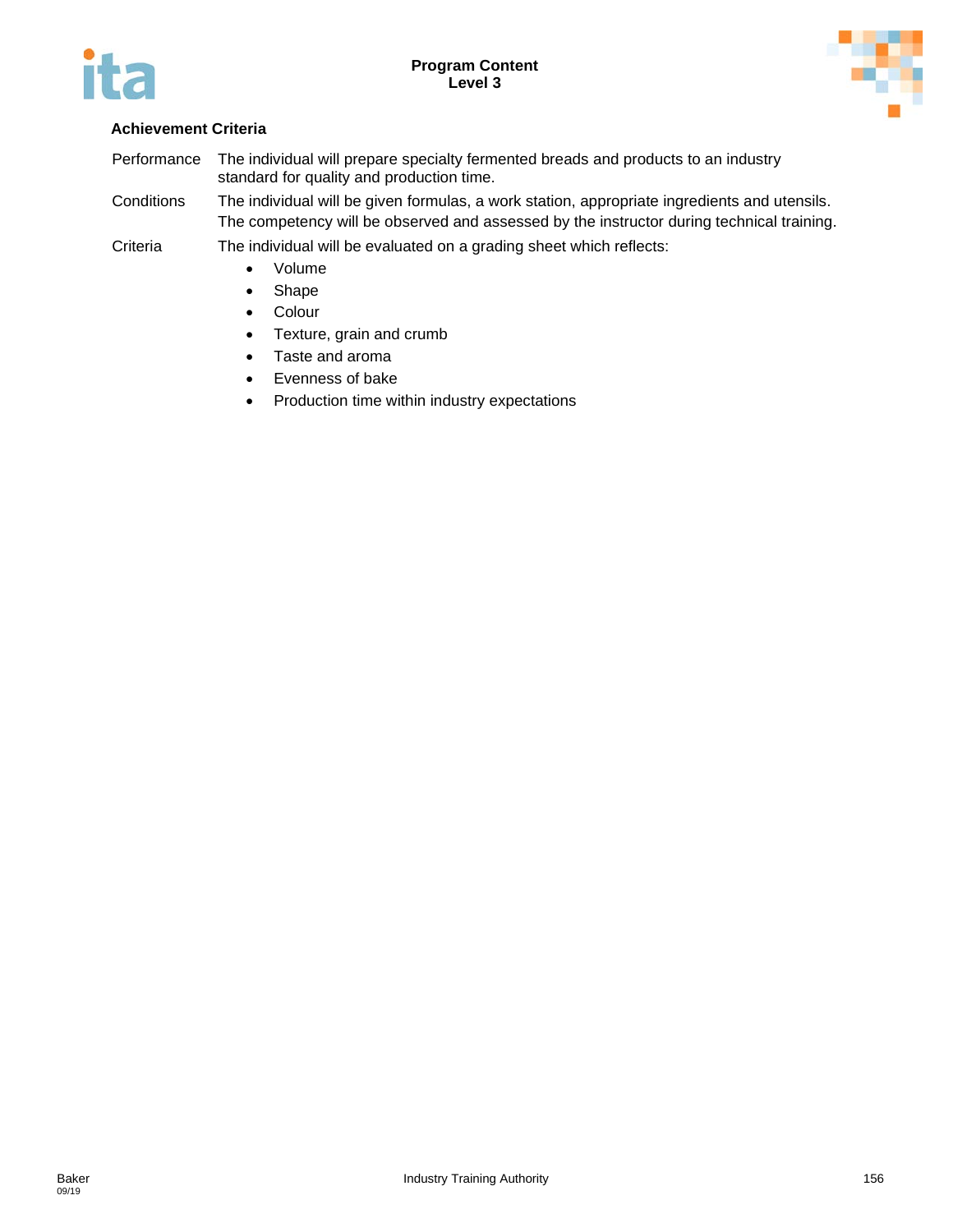## **Line (GAC): B FERMENTED GOODS**

**Competency: B4 Prepare natural ferments and Artisan breads**

### **Objectives**

To be competent in this area, the individual must be able to:

- Describe doughs and products made with natural ferments and pre-ferments.
- Describe the principles of preparing doughs with natural ferments and pre-ferments.
- Scale and mix doughs with natural ferments and pre-ferments.
- Perform make-up of doughs and products with natural ferments and pre-ferments.
- Finish and bake products with natural ferments and pre-ferments.
- Cool, slice and package products with natural ferments and pre-ferments.

### **LEARNING TASKS CONTENT**

1. Describe doughs and products made with natural ferments and pre-ferments

- Sourdoughs and Levain
- Delayed sponge methods and pre-ferments
- **Products** 
	- o Sourdough breads and rolls
	- o Braided
	- o Other variety breads
- 2. Describe the principles of preparing doughs with natural ferments and pre-ferments
- Function of ingredients
- Formula balance
- Starters, sponges and pre-ferments
	- o Nurture to full development
	- o Calculate amount required
- Dough temperature
- Mixing time
- 3. Scale and mix doughs with natural ferments and pre-ferments
- Calculate ingredient measurement
- Calculate dough temperature using friction theory
- Measure ingredients for use in bread formulae
- Mix dough
	- o Time
	- o Machine speed
	- o Testing for gluten development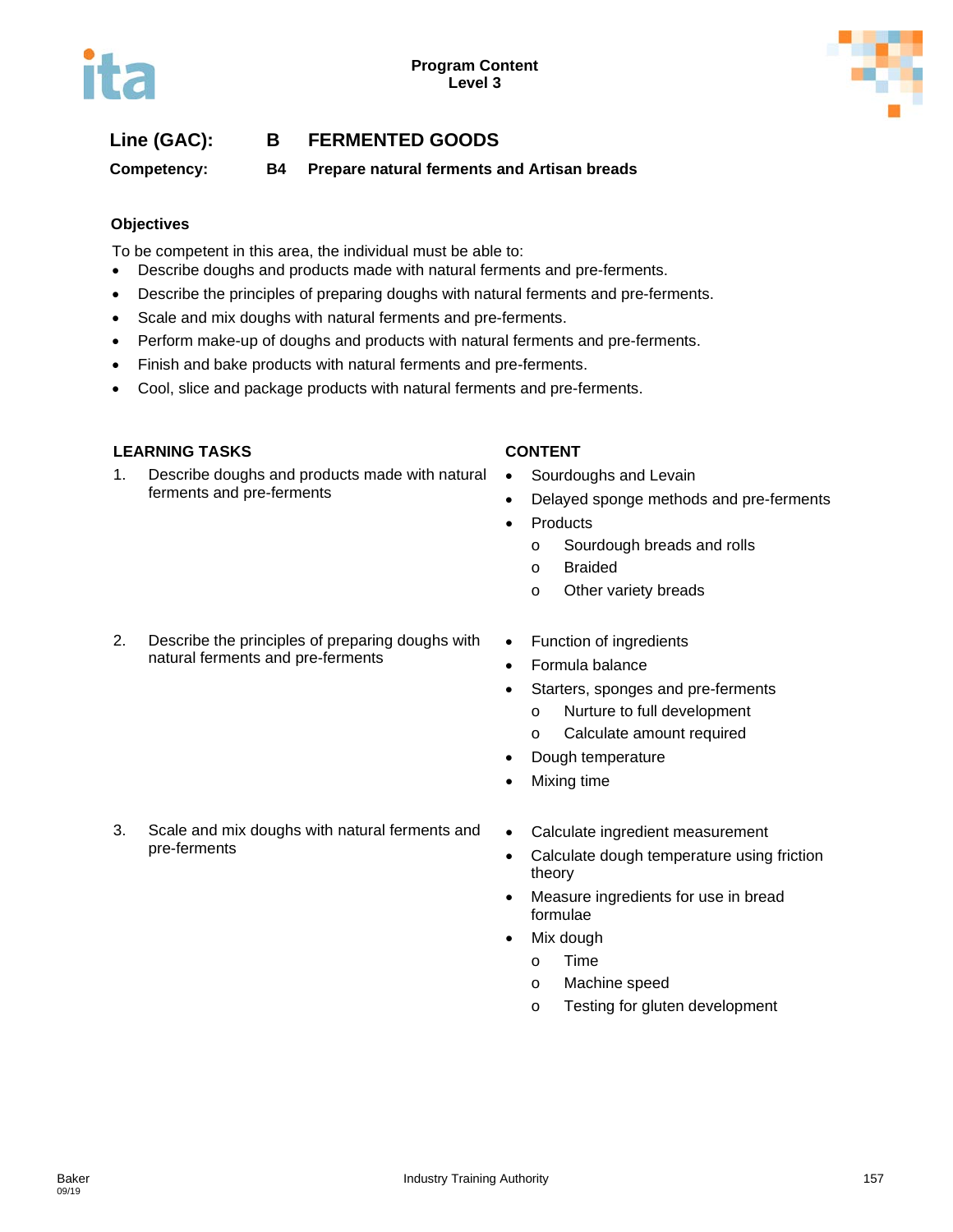

and pre-ferments

4. Perform make-up of doughs and products with natural ferments and pre-ferments

5. Finish and bake products with natural ferments

- Primary fermentation
- Folding and degassing
- Scale dough
- Bench dough (intermediate proofing)
- Hand mould dough
	- o Braiding
	- o Specialty designs
	- o Advanced scoring and shaping
- Panning
- **Retarding**
- Final proofing
- Pre-bake finishes
- Bake products
	- o Select oven
	- o Oven controls
	- o Setting temperatures
	- o Steam
	- o Baking times
	- o Testing for doneness
- De-pan product
- Cool products
	- o Process
	- o Optimal temperature
- Operate slicer
- Package product
	- o Shelf life
	- o Label

### **Achievement Criteria**

- Performance The individual will prepare products with natural ferments and pre-ferments to an industry standard for quality and production time.
- Conditions The individual will be given formulas, a work station, appropriate ingredients and utensils. The competency will be observed and assessed by the instructor during technical training.
- Criteria The individual will be evaluated on a grading sheet which reflects:
	- Volume
	- Shape
	- Colour
	- Texture, grain and crumb
	- Taste and aroma
	- Evenness of bake
	- Production time within industry expectations

6. Cool, slice and package products with natural ferments and pre-ferments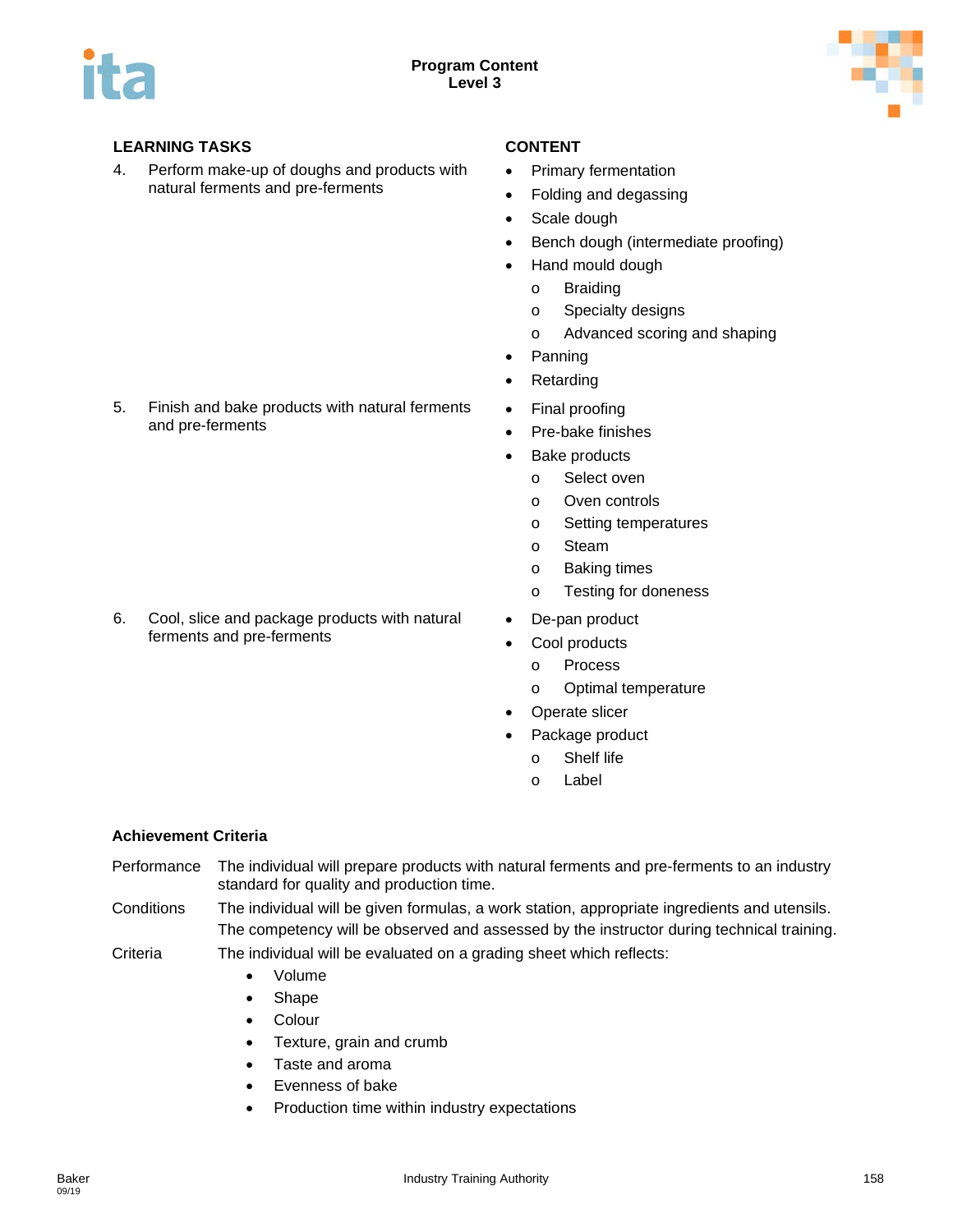

# **Line (GAC): C PASTRIES**

## **Competency: C3 Prepare specialty pastries**

### **Objectives**

To be competent in this area, the individual must be able to:

- Describe specialty pastries and products.
- Describe the principles of preparing specialty pastries.
- Perform make-up of specialty pastries.
- Finish and bake specialty pastries.
- Cool and package basic specialty pastries.

### **LEARNING TASKS CONTENT**

1. Describe specialty pastries and products • Traditional strudel

- 
- Phyllo products
- Other ethnic and specialty products
- Products
	- o Strudel
	- o Spanakopita
	- o Baklava
- 2. Describe the principles of preparing specialty pastries
- Function of ingredients
- Formula balance
- Working with Phyllo dough
- Stretching
- Fillings
- Using frozen or par-baked products
- 3. Perform make-up of specialty pastries Techniques for various products
	- - o Cutting
		- o Fillings
		- o Seal
		- o Other techniques
	- Store and freeze for future bake-off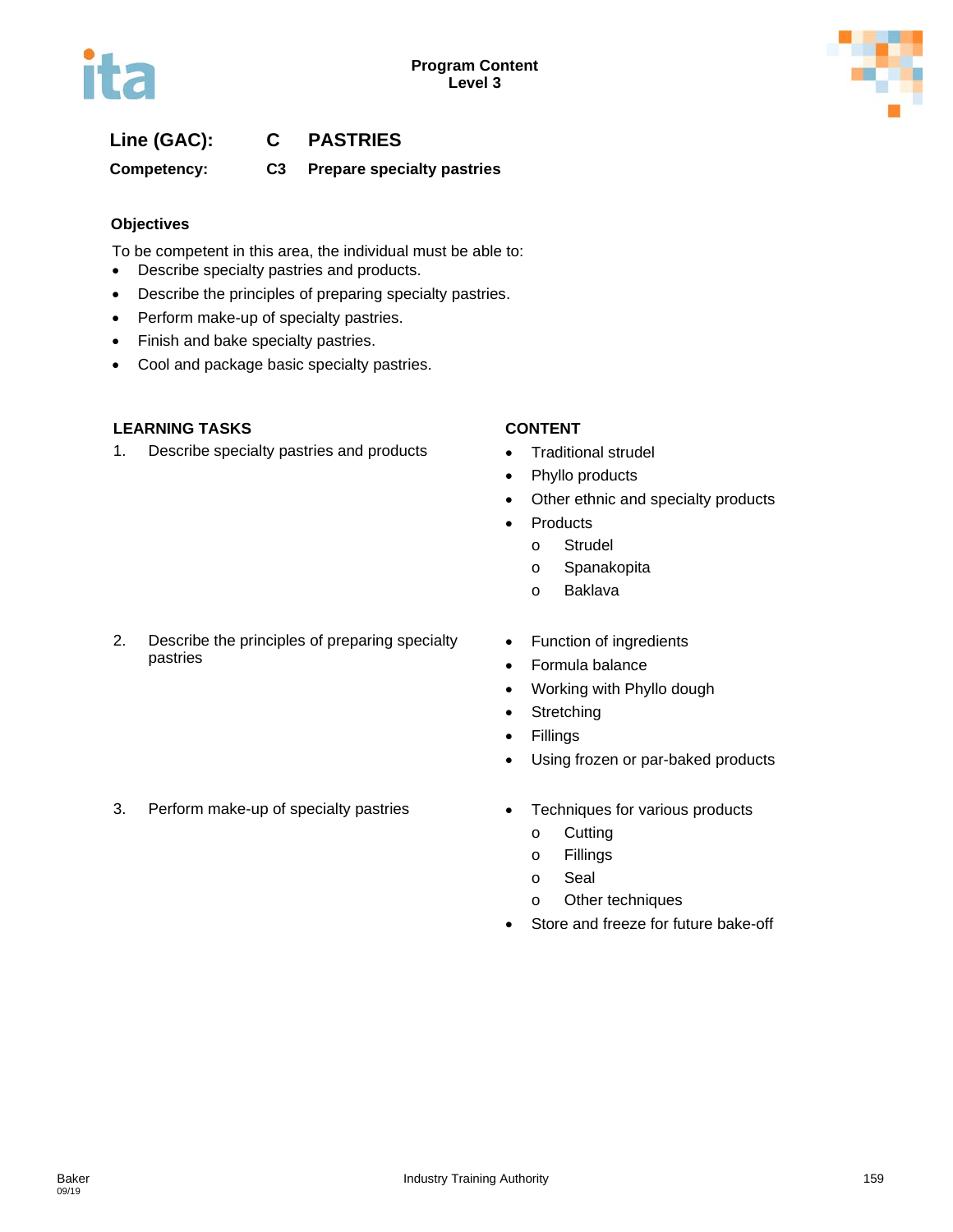

4. Finish and bake specialty pastries • Pre-bake finishes

- 
- **Garnish**
- Vent
- Bake products
	- o Select oven
	- o Oven controls
	- o Setting temperatures
	- o Baking times
	- o Testing for doneness
- 5 Cool and package basic specialty pastries Cool products
	- - o Process
		- o Optimal temperature
	- Package product
		- o Shelf life
		- o Label

### **Achievement Criteria**

- Performance The individual will prepare specialty pastries to an industry standard for quality and production time.
- Conditions The individual will be given formulas, a work station, appropriate ingredients and utensils. The competency will be observed and assessed by the instructor during technical training.
- Criteria The individual will be evaluated on a grading sheet which reflects:
	- Volume
	- Colour
	- Crust
	- Symmetry
	- Evenness of bake
	- Taste
	- Texture
	- Production time within industry expectations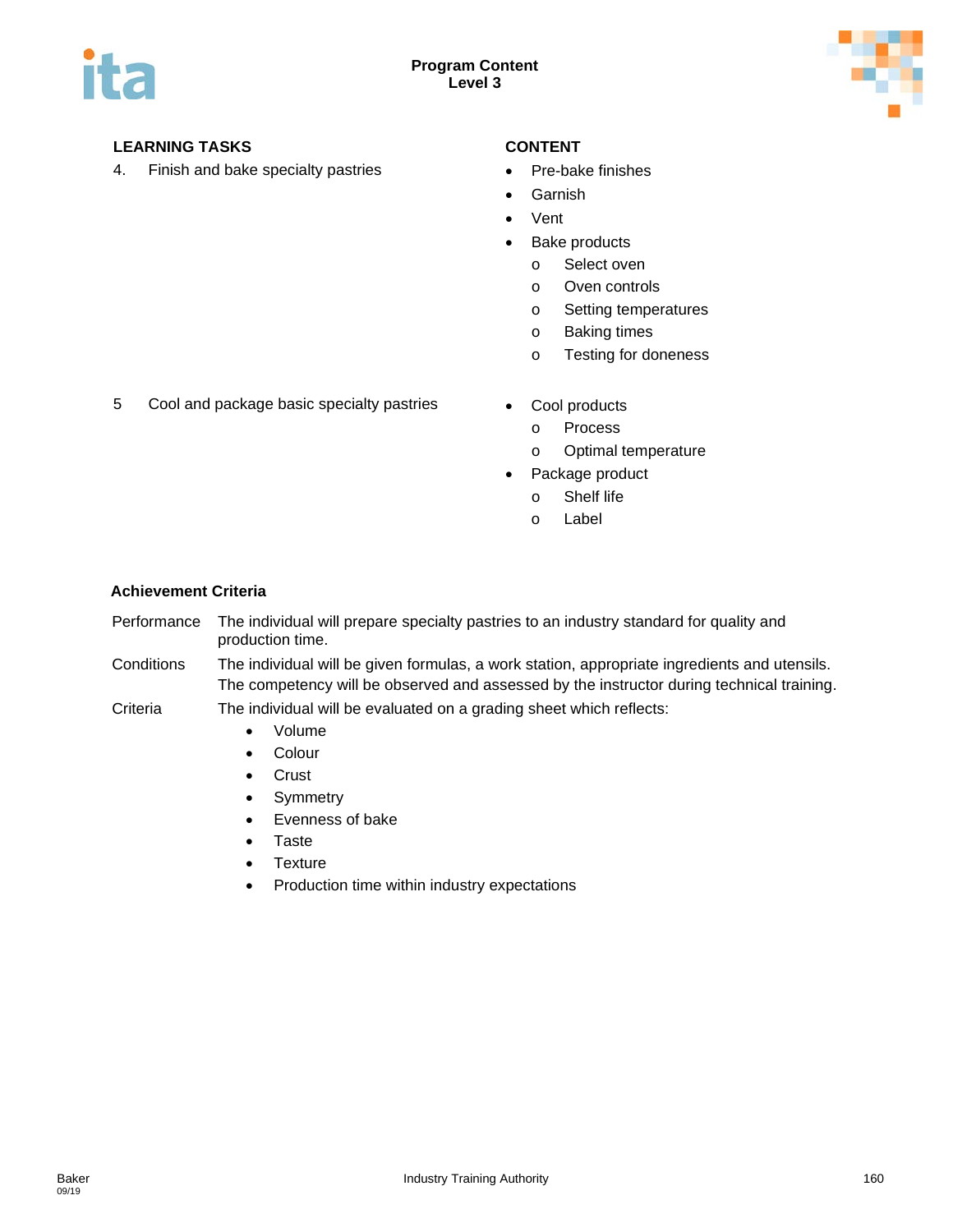

# **Line (GAC): D CAKES AND COOKIES**

**Competency: D4 Prepare specialty cakes and tortes**

### **Objectives**

To be competent in this area, the individual must be able to:

- Describe specialty cakes.
- Describe the principles of preparing specialty cakes.
- Scale and mix specialty cakes.
- Perform make-up of specialty cakes.
- Finish specialty cakes.
- Cool, store and package specialty cakes.

### **LEARNING TASKS CONTENT**

1. Describe specialty cakes **•** Types of specialty cakes

### 2. Describe the principles of preparing specialty cakes

- 
- - o Sacher
	- o Flourless
	- o Other
- Characteristics of specialty cakes
- Function of ingredients
- Formula balance
- Temperature of ingredients
- Volume of batter
- Mixing methods
	- o Creaming
	- o One stage
- **Layering**
- Pan preparation
- 3. Scale and mix specialty cakes Measure ingredients
	- **Mix batter** 
		- o Mixing method
		- o Timing of mixing
	- Storage of prepared batter
		- o For immediate use
		- o Freezing for later use
	- Using commercial mixes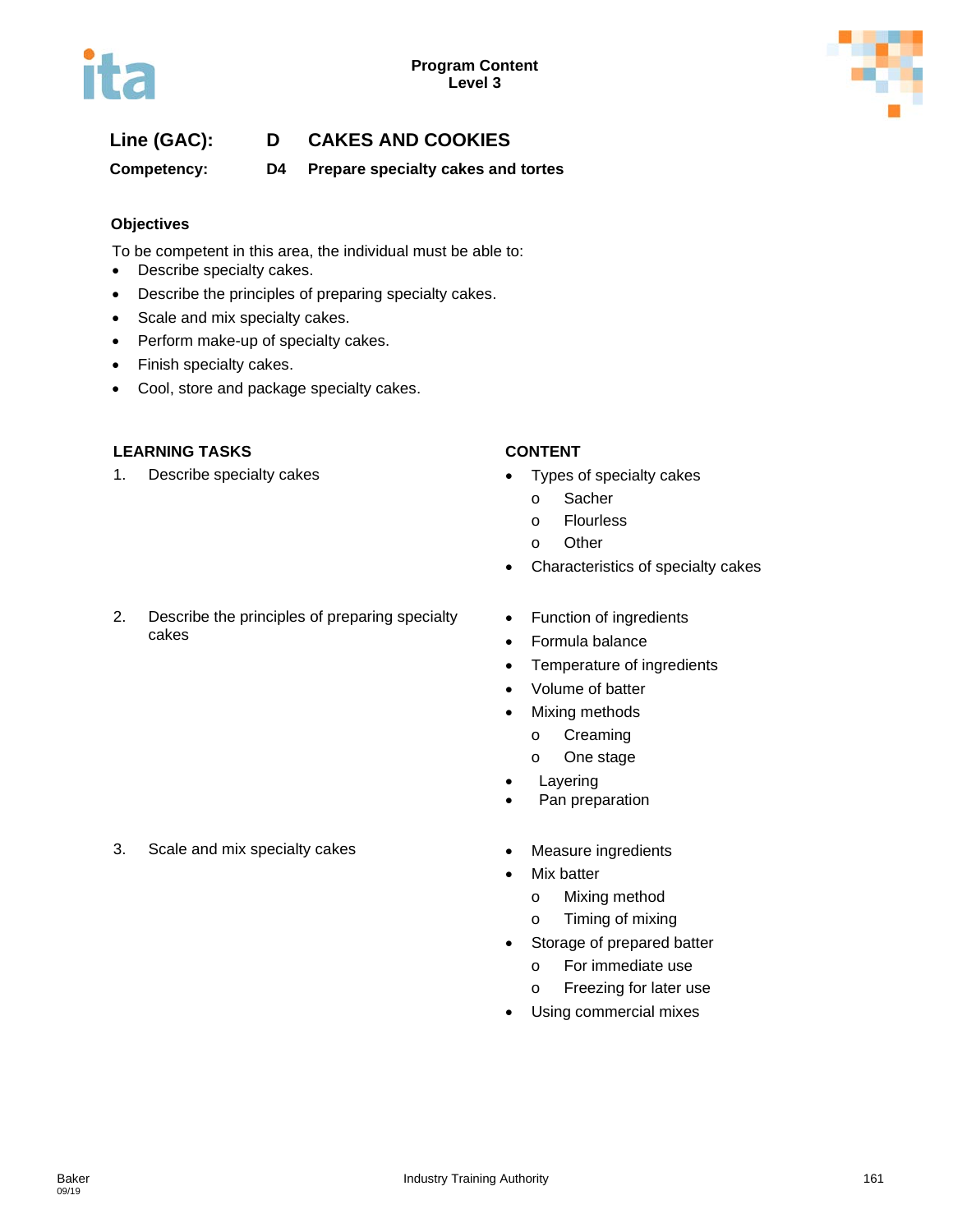

4. Perform make-up of specialty cakes • Techniques for various products

- 
- Scaling/portioning
- Store for future bake-off
- 5. Finish specialty cakes  **Bake products** 
	- - o Select oven
		- o Oven controls
		- o Setting temperatures
		- o Baking times
		- o Testing for doneness
	- Finishing and glazing
- 6. Cool, store and package specialty cakes Cooling
	-
	- **Storing**
	- Package product
		- o Shelf life
		- o Label

### **Achievement Criteria**

- Performance The individual will prepare specialty cakes to an industry standard for quality and production time.
- Conditions The individual will be given formulas, a work station, appropriate ingredients and utensils. The competency will be observed and assessed by the instructor during technical training.
- Criteria The individual will be evaluated on a grading sheet which reflects:
	- Volume
	- Colour
	- Appearance
	- Texture
	- Taste
	- Shrinkage
	- Evenness
	- Doneness
	- Production time within industry expectations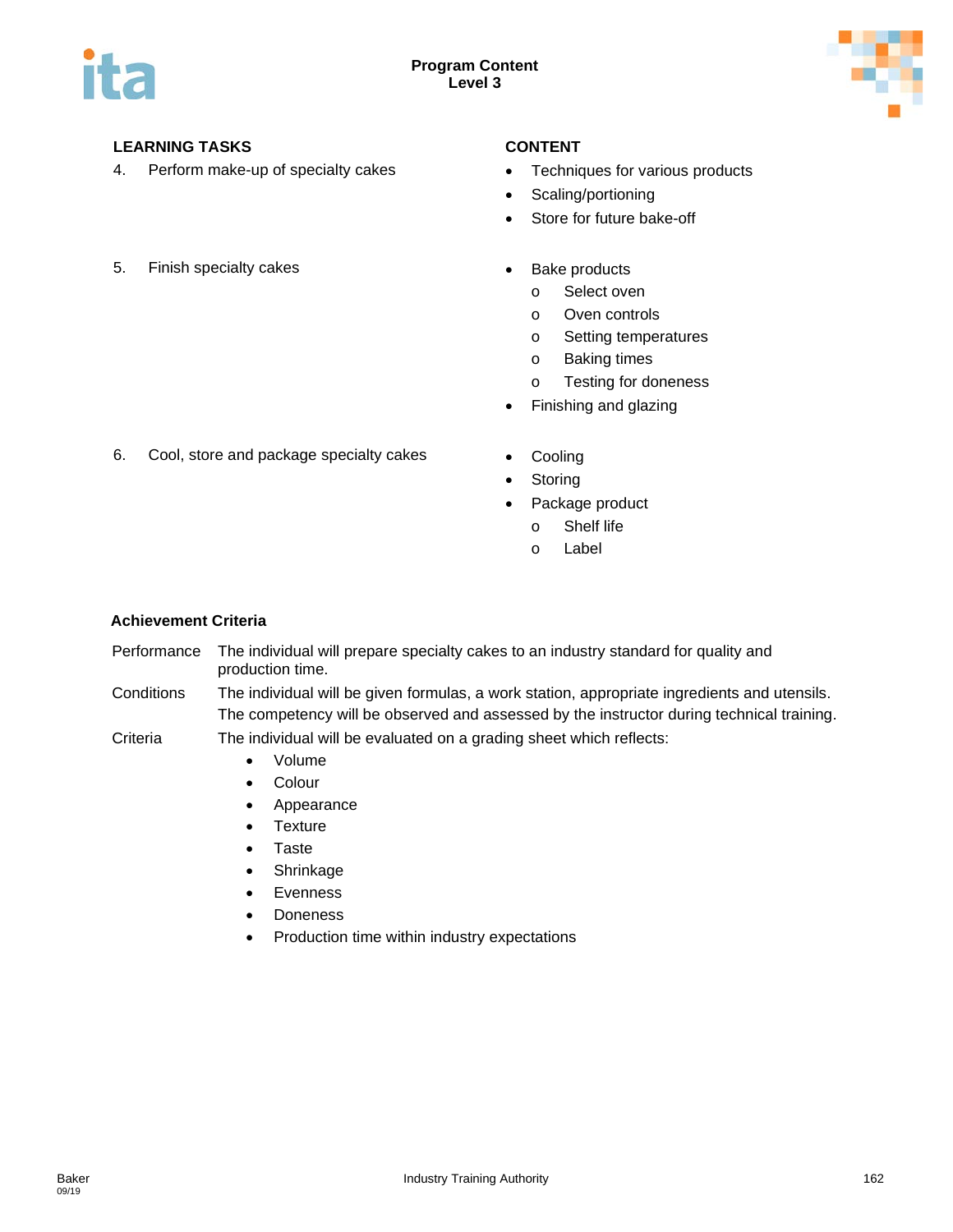

# **Line (GAC): E DECORATE AND FINISH BAKED GOODS**

**Competency: E1 Prepare icings, fillings, glazes and meringues**

### **Objectives**

To be competent in this area, the individual must be able to:

- Describe specialty icings, fillings, glazes and meringues.
- Describe the principles of preparing specialty icings, fillings, glazes and meringues.
- Prepare specialty icings, fillings, glazes and meringues.
- Cool and store specialty icings, fillings, glazes and meringues.

### **LEARNING TASKS CONTENT**

- 1. Describe specialty icings, fillings, glazes and meringues
- 2. Describe the principles of preparing specialty icings, fillings, glazes and meringues

### 3. Prepare specialty icings, fillings, glazes and meringues

4. Cool and store specialty icings, fillings, glazes

and meringues

- Review icings, glazes and meringues
- Types of icings, fillings and glazes o Mirroir
- Function of ingredients
- Formula balance
- **Mixing methods**
- Cooking methods
- Temperature of equipment and ingredients
- Cleanliness of equipment
- Measure ingredients
- Prepare product
	- o Mixing method
	- o Timing of mixing
	- o Cooking method
- Storage of prepared products
	- o For immediate use
	- o Freezing for later use
- Using commercial mixes
- **Cooling**
- **Storing**

09/19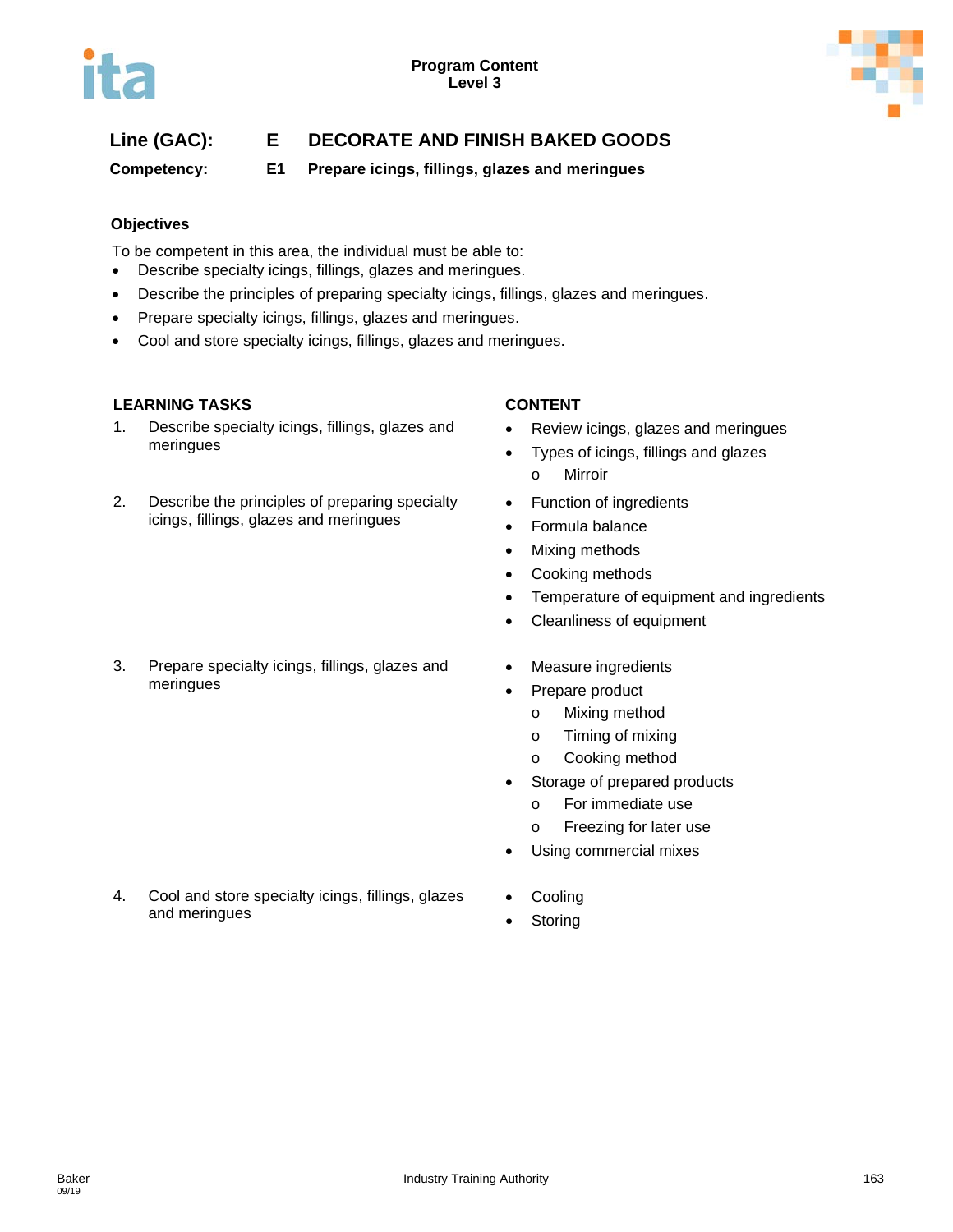



### **Achievement Criteria**

Performance The individual will prepare specialty icings, fillings, glazes and meringues to an industry standard for quality and production time.

Conditions The individual will be given formulas, a work station, appropriate ingredients and utensils. The competency will be observed and assessed by the instructor during technical training.

- Volume
- Viscosity
- Taste
- Colour
- Consistency
- Texture
- Stability
- Production time within industry expectations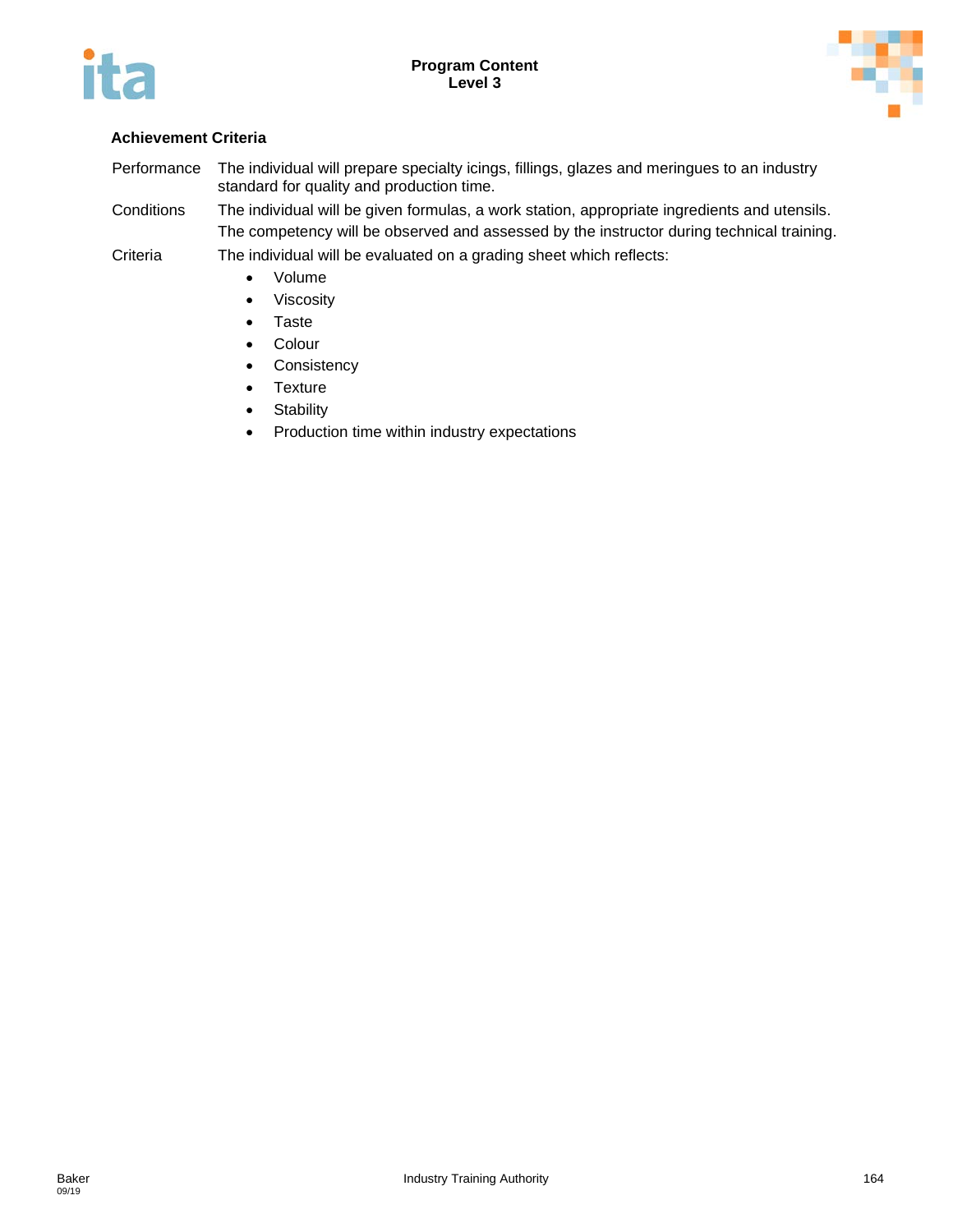

# **Line (GAC): E DECORATE AND FINISH BAKED GOODS**

**Competency: E2 Assemble and decorate cakes and pastries**

### **Objectives**

To be competent in this area, the individual must be able to:

- Perform cutting techniques.
- Perform filling procedures.
- Perform coating techniques.
- Perform finishing and decorating techniques.

### **LEARNING TASKS CONTENT**

1. Perform cutting techniques **•** Cutting tools

- 
- Cutting methods
- Techniques for different products
	- o Various slices
	- o Various petit fours sec and glace
- 2. Perform filling procedures **•** Selecting tools
	- Select method
		- o Piping
		- o Spreading
		- o Pouring
	- Techniques for different products
- 3. Perform coating techniques **•** Selecting tools
- - Select method
	- Techniques for different products
		- o Rolled fondant
		- o Ganache
		- o Fondant dipped
		- o Chocolate dipped
		- o Glacage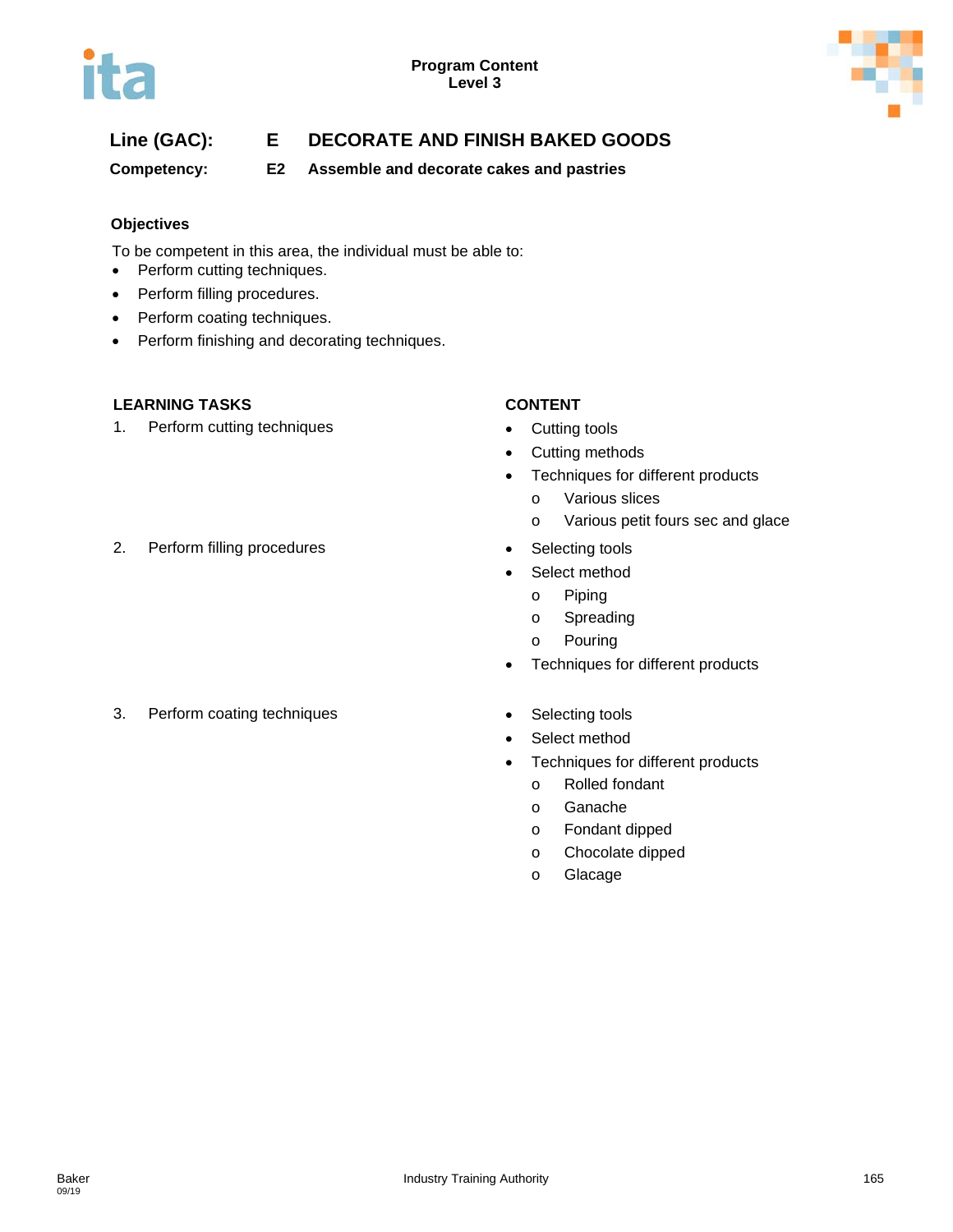

4. Perform finishing and decorating techniques • Selecting tools

- 
- Piping
	- o Borders
	- o Flowers
	- o Writing
- Techniques for different products
	- o Royal icing
	- o Ganache
	- o Meringue
	- o Mirroir
	- o Garnishes
- **Finishes** 
	- o Imprints
	- o Stencils
	- o Transfer sheets
	- o Spraying/airbrush
	- o Flooding

### **Achievement Criteria**

- Performance The individual will assemble and decorate specialty cakes, pastries, and petit fours to an industry standard for quality and production time.
- Conditions The individual will be given formulas, a work station, appropriate ingredients and utensils. The competency will be observed and assessed by the instructor during technical training.

- Volume
- Consistency and application of glazes
- Taste
- Colour
- Consistency
	- o Size
	- o Proportion
- Texture
- Stability
- Design
- Visual appeal
- Production time within industry expectations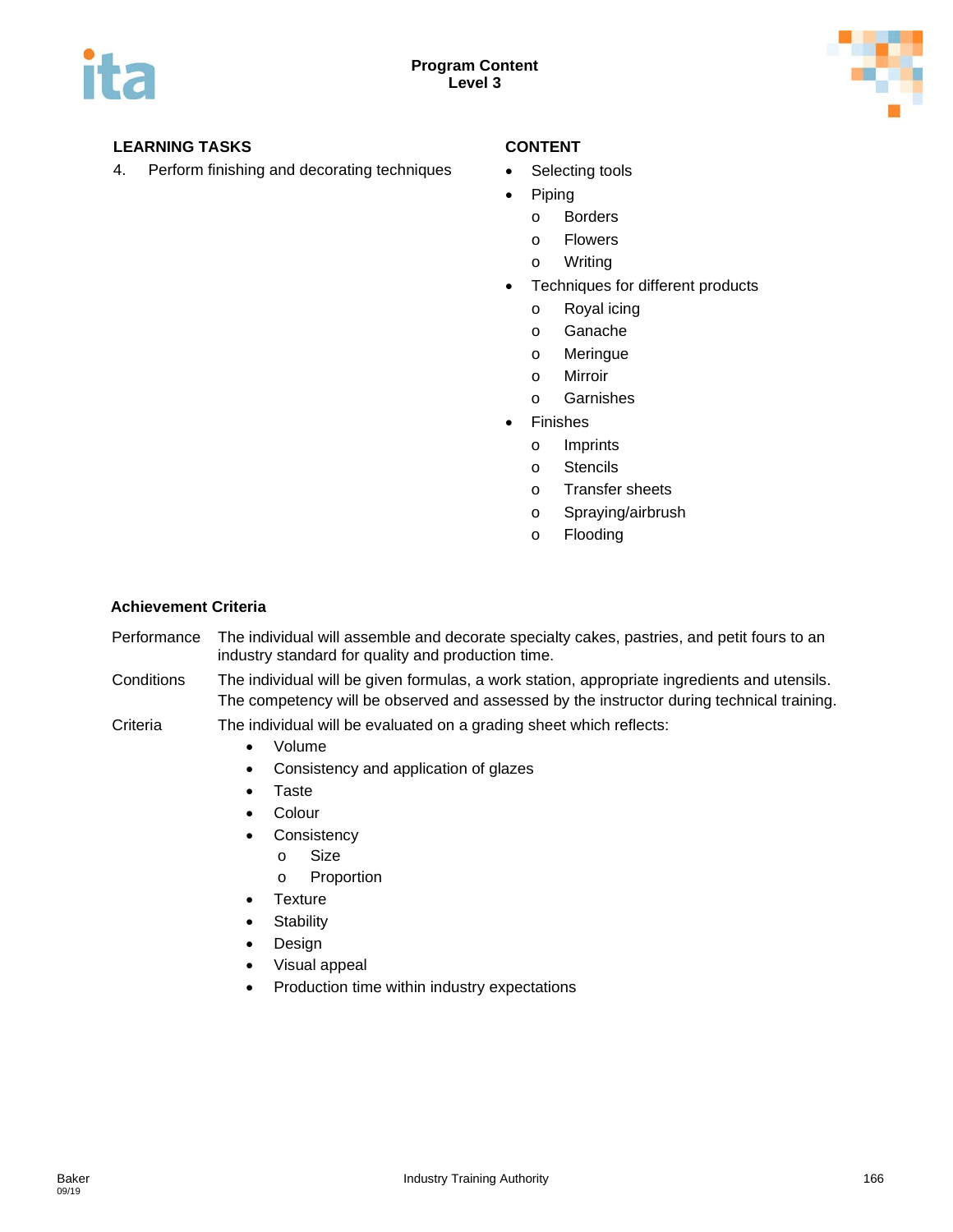

# **Line (GAC): E DECORATE AND FINISH BAKED GOODS**

**Competency: E3 Prepare decorative pastes and garnishes**

### **Objectives**

To be competent in this area, the individual must be able to:

- Describe decorative pastes and garnishes.
- Describe the principles of preparing decorative pastes and garnishes.
- Prepare decorative pastes and garnishes.
- Cool and store decorative pastes and garnishes.

### **LEARNING TASKS CONTENT**

1. Describe decorative pastes and garnishes • Types of decorative pastes

- - o Marzipan
	- o Modelling chocolate
	- o Rolled fondant
- Types of garnishes
	- o Review basic techniques
	- o Flowers
	- o Figures
	- o Decorations
- 2. Describe the principles of preparing decorative pastes and garnishes
- Function of ingredients
- Formula balance
- Mixing methods
- Cooking methods
- Temperature of equipment and ingredients
- Cleanliness of equipment
- Colouring and painting
- **Flavouring**
- **Textures**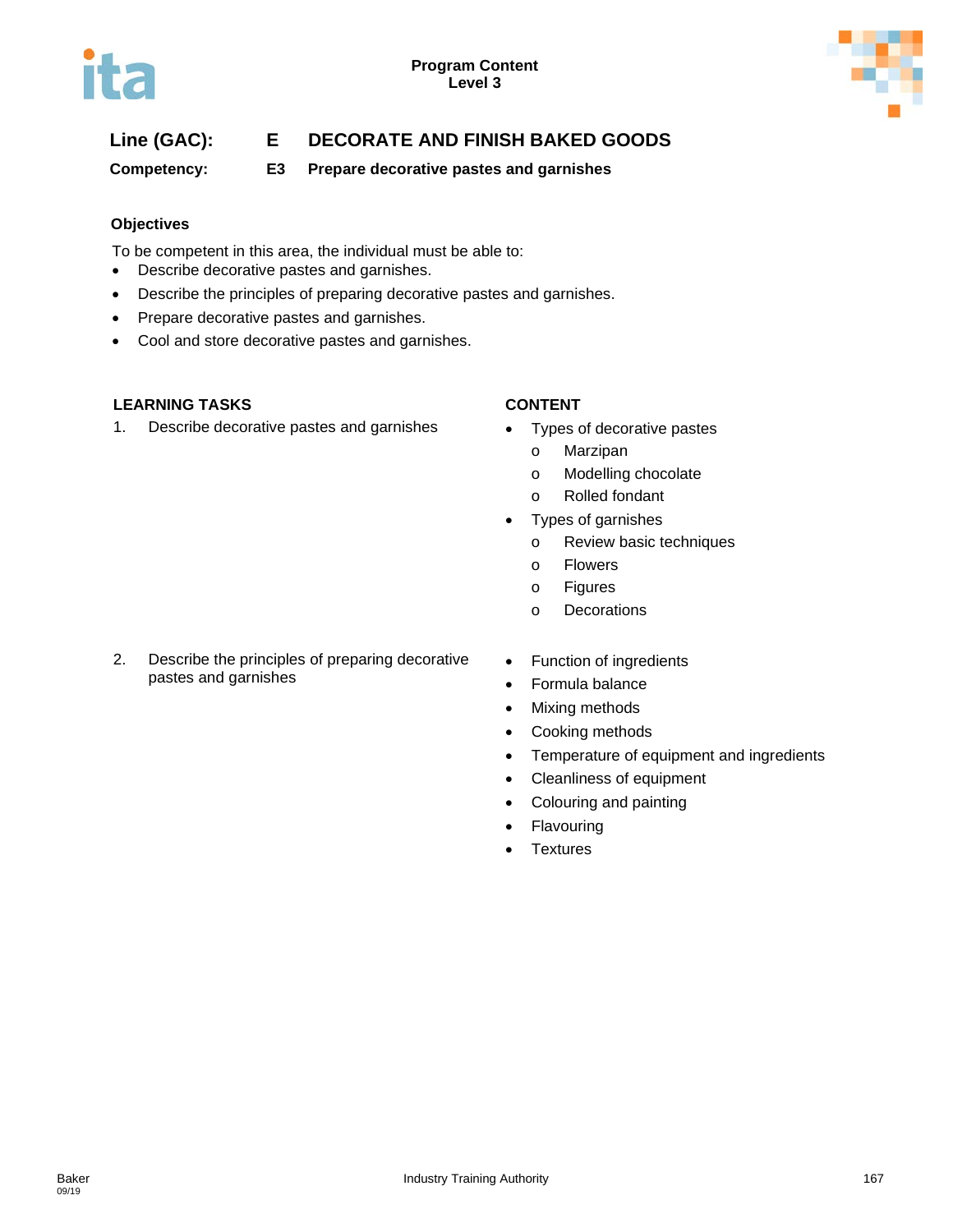

3. Prepare decorative pastes and garnishes • Measure ingredients

- 
- Prepare product
	- o Mixing method
	- o Timing of mixing
	- o Cooking method
- Pinning
- Cutting
- Moulding
- Storage of prepared products
- Using commercial products
- 4. Cool and store decorative pastes and garnishes Cooling
	- Storing

### **Achievement Criteria**

- Performance The individual will prepare decorative pastes and garnishes to an industry standard for quality and production time.
- Conditions The individual will be given formulas, a work station, appropriate ingredients and utensils. The competency will be observed and assessed by the instructor during technical training.
- Criteria The individual will be evaluated on a grading sheet which reflects:
	- Visual appeal
	- Texture
	- Taste
	- Production time within industry expectations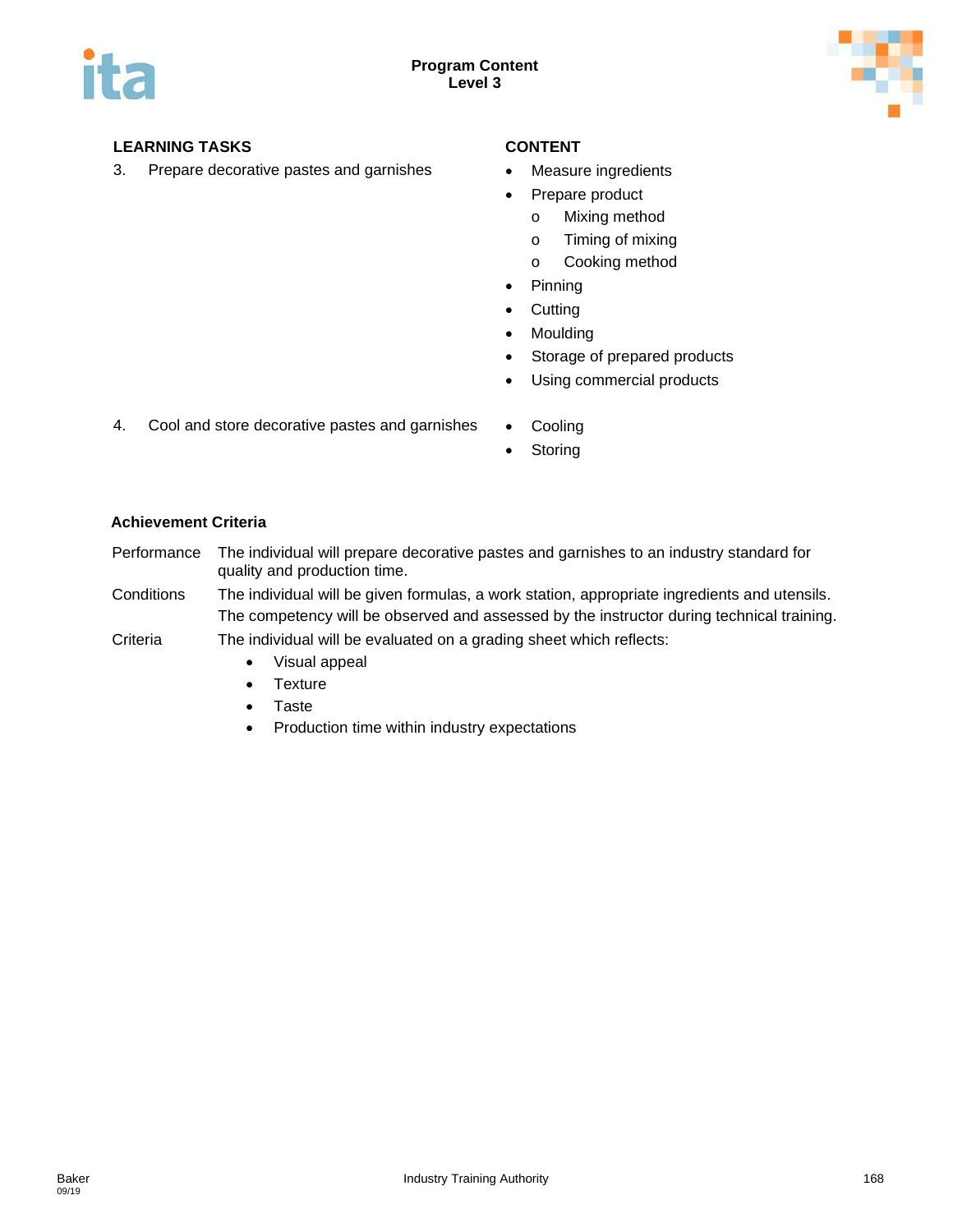

# **Line (GAC): E DECORATE AND FINISH BAKED GOODS**

**Competency: E4 Assemble and decorate tiered and wedding cakes**

### **Objectives**

To be competent in this area, the individual must be able to:

- Describe tiered and wedding cakes.
- Describe the principles of assembling and decorating tiered and wedding cakes.
- Assemble and decorate basic tiered and wedding cakes.

### **LEARNING TASKS CONTENT**

1. Describe tiered and wedding cakes • Review types

2.. Describe the principles of assembling and decorating tiered and wedding cakes

- 
- Review finished product
	- o Decorations
	- o Traditional
	- o Contemporary
	- o Themes
- **Architecture** 
	- o Balance
	- o Weight distribution
	- o Symmetry
- Visual appeal
	- o Colour combination
	- o Shapes
	- o Textures
- **Taste** 
	- o Flavour combinations
	- o Harmony
	- o Contrast
- 3. Assemble and decorate tiered and wedding cakes
- Planning
	- o Single layer real cake
	- o Use of inserts in dummy cakes
- Cutting
- Filling
- Masking
- Finishing
- Techniques for different products
	- o Rolled fondant
	- o Royal icing
	- o Marzipan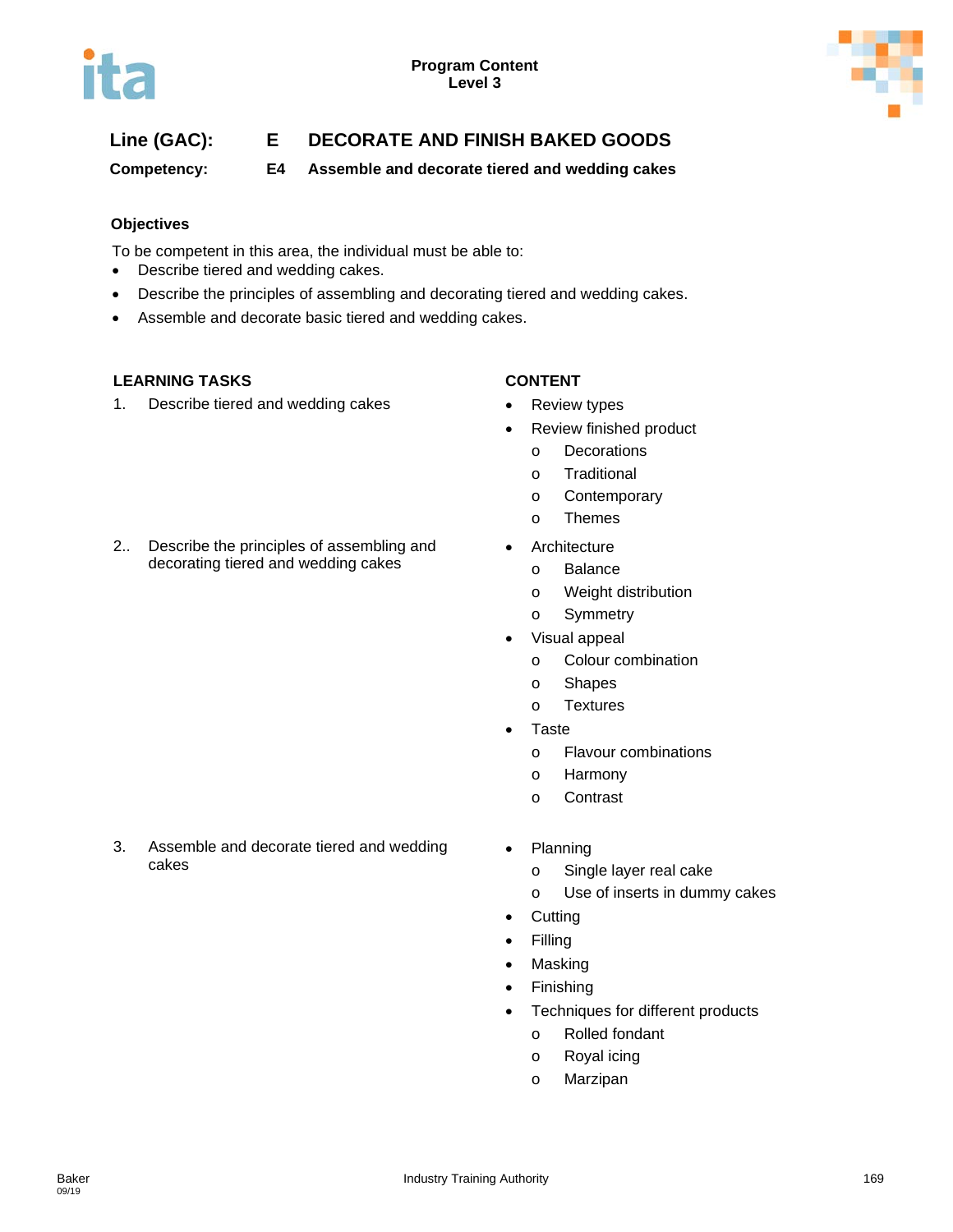



### **Achievement Criteria**

- Performance The individual will assemble and decorate tiered and wedding cakes to an industry standard for quality and production time.
- Conditions The individual will be given formulas, a work station, appropriate ingredients and utensils. The competency will be observed and assessed by the instructor during technical training.

- Neatness
- Symmetry
- Quality of decoration
- Creativity and originality
- Visual appeal
- Taste
- Production time within industry expectations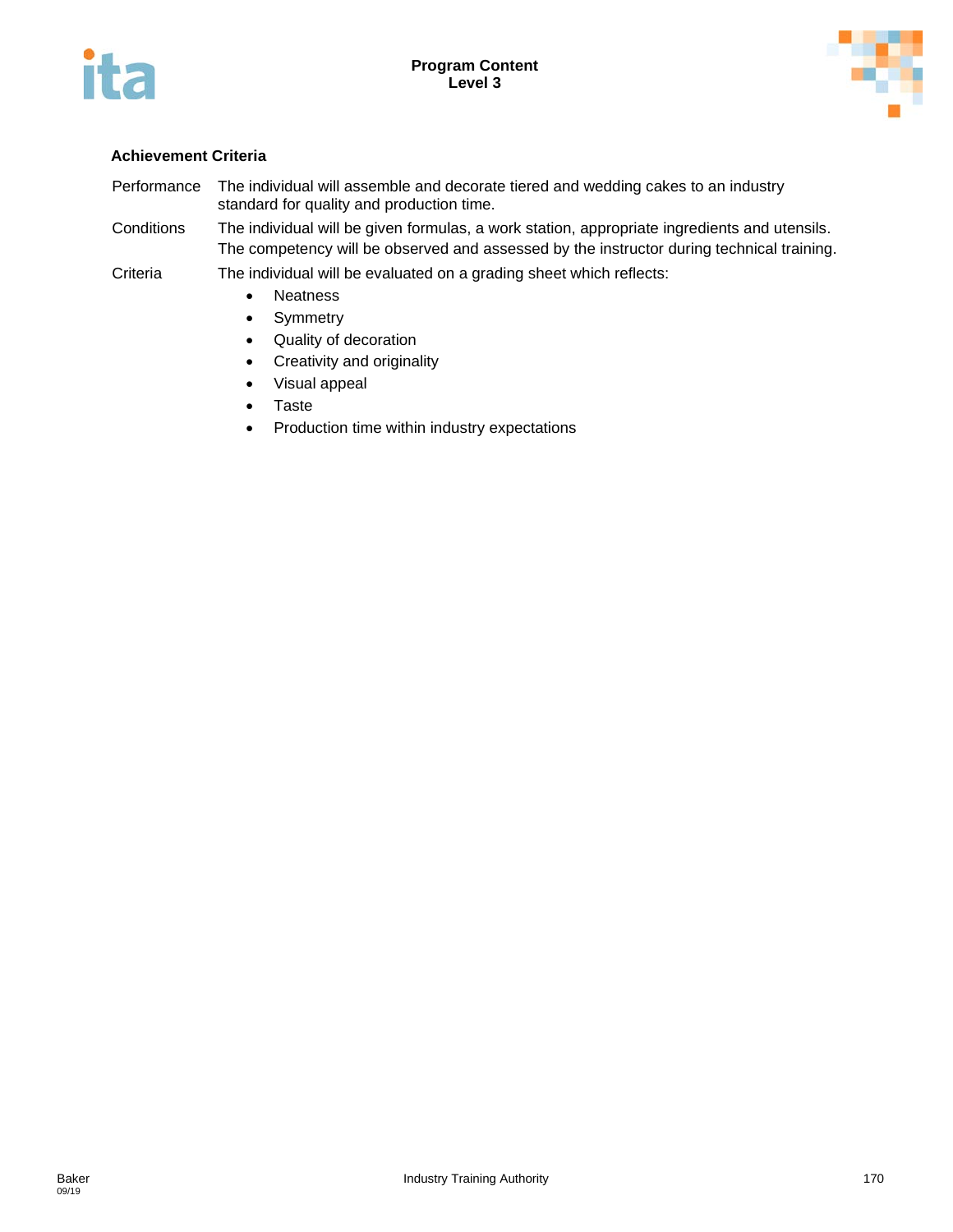

## **Line (GAC): F DESSERTS**

**Competency: F1 Prepare custards and mousses**

### **Objectives**

To be competent in this area, the individual must be able to:

- Describe custards and mousses.
- Describe the principles of preparing custards and mousses.
- Prepare custards and mousses.
- Cool and store custards and mousses.

### **LEARNING TASKS CONTENT**

1. Describe custards and mousses • Types of custards and mousses

- - o Sabayon
	- o Pate a Bombe
	- o Marquis
	- o Cremeux
	- o Aspuma
- 2. Describe the principles of preparing custards and mousses
	- Function of ingredients
		- o Function
		- o Setting/gelling
	- Formula balance
	- Mixing methods
	- **Cooking**
	- Baking
		- o Temperatures
		- o Water bath
	- Advanced aeration techniques
		- o Canisters and cartridges
- 3. Prepare custards and mousses Measure ingredients
	-
	- Prepare product
		- o Mixing method
		- o Timing of mixing
		- o Cooking or baking method
	- Storage of prepared products
	- Freezing and thawing
	- Unmoulding
- 4. Cool and store custards and mousses Cooling
	-
	- **Storing**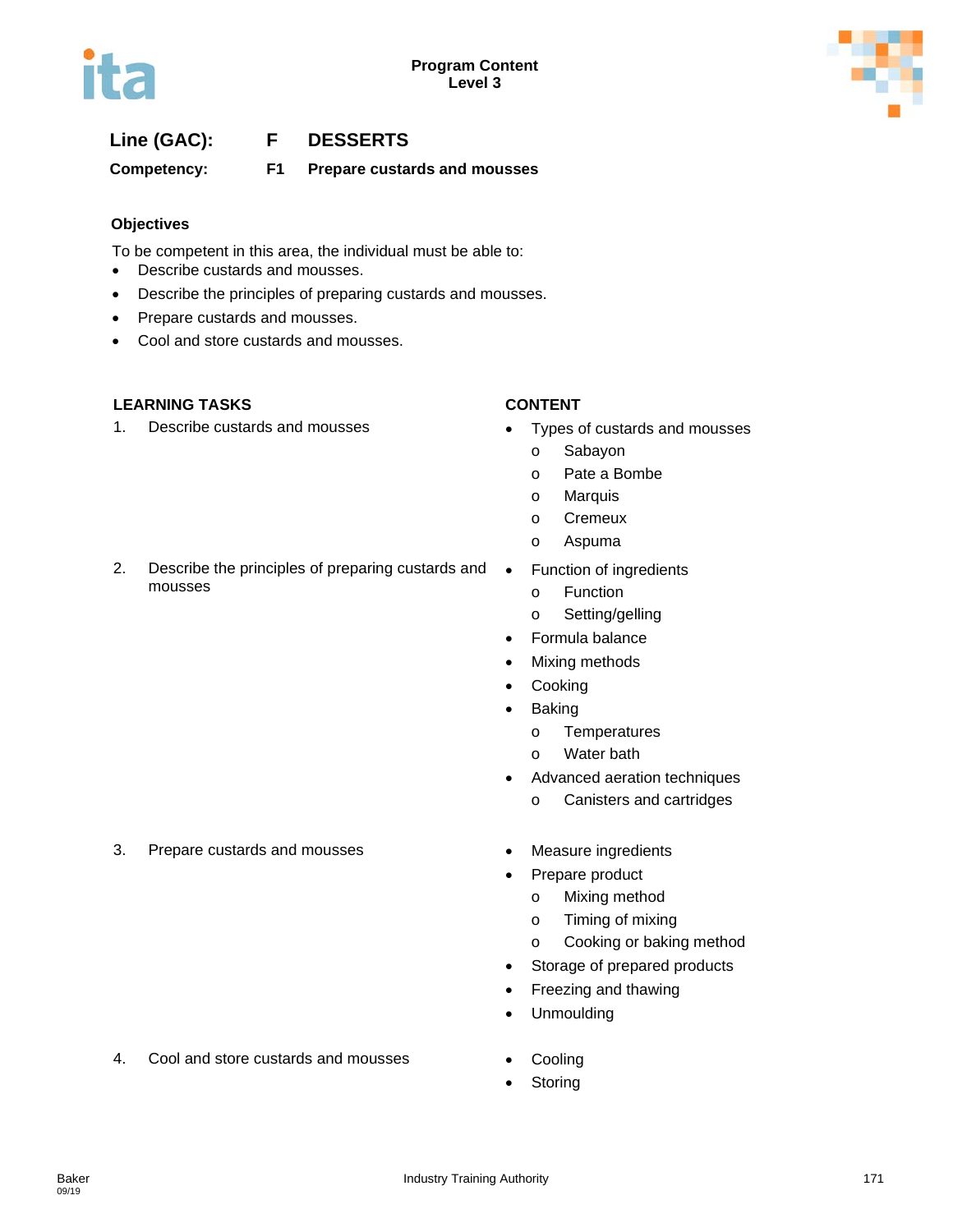



### **Achievement Criteria**

- Performance The individual will prepare custards and mousses to an industry standard for quality and production time.
- Conditions The individual will be given formulas, a work station, appropriate ingredients and utensils. The competency will be observed and assessed by the instructor during technical training.
- Criteria The individual will be evaluated on a grading sheet which reflects:
	- Volume
	- Colour
	- Texture
	- Taste
	- Doneness
	- Production time within industry expectations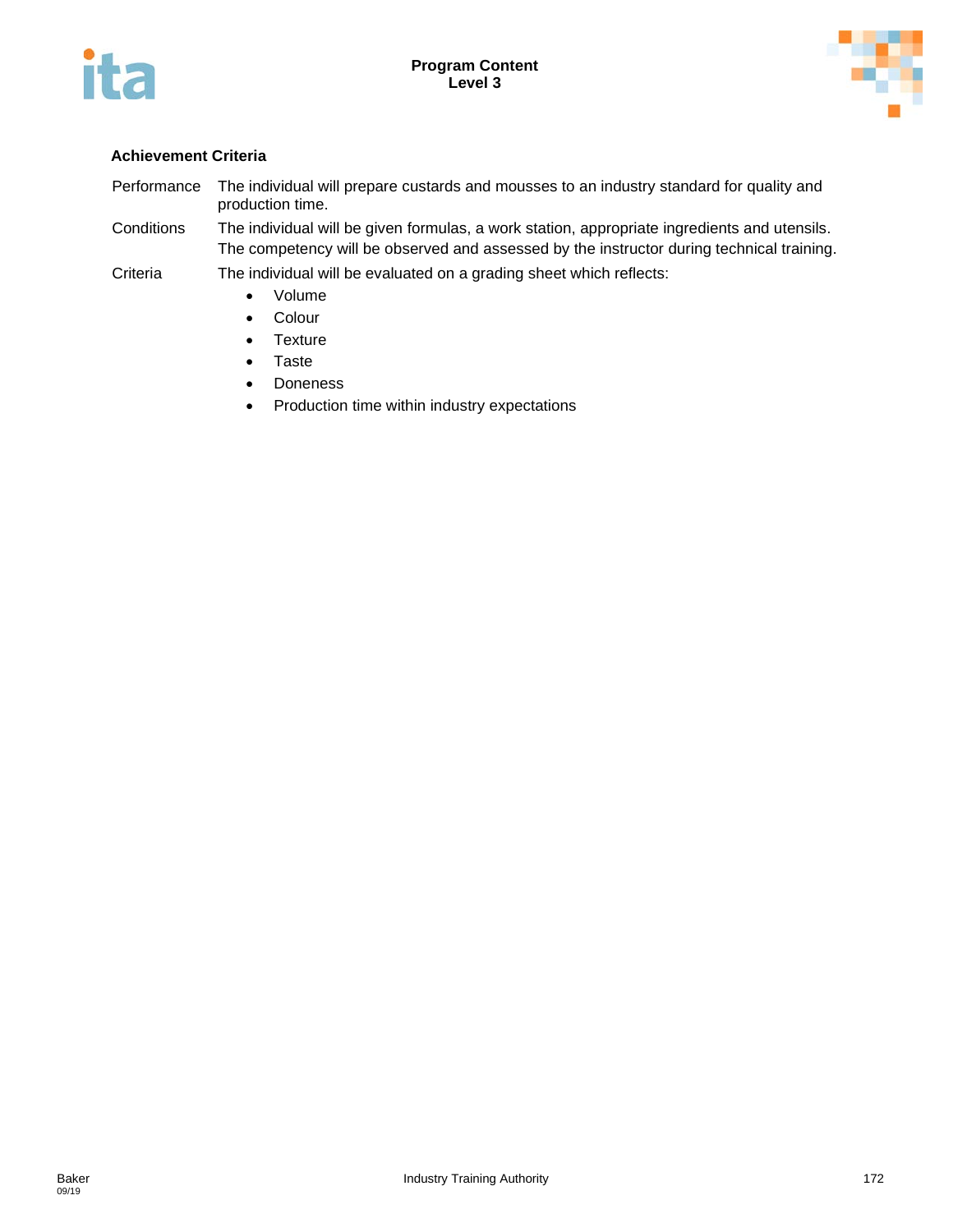

## **Line (GAC): F DESSERTS**

**Competency: F2 Prepare plated desserts**

### **Objectives**

To be competent in this area, the individual must be able to:

- Describe specialty hot plated desserts.
- Describe the principles of preparing specialty hot plated desserts.
- Prepare specialty hot plated desserts.

### **LEARNING TASKS CONTENT**

1. Describe specialty hot plated desserts • Types of specialty hot plated desserts

- - o Souffles
	- o Crepes
	- o Composed desserts
- 2. Describe the principles of preparing specialty hot plated desserts
- Function of ingredients
- Formula balance
- Mixing methods
- Cooking methods
- Selection of ingredients
- Temperature of equipment and ingredients
- Cleanliness of equipment
- 3. Prepare specialty hot plated desserts Measure ingredients
- - Prepare ingredients
	- Prepare product
		- o Mixing method
		- o Cooking or baking method
		- o Oven temperature
		- o Testing for doneness
	- Finishing and serving
	- Timing of service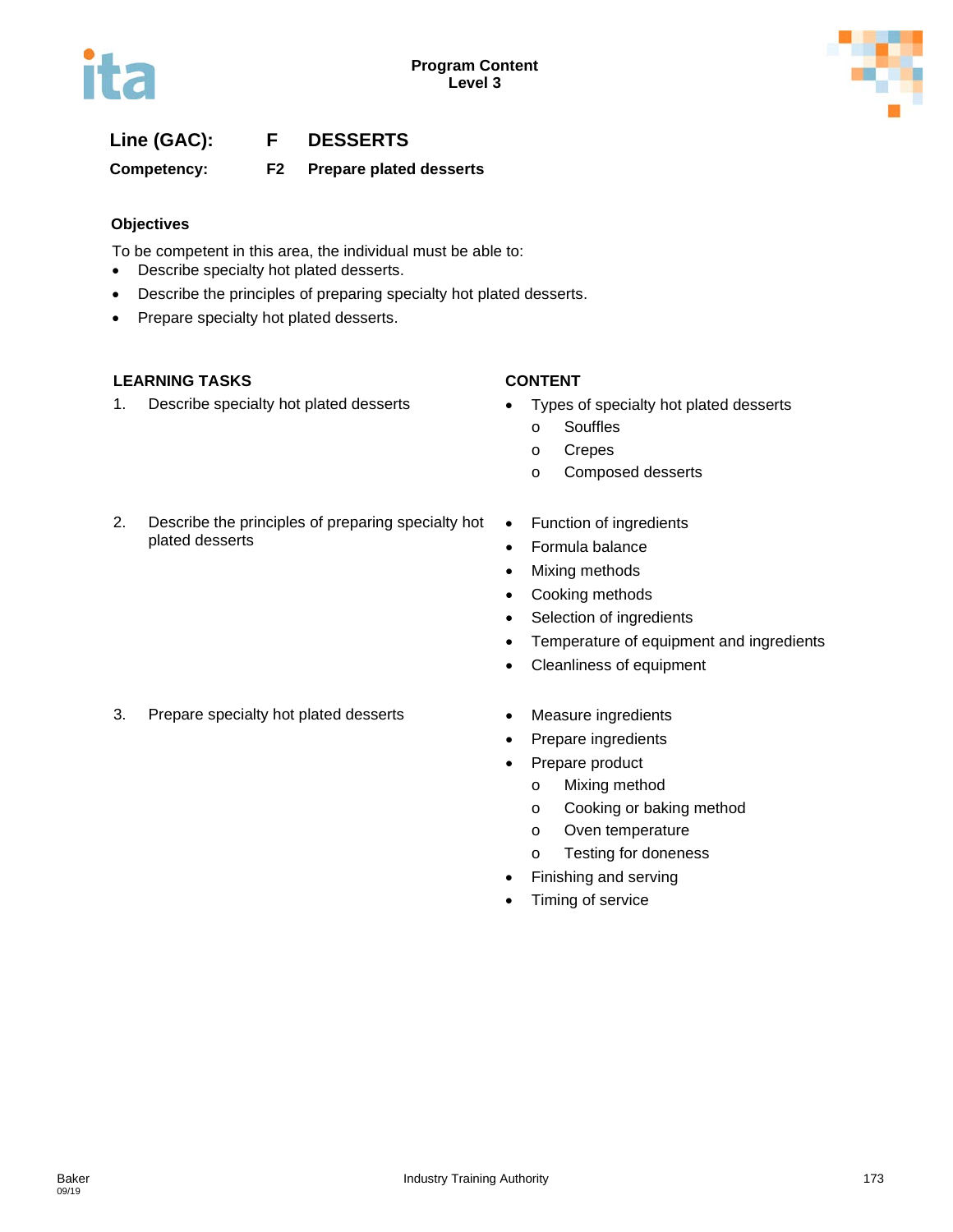



### **Achievement Criteria**

- Performance The individual will prepare specialty hot plated desserts to an industry standard for quality and production time.
- Conditions The individual will be given formulas, a work station, appropriate ingredients and utensils. The competency will be observed and assessed by the instructor during technical training.

- Colour
- Texture
- Taste
- Doneness
- Production time within industry expectations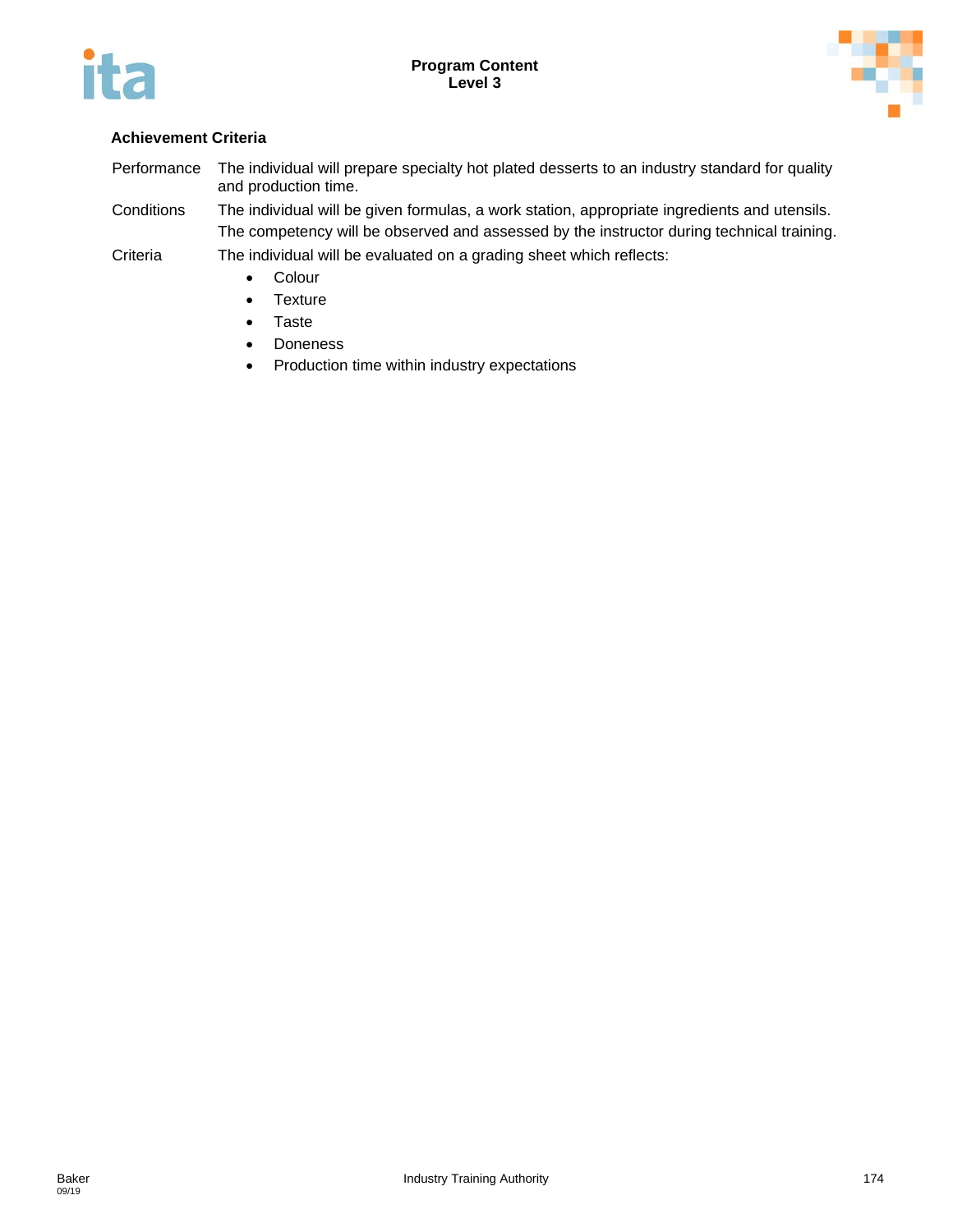# **Line (GAC): F DESSERTS**

**Competency: F3 Prepare ice creams and frozen desserts**

### **Objectives**

To be competent in this area, the individual must be able to:

- Describe parfaits and frozen desserts.
- Describe the principles of preparing parfaits and frozen desserts.
- Prepare parfaits and frozen desserts.
- Freeze and store parfaits and frozen desserts.

2. Describe the principles of preparing parfaits and

### **LEARNING TASKS CONTENT**

frozen desserts

1. Describe parfaits and frozen desserts • Types of parfaits and frozen desserts

- - o Sundaes/coupes
	- o Bombes
	- o Baked Alaska
	- o Granites
	- o Frozen souffles
	- o Frozen sabayon
- Function of ingredients
- Formula balance
- Preparation methods
- Layering
- Colour and texture
- **Cooking**
- Freezing
	- o Machine
	- o Traditional
	- o Liquid nitrogen
- Over run
- 
- Prepare product
	- o Mixing method
	- o Timing of mixing
	- o Cooking or baking method
- Cooling of base
- Freezing of bases
- Assembly of layers

3. Prepare parfaits and frozen desserts • Measure ingredients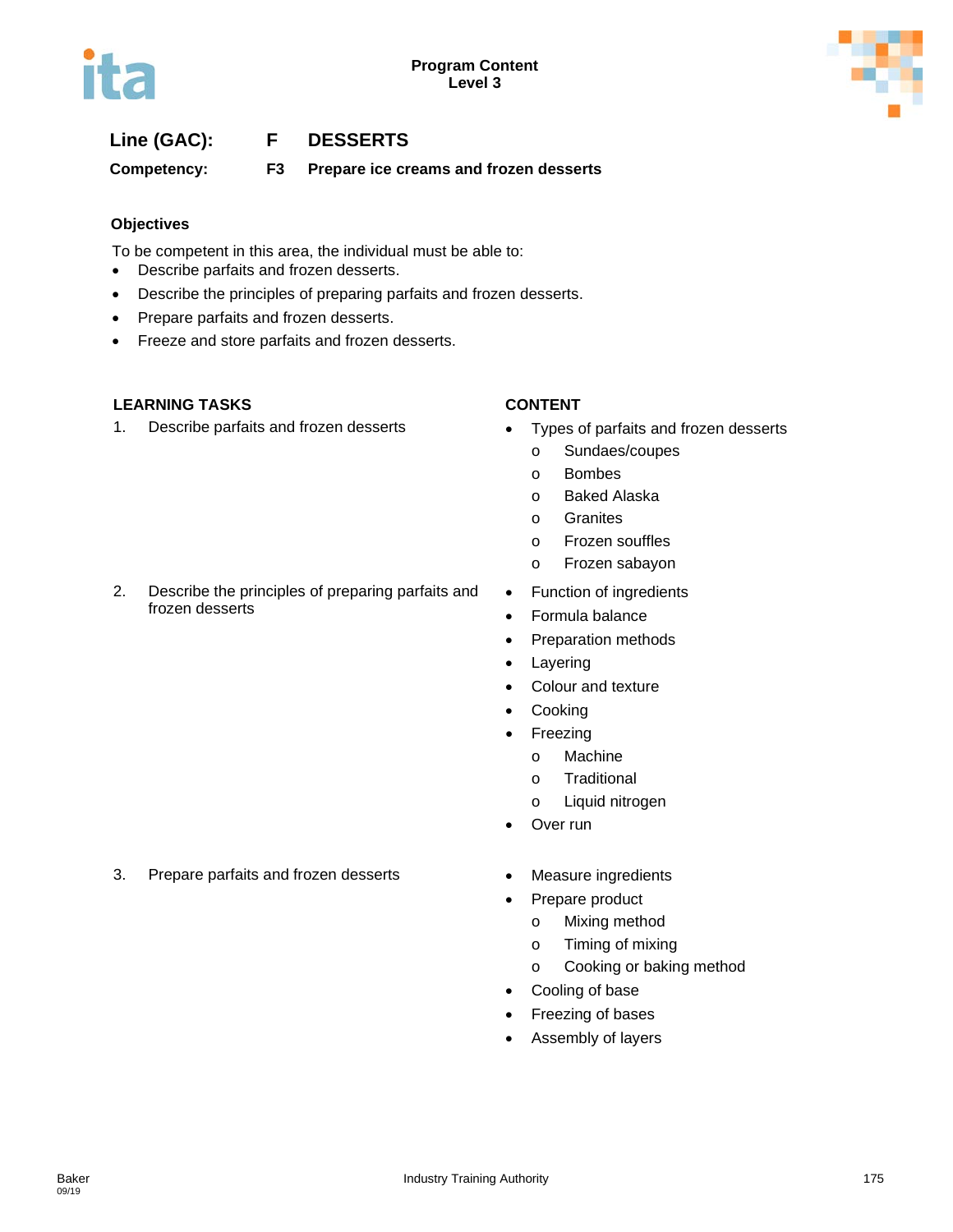

4. Freeze and store parfaits and frozen desserts • Freezing of final product

- 
- Assembly of layers
- Storing
- **Tempering**

### **Achievement Criteria**

- Performance The individual will prepare parfaits and frozen desserts to an industry standard for quality and production time.
- Conditions The individual will be given formulas, a work station, appropriate ingredients and utensils. The competency will be observed and assessed by the instructor during technical training.
- Criteria The individual will be evaluated on a grading sheet which reflects:
	- Taste
		- Colour
		- Consistency
		- Texture
		- Visual appeal
		- Symmetry
		- Production time within industry expectations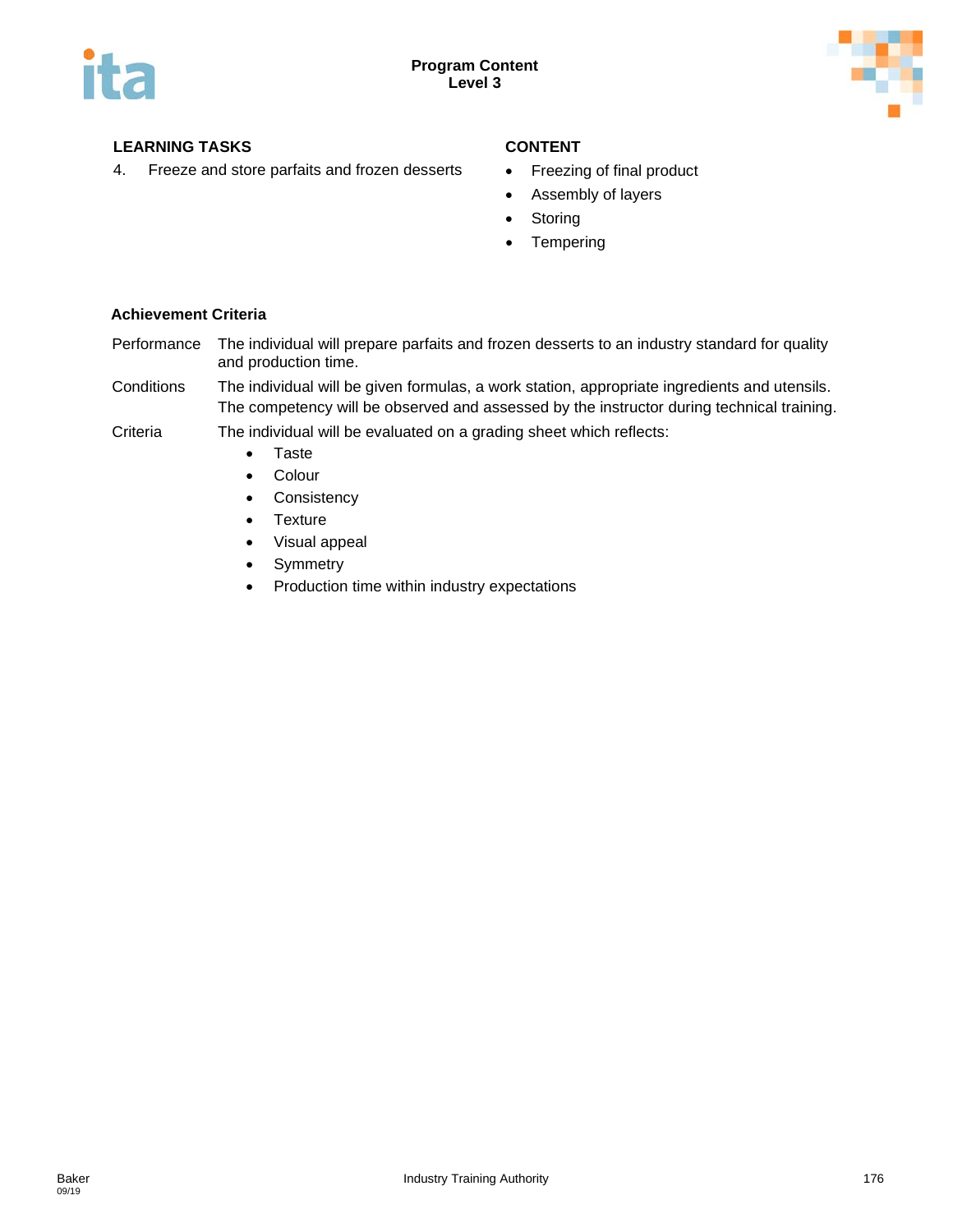## **Line (GAC): F DESSERTS**

**Competency: F4 Apply dessert presentation techniques**

### **Objectives**

To be competent in this area, the individual must be able to:

- Describe the basic principles of plate presentation.
- Apply basic dessert presentation techniques.

### **LEARNING TASKS CONTENT**

1. Describe the principles of plate presentation • Components

- - o Handling components with different serving temperatures
- Design
- Balance
	- o Colour
	- o Flavour
	- o Texture
	- o Symmetry
- Portion size
- **Garnishes** 
	- o Chocolate
	- o Glazed and candied fruit
	- o Coulis and other sauces
	- o Tuiles and other cookies
	- o Creams
	- o Sugar
- Make up
	- o Plate design
	- o Order of assembly
	- o Finishing
	- o Holding for service
	- o A la minute timing
	- o Service speed
- 
- Select accompaniments and garnishes
- Portion desserts
- Garnish appropriately
- Serve at correct temperature

### 2. Apply dessert presentation techniques • Select components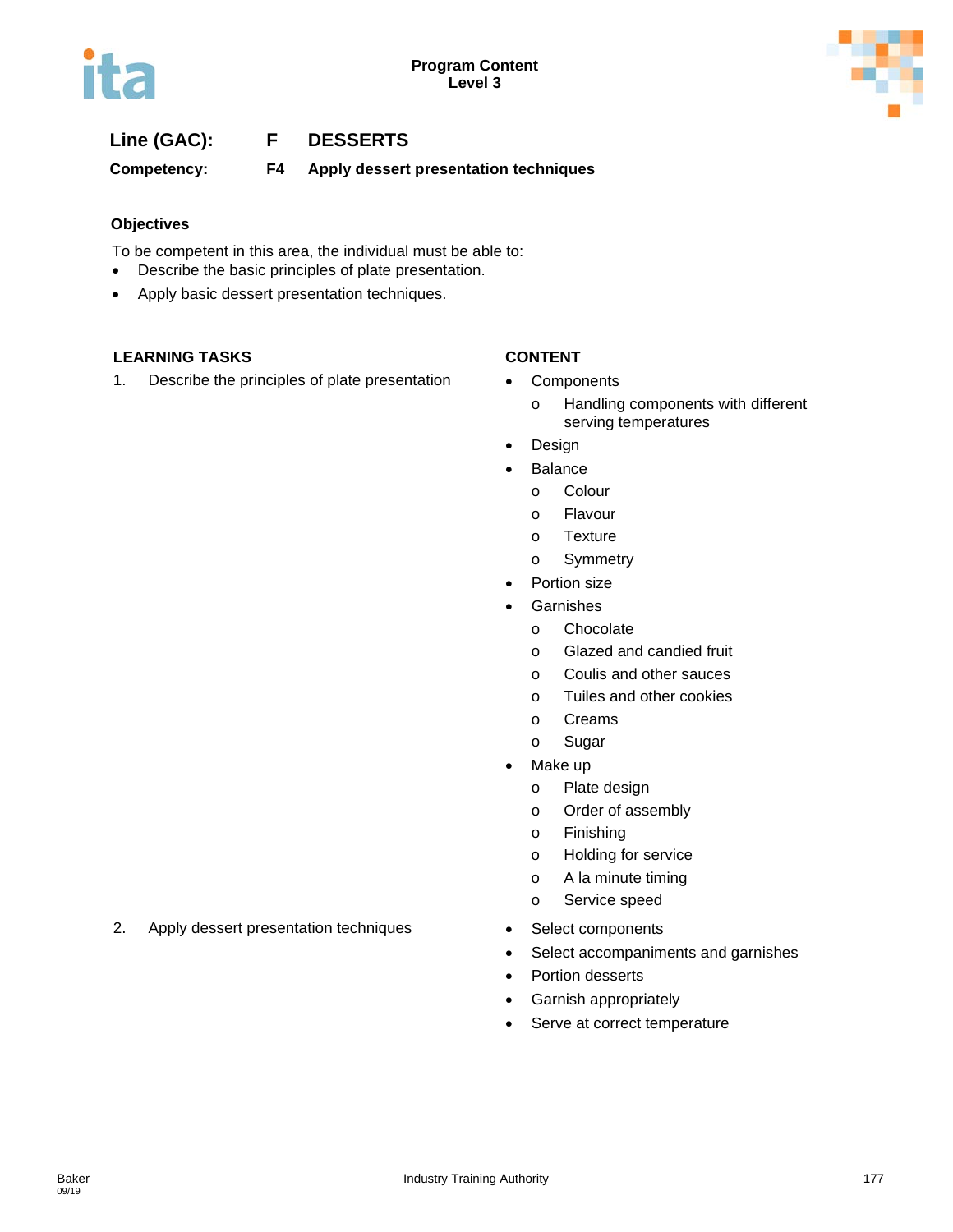



### **Achievement Criteria**

Performance The individual will apply dessert presentation techniques to an industry standard for quality and production time.

Conditions The individual will be given formulas, a work station, appropriate ingredients and utensils. The competency will be observed and assessed by the instructor during technical training.

- Colour
- Appearance
- Portion size
- Neatness
- Temperature
- Production time within industry expectations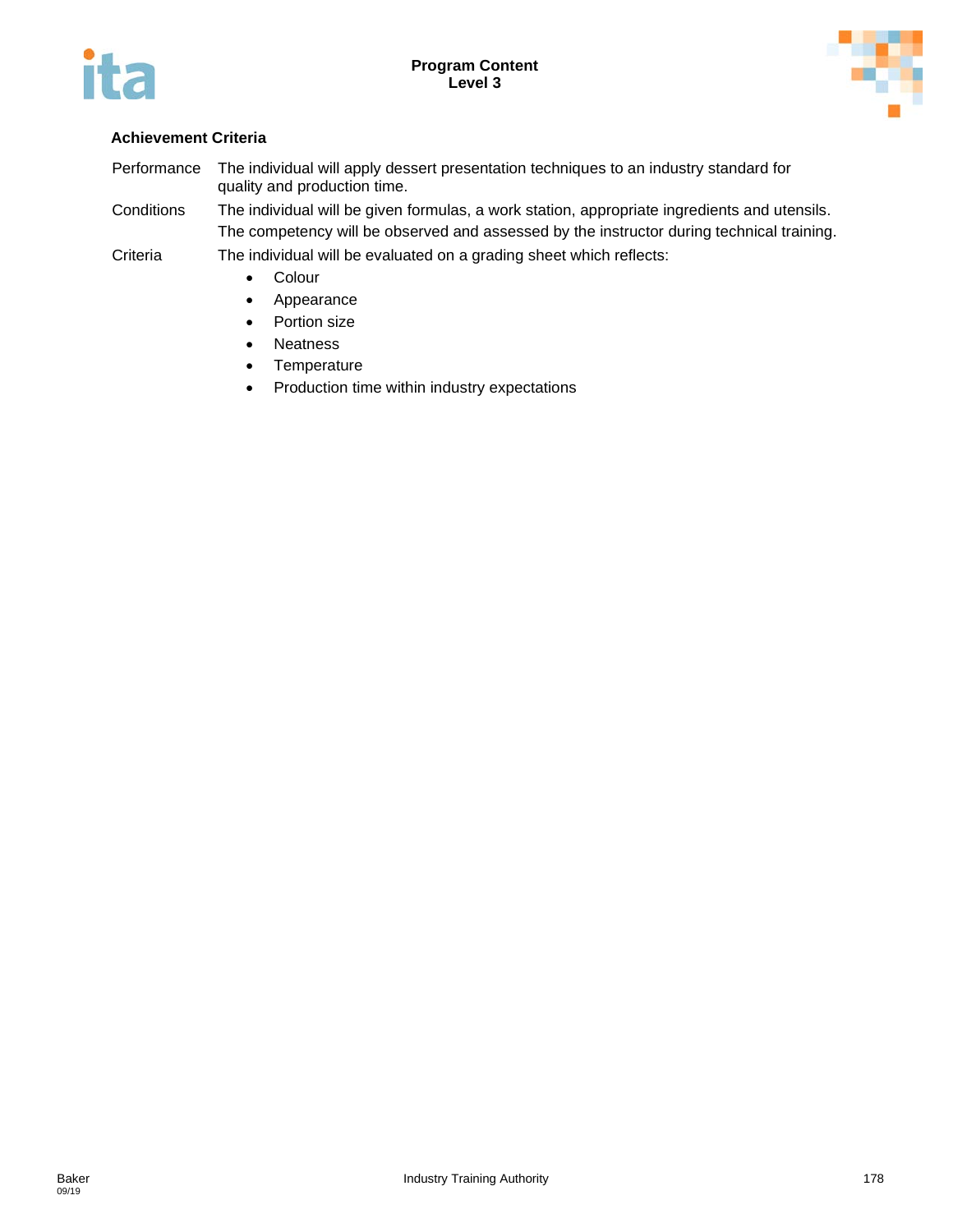

# **Line (GAC): G CHOCOLATE AND CONFECTIONERY**

**Competency: G2 Prepare chocolate products and garnishes**

### **Objectives**

To be competent in this area, the individual must be able to:

- Describe chocolate processing techniques.
- Prepare chocolate products and garnishes.

### **LEARNING TASKS CONTENT**

1. Describe chocolate processing techniques • Tools and equipment

- 
- Review melting and tempering
	- o Melting points
	- o Tempering techniques
	- o Crystallization stages
	- o Maintaining temperature
- Dipping procedures
	- o Preparation of goods to be dipped
- Moulding
	- o Preparation
	- o Procedures
- **Assembling** 
	- o Specialty pieces
	- o Truffles
	- o Simple chocolates
- Using chocolate for writing
- Finishing techniques
	- o Textures
	- o Flocking
	- o Colouring
- 
- Selection of equipment
- Melt and crystallize product
- Prepare chocolate products and garnishes
	- o Moulded chocolates
	- o Truffles
	- o Plaques
	- o Small showpieces
- **Cooling**
- Finishing and storing

### 2. Prepare chocolate products and garnishes • Selection of ingredients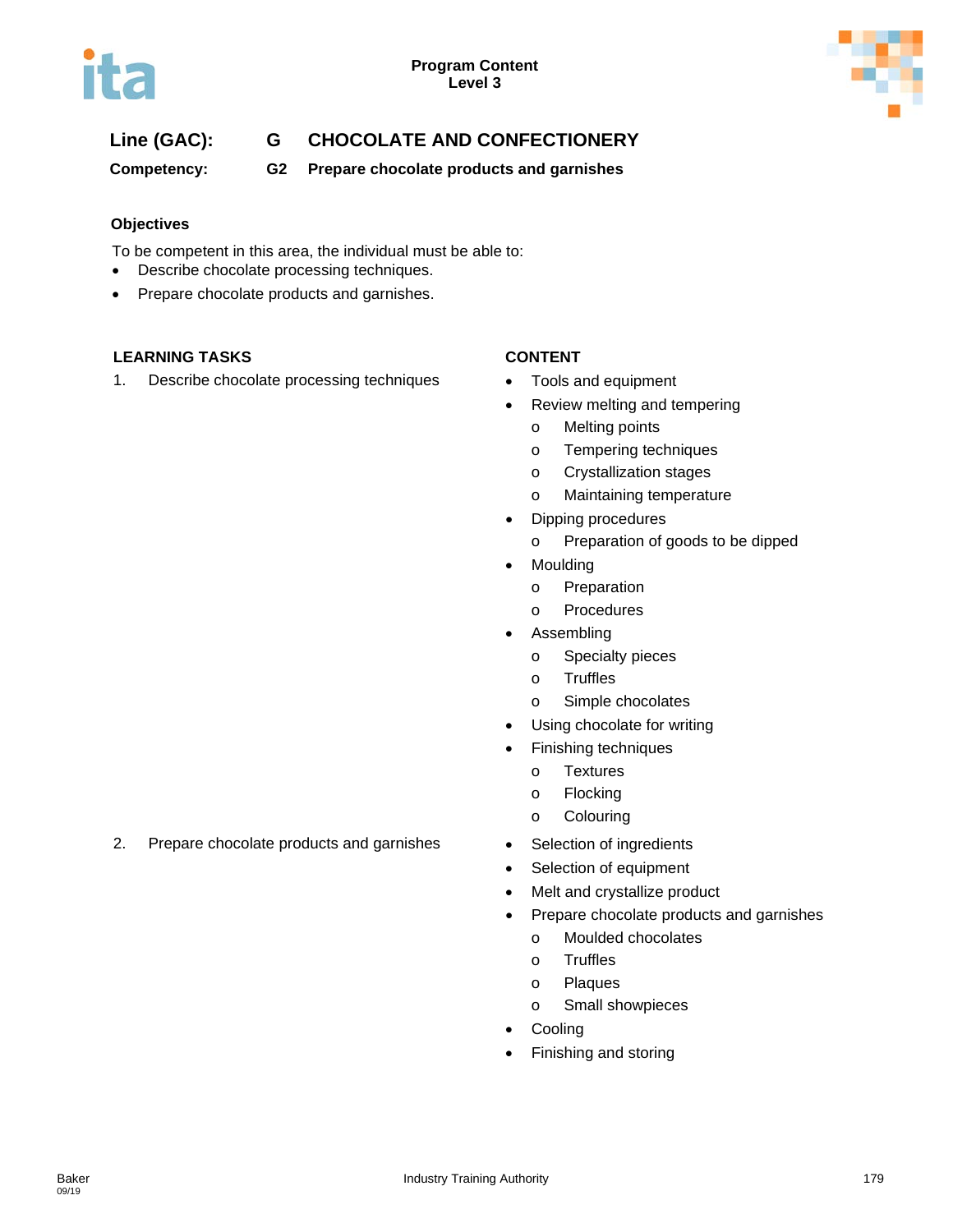



#### **Achievement Criteria**

- Performance The individual will prepare basic chocolate products and garnishes to an industry standard for quality and production time.
- Conditions The individual will be given formulas, a work station, appropriate ingredients and utensils. The competency will be observed and assessed by the instructor during technical training.
- Criteria The individual will be evaluated on a grading sheet which reflects:
	- Correct tempering
	- Neatness
	- Portion control
	- Visual appeal
	- Texture
	- Taste
	- Production time within industry expectations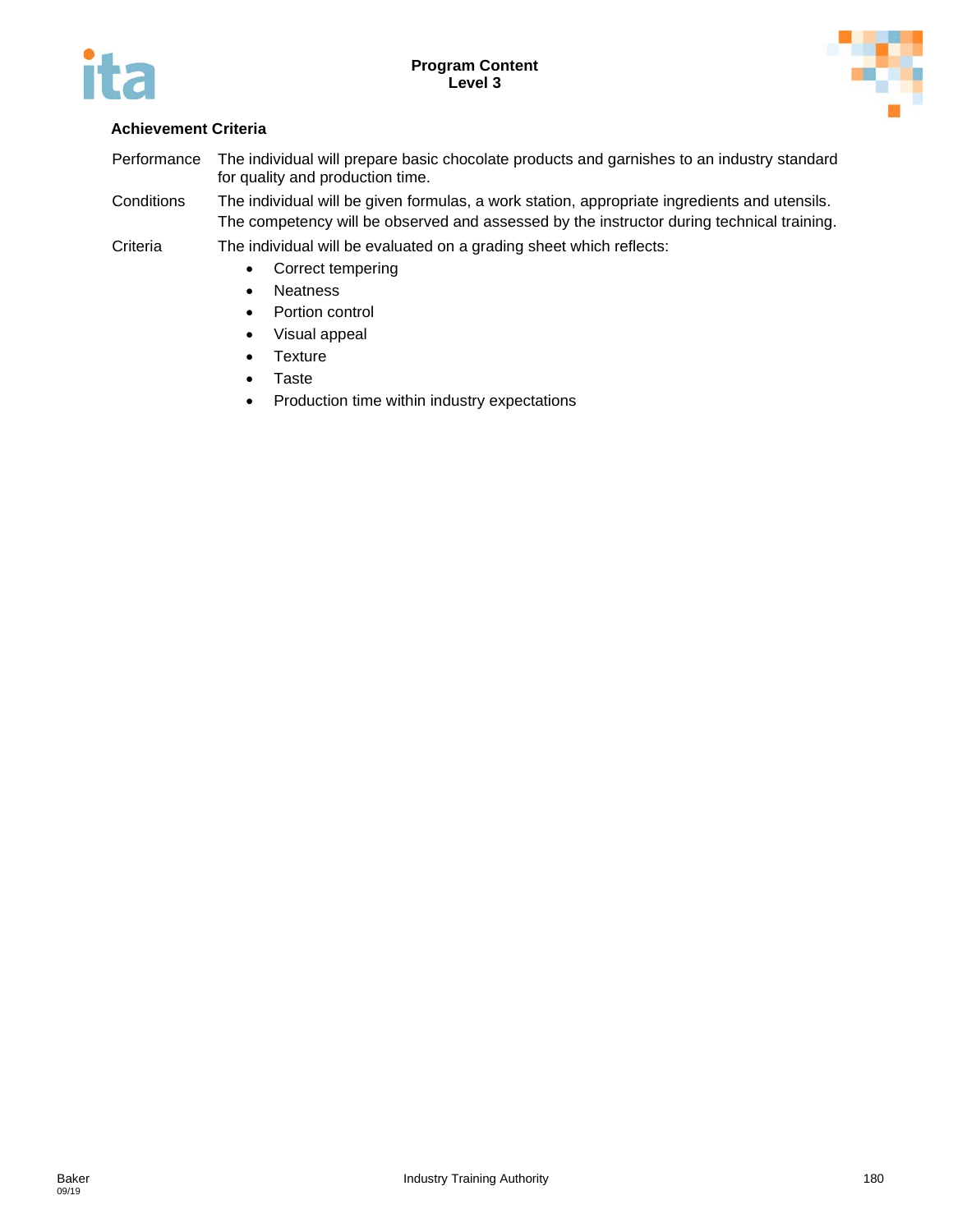

#### **Line (GAC): G CHOCOLATE AND CONFECTIONERY**

**Competency: G3 Prepare confectionery products and garnishes**

#### **Objectives**

To be competent in this area, the individual must be able to:

- Describe basic confectionery products and garnishes.
- Prepare basic confectionery products and garnishes.

#### **LEARNING TASKS CONTENT**

1. Describe confectionery products and garnishes • Types

- - o Candying
	- o Peel
	- o Fudge
	- o Pate de fruits
	- o Marshmallows
- Methods
	- o Basic pulling
	- o Decoration moulding
	- o Blowing
- Process
	- o Temperature stages
- Safety
- Tools and equipment
- 2. Prepare confectionery products and garnishes Selection of ingredients
	-
	- Selection of equipment
	- Boil to correct stage
	- Prepare basic products and garnishes
		- o Caramels and candies
		- o Candied peel
		- o Fudge
		- o Pate de fruits
		- o Marshmallows
		- o Pulled and blown sugar
	- Cooling
	- Finishing and storing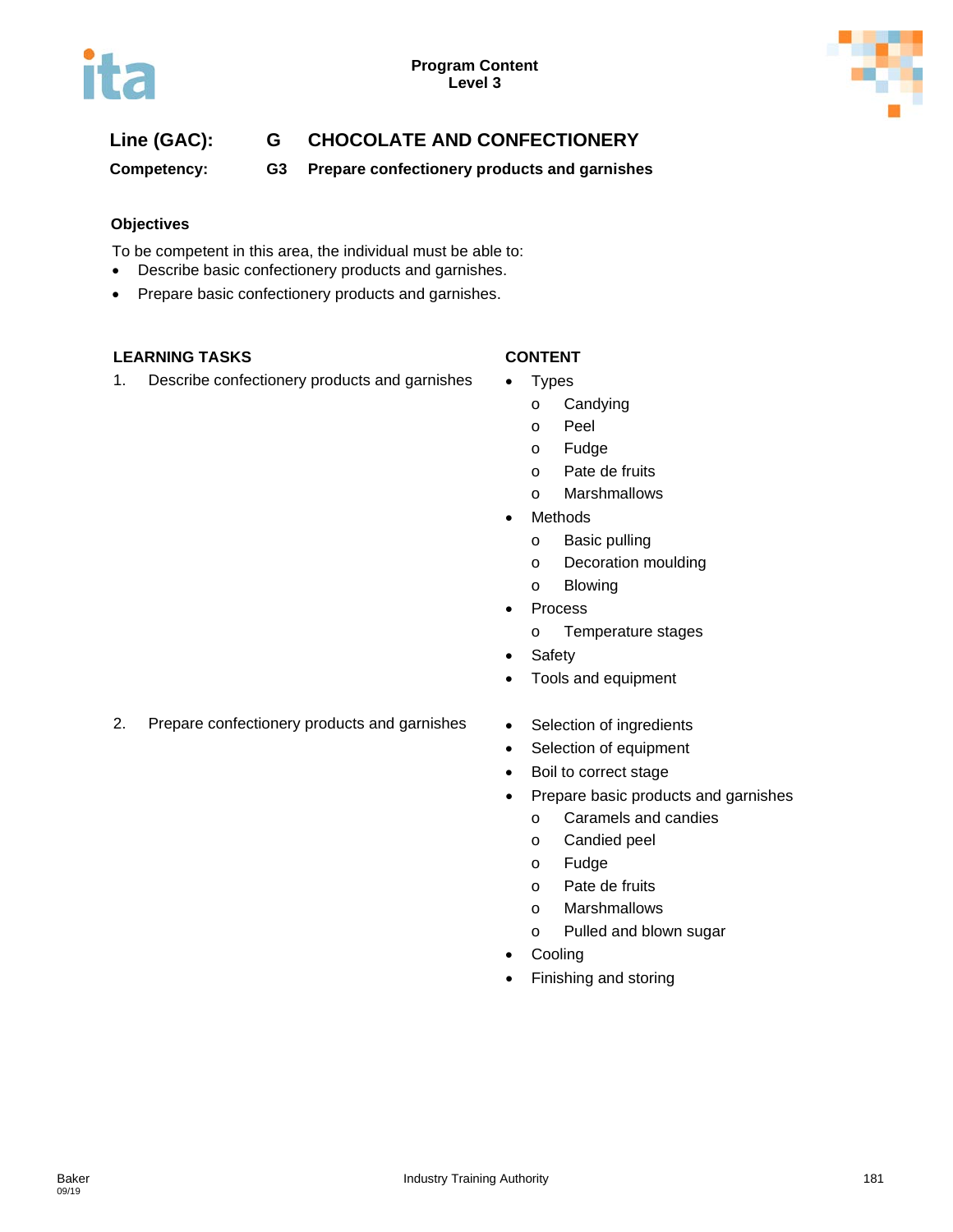



#### **Achievement Criteria**

- Performance The individual will prepare confectionery products and garnishes to an industry standard for quality and production time.
- Conditions The individual will be given formulas, a work station, appropriate ingredients and utensils. The competency will be observed and assessed by the instructor during technical training.
- Criteria The individual will be evaluated on a grading sheet which reflects:
	- Neatness
	- Portion control
	- Visual appeal
	- Texture
	- Taste
	- Production time within industry expectations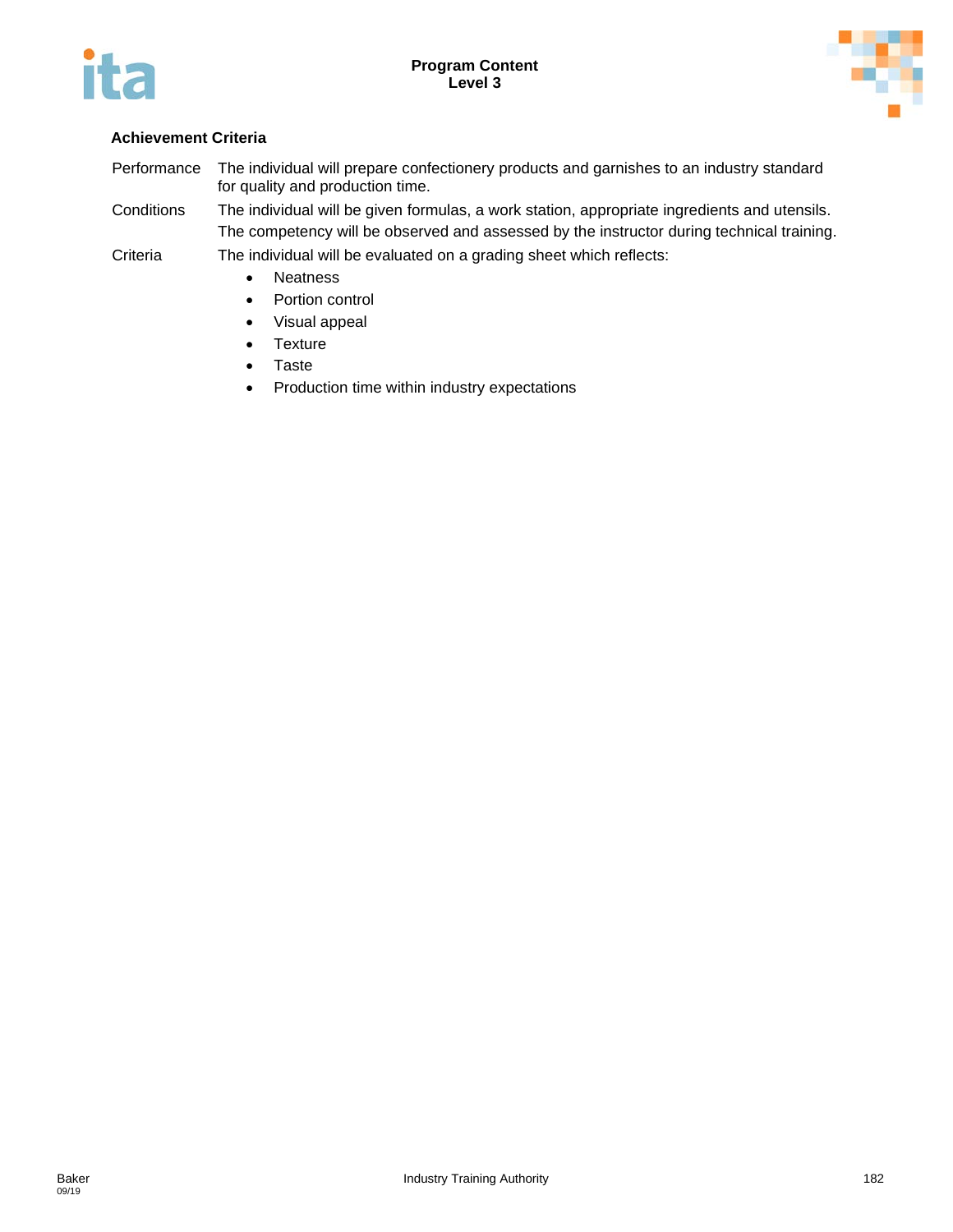



## **Section 4 TRAINING PROVIDER STANDARDS**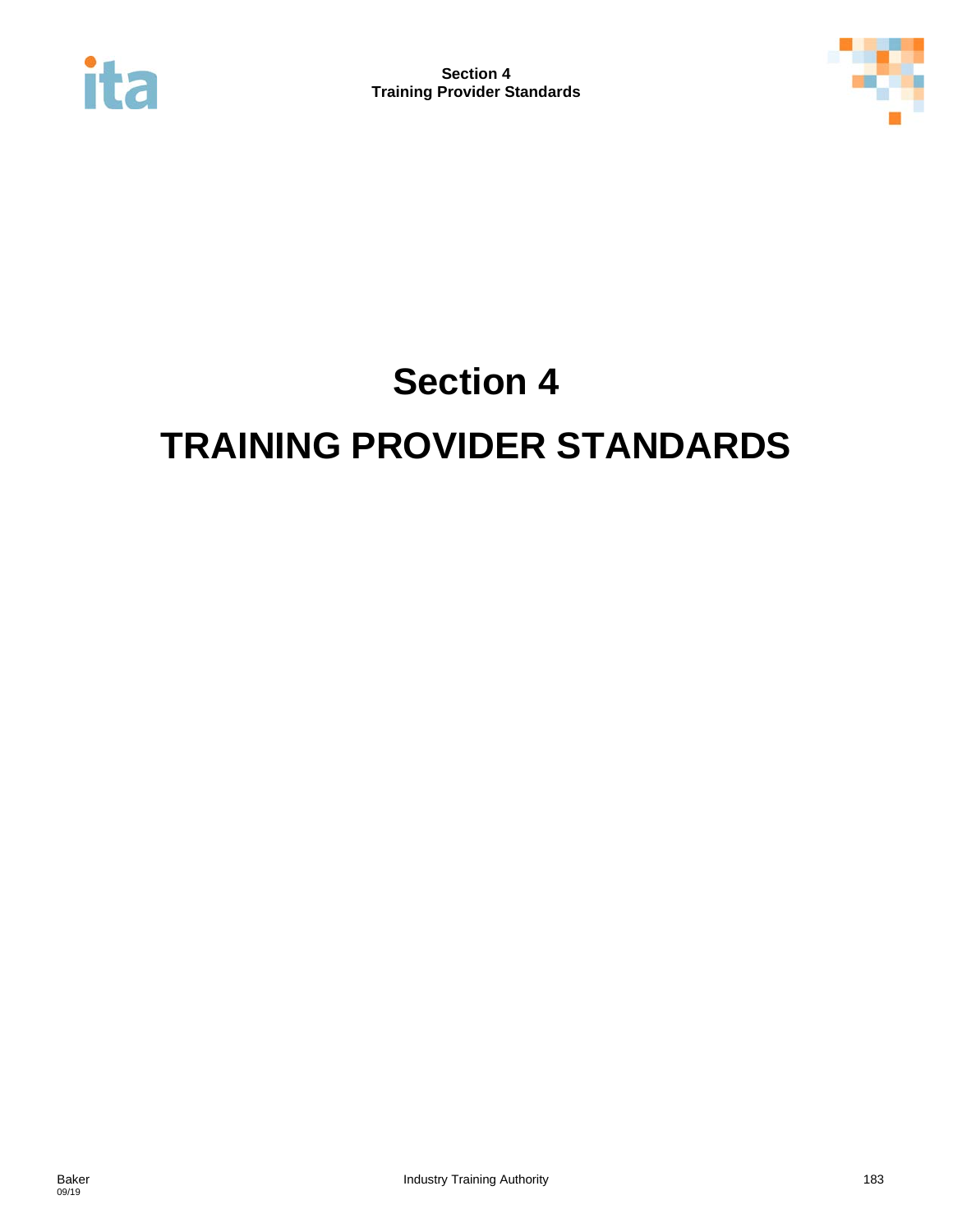# it E



### **Facility Requirements**

#### **Classroom Area**

- Desks and chairs for a class of apprentices
- Screen and projector
- High speed internet access

#### **Shop Area**

• 200 m² kitchen with tile floor

#### **Lab Requirements**

- H/VAC System
- Dry storage rooms
- Janitorial room
- Access to retail sales area
- Walk-in fridge
- Walk-in freezer
- Stand alone fridge
- Stand alone freezer
- Sanitizing sink
- Hand sinks
- Instructor demo table with mirror
- Work stations
- Electrical outlets (Multi)
- Work benches (Wood and SS)
- Ingredient shelves/cabinets
- Ingredient bins
- SS racks for tools and pans
- Pan racks
- Plastic proofing jackets
- **Bread racks**
- Oven rack

#### **Student Facilities**

- Student change rooms
- Washrooms
- Lockers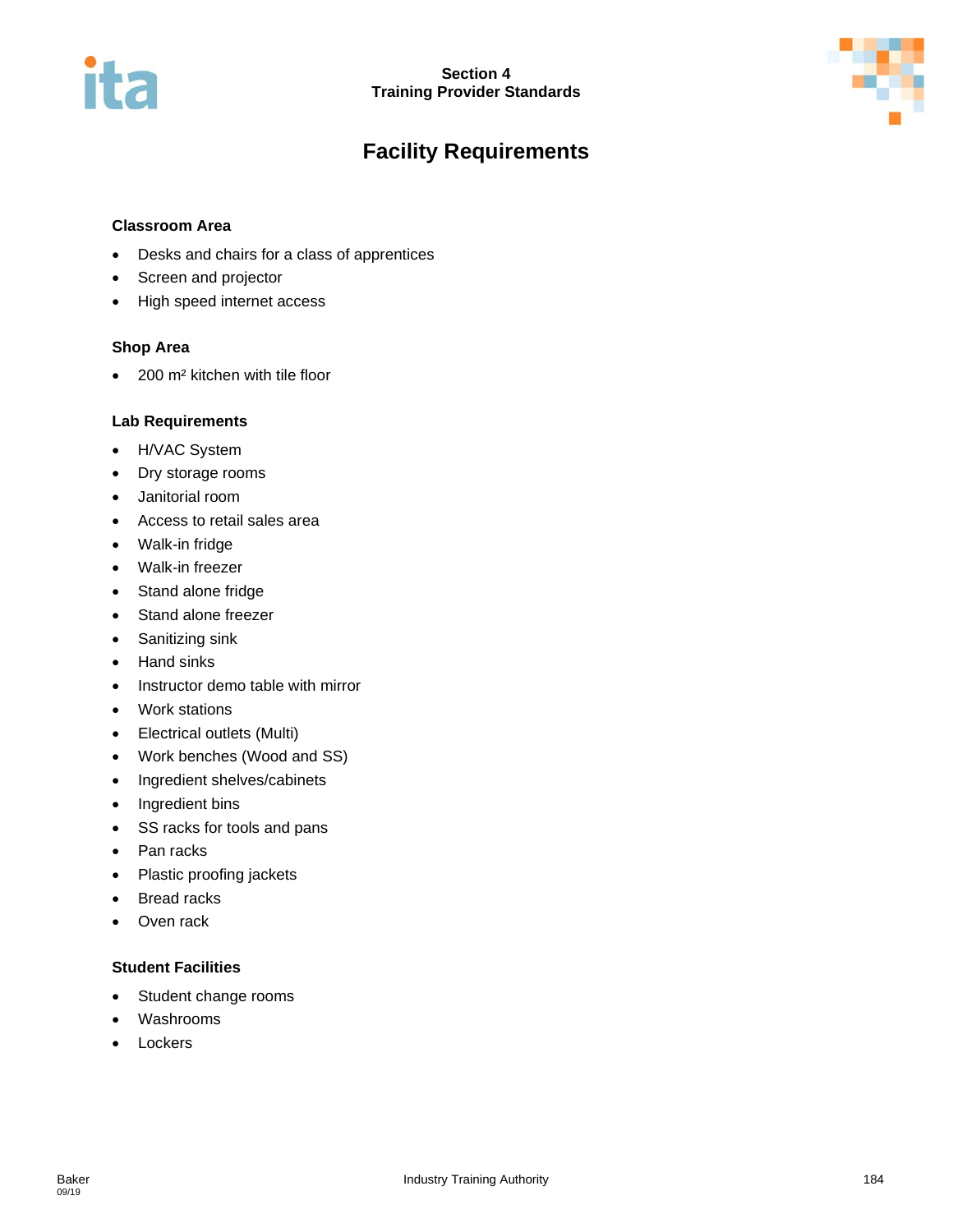



#### **Instructor's Office Space**

- Office furniture and electronics
- Computer and monitor, printer
- File cabinet, shelving, desk and drawers
- Camera

#### **Other**

- Personal Protection Equipment
- Goggles
- First aid and safety equipment
- Fire supression equipment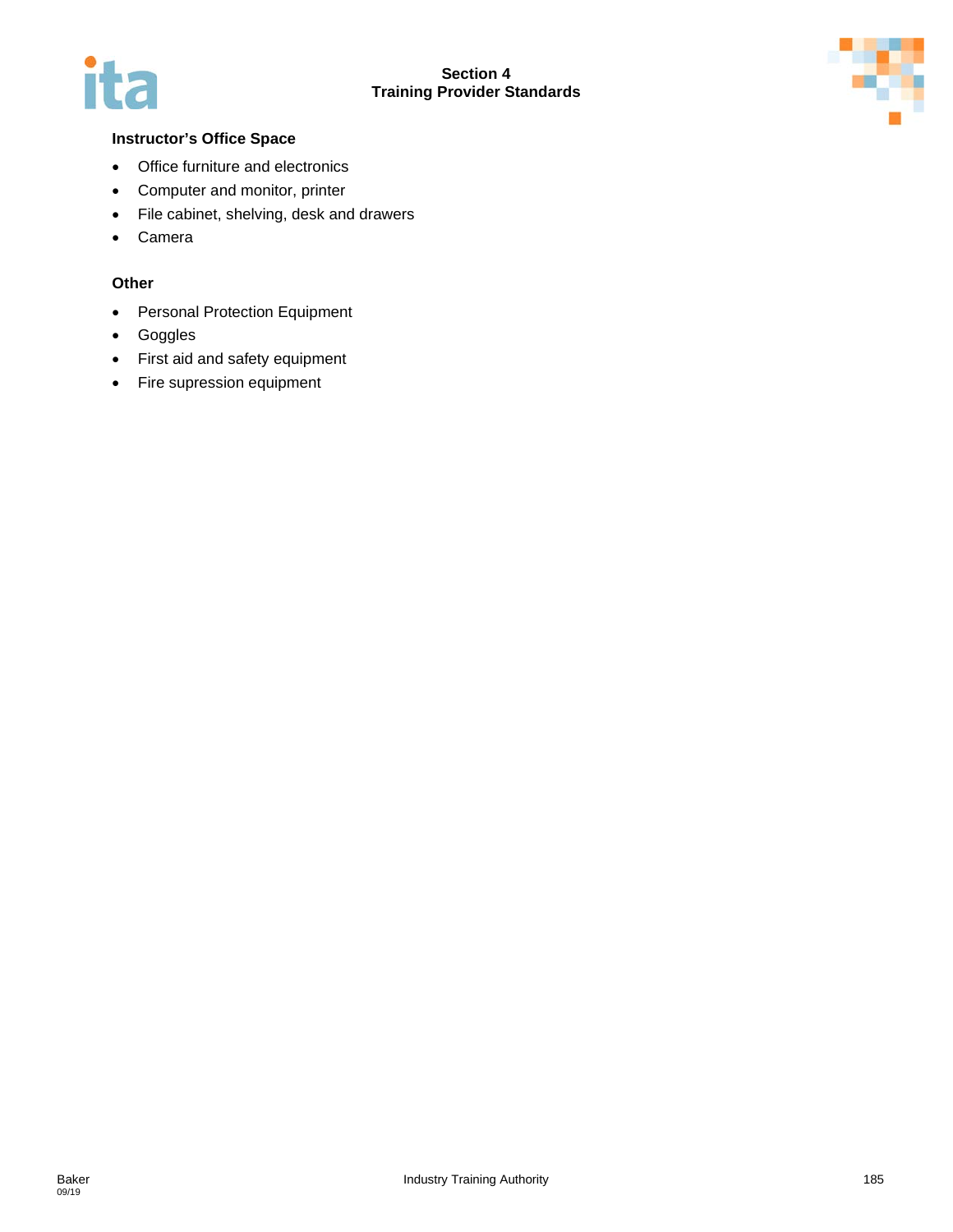# ita

### **Tools and Equipment**



#### **Shop Equipment**

#### *Required*

- Spiral bread mixer 50 L
- 60 L mixer
- 20 L vertical mixers
- Grater attachment
- 10 L mixers
- Bench mixers
- Deck oven with steam, peel, brush
- Convection oven, stacking
- Stove (Four burner) with oven
- Sheeter reversible
- Sheeter/moulder
- Bun divider/rounder
- Air brush
- Air gun
- Compressor
- Bread slicer
- Label printer
- Doughnut fryer
- Robot coupe
- Digital scales
- Balance scales
- Overwrapper
- Tart press
- Microwave

#### *Recommended*

- Combi oven
- Steam kettle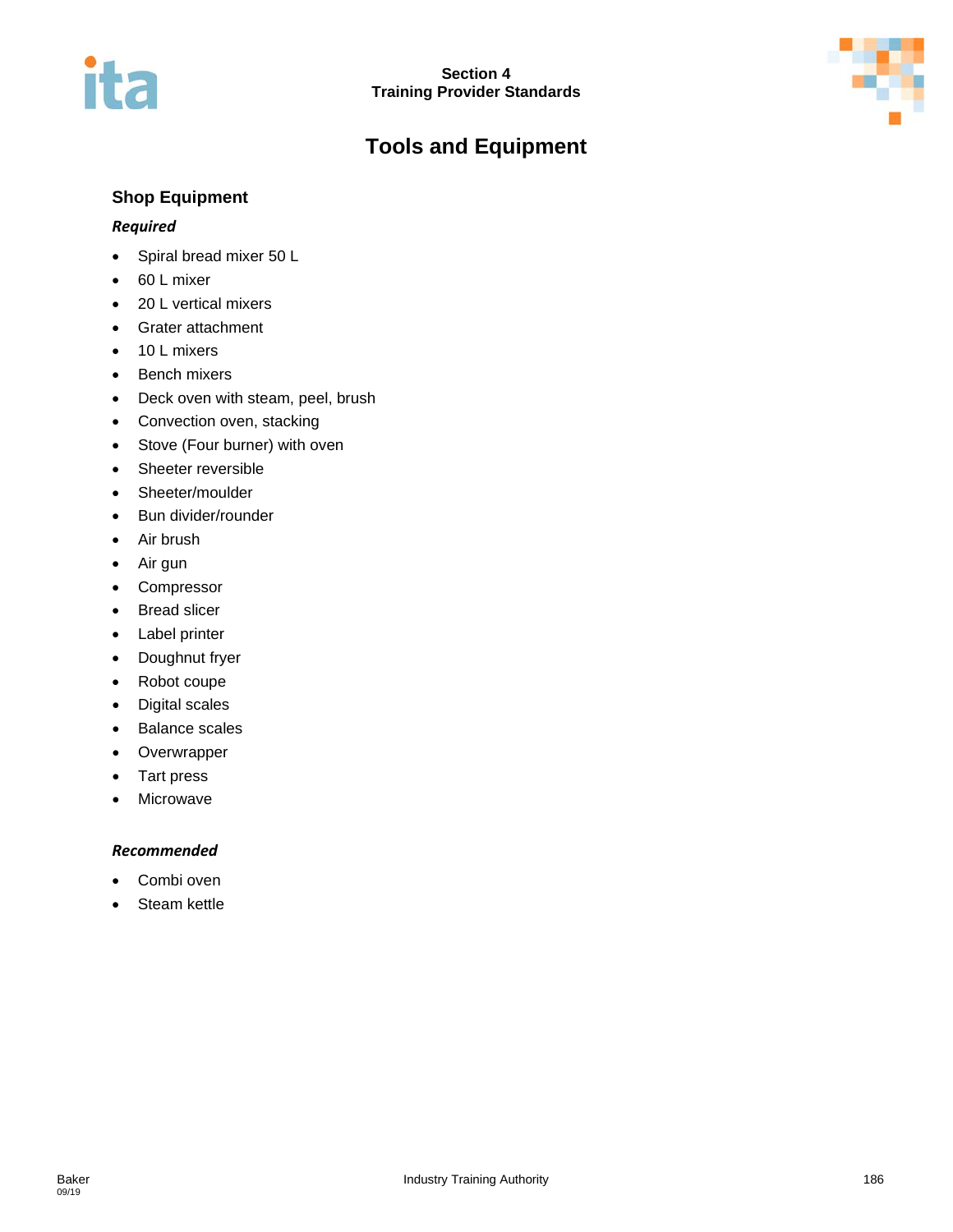

#### **Shop (Facility) Tools**

#### *Standard Tools*

- Turntables
- Dry transit cabinets
- Scales
- Maple cutting boards
- Muffin pans 2 dozen
- Muffin pans 1 dozen
- Silpats
- Bar mixer
- Waffle iron
- Rolling pins
- Pie pins
- Stainless steel bowls
- Stainless steel pots various sizes
- Copper pots
- Seives
- China caps
- Measuring cups
- **Strainers**
- Plastic storage containers 6 L
- Plastic storage containers 4 L
- Steel bun pans 16 x 24
- 1/2 sheet aluminium pans
- Flan shells
- Tart shells
- Donut screens
- 6 in. cake pans or 7in. or 8 in. (to be determined)
- 6 in. cake rings s.s. or 7 in. or 8in. (to be determined)
- Full slab cake frames
- 1/2 slab cake frames
- 1/4 slab cake frames
- Four strap bread pans
- Pullman loaf pans
- Marble slabs
- **Ramekins**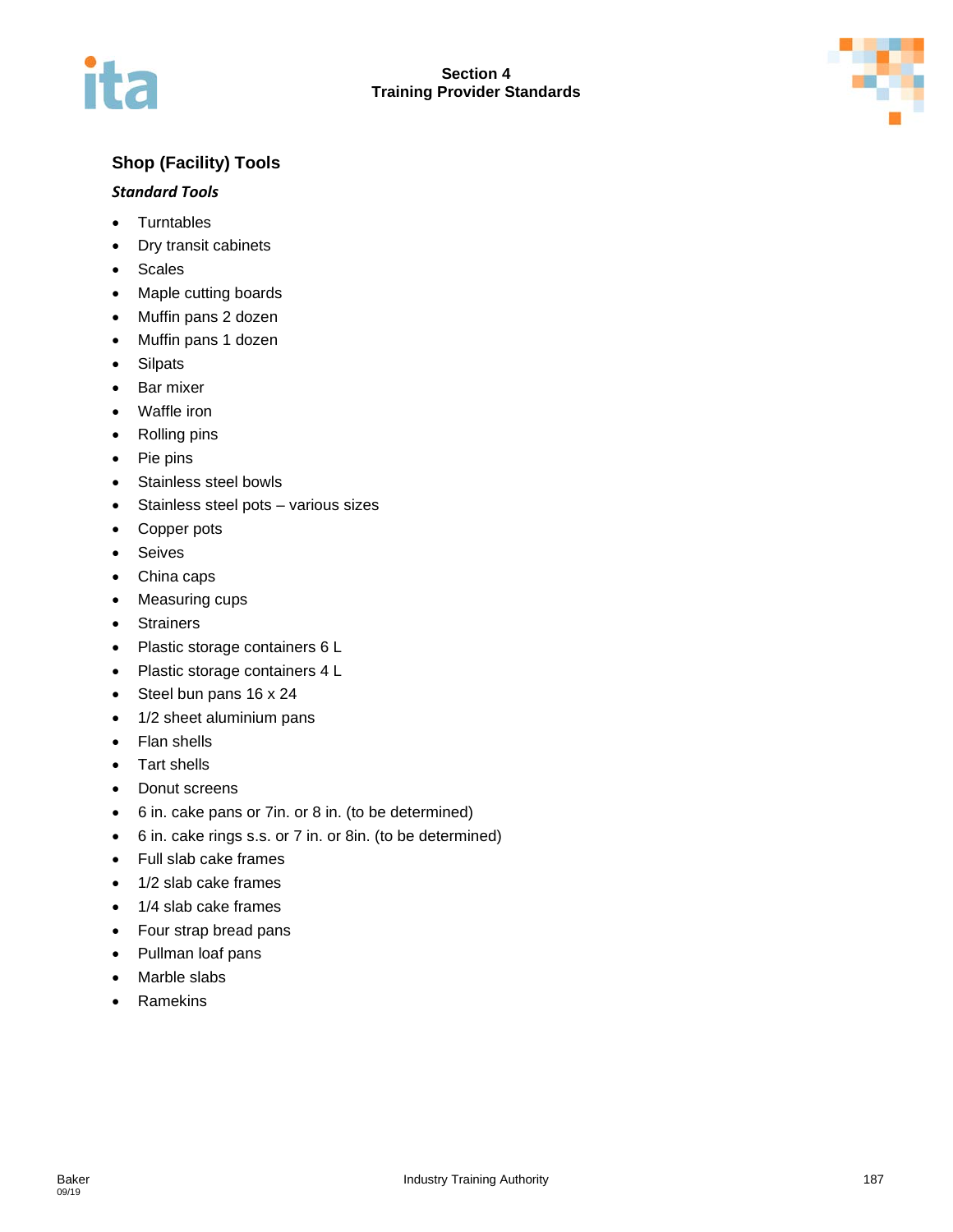



#### *Specialty Tools*

- Chocolate warmers
- Chocolate moulds
- Sugar lamps and equipment
- Metal rod sets for caramel
- Chocolate shaver
- Japonais mats
- Textured mats for decorative sponge
- Decorative sponge comb
- Petit four shell sets
- Cutter sets round, crinkle, star, half moon, square, clove
- Flexipan dessert moulds heart, oval hexagon, tower, etc.

#### **Student Tools (supplied by student)**

#### *Required*

- Hat and hair nets
- **Calculator**
- Disposable plastic piping bags, small and medium
- The Professional Bakers' Manual or appropriate program materials
- Three-ring binder, containing lined paper pad for notes
- Plastic page holders (optional)
- Tool box/lock
- Combination or key lock for locker
- Bench scraper
- Ruler (centimetres and inches)
- One to two pairs of scissors, small and medium or large
- One to two wooden spoons or rubber spatulas, medium and large (preferably heat resistant)
- Dough thermometer (digital)
- 10 in. French knife
- 12 in. 14 in. serrated knife
- 8 in. straight spatula
- 4 in. paring knife
- Pastry or pizza wheel
- Hand wire whisk (balloon)
- 8 in.- 10in. offset spatula
- 4 in. -6 in. offset spatula
- 4 in. 6 in. straight spatula
- 1 1/2 in. diameter rose nail
- Decorating comb, plastic or aluminium
- Two or three piping bags, small to large
- Two or three decorating bags (smaller sizes #12 #16 Ateco)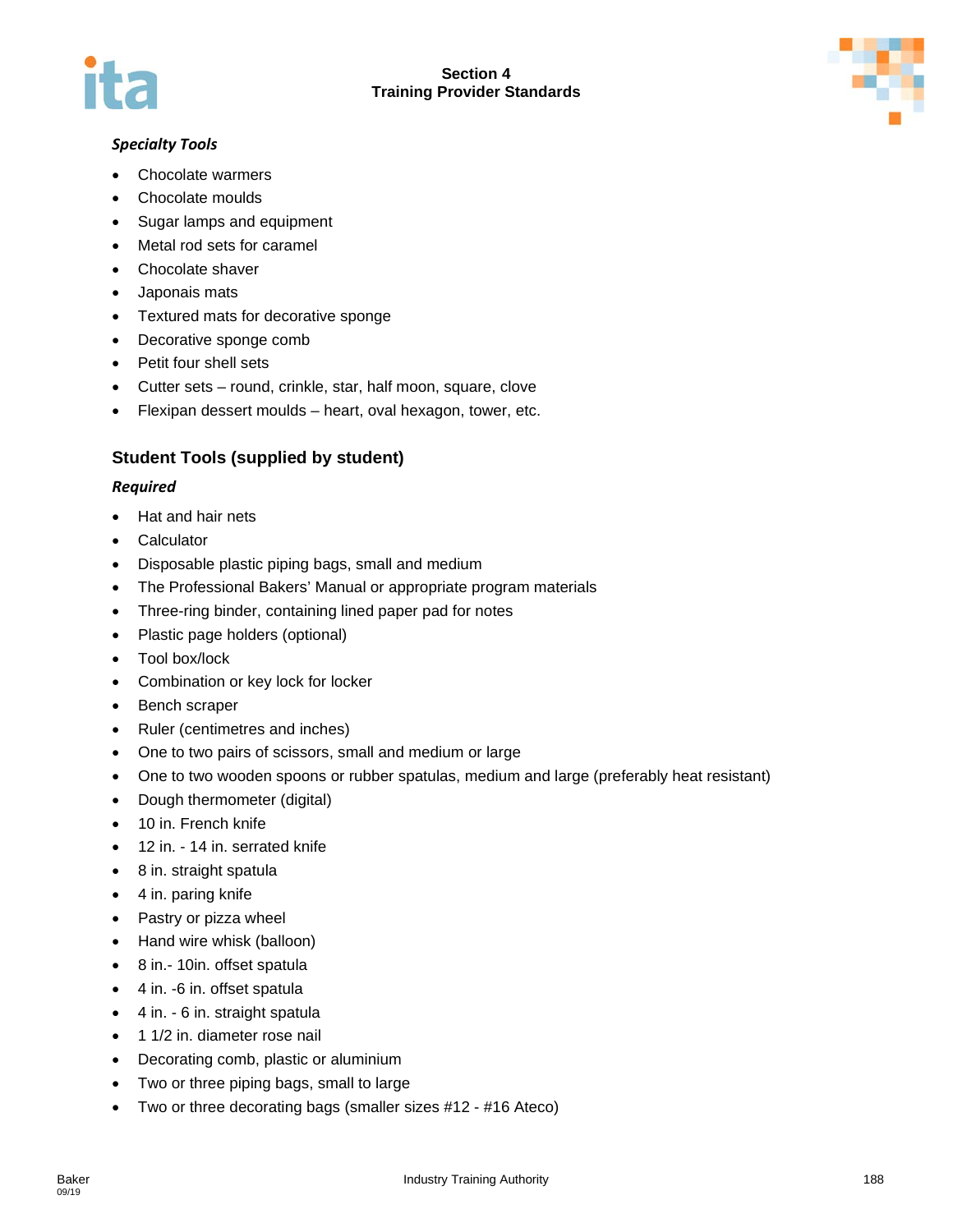#### **Section 4 Training Provider Standards**





- Piping tips as follows: (large tips)
	- o Round (#4, #6, #8); Star (#4, #6, #8); and
- Decorating tips as follows: (small tips)
	- o Star (#30); Round (#3, #7, #10); Star (#24, #30); Basket weave (#48); Lily of the valley (#79); rose tips (#102, #104)
- Three Dipping forks (1 x 2-prong, 1 x 3-prong and 1 x circle)

#### *Recommended*

• Full set of decorating tips (27 tips in one box)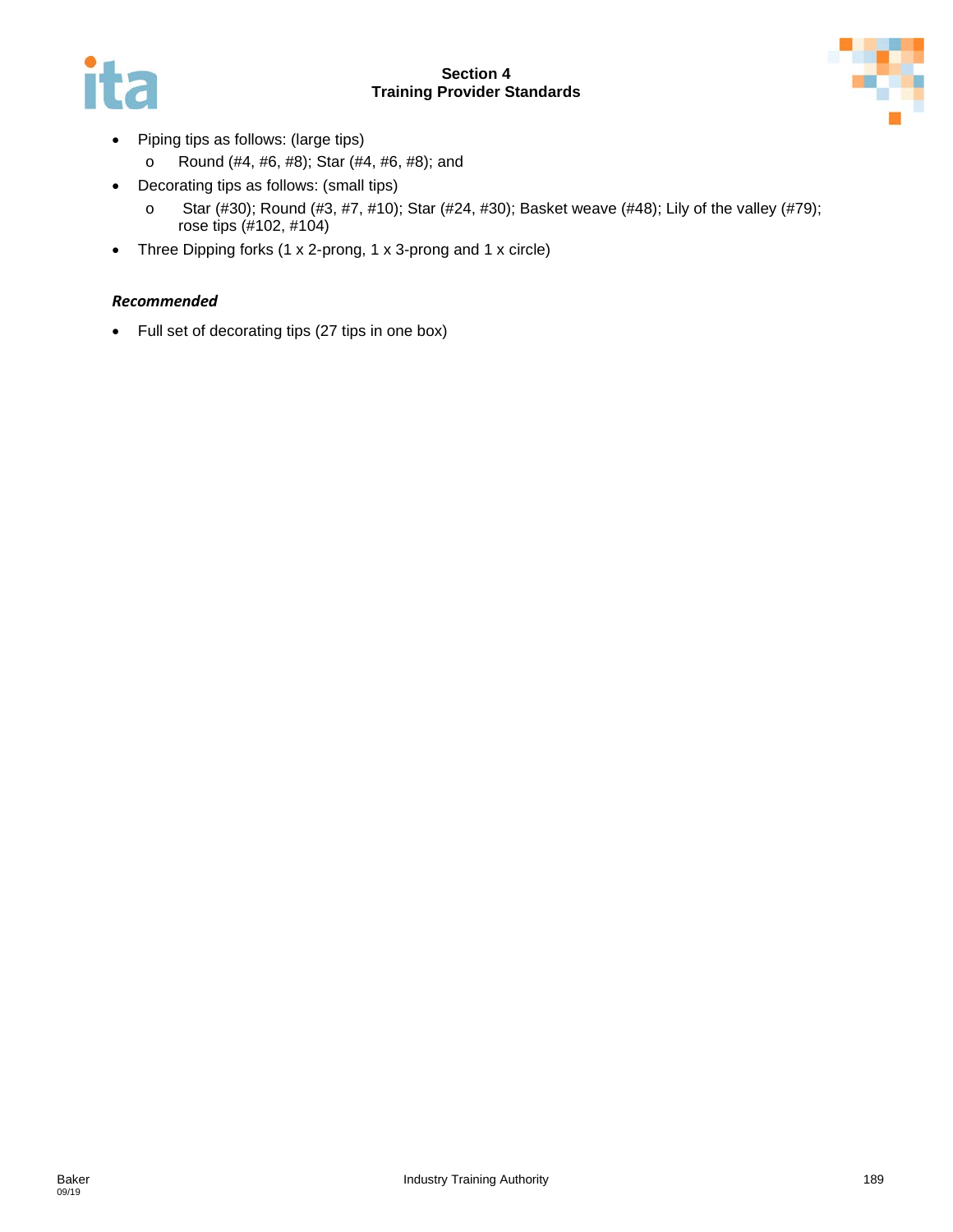

#### **Reference Materials**

#### **Required Reference Materials**

- Professional Bakers' Manual (George Rudolph, Ken Sohm et al 2001) Crown Publication Services (BC) Product #7960003524 (print) #7630000027 (digital)
- Professional Baking (Wayne Gisslen) John Wiley & Sons ISBN : 978-1-118-08374-1
- How Baking Works (Paula Figoni) John Wiley & Sons ISBN : 978-0-470-39267-6

#### **Recommended Resources**

- go2hr [www.go2hr.ca](http://www.go2hr.ca/)
- Industry Training Authority [www.itabc.ca](http://www.itabc.ca/)
- Inter-Provincial Red Seal Program [www.red-seal.ca](http://www.red-seal.ca/)
- Baking Association of Canada [www.baking.ca](http://www.baking.ca/)

#### **Suggested Texts**

- On Baking (Sarah R. Labensky, Eddy van Damme, Priscilla Martel) Pearson Canada ISBN-10: 0131579231
- Professional Cake Decorating, 2nd Edition (Toba M. Garrett) John Wiley & Sons ISBN: 978-0-470-38009-3
- Bread Bakers Apprentice (Peter Reinhart) Ten Speed Press ISBN: 978-1580082686
- Bread: A Baker's Book of Techniques and Recipes (Jeffrey Hamelman) John Wiley & Sons ISBN : 978-1-118-13271-5
- The Professional Pastry Chef: Fundamentals of Baking and Pastry (Bo Friberg) John Wiley & Sons ISBN: 978-0-471-35925-8
- Advanced Professional Pastry Chef (Bo Friberg) John Wiley & Sons ISBN: 978-0-471-35926-5
- In the Hands of a Baker (Culinary Institute of America) John Wiley & Sons ISBN : 978-0-470-58785-0
- The New Food Lover's Companion (Ron Herbst, Sharon Tyler Herbst) Barron's ISBN: 978-1438001630

#### **NOTE:**

This list of Reference Materials is for training providers. Apprentices should contact their preferred training provider for a list of recommended or required texts for this program.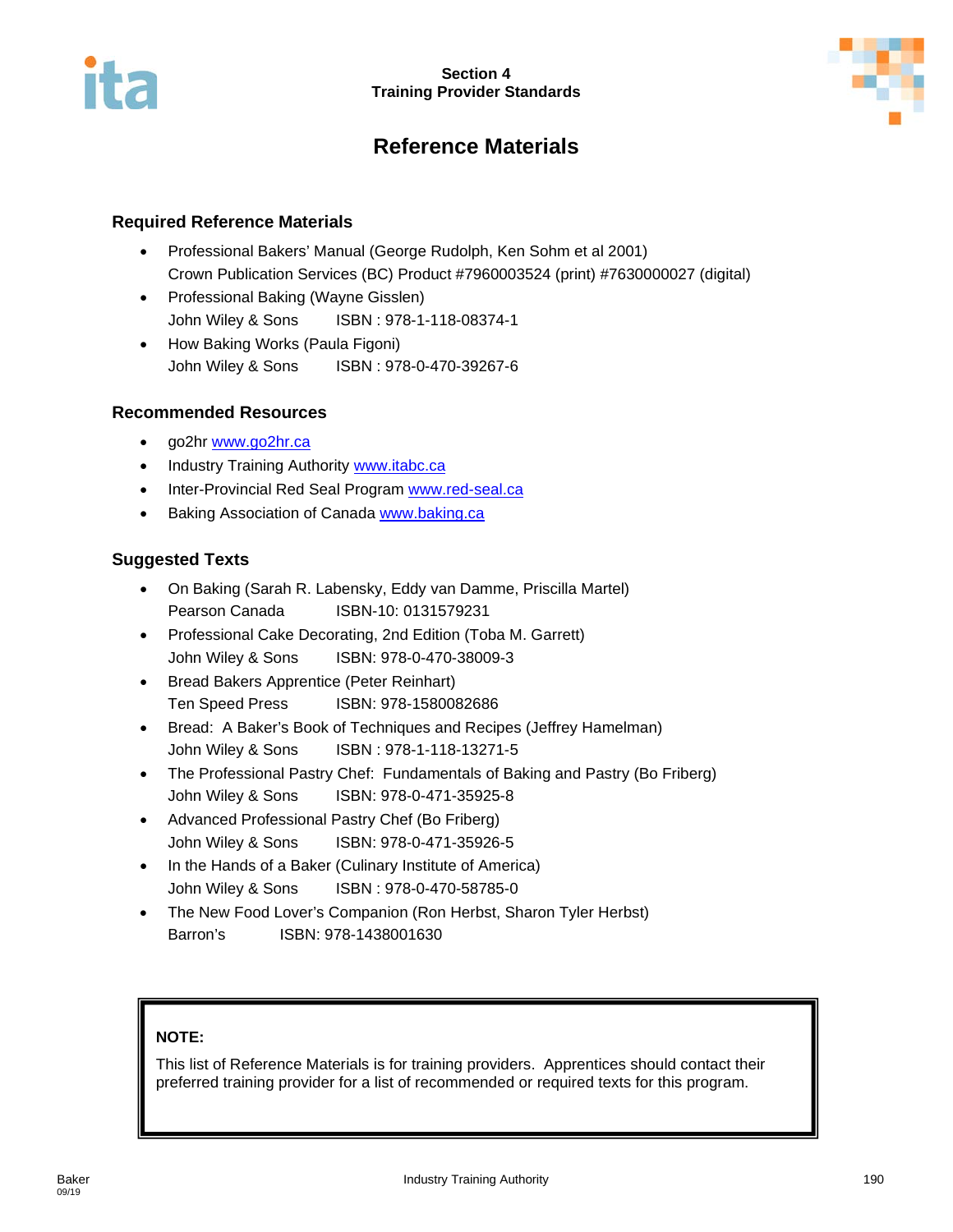

### **Instructor Requirements**

#### **Occupation Qualification**

The instructor must possess:

• Baker - Certificate of Qualification with the Interprovincial Red Seal Endorsement or equivalent

#### **Work Experience**

A minimum of 10 years' experience working in the industry, of which three years have been in a supervisory capacity.

#### **Instructional Experience and Education**

The instructor must:

• Be enrolled in or have completed a provincially recognized teaching certificate program, such as the BC Instructor's Diploma Program or equivalent. (If in progress, a maximum of two years to completion.)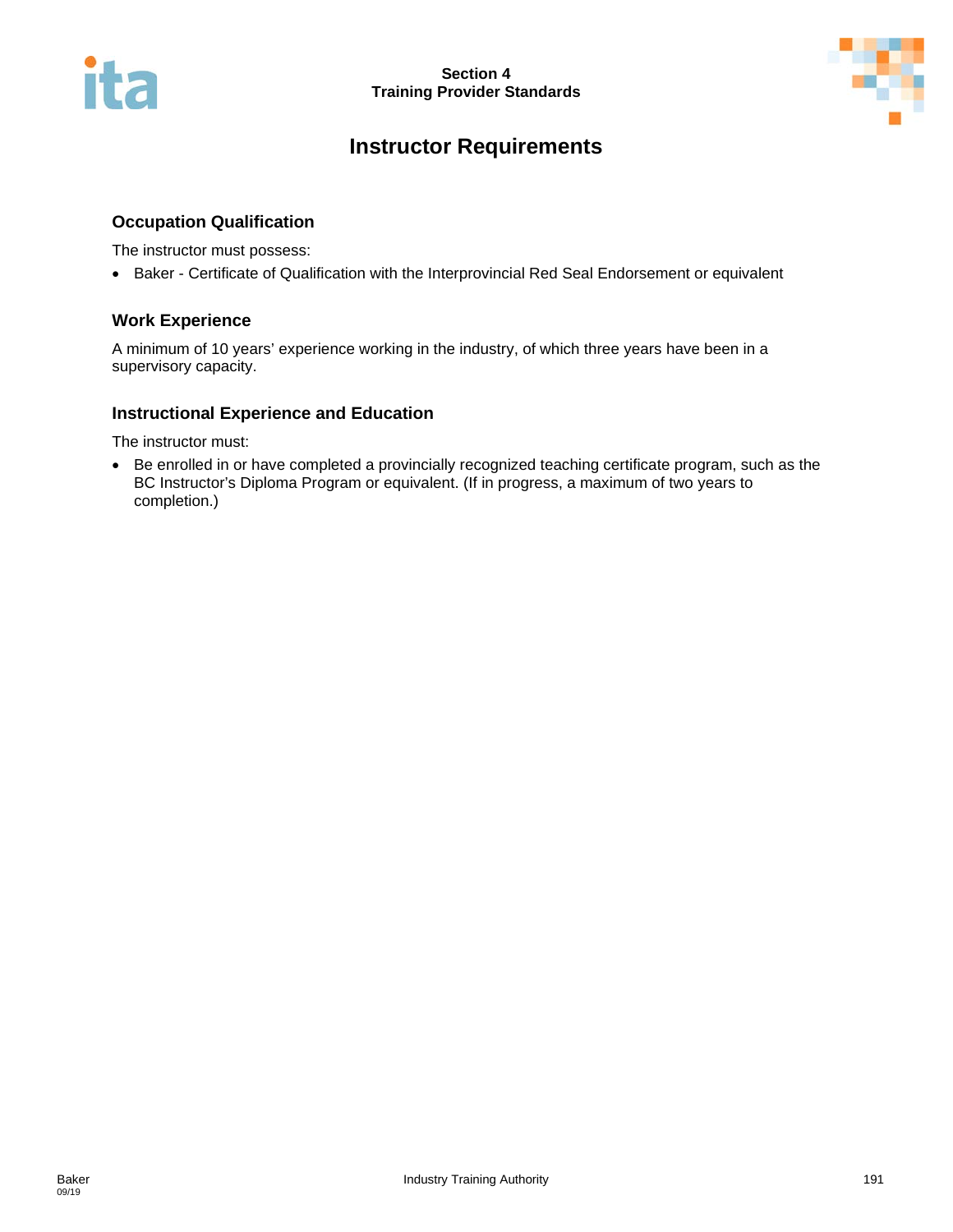



**Appendix A**

## **ASSESSMENT GUIDELINES**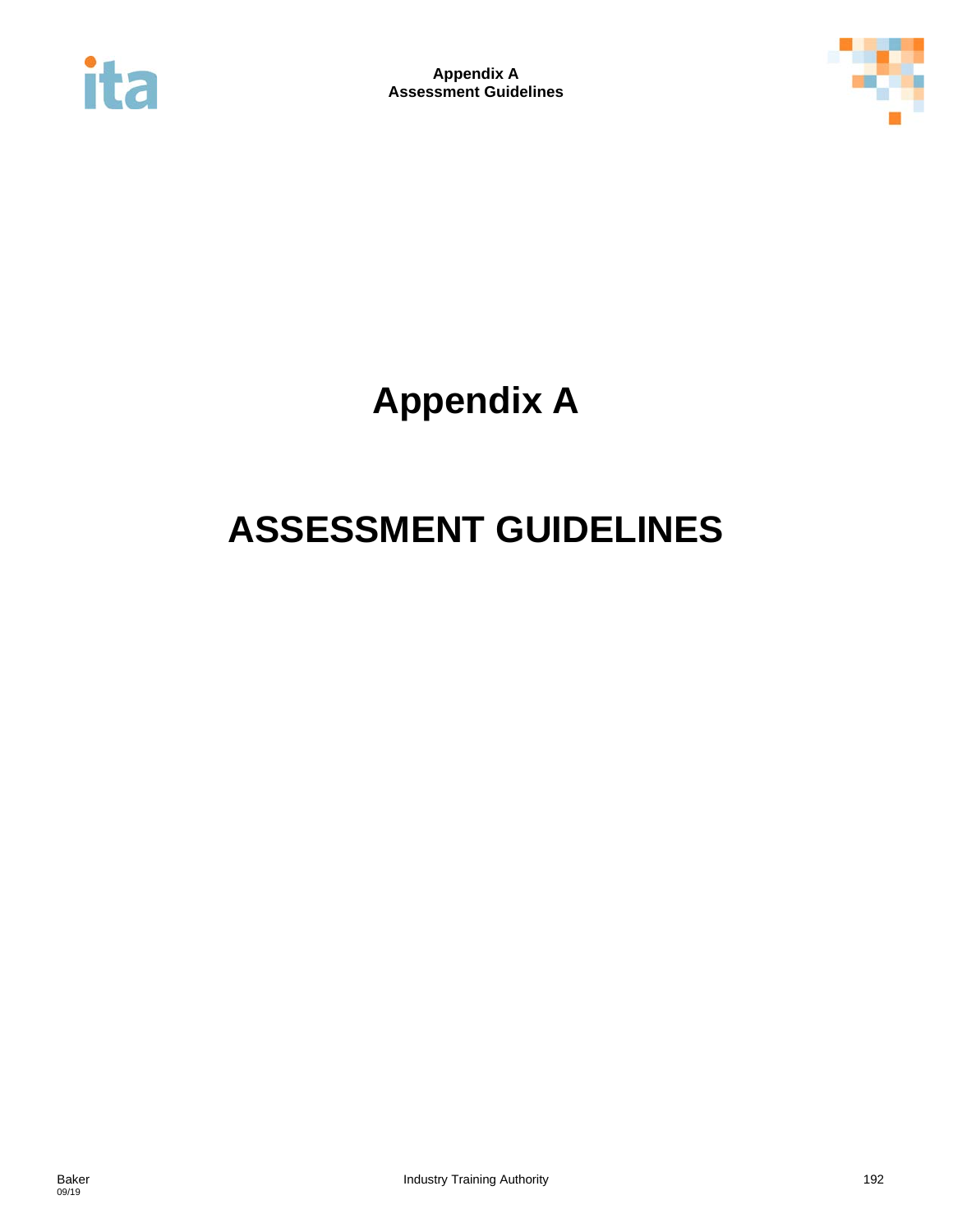



#### **Program: Baker**

Training providers delivering Baker apprenticeship in-school technical training are required to enter the following information in ITA Direct Access for each apprentice:

An in-school mark in the form of a percentage

The in-school percentage score for each level is the result of a combination of theory and practical assessments. This percentage score is then combined with the ITA Standard Level Examination to determine a final percentage score for the level.

#### **Training Provider Component: In-School Technical Training**

Calculation tables showing the subject competencies, level percentage weightings and level examination weightings are shown in the Grading Sheet: Subject Competencies and Weightings section of this document.

Baker Level 1 & 2 in-school percentage scores are calculated by:

- totaling the level *theory* competency results as noted in the competencies and weightings tables and multiplying the total by 30% to produce a weighted *theory* percentage score;
- totaling the level *practical* competency results as noted in the competencies and weightings tables and multiplying the total by 70% to produce a weighted *practical* percentage score;
- adding the weighted theory and practical competency results together to determine the final in-school percentage score.

This final percentage score is entered into ITA Direct Access.

#### **ITA Component: ITA Standardized Level Examinations - Level 1 & 2**

The training provider calculates the final percentage score by blending the standardized exam percentage score and the in-school technical training percentage score. In-school technical training (combined theory & practical) is weighted at 80% and the ITA standardized exam is weighted at 20%.

The training provider reports the blended result to ITA and it is recorded into Direct Access.

A blended percentage score of 70% or greater is required to pass the level.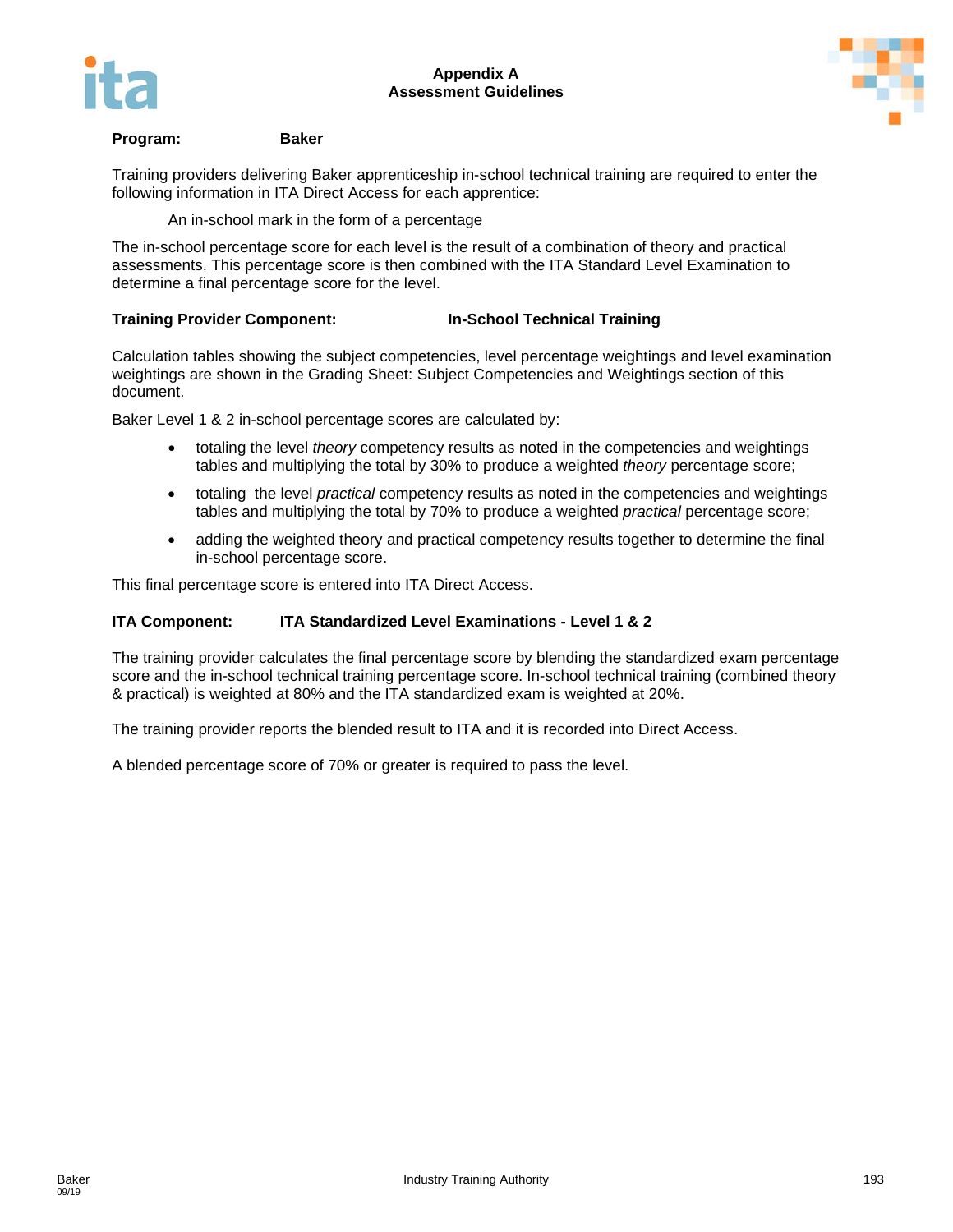



#### **In-school Component - Proprietary Examinations – Level 3**

Until further notice, Training Providers delivering the Baker program will continue using their institution's proprietary examinations in the calculation of the apprentices' achievement for Level 3. The percentage weighting of these exams is 30% of the final in-school technical training percentage score.

Refer to the Grading Sheet Subject Competencies and Weightings Table to determine the calculation process for completing a final Level 3 percentage score. The final blended percentage score for Level 3 is to be reported to ITA and must be 70% or greater to pass the level.

#### **Interprovincial Red Seal**

In order to achieve certification with the Red Seal Endorsement, Baker apprentices are required to write the Baker Interprovincial Red Seal exam after completing all levels of in-school technical training. Apprentices must have passed all levels of in-school technical training or be approved challengers to sit the exam. A score of 70% or greater is required for a pass.

Interprovincial Red Seal exams should be requested by training providers via the usual ITA procedure.

ITA will administer and invigilate Interprovincial Red Seal exams and score and record exam results in ITA Direct Access.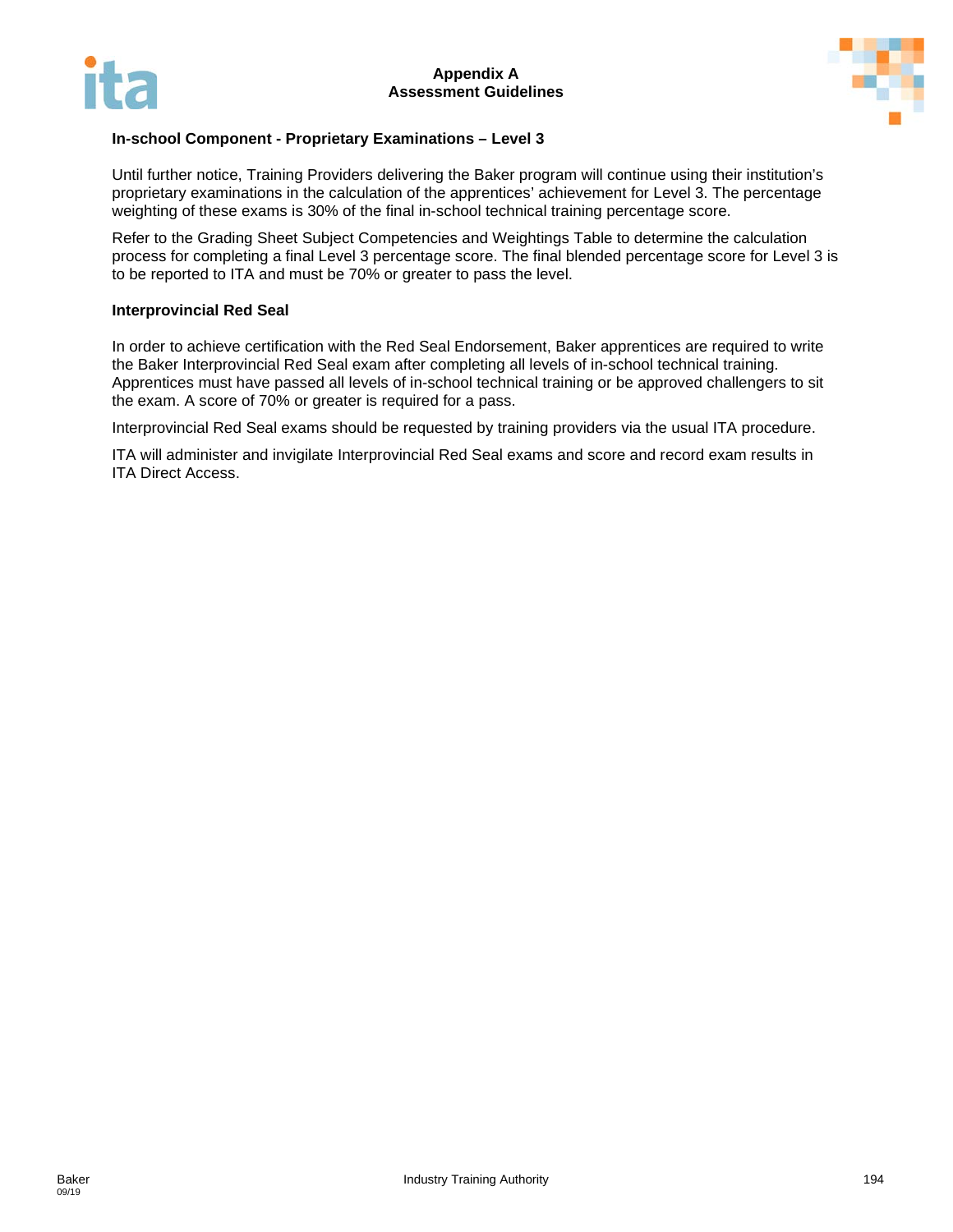



**Grading Sheet: Subject Competency and Weightings**

| <b>PROGRAM:</b><br><b>IN-SCHOOL TRAINING:</b><br><b>ITA DIRECT ACCESS CODE:</b>                               |                                    | <b>BAKER</b><br><b>LEVEL 1</b><br>0146BA                                                                 |      |      |
|---------------------------------------------------------------------------------------------------------------|------------------------------------|----------------------------------------------------------------------------------------------------------|------|------|
| <b>LINE</b>                                                                                                   |                                    | <b>PRACTICAL</b><br><b>THEORY</b><br><b>SUBJECT COMPETENCIES</b><br><b>WEIGHTING</b><br><b>WEIGHTING</b> |      |      |
| A                                                                                                             | Occupational Skills                |                                                                                                          | 20%  | 20%  |
| B                                                                                                             | <b>Fermented Goods</b>             |                                                                                                          | 20%  | 20%  |
| $\mathsf{C}$                                                                                                  | <b>Pastries</b>                    |                                                                                                          | 15%  | 15%  |
| D                                                                                                             | <b>Cakes and Cookies</b>           |                                                                                                          | 20%  | 20%  |
| E                                                                                                             | Decorate and Finish Baked Goods    |                                                                                                          | 15%  | 15%  |
| F                                                                                                             | <b>Desserts</b>                    |                                                                                                          | 5%   | 5%   |
| G                                                                                                             | <b>Chocolate and Confectionery</b> |                                                                                                          | 5%   | 5%   |
|                                                                                                               |                                    | <b>Total</b>                                                                                             | 100% | 100% |
| <b>Calculated by the Training Provider</b><br>Baker in-school theory & practical subject competency weighting |                                    | 30%                                                                                                      | 70%  |      |
| Training Provider enters final in-school mark score into ITA Direct<br><b>Access</b>                          |                                    | Calculation of final in-school<br>percentage                                                             |      |      |

| <b>Calculated by ITA: In-school Mark</b><br>ITA Direct Access calculates the percentage weighting once the in-<br>school percentage score is entered. Combined theory and practical<br>subject competency multiplied by | 80%        |
|-------------------------------------------------------------------------------------------------------------------------------------------------------------------------------------------------------------------------|------------|
| <b>Calculated by ITA: Standard Level Exam Mark</b><br>ITA Direct Access will calculate the percentage weighting once the<br>standard level exam marks have been entered. The exam score is<br>multiplied by             | <b>20%</b> |
| <b>Calculated by ITA: Final Mark</b><br>The final mark for determining credit is calculated by ITA Direct Access.                                                                                                       | FINAL%     |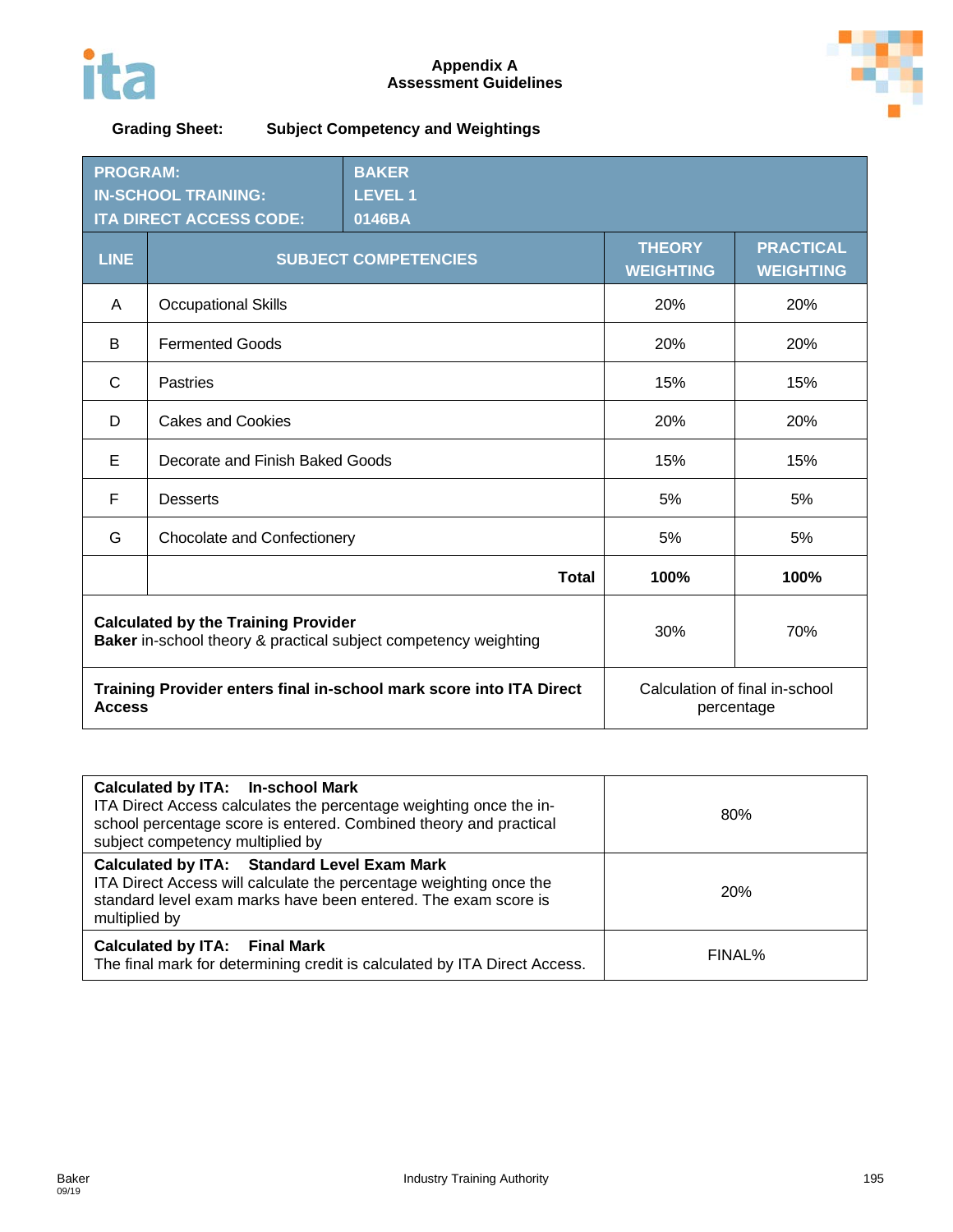## ita



| <b>BAKER</b><br><b>PROGRAM:</b><br><b>IN-SCHOOL TRAINING:</b><br><b>LEVEL 2</b><br><b>ITA DIRECT ACCESS CODE:</b><br>0146BA |                                 |                                                                                                          |      |      |
|-----------------------------------------------------------------------------------------------------------------------------|---------------------------------|----------------------------------------------------------------------------------------------------------|------|------|
| <b>LINE</b>                                                                                                                 |                                 | <b>PRACTICAL</b><br><b>THEORY</b><br><b>SUBJECT COMPETENCIES</b><br><b>WEIGHTING</b><br><b>WEIGHTING</b> |      |      |
| A                                                                                                                           | <b>Occupational Skills</b>      |                                                                                                          | 10%  | 10%  |
| B                                                                                                                           | <b>Fermented Goods</b>          |                                                                                                          | 20%  | 20%  |
| C                                                                                                                           | Pastries                        |                                                                                                          | 15%  | 15%  |
| D                                                                                                                           | <b>Cakes and Cookies</b>        |                                                                                                          | 20%  | 20%  |
| E                                                                                                                           | Decorate and Finish Baked Goods |                                                                                                          | 15%  | 15%  |
| F                                                                                                                           | <b>Desserts</b>                 |                                                                                                          | 10%  | 10%  |
| G                                                                                                                           | Chocolate and Confectionery     |                                                                                                          | 10%  | 10%  |
|                                                                                                                             |                                 | <b>Total</b>                                                                                             | 100% | 100% |
| <b>Calculated by the Training Provider</b><br>Baker in-school theory & practical subject competency weighting               |                                 | 30%                                                                                                      | 70%  |      |
| Training Provider enters final in-school mark into ITA Direct Access                                                        |                                 | Calculation of final in-school<br>percentage                                                             |      |      |

| Calculated by ITA: In-school Mark<br>ITA Direct Access calculates the percentage weighting once the in-<br>school mark is entered. Combined theory and practical subject<br>competency multiplied by             | 80%        |
|------------------------------------------------------------------------------------------------------------------------------------------------------------------------------------------------------------------|------------|
| Calculated by ITA: Standard Level Exam Percentage Score<br>ITA Direct Access will calculate the percentage weighting once the<br>standard level exam marks have been entered. The exam score is<br>multiplied by | <b>20%</b> |
| <b>Calculated by ITA:</b> Final Percentage Score<br>The final mark for determining credit is calculated by ITA Direct Access.                                                                                    | FINAL%     |